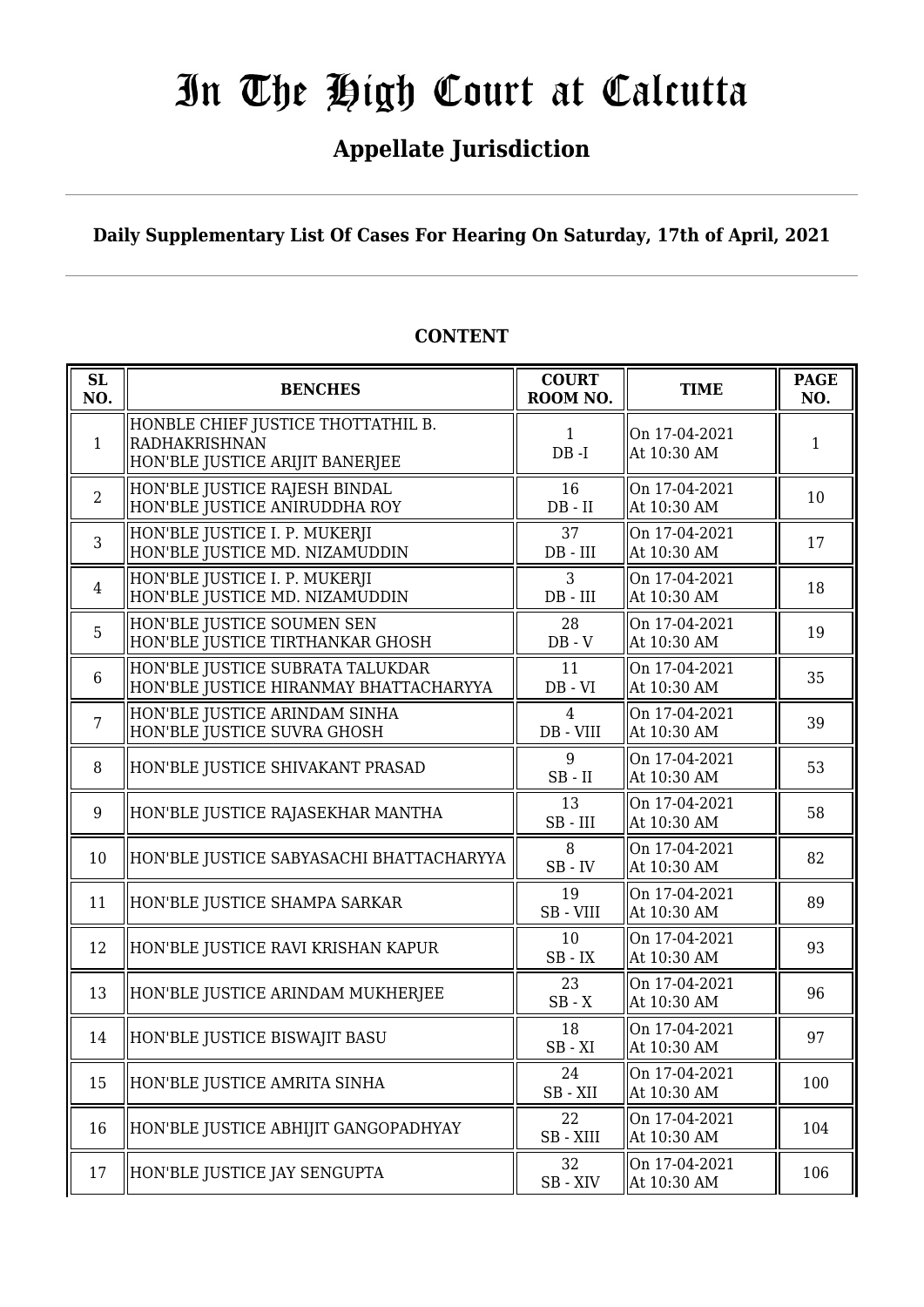| <b>SL NO.</b> | <b>BENCHES</b>                         | <b>COURT</b><br>ROOM NO. | <b>TIME</b>                               | <b>PAGE</b><br>NO. |
|---------------|----------------------------------------|--------------------------|-------------------------------------------|--------------------|
| 18            | HON'BLE JUSTICE SUBHASIS DASGUPTA      | 42<br>SB-XVI             | On 17-04-2021<br>  At 10:30 AM            | 112                |
| 19            | HON'BLE JUSTICE HIRANMAY BHATTACHARYYA | 26<br><b>SB</b>          | $\frac{10n}{17-04-2021}$<br>  At 10:30 AM | 116                |
| 20            | HON'BLE JUSTICE KAUSIK CHANDA          | <b>SB</b>                | On 17-04-2021<br>  At 10:30 AM            | 120                |
| 21            | HON'BLE JUSTICE ANIRUDDHA ROY          | 16<br><b>SB</b>          | lon 17-04-2021<br>  At 10:30 AM           | 127                |
| 22            | <b>WARNING LIST</b>                    | 10                       | On 17-04-2021                             | 131                |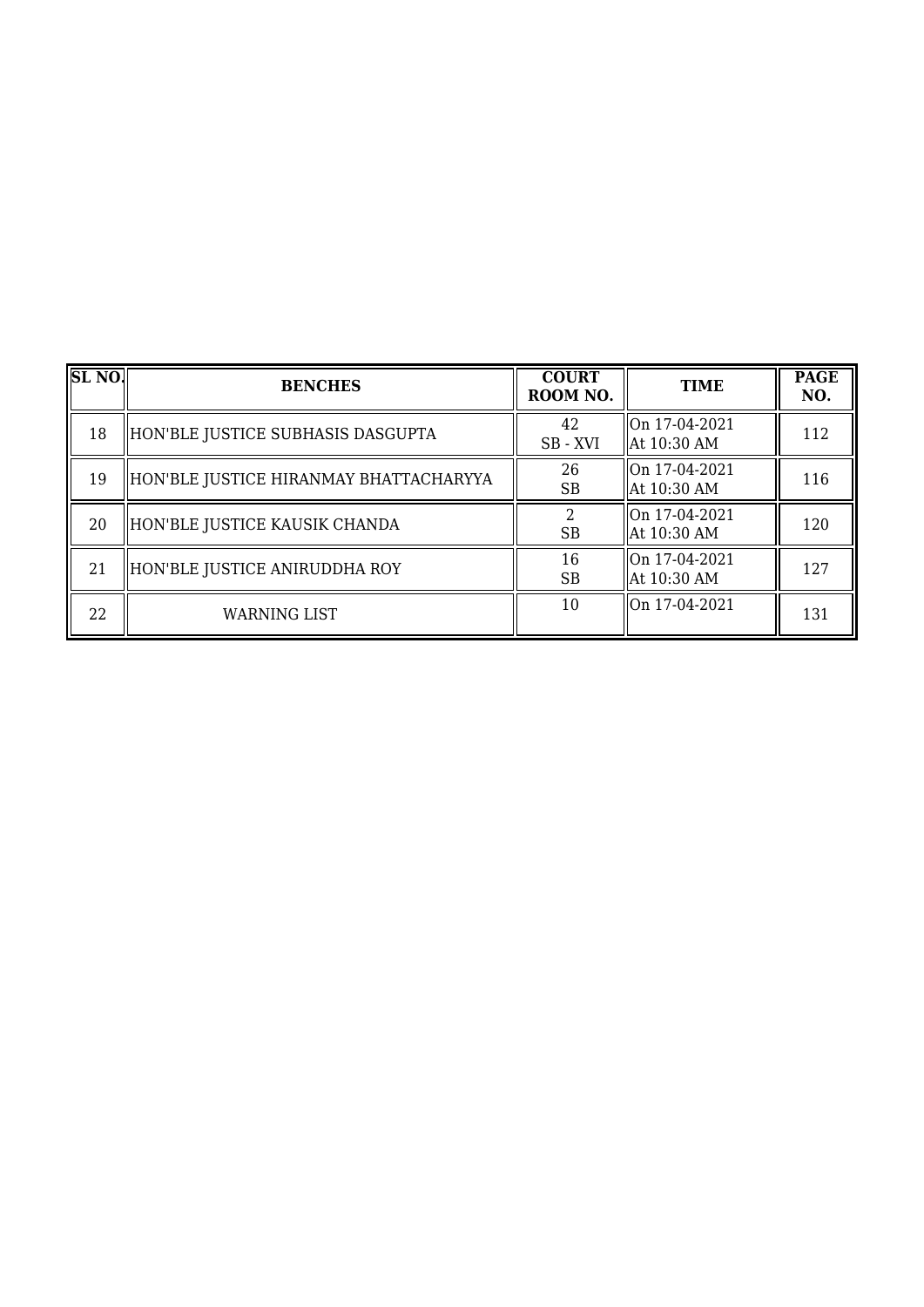

#### **Appellate Side**

**DAILY CAUSELIST For Saturday The 17th April 2021**

**COURT NO. 1**

**DIVISION BENCH (DB -I)**

**AT 10:30 AM**

**HONBLE CHIEF JUSTICE THOTTATHIL B. RADHAKRISHNAN HON'BLE JUSTICE ARIJIT BANERJEE**

**(VIA VIDEO CONFERENCE)**

**ON AND FROM WEDNESDAY, THE 13TH JANUARY, 2021 - APPEALS FROM ORDERS RELATING TO RESIDUARY UNDER GROUP IX INCLUDING APPLICATIONS CONNECTED THERETO; PUBLIC INTEREST LITIGATION; CRIMINAL CONTEMPT MATTERS; APPEALS UNDER SECTION 19(1)(a) OF THE CONTEMPT OF COURT'S ACT; APPLICATIONS UNDER SECTION 27 OF THE ELECTRICITY REGULATORY COMMISSION ACT, 1998, INCLUDING APPLICATIONS CONNECTED THERETO; HABEAS CORPUS; DEATH REFERENCE CASES ( INCLUDING ADMISSION OF CRIMINAL APPEALS RELATING TO SUCH REFERENCE AGAINST THE SAME CONVICTION ORDER); ADMISSION OF CRIMINAL APPEALS; HEARING OF CRIMINAL APPEALS & APPLICATIONS CONNECTED THERETO INCLUDING APPLICATION FOR SUSPENSION OF SENTENCE IN PENDING APPEALS;**

**CRIMINAL APPEALS RELATING TO CRIMES AGAINST WOMEN. ANY OTHER MATTER, IRRESPECTIVE OF CLASSIFICATION, AS DIRECTED BY THE HON'BLE CHIEF JUSTICE.**

**SPL. NOTE :**

**MONDAY : ASSIGNED MATTERS, ADMISSION OF CRIMINAL APPEALS, HABEAS CORPUS, CRIMINAL CONTEMPT MATTERS, APPEALS UNDER SECTION 19(1)(a) OF THE CONTEMPT OF COURT'S ACT.APPLICATIONS UNDER SECTION 27 OF THE ELECTRICITY REGULATORY COMMISSION ACT 1998 INCLUDING APPLICATIONS CONNECTED THERETO; BAIL IN CONNECTION WITH APPEAL.**

**TUESDAY : ASSIGNED MATTERS, HABEAS CORPUS, BAIL IN CONNECTION WITH APPEAL, ADMISSION OF CRIMINAL APPEALS.**

**WEDNESDAY :ASSIGNED MATTERS, HEARING OF CRIMINAL APPEALS.**

**THURSDAY : ASSIGNED MATTERS, APPEALS FROM ORDERS RELATING TO RESIDUARY UNDER GROUP - IX INCLUDING APPLICATIONS CONNECTED THERETO. THEREAFTER PIL MATTERS WILL BE TAKEN UP IF TIME PERMITS.**

**FRIDAY : ASSIGNED MATTERS, PUBLIC INTEREST LITIGATION.**

**NOTE: MATTERS WILL BE TAKEN UP THROUGH PHYSICAL HEARING ONLY WHEN BOTH THE PARTIES ARE AGREED.**

**NO MENTIONING IN COURT**

#### **FIXED MATTER**

1 WPA/4649/2020 BIPLAB KUMAR CHOWDHURY **VS** UNION OF INDIA & ORS

SURENDRA KUMAR SHARMA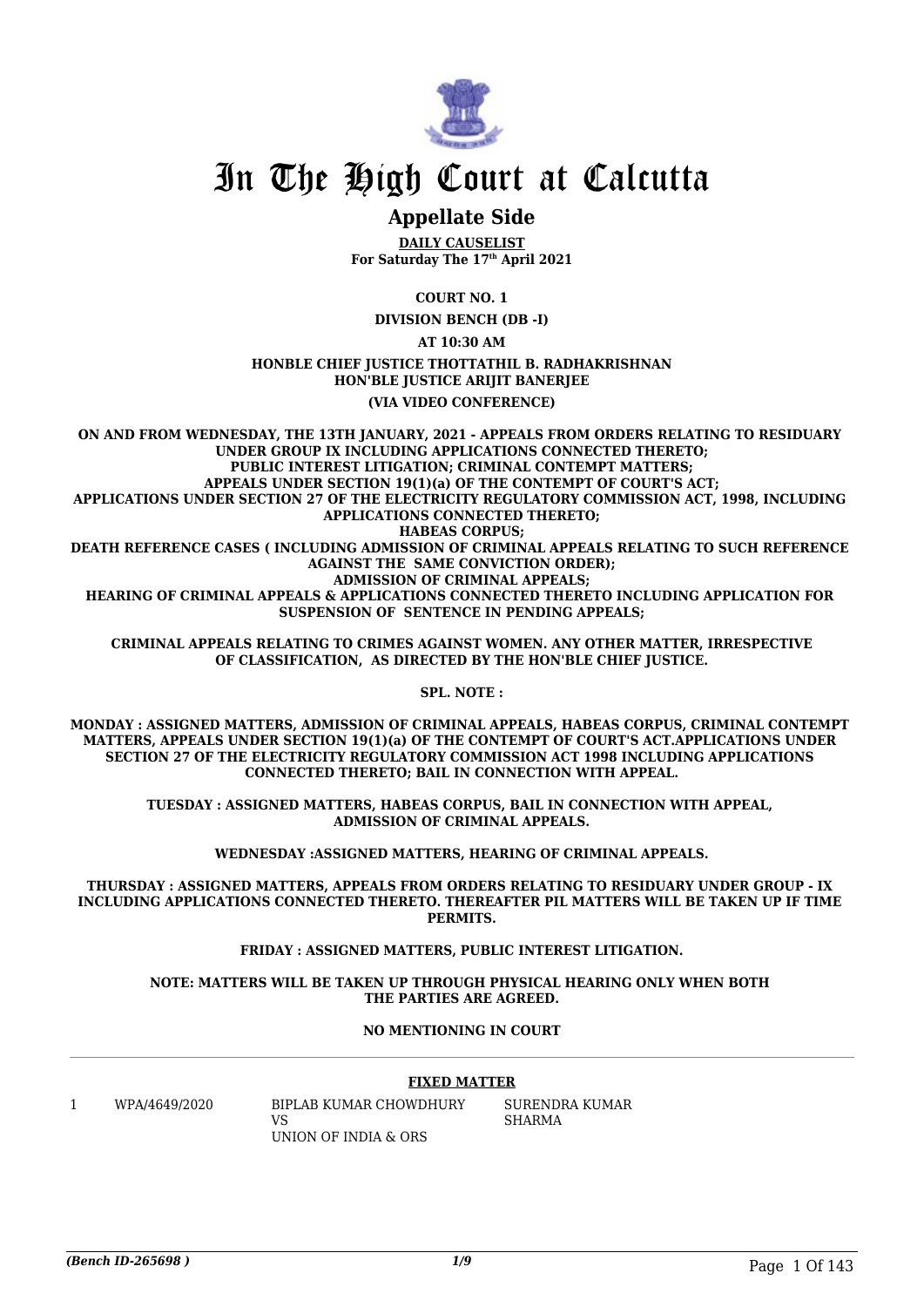| 2  | WPA(P)/10/2020                            | CHETNA WELFARE SOCIETY<br>VS                                                  | <b>SHASHI KIRAN</b>             |
|----|-------------------------------------------|-------------------------------------------------------------------------------|---------------------------------|
|    |                                           | <b>JAWAHAR NAVODHYA</b><br><b>VIDYALAYA AND OTHERS</b>                        |                                 |
|    |                                           | <b>ADMISSION OF APPEAL</b>                                                    |                                 |
| 3  | CRA/394/2019                              | DIPANKAR HAZRA                                                                | ABHIJIT KR. ADHYA               |
|    |                                           | VS<br>STATE OF WEST BENGAL                                                    |                                 |
|    | IA NO: CRAN/1/2019(Old No:CRAN/2456/2019) |                                                                               |                                 |
| 4  | CRA/581/2019                              | SIMA @SEEMA BAKSHI<br><b>CHAKRABORTY</b><br><b>VS</b><br>STATE OF WEST BENGAL | SOMA CHOWDHURY<br><b>BANDHU</b> |
| 5  | CRA/601/2019                              | <b>SOUMITRA GHOSH</b><br>VS                                                   |                                 |
|    |                                           | STATE OF WEST BENGAL                                                          |                                 |
| 6  | CRA/636/2019                              | PRADIP KUMAR MONDAL @<br><b>KALA</b><br>VS                                    |                                 |
|    |                                           | STATE OF WEST BENGAL                                                          |                                 |
| 7  | CRA/643/2019                              | KAJAL SINGHA<br><b>VS</b>                                                     |                                 |
|    |                                           | STATE OF WEST BENGAL                                                          |                                 |
| 8  | CRA/644/2019                              | SAHIPAL INDOWAR                                                               |                                 |
|    |                                           | VS<br>STATE OF WEST BENGAL                                                    |                                 |
| 9  | CRA/690/2019                              | <b>SUMITA BERA</b><br><b>VS</b>                                               | <b>BENOY KUMAR DAS</b>          |
|    |                                           | <b>BABLU PAL &amp; ORS</b>                                                    |                                 |
| 10 | CRA/696/2019                              | RASAN@RAISAN<br>HANSDA@RAISON HANSDA<br>VS                                    | SUMAN DAS ADHIKARI              |
|    |                                           | STATE OF WEST BENGAL                                                          |                                 |
|    | IA NO: CRAN/1/2019(Old No:CRAN/4605/2019) |                                                                               |                                 |
| 11 | CRA/719/2019                              | <b>SAMIR GHOSH</b><br><b>VS</b><br><b>SAHIDULLA FAKURI &amp; ORS</b>          | TAPAN KUMAR JANA                |
| 12 | CRA/751/2019                              | JYOTSNA GHOSH                                                                 | <b>INDRAJEET DEY</b>            |
|    |                                           | VS<br>STATE OF WEST BENGAL & ANR                                              |                                 |
|    | IA NO: CRAN/1/2019(Old No:CRAN/5037/2019) |                                                                               |                                 |
| 13 | CRA/67/2020                               | RAJINDAR SINGH@RAJENDRA                                                       | ANKITA DAS                      |
|    |                                           | <b>SINGH</b><br>VS                                                            | CHAKRABORTY                     |
|    |                                           | STATE OF WEST BENGAL                                                          |                                 |
|    | IA NO: CRAN/1/2020(Old No:CRAN/486/2020)  |                                                                               |                                 |
| 14 | CRA/87/2020                               | <b>HIMAT SAHUJI &amp; ORS</b><br>VS<br>STATE OF WEST BENGAL                   | SAFIKUL MANDAL                  |
|    | IA NO: CRAN/1/2020, CRAN/2/2020           |                                                                               |                                 |
| 15 | CRA/96/2020                               | ANUP NANDI @ ANUP KUMAR                                                       | SHIBAJI KUMAR DAS               |
|    |                                           | <b>NANDI</b><br>VS<br>STATE OF WEST BENGAL & ANR                              |                                 |
|    | IA NO: CRAN/1/2020(Old No:CRAN/826/2020)  |                                                                               |                                 |
| 16 | CRA/184/2020                              | SAMAR KR. MOOKERJEE<br>VS                                                     | JAGANNATH GANGULY               |
|    |                                           | STATE OF WEST BENGAL & ORS.                                                   |                                 |
|    |                                           | IA NO: CRAN/1/2020(Old No:CRAN/3796/2020), CRAN/2/2020(Old No:CRAN/3797/2020) |                                 |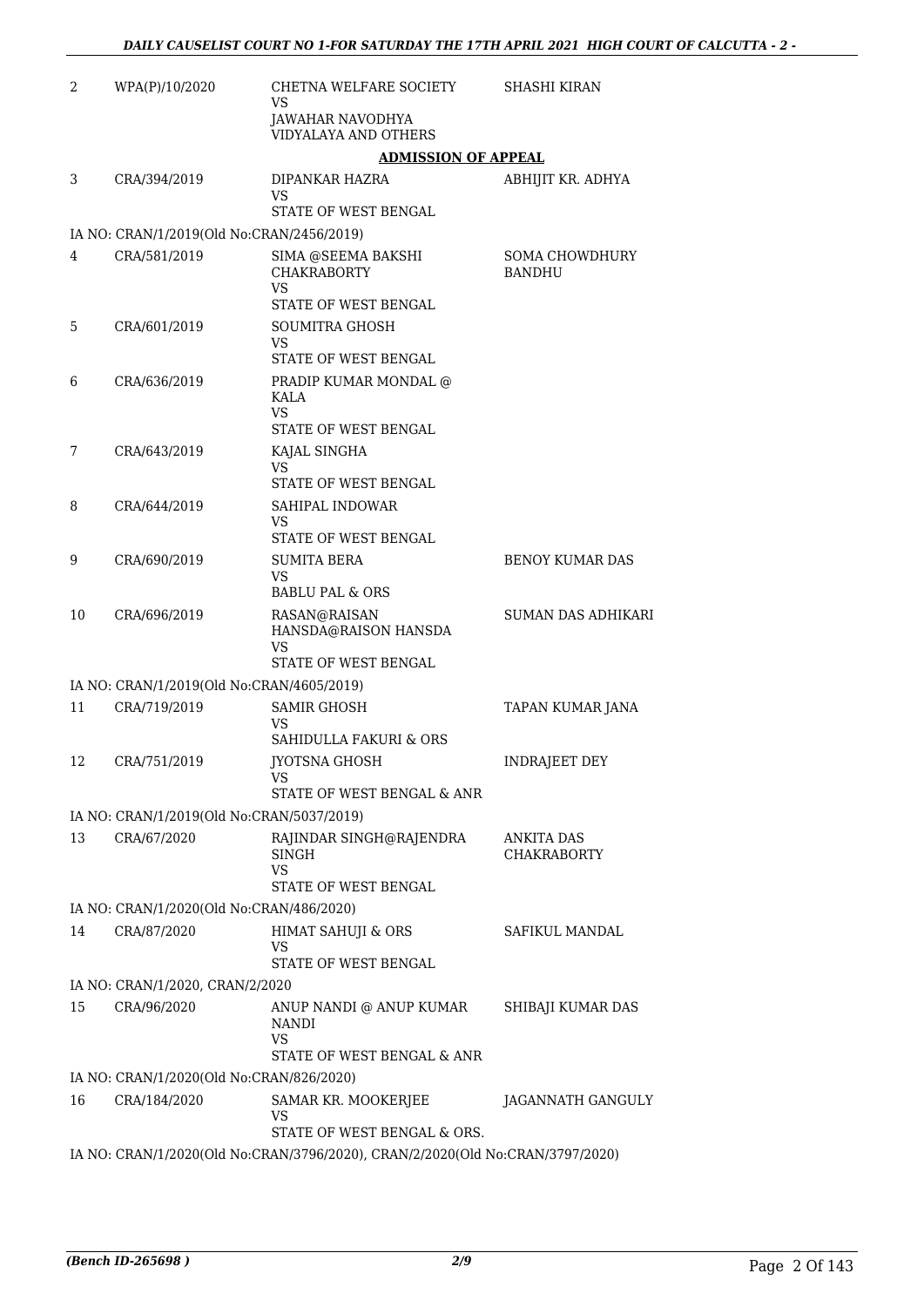| 17 | CRA/185/2020                              | ARCHANA ROY<br>VS                               | SANJAY MUKHERJEE                                                                               |
|----|-------------------------------------------|-------------------------------------------------|------------------------------------------------------------------------------------------------|
|    |                                           | STATE OF WEST BENGAL                            |                                                                                                |
|    | IA NO: CRAN/1/2020(Old No:CRAN/3823/2020) |                                                 |                                                                                                |
| 18 | CRA/188/2020                              | <b>AVIJIT ROY</b><br>VS                         | <b>HAMALAYA DAS</b>                                                                            |
|    |                                           | STATE OF WEST BENGAL                            | IA NO: CRAN/1/2020(Old No:CRAN/4061/2020), CRAN/2/2020(Old No:CRAN/4173/2020), CRAN/3/2020(Old |
|    | No:CRAN/4174/2020), CRAN/4/2020           |                                                 |                                                                                                |
| 19 | CRA/191/2020                              | <b>MOTI MAHATO</b><br>VS                        | <b>SUBRATA KARMAKAR</b>                                                                        |
|    |                                           | STATE OF WEST BENGAL                            |                                                                                                |
|    | IA NO: CRAN/1/2020(Old No:CRAN/4310/2020) |                                                 |                                                                                                |
| 20 | CRA/227/2020                              | <b>JAMAT SK</b><br>VS.<br>State of West Bengal  | <b>MANAS KUMAR DAS</b>                                                                         |
| 21 |                                           | SUMAN MONDAL@ KANU                              | sahid uddin ahmed                                                                              |
|    | CRA/232/2020                              | <b>MONDAL</b><br><b>VS</b>                      |                                                                                                |
|    |                                           | State of West Bengal                            |                                                                                                |
|    | IA NO: CRAN/1/2020                        |                                                 |                                                                                                |
| 22 | CRA/236/2020                              | NARAYAN YADAV@JADAB<br>VS                       | KAUSHIK CHOUDHURY                                                                              |
|    |                                           | State of West Bengal                            |                                                                                                |
|    | IA NO: CRAN/1/2020                        |                                                 |                                                                                                |
| 23 | CRA/246/2020                              | BABU SARKAR AND ANR<br>VS                       | <b>SABNAM DE</b>                                                                               |
|    |                                           | State of West Bengal                            |                                                                                                |
|    | IA NO: CRAN/1/2020                        |                                                 |                                                                                                |
| 24 | CRA/249/2020                              | JHOTON CHOWDHURY                                | <b>SACHIT TALUKDAR</b>                                                                         |
|    |                                           | <b>VS</b><br>STATE OF WEST BENGAL AND<br>ORS.   |                                                                                                |
| 25 | CRA/259/2020                              | <b>SWAPAN MANDAL</b>                            | <b>MAZHAR HOSSAIN</b>                                                                          |
|    |                                           | VS<br>State of West Bengal                      | <b>CHOWDHURY</b>                                                                               |
| 26 | CRA/261/2020                              | <b>ABDUL KHALIL</b><br>VS                       | <b>SK. ZAKIR HOSSAIN</b>                                                                       |
|    |                                           | STATE OF WEST BENGAL AND<br>ORS.                |                                                                                                |
|    | IA NO: CRAN/1/2020                        |                                                 |                                                                                                |
| 27 | CRA/266/2020                              | SABITRI BHUNYA<br>VS                            | MD SABIR AHMED                                                                                 |
|    |                                           | STATE OF WEST BENGAL AND<br>ORS.                |                                                                                                |
|    | IA NO: CRAN/1/2020                        |                                                 |                                                                                                |
| 28 | CRA/268/2020                              | <b>BIJOY DAS</b><br>VS                          | <b>SUJAY KUMAR HALDER</b>                                                                      |
|    |                                           | State of West Bengal                            |                                                                                                |
|    | IA NO: CRAN/1/2020                        |                                                 |                                                                                                |
| 29 | CRA/286/2020                              | BIBHUTI BHUSAN MANNA<br>VS                      | HIRANMOY DUTTA                                                                                 |
|    |                                           | <b>MAHADEV PAUL</b>                             |                                                                                                |
|    | IA NO: CRAN/1/2020                        |                                                 |                                                                                                |
| 30 | CRA/291/2020                              | NAZRUL LASKAR<br>VS<br>STATE OF WEST BENGAL AND | ABDUL HAMID MOLLA                                                                              |
|    |                                           | ORS.                                            |                                                                                                |
|    | IA NO: CRAN/1/2020                        |                                                 |                                                                                                |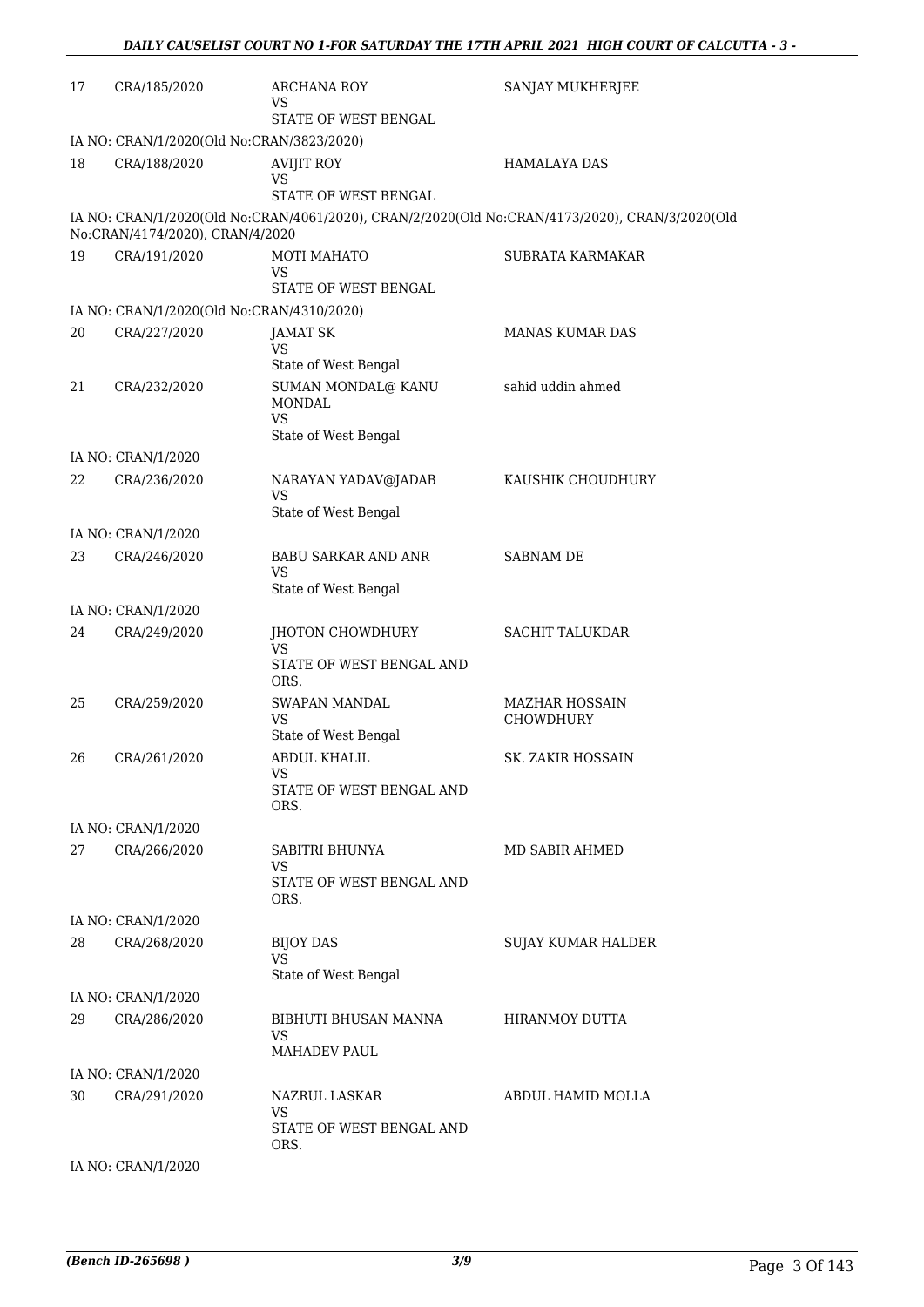#### *DAILY CAUSELIST COURT NO 1-FOR SATURDAY THE 17TH APRIL 2021 HIGH COURT OF CALCUTTA - 4 -*

| 31 | CRA/293/2020       | LODHARI SARDAR@RANJIT<br>VS<br>State of West Bengal                                    | <b>SANANDA</b><br>BHATTACHARYA            |
|----|--------------------|----------------------------------------------------------------------------------------|-------------------------------------------|
|    | IA NO: CRAN/1/2021 |                                                                                        |                                           |
| 32 | CRA/294/2020       | DIPANKAR GHOSH@DIPU<br>VS.                                                             | PRABIR ADHYA                              |
| 33 | CRA/3/2021         | State of West Bengal<br>SUBRATA ROY@ LALU<br>VS<br>STATE OF WEST BENGAL AND<br>ORS.    | SUBRATA<br>BHATTACHARYA                   |
| 34 | CRA/7/2021         | HASMAT MOLLA AND ANR<br>VS<br>STATE OF WEST BENGAL AND<br>ORS.                         | DHANANJAY BANERJEE                        |
|    | IA NO: CRAN/1/2021 |                                                                                        |                                           |
| 35 | CRA/11/2021        | <b>SAHABAN SK</b><br>VS.<br>State of West Bengal                                       | ROBIUL ISLAM                              |
| 36 | CRA/15/2021        | <b>SUMIT BISWAS</b><br><b>VS</b><br>State of West Bengal                               | <b>MAZHAR HOSSAIN</b><br><b>CHOWDHURY</b> |
| 37 | CRA/16/2021        | AJAY SEN @ AJAY CHATTERJEE<br>@ BAPI<br><b>VS</b>                                      | NA                                        |
| 38 | CRA/17/2021        | State of West Bengal<br><b>SMT TULSI LOHAR</b><br>VS<br>State of West Bengal           | NA                                        |
| 39 | CRA/18/2021        | <b>BABLU MALLICK</b><br><b>VS</b>                                                      | SAFDAR AZAM                               |
| 40 | CRA/21/2021        | State of West Bengal<br>ALOKE GHOSH ALIAS GOPAL<br><b>GHOSH</b><br><b>VS</b>           | NA                                        |
| 41 | CRA/22/2021        | State of West Bengal<br><b>GANESH CHANDRA DAS</b><br><b>VS</b><br>State of West Bengal | NA                                        |
| 42 | CRA/25/2021        | ROJINA KHATUN<br>VS<br>STATE OF WEST BENGAL AND<br>ORS.                                | KAZI M. RAHMAN                            |
|    | IA NO: CRAN/1/2021 |                                                                                        |                                           |
| 43 | CRA/27/2021        | AVIJIT CHAKRABORTY<br>VS<br>STATE OF WEST BENGAL                                       | KAMAL KRISHNA GUHA                        |
|    | IA NO: CRAN/1/2021 |                                                                                        |                                           |
| 44 | CRA/30/2021        | <b>MUTRU KISKU</b>                                                                     | <b>BUSRA KHATUN</b>                       |
|    |                    | VS.<br>STATE OF WEST BENGAL AND<br>ANR                                                 |                                           |
|    | IA NO: CRAN/1/2021 |                                                                                        |                                           |
| 45 | CRA/39/2021        | BIMAL JANA<br><b>VS</b><br>STATE OF WEST BENGAL                                        | NA                                        |
| 46 | CRA/40/2021        | <b>UDAYAN DAS</b><br>VS<br>STATE OF WEST BENGAL                                        | N.A.                                      |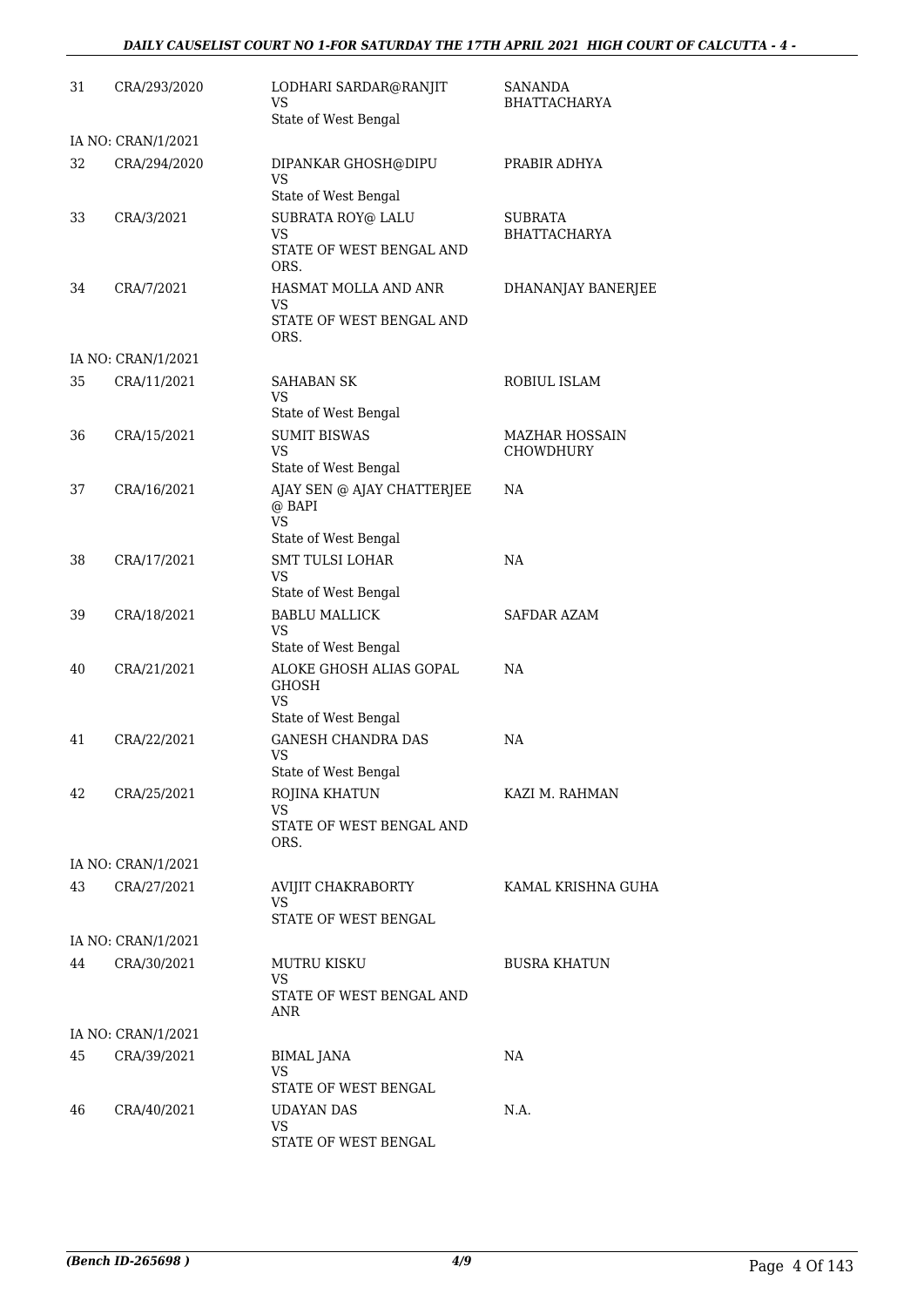| 47 | CRA/42/2021        | TATA MOTORS FINANCE LTD<br>VS                                             | Shraman Sarkar                       |
|----|--------------------|---------------------------------------------------------------------------|--------------------------------------|
|    |                    | STATE OF WEST BENGAL AND<br>ANR                                           |                                      |
|    | IA NO: CRAN/1/2021 |                                                                           |                                      |
| 48 | CRA/44/2021        | MD JAMIUL SK<br><b>VS</b><br><b>UION OF INDIA</b>                         | <b>SACHIT TALUKDAR</b>               |
| 49 | CRA/49/2021        | DAYAMOY MONDAL<br>VS.                                                     | SANTANU DEB ROY                      |
|    |                    | STATE OF WEST BENGAL                                                      |                                      |
| 50 | CRA/52/2021        | HASMAT SK @ HASMAT ALI SK<br>@ RINTU<br><b>VS</b>                         | <b>OISANI MUKHERJEE</b>              |
|    |                    | STATE OF WEST BENGAL AND<br>ANR                                           |                                      |
| 51 | CRA/78/2021        | SUJOY SARDAR@SUJAY SARDAR<br><b>VS</b>                                    | ESHITA DUTTA                         |
|    |                    | STATE OF WEST BENGAL                                                      |                                      |
|    | IA NO: CRAN/1/2021 |                                                                           |                                      |
| 52 | CRA/91/2021        | SOUMITRA MAITY@BHOLA<br>VS<br>STATE OF WEST BENGAL AND<br>ANR             | <b>BISWAJIT MAL</b>                  |
| 53 | CRA/95/2021        | SANJOY MAITY AND ANR                                                      | <b>SUMIT ROUTH</b>                   |
|    |                    | VS<br>STATE OF WEST BENGAL                                                |                                      |
| 54 | CRA/115/2021       | MD HABIBUR RAHAMAN                                                        | ARNAB SAHA                           |
|    |                    | @HABLU<br>VS.<br>STATE OF WEST BENGAL                                     |                                      |
| 55 | CRA/118/2021       | AHMED ANSARI (MOMIN) AND<br><b>OTHERS</b><br>VS.                          | <b>ARUP KUMAR</b><br><b>BHOWMICK</b> |
|    |                    | STATE OF WEST BENGAL                                                      |                                      |
| 56 | CRA/127/2021       | <b>GURUPADA MAHATO ALIAS</b><br>GURU<br><b>VS</b><br>STATE OF WEST BENGAL | MRITYUNJOY<br><b>CHATTERJEE</b>      |
| 57 | CRA/219/2020       | PRIYANKA ROY                                                              | <b>BISWAJIT MANNA</b>                |
|    |                    | VS.<br>STATE OF WEST BENGAL AND<br>ORS.                                   |                                      |
|    | IA NO: CRAN/1/2020 |                                                                           |                                      |
| 58 | CRA/76/2021        | RASHID GHORAMI AND ORS<br>VS.<br>STATE OF WEST BENGAL                     | ARKADEB<br>BHATTACHARYA              |
| 59 | CRA/96/2021        | <b>SRIMANTA DAS</b>                                                       | SRIMAYEE MUKHERJEE                   |
|    |                    | <b>VS</b><br>STATE OF WEST<br>BENGAL9748938123                            |                                      |
|    | IA NO: CRAN/1/2021 |                                                                           |                                      |
| 60 | CRA/55/2021        | <b>ANUP DAS</b>                                                           | EJAZ KHAN                            |
|    |                    | VS<br>STATE OF WEST BENGAL                                                |                                      |
| 61 | CRMSPL/57/2019     | SHIBANI NANDI<br>VS<br><b>SOMNATH DAS</b>                                 | D. BASAK                             |
| 62 | CRA/112/2021       | PRITHIRAJ MUNIAN                                                          | SOUMAJIT CHATTERJEE                  |
|    |                    | VS<br>STATE OF WEST BENGAL                                                |                                      |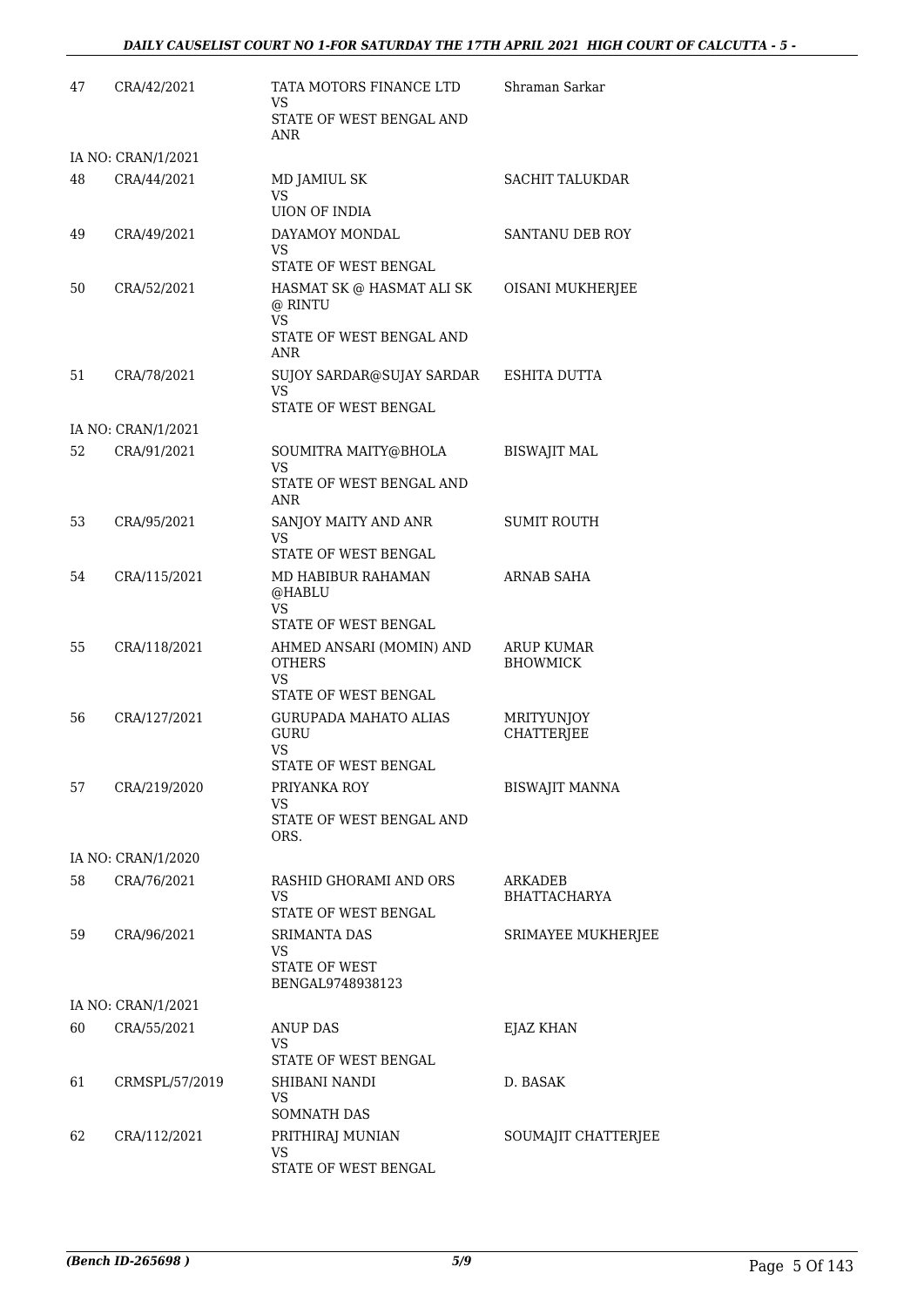| 63 | CRA/99/2021                             | SATYA NARAYAN ROY<br>VS                                              | <b>AMANUL ISLAM</b>    |
|----|-----------------------------------------|----------------------------------------------------------------------|------------------------|
|    |                                         | STATE OF WEST BENGAL                                                 |                        |
|    | IA NO: CRAN/1/2021<br>CRA/105/2021      |                                                                      | MEENAL SINHA           |
| 64 |                                         | SUDIP PRAMANIK<br>VS.                                                |                        |
|    |                                         | STATE OF WEST BENGAL AND<br>ANR                                      |                        |
|    | IA NO: CRAN/1/2021                      |                                                                      |                        |
|    |                                         | <b>PIL MATTERS</b>                                                   |                        |
| 65 | WPA/4035/2020                           | NABA KUMAR JANA (SOCIAL<br>WORKER)<br><b>VS</b>                      | <b>JAHAR LAL RAY</b>   |
|    |                                         | STATE OF WEST BENGAL & ORS                                           |                        |
| 66 | WPA/4163/2020                           | NARAYAN ADHIKARY & ORS<br>VS.                                        | KUMARESH DALAL         |
|    |                                         | STATE OF WEST BENGAL &ORS                                            |                        |
| 67 | WPA/4165/2020                           | MD. NAIF<br>VS.<br>KMC & ORS.                                        | SYED NASIM AEJAZ       |
| 68 | CPAN/28/2021                            | <b>SANKAR RUIDAS</b>                                                 | <b>ANINDYA HALDER</b>  |
|    |                                         | VS.                                                                  |                        |
|    |                                         | H.K. DWIVEDI                                                         |                        |
|    | wt69 WPA/5882/2020                      | <b>SANKAR RUIDAS</b><br><b>VS</b><br>STATE OF WEST BENGAL& ORS       | ANINDYA HALDER         |
|    | IA NO: CAN/1/2020(Old No:CAN/3982/2020) |                                                                      |                        |
| 70 | WPA/25372/2017                          | SIDDHARTHA BASU & ORS<br>VS                                          | AKBAR ALI              |
|    |                                         | STATE OF WEST BENGAL & ORS                                           |                        |
| 71 | WPA/26932/2017                          | <b>BHAKTI SADHAN TATPAR</b><br>MAHARAJ @ TATPAR MAHARAJ<br><b>VS</b> | T. DEY                 |
|    |                                         | UNION OF INDIA & ORS                                                 |                        |
| 72 | WPA(P)/1/2020                           | RAMKRISHNA PAL AND ORS<br>VS.                                        | <b>BHASKAR CHANDRA</b> |
|    |                                         | STATE OF WEST BENGAL AND<br>ORS.                                     | <b>MANNA</b>           |
| 73 | WPA(P)/3/2020                           | MD. MUSTAFA<br>VS                                                    | RANJIT KUMAR GHOSH     |
|    |                                         | STATE OF WEST BENGAL AND<br>ORS.                                     |                        |
| 74 | WPA(P)/4/2020                           | RAJU GAYEN AND ORS                                                   | SADHAN KUAMR HALDAR    |
|    |                                         | <b>VS</b><br>STATE OF WEST BENGAL AND<br>ORS.                        |                        |
| 75 | WPA(P)/6/2020                           | DIBAKAR SHEE AND ORS                                                 | ANISH KUMAR            |
|    |                                         | VS<br>STATE OF WEST BENGAL AND<br>ORS.                               | MUKHERJEE              |
| 76 | WPA(P)/7/2020                           | ARUP KUMAR ROY                                                       | MOYYUKH MUKHERJEE      |
|    |                                         | VS<br>STATE OF WEST BENGAL AND<br>ORS.                               |                        |
| 77 | WPA(P)/11/2020                          | SUSHOVAN SENGUPTA                                                    | DEBJANI DASGUPTA       |
|    |                                         | VS<br>DISTRICT MAGISTRATE AND<br><b>ORS</b>                          |                        |
|    | IA NO: CAN/1/2021                       |                                                                      |                        |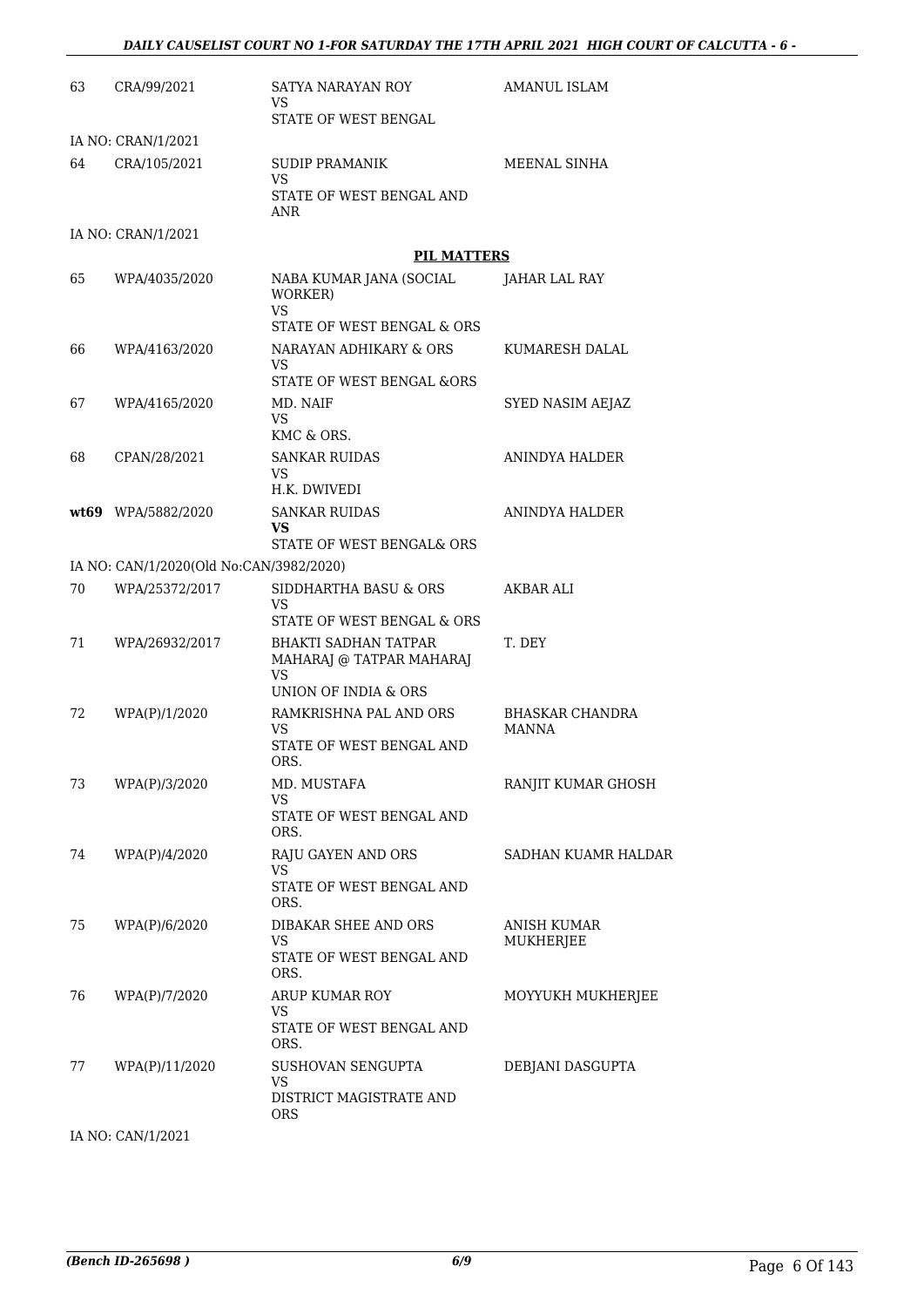| 78 | WPA(P)/19/2020                | ASSOCIATION FOR PROTECTION<br>OF DECMCRATIC RIGHTS AND<br>ANR<br><b>VS</b>               | MAHABOOB AHMED                  |
|----|-------------------------------|------------------------------------------------------------------------------------------|---------------------------------|
|    |                               | STATE OF WEST BENGAL AND<br>ORS.                                                         |                                 |
| 79 | WPA/2186/2020                 | RAJENDRA KR DUGGAR<br>VS                                                                 | HIMANGSHU KR RAY                |
|    |                               | UNION OF INDIA & ORS                                                                     |                                 |
| 80 | WPA/2259/2020                 | <b>SUBRATA MONDAL</b><br>VS.<br>STATE OF WEST BENGAL & ORS                               | <b>SUBHRANGSU PANDA</b>         |
|    | IA NO: CAN/1/2020             |                                                                                          |                                 |
| 81 | WPA/2843/2020                 | <b>BIPLAB KUMAR CHOWDHURY</b><br>VS                                                      | <b>SURENDRA KUMAR</b><br>SHARMA |
|    |                               | STATE OF WEST BENGAL & ORS                                                               |                                 |
|    | IA NO: CAN/1/2021, CAN/2/2021 |                                                                                          |                                 |
| 82 | WPA/3318/2020                 | BIJOY SHAW & ANR.<br>VS<br>STATE OF WEST BENGAL & ORS.                                   | SIRSENDU SINHA ROY              |
|    | wt83 AST/10/2020              | <b>UTTAM BASAK</b>                                                                       | TARUNJYOTI TEWARI               |
|    |                               | <b>VS</b><br>STATE OF WEST BENGAL & ORS                                                  |                                 |
| 84 | WPA/3419/2020                 | <b>RITESH YADAV &amp; ORS</b>                                                            | ARPAN GUHA                      |
|    |                               | VS                                                                                       |                                 |
|    |                               | STATE OF WEST BENGAL & ORS                                                               |                                 |
| 85 | WPA/3489/2020                 | GIRIDHARI SANTRA & ORS.<br>VS<br>STATE OF WEST BENGAL & ORS.                             | ARKA BHATTACHARYA               |
| 86 | WPA/3684/2020                 | SAFIKUL ALAM                                                                             | <b>SUJAN DAS</b>                |
|    |                               | VS<br>STATE OF WEST BENGAL & ORS                                                         |                                 |
| 87 | WPA/3891/2020                 | <b>SUBRATA MONDAL</b>                                                                    | SUBHRANGSU PANDA                |
|    |                               | VS.<br>STATE OF WEST BENGAL & ORS                                                        |                                 |
|    | IA NO: CAN/1/2020             |                                                                                          |                                 |
| 88 | WPA/4351/2020                 | RAJU ROY                                                                                 | ANIL KR.                        |
|    |                               | VS<br>STATE OF WEST BENGAL & ORS.                                                        | <b>CHATTOPADHYAY</b>            |
| 89 | WPA/4364/2020                 | SABYA SACHI DUTTA & ORS.                                                                 | DEBDEEP SINHA                   |
|    |                               | VS<br>STATE OF WEST BENGAL & ORS.                                                        |                                 |
| 90 | WPA/4365/2020                 | LALITA DEVI SHAW                                                                         | SAHIDUL ISLAM                   |
|    |                               | VS<br>THE PR. SEC. MIN. OF                                                               |                                 |
|    |                               | MUNICIPAL AFFAIRS & GOVT.<br>OF WB & ORS.                                                |                                 |
| 91 | WPA/4993/2020                 | <b>ABHIJIT MONDAL</b><br>VS                                                              | NILANJAN ADHIKARI               |
| 92 | WPA/5183/2020                 | STATE OF WEST BENGAL & ORS                                                               | SIRAJ HAQ                       |
|    |                               | SIRAJ HAQ<br>VS.<br>STATE OF WEST BENGAL & ORS                                           |                                 |
| 93 | WPA/5425/2020                 | SOFTWARE FREEDOM LAW<br>CENTRE INDIA (SFLC.IN)<br><b>VS</b><br>STATE OF WEST BENGAL ORS. | INDRAJEET DEY                   |
|    |                               |                                                                                          |                                 |

IA NO: CAN/1/2020(Old No:CAN/3119/2020)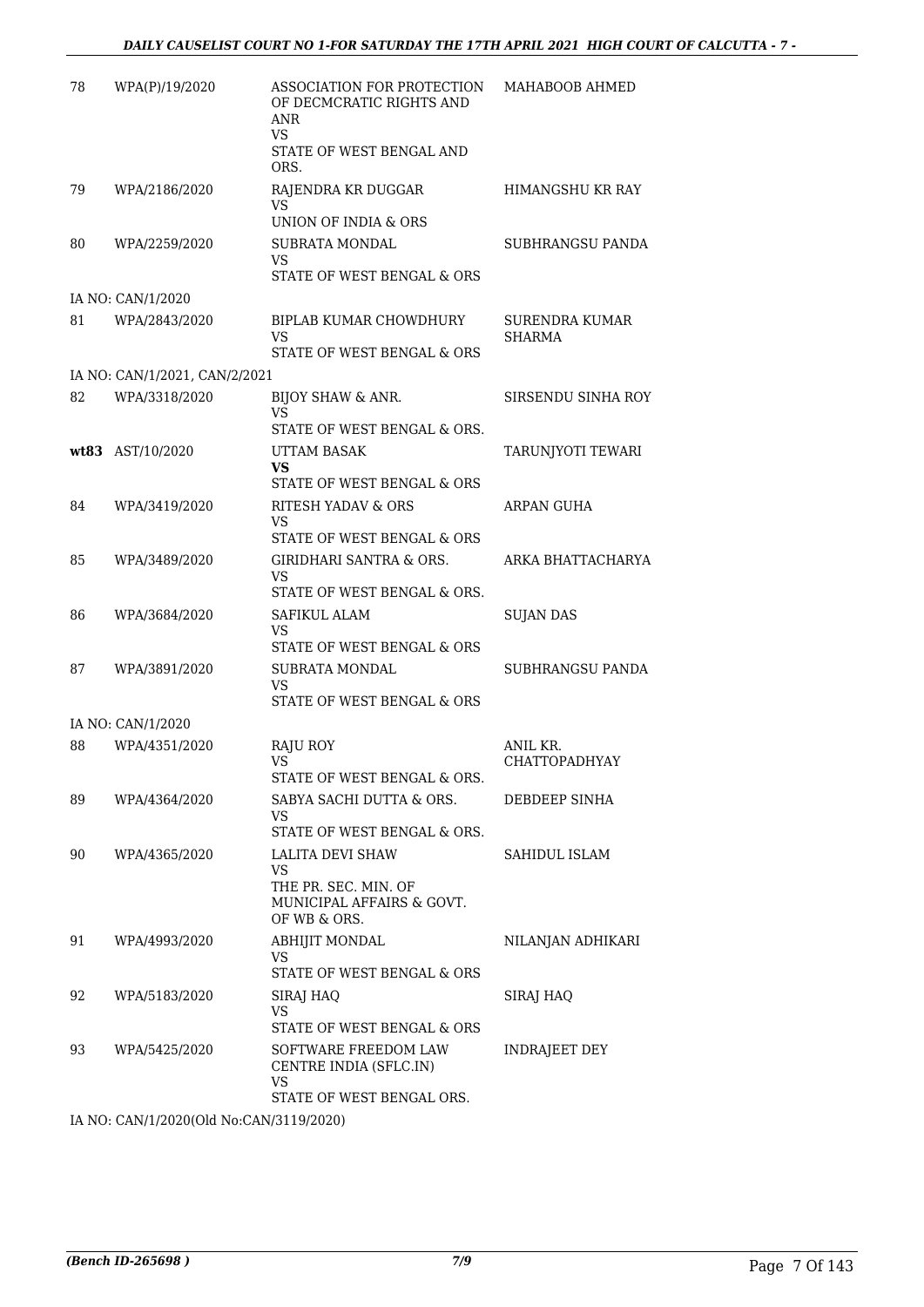|     | wt94 WPA/3963/2020                      | <b>SFLC</b><br>VS<br>STATE OF WEST BENGAL & ORS.                                                     | <b>INDRAJEET DEY</b>                 |
|-----|-----------------------------------------|------------------------------------------------------------------------------------------------------|--------------------------------------|
|     | wt95 WPA/5423/2020                      | COURT ON IT'S OWN MOTION<br>VS                                                                       |                                      |
|     | wt96 WPA/5424/2020                      | STATE OF WEST BENGAL & ORS.<br>PRIYANKA TIBREWAL                                                     | PRIYANKA TIBREWAL                    |
|     |                                         | VS<br>STATE OF WEST BENGAL & ORS.                                                                    |                                      |
| 97  | WPA/5444/2020                           | DEVDUTTA MAJI<br>VS<br>UNION OF INDIA & ORS                                                          | DEBABRATA ROY                        |
|     | IA NO: CAN/1/2020(Old No:CAN/3152/2020) |                                                                                                      |                                      |
| 98  | WPA/6076/2020                           | SWARAJ INDIA & ANR<br>VS<br>STATE OF WEST BENGAL& ORS                                                | SURYANU SENGUPTA                     |
|     | IA NO: CAN/1/2020(Old No:CAN/4297/2020) |                                                                                                      |                                      |
| 99  | WPA/6511/2020                           | RANAJIT HALDER & ORS<br>VS<br>STATE OF WEST BENGAL & ORS                                             | <b>KARUNAMOYEE</b><br><b>SAMANTA</b> |
|     | IA NO: CAN/1/2020(Old No:CAN/5206/2020) |                                                                                                      |                                      |
| 100 | WPA/7792/2020                           | <b>AMIYA SARKAR</b><br>VS<br>State of West Bengal                                                    | MAHESWARI SHARMA                     |
|     | IA NO: CAN/1/2020                       |                                                                                                      |                                      |
| 101 | WPA/7976/2020                           | <b>BIKASH GHOSH</b><br>VS<br>State of West Bengal                                                    | JOYJIT DUTTA                         |
| 102 | WPA/8076/2020                           | LAL BIHARI MAHATO AND ORS<br>VS<br>STATE OF WEST BENGAL AND<br>ORS.                                  | <b>SARWAR JAHAN</b>                  |
| 103 | WPA/8129/2020                           | TARAKNATH PRAMANIK<br>VS<br>State of West Bengal                                                     | TARAKNATH SAMANTA                    |
| 104 | WPA/8331/2020                           | PRIYANKA S TIBERWAL<br>VS<br>STATE OF WEST BENGAL AND<br>ORS.                                        | PRIYANKA TIBERWAL                    |
|     | IA NO: CAN/1/2020                       |                                                                                                      |                                      |
| 105 | WPA/9027/2020                           | DIPAK KUMAR SHAW<br>VS<br>STATE OF WEST BENGAL AND<br>ORS.                                           | DIPANKAR MULLICK                     |
|     | IA NO: CAN/1/2020                       |                                                                                                      |                                      |
| 106 | WPA/9037/2020                           | SUBHAJIT DAS                                                                                         | SUBRATA MUKHERJEE                    |
|     |                                         | VS<br>Union of India                                                                                 |                                      |
| 107 | WPA/9087/2020                           | PRTHVIJOY DAS AND ANR<br>VS<br>THE PRINCIPAL SECY<br>MINISTRY OF HOME AFFAIRS,<br><b>GOI AND ORS</b> | <b>BISWAJIT DUTTA</b>                |
| 108 | WPA/9433/2020                           | KHAGENDRA KUMAR DUTTA @<br><b>ORS</b><br>VS.<br>STATE OF WEST BENGAL AND<br>ORS.                     | SIDDHARTHA SANKAR<br>MANDAL          |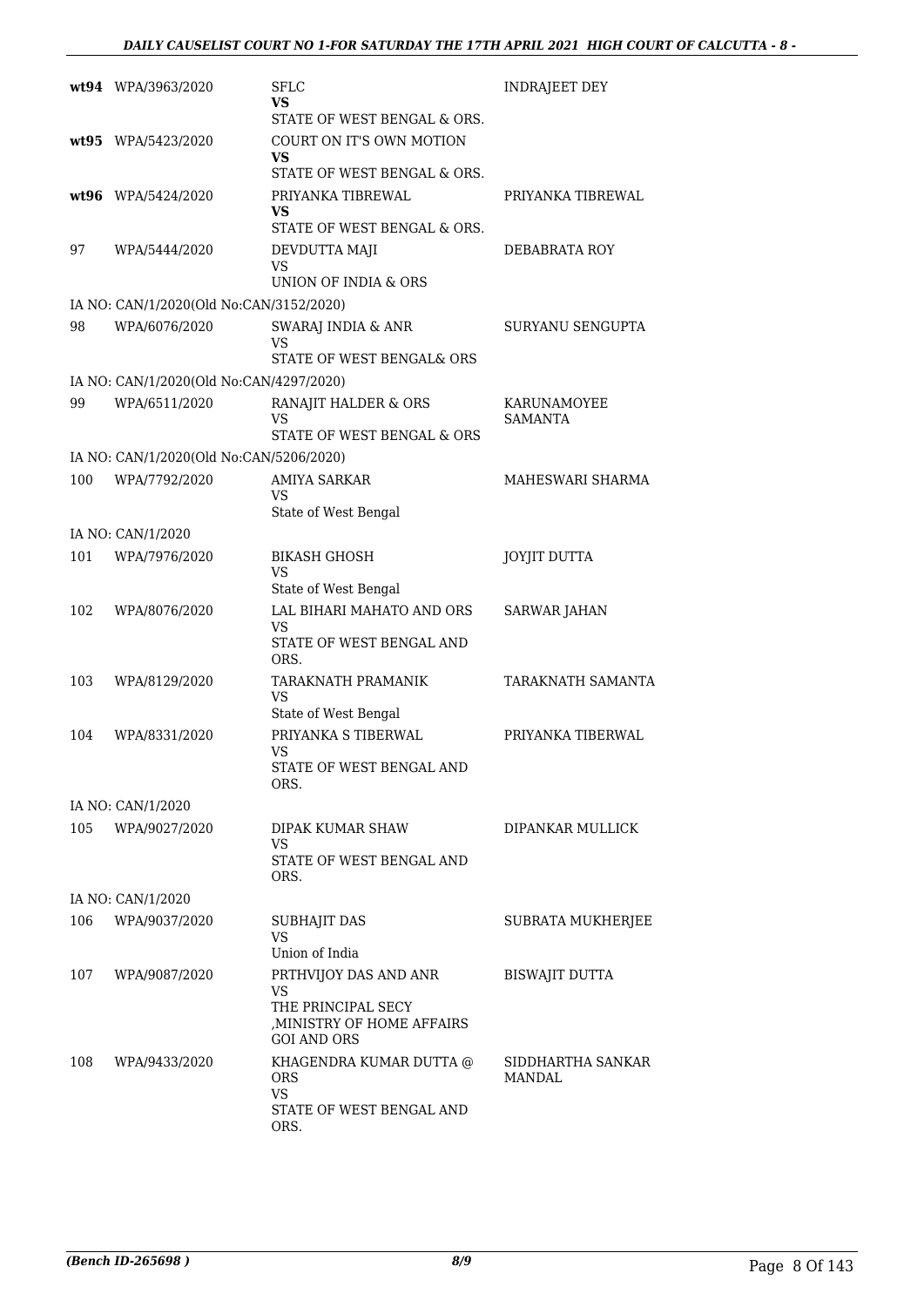#### *DAILY CAUSELIST COURT NO 1-FOR SATURDAY THE 17TH APRIL 2021 HIGH COURT OF CALCUTTA - 9 -*

| 109 | WPA/9565/2020  | BAKIBILLA MONDAL<br>VS<br>STATE OF WEST BENGAL AND<br>ORS.            | <b>MAZHAR HOSSAIN</b><br><b>CHOWDHURY</b> |
|-----|----------------|-----------------------------------------------------------------------|-------------------------------------------|
| 110 | WPA/10136/2020 | SHANTY GANATANTRA<br>SANGHATI MANCHA<br>VS<br>UNION OF INDIA AND ORS. | SALONI BHATTACHARJEE                      |
| 111 | WPA(P)/11/2021 | BHOLANATH DINDA AND ORS<br>VS<br>STATE OF WEST BENGAL AND<br>ORS.     | SUBHOJIT SAHA                             |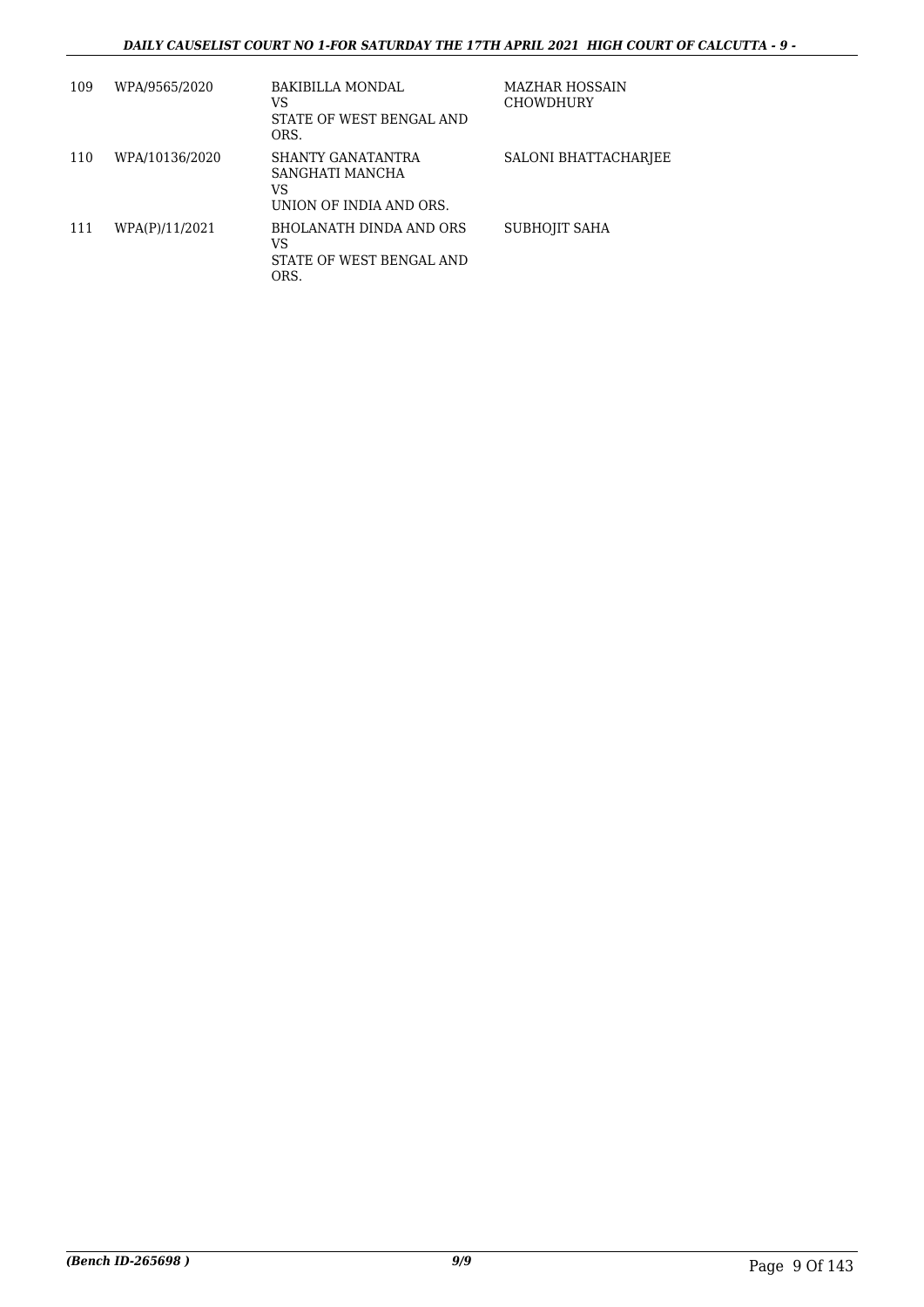

### **Appellate Side**

**DAILY CAUSELIST For Saturday The 17th April 2021**

**COURT NO. 16**

**DIVISION BENCH (DB - II)**

**AT 10:30 AM**

**HON'BLE JUSTICE RAJESH BINDAL HON'BLE JUSTICE ANIRUDDHA ROY (VIA VIDEO CONFERENCE)**

**NOT SITTING ON 16-04-2021 AND 17-04-2021**

#### **ON AND FROM MONDAY, THE 1st MARCH,, 2021 – APPEALS RELATING TO LABOUR UNDER GROUP III AND APPLICATION CONNECTED THERETO;**

**APPEALS FROM ORDERS RELATING TO REVENUE UNDER GROUP – IV & ORHER STATUTORY REVENUE APPEALS EXCEPT LAND REVENUE TO BE HEARD BY DIVISION BENCH;**

**APPEALS RELATING TO CHARTERED ACCOUNTANTS ACT, COMPANY SECRETARIES ACT AND TAX TRIBUNAL MATTERS; INCOME TAX REFERENCE UNDER SECTION 256 OF THE INCOME TAX ACT;**

**MATTERS RELATING TO TRIBUNALS UNDER ARTICLE 323A & 323B OF THE CONSTITUTION OF INDIA INCLUDING APPLICATION CONNECTED THERETO;**

**NOTE:**

**E-MENTIONING WILL BE TAKEN UP AT THE FIRST SITTING OF THE COURT. OUT OF WHICH ORIGINAL SIDE MATTERS WILL BE TAKEN UP FIRST AND THEN APPELLATE SIDE MATTERS WILL BE TAKEN UP.**

**ON AND FROM FRIDAY i.e., 19-02-2021, AFTER COMPLETION OF ORIGINAL SIDE MATTERS, APPELLATE SIDE MATTERS WILL BE TAKEN UP SERIALLY.**

**NOTE: MATTERS WILL BE TAKEN UP THROUGH PHYSICAL HEARING ONLY WHEN BOTH THE PARTIES ARE AGREED.**

#### **MANDAMUS APPEAL**

| FMA/2510/2014<br>$(6$ PBS) | M/S BUDGE BUDGE FLOOR<br>COVERING LTD<br>VS | <b>GOBINDA</b><br><b>CHOUDHURI</b> |  |
|----------------------------|---------------------------------------------|------------------------------------|--|
|                            | THE SECOND INDUSTRIAL<br>TRIBUNAL & ORS     |                                    |  |

IA NO: CAN/3/2014(Old No:CAN/11626/2014), CAN/4/2015(Old No:CAN/7324/2015)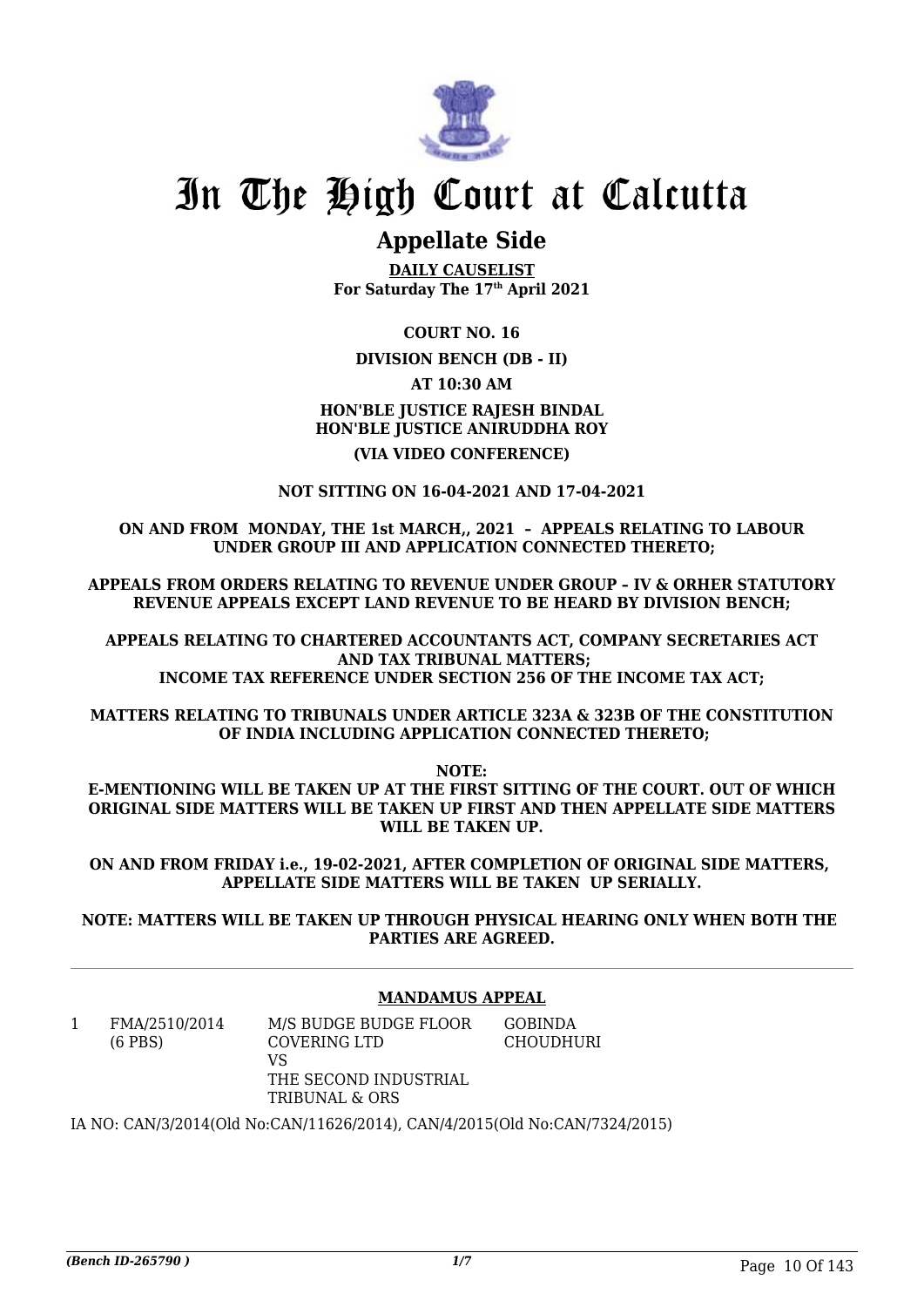| 2 | MAT/228/2021      | <b>BHARAT SANCHAR NIGAM</b><br><b>LIMITED AND ORS</b><br><b>VS</b><br>BSNL-NATIONALIST THIKA<br><b>WORKERS CONGRESS AND</b><br><b>ORS</b>                         | KOUSTAV BAGCHI                                                                                                                                                                                                                                                                                                                                                      |
|---|-------------------|-------------------------------------------------------------------------------------------------------------------------------------------------------------------|---------------------------------------------------------------------------------------------------------------------------------------------------------------------------------------------------------------------------------------------------------------------------------------------------------------------------------------------------------------------|
|   | IA NO: CAN/1/2021 |                                                                                                                                                                   |                                                                                                                                                                                                                                                                                                                                                                     |
|   | wt3 WPA/5436/2020 | AJIT KUMAR DAS & ANR.<br><b>VS</b><br>UNION OF INDIA & ORS.                                                                                                       | JAMIRUDDIN KHAN                                                                                                                                                                                                                                                                                                                                                     |
|   |                   |                                                                                                                                                                   | IA NO: CAN/1/2020(Old No:CAN/4947/2020), CAN/2/2020(Old No:CAN/4948/2020), CAN/3/2020(Old<br>No:CAN/4953/2020), CAN/4/2020(Old No:CAN/4954/2020), CAN/5/2020(Old No:CAN/4957/2020),<br>CAN/6/2020(Old No:CAN/4958/2020), CAN/7/2020(Old No:CAN/5210/2020), CAN/8/2020(Old<br>No:CAN/5212/2020), CAN/9/2020(Old No:CAN/5227/2020), CAN/10/2020(Old No:CAN/5228/2020) |
|   | wt4 WPA/9371/2020 | BSNL- NATIONALIST THIKA<br><b>WORKERS CONGRESS</b><br><b>VS</b><br>UNION OF INDIA AND ORS.                                                                        | <b>MAINAK GANGULY</b>                                                                                                                                                                                                                                                                                                                                               |
| 5 | MAT/383/2021      | M/S SKG PULP AND PAPER<br>MILLS PRIVATE LIMITED<br><b>AND ANOTHER</b><br><b>VS</b><br><b>ASSISTANT PROVIDENT</b><br><b>FUND COMMISSIONER AND</b><br><b>OTHERS</b> | DEBAMIRA ADHIKARI                                                                                                                                                                                                                                                                                                                                                   |
|   | IA NO: CAN/1/2021 |                                                                                                                                                                   |                                                                                                                                                                                                                                                                                                                                                                     |
|   |                   |                                                                                                                                                                   |                                                                                                                                                                                                                                                                                                                                                                     |

| 6 | MAT/486/2021 | CHITTA RANJAN JANA  | ADITYA SEN |
|---|--------------|---------------------|------------|
|   |              | VS.                 |            |
|   |              | THE INDIAN OIL      |            |
|   |              | CORPORATION LTD AND |            |
|   |              | <b>OTHERS</b>       |            |

IA NO: CAN/1/2021

#### **MOTION**

| 7  | WP.CT/285/2012                          | RAMSARAN RAJBHAR<br>VS.<br>UNION OF INDIA & ORS.                                                     | <b>DEBAPRATIM</b><br><b>BANERJEE</b> |
|----|-----------------------------------------|------------------------------------------------------------------------------------------------------|--------------------------------------|
| 8  | WP.CT/437/2012                          | RADHE SHYAM CHAWLA<br>VS.<br>UNION OF INDIA &ORS                                                     | <b>SUKANTA</b><br><b>CHAKRABORTY</b> |
| 9  | WP.CT/211/2013                          | INDIAN RAILWAYSCOAL<br>ASH& TRANSHIPMENT<br>HANDLING MAZDOOR<br>U&ORS<br>VS.<br>UNION OF INDIA & ORS | <b>DEBAPRATIM</b><br><b>BANERJEE</b> |
| 10 | WP.CT/457/2013                          | ALOK KUMAR DE-RAY<br>VS.<br>UNION OF INDIA & ORS                                                     | <b>IMTEAZ AHAMED</b>                 |
|    | IA NO: CAN/1/2019(Old No:CAN/4927/2019) |                                                                                                      |                                      |
| 11 | WP.ST/168/2015                          | SHIBDAS CHATTERJEE<br>VS.<br>STATE OF WEST BENGAL &<br><b>ORS</b>                                    | <b>BIKASH GOSWAMI</b>                |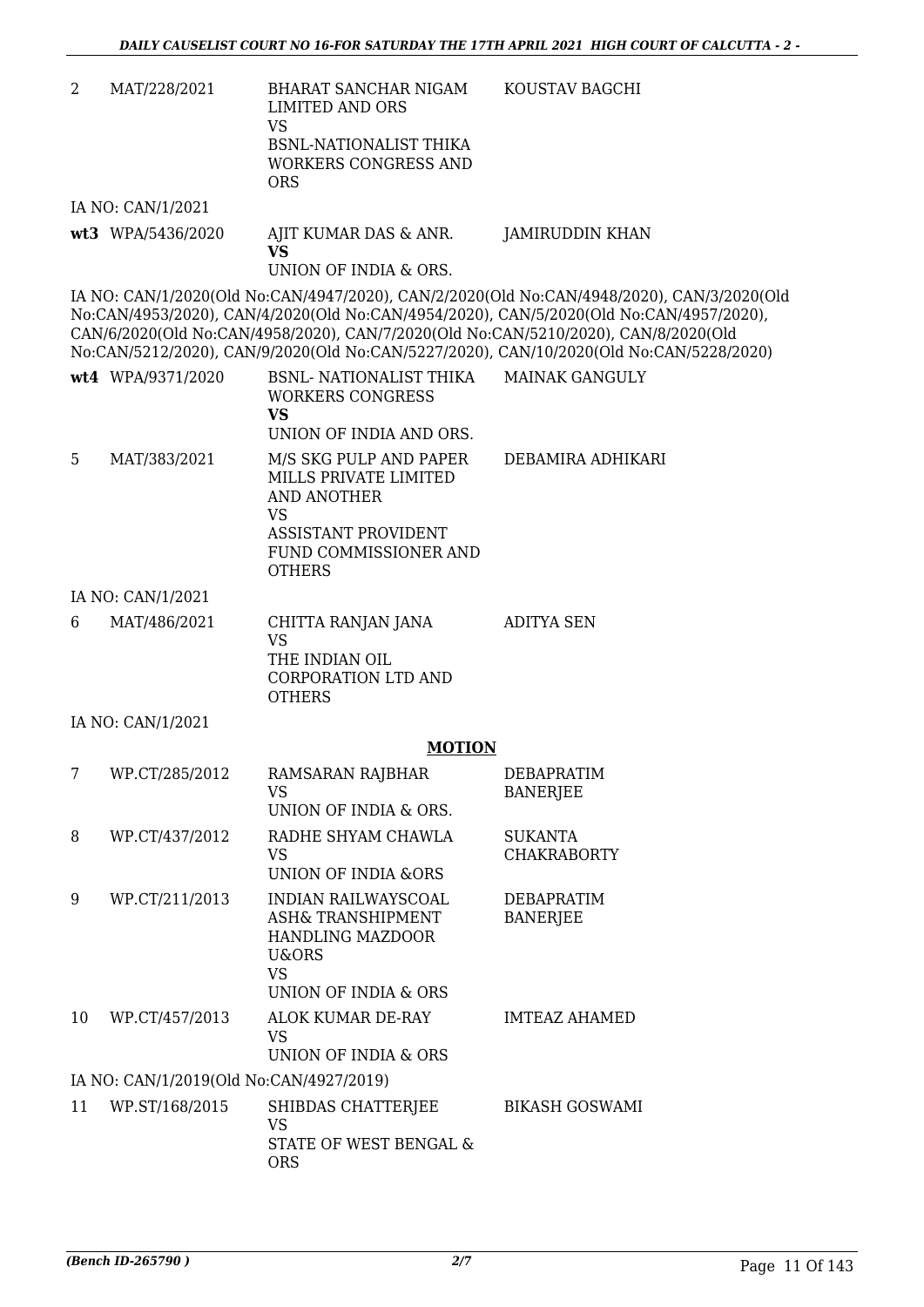| 12 | WPLRT/15/2018                           | UMA GANGULY & ORS<br><b>VS</b>                                                         | KOUSHIK ROY                            |
|----|-----------------------------------------|----------------------------------------------------------------------------------------|----------------------------------------|
|    |                                         | STATE OF WEST BENGAL<br>&ORS                                                           |                                        |
|    | IA NO: CAN/1/2018(Old No:CAN/7934/2018) |                                                                                        |                                        |
| 13 | WP.CT/54/2018                           | UNION OF INDIA & ORS.<br>VS<br>SAILA NATH CHOUDHARY                                    | <b>MAHENDRA PRASAD</b><br><b>GUPTA</b> |
| 14 | WP.ST/140/2018                          | SANJOY BHATTACHARYA<br>VS<br><b>STATE OF WEST BENGAL &amp;</b>                         | MAHABOOB AHMED                         |
| 15 | WP.ST/141/2018                          | <b>ORS</b><br>SAILEN GHOSAL & ORS.<br><b>VS</b><br>STATE OF WEST BENGAL &<br>ORS.      | MD. HAFIZ ALI                          |
| 16 | WP.ST/91/2019                           | SUDHANSU KARMAKAR &<br><b>ORS</b><br><b>VS</b><br>STATE OF WEST BENGAL &<br><b>ORS</b> | <b>ASIT BARAN</b><br>MUKHERJEE         |
|    | IA NO: CAN/1/2019(Old No:CAN/8407/2019) |                                                                                        |                                        |
| 17 | WPLRT/102/2019                          | <b>MAMATA DAS</b><br>VS<br>STATE OF WEST BENGAL &<br><b>ORS</b>                        | TANMOY KR DEY                          |
| 18 | WP.ST/172/2019                          | THE STATE OF WEST<br><b>BENGAL &amp; ORS</b><br><b>VS</b><br>DR PARTHA SANYAL          | <b>NILOTPAL</b><br><b>CHATTERJEE</b>   |
| 19 | WP.ST/192/2019                          | THE STATE OF WEST<br><b>BENGAL &amp; ORS</b><br>VS<br>DR GOUR PADA NAYEK               | <b>NILOTPAL</b><br><b>CHATTERJEE</b>   |
| 20 | WP.ST/193/2019                          | THE STATE OF WEST<br><b>BENGAL &amp; ORS</b><br>VS<br>DR ANIRUDDHA GHORAI              | NILOTPAL<br><b>CHATTERJEE</b>          |
| 21 | WP.ST/11/2020                           | SMRITIKANA DEY<br><b>VS</b><br>STATE OF WEST BENGAL &<br><b>ORS</b>                    | <b>INDRAJIT BISWAS</b>                 |
| 22 | WP.ST/15/2020                           | <b>BISWANATH GAYEN</b><br>VS<br>STATE OF WEST BENGAL &<br><b>ORS</b>                   | ANINDA<br><b>BHATTACHARYA</b>          |
| 23 | WP.ST/21/2020                           | SUBHAS CH. KONAR<br><b>VS</b><br>STATE OF WEST BENGAL &<br>ORS.                        | <b>SUMITRA</b>                         |
|    | IA NO: CAN/1/2021, CAN/2/2021           |                                                                                        |                                        |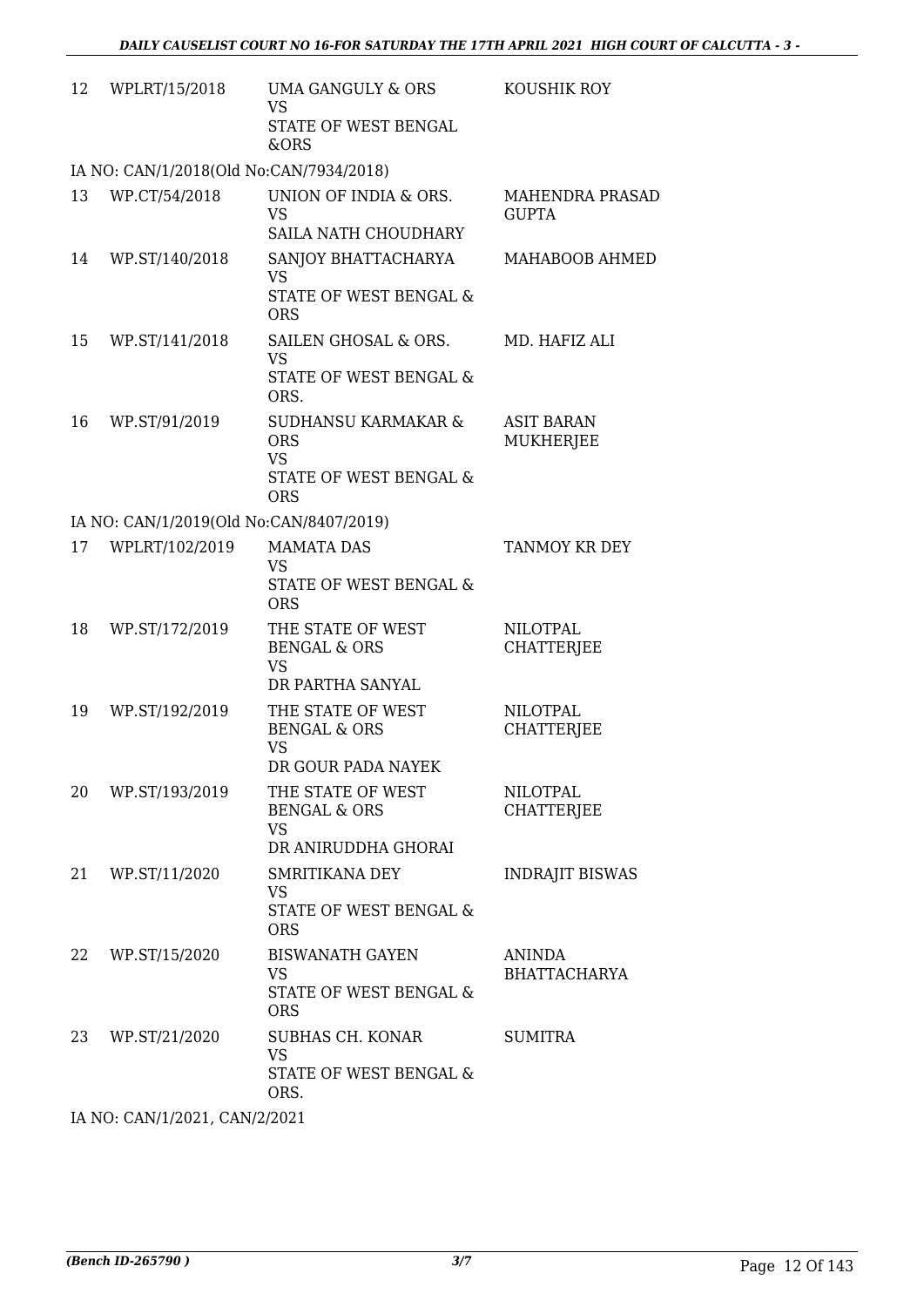| 24 | WPLRT/24/2020     | SK BARSHED ALI<br><b>VS</b><br>STATE OF WEST BENGAL &<br><b>ORS</b>                          | SK. BARSHED ALI                       |
|----|-------------------|----------------------------------------------------------------------------------------------|---------------------------------------|
| 25 | WPLRT/26/2020     | <b>DINESH AGARWAL</b><br><b>VS</b><br>STATE OF WEST BENGAL &<br><b>ORS</b>                   | <b>DINESH AGARWAL</b>                 |
| 26 | WPLRT/28/2020     | NAMITA GHOSH<br><b>VS</b><br>STATE OF WEST BENGAL &<br><b>ORS</b>                            | <b>DEBASIS SUR</b>                    |
| 27 | WP.ST/31/2020     | <b>BAHAUDDIN</b><br><b>VS</b><br>STATE OF WEST BENGAL &<br><b>ORS</b>                        | SANJUKTA<br><b>BHATTACHARYA</b>       |
| 28 | WPLRT/33/2020     | <b>TARAPADA GHOSH</b><br><b>VS</b><br>STATE OF WEST BENGAL<br>AND ORS.                       | <b>DEBASHISH SARKAR</b>               |
|    | IA NO: CAN/1/2021 |                                                                                              |                                       |
| 29 | WP.ST/35/2020     | ALOKE CHANDRA SAHANA<br><b>VS</b><br>STATE OF WEST BENGAL &<br><b>ORS</b>                    | <b>SOUMI KUNDU</b>                    |
| 30 | WPLRT/38/2020     | <b>SOMA AICH</b><br><b>VS</b><br>STATE OF WEST BENGAL<br>AND ORS.                            | <b>ABDUS SALAM</b>                    |
| 31 | WPLRT/42/2020     | STATE OF WEST BENGAL<br>AND ORS.<br><b>VS</b><br>NARAYAN CHANDRA SAHA<br><b>AND ORS</b>      | <b>NILOTPAL</b><br><b>CHATTERJEE</b>  |
| 32 | WPLRT/51/2020     | LATIKA GHOSH AND ORS<br><b>VS</b><br>STATE OF WEST BENGAL<br><b>AND ANR</b>                  | J.L. ROY                              |
| 33 | WP.CT/58/2020     | THE DIRECTOR (HR<br>BHARAT SANCHAR NIGAM<br>LTD AND ORS<br><b>VS</b><br>MANIKLAL KAR AND ORS | SUDIPTO PANDA                         |
| 34 | WP.CT/61/2020     | UTPAL MITRA<br><b>VS</b><br>UNION OF INDIA AND ORS.                                          | <b>SUMITAVA</b><br><b>CHAKRABORTY</b> |
| 35 | WP.ST/88/2020     | STATE OF WEST BENGAL<br>AND ORS.<br><b>VS</b><br>ANKUR GHOSH                                 | NILOTPAL<br><b>CHATTERJEE</b>         |
| 36 | WP.ST/97/2020     | PRADIP KR. CHATTERJEE<br><b>VS</b><br>STATE OF WEST BENGAL<br>AND ORS.                       | MANOJIT PAL                           |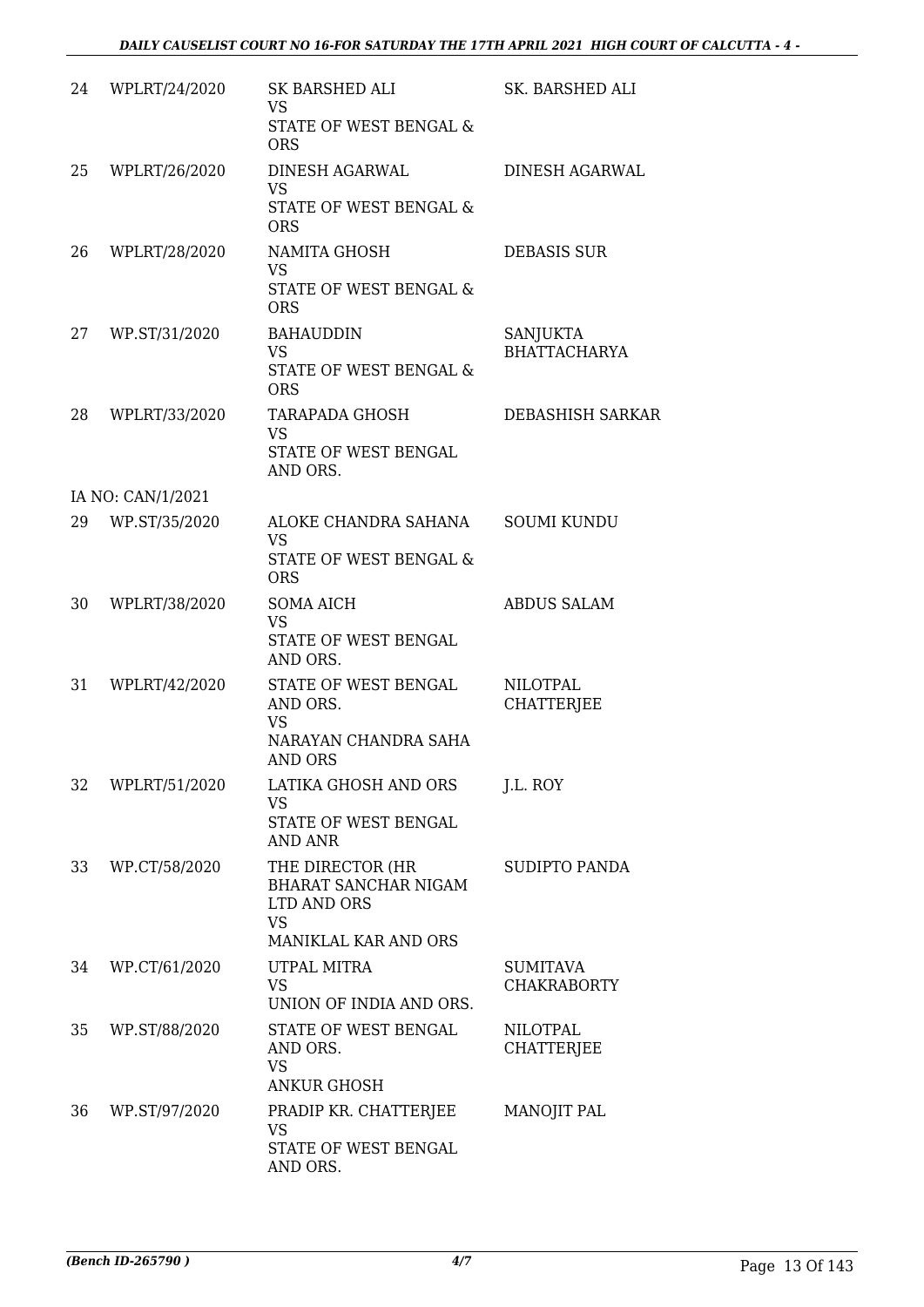| WPLRT/3/2021      | NIRMAL KUMAR<br><b>CHATTERJEE</b><br><b>VS</b><br>STATE OF WEST BENGAL<br>AND ORS.  | <b>D BANERJEE</b>                         |
|-------------------|-------------------------------------------------------------------------------------|-------------------------------------------|
| WPLRT/4/2021      | <b>SUBODH JANA</b><br><b>VS</b><br>STATE OF WEST BENGAL                             | AMITAVA DASGUPTA                          |
| WPLRT/5/2021      | <b>ASRAFUL HAQUE</b><br><b>VS</b><br><b>STATE OF WEST BENGAL</b><br>AND ORS.        | <b>ARPITA BASU</b>                        |
| WPLRT/6/2021      | <b>BIVAS DE</b><br><b>VS</b><br>STATE OF WEST BENGAL<br>AND ORS.                    | PRANTICK GHOSH                            |
| WP.ST/8/2021      | STATE OF WEST BENGAL<br>AND ORS.<br><b>VS</b><br>DR TUHIN CHAKRABORTY               | <b>NILOTPAL</b><br><b>CHATTERJEE</b>      |
| WPLRT/9/2021      | SAFIUDDIN MONDAL<br><b>VS</b><br>STATE OF WEST BENGAL<br>AND ORS.                   | <b>SUBIR KUMAR</b><br><b>BHATTACHRYYA</b> |
| WPLRT/10/2021     | ARUN KUMAR JANA<br><b>VS</b><br>STATE OF WEST BENGAL<br>AND ORS.                    | <b>SAMIRAN GIRI</b>                       |
| WPLRT/12/2021     | <b>GOUR MONDAL AND ORS</b><br><b>VS</b><br>STATE OF WEST BENGAL<br>AND ORS.         | SATYAJIT MAHATA                           |
| WP.CT/16/2021     | <b>SMEETA PAUL</b><br>VS<br>UNION OF INDIA AND ORS.                                 | <b>JOYJIT DUTTA</b>                       |
| WPLRT/18/2021     | MAYFAIR DEVELOPERS PVT<br>LD<br><b>VS</b><br>STATE OF WEST BENGAL<br><b>AND ORS</b> | SUBHAM GHOSH                              |
| WPLRT/19/2021     | MAYFAIR VILLA PVT LTD<br><b>VS</b><br>STATE OF WEST BENGAL<br>AND ORS.              | <b>APURBA KUMAR</b><br><b>GHOSH</b>       |
| WP.CT/19/2021     | SANDHYA DUTTA AND ANR<br><b>VS</b><br>UNION OF INDIA AND ORS.                       | SK SAYEDUL HAQUE<br><b>MOLLA</b>          |
| IA NO: CAN/1/2021 |                                                                                     |                                           |
| WPLRT/20/2021     | MAYFAIR ASHIANA PVT LTD<br><b>VS</b><br>STATE OF WEST BENGAL                        | ASHISH KUMAR<br><b>DUTTA</b>              |
|                   |                                                                                     | AND ORS.<br>AND ORS.                      |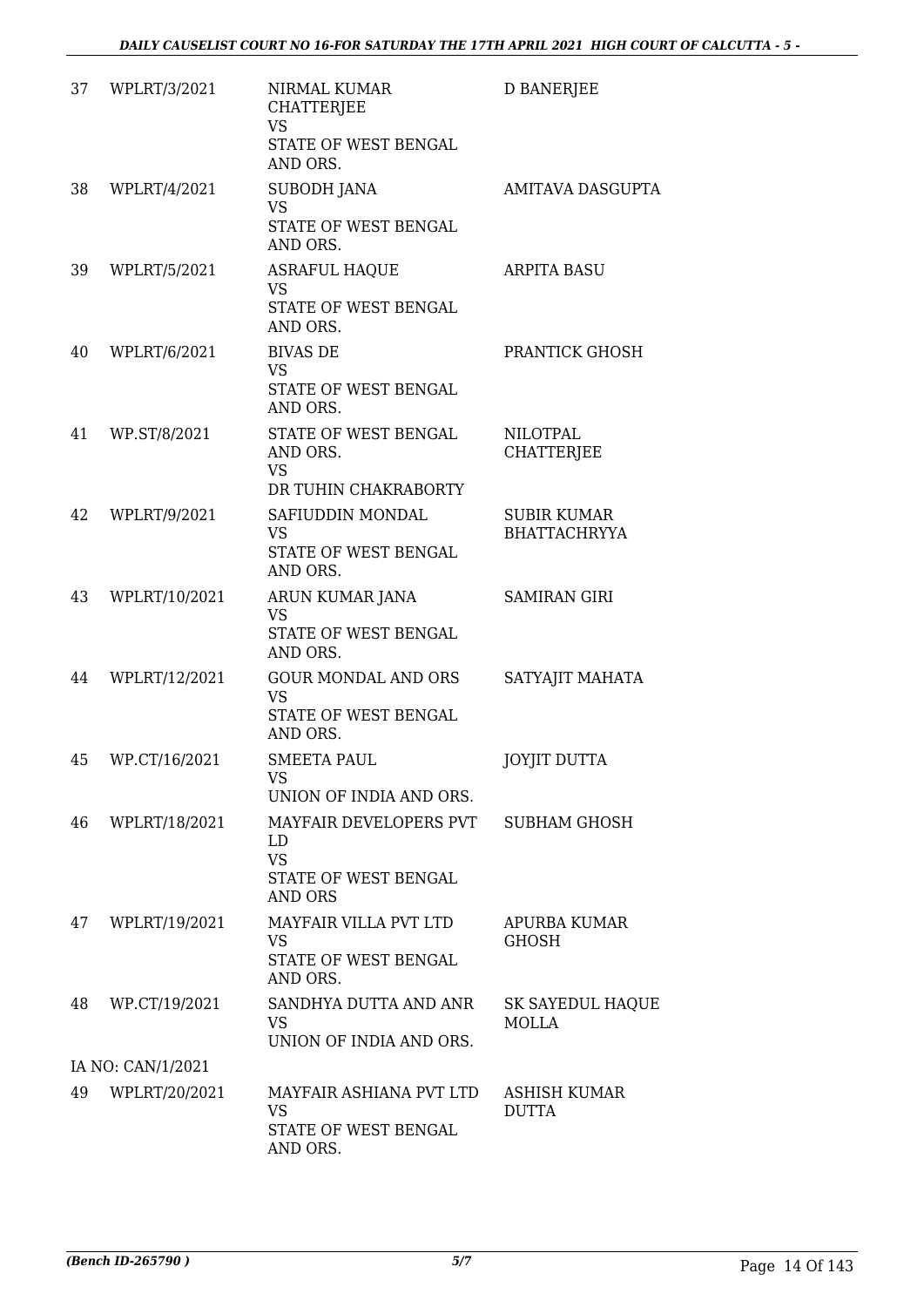| 50 | WP.CT/21/2021 | PROGYADYUTI DUTTA<br><b>VS</b><br>UNION OF INDIA AND ORS.                                                                           | <b>BARUN CHATTERJEE</b>                 |
|----|---------------|-------------------------------------------------------------------------------------------------------------------------------------|-----------------------------------------|
| 51 | WP.ST/21/2021 | SUBAL CHANDRA SINGHA<br>AND ORS.<br><b>VS</b><br>STATE OF WEST BENGAL<br>AND ORS.                                                   | <b>SAMIRAN MANDAL</b>                   |
| 52 | WP.CT/23/2021 | AMARJEET ARORA AND<br><b>ANOTHER</b><br><b>VS</b><br>UNION OF INDIA AND ORS.                                                        | <b>ATANU BASU</b>                       |
| 53 | WP.ST/23/2021 | SHIB NARAYAN ROUTH<br><b>VS</b><br>DIR. GEN., W.B.FIRE<br><b>SERVICE AND ORS</b>                                                    | <b>SIZAN NANDI</b>                      |
| 54 | WP.ST/24/2021 | <b>ASHOK DHARA</b><br><b>VS</b><br>STATE OF WEST BENGAL<br>AND ORS.                                                                 | <b>NAMITA BASU</b>                      |
| 55 | WP.CT/24/2021 | <b>SUBIT KUMAR DAS</b><br><b>VS</b><br>UNION OF INDIA AND ORS.                                                                      | SABYASACHI ROY                          |
| 56 | WP.CT/25/2021 | UNION OF INDIA AND ORS.<br><b>VS</b><br><b>DIPALI MAITY</b>                                                                         | debasish<br>chattopadhyay               |
| 57 | WP.ST/25/2021 | THE STATE OF WEST<br><b>BENGAL AND ORS</b><br><b>VS</b><br>DR MUKUT MANI ADHIKARI                                                   | <b>NILOTPAL</b><br><b>CHATTERJEE</b>    |
| 58 | WP.CT/26/2021 | THE COMMISSIONER OF<br><b>CUSTOMS</b><br><b>VS</b><br>NANDI GOPAL DEY AND<br>ORS                                                    | <b>AISHWARYA</b><br><b>RAJSHREE</b>     |
| 59 | WP.ST/26/2021 | ANTARA MAJUMDER@<br><b>MAZUMDER</b><br><b>VS</b><br>STATE OF WEST BENGAL<br>AND ORS.                                                | AJAY DEBNATH                            |
| 60 | WP.ST/27/2021 | SATADRU ADHIKARY<br><b>VS</b><br>STATE OF WEST BENGAL<br>AND ORS.                                                                   | DIP JYOTI<br><b>CHAKRABORTY</b>         |
| 61 | WP.CT/27/2021 | THE COMMISSIONER OF<br><b>CUSTOMS (ADMIN AND</b><br>DISCIPLINARY AUTHORITY)<br><b>VS</b><br>AMITAVA BANDYOPADHYAY<br><b>AND ORS</b> | <b>AISHYWARRYA</b><br><b>RAJYASHREE</b> |
| 62 | WP.CT/28/2021 | UNION OF INDIA AND ORS.<br><b>VS</b><br>JAHANGIR CHOWDHURY<br>AND ORS.                                                              | DEEPAK KUMAR<br><b>SINGH</b>            |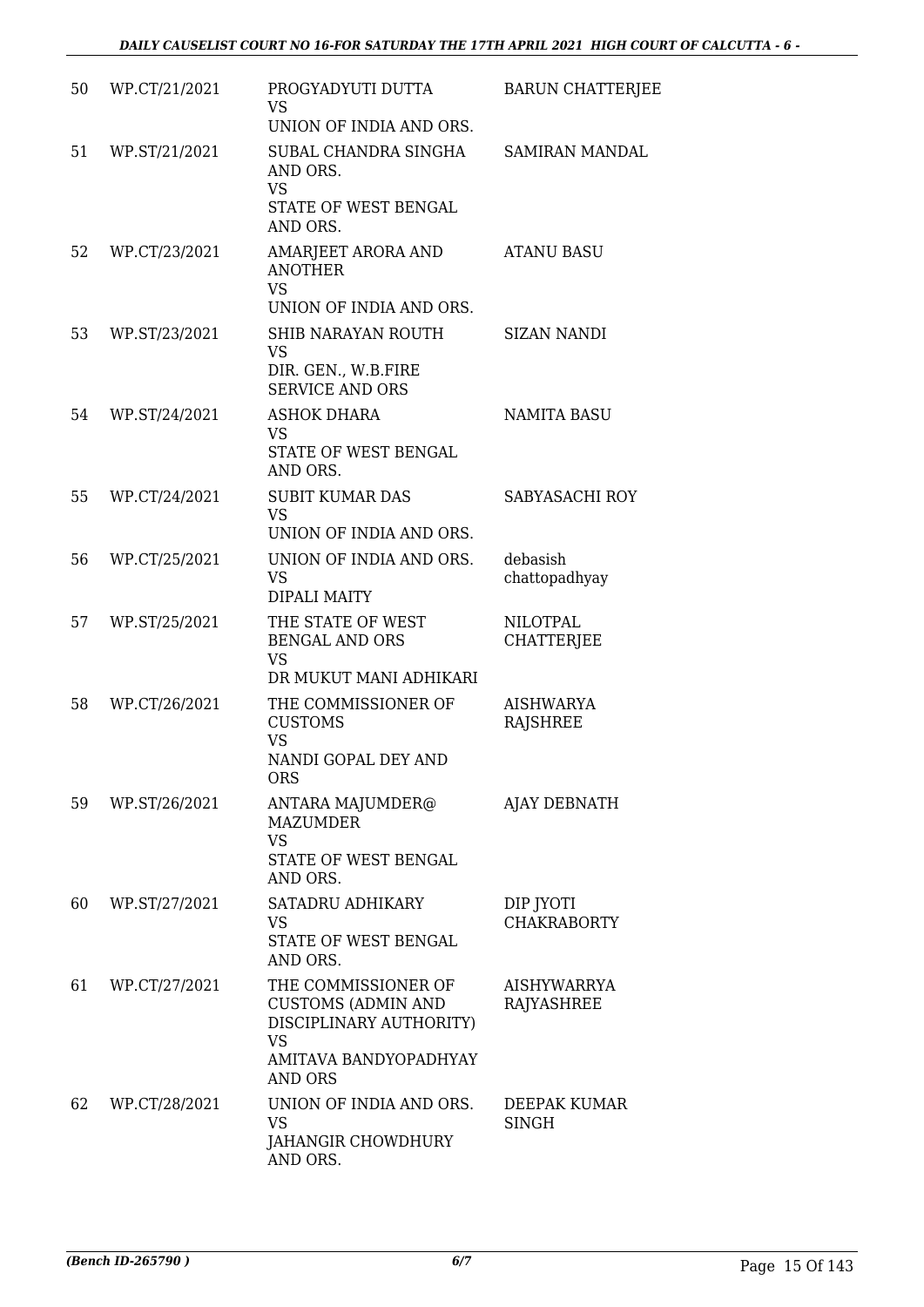| 63 | WP.ST/28/2021 | STATE OF WEST BENGAL<br>AND ORS.<br>VS.<br>MANGALANAND JHA                | SHAMIM UL BARI                        |
|----|---------------|---------------------------------------------------------------------------|---------------------------------------|
| 64 | WP.CT/29/2021 | SANDIPA ARORA<br>VS.<br>UNION OF INDIA AND ORS.                           | <b>ATANU BASU</b>                     |
| 65 | WP.ST/29/2021 | GOLAM MORTOJA MOLLA<br>VS.<br>STATE OF WEST BENGAL<br>AND ORS.            | KRISHNA YADAV                         |
| 66 | WP.CT/30/2021 | UNION OF INDIA AND ORS.<br>VS.<br><b>BIKASH RAJ</b>                       | <b>SANTOSH KUMAR</b><br><b>PANDEY</b> |
| 67 | WP.ST/30/2021 | <b>SUJIT KUMAR KUNDU</b><br><b>VS</b><br>STATE OF WEST BENGAL<br>AND ORS. | <b>BISWARUP NANDY</b>                 |
| 68 | WP.CT/31/2021 | KRISHNENDU GARU<br>VS.<br>UNION OF INDIA AND ORS.                         | <b>B C MANNA</b>                      |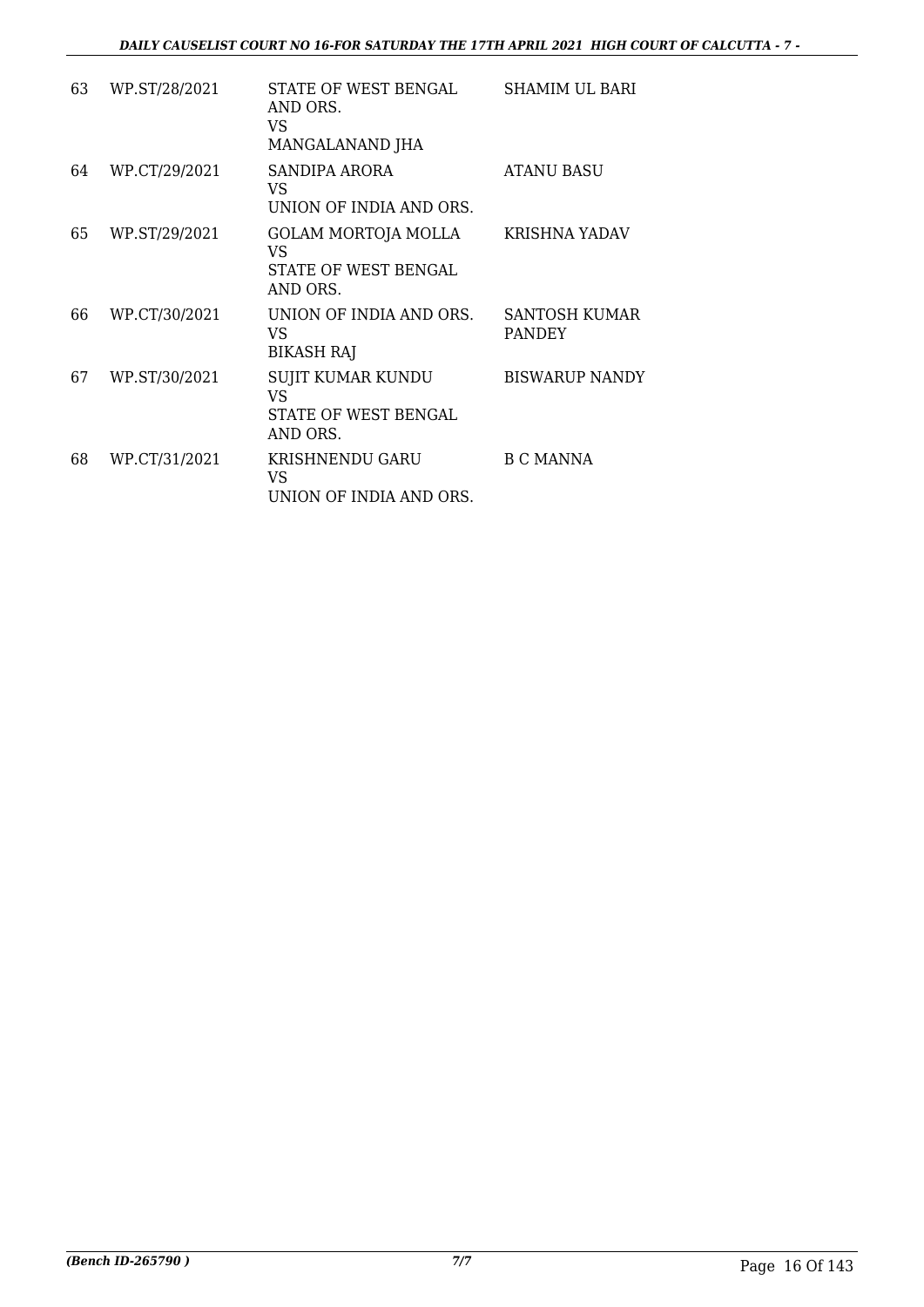

#### **Appellate Side**

**DAILY CAUSELIST For Saturday The 17th April 2021**

**COURT NO. 37 DIVISION BENCH (DB - III) AT 10:30 AM HON'BLE JUSTICE I. P. MUKERJI HON'BLE JUSTICE MD. NIZAMUDDIN**

 **(VIA VIDEO CONFERENCE)**

**ON AND FROM TUESDAY, THE 23RD FEBRUARY, 2021 – ROSTER NOTIFIED ON 8TH JANUARY, 2021 IS MODIFIED TO THE FOLLOWING EXTENT :- WILL SIT TOGETHER TO TAKE UP ALL APPEALS UNDER COMMERCIAL COURTS, COMMERCIAL DIVISION AND COMMERCIAL APPELLATE DIVISION OF THE HIGH COURT'S ACT, 2015**

**SPECIAL NOTE: (1) IF THERE IS NO COMMERCIAL COURT MATTER THEN MENTIONING OF COMMERCIAL COURT MATTERS WILL BE ENTERTAINED AT COURT NO. 3 ON REGULAR BASIS.**

**(2) COMMERCIAL COURT WILL NOT SIT AT COURT NO. 37 IF THERE IS NO COMMERCIAL COURT MATTER IN THE LIST.**

**APPELLATE SIDE COMMERCIAL MATTERS WILL BE TAKEN UP ON EVERY TUESDAY AND THURSDAY NOT LATER THAN 1 P.M.**

**ORIGINAL SIDE COMMERCIAL MATTERS WILL BE TAKEN UP ON EVERY MONDAY, WEDNESDAY AND FRIDAY NOT LATER THAN 1 P.M.**

**NOTE: MATTERS WILL BE TAKEN UP THROUGH PHYSICAL HEARING ONLY WHEN BOTH THE PARTIES ARE AGREED.**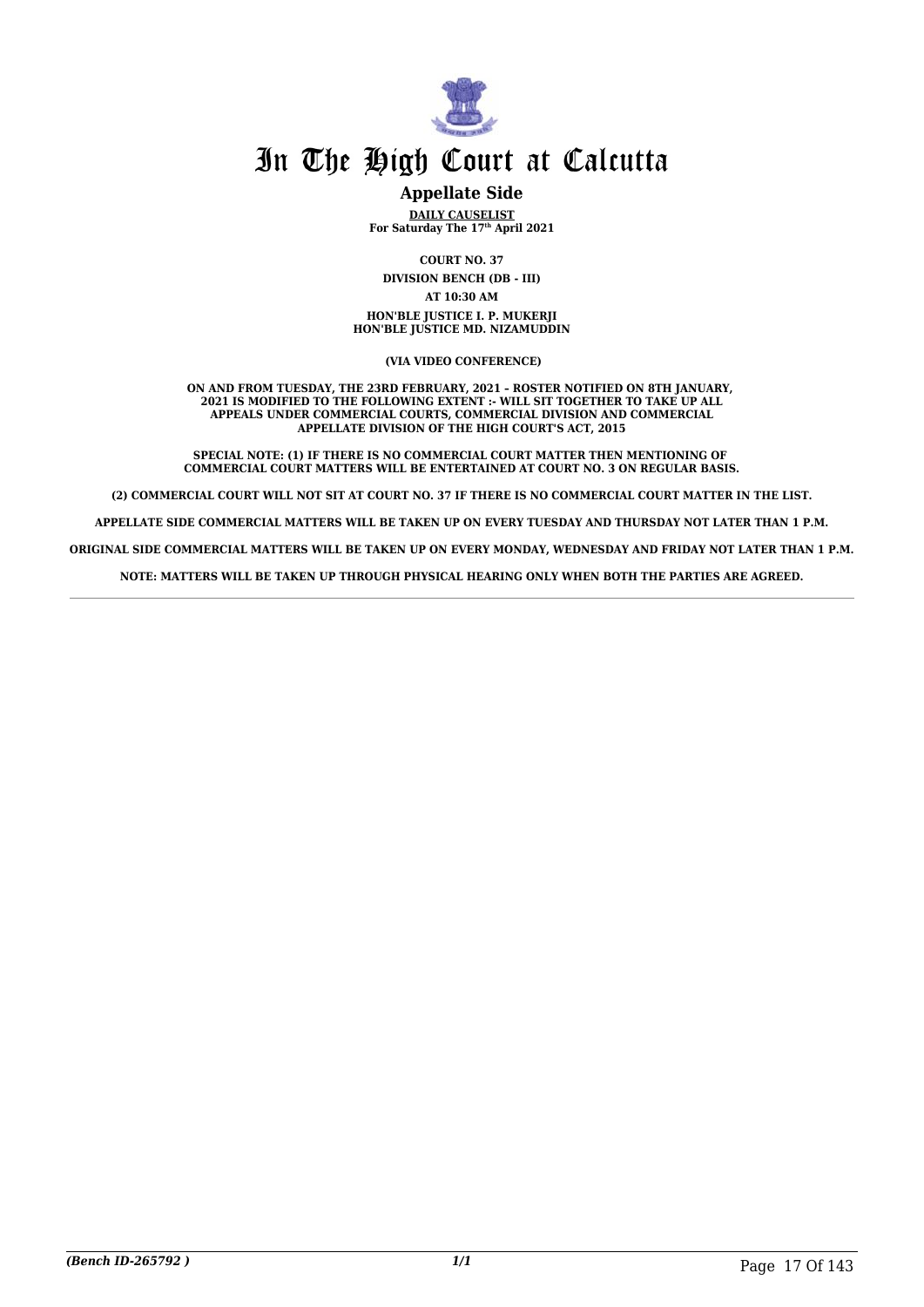

#### **Appellate Side**

**DAILY CAUSELIST For Saturday The 17th April 2021**

**COURT NO. 3**

**DIVISION BENCH (DB - III)**

**AT 10:30 AM**

**HON'BLE JUSTICE I. P. MUKERJI HON'BLE JUSTICE MD. NIZAMUDDIN**

 **(VIA VIDEO CONFERENCE)**

**ON AND FROM MONDAY, THE 11TH JANUARY 2021 - AFTER COMPLETION OF COMMERCIAL APPELLATE DIVISION BENCH – WILL TAKE UP APPEALS UNDER ARBITRATION ACT, 1940 AND ARBITRATION & CONCILIATION ACT, 1996, INCLUDING APPLICATIONS CONNECTED THERETO;**

**HEARING OF WRIT APPEALS IRRESPECTIVE OF CLASSIFICATION INCLUDING APPLICATIONS CONNECTED THERETO.**

**AND**

**ON AND FROM THURSDAY, 8TH APRIL, 2021 TO MONDAY, 19TH APRIL, 2021 (THIS DETERMINATION WILL BE IN FORCE FROM 2:00 PM OF 8TH APRIL, 2021 AND WILL BE OPERATIVE FOR THE WHOLE DAY ON THE REMAINING DAYS) IN ADDITION TO THEIR OWN LIST AND DETERMINATION, WILL TAKE UP THE REGULAR LIST AND DETERMINATION OF HON'BLE JUSTICE HARISH TANDON AND HON'BLE JUSTICE KAUSIK CHANDA AND THE REGULAR LIST AND DETERMINATION OF HON'BLE JUSTICE SOUMEN SEN AND HON'BLE JUSTICE SAUGATA BHATTACHARYYA.**

**AND** 

**ON FRIDAY, 16TH APRIL, 2021 AND SATURDAY, 17TH APRIL, 2021 – IN ADDITION TO THEIR OWN LIST AND DETERMINATION, WILL SIT TOGETHER AND TAKE UP THE URGENT MATTERS FROM THE LIST AND DETERMINATION OF HON'BLE JUSTICE RAJESH BINDAL AND HON'BLE JUSTICE ANIRUDDHA ROY.** 

**AND** 

**ON SATURDAY, 17TH APRIL, 2021 - IN ADDITION TO THEIR OWN LIST AND DETERMINATION, WILL SIT TOGETHER AND TAKE UP THE URGENT MATTERS FROM THE LIST AND DETERMINATION OF HON'BLE JUSTICE SUBRATA TALUKDAR AND HON'BLE JUSTICE HIRANMAY BHATTACHARYYA AND THE LIST AND DETERMINATION OF HON'BLE JUSTICE ARINDAM SINHA AND HON'BLE JUSTICE SUVRA GHOSH.**

**ON 17.04.2021 (SATURDAY) APPELLATE SIDE MATTERS WILL BE TAKEN UP FROM 10.30 A.M. TO 12.30 NOON.**

**SPECIAL NOTE: (1) IF THERE IS NO COMMERCIAL COURT MATTER THEN MENTIONING OF COMMERCIAL COURT MATTERS WILL BE ENTERTAINED AT COURT NO. 3 ON REGULAR BASIS.**

**(2) COMMERCIAL COURT SHALL NOT SIT AT COURT NO. 37 IF THERE IS NO COMMERCIAL COURT MATTER IN THE LIST.** 

**(3) MENTIONING WILL BE ENTERTAINED ONLY ON MONDAYS.**

**NOTE: MATTERS WILL BE TAKEN UP THROUGH PHYSICAL HEARING ONLY WHEN BOTH THE PARTIES ARE AGREED.**

|   |                   |                                                                  | <b>TO BE MENTIONED</b>   |
|---|-------------------|------------------------------------------------------------------|--------------------------|
| 1 | CRM/11071/2020    | ANKUR GHOSH<br>VS<br>State of West Bengal                        | <b>SUMAN CHAKRABORTY</b> |
|   |                   |                                                                  | <b>APPLICATION</b>       |
| 2 | FMAT/280/2021     | NHPC LIMITED<br>VS<br>M/S P AND R ENGINEERING<br><b>SERVICES</b> | SUPRATIC ROY             |
|   | IA NO: CAN/1/2021 |                                                                  |                          |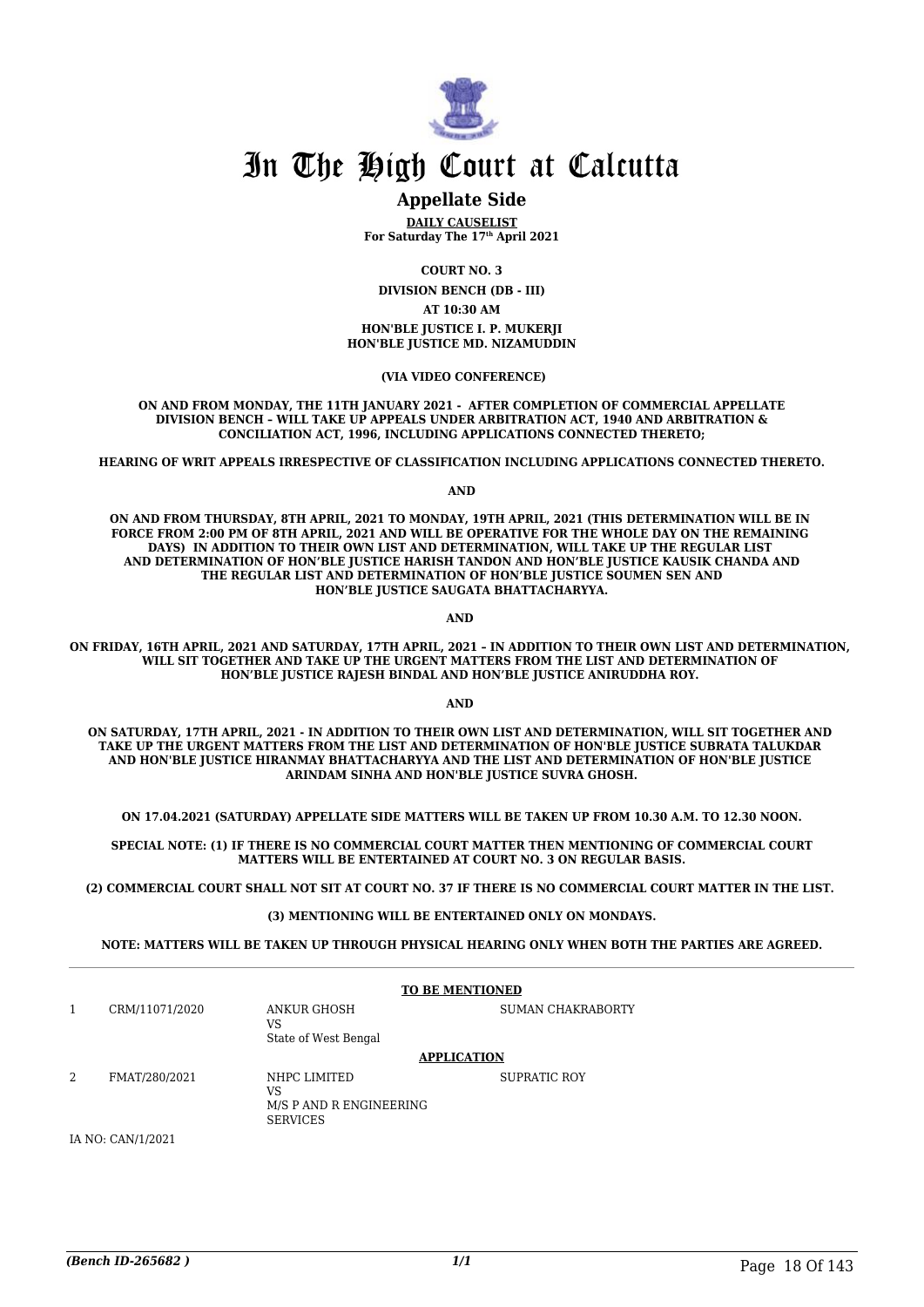

### **Appellate Side**

**DAILY CAUSELIST For Saturday The 17th April 2021**

**COURT NO. 28**

**DIVISION BENCH (DB - V)**

**AT 10:30 AM**

**HON'BLE JUSTICE SOUMEN SEN HON'BLE JUSTICE TIRTHANKAR GHOSH**

**(VIA VIDEO CONFERENCE)**

**ON AND FROM 08-04-2021 TO 19-04-2021**

**ON AND FROM THURSDAY, 8 TH APRIL, 2021 TO MONDAY, 19TH APRIL, 2021 (THE BENCH WILL CONVENE AT 2 P.M. ON 8TH APRIL, 2021 AND WILL BE OPERATIVE FOR THE WHOLE DAY ON THE REMAINING DAYS) – WILL SIT TOGETHER AND TAKE UP THE MATTERS RELATED TO THE FOLLOWING DETERMINATION – ANTICIPATORY BAIL UNDER SECTION 438 OF THE CODE OF CRIMINAL PROCEDURE INCLUDING MODIFICATION/CANCELLATIO AND RELAXATION OF THE SAME;**

**BAIL UNDER SECTION 439 OF THE CODE OF CRIMINAL PROCEDURE (PUNISHMENT ABOVE 7 YEARS) INCLUDING MODIFICATION/CANCELLATION AND RELAXATION OF THE SAME.**

**SPECIAL NOTE: MENTIONING WILL BE ALLOWED AT THE FIRST SITTING OF THE COURT ON MONDAY**

**TODAY, i.e., ON 17-04-2021, AFTER "TO BE MENTIONED" AND "FIXED MATTER", BAIL MATTERS WILL BE TAKEN UP SERIALLY FROM CRM 1681/2021 ONWARDS. FROM 2 P.M. ANTICIPATORY BAIL MATTERS WILL BE TAKEN UP SERIALLY FROM CRM 899/2021 ONWARDS..**

**NOTE: MATTERS WILL BE TAKEN UP THROUGH PHYSICAL HEARING ONLY WHEN BOTH THE PARTIES ARE AGREED.**

|                |                                                               | <b>TO BE MENTIONED</b>                                                                         |                                           |
|----------------|---------------------------------------------------------------|------------------------------------------------------------------------------------------------|-------------------------------------------|
| $\mathbf{1}$   | CRM/749/2021<br>(Personal Appearance) (19-<br>$04 - 2021($ D) | MD. REJWANUL HOQUE<br>VS<br>State of West Bengal                                               | <b>MAZHAR HOSSAIN</b><br><b>CHOWDHURY</b> |
| $\overline{2}$ | CRM/819/2021<br>(Personal Appearance)(19-<br>$04 - 2021$      | <b>HASIMUDDIN</b><br>VS<br>State of West Bengal                                                | <b>AMIT RAY</b>                           |
| 3              | CRM/845/2021<br>(For Correction)                              | SK EJAHAR AND ORS<br><b>VS</b><br>State of West Bengal                                         | <b>BHASKAR CHATTERJEE</b>                 |
| 4              | CRM/850/2021<br>(For Correction)                              | <b>SRIMANTA ADAK</b><br>VS<br>State of West Bengal                                             | <b>SUMAN DE</b>                           |
| 5              | CRM/866/2021<br>(Personal Appearance)                         | SK. MIRAJ<br>VS<br>State of West Bengal                                                        | SNIGDA SAHA                               |
| 6              | CRM/1202/2021<br>$(20-04-2021)$                               | NITIN JAISWAL<br><b>VS</b><br><b>STATE OF WEST BENGAL</b>                                      | Sujoy Sarkar                              |
| 7              | CRM/1473/2021<br>(Personal Appearance) (19-<br>04-2021)       | HUMAYUN SK. @ HUMAYN SK.<br>VS<br>STATE OF WEST BENGAL                                         | <b>TAPODIP GUPTA</b>                      |
| 8              | CRM/1725/2021<br>(Non-Prosecution)                            | ADITYA VIKRAM AGARWAL @<br>ADITYA AGARWAL AND ORS.<br><b>VS</b><br><b>STATE OF WEST BENGAL</b> | NARATTAM ACHARYYA                         |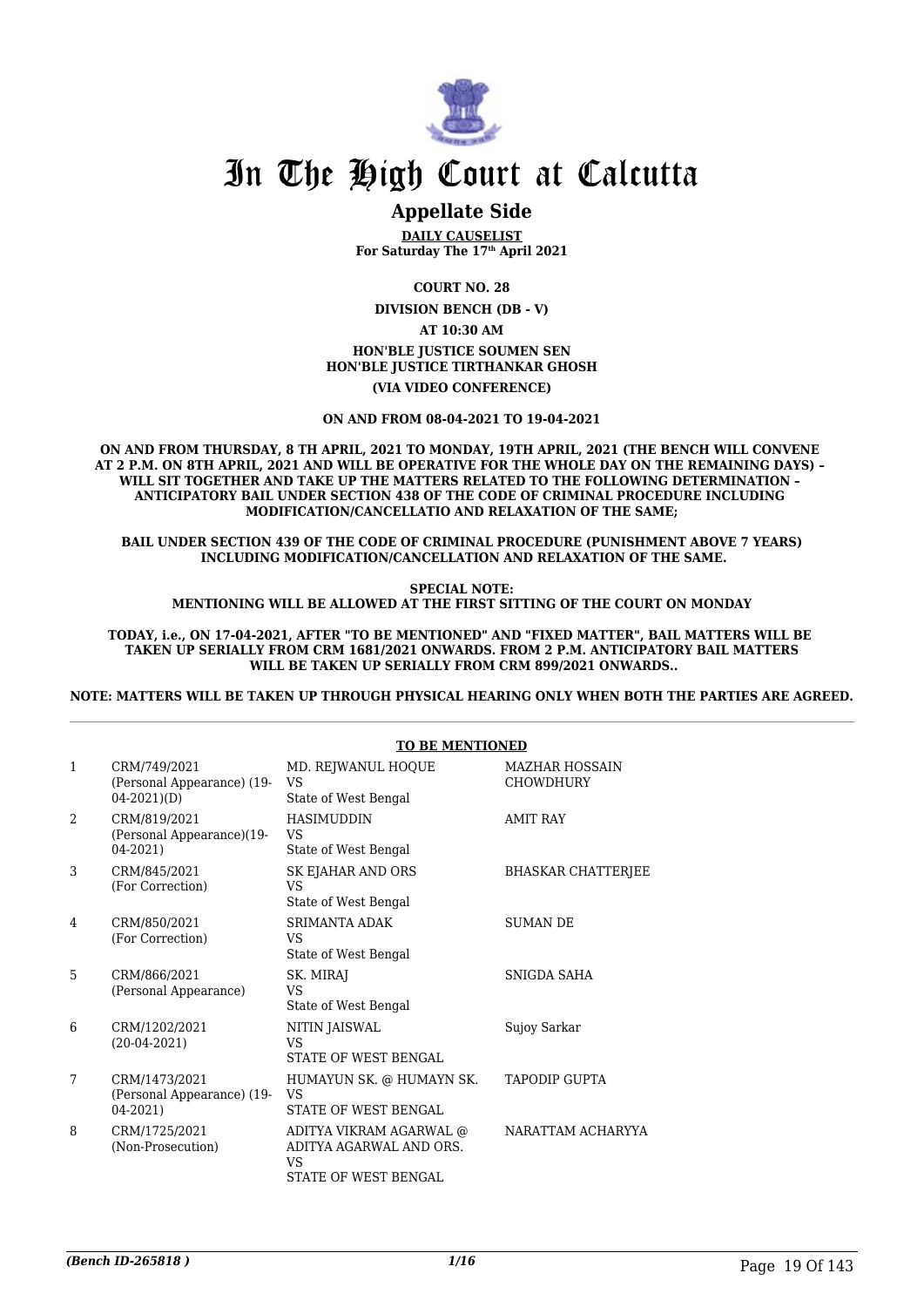| 9  | CRM/2440/2021<br>(Non-Prosecution)    | RAZIA SULTANA<br>VS                                                  | KUNTAL GOSWAMI                      |
|----|---------------------------------------|----------------------------------------------------------------------|-------------------------------------|
|    |                                       | THE STATE OF WEST BENGAL                                             |                                     |
|    |                                       | <b>FIXED MATTER</b>                                                  |                                     |
| 10 | CRM/3056/2020                         | MINAKSHI ROY & ANR<br>VS                                             | S DAS MAHAPATRA                     |
|    |                                       | STATE OF WEST BENGAL                                                 |                                     |
|    | IA NO: CRAN/2/2021                    |                                                                      |                                     |
| 11 | CRM/3154/2020                         | SWARNALI CHANDA & ORS<br>VS                                          | SOUMYAJIT DAS<br><b>MAHAPATRA</b>   |
|    |                                       | STATE OF WEST BENGAL                                                 |                                     |
|    |                                       | IA NO: CRAN/1/2020(Old No:CRAN/1533/2020), CRAN/2/2021               |                                     |
| 12 | CRM/9491/2020<br>$(19-04-2021)$       | PRATIMA PANDIT<br>VS<br>State of West Bengal                         | ARUNAVA GANGULY                     |
| 13 | CRM/856/2021                          | <b>DURGA PRAMANIK</b>                                                | SUMAN CHAKRABORTY                   |
|    | $(C)(19-04-2021)$                     | <b>VS</b><br>State of West Bengal                                    |                                     |
| 14 | CRM/1585/2021<br>$(19-04-2021)$       | NAFISA KHATUN @ NAPISA<br>KHATUN @ ASHH AND ORS                      | RAFIKUL ISLAM SARDAR                |
|    |                                       | VS                                                                   |                                     |
|    |                                       | STATE OF WEST BENGAL                                                 |                                     |
| 15 | CRM/1621/2021<br>(Pt.Hd) (19-04-2021) | RASID LASKAR @ RASID<br>LASKAR @ BACHHU<br>VS                        | <b>SUCHISMITA DUTTA</b>             |
|    |                                       | STATE OF WEST BENGAL                                                 |                                     |
|    |                                       | <b>APPLICATION FOR BAIL</b>                                          |                                     |
| 16 | CRM/2662/2020                         | <b>SANJAY DAS</b>                                                    | ANKITA DAS CHAKRABORTY              |
|    |                                       | VS                                                                   |                                     |
|    |                                       | SUPERINTENDENT OF<br>CUSTOMS, SPECIAL<br><b>INVESTIGATION BRANCH</b> |                                     |
| 17 | CRM/7496/2020                         | AZAD SK ALIAS ABUL KALAM                                             | <b>SOUMYA NAG</b>                   |
|    |                                       | AZAD<br>VS                                                           |                                     |
|    |                                       | State of West Bengal                                                 |                                     |
|    | IA NO: CRAN/1/2020                    |                                                                      |                                     |
| 18 | CRM/9610/2020                         | SANJIB KUMAR MONDAL<br>VS                                            | ARGHYA CHAKRABARTI                  |
|    |                                       | State of West Bengal                                                 |                                     |
| 19 | CRM/10765/2020<br>$(23-04-2021)$      | <b>SAMIR DEY</b><br>VS                                               | KARAN DUDHWEWALA                    |
|    |                                       | UNION OF INDIA                                                       |                                     |
| 20 | CRM/10818/2020                        | <b>SANTU SAHA</b>                                                    | ANKITA BOSE                         |
|    | $(23-04-2021)$                        | VS<br>UNION OF INDIA AND ORS.                                        |                                     |
| 21 | CRM/10898/2020                        | VIKASH KUMAR YADAV @<br>VIVESH YADAV @ BIKASH                        | SOUMYA BASU ROY<br><b>CHOWDHURY</b> |
|    |                                       | <b>YADAV</b><br><b>VS</b>                                            |                                     |
| 22 |                                       | State of West Bengal<br><b>SUNNY HELA</b>                            |                                     |
|    | CRM/11054/2020                        | VS<br>Union of India                                                 | GAGANJYOT SINGH                     |
| 23 | CRM/11181/2020                        | MITHUN DHARA                                                         | KOUSTAV BAGCHI                      |
|    |                                       | VS                                                                   |                                     |
|    |                                       | Union of India                                                       |                                     |
| 24 | CRM/341/2021                          | MD SHAMI @ MOHAMMAD<br><b>SHAMI</b><br><b>VS</b>                     | NAZIR AHMED                         |
|    |                                       | State of West Bengal                                                 |                                     |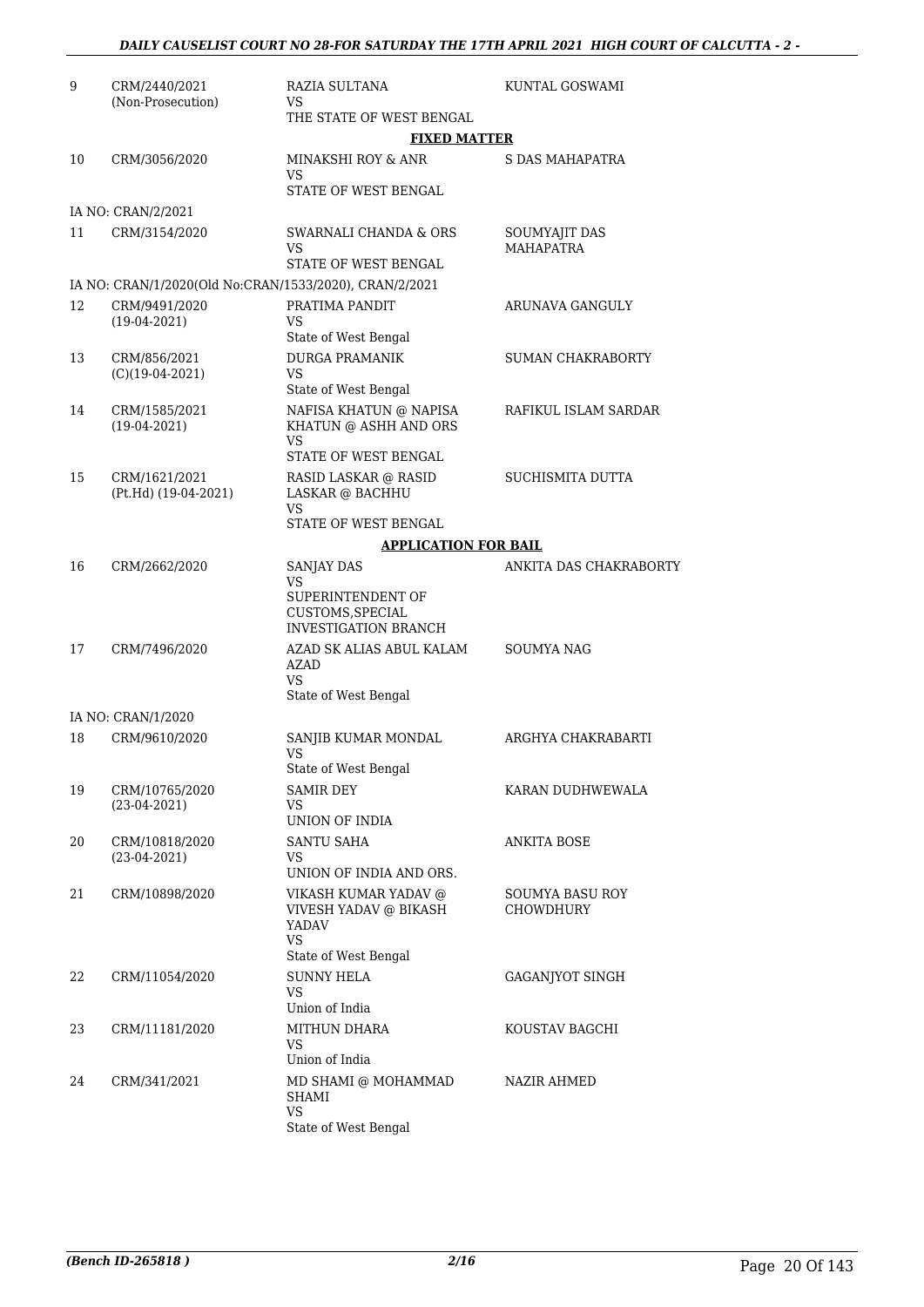|    | wt25 CRM/117/2021                         | MITHUN CHANDRA<br>VS                                                                        | <b>AMRIN KHATOON</b>    |
|----|-------------------------------------------|---------------------------------------------------------------------------------------------|-------------------------|
|    |                                           | STATE OF WEST BENGAL AND<br>ORS.                                                            |                         |
| 26 | CRM/370/2021                              | ANIRUDDHA GHOSH<br>VS                                                                       | DATTATREYA DUTTA        |
| 27 | CRM/633/2021                              | State of West Bengal                                                                        |                         |
|    |                                           | BAPI SAMANTA @ NILMONI<br><b>SAMANTA</b><br>VS<br>State of West Bengal                      | RAMASHIS MUKHERJEE      |
| 28 | CRM/701/2021                              | SHANKAR PROSAD SHARMA @<br><b>SHANKAR SHARMA</b><br><b>VS</b>                               | APURBA KUMAR DUTTA      |
|    |                                           | State of West Bengal                                                                        |                         |
| 29 | CRM/816/2021                              | <b>SUMAN BARMAN</b><br><b>VS</b>                                                            | ROMA ROY                |
|    |                                           | State of West Bengal                                                                        |                         |
|    |                                           | <b>FOR ORDERS</b>                                                                           |                         |
| 30 | CRM/11017/2020                            | UTPAL MONDAL @ IMAM<br>SAMUNUR @ SABNUR MONDAL<br>@ ALAUDDIN MONDAL AND<br><b>ORS</b><br>VS | <b>MADHUMITA BASAK</b>  |
|    |                                           | THE STATE OF WEST BENGAL                                                                    |                         |
|    |                                           | <b>BAIL APPLICATION</b>                                                                     |                         |
| 31 | CRM/562/2020                              | SHYAMAL KUNDU<br>VS<br>STATE OF WEST BENGAL                                                 | SNEHANSU MAJUMDER       |
|    | IA NO: CRAN/1/2020                        |                                                                                             |                         |
| 32 | CRM/3248/2020                             | SOVAN CHAKRABORTY @<br>TUKAI<br><b>VS</b><br>STATE OF WEST BENGAL                           | <b>ASHISH DEY</b>       |
|    | IA NO: CRAN/2/2021                        |                                                                                             |                         |
| 33 | CRM/3277/2020                             | CHANDAN KHATICK<br>VS                                                                       | <b>BITASOK BANERJEE</b> |
|    |                                           | STATE OF WEST BENGAL                                                                        |                         |
| 34 | CRM/5808/2020                             | ARUN KUMAR DAS<br>VS                                                                        | RAJDEEP HALDAR          |
|    |                                           | STATE OF WEST BENGAL &<br>ANR                                                               |                         |
|    | IA NO: CRAN/1/2020(Old No:CRAN/4219/2020) |                                                                                             |                         |
| 35 | CRM/7610/2020                             | SK.SADDAM HOSSAIN<br><b>VS</b>                                                              | DATTATREYA DUTTA        |
|    |                                           | State of West Bengal                                                                        |                         |
| 36 | CRM/8129/2020                             | TARIKUL ISLAM @ TARIK<br>VS<br>State of West Bengal                                         | SANTANU MAJI            |
| 37 | CRM/8246/2020                             | JAYNAL GAZI                                                                                 | SUDARSHAN GHOSH         |
|    |                                           | VS<br>State of West Bengal                                                                  |                         |
| 38 | CRM/8560/2020                             | BHASKAR MUKHERJEE<br>VS                                                                     | TANMAY BASU             |
|    |                                           | State of West Bengal                                                                        |                         |
| 39 | CRM/8667/2020                             | SUTPAL GHOSH AND ORS<br>VS<br>State of West Bengal                                          | PRABIR MAJUMDER         |
| 40 | CRM/8697/2020                             | DEB KUAMR CHAKRABORTY                                                                       | ANKITA DAS CHAKRABORTY  |
|    |                                           | VS<br>State of West Bengal                                                                  |                         |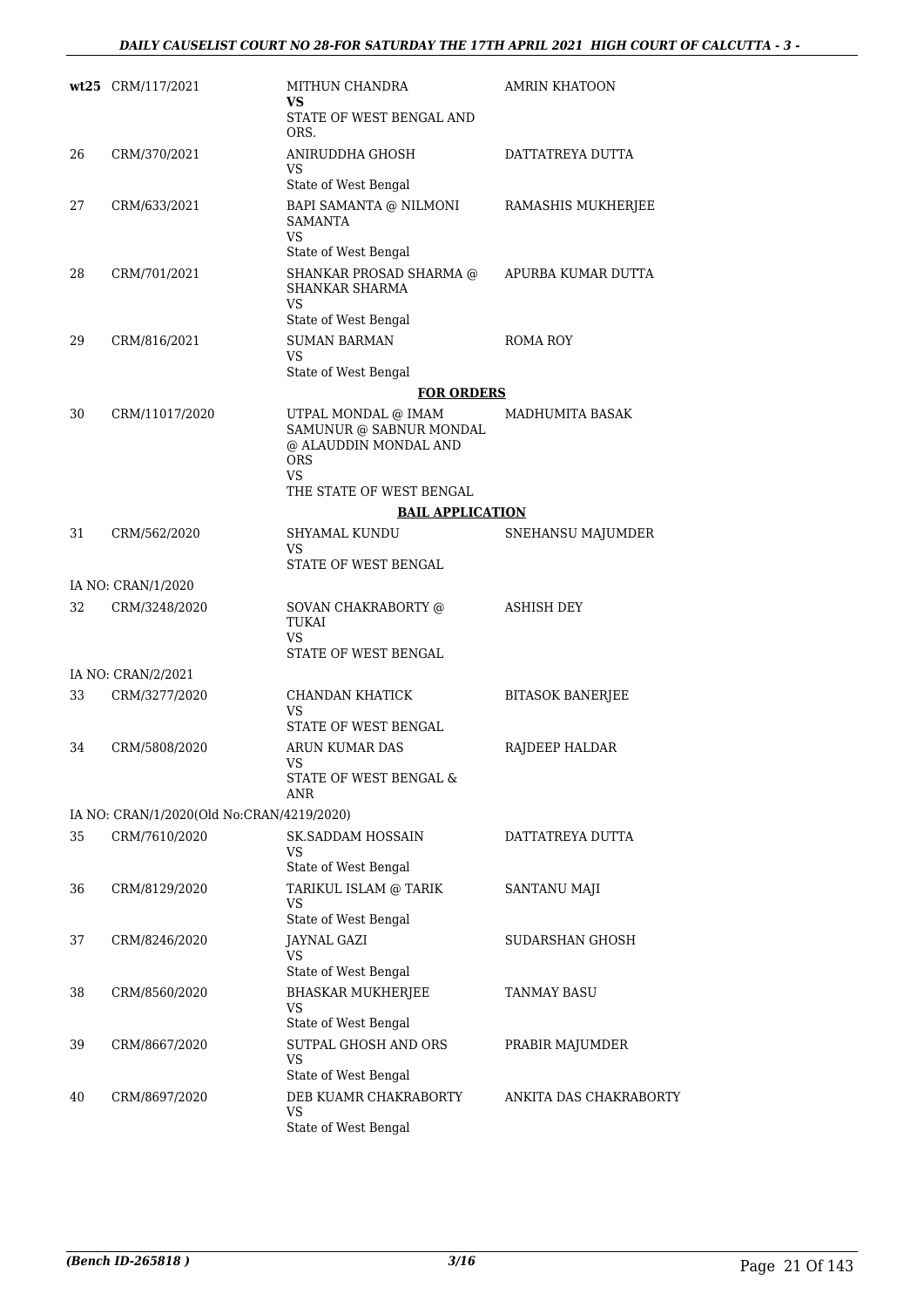| CRM/9535/2020  | SISHUTOSH SOREN<br>VS                                                                                                                                                               | KAZI M RAHMAN                                                                                                                                                                                                                                                                                                                                                                                                                                                                                                                                                                             |
|----------------|-------------------------------------------------------------------------------------------------------------------------------------------------------------------------------------|-------------------------------------------------------------------------------------------------------------------------------------------------------------------------------------------------------------------------------------------------------------------------------------------------------------------------------------------------------------------------------------------------------------------------------------------------------------------------------------------------------------------------------------------------------------------------------------------|
|                | State of West Bengal                                                                                                                                                                |                                                                                                                                                                                                                                                                                                                                                                                                                                                                                                                                                                                           |
| CRM/9991/2020  | <b>BIPLAB DAS @ BAPAN</b><br>VS                                                                                                                                                     | Ramashis Mukherjee                                                                                                                                                                                                                                                                                                                                                                                                                                                                                                                                                                        |
| CRM/10162/2020 | ALIM KHAN@ALI@MD ALI<br>@MUBARAK                                                                                                                                                    | SANJIB MITRA                                                                                                                                                                                                                                                                                                                                                                                                                                                                                                                                                                              |
|                |                                                                                                                                                                                     |                                                                                                                                                                                                                                                                                                                                                                                                                                                                                                                                                                                           |
|                |                                                                                                                                                                                     | SOUMYA BASU ROY                                                                                                                                                                                                                                                                                                                                                                                                                                                                                                                                                                           |
|                | VS.<br>STATE OF WEST BENGAL                                                                                                                                                         | <b>CHOWDHURI</b>                                                                                                                                                                                                                                                                                                                                                                                                                                                                                                                                                                          |
| CRM/10244/2020 | NIZAMUDDIN GAZI<br>VS.                                                                                                                                                              | Ramashis Mukherjee                                                                                                                                                                                                                                                                                                                                                                                                                                                                                                                                                                        |
|                | State of West Bengal                                                                                                                                                                |                                                                                                                                                                                                                                                                                                                                                                                                                                                                                                                                                                                           |
| CRM/10439/2020 | PARDEEP KUMAR AND ANR<br>VS                                                                                                                                                         | MD N RABBEER                                                                                                                                                                                                                                                                                                                                                                                                                                                                                                                                                                              |
|                |                                                                                                                                                                                     |                                                                                                                                                                                                                                                                                                                                                                                                                                                                                                                                                                                           |
|                | VS                                                                                                                                                                                  | <b>SOUVIK DAS</b>                                                                                                                                                                                                                                                                                                                                                                                                                                                                                                                                                                         |
|                |                                                                                                                                                                                     | SAGAR SAHA                                                                                                                                                                                                                                                                                                                                                                                                                                                                                                                                                                                |
|                | VS                                                                                                                                                                                  |                                                                                                                                                                                                                                                                                                                                                                                                                                                                                                                                                                                           |
|                |                                                                                                                                                                                     |                                                                                                                                                                                                                                                                                                                                                                                                                                                                                                                                                                                           |
|                | GILL921782<br>VS.                                                                                                                                                                   | HUSEN MUSTAFI                                                                                                                                                                                                                                                                                                                                                                                                                                                                                                                                                                             |
|                | State of West Bengal                                                                                                                                                                |                                                                                                                                                                                                                                                                                                                                                                                                                                                                                                                                                                                           |
| CRM/11058/2020 | <b>SOLEMAN MOLLA</b><br>VS                                                                                                                                                          | MD ZEESHAN UDDIN                                                                                                                                                                                                                                                                                                                                                                                                                                                                                                                                                                          |
|                |                                                                                                                                                                                     | KOMAL SINGH                                                                                                                                                                                                                                                                                                                                                                                                                                                                                                                                                                               |
|                | VS                                                                                                                                                                                  |                                                                                                                                                                                                                                                                                                                                                                                                                                                                                                                                                                                           |
|                | <b>KALYAN MURMU</b>                                                                                                                                                                 | <b>BITASOK BANERJEE</b>                                                                                                                                                                                                                                                                                                                                                                                                                                                                                                                                                                   |
|                | VS                                                                                                                                                                                  |                                                                                                                                                                                                                                                                                                                                                                                                                                                                                                                                                                                           |
| CRM/11122/2020 | PALASH CHANDRA DEY @<br>PALAS CH. DEY @ APPU DEY @<br>BAPI DEY<br>VS                                                                                                                | <b>SUMANTA GANGULY</b>                                                                                                                                                                                                                                                                                                                                                                                                                                                                                                                                                                    |
|                |                                                                                                                                                                                     |                                                                                                                                                                                                                                                                                                                                                                                                                                                                                                                                                                                           |
|                | VS                                                                                                                                                                                  | BISWAJIT MITRA                                                                                                                                                                                                                                                                                                                                                                                                                                                                                                                                                                            |
|                |                                                                                                                                                                                     | SHAMIK BAGCHI                                                                                                                                                                                                                                                                                                                                                                                                                                                                                                                                                                             |
|                | VS<br>State of West Bengal                                                                                                                                                          |                                                                                                                                                                                                                                                                                                                                                                                                                                                                                                                                                                                           |
| CRM/11214/2020 | DR. DILIP GHOSH @ DILIP<br>KUMAR GHOSH<br>VS                                                                                                                                        | MINAL PALANA                                                                                                                                                                                                                                                                                                                                                                                                                                                                                                                                                                              |
|                |                                                                                                                                                                                     |                                                                                                                                                                                                                                                                                                                                                                                                                                                                                                                                                                                           |
|                | VS                                                                                                                                                                                  | ANGSHUMAN<br>CHAKRABORTY                                                                                                                                                                                                                                                                                                                                                                                                                                                                                                                                                                  |
| CRM/11261/2020 | <b>NASIR MALLICK</b>                                                                                                                                                                | SUMAN DE                                                                                                                                                                                                                                                                                                                                                                                                                                                                                                                                                                                  |
|                | VS                                                                                                                                                                                  |                                                                                                                                                                                                                                                                                                                                                                                                                                                                                                                                                                                           |
|                |                                                                                                                                                                                     |                                                                                                                                                                                                                                                                                                                                                                                                                                                                                                                                                                                           |
|                |                                                                                                                                                                                     | SOUMYA NAG                                                                                                                                                                                                                                                                                                                                                                                                                                                                                                                                                                                |
|                | VS                                                                                                                                                                                  |                                                                                                                                                                                                                                                                                                                                                                                                                                                                                                                                                                                           |
|                | wt44 CRM/10091/2020<br>CRM/10486/2020<br>CRM/10687/2020<br>CRM/10910/2020<br>CRM/11108/2020<br>CRM/11109/2020<br>CRM/11128/2020<br>CRM/11153/2020<br>CRM/11227/2020<br>CRM/469/2021 | State of West Bengal<br><b>VS</b><br>State of West Bengal<br>SK. KALAM<br>State of West Bengal<br>SANTAN BHUIYA<br>State of West Bengal<br>MRI REJAUL ALI@RIKUL<br>State of West Bengal<br>SHAMIM HUSSAIN @<br>State of West Bengal<br>SANOJ SINGH AND ORS<br>State of West Bengal<br>State of West Bengal<br>State of West Bengal<br><b>SANDEEP LAKRA</b><br>State of West Bengal<br><b>SUJOY MONDAL</b><br>State of West Bengal<br>TAHIJUDDIN SHAIKH@RAJU<br>State of West Bengal<br>State of West Bengal<br><b>BAIL APPLICATION [NEW]</b><br>MD KALU @ ATAUR RAHAMAN<br>Union of India |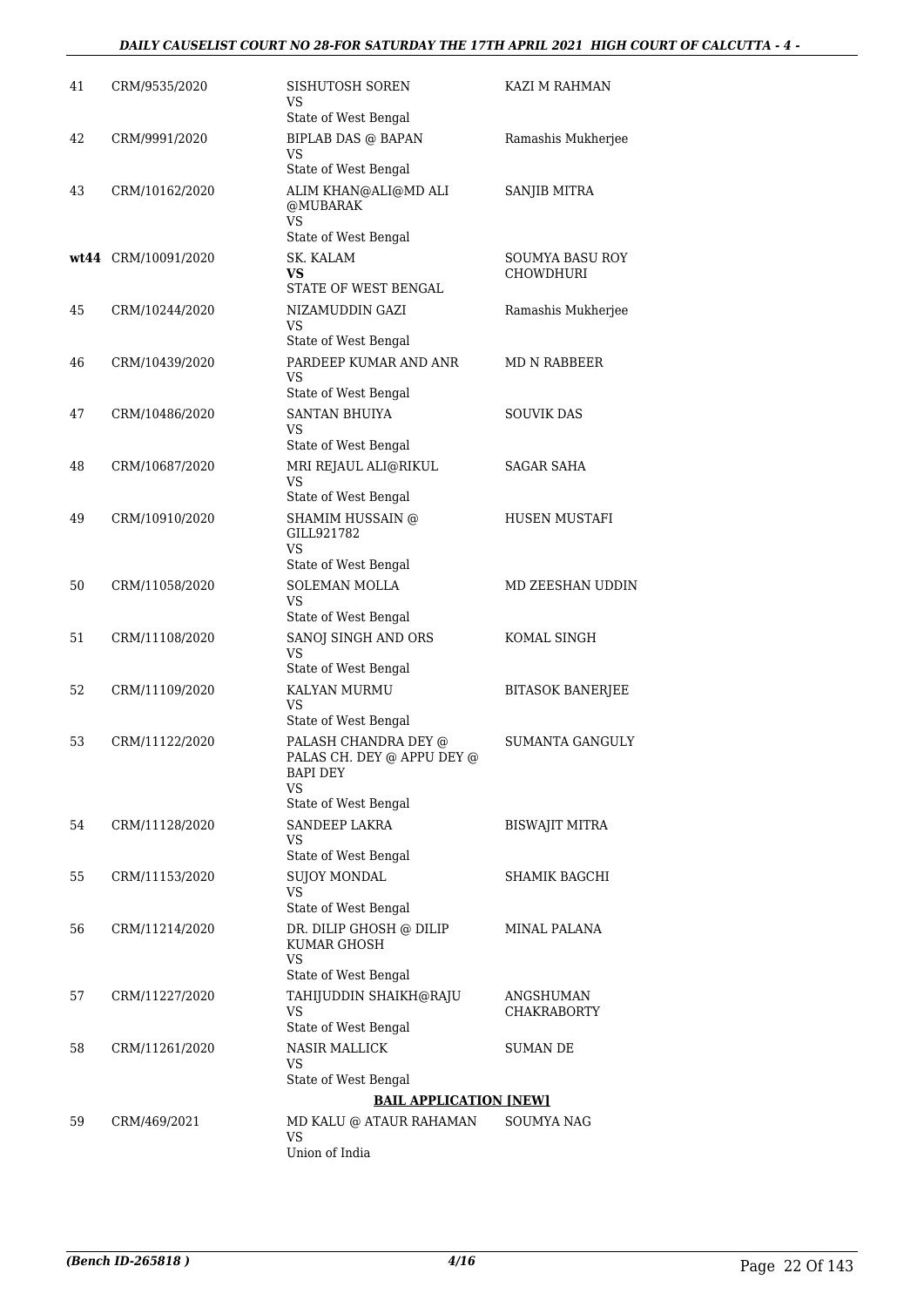| 60 | CRM/747/2021 | LAKHAN GHOSH<br>VS<br>State of West Bengal AND ANR                        | SNEHASISH PAL         |
|----|--------------|---------------------------------------------------------------------------|-----------------------|
| 61 | CRM/750/2021 | <b>BIREN MANDAL</b><br>VS                                                 | PRITHVIRAJ SINHA ROY  |
|    |              | State of West Bengal                                                      |                       |
| 62 | CRM/766/2021 | HASAN IMAM @ HASNU @<br>ZUBAIR AHMED @ ASIF<br>HOSSAIN @ ARIF HASAN<br>VS | PRATIK GHOSH          |
|    |              | State of West Bengal                                                      |                       |
| 63 | CRM/772/2021 | PARITOSH MISTRY<br>VS<br>State of West Bengal                             | FRANCIS SAMSON CORREA |
| 64 | CRM/809/2021 | TINKU KUMAR SINGH                                                         | DEV KUMAR SHARMA      |
|    |              | VS<br>State of West Bengal                                                |                       |
| 65 | CRM/834/2021 | SOMNATH DUTTA                                                             | KAUSTAV SHOME         |
|    |              | VS<br>State of West Bengal                                                |                       |
| 66 | CRM/835/2021 | <b>SATTAR AHAMED</b>                                                      | <b>ASIF DEWAN</b>     |
|    |              | VS<br>State of West Bengal                                                |                       |
| 67 | CRM/838/2021 | MONORANJAN DAS                                                            | <b>NAZIR AHMED</b>    |
|    |              | @MONORANJAN DAS<br>VS<br>State of West Bengal                             |                       |
| 68 | CRM/851/2021 | DEBASISH BAR                                                              | sk. sahjahan ali      |
|    |              | VS                                                                        |                       |
|    |              | State of West Bengal                                                      |                       |
| 69 | CRM/861/2021 | KOHINOOR BIBI<br>VS                                                       | SOURAV MUKHERJEE      |
|    |              | State of West Bengal                                                      |                       |
| 70 | CRM/878/2021 | SHUBHANKAR HALDER<br><b>VS</b><br>State of West Bengal                    | <b>DONA AKTER</b>     |
| 71 | CRM/881/2021 | <b>BISWAJIT SHIL</b>                                                      | Jeenia Rudra          |
|    |              | <b>VS</b><br>State of West Bengal                                         |                       |
| 72 | CRM/886/2021 | BAPPADITYA PAN @ BAPPA                                                    | SIDHANT CHOWDHURY     |
|    |              | VS<br>State of West Bengal                                                |                       |
| 73 | CRM/938/2021 | RAKIBUL MONDAL                                                            | Asraf Mandal          |
|    |              | <b>VS</b><br>State of West Bengal                                         |                       |
| 74 | CRM/940/2021 | TANMOY HOWLADAR                                                           | <b>MAZHAR HOSSAIN</b> |
|    |              | VS<br>State of West Bengal                                                | CHOWDHURY             |
| 75 | CRM/943/2021 | <b>SANTOSH ROUT</b>                                                       | <b>MAZHAR HOSSAIN</b> |
|    |              | VS                                                                        | <b>CHOWDHURY</b>      |
|    |              | State of West Bengal                                                      |                       |
| 76 | CRM/968/2021 | <b>AINAL HAQUE</b><br><b>VS</b>                                           | ARNAB SAHA            |
|    |              | State of West Bengal                                                      |                       |
| 77 | CRM/982/2021 | PRADIP RUIDAS<br>VS                                                       | PINTU KARAR           |
|    |              | State of West Bengal                                                      |                       |
| 78 | CRM/986/2021 | <b>TAPAS SARKAR</b><br>VS<br>State of West Bengal                         | PINTU KARAR           |
| 79 | CRM/998/2021 | RABJEL MONDAL@KALU                                                        | Anisur Rahaman        |
|    |              | VS                                                                        |                       |
|    |              | State of West Bengal                                                      |                       |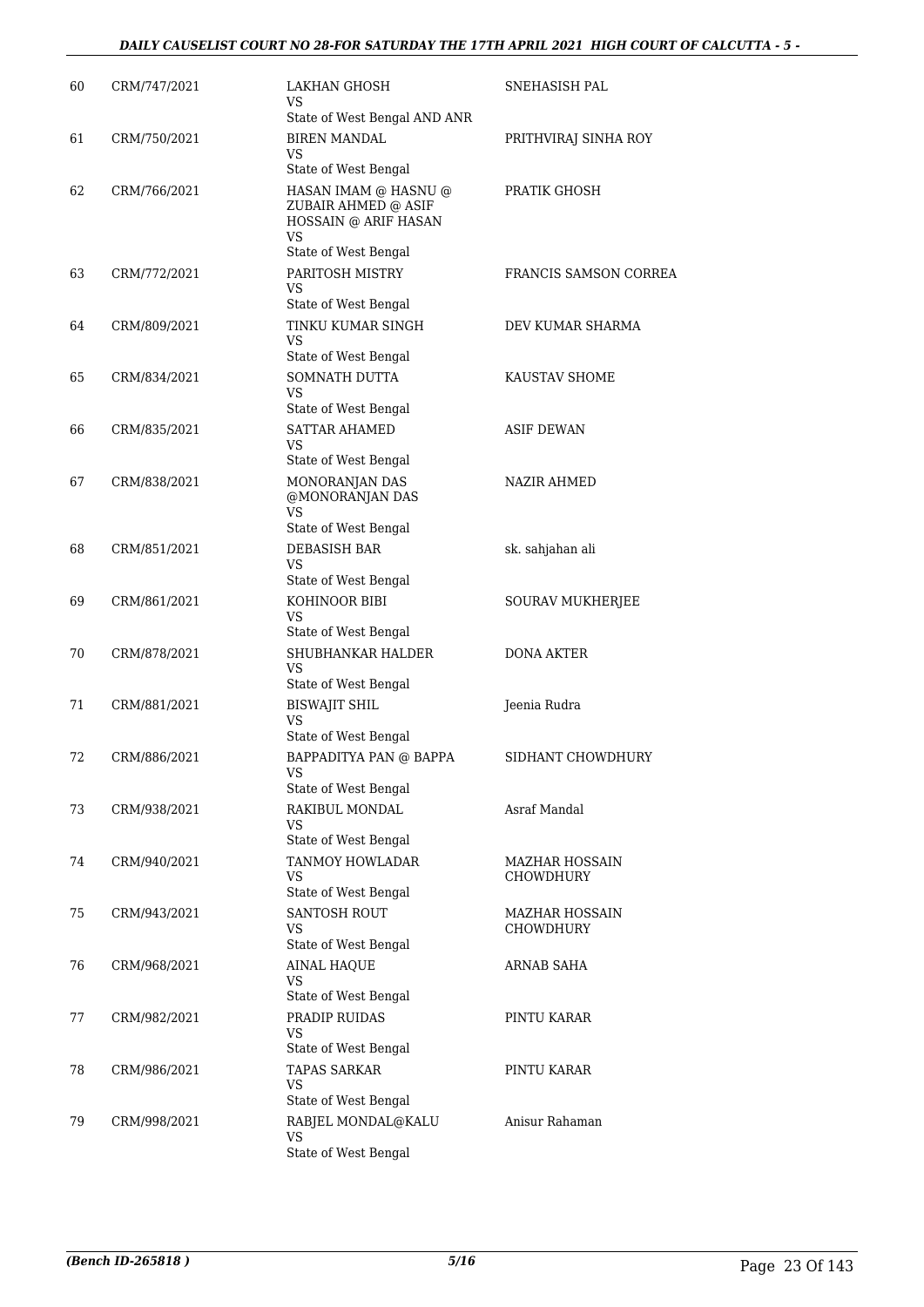| 80 | CRM/1039/2021 | SAILEN GHARAI<br>VS                                                            | SUMAN DE                     |
|----|---------------|--------------------------------------------------------------------------------|------------------------------|
|    |               | STATE OF WEST BENGAL AND<br>ORS.                                               |                              |
| 81 | CRM/1046/2021 | SAMAR BISWAS ALIAS GUYE<br>VS                                                  | AMIT SINGH                   |
|    |               | STATE OF WEST BENGAL AND<br>ORS.                                               |                              |
| 82 | CRM/1048/2021 | SUBRATA GHOSH<br>VS<br>STATE OF WEST BENGAL                                    | ARKA CHAKRABORTY             |
| 83 | CRM/1052/2021 | NIDUL PAUL                                                                     | <b>SUMANTA CHAKRABORTY</b>   |
|    |               | VS<br>STATE OF WEST BENGAL AND<br>ORS.                                         |                              |
| 84 | CRM/1067/2021 | ASRAF @ ARSHAD @ ARSAD<br><b>VS</b>                                            | SEKHAR MUKHERJEE             |
|    |               | STATE OF WEST BENGAL                                                           | KOUSTUV SHOME                |
| 85 | CRM/1080/2021 | <b>ARUN BASAK</b><br>VS<br>STATE OF WEST BENGAL                                |                              |
| 86 | CRM/1089/2021 | KANCHAN SONKAR<br>VS                                                           | Subhabrata Chowdhury         |
| 87 | CRM/1105/2021 | THE STATE OF WEST BENGAL<br>LAL MAHAMMAD DHUKRE @                              | <b>SUMIT ROUTH</b>           |
|    |               | LAL MAHAMMAD DUKRE<br>@LALTUU<br><b>VS</b>                                     |                              |
|    |               | STATE OF WEST BENGAL AND<br>ORS.                                               |                              |
| 88 | CRM/1108/2021 | SAJIB BISWAS @ SANJIT<br>VS<br>STATE OF WEST BENGAL AND<br>ORS.                | NARAYAN DEBNATH              |
| 89 | CRM/1110/2021 | SANJIB BISWAS @ SANJIT<br>VS<br>STATE OF WEST BENGAL                           | NARAYAN DEBNATH              |
| 90 | CRM/1111/2021 | SAHARAB MONDAL                                                                 | <b>ASHOK KUMAR</b>           |
|    |               | VS<br>STATE OF WEST BENGAL AND<br>ORS.                                         | <b>CHOWDHURY</b>             |
| 91 | CRM/1112/2021 | RAJ CHAKRABORTY<br>VS                                                          | ASHOK KR. CHOWDHURY          |
| 92 | CRM/1130/2021 | STATE OF WEST BENGAL<br>NIYAJUL SK                                             | Anisur Rahaman               |
|    |               | <b>VS</b><br>STATE OF WEST BENGAL                                              |                              |
| 93 | CRM/1132/2021 | RUBEL ALI @ ABDUL AZIZ                                                         | HABIBUR RAHAMAN              |
|    |               | VS<br>STATE OF WEST BENGAL                                                     |                              |
| 94 | CRM/1143/2021 | PRODIP CHOWDHURY@PRADIP<br>KR CHOWDHURY@PRDEEP<br>KUMAR CHOWDHURY<br><b>VS</b> | PRONOJIT ROY                 |
|    |               | STATE OF WEST BENGAL                                                           |                              |
| 95 | CRM/1149/2021 | <b>GORA CHAND</b><br>MUKHERJEE@HARU<br>VS                                      | SUMITAVA CHAKRABORTY         |
|    |               | STATE OF WEST BENGAL                                                           |                              |
| 96 | CRM/1178/2021 | SUKANTA KUMAR SAHOO<br>VS<br>STATE OF WEST BENGAL AND<br>ORS.                  | SOUMYA BASU ROY<br>CHOWDHURY |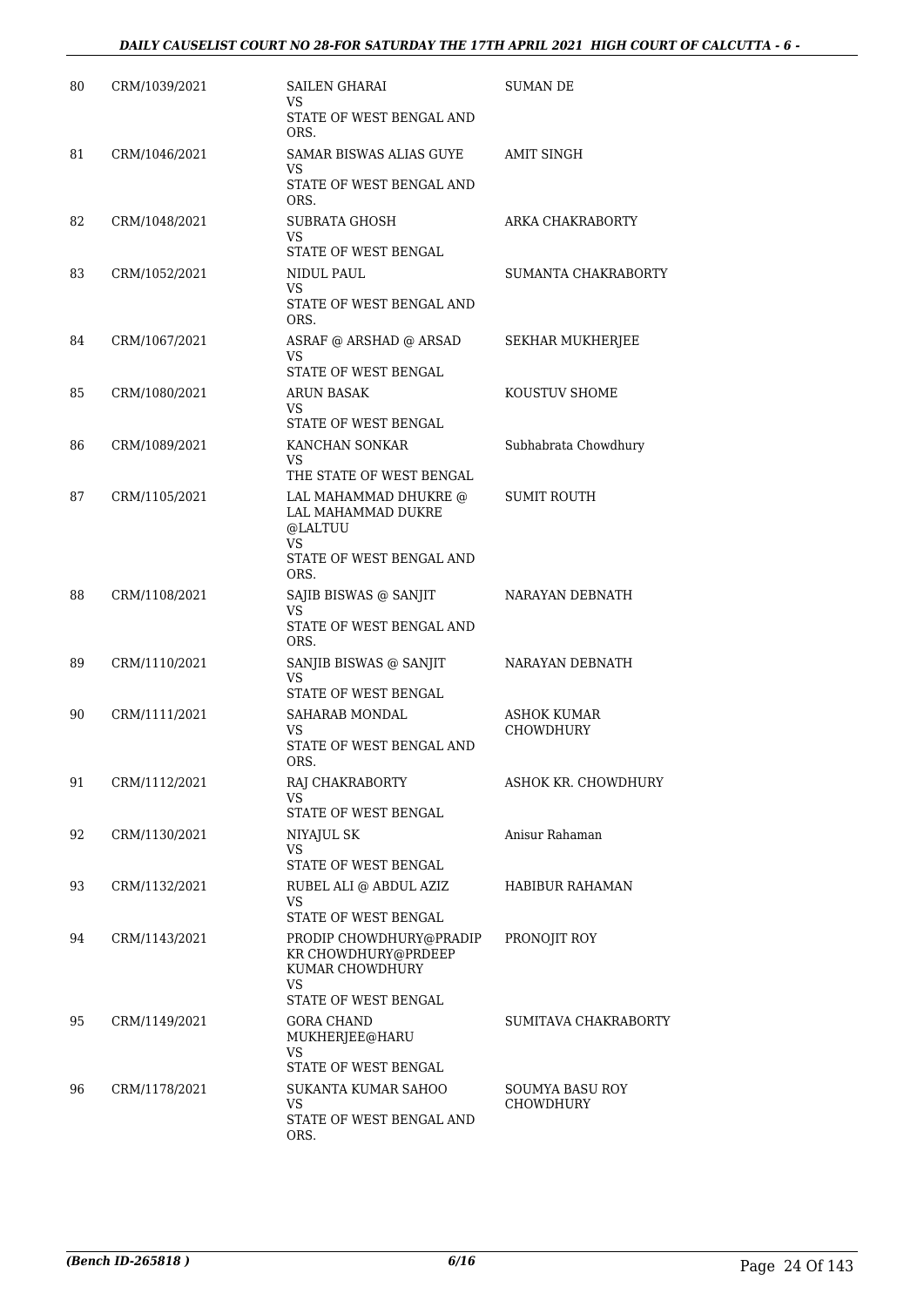| 97  | CRM/1206/2021 | SAMIR ADHIKARY<br>VS<br>STATE OF WEST BENGAL                                                                                                     | SHASANKAR SEKHAR SAHA              |
|-----|---------------|--------------------------------------------------------------------------------------------------------------------------------------------------|------------------------------------|
| 98  | CRM/1213/2021 | <b>JIYARUL MONDAL</b><br>VS<br>STATE OF WEST BENGAL                                                                                              | ARUNIMA DAS SHARMA                 |
| 99  | CRM/1221/2021 | FULLARA MONDAL<br><b>VS</b><br>CENTRAL BUREAU OF                                                                                                 | <b>SANTANU MAJI</b>                |
| 100 | CRM/1253/2021 | <b>INVESTIGATION</b><br>S.K.CHAND @CHAND<br><b>VS</b>                                                                                            | DEVRANJAN DAS                      |
| 101 | CRM/1255/2021 | STATE OF WEST BENGAL<br><b>TAHERUL HOSSAIN</b><br><b>VS</b><br>STATE OF WEST BENGAL AND<br>ORS.                                                  | ABDUS SALAM                        |
| 102 | CRM/1257/2021 | KARTICK SAMMADAR<br><b>VS</b><br>STATE OF WEST BENGAL AND<br>ORS.                                                                                | HUSEN MUSTAFI                      |
| 103 | CRM/1258/2021 | SUJOY CHANDRA @SUJOY<br><b>CHANDA</b><br><b>VS</b><br>STATE OF WEST BENGAL                                                                       | <b>BITASOK BANERJEE</b>            |
| 104 | CRM/1291/2021 | BIKASH HARI<br>VS<br>STATE OF WEST BENGAL                                                                                                        | <b>AMIT SINGH</b>                  |
| 105 | CRM/1313/2021 | ARIF ALI MOLLA<br><b>VS</b><br>STATE OF WEST BENGAL AND<br>ORS.                                                                                  | ARUPO KUMAR BHOWMICK               |
| 106 | CRM/1325/2021 | AMIN AKHTAR @AMIM AKTAR<br>VS<br>STATE OF WEST BENGAL                                                                                            | SAGAR SAHA                         |
| 107 | CRM/1350/2021 | ASHOK KUMAR CHOUDHURY<br>@ASHOK CHOUDHURY<br>@ASHOKE<br>CHOWDHURY@RAMESH<br>PRAJAPATI@CHOWDHURY<br><b>VS</b><br>STATE OF WEST BENGAL AND<br>ORS. | SOUMYA NAG                         |
| 108 | CRM/1352/2021 | MD. SAUKAT SEKH<br>VS<br>UNION OF INDIA, AIR<br>INTELLIGENCE UNIT, ,                                                                             | ARKACHAKRABORTY                    |
| 109 | CRM/1354/2021 | MEHER ALI SK AND OTHERS<br>VS.<br>STATE OF WEST BENGAL                                                                                           | KRISHNENDU DE                      |
| 110 | CRM/1357/2021 | SK SAKIR ALI @SK JIKSARUL<br>ALI<br><b>VS</b><br>STATE OF WEST BENGAL                                                                            | ANINDYA GHOSH                      |
| 111 | CRM/1373/2021 | SAMIRAN KR DAS<br>VS.<br>STATE OF WEST BENGAL                                                                                                    | MAZHAR HOSSAIN<br><b>CHOWDHURY</b> |
| 112 | CRM/1380/2021 | ABARUN SHARMA@VARUN<br>KUMAR SHARMA<br>VS<br>STATE OF WEST BENGAL                                                                                | Kunal Ganguly                      |
| 113 | CRM/1399/2021 | RAHUL SK @ BABU SK<br><b>VS</b><br>STATE OF WEST BENGAL                                                                                          | ABDUS SALAM                        |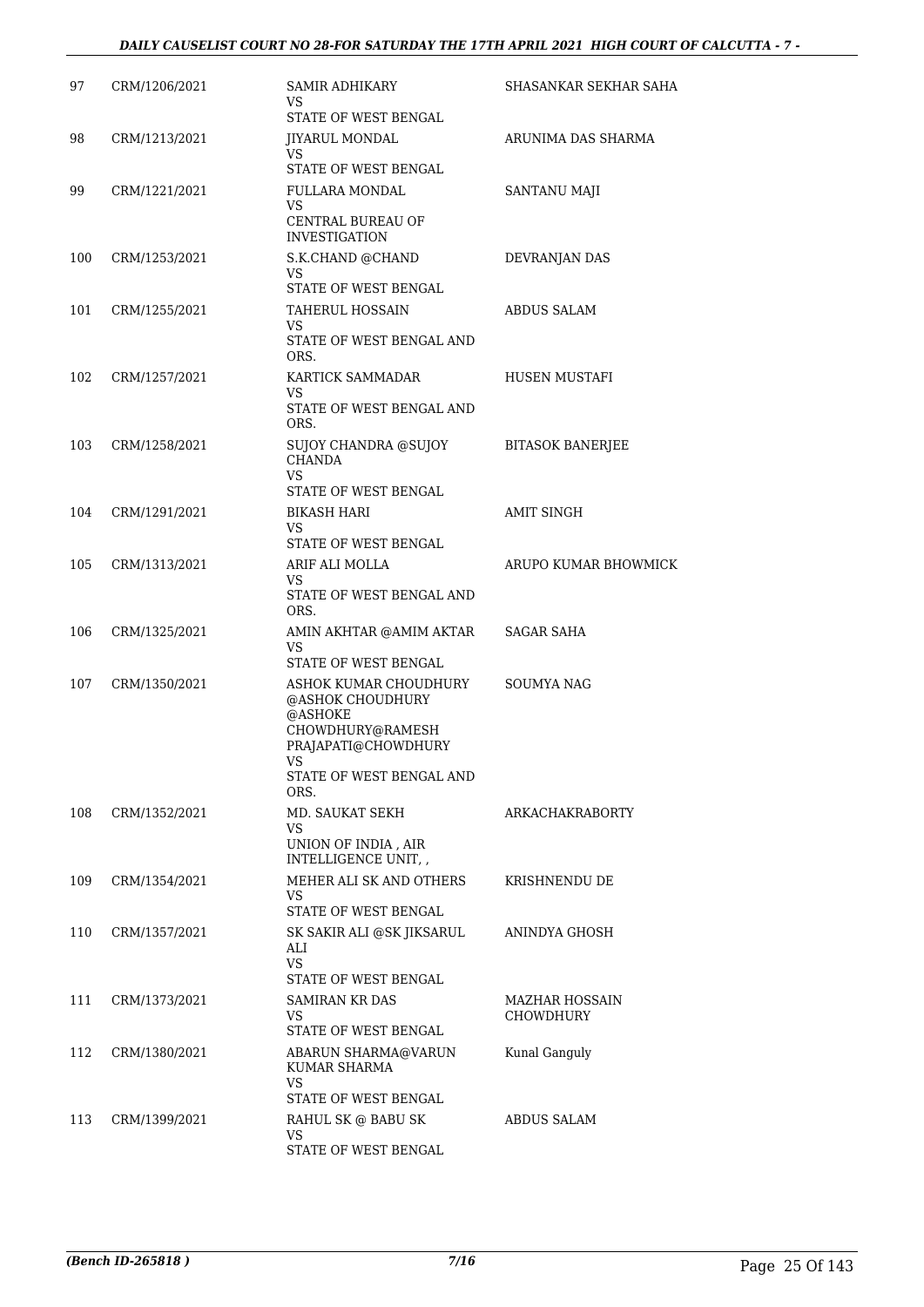| 114 | CRM/1400/2021 | SUSANTA GHOSH @ LAL<br>VS<br>STATE OF WEST BENGAL                                | PRABIR MAJUMDER           |
|-----|---------------|----------------------------------------------------------------------------------|---------------------------|
| 115 | CRM/1404/2021 | SURENDRA RAI<br>VS<br>STATE OF WEST BENGAL                                       | ANAMITRA BANERJEE         |
| 116 | CRM/1405/2021 | ANSARUL ALAM<br>VS<br>STATE OF WEST BENGAL                                       | PARVEJ ANAM               |
| 117 | CRM/1429/2021 | ANIMESH ADAK AND ANR<br>VS<br>STATE OF WEST BENGAL                               | <b>MAIDUL ISLAM KAYAL</b> |
| 118 | CRM/1591/2021 | RAHIMA BIBI<br>VS<br>STATE OF WEST BENGAL                                        | <b>SOUMA SUBHRA ROY</b>   |
| 119 | CRM/1657/2021 | <b>BARI SHAK AND ANR</b><br>VS                                                   | KAMAL CHANDRA SAHA        |
| 120 | CRM/1658/2021 | STATE OF WEST BENGAL<br>UJJAL MONDAL @ BABU<br><b>VS</b><br>STATE OF WEST BENGAL | KAMALESH CH SAHA          |
| 121 | CRM/1671/2021 | <b>BASU DEBNATH</b><br>VS<br>STATE OF WEST BENGAL                                | DEEPAK KR. SHAW           |
| 122 | CRM/1681/2021 | SK. SALAUDDIN<br>VS.<br>STATE OF WEST BENGAL                                     | TANMOY CHOWDHURY          |
| 123 | CRM/1684/2021 | MD SOYEB @ SOHEB<br>VS                                                           | ARUNAVA GANGULY           |
| 124 | CRM/1686/2021 | STATE OF WEST BENGAL<br>RABI DAS<br>VS<br>STATE OF WEST BENGAL                   | ARUNAVA GANGULY           |
| 125 | CRM/1691/2021 | BABUL AKTAR<br>VS<br>STATE OF WEST BENGAL                                        | RAJENDRA BANERJEE         |
| 126 | CRM/1692/2021 | RAJU MUKHERJEE<br>VS<br>STATE OF WEST BENGAL                                     | DHANANJOY BANERJEE        |
| 127 | CRM/1697/2021 | TANMOY GHORUI<br>VS<br>STATE OF WEST BENGAL                                      | <b>GAUTAM BANERJEE</b>    |
| 128 | CRM/1701/2021 | ASIF HOSSAIN@BIKI@BIKI SK<br>VS<br><b>STATE OF WEST BENGAL</b>                   | PRIYANKAR GANGULY         |
| 129 | CRM/1702/2021 | MITUL SK @ MITHUN SEKH<br>VS<br>STATE OF WEST BENGAL                             | <b>MANAS KUMAR DAS</b>    |
| 130 | CRM/1706/2021 | MD. TAHIRUL ISLAM<br>VS<br>NARCOTICS CONTROL<br>BUREAU, KOLKATA ZONAL            | Ali Ahsan Alamgir         |
| 131 | CRM/1708/2021 | <b>UNIT</b><br><b>INJAMMUL SK@SEKH</b><br>VS                                     | SUMANTA DAS               |
| 132 | CRM/1709/2021 | STATE OF WEST BENGAL<br>RAHUL ADHIKARY @ ASHOK<br>ADHIKARY<br>VS                 | ARINDAM SEN               |
|     |               | STATE OF WEST BENGAL                                                             |                           |
| 133 | CRM/1712/2021 | RANJIT DAS<br>VS<br>STATE OF WEST BENGAL                                         | SUBHASISH PACHCHAL        |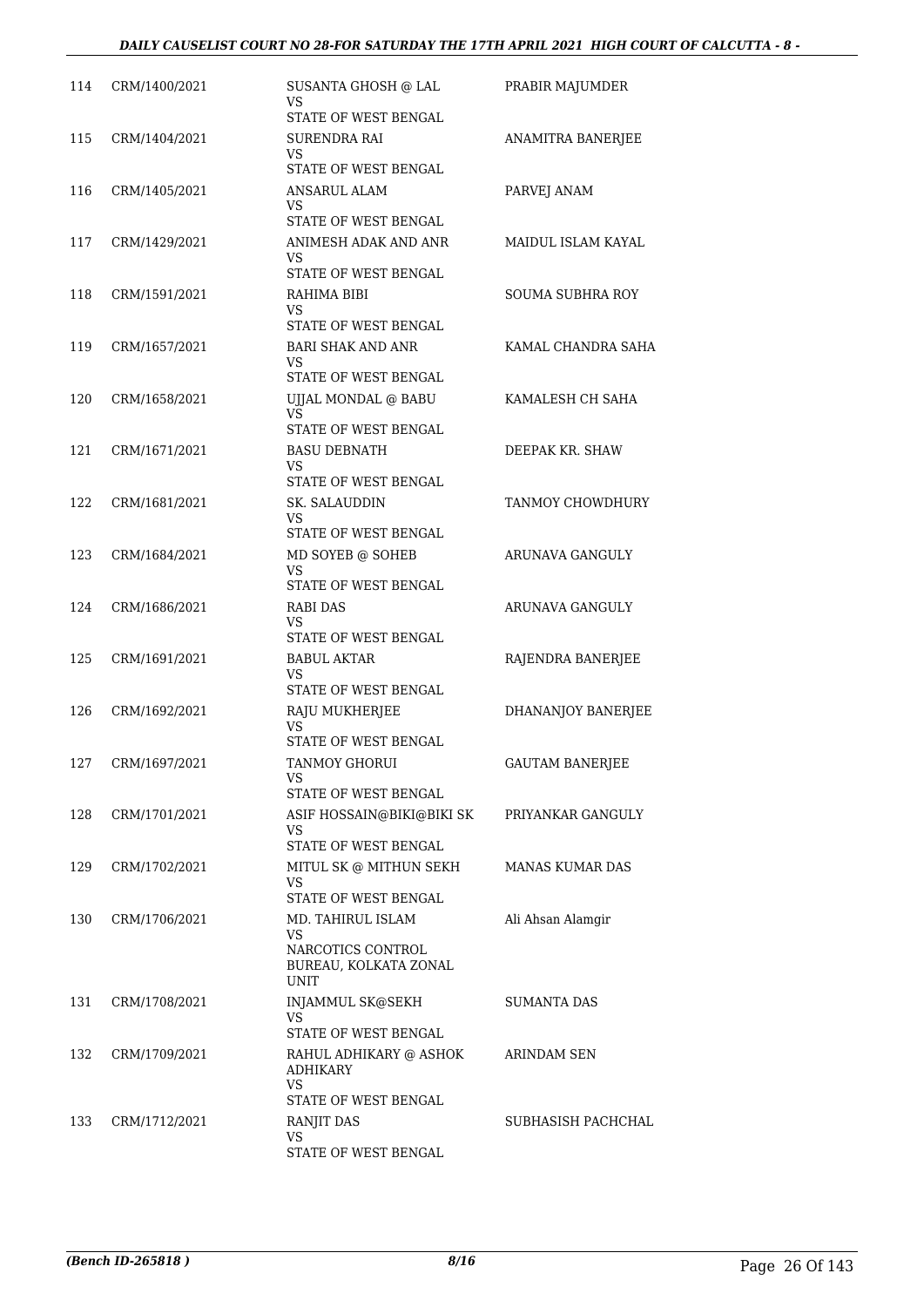| 134 | CRM/1713/2021 | TINKU SENAPATI @ MANTI<br>VS<br>STATE OF WEST BENGAL                                       | PRANTICK GHOSH                   |
|-----|---------------|--------------------------------------------------------------------------------------------|----------------------------------|
| 135 | CRM/1715/2021 | <b>SAMIRAN BISWAS</b><br>VS<br>STATE OF WEST BENGAL                                        | <b>SAYAN DE</b>                  |
| 136 | CRM/1722/2021 | ALAM HOSSAIN<br>VS<br>N.C.B. AND ANR                                                       | BENAJIR HASNA                    |
| 137 | CRM/1728/2021 | MUSHIAR RAHAMAN MOLLA @<br>MASHIER RAHAMAN @ MOSIAR<br>MOLLA<br>VS<br>STATE OF WEST BENGAL | SHASHANKA SHEKHAR<br><b>SAHA</b> |
| 138 | CRM/1730/2021 | TAMAL SANTRA<br>VS<br>STATE OF WEST BENGAL                                                 | BHASKAR HUTAIT                   |
| 139 | CRM/1735/2021 | MANAB MUKHERJEE<br>VS<br>STATE OF WEST BENGAL                                              | <b>HUSEN MUSTAFI</b>             |
| 140 | CRM/1736/2021 | YEASIN SK @YASIN SK<br>VS<br>STATE OF WEST BENGAL                                          | MD BANI ISRAIL                   |
| 141 | CRM/1738/2021 | TAPAN MANNA<br>VS                                                                          | Srimoyee Mukherjee               |
| 142 | CRM/1740/2021 | STATE OF WEST BENGAL<br>RAMESHWAR HEMBRAM AND<br>ANR.<br>VS<br>STATE OF WEST BENGAL        | RAJIT LAL MAIRA                  |
| 143 | CRM/1742/2021 | SK. AKBAR<br>VS<br>STATE OF WEST BENGAL                                                    | SIDDHARTHA SARKAR                |
| 144 | CRM/1747/2021 | DILSHAD ALI<br>VS<br>STATE OF WEST BENGAL                                                  | SIDDHARTHA SARKAR                |
| 145 | CRM/1755/2021 | SADHU SARAN PASWAN<br>VS<br>STATE OF WEST BENGAL                                           | DATTATREYA DUTTA                 |
| 146 | CRM/1756/2021 | SIRAJUL HAQUE @ ISLAM<br>VS<br>STATE OF WEST BENGAL                                        | ASHOK KUMAR<br>CHOWDHURY         |
| 147 | CRM/1758/2021 | RUHUL AMIN @ KALU<br>VS<br>STATE OF WEST BENGAL                                            | <b>MD JANNAT FIRDOUS</b>         |
| 148 | CRM/1759/2021 | IJAZ UDDIN MONDAL @ FJAJUL<br>VS<br>STATE OF WEST BENGAL                                   | MD JANNAT UL FIRDOUS             |
| 149 | CRM/1761/2021 | MANOTOSH GHOSH<br>VS<br>STATE OF WEST BENGAL                                               | MOHAMMAD KHAIRUL                 |
| 150 | CRM/1763/2021 | KRISHNA PRAMANIK<br>VS<br>STATE OF WEST BENGAL                                             | SOHAM DE DHARA                   |
| 151 | CRM/1770/2021 | SUKANTA MONDAL<br>VS<br>STATE OF WEST BENGAL                                               | MRITYUNJOY CHATTERJEE            |
| 152 | CRM/1777/2021 | DHARMENDRA SINGH AND ORS<br>VS<br>STATE OF WEST BENGAL                                     | SUBHAJIT CHOWDHURY               |
| 153 | CRM/1779/2021 | ANARUL MONDAL<br>VS<br>STATE OF WEST BENGAL                                                | DEBARSHI BRAHMA                  |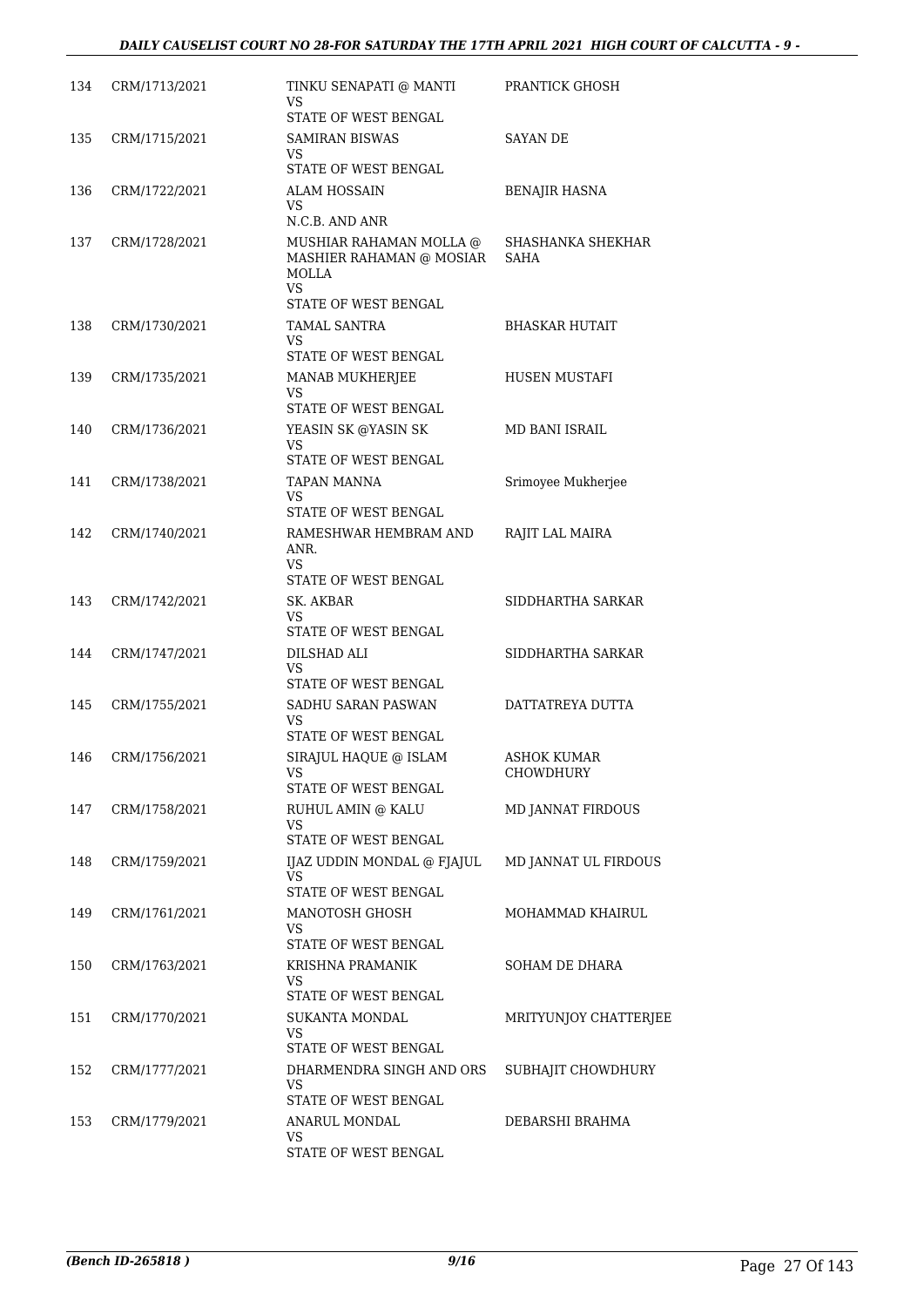| 154 | CRM/1780/2021 | REKHA BIBI<br>VS<br>STATE OF WEST BENGAL                                         | TAPODIP GUPTA                      |
|-----|---------------|----------------------------------------------------------------------------------|------------------------------------|
| 155 | CRM/1781/2021 | DILIP GORAI<br>VS<br>STATE OF WEST BENGAL                                        | LAKSHMINATH<br><b>BHATTACHARYA</b> |
| 156 | CRM/1787/2021 | MAKBUL AKTAR SK AND ANR<br>VS<br>STATE OF WEST BENGAL                            | <b>BHQASKAR CHATTERJEE</b>         |
| 157 | CRM/1789/2021 | ISRAIL SK @ ESRAIL AND ANR<br>VS<br>STATE OF WEST BENGAL                         | PRATIMA BANERJEE                   |
| 158 | CRM/1791/2021 | SHIBU MANDAL<br>VS<br>STATE OF WEST BENGAL AND<br>ANOTHER                        | MUSHARRAF ALAM SK.                 |
| 159 | CRM/1792/2021 | SAHAN SK@SAHAMUDDIN<br>@SAMARUDDIN<br><b>VS</b>                                  | Santanu Chatterjee                 |
| 160 | CRM/1793/2021 | STATE OF WEST BENGAL<br>BHUPATI @ MOHAN ROY<br><b>VS</b><br>STATE OF WEST BENGAL | PAMPA DEY (DHABAL)                 |
| 161 | CRM/1797/2021 | BINAY KUMAR SHAW @ BINOY<br>KUMJAR SHAW @ BIJOY KUMAR<br><b>SHAW</b><br>VS.      | <b>BHASKAR CHATTERJEE</b>          |
| 162 | CRM/1798/2021 | STATE OF WEST BENGAL<br>AMRUL SK@BABUA@AMIRUL<br>AND ANR<br>VS                   | MUSHARRAF ALAM SK                  |
| 163 | CRM/1800/2021 | STATE OF WEST BENGAL<br>MAJNU SK AND ANR<br>VS<br>STATE OF WEST BENGAL           | PRABIR MAJUMDER                    |
| 164 | CRM/1801/2021 | HALIM KAZI ALIAS ABDUL<br><b>HALIM KAZI</b><br>VS<br>UNION OF INDIA              | SHASHANKA SHEKHAR<br>SAHA          |
| 165 | CRM/1803/2021 | MD. UMAR ALI @ UMAR ALI<br>VS.<br>STATE OF WEST BENGAL                           | Ali Ahsan Alamgir                  |
| 166 | CRM/1804/2021 | SOMNATH GHOSH<br>VS<br>STATE OF WEST BENGAL                                      | PRABIR MAJUMDER                    |
| 167 | CRM/1805/2021 | <b>BISWARUP GIRI ALIAS BISU</b><br>VS<br>STATE OF WEST BENGAL                    | KESHAB CHANDRA DAS                 |
| 168 | CRM/1808/2021 | <b>JAGANNATH GHOSH</b><br><b>VS</b><br>STATE OF WEST BENGAL                      | KRISHNENDU DE                      |
| 169 | CRM/1814/2021 | JHANTU DOLUI<br>VS.<br>STATE OF WEST BENGAL                                      | Srimoyee Mukherjee                 |
| 170 | CRM/1819/2021 | YASHWANT MISHRA<br>VS<br>STATE OF WEST BENGAL                                    | <b>SUJAN CHATTERJEE</b>            |
| 171 | CRM/1822/2021 | EZAZUL ISLAM<br>VS<br>STATE OF WEST BENGAL                                       | SHASANKA SEKHAR SAHA               |
| 172 | CRM/1823/2021 | <b>ARBIND PRASAD</b><br>VS<br>STATE OF WEST BENGAL                               | SHASANKA SEKHAR GHOSH              |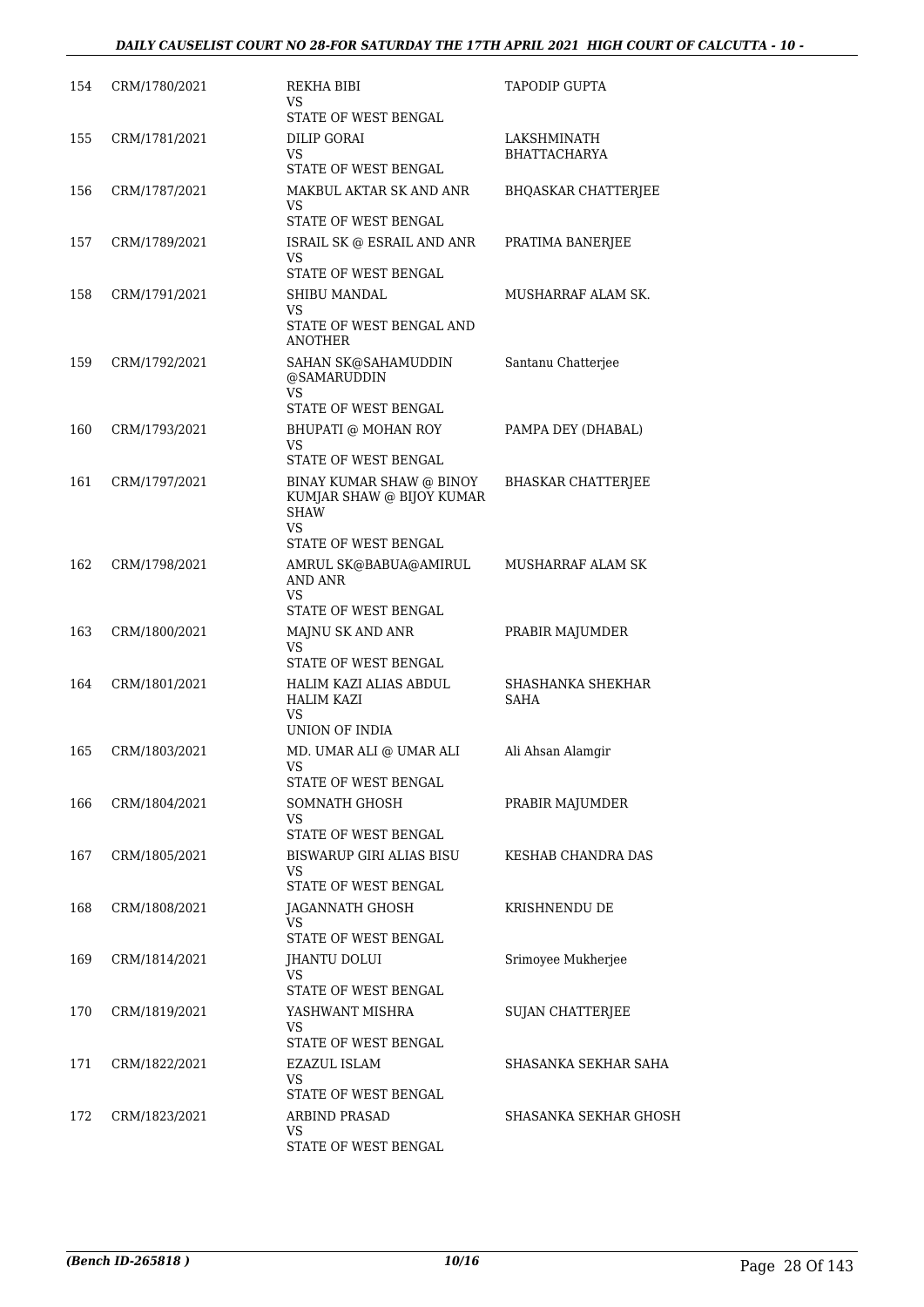| 173 | CRM/1825/2021 | JAHAR ALI MONDAL@JHAR<br>VS.<br>STATE OF WEST BENGAL                              | SHIBAJI KUMAR DAS      |
|-----|---------------|-----------------------------------------------------------------------------------|------------------------|
| 174 | CRM/1827/2021 | BAPI DAS<br>VS.<br>STATE OF WEST BENGAL                                           | HUSEN MUSTAFI          |
| 175 | CRM/1829/2021 | SUNIL SINGH CHOWHAN @<br><b>SANJAY KUMAR</b><br><b>VS</b><br>STATE OF WEST BENGAL | <b>GAGANJYOT SINGH</b> |
| 176 | CRM/1830/2021 | RAJIB BERA                                                                        | SUGATA MAITI           |
|     |               | VS.<br>STATE OF WEST BENGAL                                                       |                        |
| 177 | CRM/1832/2021 | JALAL MONDAL<br><b>VS</b><br>STATE OF WEST BENGAL                                 | MINOTI GOMES           |
| 178 | CRM/1833/2021 | SUKUMONI SOREN @<br>SUKURMANI HEMRAM<br>VS                                        | <b>BUSRA KHATOON</b>   |
|     |               | STATE OF WEST BENGAL                                                              |                        |
| 179 | CRM/1836/2021 | LAXMAN ROY<br>VS<br>STATE OF WEST BENGAL                                          | SANANDA BHATTACHARYYA  |
| 180 | CRM/1838/2021 | SK NADEEM AKHTER @ NADIM<br>AKHTAR AK @ NADEEM<br><b>AKHTAR AND ANR</b><br>VS.    | SHAREQUL HAQUE         |
|     |               | STATE OF WEST BENGAL                                                              |                        |
| 181 | CRM/1845/2021 | <b>TAPAS BISWAS</b><br><b>VS</b><br>STATE OF WEST BENGAL                          | MINOTI GOMES           |
| 182 | CRM/1846/2021 | SUKUMAR HALDAR@SUJIT<br><b>HALDAR</b><br><b>VS</b>                                | <b>BUSRA KHATUN</b>    |
| 183 | CRM/1848/2021 | STATE OF WEST BENGAL<br><b>BAPPA SARDAR</b>                                       | TAPAS KUMAR DEY        |
|     |               | VS                                                                                |                        |
| 184 | CRM/1851/2021 | STATE OF WEST BENGAL<br>HASAN MONDAL AND ANR                                      | SUMANTA CHAKRABORTY    |
|     |               | VS<br>STATE OF WEST BENGAL                                                        |                        |
| 185 | CRM/1855/2021 | DABLU SINGH<br>VS<br>STATE OF WEST BENGAL                                         | TAPODIP GUPTA          |
| 186 | CRM/1856/2021 | MIHID SK<br>VS.<br>STATE OF WEST BENGAL                                           | SIDDHARTHA SARKAR      |
| 187 | CRM/1857/2021 | <b>ALAUDDIN KHAN</b><br><b>VS</b>                                                 | Ramashis Mukherjee     |
| 188 | CRM/1864/2021 | STATE OF WEST BENGAL<br><b>JOLLY BASU</b>                                         | SK. MUJIBAR RAHMAN     |
|     |               | VS<br>STATE OF WEST BENGAL                                                        |                        |
| 189 | CRM/1866/2021 | SUBALCHANDRA SARKAR @<br>BARMAN<br><b>VS</b><br>STATE OF WEST BENGAL              | <b>BARNA KHATOON</b>   |
| 190 | CRM/1869/2021 | JAHIRUDDIN @BABUA<br>VS<br>STATE OF WEST BENGAL                                   | Md. Safiur Rahaman     |
| 191 | CRM/1871/2021 | JASHODA DEVI@JASODHA DEBI<br>VS.<br>STATE OF WEST BENGAL                          | S G GHOSHCHOUDHURY     |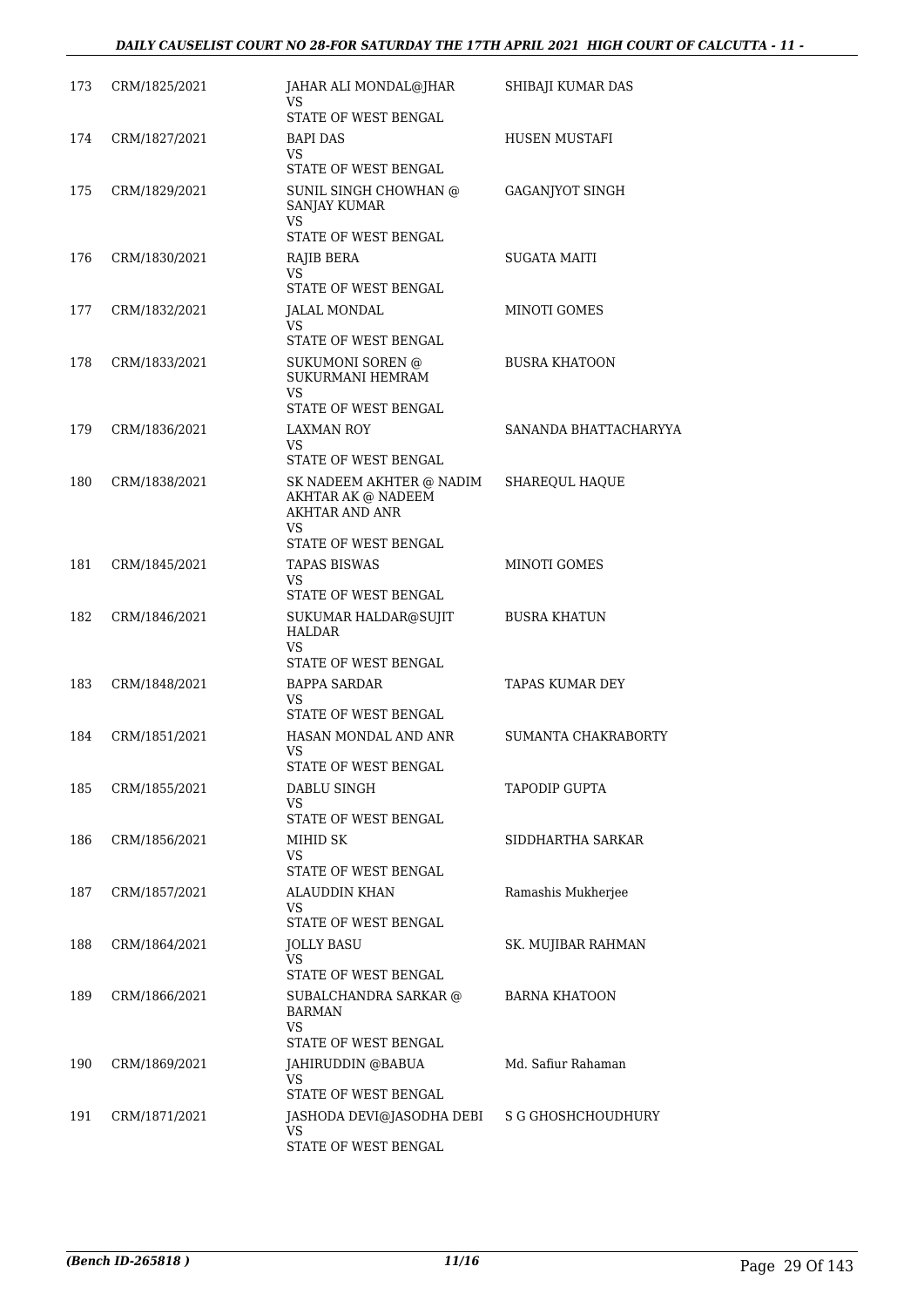| 192 | CRM/1873/2021  | KABER @ KUBER SK @ KABIR<br><b>SK AND ANR</b><br>VS                                  | RAJESHWAR CHAKRABORTY  |
|-----|----------------|--------------------------------------------------------------------------------------|------------------------|
|     |                | STATE OF WEST BENGAL                                                                 |                        |
| 193 | CRM/2656/2021  | AVIRUP CHOWDHURY @<br>ABHIROOP CHOWDHURY                                             | ARUSHI RATHORE         |
|     |                | VS<br>STATE OF WEST BENGAL                                                           |                        |
| 194 | CRM/3224/2021  | JAHANDAR SK. AND ORS<br>VS                                                           | SYED MURSHID ALAM      |
|     |                | THE STATE OF WEST BENGAL                                                             |                        |
|     |                | <b>APPLICATION FOR ANTICIPATORY BAIL</b>                                             |                        |
| 195 | CRM/2425/2020  | BAL KRISHNA JHA @ BALAK<br>JHA<br>VS                                                 | NOOR ALAM              |
| 196 | CRM/8367/2020  | STATE OF WEST BENGAL<br>GOLAP RAHAMAN ALIAS MD.<br><b>GOLAM RAHAMAN BISWAS</b><br>VS | MD. GOLAM NURE IMROHI  |
|     |                | State of West Bengal                                                                 |                        |
| 197 | CRM/8436/2020  | AJOY PRAMANIK<br><b>VS</b>                                                           | KAZI M. RAHMAN         |
| 198 | CRM/8692/2020  | State of West Bengal<br>SISIR PAKHIRA AND ORS                                        | <b>BIVASH BANERJEE</b> |
|     |                | VS<br>STATE OF WEST BENGAL AND<br>ORS.                                               |                        |
| 199 | CRM/8791/2020  | AFJAL HOSSAIN<br>VS                                                                  | SHABANA HASIN          |
| 200 | CRM/8826/2020  | State of West Bengal<br>FARAJ ALI SK. ALIAS FARAJ SK.<br>VS                          | JISAN IQUBAL HOSSAIN   |
|     |                | State of West Bengal                                                                 |                        |
| 201 | CRM/9529/2020  | <b>ANIMESH DAS</b><br>VS                                                             | KAZI M RAHMAN          |
| 202 | CRM/9559/2020  | State of West Bengal<br><b>BASUDEB PAL</b><br>VS<br>State of West Bengal             | <b>SAIDUR RAHAMAN</b>  |
| 203 | CRM/9654/2020  | SUBHAS CHANDRA GHOSHAL<br>VS<br>State of West Bengal                                 | SALONI BHATTACHARYA    |
| 204 | CRM/10593/2020 | MIJANUR RAHAMAN                                                                      | KALIDAS SAHA           |
|     |                | VS<br>STATE OF WEST BENGAL AND<br>ORS.                                               |                        |
| 205 | CRM/10778/2020 | SANJAY DAS<br>VS                                                                     | DEVI PRIYA MITRA       |
|     |                | State of West Bengal                                                                 |                        |
| 206 | CRM/10899/2020 | AYAN PAKRASHI<br>VS<br>State of West Bengal                                          | SATADRU LAHIRI         |
| 207 | CRM/10930/2020 | <b>BAPAN BHAKTA</b><br>VS<br>State of West Bengal                                    | Atis Kumar Biswas      |
| 208 | CRM/10945/2020 | JANHABI MISTRY @JANNABI<br>MISTRI<br>VS                                              | BIKASH CHAKRABORTY     |
|     |                | State of West Bengal                                                                 |                        |
| 209 | CRM/10962/2020 | HARIDAS BISWAS ANDANR<br>VS<br>State of West Bengal                                  | AMANUL ISLAM           |
|     |                |                                                                                      |                        |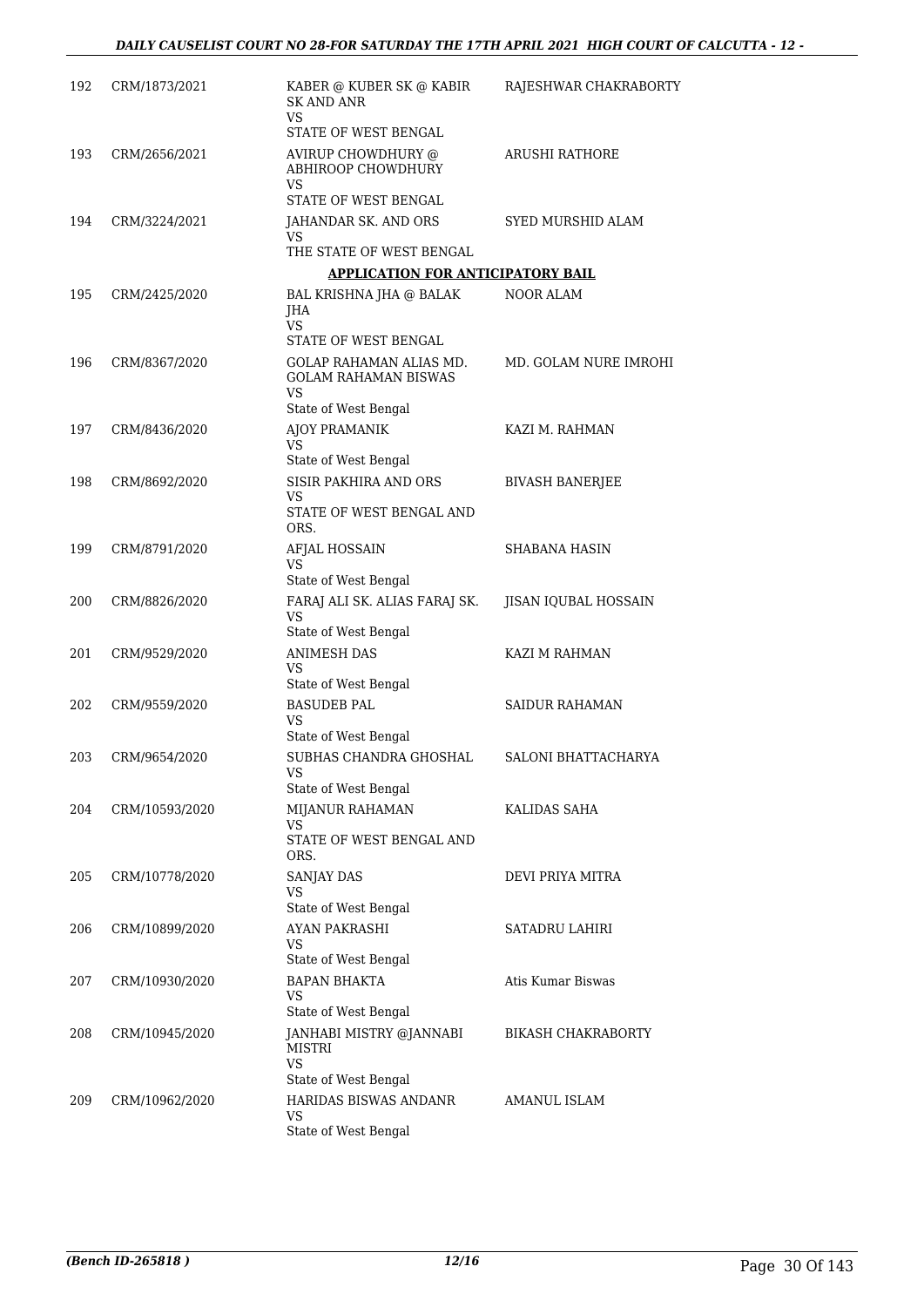| 210 | CRM/10965/2020 | PRASENJIT ADHIKARY AND ORS<br>VS<br>State of West Bengal                                    | KAUSTAV SHOM                 |
|-----|----------------|---------------------------------------------------------------------------------------------|------------------------------|
| 211 | CRM/10967/2020 | MD AKTAR ALI SK @ MD AKTAR<br>ALI<br>VS                                                     | AMANUL ISLAM                 |
| 212 | CRM/10972/2020 | State of West Bengal<br>MANIK DEBNATH<br>VS                                                 | AMANUL ISLAM                 |
| 213 | CRM/10975/2020 | State of West Bengal<br>ABDUL KADER SEKH @ KADER<br>SK<br><b>VS</b><br>State of West Bengal | RIYA DAS                     |
|     |                | <b>ANTICIPATORY BAIL</b>                                                                    |                              |
| 214 | CRM/478/2021   | <b>BISWANATH DAS</b><br>VS                                                                  | Supratick Syamal             |
| 215 | CRM/581/2021   | State of West Bengal<br>ASHOKE KR. DAS @ ASHOKE<br>DAS<br>VS                                | PALASH BAPARI                |
| 216 | CRM/613/2021   | State of West Bengal<br><b>ARUP GHOSH</b><br>VS                                             | <b>FARAH ANJUM</b>           |
| 217 | CRM/617/2021   | State of West Bengal<br>BABUL ALI@BABUL HOSSAIN<br><b>AND ORS</b>                           | ARUP SARKAR                  |
|     |                | VS<br>State of West Bengal                                                                  |                              |
| 218 | CRM/624/2021   | <b>BABLI DAS AND ANR</b><br>VS                                                              | TINA BISWAS                  |
|     |                | State of West Bengal                                                                        |                              |
| 219 | CRM/627/2021   | MAHENDRA MANDAL<br>VS<br>State of West Bengal                                               | DEBASIS MITRA                |
| 220 | CRM/630/2021   | NIRANJAN MIDDE AND ORS<br>VS                                                                | BAPIN BAIDYA                 |
| 221 | CRM/632/2021   | State of West Bengal<br>MD SAMFUL AND ORS<br>VS                                             | ARUP KUMAR BHOWMICK          |
| 222 | CRM/634/2021   | State of West Bengal<br>MAJLUM SK @MAJLUM<br>VS                                             | ARUP KUMAR BHOWMICK          |
| 223 | CRM/640/2021   | State of West Bengal<br>ASGAR ALI<br>VS                                                     | BISWAJIT MITRA               |
|     |                | State of West Bengal                                                                        |                              |
| 224 | CRM/642/2021   | AJMAT SARDAR@AZMAT<br><b>SARDAR AND ORS</b><br>VS<br>State of West Bengal                   | SOUMYS BASU ROY<br>CHOWDHURY |
| 225 | CRM/649/2021   | SIDHYESWAR SAMANTA<br>@DABLU AND ANOTHER<br>VS<br>State of West Bengal                      | <b>SUMAN CHAKRABORTY</b>     |
| 226 | CRM/682/2021   | PACHU CHOWHAN AND ORS.<br>VS                                                                | BISWAJIT MITRA               |
| 227 | CRM/833/2021   | State of West Bengal<br><b>BHARATI RUIDAS AND ORS</b><br>VS                                 | PINTU KARAR                  |
| 228 | CRM/843/2021   | State of West Bengal<br><b>AMIYA KOLE</b><br><b>VS</b><br>State of West Bengal              | ANJAN BHATTACHARYA           |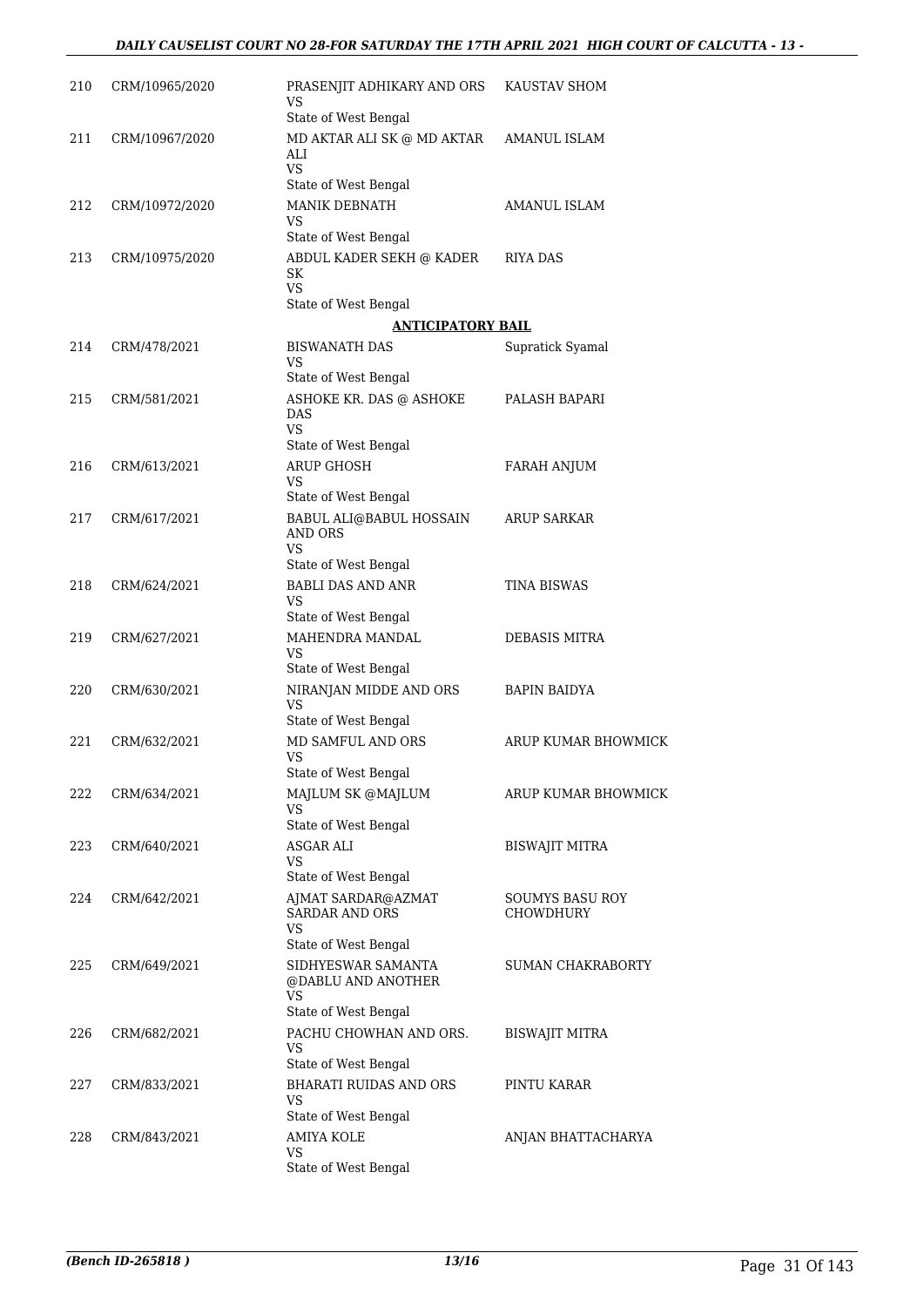| 229 | CRM/899/2021 | KAZI AHYSAN ALI @ TIPU @<br>KAZI AHESAN ALI<br>VS                           | TAPASI SINHA PALIT         |
|-----|--------------|-----------------------------------------------------------------------------|----------------------------|
| 230 | CRM/901/2021 | State of West Bengal<br>BADIRUDDIN @MONTU AND<br><b>OTHERS</b><br><b>VS</b> | SAGAR SAHA                 |
| 231 | CRM/912/2021 | State of West Bengal<br>sougata dey<br>VS                                   | SOMNATH CHAKRABORTY        |
|     |              | State of West Bengal                                                        |                            |
| 232 | CRM/913/2021 | KANISHKA SETHIA<br>VS<br>STATE OF WEST BENGAL AND<br>ORS.                   | RAJIV KUMAR                |
| 233 | CRM/914/2021 | SAKINA BEGUM @ SAKILA<br><b>MALLIK AND ORS</b><br><b>VS</b>                 | RAFIKUL ISLAM SARDAR       |
|     |              | State of West Bengal                                                        |                            |
| 234 | CRM/915/2021 | PATASI DAS @ BATASHI<br><b>MONDAL</b><br>VS                                 | MD.<br>JANNAT003@GMAIL.COM |
|     |              | State of West Bengal                                                        |                            |
| 235 | CRM/917/2021 | TAPAS KUMAR MANDAL @<br>TAPAS MANDAL<br><b>VS</b>                           | ASIF DEWAN                 |
|     |              | State of West Bengal                                                        |                            |
| 236 | CRM/924/2021 | RAHEMA BIBI AND ORS<br>VS<br>State of West Bengal                           | PRABIR MAJUMDER            |
| 237 | CRM/930/2021 | SK MASUD RAHAMAN@LALTU<br>VS                                                | ABHIJIT KUMAR ADHYA        |
| 238 | CRM/932/2021 | State of West Bengal<br>ASANUR ISLAM@RENTU<br><b>MONDAL</b><br>VS           | TAPODIP GUPTA              |
| 239 | CRM/934/2021 | State of West Bengal<br>ABUTOARAB SK@ABU TOARAB<br><b>HOSSAIN</b><br>VS     | PRONOJIT MUKHERJEE         |
|     |              | State of West Bengal                                                        |                            |
| 240 | CRM/936/2021 | ENAMUL@INAMUL@BABU<br>MALITHA<br><b>VS</b>                                  | MD GOLAM NURE IMROHI       |
|     |              | State of West Bengal                                                        |                            |
| 241 | CRM/941/2021 | <b>SK KURBAN</b><br>VS<br>State of West Bengal                              | ARUP KUMAR BHOWMICK        |
| 242 | CRM/944/2021 | FAROJ SK @ FAROZ ALI<br><b>ANDANR</b><br>VS<br>State of West Bengal AND ANR | MOUNICK GHOSH              |
| 243 | CRM/945/2021 | ANIKUL HAWK@MD ANIKUL<br>HAWK@ANIKUL HAQUE<br>VS                            | MOUNIK GHOSH               |
| 244 | CRM/946/2021 | State of West Bengal AND ANR<br>MALEK SK @ MALEK SEIKH<br>VS                | MD. GOLAM NURE IMROHI      |
| 245 | CRM/948/2021 | State of West Bengal<br><b>JITEN SAHA</b>                                   | <b>MOUNICK GHOSH</b>       |
|     |              | <b>VS</b><br>State of West Bengal                                           |                            |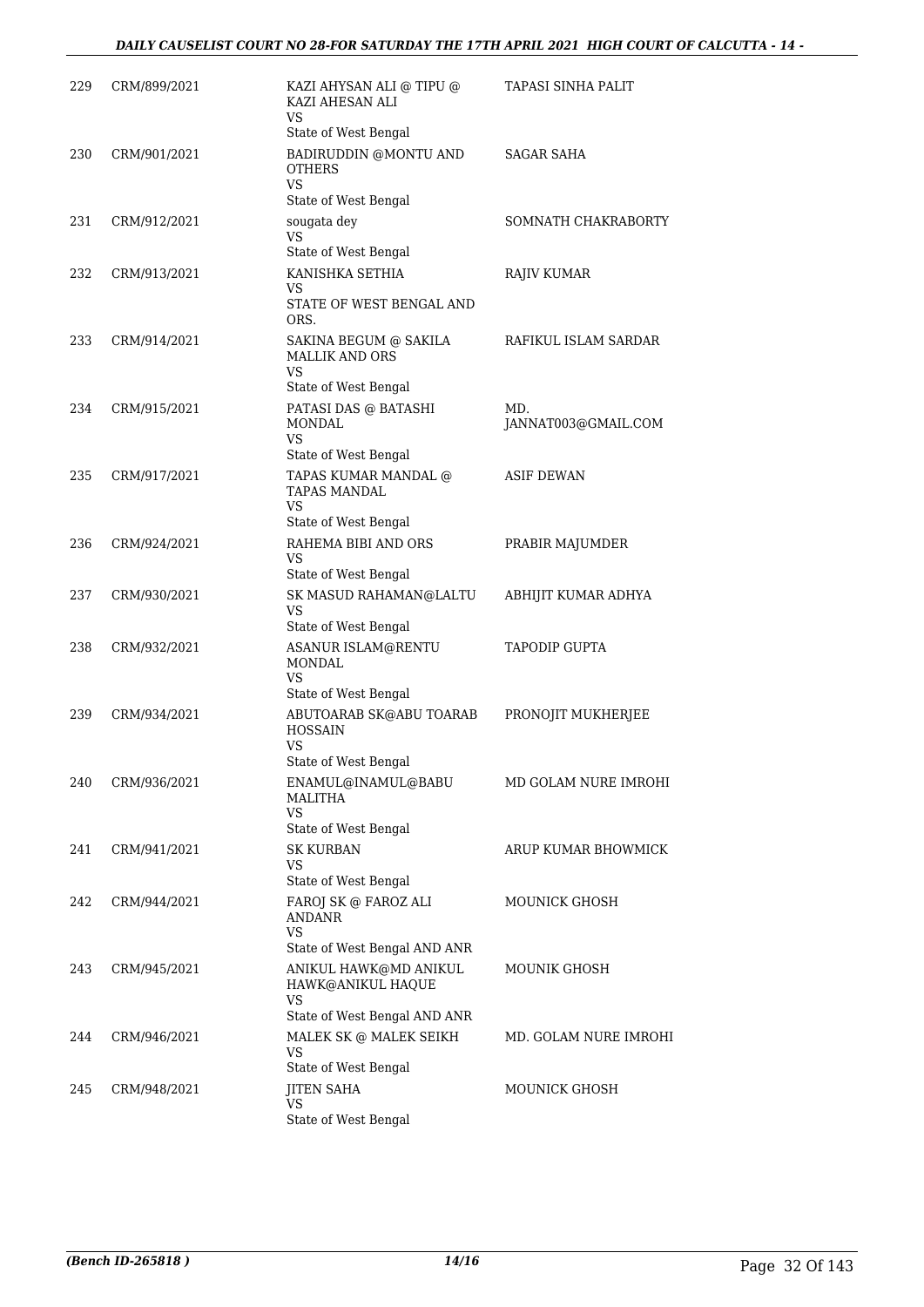| 246 | CRM/950/2021 | BADIRUDDIN@BHODU<br>VS<br>State of West Bengal                                            | SOURAV MUKHERJEE     |
|-----|--------------|-------------------------------------------------------------------------------------------|----------------------|
| 247 | CRM/951/2021 | REKHA GHOSH<br>VS.<br>State of West Bengal                                                | SOUPAL CHATTERJEE    |
| 248 | CRM/952/2021 | KAKALI SIL<br>VS<br>State of West Bengal                                                  | RAJNANDINI DAS       |
| 249 | CRM/955/2021 | ABDUL HADI@MD ABDUL HADI<br>VS<br>State of West Bengal                                    | AVINABA PATRA        |
| 250 | CRM/956/2021 | PRADIP MOLLICK AND ORS<br>VS                                                              | MD JAMAT UL FIRDOUS  |
| 251 | CRM/957/2021 | State of West Bengal<br>SANATAN MONDAL @ KARTICK<br>MONDAL<br>VS.<br>State of West Bengal | Kunal Ganguly        |
| 252 | CRM/958/2021 | ABDULLA MONDAL<br>VS                                                                      | MD JANNAT UL FIRDOUS |
| 253 | CRM/959/2021 | State of West Bengal<br>MADHUSUDAN ROY<br>VS<br>State of West Bengal                      | <b>AMIT HALDER</b>   |
| 254 | CRM/960/2021 | AMIT KHATIK AND ANR<br>VS<br>State of West Bengal                                         | <b>BUSRA KHATUN</b>  |
| 255 | CRM/961/2021 | HASANUR MONDAL<br>VS<br>State of West Bengal                                              | <b>BUSRA KHATUN</b>  |
| 256 | CRM/964/2021 | JAHANARA BEGUM AND ANR<br>VS<br>State of West Bengal                                      | ARUN BANDYOPADHYAY   |
| 257 | CRM/965/2021 | RAMJAN BARATI AND ORS<br><b>VS</b><br>State of West Bengal                                | SOURAV MUKHERJEE     |
| 258 | CRM/966/2021 | SEKH MANU @ SEKH<br><b>MANOYAR</b><br><b>VS</b><br>State of West Bengal                   | SANJIB KUMAR DAN     |
| 259 | CRM/970/2021 | <b>RUBEL SK</b><br>VS                                                                     | ARNAB SAHA           |
| 260 | CRM/975/2021 | State of West Bengal<br>UTTAM GHOSH AND ANR<br>VS                                         | ABHINABA DAN         |
| 261 | CRM/977/2021 | State of West Bengal<br>MINA BEGUM AND ORS.<br>VS<br>State of West Bengal                 | SUDAKSHINA DEY       |
| 262 | CRM/978/2021 | <b>BISWAJIT HALDER@SAHEB</b><br>VS<br>State of West Bengal                                | AMIT SINGH           |
| 263 | CRM/979/2021 | ASHRAF ALI KHAN @ ASHRAF<br>VS<br>State of West Bengal                                    | nazir ahmed          |
| 264 | CRM/981/2021 | ARIF DOCTOR @ ARIF HOSSAIN<br>@ MD. ARIF HOSSAIN<br>VS                                    | MUSHARRAF ALAM SK    |
| 265 | CRM/984/2021 | State of West Bengal<br>EJABUL MIA @ EJABUL SEKH<br>VS<br>State of West Bengal            | MUSHARRAF ALAM SK    |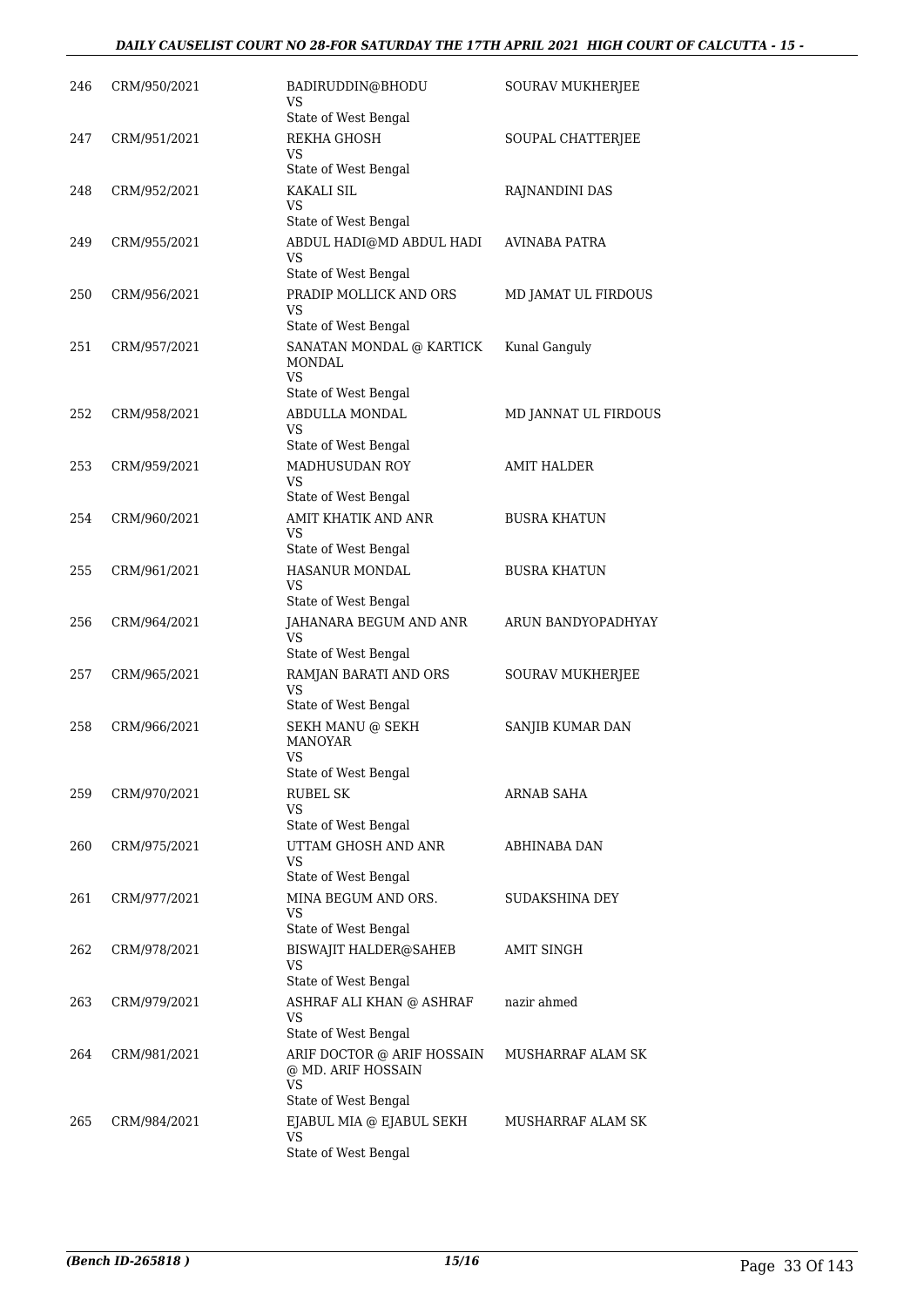| 266 | CRM/989/2021  | <b>ANWAR HOSSAIN</b><br>VS                              | <b>IQBAL HOSSAIN</b>                |
|-----|---------------|---------------------------------------------------------|-------------------------------------|
|     |               | State of West Bengal                                    |                                     |
| 267 | CRM/991/2021  | SK. HASSAN ALI<br>VS<br>State of West Bengal            | ARUNABHA JANA                       |
|     |               | <b>SUMAN MANDAL</b>                                     | ARUP KUMAR BHOWMICK                 |
| 268 | CRM/993/2021  | VS<br>State of West Bengal                              |                                     |
| 269 | CRM/995/2021  | SOKIR HAOUI MONDAL@SAKEL<br><b>MONDAL AND ORS</b><br>VS | PRABIR MAJIMDER                     |
|     |               | State of West Bengal                                    |                                     |
| 270 | CRM/996/2021  | <b>BUDHO MONDAL@BUDH</b><br>MANDAL@MONDAL BUDH<br>VS    | ANISUR RAHAMAN                      |
|     |               | State of West Bengal                                    |                                     |
| 271 | CRM/1000/2021 | HABIBUR SK ALIAS HABIBUR<br>RAHAMAN<br>VS               | <b>ANISUR RAHAMAN</b>               |
|     |               | State of West Bengal                                    |                                     |
| 272 | CRM/1142/2021 | DIPENDRA NARAYAN DUTTA<br><b>AND ORS</b><br><b>VS</b>   | <b>GEETIKA AGARWAL</b>              |
|     |               | THE STATE OF WEST BENGAL                                |                                     |
| 273 | CRM/1183/2021 | JAYDEB GHOSH<br>VS<br>STATE OF WEST BENGAL              | MUSHARRAF ALAM SK                   |
|     |               |                                                         |                                     |
| 274 | CRM/1241/2021 | <b>BISWANATH BERA</b><br>VS<br>STATE OF WEST BENGAL AND | <b>SABERI SAHA</b>                  |
|     |               | ORS.                                                    |                                     |
| 275 | CRM/1285/2021 | TIMPA SINGHA ROY<br>VS                                  | RAHUL SHARMA                        |
|     |               | STATE OF WEST BENGAL                                    |                                     |
| 276 | CRM/1655/2021 | SUBRATA GUPTA<br>VS<br>STATE OF WEST BENGAL             | <b>MANI SANKAR</b><br>CHATTOPADHYAY |
|     |               |                                                         |                                     |
| 277 | CRM/2011/2021 | SUJAN MISTRI AND ANR<br>VS<br>STATE OF WEST BENGAL      | KANAI LAL MONDAL                    |
| 278 | CRM/2037/2021 | SEKH FAJAL @ FAJAL SEKH                                 |                                     |
|     |               | AND ORS<br>VS                                           | SANJIB KUMAR DAN                    |
|     |               | STATE OF WEST BENGAL                                    |                                     |
| 279 | CRM/2303/2021 | abul hossain @ abul hossain sekh<br><b>VS</b>           | SANJIB KR. DAN                      |
|     |               | STATE OF WEST BENGAL                                    |                                     |
| 280 | CRM/2759/2021 | RIKTA GHOSH AND ORS<br>VS<br>STATE OF WEST BENGAL AND   | SANJIB KUMAR DAN                    |
|     |               | ORS.                                                    |                                     |
| 281 | CRM/3174/2021 | AJMIRA BIBI @ TAJMIRA BIBI<br>VS.                       | MANAS KUMAR DAS                     |
|     |               | STATE OF WEST BENGAL                                    |                                     |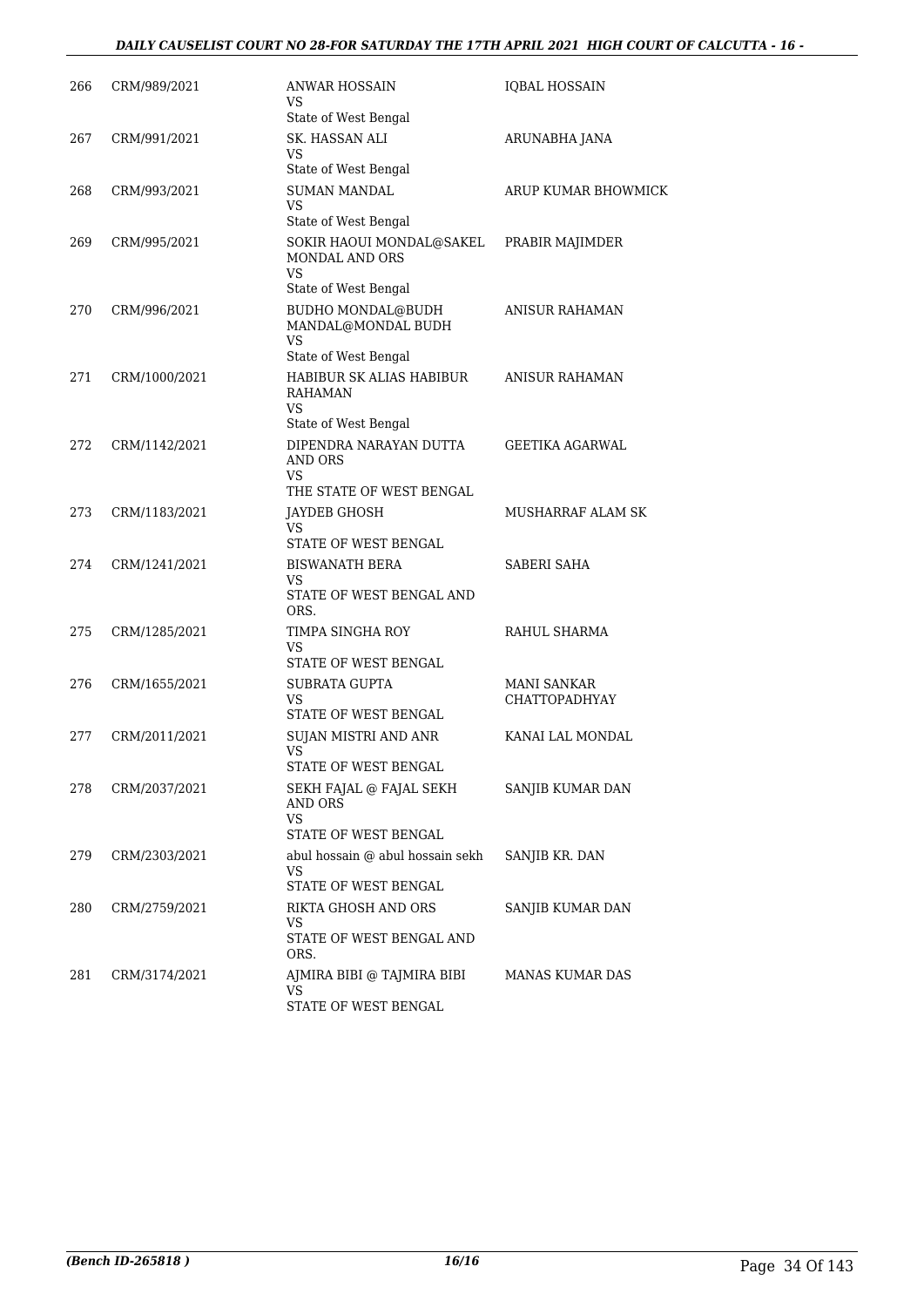

## **Appellate Side**

**DAILY CAUSELIST For Saturday The 17th April 2021**

**COURT NO. 11**

#### **DIVISION BENCH (DB - VI)**

**AT 10:30 AM**

#### **HON'BLE JUSTICE SUBRATA TALUKDAR HON'BLE JUSTICE HIRANMAY BHATTACHARYYA**

**(VIA VIDEO CONFERENCE) NOT SITTING ON 17.04.2021**

#### **ON AND FROM MONDAY, THE 11TH JANUARY 2021 - APPEALS FROM ORDERS RELATING TO MUNICIPALITIES, CO-OPERATIVES & PANCHAYATS UNDER GROUP-V INCLUDING APPLICATIONS CONNECTED THERETO;**

**HEARING OF WRIT APPEALS IRRESPECTIVE OF CLASSIFICATION INCLUDING APPLICATIONS CONNECTED THERETO;**

**SPECIAL NOTE: 1.(A) MENTIONING OF REALLY URGENT MATTERS WILL BE ALLOWED ON EVERY MONDAY AND WEDNESDAY AT THE FIRST SITTING OF THE COURT. (B) MENTIONING SLIPS MUST BE FILED STATING THE GROUNDS OF URGENCY WITH SERVICE OF NOTICE ON THE OPPOSITE SIDE(S). (C) FIXED MATTERS MARKED IN EACH GROUP WILL BE CALLED ON FIRST FROM THE GROUP. 2. APPELLATE SIDE MATTERS WILL BE TAKEN UP UPTO RECESS ON EVERY TUESDAY AND THURSDAY.** 

**NOTE: MATTERS WILL BE TAKEN UP THROUGH PHYSICAL HEARING ONLY WHEN BOTH THE PARTIES ARE AGREED**

#### **ASSIGNED MATTER**

1 MAT/1089/2018 [2 P.B.] [19.04.2021] VS [At 2 P.M.] JYOTIRMOY ROY STATE OF WEST BENGAL & ORS K K KAR

IA NO: CAN/1/2018(Old No:CAN/7801/2018)

**wt2** COT/132/2018 UNIVERSITY OF CALCUTTA **VS** JYOTIRMOY ROY SANDIP DASGUPTA

#### **ORDER XLI RULE II**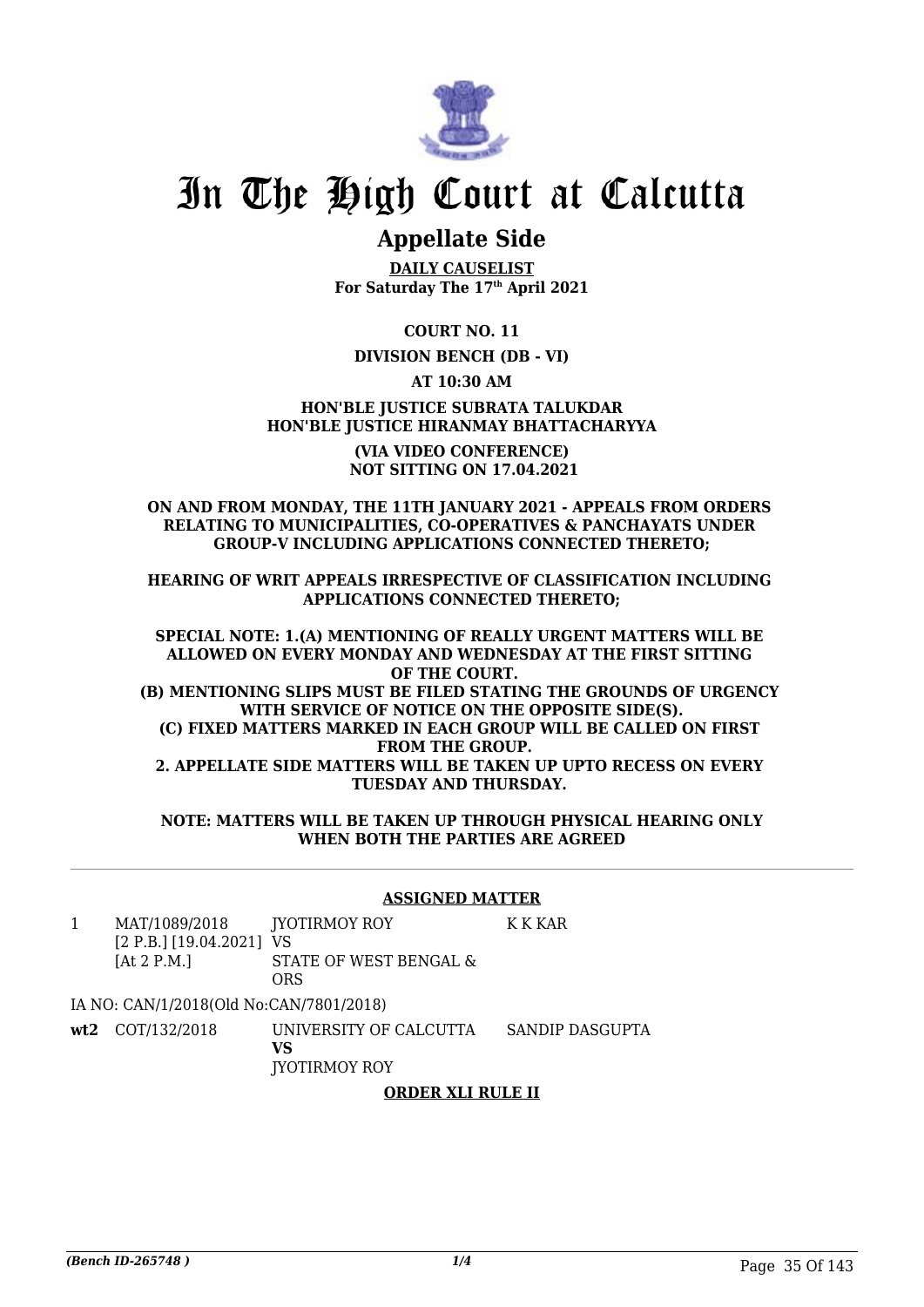| 3  | FMAT/435/2020<br>[At 2]<br>P.M. [21.04.2021]<br>[Assigned]                                                 | rais ahmed and ors<br>VS<br>STATE OF WEST BENGAL<br>AND ORS.                                                    | tanoy roy                         |
|----|------------------------------------------------------------------------------------------------------------|-----------------------------------------------------------------------------------------------------------------|-----------------------------------|
| 4  | IA NO: CAN/1/2020, CAN/2/2020, CAN/3/2021<br>FMAT/389/2020<br>[At 2 P.M.] $[$<br>21.04.2021]<br>[Assigned] | HOOGHLY MOTORS PVT.<br><b>LTD</b><br><b>VS</b><br>KANISHK SINHA                                                 | <b>SOUVIK MAJUMDER</b>            |
|    | IA NO: CAN/1/2020, CAN/2/2020                                                                              |                                                                                                                 |                                   |
| 5  | SA/120/2012<br>[Assigned]<br>[21.04.2021]                                                                  | <b>SONA BHANU BIBI</b><br>VS<br><b>SAKENA BIBI &amp; ORS</b>                                                    | <b>SHABANA HASIN</b>              |
|    | IA NO: CAN/5/2020(Old No:CAN/1737/2020)                                                                    |                                                                                                                 |                                   |
|    |                                                                                                            | <b>TO BE MENTIONED</b>                                                                                          |                                   |
| 6  | FMA/936/2020                                                                                               | ALIPRIYA COOPERATIVE<br>HOUSING SOCIETY LTD<br><b>VS</b><br>THE STATE OF WEST<br><b>BENGAL &amp; ORS</b>        | RUPENDRA NATH<br><b>CHOUDHURY</b> |
|    | IA NO: CAN/1/2021                                                                                          |                                                                                                                 |                                   |
| 7  | MAT/839/2020<br>[Assigned]                                                                                 | STATE OF WEST BENGAL<br>AND ORS.<br><b>VS</b><br><b>JYOTI PRASAD</b><br><b>BANDYOPADHAYAY AND</b><br><b>ORS</b> | ARKA KUMAR NAG                    |
|    | IA NO: CAN/1/2020, CAN/2/2020                                                                              |                                                                                                                 |                                   |
|    |                                                                                                            | <b>APPLICATION(S)</b>                                                                                           |                                   |
| 8  | MAT/173/2021<br>[Ch.]                                                                                      | SUBRATA CHOWDHURY<br><b>AND ORS</b><br><b>VS</b><br>RAJ NARAYAN GHOSH AND<br>ORS                                | DEBARSHI BRAHMA                   |
|    | IA NO: CAN/1/2021, CAN/2/2021                                                                              |                                                                                                                 |                                   |
| 9  | MAT/211/2021                                                                                               | DASHU RAJBHAR<br><b>VS</b><br>THE HOWRAH MUNICIPAL<br><b>CORPORATION AND ORS</b>                                | INDRANIL HALDER                   |
|    | IA NO: CAN/1/2021                                                                                          |                                                                                                                 |                                   |
| 10 | MAT/133/2020                                                                                               | CHANCHAL HALDER<br>VS<br>THE BHATPARA<br>MUNICIPALITY & ORS.                                                    | TANUJA BASAK                      |
|    |                                                                                                            | IA NO: CAN/1/2020(Old No:CAN/1584/2020), CAN/2/2020(Old No:CAN/1585/2020)                                       |                                   |
| 11 | MAT/134/2020                                                                                               | TUMPA SANYAL<br><b>VS</b><br>THE BHATPARA<br>MUNICIPALITY & ORS.                                                | <b>TANUJA BASAK</b>               |

IA NO: CAN/1/2020(Old No:CAN/1591/2020), CAN/2/2020(Old No:CAN/1592/2020)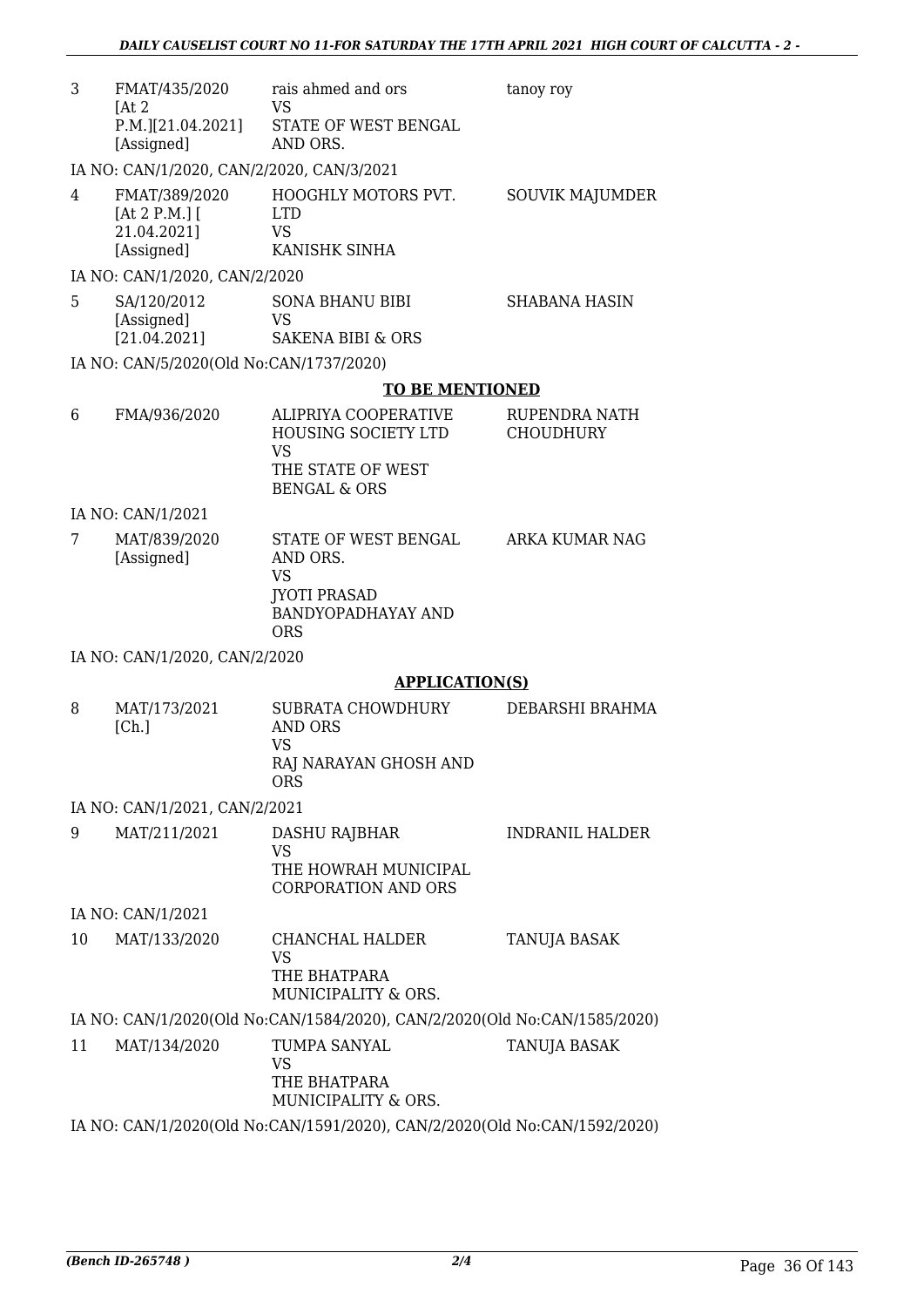| 12 | MAT/169/2020                            | JAUHAR JAMAL<br>VS                                                                                  | TANUJA BASAK                          |
|----|-----------------------------------------|-----------------------------------------------------------------------------------------------------|---------------------------------------|
|    |                                         | STATE OF WEST BENGAL &<br><b>ORS</b>                                                                |                                       |
|    |                                         | IA NO: CAN/1/2020(Old No:CAN/1588/2020), CAN/2/2020(Old No:CAN/1589/2020)                           |                                       |
| 13 | MAT/276/2017                            | FARIDA KHATOON @<br>LASKAR<br><b>VS</b><br>STATE OF WEST BENGAL &<br><b>ORS</b>                     | JASOBANTA RAKSHIT                     |
|    |                                         | IA NO: CAN/1/2020(Old No:CAN/2664/2020), CAN/2/2020(Old No:CAN/2669/2020)                           |                                       |
| 14 | MAT/1139/2019<br>[2nd Time]             | NETAJEE MONDAL<br><b>VS</b><br>STATE OF WEST BENGAL &<br><b>ORS</b>                                 | <b>GOUTAM ACHARYA</b>                 |
|    |                                         | IA NO: CAN/1/2019(Old No:CAN/12429/2019), CAN/3/2020(Old No:CAN/977/2020)                           |                                       |
| 15 | MAT/297/2020<br>[Contempt]              | <b>MUKTA ARYA</b><br><b>VS</b><br><b>BASED HALDER &amp; ORS</b>                                     | MANJULI<br><b>CHOUDHURI</b>           |
|    | IA NO: CAN/1/2020(Old No:CAN/2144/2020) |                                                                                                     |                                       |
| 16 | MAT/319/2021                            | AMITABHA DE BHOWMICK<br>AND ORS<br><b>VS</b><br>THE KOLKATA MUNICIPAL<br><b>CORPORATION AND ORS</b> | <b>GOUTA ACHARYA</b>                  |
|    | IA NO: CAN/1/2021, CAN/2/2021           |                                                                                                     |                                       |
| 17 | FMA/2400/2004                           | <b>SUMIT SINHA</b><br><b>VS</b><br>JAGIGRAM GRAM<br>PANCHAYAT                                       | <b>IPSITA</b><br><b>CHAKRABORTY</b>   |
|    |                                         | IA NO: CAN/2/2016(Old No:CAN/11264/2016), CAN/3/2016(Old No:CAN/11265/2016)                         |                                       |
| 18 | FMA/501/2020<br>[Stay]                  | RUPA DASGUPTA @<br>CHOWDHURY<br>VS<br>TAPAS CHATTERJEE & ANR                                        | <b>SHIBENDU PATRA</b>                 |
| 19 | MAT/401/2021                            | NANDITA MONDAL<br>VS<br><b>GOUTAM GHOSH AND ORS</b>                                                 | TANUJA BASAK                          |
|    | IA NO: CAN/1/2021                       |                                                                                                     |                                       |
| 20 | MAT/221/2020                            | <b>SUJOY MONDAL</b><br><b>VS</b><br>STATE OF WEST BENGAL &<br><b>ORS</b>                            | <b>KALYANI</b><br><b>BHATTACHARYA</b> |
|    | IA NO: CAN/1/2020(Old No:CAN/1451/2020) |                                                                                                     |                                       |
| 21 | FMA/815/2019                            | SHASHI AGARWAL<br>VS<br>BIDHANNAGAR MUNICIPAL<br><b>CORPORATION &amp; ORS</b>                       | <b>SHOVAN GHOSH</b>                   |
|    | IA NO. CANILLOOLOOLA No.CANITAATIO010)  |                                                                                                     |                                       |

IA NO: CAN/1/2019(Old No:CAN/7447/2019)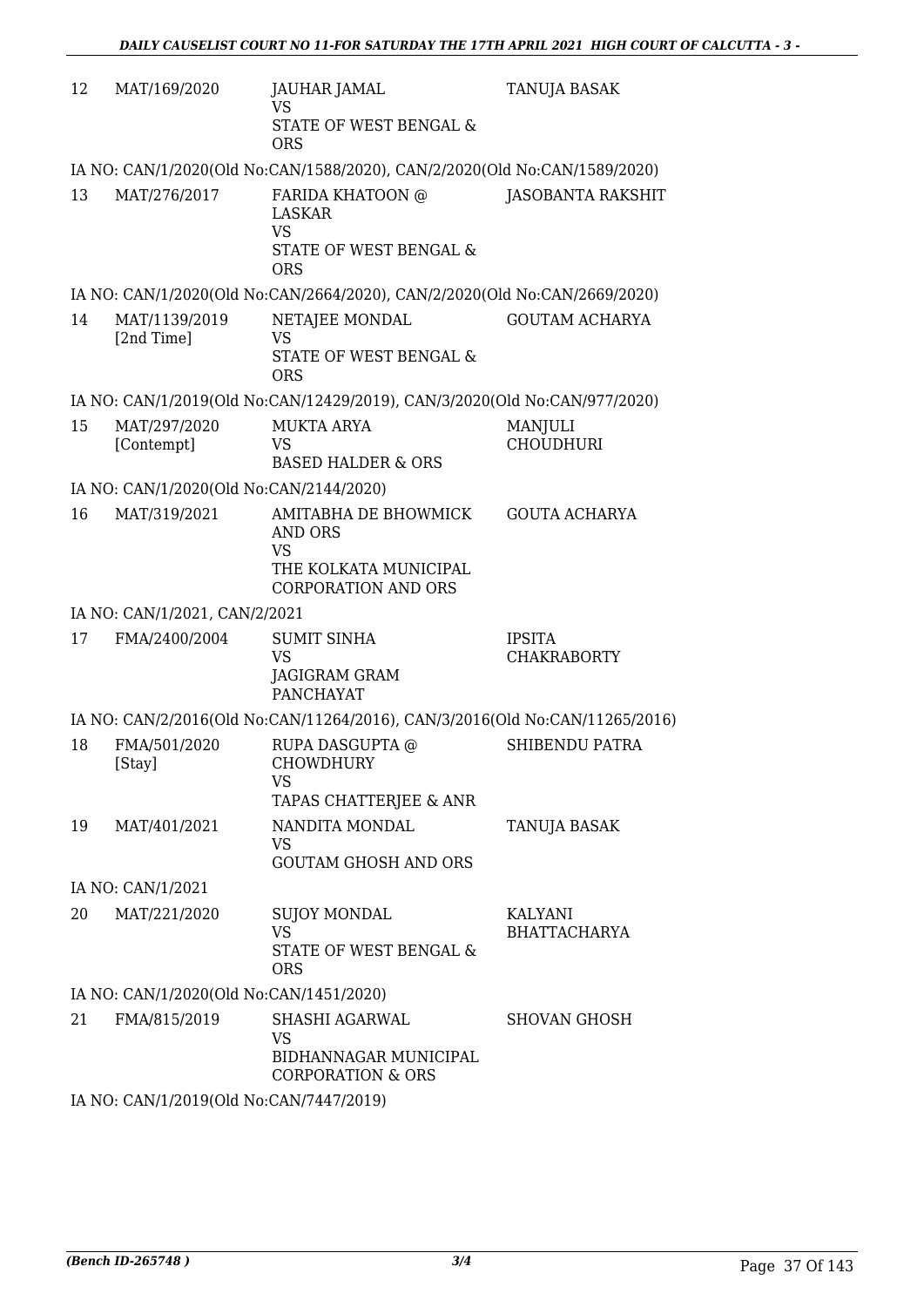| 22 | MAT/1976/2019                            | JOTEGHANASHAYM<br>SAMABAY KRISHI UNNAYAN<br><b>SAMITI</b><br><b>VS</b><br>MANAS KUAMR GUCHHAIT | <b>UTTAM BANIK</b>                         |
|----|------------------------------------------|------------------------------------------------------------------------------------------------|--------------------------------------------|
|    |                                          | IA NO: CAN/1/2020(Old No:CAN/579/2020), CAN/2/2020(Old No:CAN/580/2020), CAN/3/2021            |                                            |
| 23 | CPAN/70/2021<br>[Contempt]               | PRABHAT KUMAR<br><b>CHAKRAVARTY</b><br><b>VS</b><br>PRASANTA RAY AND<br><b>OTHERS</b>          | <b>SOMOULI SARKAR</b>                      |
|    | wt24 FMA/1171/2019                       | SK GOLAP ALI<br><b>VS</b><br>PRABHAT KUMAR<br><b>CHAKRAVARTY &amp; ORS</b>                     | <b>BISWARANJAN</b><br><b>BHAKAT</b>        |
| 25 | FMA/469/2021                             | <b>SANGHITA SHAW</b><br><b>VS</b><br>THE CHAIRMAN, BHATPARA<br><b>MUNICIPALITY &amp; ORS</b>   | <b>SAURABH SANKAR</b><br><b>SENGUPTA</b>   |
|    | IA NO: CAN/1/2020(Old No:CAN/765/2020)   |                                                                                                |                                            |
| 26 | FMA/356/2021                             | SANDIPAN CHAKRABORTY<br><b>VS</b><br>STATE OF WEST BENGAL &<br>ORS.                            | MD. IDRISH                                 |
|    | IA NO: CAN/2/2019(Old No:CAN/10020/2019) |                                                                                                |                                            |
| 27 | FMA/764/2020                             | LATA BOSE & ANR<br><b>VS</b><br>MAHESHTALA<br><b>MUNICIPALITY &amp; ORS</b>                    | <b>SHREYA BASU</b>                         |
|    |                                          | IA NO: CAN/2/2019(Old No:CAN/10183/2019), CAN/3/2021                                           |                                            |
| 28 | FMA/459/2021                             | KOLKATA MUNICIPAL<br>CORPORATION AND<br><b>ANOTHER</b><br><b>VS</b><br>UNION OF INDIA AND ORS. | <b>ANINDYA SUNDAR</b><br><b>CHATTERJEE</b> |
|    | IA NO: CAN/1/2021                        |                                                                                                |                                            |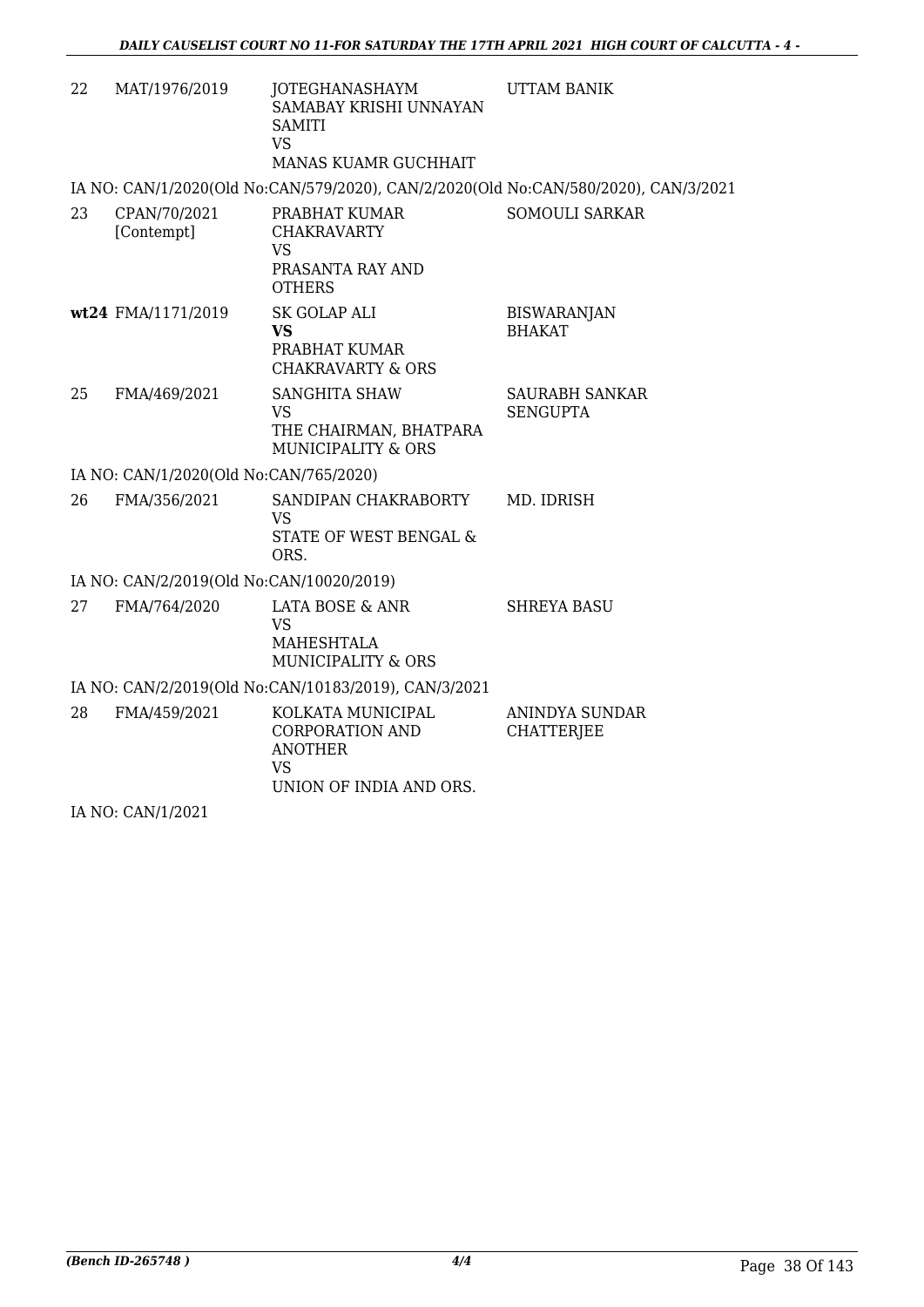

## **Appellate Side**

**DAILY CAUSELIST For Saturday The 17th April 2021**

**COURT NO. 4**

**DIVISION BENCH (DB - VIII)**

#### **AT 10:30 AM**

**HON'BLE JUSTICE ARINDAM SINHA HON'BLE JUSTICE SUVRA GHOSH**

**(VIA VIDEO CONFERENCE)**

#### **NOT SITTING ON 17-04-2021**

**ON AND FROM MONDAY, THE 11TH JANUARY , 2021 – APPEALS RELATING TO SERVICE UNDER GROUP VI AND APPLICATIONS CONNECTED THERETO;**

**MATRIMONIAL & FAMILY COURT APPEALS & MATTERS RELATING TO GUARDIANSHIP INCLUDING APPLICATIONS CONNECTED THERETO;**

**ADMISSION OF APPEALS UNDER SECTION 30 OF THE EMPLOYEES' COMPENSATION ACT, 1923;**

**HEARING OF WRIT APPEALS IRRESPECTIVE OF CLASSIFICATION INCLUDING APPLICATIONS CONNECTED THERETO.**

**AND**

**ON AND FROM WEDNESDAY, 10TH MARCH, 2021 (IN ADDITION TO THEIR OWN LISTS AND DETERMINATIONS) - THE DIVISION BENCH PRESIDED OVER BY HON'BLE JUSTICE ARINDAM SINHA SHALL TAKE UP MATTERS (FROM ITEM NO. 262 TO 338) FROM THE LIST OF HON'BLE JUSTICE TAPABRATA CHAKRABORTY AND HON'BLE JUSTICE TIRTHANKAR GHOSH DATED 9TH MARCH, 2021.** 

**SPL. NOTE: 1. NO MENTIONING WILL BE ALLOWED FOR LISTED MATTERS FOR UPGRADATION. 2. ON EVERY TUESDAY, APPEALS WILL BE TAKEN UP FIRST. 3. ON FRIDAY, ANTICIPATORY BAIL WILL BE TAKEN UP AT 10.30 A.M.**

**NOTE: MATTERS WILL BE TAKEN UP THROUGH PHYSICAL HEARING ONLY WHEN BOTH THE PARTIES ARE AGREED.**

#### **TO BE MENTIONED**

1 FAT/711/2018 (03-05-2021)

NITAI DAS SAHA VS APARNA SAHA

ALOTRIYA MUKHERJEE

IA NO: CAN/1/2019(Old No:CAN/5958/2019)

#### **FOR ORDERS**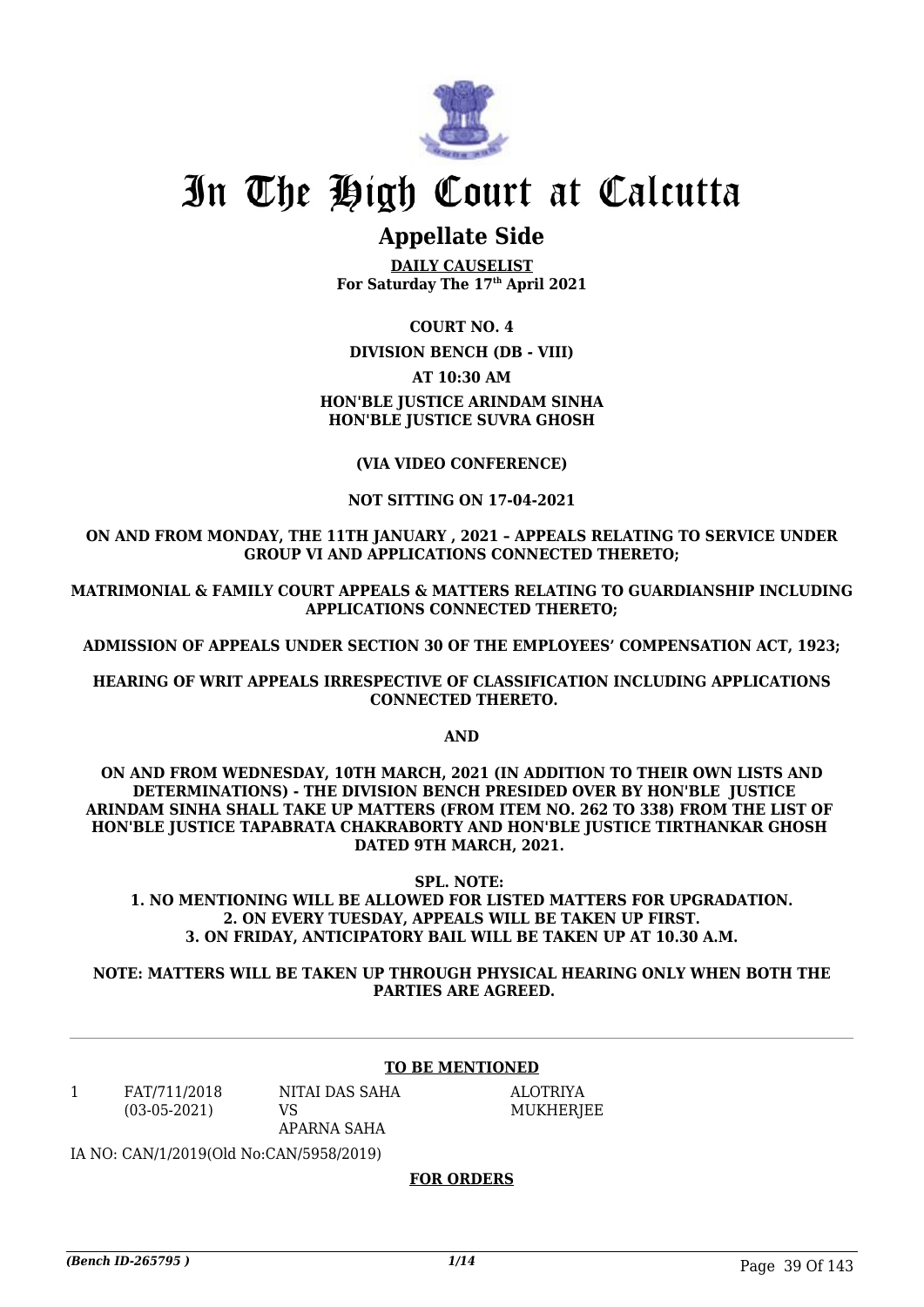| 2<br>FAT/554/2016<br>(Pt-I+II+One LCR+4 VS<br>PBS) (03-05-2021) | <b>RINA BISWAS</b><br><b>SOURAV BISWAS</b>                                                        | MD MAJNU SK                                                                               |  |  |  |
|-----------------------------------------------------------------|---------------------------------------------------------------------------------------------------|-------------------------------------------------------------------------------------------|--|--|--|
|                                                                 | IA NO: CAN/3/2020(Old No:CAN/2251/2020), CAN/4/2020                                               |                                                                                           |  |  |  |
| 3<br>FMA/20/2019<br>$(03-05-2021)$                              | CENTRAL BANK OF INDIA<br>VS<br><b>SIMA DUTTA&amp; ORS</b>                                         | BISHWAMBHAR JHA                                                                           |  |  |  |
| IA NO: CAN/1/2018(Old No:CAN/1077/2018)                         |                                                                                                   |                                                                                           |  |  |  |
|                                                                 | <b>SPECIALLY FIXED MATTERS</b>                                                                    |                                                                                           |  |  |  |
| 4<br>FMA/474/2021<br>$(03-05-2021)$                             | DR. CHAITALI ROY<br><b>VS</b><br>UNION OF INDIA AND ORS.                                          | DIPANJAN BISWAS                                                                           |  |  |  |
| IA NO: CAN/1/2021                                               |                                                                                                   |                                                                                           |  |  |  |
|                                                                 | <b>APPLICATION</b>                                                                                |                                                                                           |  |  |  |
| 5<br>MAT/3210/2003<br>$(03-05-2021)$                            | UNION OF INDIA & ORS.<br>VS                                                                       | <b>SARBANI GHOSH</b>                                                                      |  |  |  |
|                                                                 | <b>SUBHAS CHANDRA DAS</b>                                                                         |                                                                                           |  |  |  |
| No:CAN/4215/2010)                                               |                                                                                                   | IA NO: CAN/1/2003(Old No:CAN/9663/2003), CAN/2/2003(Old No:CAN/9664/2003), CAN/3/2010(Old |  |  |  |
| FAT/285/2012<br>6<br>$(03-05-2021)$                             | MOUSUMI DAS NEE PAUL<br>VS<br>SURAJIT DAS & ANR.                                                  | SK. MD. GALIB                                                                             |  |  |  |
|                                                                 | IA NO: CAN/1/2010(Old No:CAN/1917/2010), CAN/4/2020                                               |                                                                                           |  |  |  |
| FA/41/2016<br>7                                                 | <b>SAMPA ROY</b><br>VS<br>TRIDIP RANJAN ROY                                                       | ANURAN SAMANTA                                                                            |  |  |  |
| IA NO: CAN/4/2019(Old No:CAN/1042/2019)                         |                                                                                                   |                                                                                           |  |  |  |
| wt8<br>CPAN/71/2019                                             | <b>SAMPA ROY</b>                                                                                  | ANURAN SAMANTA                                                                            |  |  |  |
|                                                                 | <b>VS</b><br>TRIDIB RANJAN ROY                                                                    |                                                                                           |  |  |  |
| 9<br>FA/301/2016<br>$(03-05-2021)$                              | <b>MALAY RANJAN</b><br><b>CHAKRABORTY</b><br>VS                                                   | <b>BRATIN KUMAR DEY</b>                                                                   |  |  |  |
|                                                                 | RITA CHAKRABORTY                                                                                  |                                                                                           |  |  |  |
|                                                                 |                                                                                                   | IA NO: CAN/1/2016(Old No:CAN/3568/2016), CAN/2/2019(Old No:CAN/8983/2019), CAN/3/2021     |  |  |  |
| 10<br>FMA/4648/2016                                             | NISAKAR CHATTOPADHYAY<br><b>VS</b><br>STATE OF WEST BENGAL &<br>& ORS                             | P. BOSE                                                                                   |  |  |  |
| IA NO: CAN/1/2016(Old No:CAN/9606/2016)                         |                                                                                                   |                                                                                           |  |  |  |
| 11<br>FAT/460/2017                                              | PRATIBHA DUTTA<br><b>VS</b>                                                                       | <b>SUKANTA DAS</b>                                                                        |  |  |  |
|                                                                 | <b>AMITAVA DUTTA</b><br>IA NO: CAN/3/2018(Old No:CAN/9092/2018), CAN/4/2019(Old No:CAN/5990/2019) |                                                                                           |  |  |  |
| 12<br>FMA/740/2018                                              | GOUTAM MAJI @ GOUTAM                                                                              | <b>SK MUJIBAR RAHMAN</b>                                                                  |  |  |  |
| (CAN 5599/2019 not MAJHI<br>found)                              | <b>VS</b><br>UNION OF INDIA & ORS                                                                 |                                                                                           |  |  |  |
|                                                                 |                                                                                                   | IA NO: CAN/1/2017(Old No:CAN/12057/2017), CAN/2/2019(Old No:CAN/5599/2019), CAN/3/2021    |  |  |  |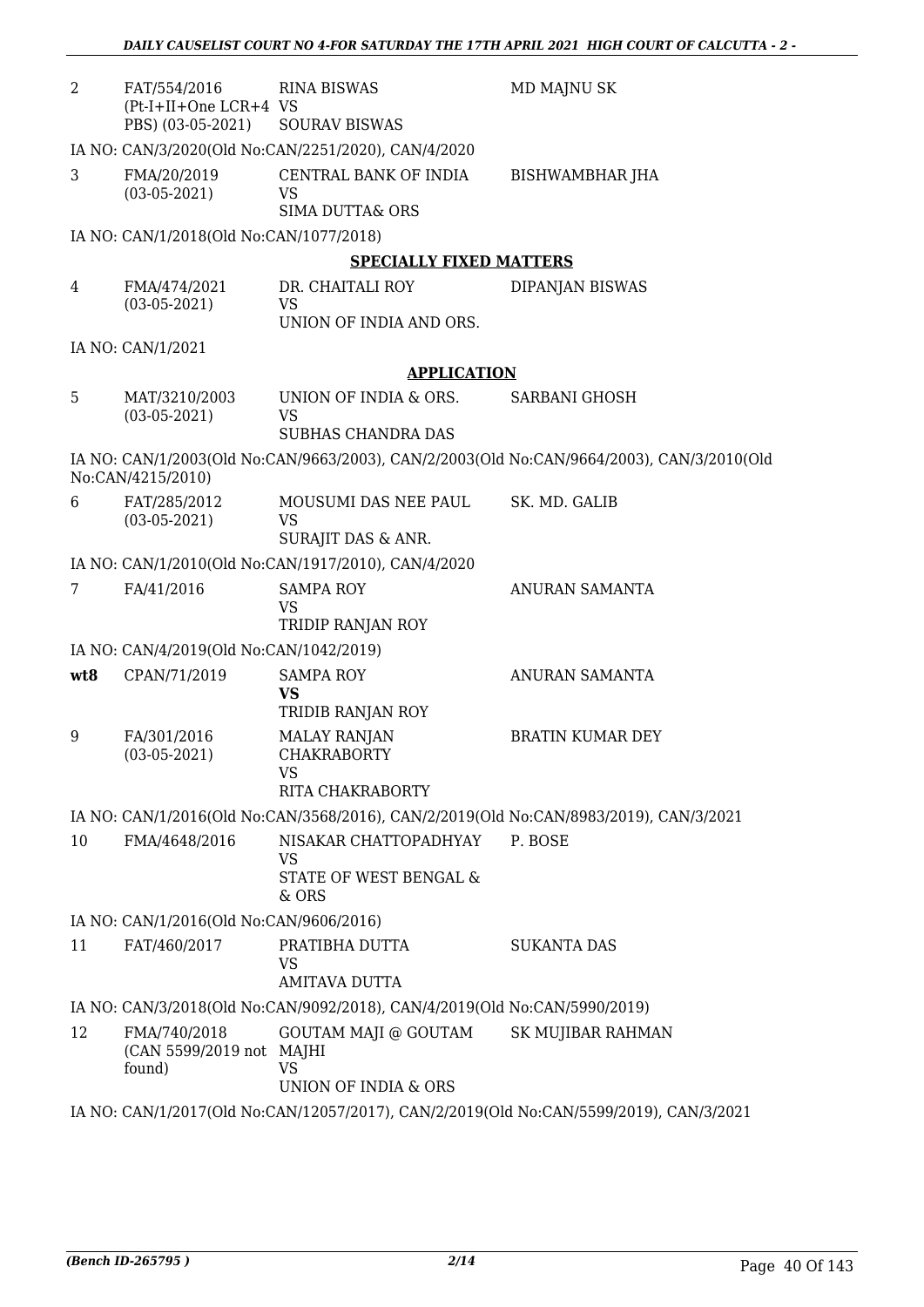| 13   | FAT/96/2019                                                                    | <b>SWAPAN RANA</b><br>VS<br><b>SURAJIT RANA</b>                                                                                                                                                                                                           | <b>DEBAPRATIM</b><br><b>BANERJEE</b>  |                 |  |
|------|--------------------------------------------------------------------------------|-----------------------------------------------------------------------------------------------------------------------------------------------------------------------------------------------------------------------------------------------------------|---------------------------------------|-----------------|--|
|      | IA NO: CAN/2/2019(Old No:CAN/2852/2019)                                        |                                                                                                                                                                                                                                                           |                                       |                 |  |
| 14   | SA/134/2019<br>$(03-05-2021)$                                                  | AMALENDU SEKHAR DAS &<br><b>ORS</b><br><b>VS</b><br><b>ADWITA ADAK &amp; ORS</b>                                                                                                                                                                          | <b>BISWARANJAN</b><br><b>BHAKAT</b>   |                 |  |
| wt15 | CPAN/1332/2019                                                                 | AMALENDU SEKHAR DAS<br>VS<br><b>ADWITA ADAK &amp; ORS</b>                                                                                                                                                                                                 | PRASANT KUMAR<br><b>GIRI</b>          |                 |  |
| 16   | FMA/160/2019<br>(CAN 467/2020)(2)<br>PBS)                                      | <b>DEBASIS DAS</b><br><b>VS</b><br>THE MANAGING<br>COMMITTEE OF<br>BEGUNBARI HIGH SCHOOL<br>& ORS                                                                                                                                                         | RAMDULALA MANNA                       |                 |  |
| wt17 | WPA/8601/2013                                                                  | THE MANAGING<br><b>COMMITTEE OF</b><br><b>BEGUNABARI HIGH</b><br><b>SCHOOL</b><br><b>VS</b><br><b>STATE &amp; ORS</b>                                                                                                                                     | TANUJA BASAK                          |                 |  |
| 18   | FAT/299/2019<br>$(03-05-2021)$                                                 | SAVITA DUTTA<br>VS<br>KAMAL KUMAR DUTTA                                                                                                                                                                                                                   | <b>SUBRA PODDER</b>                   |                 |  |
| 19   | FAT/515/2019<br>$(03-05-2021)$                                                 | ANJANA BISWAS(SARKAR)<br><b>VS</b><br>TUSHAR KANTI BISWAS                                                                                                                                                                                                 | <b>DHANANJAY</b><br><b>BANERJEE</b>   |                 |  |
|      |                                                                                | IA NO: CAN/1/2019(Old No:CAN/11576/2019), CAN/2/2019(Old No:CAN/11594/2019)                                                                                                                                                                               |                                       |                 |  |
| 20   | FAT/554/2019<br>$(03-05-2021)$                                                 | SHIBAMOY SINGHA ROY<br>VS<br>PAYEL SINGHA ROY                                                                                                                                                                                                             | <b>ARINDAM PAUL</b>                   |                 |  |
|      |                                                                                | IA NO: CAN/2/2019(Old No:CAN/11811/2019), CAN/3/2019(Old No:CAN/12379/2019), CAN/4/2021                                                                                                                                                                   |                                       |                 |  |
| 21   | FMA/1058/2019<br>(CAN 1925/2020 not VS<br>found) $(4$ PBS $)(03-0-$<br>$-2021$ | A. M. COHEN & ORS<br><b>SOL NOAH &amp; ORS</b>                                                                                                                                                                                                            | <b>GARGI GOSWAMI</b>                  |                 |  |
|      |                                                                                | IA NO: CAN/1/2019(Old No:CAN/6683/2019), CAN/2/2019(Old No:CAN/7208/2019), CAN/3/2019(Old<br>No:CAN/8889/2019), CAN/4/2019(Old No:CAN/8890/2019), CAN/6/2020(Old No:CAN/1925/2020),<br>CAN/7/2020(Old No:CAN/4737/2020), CAN/8/2020(Old No:CAN/4738/2020) |                                       |                 |  |
| 22   | MAT/1881/2019<br>$(03-05-2021)$                                                | <b>TARAK NATH KAR</b><br><b>VS</b><br>STATE OF WEST BENGAL &<br><b>ORS</b>                                                                                                                                                                                | <b>SUBRATA</b><br><b>BHATTACHARYA</b> | SAIKAT BANERJEE |  |
|      |                                                                                | IA NO: CAN/1/2020(Old No:CAN/1923/2020), CAN/2/2021, CAN/3/2021                                                                                                                                                                                           |                                       |                 |  |
| 23   | FA/51/2020                                                                     | <b>BAGBUL ISLAM</b><br>VS<br>ROJIFA BEGUM                                                                                                                                                                                                                 | <b>SHARANYA</b><br><b>CHATTERJEE</b>  |                 |  |
| 24   | FAT/138/2020<br>$(03-05-2021)$                                                 | JHUMPA BANERJEE<br><b>VS</b><br>SUDIPTA BANERJEE                                                                                                                                                                                                          | PARTHA PRATIM<br>MUKHOPADHYAY         |                 |  |
|      | IA NO: CAN/1/2020(Old No:CAN/2778/2020)                                        |                                                                                                                                                                                                                                                           |                                       |                 |  |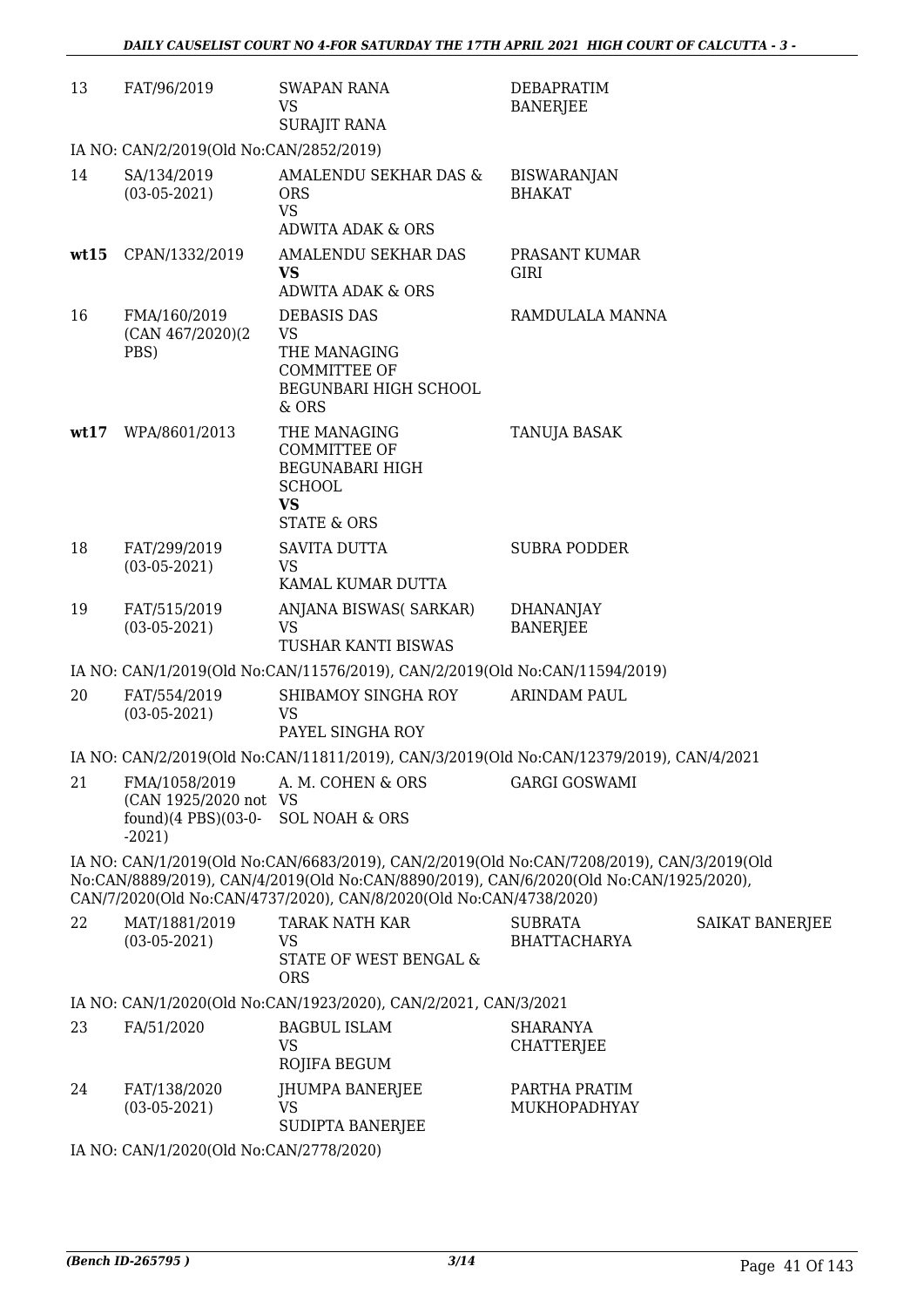| 25 | FAT/327/2020<br>$(12-05-2021)$                     | <b>MOUMI DAS</b><br>VS<br><b>AVIJIT DAS</b>                                                         | TAPAS KUMAR<br>MANNA                     |
|----|----------------------------------------------------|-----------------------------------------------------------------------------------------------------|------------------------------------------|
|    | IA NO: CAN/2/2020                                  |                                                                                                     |                                          |
| 26 | MAT/403/2020<br>$(05-05-2021)(AR)$                 | <b>BANGIYA GRAMIN VIKASH</b><br><b>BANK (BGVB) &amp; ORS</b><br>VS<br><b>SUDIP MANDAL &amp; ANR</b> | ANINDA<br><b>BHATTACHARYA</b>            |
|    | IA NO: CAN/1/2021, CAN/2/2021                      |                                                                                                     |                                          |
| 27 | MAT/603/2020<br>(05-05-2021) [Office VS<br>Report] | Union of India AND ORS<br>VIRENDRA SINGH                                                            | ARITRI MAJUMDER                          |
|    | IA NO: CAN/1/2020, CAN/2/2020, CAN/3/2020          |                                                                                                     |                                          |
| 28 | MAT/751/2020                                       | THE STATE OF WEST<br><b>BENGAL AND ORS</b><br>VS<br>ARPITA SAHA AND ORS                             | SOMNATH NASKAR                           |
|    | IA NO: CAN/1/2020, CAN/2/2020, CAN/3/2021          |                                                                                                     |                                          |
| 29 | FAT/29/2021<br>$(03-05-2021)$ (Deptt)              | <b>TAPAS BANDOPADHYAY</b><br>VS<br>INDRANI BANDOPADHYAY                                             | KALYAN CHATTERJEE                        |
|    | IA NO: CAN/1/2021, CAN/2/2021                      |                                                                                                     |                                          |
| 30 | FA/30/2021<br>$(Pt-I+II)$                          | KANCHAN GUPTA<br>VS<br><b>SACHIN GUPTA</b>                                                          | <b>SUMAN SANKAR</b><br><b>CHATTERJEE</b> |
|    | IA NO: CAN/1/2021                                  |                                                                                                     |                                          |
| 31 | FMAT/45/2021                                       | UMA KARMAKAR<br>VS<br>MRITUNJOY SAHA                                                                | <b>SURAJIT BASU</b>                      |
|    |                                                    | IA NO: CAN/1/2020(Old No:CAN/1661/2020), CAN/2/2020(Old No:CAN/1674/2020)                           |                                          |
| 32 | FAT/47/2021<br>$(03-05-2021)$                      | KRISHNA CHAKRABORTY<br>VS<br><b>SUBHANKAR</b><br><b>CHAKRABORTY</b>                                 | ASOK KR.<br><b>BHATTACHARYYA</b>         |
|    | IA NO: CAN/1/2021, CAN/2/2021                      |                                                                                                     |                                          |
| 33 | FAT/77/2021                                        | KAMALIKA MUKHERJEE<br>VS<br><b>TANAY SANKAR</b><br>MUKHERJEE                                        | <b>SUMITRA DAS</b>                       |
|    | IA NO: CAN/1/2021                                  |                                                                                                     |                                          |
| 34 | FAT/81/2021<br>$(03-05-2021)(AR)$                  | <b>BINITA BARIK</b><br>VS<br>BAPPADITYA BARIK                                                       | PROSENJIT<br><b>MUKHERJEE</b>            |
|    | IA NO: CAN/1/2021, CAN/2/2021                      |                                                                                                     |                                          |
| 35 | MAT/114/2021<br>$(AT 10.30 AM)$ (03-<br>$05-2021$  | <b>BANGIYA GRAMIN VIKASH</b><br><b>BANK AND OTHERS</b><br>VS<br><b>RAISUDDIN</b>                    | ANINDA<br><b>BHATTACHARYA</b>            |
|    |                                                    |                                                                                                     |                                          |

IA NO: CAN/1/2021, CAN/2/2021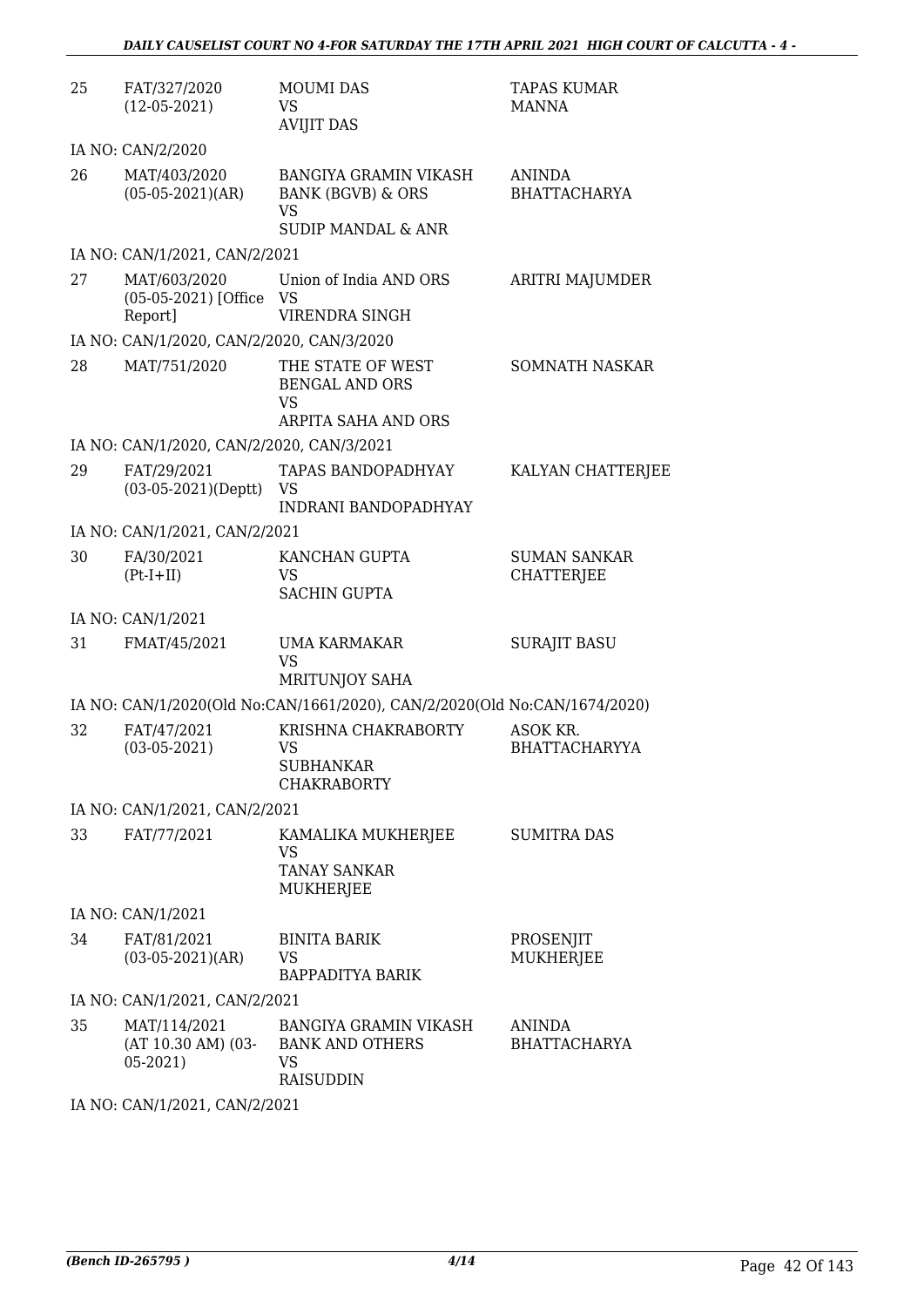| 36 | MAT/131/2021                             | UTPAL CHAKRABORTY<br>VS                                                                              | PRATIP KUMAR<br><b>CHATTERJEE</b>                                                           |
|----|------------------------------------------|------------------------------------------------------------------------------------------------------|---------------------------------------------------------------------------------------------|
|    |                                          | STATE OF WEST BENGAL<br>AND ORS.                                                                     |                                                                                             |
|    | IA NO: CAN/1/2021, CAN/2/2021            |                                                                                                      |                                                                                             |
| 37 | MAT/136/2021<br>(V-Volumes)              | <b>DIPANKAR</b><br>BANDYOPADHYAY<br><b>VS</b><br>DURGAPUR CHEMICALS<br>LTD AND ORS                   | SOUMOULI SARKAR                                                                             |
|    | IA NO: CAN/1/2021                        |                                                                                                      |                                                                                             |
| 38 | MAT/283/2021                             | PARITOSH SHARMA<br><b>VS</b><br>CENTRAL BANK OF INDIA<br>AND ORS                                     | <b>MALAY DHAR</b>                                                                           |
|    | IA NO: CAN/1/2021                        |                                                                                                      |                                                                                             |
| 39 | MAT/446/2021<br>$(03-05-2021)$           | ARUN KUMAR SANYAL<br><b>VS</b>                                                                       | <b>JANARDAN MNADAL</b>                                                                      |
|    |                                          | UNION OF INDIA AND ORS.                                                                              |                                                                                             |
|    | IA NO: CAN/1/2021                        |                                                                                                      |                                                                                             |
| 40 | FMA/520/2021                             | TUSHAR KANTI DAS<br><b>VS</b><br>KAJAL SAHA                                                          | <b>KRISHNA KISHORE</b><br><b>GANGULY</b>                                                    |
|    | IA NO: CAN/1/2020, CAN/2/2020            |                                                                                                      |                                                                                             |
|    |                                          | <b>NEW APPLICATION</b>                                                                               |                                                                                             |
| 41 | FA/278/2010                              | <b>NAMITA BISWAS</b><br><b>VS</b><br>TAPAN KR. BISWAS                                                | <b>AMIT BANERJEE</b>                                                                        |
|    | No:CAN/4555/2018), CAN/13/2020           |                                                                                                      | IA NO: CAN/1/2010(Old No:CAN/9233/2010), CAN/11/2018(Old No:CAN/4553/2018), CAN/12/2018(Old |
| 42 | MAT/576/2017                             | UNION OF INDIA & ANR<br><b>VS</b>                                                                    | <b>SWAPAN KUMAR</b><br><b>NANDI</b>                                                         |
|    |                                          | MANENDRA KUMAR                                                                                       |                                                                                             |
|    |                                          | IA NO: CAN/1/2017(Old No:CAN/5575/2017), CAN/2/2017(Old No:CAN/5576/2017)                            |                                                                                             |
| 43 | FAT/121/2019<br>$(Pt-I+II)$              | KARABI CHAKRABORTY<br>VS<br>SOVANLAL CHAKRABORTY<br>& ANR                                            | DIPAK CHOWDHURY                                                                             |
|    | IA NO: CAN/2/2019(Old No:CAN/11640/2019) |                                                                                                      |                                                                                             |
| 44 | FMA/720/2019                             | THE CHAIRMAN, W.B.STATE<br>MINOR IRRIGATION CORP<br>LTD & ORS<br><b>VS</b><br>TAMAL CHATTERJEE & ORS | <b>SUBIR PAL</b>                                                                            |
|    |                                          | IA NO: CAN/2/2020(Old No:CAN/2156/2020), CAN/3/2020(Old No:CAN/2226/2020)                            |                                                                                             |
| 45 | MAT/868/2019                             | <b>BHABANI DE &amp; ANR</b><br><b>VS</b><br>THE KMC & ORS                                            | <b>KIRAN KUMARI</b><br><b>MAHATO</b>                                                        |
|    |                                          | IA NO: CAN/3/2019(Old No:CAN/8747/2019), CAN/4/2021                                                  |                                                                                             |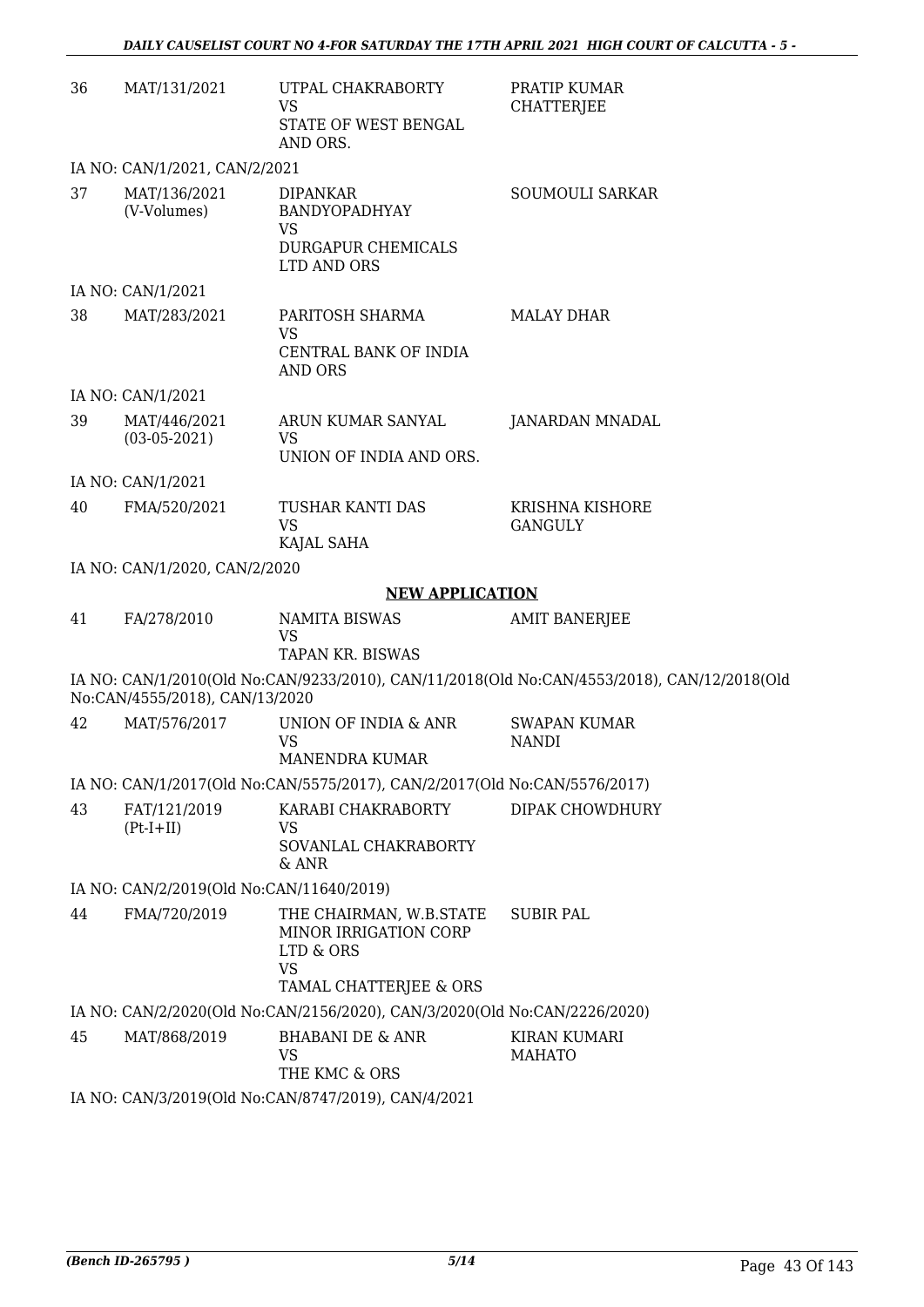| 46 | FMA/1398/2019                           | UNION OF INDIA & ORS<br>VS<br>DILIP KUMAR VERMA &<br><b>ANR</b>         | SANAJIT KUMAR<br><b>GHOSH</b>         |
|----|-----------------------------------------|-------------------------------------------------------------------------|---------------------------------------|
|    | IA NO: CAN/2/2019(Old No:CAN/8623/2019) |                                                                         |                                       |
| 47 | MAT/1988/2019                           | UNION OF INDIA<br><b>VS</b><br>RAJEEV RANJAN                            | PARTHA GHOSH                          |
|    | IA NO: CAN/1/2020(Old No:CAN/733/2020)  |                                                                         |                                       |
| 48 | FAT/177/2020                            | <b>BIKASH JANA</b><br>VS<br>SATIBRATA MANDAL JANA                       | NABANKUR PAUL                         |
|    | IA NO: CAN/3/2021                       |                                                                         |                                       |
| 49 | MAT/248/2020<br>(Defectieve)            | <b>SK KAMRUL HOSSEN</b><br>VS<br>STATE OF WEST BENGAL &<br><b>ORS</b>   | SK JAYED HOSSAIN                      |
|    | IA NO: CAN/1/2020(Old No:CAN/2094/2020) |                                                                         |                                       |
| 50 | MAT/256/2021                            | <b>SK SAIP RAHAMAN</b><br><b>VS</b><br>STATE OF WEST BENGAL             | KAMAL KRISHNA<br><b>GUHA</b>          |
|    |                                         | AND ORS.                                                                |                                       |
| 51 | IA NO: CAN/1/2021<br>FMA/306/2021       | NEKBAR HOSSAIN                                                          | SK. MUJIBAR                           |
|    |                                         | <b>VS</b><br>UNION OF INDIA AND ORS.                                    | <b>RAHMAN</b>                         |
|    | IA NO: CAN/1/2021                       |                                                                         |                                       |
| 52 | MAT/339/2021<br>(Defective)             | DR SUBHRA JANA<br>VS<br>UNION OF INDIA AND ORS.                         | <b>SURAJIT</b><br><b>CHAKRABORTY</b>  |
|    | IA NO: CAN/1/2021                       |                                                                         |                                       |
| 53 | MAT/341/2021                            | UTTAM BATABYAL<br>VS.<br>PASCHIM BANGA GRAMIN                           | <b>NEIL BASU</b>                      |
|    | IA NO: CAN/1/2021                       | <b>BANK AND ORS</b>                                                     |                                       |
| 54 | MAT/344/2021                            | BHISHMA KUMAR SINGH                                                     | ANGSHUMAN                             |
|    | (Defective)                             | VS<br>UNION OF INDIA AND ORS.                                           | <b>CHAKRABORTY</b>                    |
|    | IA NO: CAN/1/2021                       |                                                                         |                                       |
| 55 | MAT/370/2021                            | BISWAJIT MAJEE AND ORS<br><b>VS</b><br>STATE OF WEST BENGAL<br>AND ORS. | DIPTENDU MONDAL                       |
|    | IA NO: CAN/1/2021, CAN/2/2021           |                                                                         |                                       |
| 56 | MAT/381/2021                            | ANUPAM DAS<br>VS<br>ALLAHABAD BANK AND<br>OTHERS                        | <b>SALONI</b><br><b>BHATTACHARJEE</b> |

IA NO: CAN/1/2021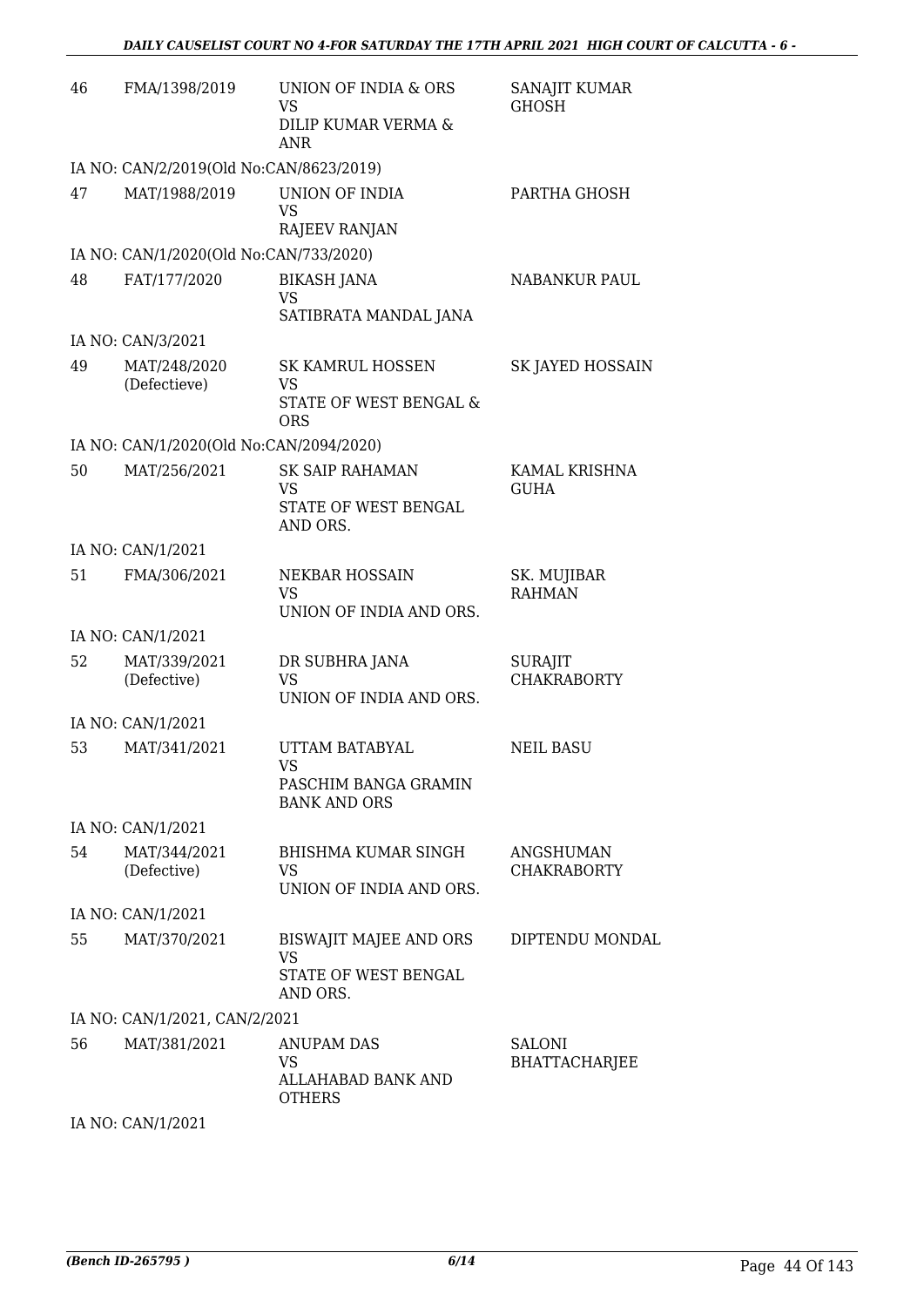| 57 | MAT/391/2021                                                 | KULJIT SINGH NANRAH<br><b>INSPECTOR OF RAILWAY</b><br>PROTECTION FORCE<br>VS<br>UNION OF INDIA AND ORS.                    | PRATIK MAJIMDER                                                                                                                                                                    |
|----|--------------------------------------------------------------|----------------------------------------------------------------------------------------------------------------------------|------------------------------------------------------------------------------------------------------------------------------------------------------------------------------------|
|    | IA NO: CAN/1/2021                                            |                                                                                                                            |                                                                                                                                                                                    |
| 58 | MAT/413/2021<br>(Defective)                                  | STATE OF WEST BENGAL<br>AND ORS.<br><b>VS</b><br>SABINA EASMIN AND ORS                                                     | <b>MUNMUN TEWARY</b>                                                                                                                                                               |
|    | IA NO: CAN/1/2021, CAN/2/2021                                |                                                                                                                            |                                                                                                                                                                                    |
| 59 | MAT/421/2021                                                 | KOYALA MAZDOOR<br><b>CONGRESS REP BY ITS</b><br>PRESIDENT<br>VS<br>UNION OF INDIA AND ORS.                                 | AMAL KUMAR DUTTA                                                                                                                                                                   |
|    | IA NO: CAN/1/2021                                            |                                                                                                                            |                                                                                                                                                                                    |
| 60 | FMA/472/2021                                                 | DEBASIS MUKHERJEE<br>VS                                                                                                    | CHANDRA SEKHAR<br><b>BANERJEE</b>                                                                                                                                                  |
|    |                                                              | <b>IDBI LTD &amp; ORS</b>                                                                                                  |                                                                                                                                                                                    |
|    | IA NO: CAN/1/2019(Old No:CAN/12506/2019)                     |                                                                                                                            |                                                                                                                                                                                    |
|    |                                                              | <b>APPEALS WHICH ARE READY FOR HEARING</b>                                                                                 |                                                                                                                                                                                    |
| 61 | FA/605/1974<br>$(6$ PBS $)$<br>[04.05.2021](AR)              | SRI RAMESHWAR LAL<br><b>MARWARI &amp; ORS</b><br><b>VS</b><br>RADHANATH DAS<br>SUBSTITUTED BY SMT.<br>BHAGABATI DAS & ORS. | MR. B. DAS                                                                                                                                                                         |
|    | CAN/6/2020(Old No:CAN/530/2020), CAN/7/2021                  |                                                                                                                            | IA NO: CAN/1/2004(Old No:CAN/5754/2004), CAN/2/2017(Old No:CAN/9076/2017), CAN/3/2018(Old<br>No:CAN/328/2018), CAN/4/2018(Old No:CAN/4897/2018), CAN/5/2018(Old No:CAN/8106/2018), |
| 62 | FMA/3276/2012<br>$(Pt-I+OB+2)$<br>PBS)(AR) (04-0-<br>$-2021$ | UNION OF INDIA & ORS<br><b>VS</b><br>S. K. AJMER                                                                           | MR. SYAMAL DE                                                                                                                                                                      |
|    |                                                              | IA NO: CAN/3/2012(Old No:CAN/11496/2012), CAN/4/2018(Old No:CAN/5864/2018)                                                 |                                                                                                                                                                                    |
| 63 | FA/170/2014                                                  | PARTHA SAKHA MONDAL<br><b>VS</b><br><b>SHAMPA MONDAL</b>                                                                   | <b>SUSMITA</b><br><b>CHATTERJEE</b>                                                                                                                                                |
| 64 | FMA/2011/2015<br>$(2$ PBS)                                   | <b>BIJOY KUMAR DHARA</b><br>VS<br>UNION OF INDIA & ORS                                                                     | <b>SUBRATA</b><br><b>BHATTACHARYYA</b>                                                                                                                                             |
| 65 | FA/186/2016                                                  | TANMOY CHOWDHURY<br>VS<br>CHANDRIKA DAWN                                                                                   | KRISHNA KESHAB<br>PAUL                                                                                                                                                             |
|    | IA NO: CAN/3/2020                                            |                                                                                                                            |                                                                                                                                                                                    |
| 66 | FAT/345/2016<br>$(6$ PBS $)$                                 | VISHA; AGARWALLA<br>VS<br>HARJYOTI AGARWALLA                                                                               | <b>SUBHRANSU</b><br><b>GANGULY</b>                                                                                                                                                 |
|    |                                                              | IA NO: CAN/1/2016(Old No:CAN/7246/2016), CAN/2/2021                                                                        |                                                                                                                                                                                    |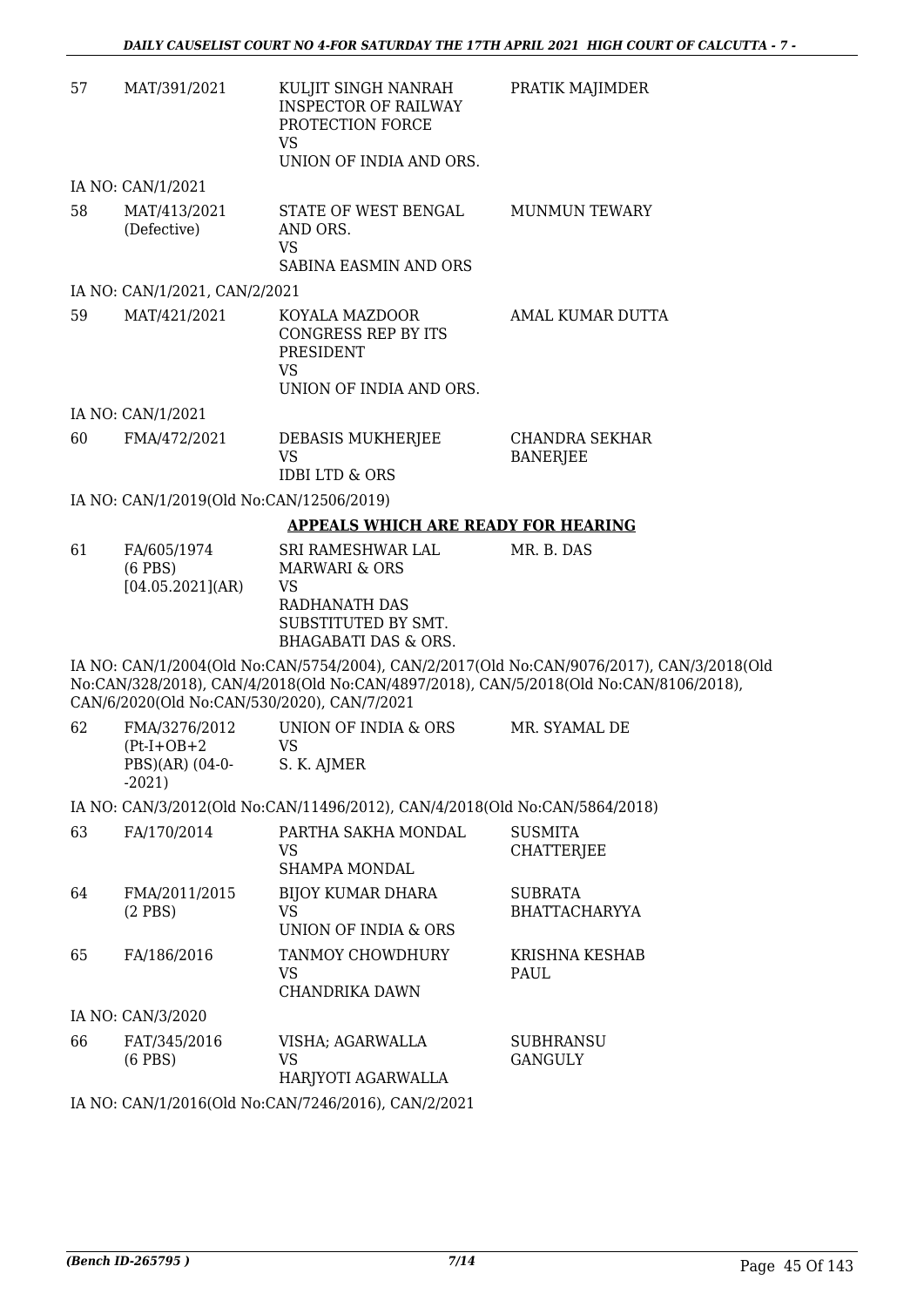| wt67 | FAT/289/2016                                 | SMT HARJYOTI AGARWALLA A CHKARABORTY<br>VS                                            |                                                                                           |
|------|----------------------------------------------|---------------------------------------------------------------------------------------|-------------------------------------------------------------------------------------------|
|      |                                              | VISHAL AGARWALLA                                                                      |                                                                                           |
|      | IA NO: CAN/1/2016(Old No:CAN/4881/2016)      |                                                                                       |                                                                                           |
| 68   | FMA/1001/2016<br>$(2$ PBS $)$                | KHAIRUL MONDAL<br><b>VS</b><br>COAL INDIA LIMITED & ORS                               | DURGADAS GANGULY                                                                          |
|      | IA NO: CAN/1/2020(Old No:CAN/273/2020)       |                                                                                       |                                                                                           |
| 69   | FMA/2797/2016<br>(Associated)(H.F.)          | PUNJAB & SIND BANK AND<br><b>ORS</b><br><b>VS</b><br>KASHMIR SING KANG @<br>K.S. KANG | SANAJIT KUMAR<br><b>GHOSH</b>                                                             |
| 70   | MAT/1014/2017<br>$(2$ PBS)                   | <b>JITENDRA PRASAD</b><br>VS                                                          | PRATIK MAJUMDER                                                                           |
|      |                                              | <b>UNION OF INDIA &amp; ORS</b>                                                       |                                                                                           |
| 71   | FMAT/92/2018<br>$(5$ PBS)                    | MADHUMALA SINGHA<br><b>VS</b>                                                         | PAMPA DEY (DHABAL)                                                                        |
|      |                                              | SWARUP CHAKRABORTY                                                                    |                                                                                           |
|      | IA NO: CAN/2/2019(Old No:CAN/4836/2019)      |                                                                                       |                                                                                           |
| 72   | FAT/673/2018<br>$(Pt-I+II+OB)$               | <b>SOMA MAITY</b><br>VS                                                               | S. ROY                                                                                    |
|      |                                              | <b>BIBHAS MAITY</b>                                                                   |                                                                                           |
|      | IA NO: CAN/1/2018(Old No:CAN/9700/2018)      |                                                                                       |                                                                                           |
| 73   | FA/41/2019<br>$(4$ PBS $)$                   | RANJAN SINHA<br><b>VS</b><br>CHHANDA SINHA                                            | ARPITA SAHA                                                                               |
|      | IA NO: CAN/3/2020(Old No:CAN/647/2020)       |                                                                                       |                                                                                           |
| 74   | FAT/107/2019                                 | ANKUR SHINGAL                                                                         | SHREYA SINGH                                                                              |
|      | (6 PBS) (26-04-2021) VS                      | RASIKA SHINGAL                                                                        |                                                                                           |
|      | No:CAN/4047/2020), CAN/5/2020                |                                                                                       | IA NO: CAN/2/2020(Old No:CAN/2090/2020), CAN/3/2020(Old No:CAN/4046/2020), CAN/4/2020(Old |
| 75   | FAT/187/2019<br>(Pt-I+II+2 PBS+OB) (AGARWAL) | <b>SMT SHIPRA KUMARI</b><br>VS<br><b>SUMIT AGARWAL</b>                                | SAPTARSHI DUTT                                                                            |
|      |                                              | IA NO: CAN/1/2019(Old No:CAN/4093/2019), CAN/2/2021                                   |                                                                                           |
| 76   | FAT/285/2019                                 | SHANKAR DAYAL GUPTA<br>VS<br><b>SMT RAKHI GUPTA</b>                                   | TANMOY MUKHERJEE                                                                          |
| 77   | FAT/345/2019<br>$(Pt-I+II+4 LCRs)$           | <b>BAISAKHI DUTTA</b><br><b>VS</b><br>CHANDAN DUTTA                                   | SURANJIT GHOSH                                                                            |
|      | IA NO: CAN/1/2020(Old No:CAN/1966/2020)      |                                                                                       |                                                                                           |
| 78   | FAT/474/2019<br>$(Pt-I+II)$                  | AMITAVA CHANDRA<br>VS<br>SNIGHDHA CHANDRA<br><b>CHAKRABORTY</b>                       | RAJNANDINI DAS                                                                            |
|      | $\overline{1}$ $\overline{1}$ $\overline{1}$ |                                                                                       |                                                                                           |

IA NO: CAN/1/2019(Old No:CAN/10346/2019)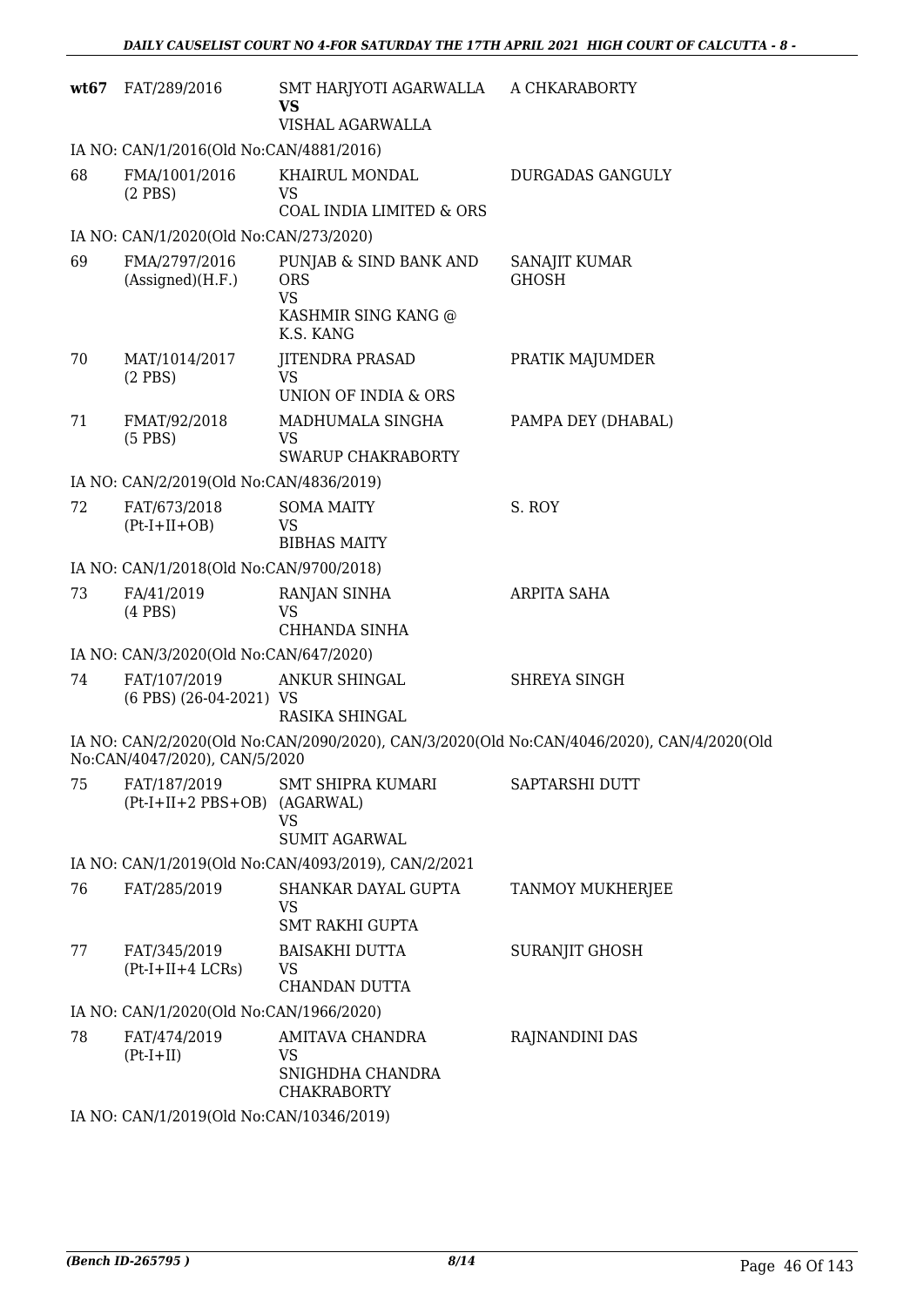| 79 | FMA/1175/2019<br>$(2$ PBS $)$                 | SHAHLA KHOKHAR<br>VS                                                 | ZIAUL ISLAM                    |
|----|-----------------------------------------------|----------------------------------------------------------------------|--------------------------------|
|    |                                               | THE STATE BANK OF<br><b>MYSORE &amp; ORS</b>                         |                                |
| 80 | MAT/1415/2019<br>$(10$ PBS)                   | <b>SANKAR KUMAR DAS</b><br>VS                                        | ANIRBAN MITRA                  |
|    |                                               | <b>ALLAHABAD BANK &amp; ORS</b>                                      |                                |
|    | IA NO: CAN/1/2019(Old No:CAN/10162/2019)      |                                                                      |                                |
| 81 | FMA/1457/2019                                 | LICI & ORS.<br>VS<br>HIMACHAL CHAKRABORTY<br>& ORS.                  | JAHADAR ALAM                   |
|    | IA NO: CAN/1/2020(Old No:CAN/862/2020)        |                                                                      |                                |
| 82 | MAT/104/2020                                  | DIPAK DASGUPTA<br><b>VS</b><br>STATE OF WEST BENGAL &<br><b>ORS</b>  | KRISHNADAS<br><b>PODDAR</b>    |
|    | IA NO: CAN/1/2020(Old No:CAN/1722/2020)       |                                                                      |                                |
| 83 | FAT/146/2020<br>$(PT-I+II+2 LCRs+2$<br>PBS)   | SANJIB SARKAR<br>VS<br><b>RAJASREE ROY</b>                           | PRANTICK GHOSH                 |
|    | IA NO: CAN/1/2020                             |                                                                      |                                |
| 84 | FMA/150/2020                                  | COAL INDIA LIMITED                                                   | PARTHA BASU                    |
|    |                                               | <b>VS</b><br><b>GOURI SANKAR BANERJEE</b><br>$&$ ORS                 |                                |
|    | IA NO: CAN/1/2020(Old No:CAN/1650/2020)       |                                                                      |                                |
| 85 | FAT/160/2020<br>(Pt-I+II+One LCR+2 VS<br>PBS) | TAMOJIT BOSE<br>MOUMITA ROY                                          | <b>ABHISHEK DUTT</b>           |
| 86 | FAT/330/2020                                  | <b>AMIT MEHARIA</b>                                                  | PARAMITA BANERJEE              |
|    | $(30$ PBS)                                    | VS                                                                   |                                |
|    |                                               | ABHILASHA MALHOTRA<br>AND ORS                                        |                                |
|    | IA NO: CAN/1/2020, CAN/2/2021, CAN/3/2021     |                                                                      |                                |
| 87 | FMA/332/2020                                  | NARU GOPAL ADAK & ORS.<br>VS<br>UNION OF INDIA & ORS.                | <b>MONIKA SINHA</b>            |
| 88 | MAT/356/2020                                  | RAM DAYAL RAI<br>VS<br>UNION OF INDIA & ORS                          | PAMPA DEY DHABAL               |
|    | IA NO: CAN/1/2020(Old No:CAN/2445/2020)       |                                                                      |                                |
| 89 | MAT/484/2020<br>$(2$ PBS)                     | MD. JAHIDUL ISLAM & ORS<br>VS<br>STATE OF WEST BENGAL&<br><b>ORS</b> | SALONI<br><b>BHATTACHARJEE</b> |

IA NO: CAN/1/2020(Old No:CAN/4135/2020), CAN/2/2020(Old No:CAN/4619/2020), CAN/3/2020(Old No:CAN/4621/2020), CAN/4/2020(Old No:CAN/4623/2020), CAN/5/2020(Old No:CAN/4624/2020)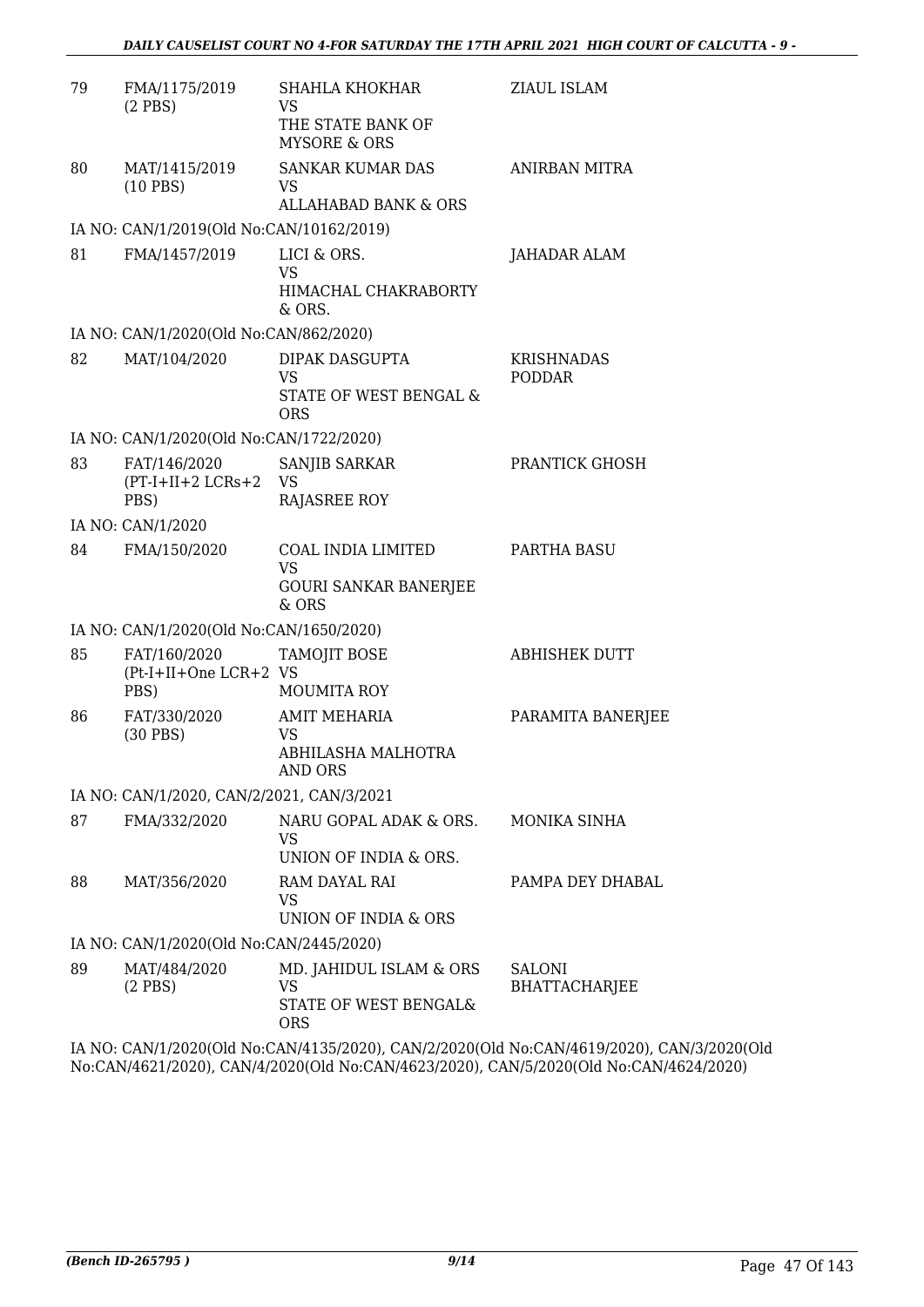| 90   | MAT/519/2020<br>$(2$ PBS)        | SAHAR ALI LASKAR<br>VS<br>STATE OF WEST BENGAL&<br><b>ORS</b>                                                            | <b>SALONI</b><br><b>BHATTACHARAJEE</b>                                                    |
|------|----------------------------------|--------------------------------------------------------------------------------------------------------------------------|-------------------------------------------------------------------------------------------|
|      | No:CAN/5392/2020), CAN/4/2020    |                                                                                                                          | IA NO: CAN/1/2020(Old No:CAN/5389/2020), CAN/2/2020(Old No:CAN/5390/2020), CAN/3/2020(Old |
| 91   | MAT/577/2020<br>$(4$ PBS $)$     | JAYANTA SARKAR<br><b>VS</b><br>NATIONAL JUTE BOARD                                                                       | VICTOR CHATTERJEE                                                                         |
|      | IA NO: CAN/1/2020                |                                                                                                                          |                                                                                           |
| 92   | FMA/605/2020<br>$(2$ PBS $)$     | KALIKA PATHAK<br>VS                                                                                                      | <b>ACHIN KUMAR</b><br>MAJUMDER                                                            |
| 93   | FMA/920/2020<br>$(6$ PBS $)$     | UNION OF INDIA & ORS<br><b>SANTANA DAS</b><br>VS                                                                         | ABHIJIT PAL                                                                               |
|      |                                  | UNION OF INDIA & ORS                                                                                                     |                                                                                           |
| 94   | FA/11/2021                       | IA NO: CAN/3/2020(Old No:CAN/3502/2020), CAN/4/2020(Old No:CAN/3503/2020)<br>SILADITYA GUPTA                             | DEB KUMAR SEN                                                                             |
|      | $(PT-I+II+4 LCRs+2$<br>PBS)      | <b>VS</b><br>BASEENA ZAHIR @ DISHA<br>GUPTA @ SONIA                                                                      |                                                                                           |
| 95   | FA/12/2021<br>$(Pt-I+OB+4 LCRs)$ | TANUSREE KLARMAKAR<br>NEE DE<br><b>VS</b><br>NIRANJAN KARMAKAR                                                           | L. GHOSH                                                                                  |
|      |                                  | IA NO: CAN/1/2018(Old No:CAN/4123/2018), CAN/2/2021, CAN/3/2021, CAN/4/2021                                              |                                                                                           |
| 96   | MAT/140/2021<br>$(10$ PBS)       | THE BRAITHWAITE BURN<br>AND JESSOP<br>CONSTRUCTION COMPANY<br><b>LIMITED</b><br>VS<br>SAROJ AGARWAL AND<br><b>OTHERS</b> | VICTOR CHATTERJEE                                                                         |
|      | IA NO: CAN/1/2021                |                                                                                                                          |                                                                                           |
| wt97 | MAT/141/2021                     | THE BRAITHWAITE BURN<br>AND JESSOP<br>CONSTRUCTION COMPANY<br>LIMITED<br>VS<br>SAROJ AGARWAL AND<br><b>OTHERS</b>        | VICTOR CHATTERJEE                                                                         |
|      | IA NO: CAN/1/2021                |                                                                                                                          |                                                                                           |
| 98   | MAT/147/2021                     | SMT RASHMONI HELA<br>VS<br><b>SBI AND ORS</b>                                                                            | CHIRANJIB SINHA                                                                           |
|      | IA NO: CAN/1/2021                |                                                                                                                          |                                                                                           |
|      |                                  | <b>APPEAL FOR HEARING</b>                                                                                                |                                                                                           |
| 99   | FA/40/2005<br>$(Pt-I+II+2 PBS)$  | LALU ROY<br>VS<br>KABITA ROY                                                                                             | <b>SATYABROTO</b><br>CHAKRABORTI                                                          |

IA NO: CAN/2/2017(Old No:CAN/2000/2017)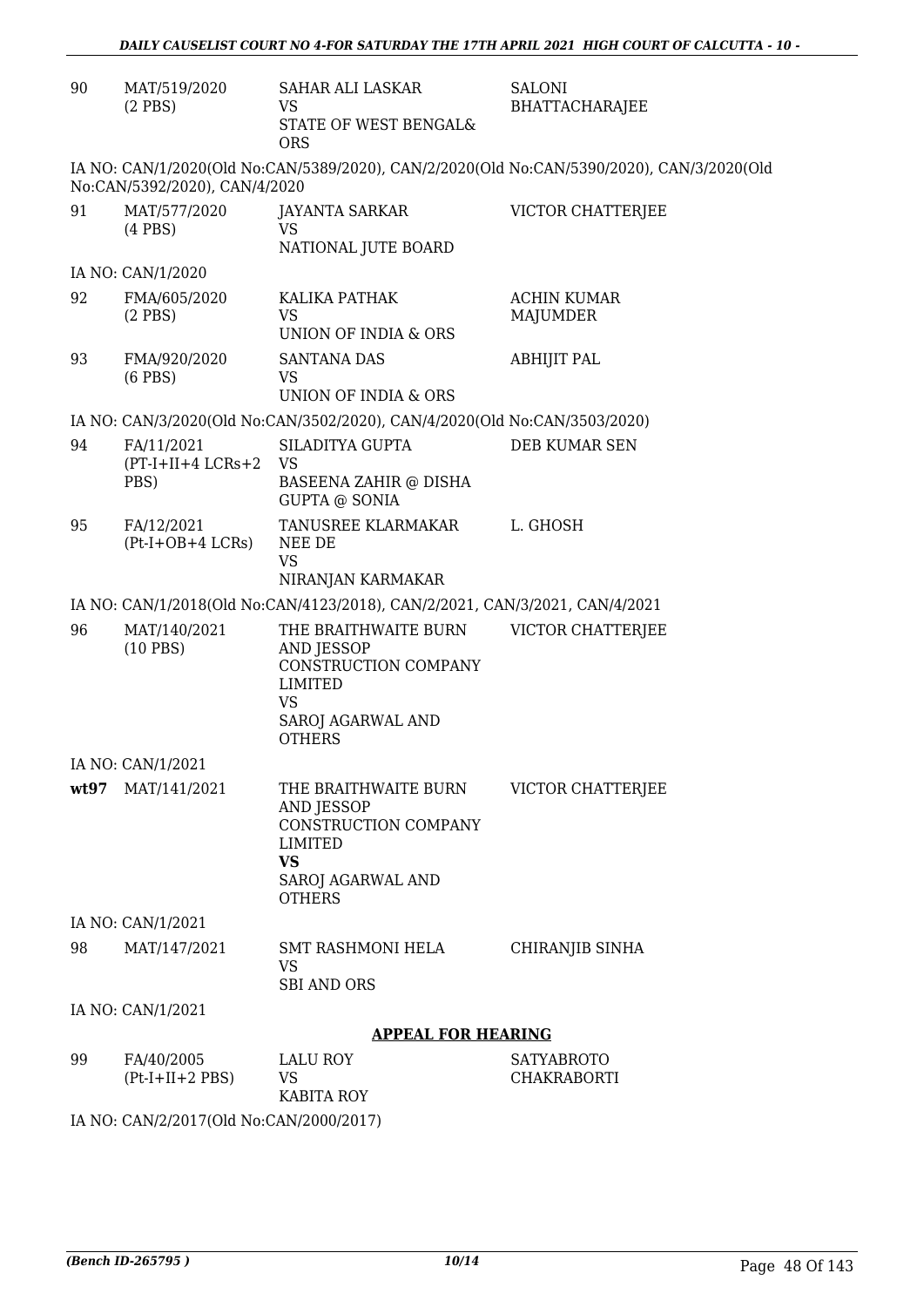| 100 | FMA/2689/2015<br>$(2$ PBS)                 | <b>JULFICAR SARDAR</b><br>VS<br>STATE OF WEST BENGAL &<br><b>ORS</b>                                                                      | <b>SUJIT SAHA</b>                                                                         |  |
|-----|--------------------------------------------|-------------------------------------------------------------------------------------------------------------------------------------------|-------------------------------------------------------------------------------------------|--|
| 101 | FMA/2699/2015<br>$(2$ PBS)                 | <b>GENERAL MANAGER</b><br>(PROJECT) EASTERN<br><b>COALFIELDS LTD &amp; ANR</b><br><b>VS</b><br><b>GOPAL CHANDRA</b><br>MUKHOPADHYAY & ORS | <b>BIJAY KUMAR</b>                                                                        |  |
| 102 | FMA/3290/2015<br>$(2$ PBS)                 | ALOK KUMAR YADAV<br>VS.<br>UNION OF INDIA & ORS                                                                                           | PRATIK MAJUMDER                                                                           |  |
|     | IA NO: CAN/1/2015(Old No:CAN/11163/2015)   |                                                                                                                                           |                                                                                           |  |
| 103 | MAT/1742/2016                              | UNION OF INDIA & ORS<br><b>VS</b><br>IRLA NO 19461373, DR RAM<br>KRISHNA PATHAK & ANR                                                     | ARPA CHAKRABORTY                                                                          |  |
|     |                                            | IA NO: CAN/1/2016(Old No:CAN/10372/2016), CAN/2/2016(Old No:CAN/10375/2016)                                                               |                                                                                           |  |
| 104 | FMA/3351/2016<br>$(2$ PBS $)$              | UJJWAL KANTI<br><b>BANDYOPADHYAY &amp; ORS</b><br><b>VS</b><br>STATE OF WEST BENGAL &<br><b>ORS</b>                                       | <b>TAPAS KUMAR</b><br><b>MONDAL</b>                                                       |  |
| 105 | FMA/3446/2016<br>$(8$ PBS $)$              | THE CALCUTTA STOCK<br>EXCHANGE LIMITED & ANR<br><b>VS</b><br><b>SECURITIES AND</b><br><b>EXCHANGE BOARD OF</b><br><b>INDIA &amp; ORS</b>  | ARUNABHA DEB                                                                              |  |
|     | No:CAN/9027/2017), CAN/4/2020              |                                                                                                                                           | IA NO: CAN/1/2016(Old No:CAN/4747/2016), CAN/2/2016(Old No:CAN/5173/2016), CAN/3/2017(Old |  |
|     | wt106 FMA/4398/2016                        | THE CALCUTTA STOCK<br><b>EXCHANGE LIMITED</b><br><b>VS</b><br><b>SECURITIES AND</b><br><b>EXCHANGE BOARD OF</b><br><b>INDIA &amp; ORS</b> | <b>ARUNABHA DEB</b>                                                                       |  |
|     | No:CAN/9028/2017), CAN/4/2020              |                                                                                                                                           | IA NO: CAN/1/2016(Old No:CAN/4753/2016), CAN/2/2016(Old No:CAN/5172/2016), CAN/3/2017(Old |  |
| 107 | FA/36/2017<br>$(2$ PBS)                    | <b>SOURAV SEN</b><br>VS<br><b>JUHI DUTTA</b>                                                                                              | <b>ANIRBAN</b><br><b>ROYCHOWDHURY</b>                                                     |  |
| 108 | FA/62/2017<br>$(PT-I+II+2 LCRs+2)$<br>PBS) | ARUP KUMAR PAL<br>VS<br><b>RITA PAL</b>                                                                                                   | SHEBATEE DATTA                                                                            |  |
| 109 | FAT/216/2017<br>$(2$ PBS)                  | <b>CHANDRANI BISWAS</b><br>VS<br><b>AMIT BISWAS</b>                                                                                       | <b>BIKASH KUMAR</b><br><b>CHATTOPADHYAY</b>                                               |  |
|     |                                            | IA NO: CAN/3/2019(Old No:CAN/1668/2019), CAN/4/2021                                                                                       |                                                                                           |  |
| 110 | FMA/868/2017<br>$(4$ PBS $)$               | JNAN RANAJAN DAS & ORS<br>VS<br><b>SBSTC &amp; ORS</b>                                                                                    | MRINAL RANJAN<br><b>PRAMANIK</b>                                                          |  |
|     | IA NO: CAN/3/2019(Old No:CAN/6479/2019)    |                                                                                                                                           |                                                                                           |  |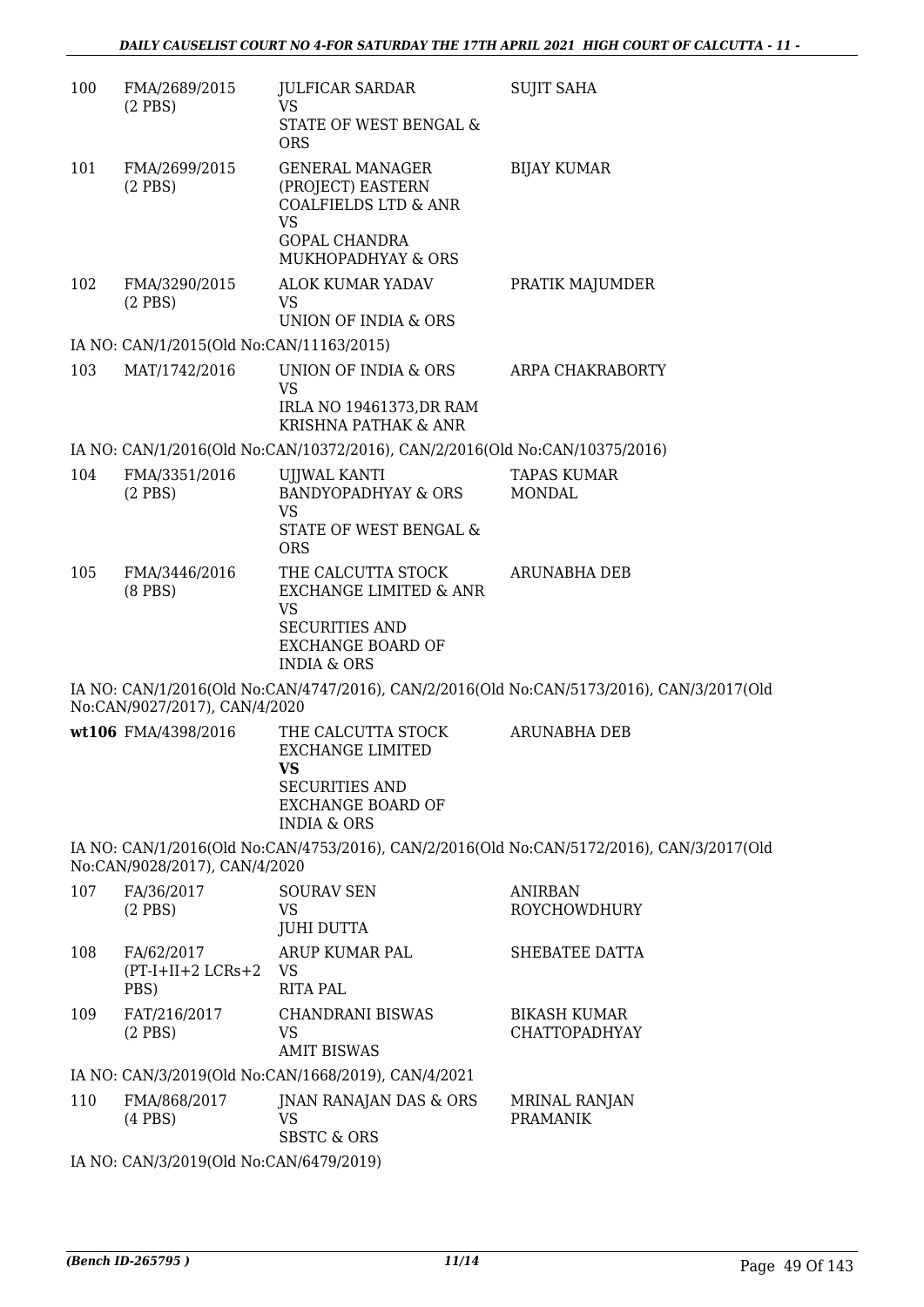|     | wt111 WPA/13475/2003                                  | SUDARSANMOY GHOSH &<br>ORS.<br><b>VS</b><br><b>SOUTH BENGAL STATE</b><br>TRANSPORT CORPN.                   | B.K. SAMANTA                                                                          |
|-----|-------------------------------------------------------|-------------------------------------------------------------------------------------------------------------|---------------------------------------------------------------------------------------|
| 112 | FMA/1375/2017                                         | ARUP BASU CHOWDHURY<br>VS.<br><b>UCO BANK &amp; ORS</b>                                                     | PRATIK MAJUMDER                                                                       |
| 113 | FMA/1402/2017                                         | MANUEL PURTI & & ANR<br>VS<br>STATE OF WEST BENGAL &<br><b>ORS</b>                                          | <b>BIBHASADITYA</b><br><b>CHAKRABARTY</b>                                             |
|     | IA NO: CAN/1/2017(Old No:CAN/3302/2017)               |                                                                                                             |                                                                                       |
| 114 | FAT/38/2018<br>$(PT I+II+2 LCR+2$<br>PBS+One Tin Box) | JAYANTA CHOWDHURY<br>VS<br><b>SMT TUMPA</b><br>CHOWDHURY(SARKAR)                                            | <b>SUSMITA</b><br>MUKHERJEE                                                           |
| 115 | FAT/152/2018<br>$(Pt-I+II+2PBS)$                      | <b>SMT SUSMITA PAL</b><br>VS<br><b>DIPAK PAL</b>                                                            | <b>MANALI BISWAS</b>                                                                  |
|     | IA NO: CAN/2/2019(Old No:CAN/2846/2019)               |                                                                                                             |                                                                                       |
| 116 | FAT/181/2018<br>(PT-I+OS+4 LCRs+4 VS<br>PBS)          | DIPANWITA DAS(SARKAR)<br><b>MOLOY DAS</b>                                                                   | <b>BHABANI PRASAD</b><br><b>MONDAL</b>                                                |
|     | IA NO: CAN/4/2018(Old No:CAN/7774/2018)               |                                                                                                             |                                                                                       |
|     | wt117 FAT/182/2018                                    | DIPANWITA DAS (SARKAR)<br><b>VS</b><br><b>MOLOY DAS</b>                                                     | <b>BHABANI PRASAD</b><br>MONDAL                                                       |
|     | IA NO: CAN/1/2018(Old No:CAN/7776/2018)               |                                                                                                             |                                                                                       |
| 118 | MAT/360/2018<br>$(2$ PBS)                             | MANGAL SINGH<br><b>VS</b><br>C.S.T.C. & ORS                                                                 | <b>SUSMITA DEY BASU</b>                                                               |
| 119 | MAT/367/2018<br>$(2$ PBS)                             | THE STATE OF WEST<br>BENGAL & ORS<br>VS<br>DR. NAMITA DE & ANR                                              | DILIP KUMAR<br><b>MONDAL IN PERSON</b>                                                |
|     |                                                       |                                                                                                             | IA NO: CAN/1/2018(Old No:CAN/2291/2018), CAN/2/2018(Old No:CAN/2293/2018), CAN/3/2020 |
| 120 | MAT/368/2018<br>$(2$ PBS)                             | THE STATE OF WEST<br><b>BENGAL &amp; ORS</b><br><b>VS</b><br>ASHISH GANGOPADHYAY<br><b>GANGULY &amp;ANR</b> | <b>DILIP KUMAR</b><br>MONDAL IN PERSON                                                |
|     |                                                       |                                                                                                             | IA NO: CAN/1/2018(Old No:CAN/2285/2018), CAN/2/2018(Old No:CAN/2294/2018), CAN/3/2020 |
| 121 | FAT/558/2018<br>$(PT I+II+2 LCRs+2$<br>PBS)           | LAKSHMAN SUTRADHAR<br>VS<br>JHUMA SUTRADHAR NEE<br><b>ROY SHARMA</b>                                        | ARNAB SAHA                                                                            |
| 122 | FMA/3/2019<br>$(4$ PBS $)$                            | ANNAPURNA MAITY<br>VS<br>UNION OF INDIA & ORS                                                               | MD KUTUBUDDIN                                                                         |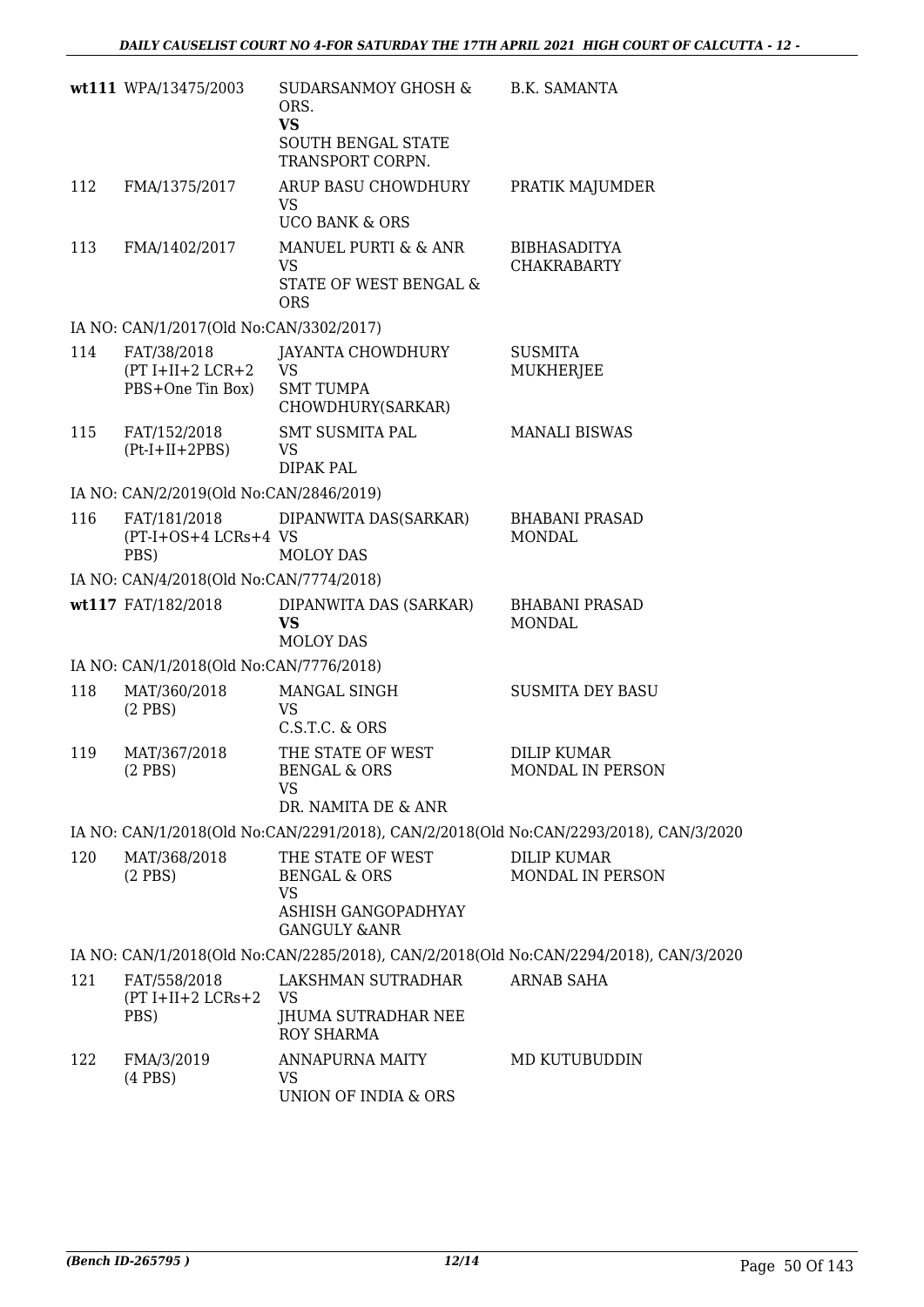| 123 | FMA/74/2019                                          | <b>RATAN DAS &amp; ORS</b><br>VS.                                                                                          | AISWARJYA GUPTA                     |
|-----|------------------------------------------------------|----------------------------------------------------------------------------------------------------------------------------|-------------------------------------|
|     |                                                      | STATE OF WEST BENGAL &<br><b>ORS</b>                                                                                       |                                     |
| 124 | FAT/196/2019                                         | SUTAPA MUKHERJEE<br><b>VS</b><br>DIPAK MUKHERJEE                                                                           | ARPITA SAHA                         |
|     | IA NO: CAN/2/2019(Old No:CAN/5770/2019)              |                                                                                                                            |                                     |
| 125 | FA/228/2019<br>$(2$ PBS)                             | <b>SAMPA ROY</b><br>VS                                                                                                     | D. MITRA                            |
| 126 | FMA/484/2019                                         | <b>AMIT KUMAR ROY</b><br>UNION OF INDIA & ORS.<br><b>VS</b><br>RADHE PROSAD                                                | <b>KRISHNA DAS</b><br>PODDAR        |
| 127 | FMA/700/2019<br>$(2$ PBS $)$                         | <b>INDRANIL BOSE</b><br><b>VS</b><br>STATE OF WEST BENGAL &<br><b>ORS</b>                                                  | ANINDITA PAL                        |
|     |                                                      | IA NO: CAN/2/2017(Old No:CAN/12127/2017), CAN/3/2021                                                                       |                                     |
| 128 | FMA/762/2019<br>CAN 4487/2017]                       | <b>CSTC RETIRES &amp;</b><br>[CAN 4488/2017 ] [ PENSIONERS ASSON. &<br><b>ANR</b><br><b>VS</b>                             | <b>TAPAN SARKAR</b>                 |
|     |                                                      | STATE OF WEST BENGAL &<br><b>ORS</b>                                                                                       |                                     |
| 129 | FMA/895/2019<br>$(2$ PBS)                            | THE INDIAN OVERSEAS<br><b>BANK &amp; ANR</b><br><b>VS</b><br><b>SRI HARI SHANKAR</b>                                       | <b>SOURAV</b><br><b>CHAKRABORTY</b> |
|     | wt130 LPA/2/2019                                     | <b>CHATURVEDI &amp; ORS</b><br>NIKHIL BAIDYA<br>VS.<br><b>HARAN LASKAR &amp; ORS</b>                                       | LAKSHMINATH<br><b>BHATTACHARYA</b>  |
|     | wt131 WPA/10529/2014                                 | <b>HARI SHANKAR</b><br>CHATURVEDI @ H.S.<br><b>CHATURVEDI</b><br><b>VS</b><br>THE INDIAN OVERSEAS<br><b>BANK &amp; ORS</b> | ANWESHA SAHA                        |
|     | wt132 WPA/20581/2015                                 | HARAN LASKAR & ORS<br>VS.<br>STATE OF WEST BENGAL &<br><b>ORS</b>                                                          | TIMIR BARAN SAHA                    |
|     | wt133 WPCRC/86/2018                                  | HARAN LASKAR & ORS<br>VS.<br>NIKHIL BADYA                                                                                  | TIMIR BARAN SAHA                    |
| 134 | FMA/64/2020<br>$(2$ PBS)                             | RAJENDRA PRASAD TIWARI MIR ANOWAR<br><b>VS</b><br>UNION OF INDIA & ORS                                                     |                                     |
|     | IA NO: CAN/3/2020                                    |                                                                                                                            |                                     |
| 135 | FMAT/86/2021                                         | PINKI DEY (PODDER)<br><b>VS</b>                                                                                            | MUNMUN DUBEY                        |
|     | IA NO CANTA (2010) OLI N <sub>o</sub> CANTO002(2010) | MRINAL KANTI DEY                                                                                                           |                                     |

IA NO: CAN/1/2019(Old No:CAN/9893/2019)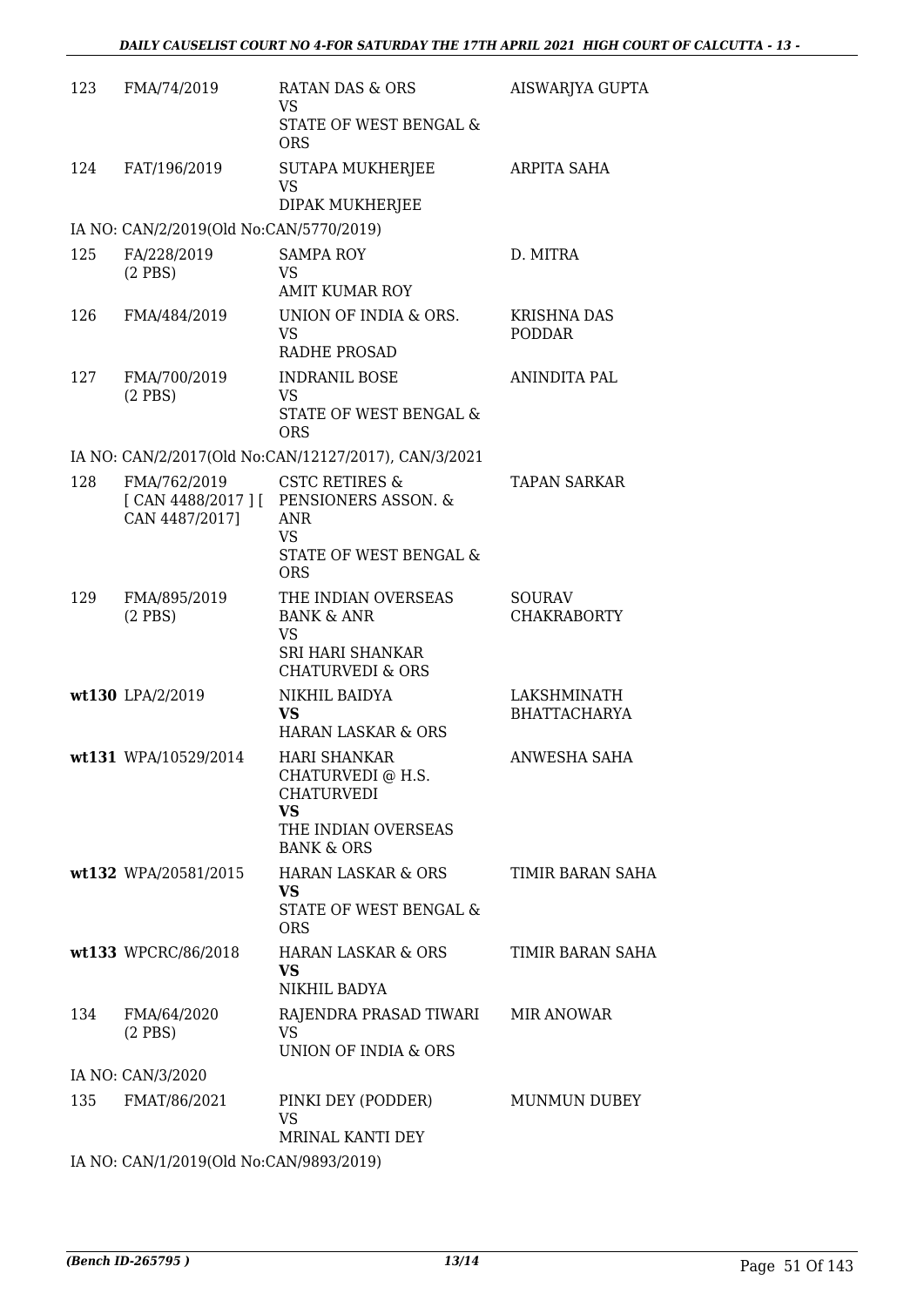| 136 | MAT/98/2021                          | MD. MOHBASIR<br>VS<br>UNION OF INDIA AND ORS.                  | <b>SALONI</b><br><b>BHATTACHARYA</b> |
|-----|--------------------------------------|----------------------------------------------------------------|--------------------------------------|
|     | IA NO: CAN/1/2021                    |                                                                |                                      |
|     |                                      | <b>CANCELLATION - ANTICIPATORY BAIL</b>                        |                                      |
| 137 | CRM/11287/2020<br>$(03-05-2021)(AR)$ | SHUDDHA SATYA BAGCHI<br>VS<br>STATE OF WEST BENGAL<br>AND ORS. | MD YOUNUSH<br><b>MONDAL</b>          |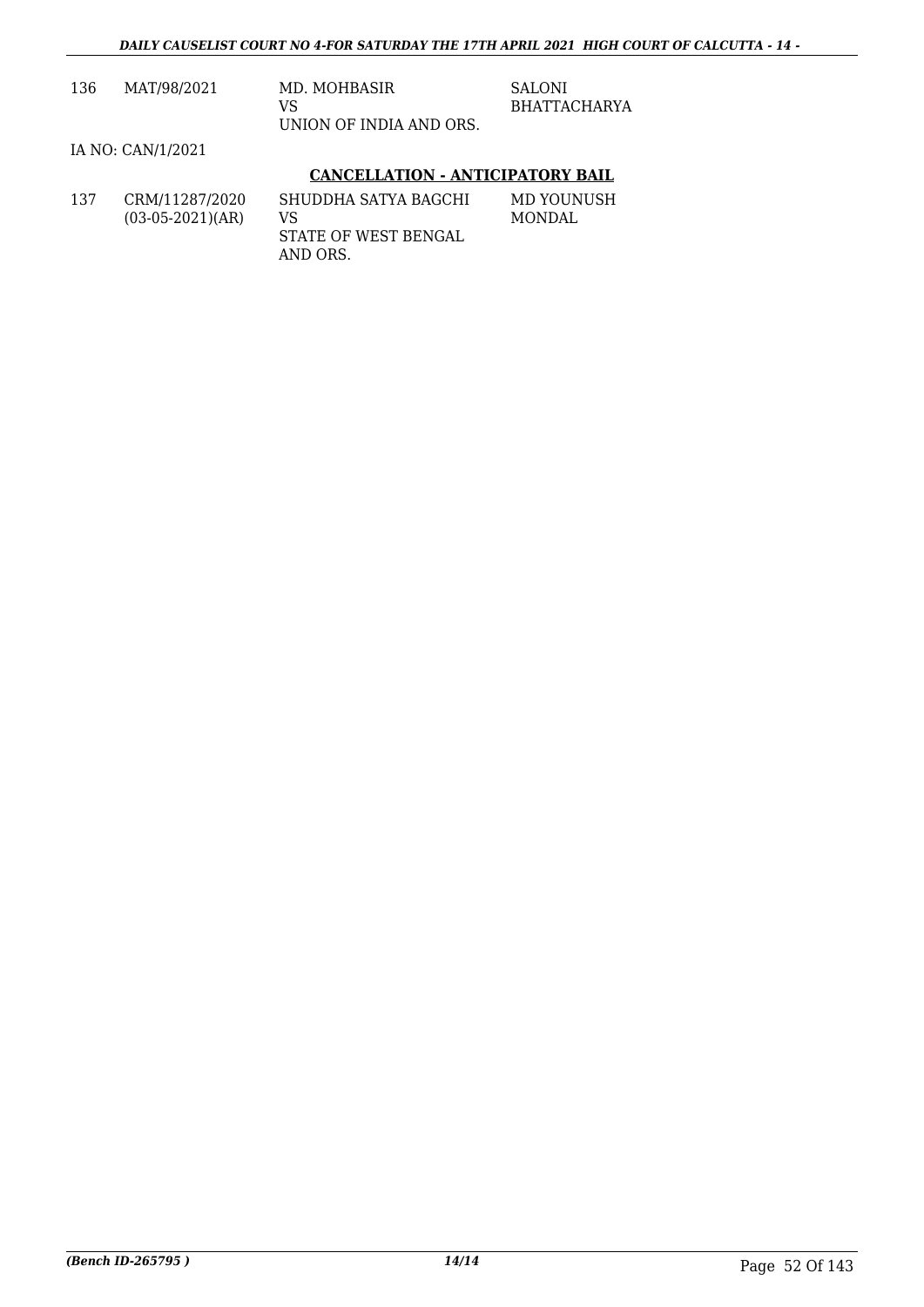

### **Appellate Side**

**DAILY CAUSELIST For Saturday The 17th April 2021**

**COURT NO. 9 SINGLE BENCH (SB - II) AT 10:30 AM HON'BLE JUSTICE SHIVAKANT PRASAD (VIA VIDEO CONFERENCE)**

**NOT SITTING ON FRIDAY,16TH APRIL, 2021 AND SATURDAY, 17TH APRIL, 2021.**

#### **ON AND FROM MONDAY, THE 11TH JANUARY, 2021 – APPLICATIONS UNDER SECTION 24 OF THE CODE OF CIVIL PROCEDURE, SECOND APPEAL, FIRST MISCELLANEOUS APPEAL, SECOND MISCELLANEOUS APPEAL IRRESPECTIVE OF YEARS INCLUDING APPLICATIONS CONNECT THERETO;**

**MATTERS RELATING TO CONTEMPT (CIVIL) OF SUB-ORDINATE COURTS TO BE HEARD BY A JUDGE SITTING SINGLY.**

**NOTE: TODAY LIST WILL BE CALLED ON SERIALLY.**

|                                                                                                                                                   | <b>APPLICATION</b>                                                                                                                                                                                                                                                                                                      |                                                                              |                        |  |  |
|---------------------------------------------------------------------------------------------------------------------------------------------------|-------------------------------------------------------------------------------------------------------------------------------------------------------------------------------------------------------------------------------------------------------------------------------------------------------------------------|------------------------------------------------------------------------------|------------------------|--|--|
| $\mathbf{1}$                                                                                                                                      | SA/486/1995                                                                                                                                                                                                                                                                                                             | SURJA KANTA SEN<br>VS.                                                       |                        |  |  |
|                                                                                                                                                   |                                                                                                                                                                                                                                                                                                                         | AMAR KUMAR GHOSH                                                             |                        |  |  |
|                                                                                                                                                   | IA NO: CAN/1/1999(Old No:CAN/2174/1999), CAN/4/2018(Old No:CAN/9400/2018)                                                                                                                                                                                                                                               |                                                                              |                        |  |  |
| 2                                                                                                                                                 | SA/119/2005                                                                                                                                                                                                                                                                                                             | DAYAL CHANDRA<br>SADHUKHAN & ORS.<br>VS<br><b>ATAR BALA DEWAN</b>            | SHIBAJI KUMAR DAS      |  |  |
| IA NO: CAN/1/0409(Old No:CAN/260420/409), CAN/6/2009(Old No:CAN/9141/2009), CAN/7/2012(Old No:CAN/7385/2012),<br>CAN/8/2018(Old No:CAN/3278/2018) |                                                                                                                                                                                                                                                                                                                         |                                                                              |                        |  |  |
| 3                                                                                                                                                 | SA/66/2007<br>$(PTI+II+OB+1PB)$                                                                                                                                                                                                                                                                                         | <b>BHOLANATH</b><br>BHATTACHARJEE<br><b>VS</b><br>MILAN KR.<br>BHATTACHARJEE | <b>GIASUDDIN MULLA</b> |  |  |
|                                                                                                                                                   | IA NO: CAN/1/2005(Old No:CAN/7596/2005), CAN/2/2012(Old No:CAN/786/2012), CAN/3/2021, CAN/4/2021                                                                                                                                                                                                                        |                                                                              |                        |  |  |
| 4                                                                                                                                                 | SA/201/2008<br>(PTI+II +OB+3LCR+RI CARDNOT<br>FOUND)                                                                                                                                                                                                                                                                    | THE ALLAHABAD BANK<br>VS<br><b>SHANBHU NATH SHAW</b>                         | M.R.SARBADHIKARI       |  |  |
|                                                                                                                                                   | IA NO: CAN/3/2021, CAN/4/2021                                                                                                                                                                                                                                                                                           |                                                                              |                        |  |  |
| 5                                                                                                                                                 | SA/168/2012                                                                                                                                                                                                                                                                                                             | ANJALI PANJA & ORS<br><b>VS</b><br><b>SATYABALA DAS</b>                      | <b>SHILA SARKAR</b>    |  |  |
|                                                                                                                                                   | $\overline{11}$ $\overline{10}$ $\overline{0}$ $\overline{11}$ $\overline{0}$ $\overline{0}$ $\overline{10}$ $\overline{0}$ $\overline{11}$ $\overline{11}$ $\overline{0}$ $\overline{11}$ $\overline{11}$ $\overline{10}$ $\overline{10}$ $\overline{0}$ $\overline{0}$ $\overline{0}$ $\overline{10}$ $\overline{10}$ |                                                                              |                        |  |  |

IA NO: CAN/2/2019(Old No:CAN/12428/2019)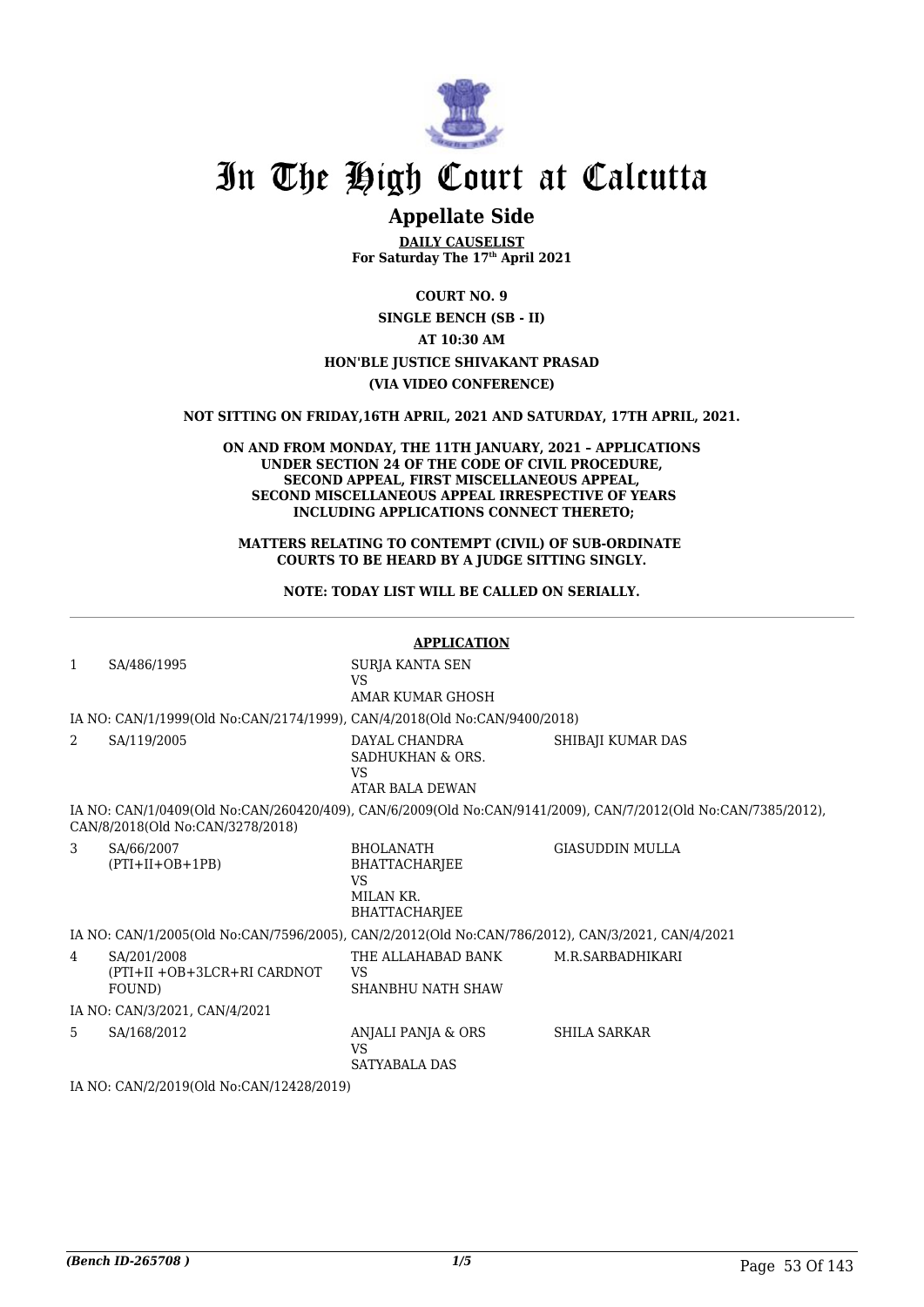| 6   | RVW/158/2014<br>$(PTI+II+1PB)$                                                                                                                                                                                   | PHANINDRA NATH<br>SARDAR(DEAD) REPTD BY<br><b>DEBASISH SARDAR &amp; ORS</b><br>VS. | <b>JAHAR LAL ROY</b>                                                                                         |
|-----|------------------------------------------------------------------------------------------------------------------------------------------------------------------------------------------------------------------|------------------------------------------------------------------------------------|--------------------------------------------------------------------------------------------------------------|
|     |                                                                                                                                                                                                                  | <b>BUDHISWAR PODDAR &amp;</b><br><b>ORS</b>                                        |                                                                                                              |
| wt7 | SA/112/2006                                                                                                                                                                                                      | PHANINDRA NATH SARDAR<br>& ORS.<br><b>VS</b><br><b>BUDHISWAR PODDAR</b>            | SAMIM-UL BARI                                                                                                |
|     | CAN/4/2004(Old No:CAN/3279/2004), CAN/6/2004(Old No:CAN/3304/2004), CAN/8/2005(Old No:CAN/15835/2005),<br>CAN/9/2008(Old No:CAN/340/2008), CAN/11/2009(Old No:CAN/2938/2009), CAN/14/2012(Old No:CAN/10398/2012) |                                                                                    | IA NO: CAN/1/2003(Old No:CAN/8322/2003), CAN/2/2003(Old No:CAN/8323/2003), CAN/3/2004(Old No:CAN/3278/2004), |
| 8   | SA/93/2019<br>(PTI+II+OB+1PB+7LCR+RI CARD)                                                                                                                                                                       | DEBDULAL MISHRA & ANR<br>VS<br>SRIKANTHA MISHRA                                    | <b>INDRAJIT MONDAL</b>                                                                                       |
|     | IA NO: CAN/2/2021, CAN/3/2021                                                                                                                                                                                    |                                                                                    |                                                                                                              |
|     |                                                                                                                                                                                                                  | <b>NEW MOTION</b>                                                                  |                                                                                                              |
| 9   | CO/938/2021                                                                                                                                                                                                      | MANEESHA ISLAM<br><b>VS</b>                                                        | ANURAN SAMANTA                                                                                               |
|     |                                                                                                                                                                                                                  | MD AMIR HOSSAIN MOLLA                                                              |                                                                                                              |
| 10  | CO/974/2021                                                                                                                                                                                                      | SILPITA MAITY(DUTTA)<br><b>VS</b><br><b>SOUHARDYA MAITY</b>                        | <b>BIKASH KUMAR</b><br><b>SINGH</b>                                                                          |
|     |                                                                                                                                                                                                                  | <b>ADJOURNED MOTIONS</b>                                                           |                                                                                                              |
| 11  | CO/1090/2020                                                                                                                                                                                                     | DEBTANU NAYEK<br>VS<br><b>REETIKA BOSE</b>                                         | DEVDUTTA PATHAK                                                                                              |
|     | wt12 CO/610/2021                                                                                                                                                                                                 | REETIKA BOSE<br><b>VS</b>                                                          | SATYAJIT SENAPATI                                                                                            |
| 13  | CO/1422/2020                                                                                                                                                                                                     | DEBTANU NAYEK<br>ANAMIKA SINHA PAL<br><b>VS</b><br><b>SAIBAL PAL</b>               | <b>KARABI ROY</b>                                                                                            |
| 14  | CO/1429/2020                                                                                                                                                                                                     | SHILI ADHIKARI NEE DAS<br><b>BAIRAGYA</b><br>VS.<br>RAHUL ADHIKARI                 | <b>AMIT SINGH</b>                                                                                            |
|     | 15 CO/1459/2020                                                                                                                                                                                                  | <b>SARAMA BASAK</b><br>VS.                                                         | <b>JYOTI PRAKASH</b><br><b>CHATTERJEE</b>                                                                    |
| 16  | CO/1477/2020                                                                                                                                                                                                     | RAJIB KUMAR BASAK<br><b>SMT DEBJANI</b>                                            | SAPTARSHI                                                                                                    |
|     |                                                                                                                                                                                                                  | CHATTERJEE(ROY)<br><b>VS</b><br><b>SRABAN KUMAR</b><br>CHATTERJEE@SHRABAN          | <b>CHATTERJEE</b>                                                                                            |
| 17  | CO/1624/2020                                                                                                                                                                                                     | ANNAPURNA KARMAKAR<br><b>VS</b><br><b>BISHWESHWAR KARMAKAR</b>                     | <b>BHABANI PRASAD</b><br>MONDAL                                                                              |
| 18  | CO/1673/2020                                                                                                                                                                                                     | PALLAVI ROY<br><b>VS</b><br>PRIYANKO GUHA<br>THAKURTA                              | <b>SUPRATK BASU</b>                                                                                          |
| 19  | CO/4/2021                                                                                                                                                                                                        | SHREYASI NAG<br><b>VS</b><br>SUDIP KUMAR DUTTA                                     | SARBANANDA<br><b>SANYAL</b>                                                                                  |
| 20  | CO/5/2021                                                                                                                                                                                                        | MOUSUMI SARKAR NEE<br><b>GHOSH</b><br><b>VS</b><br><b>INDRANIL SARKAR</b>          | ARUP KRISHNA DAS                                                                                             |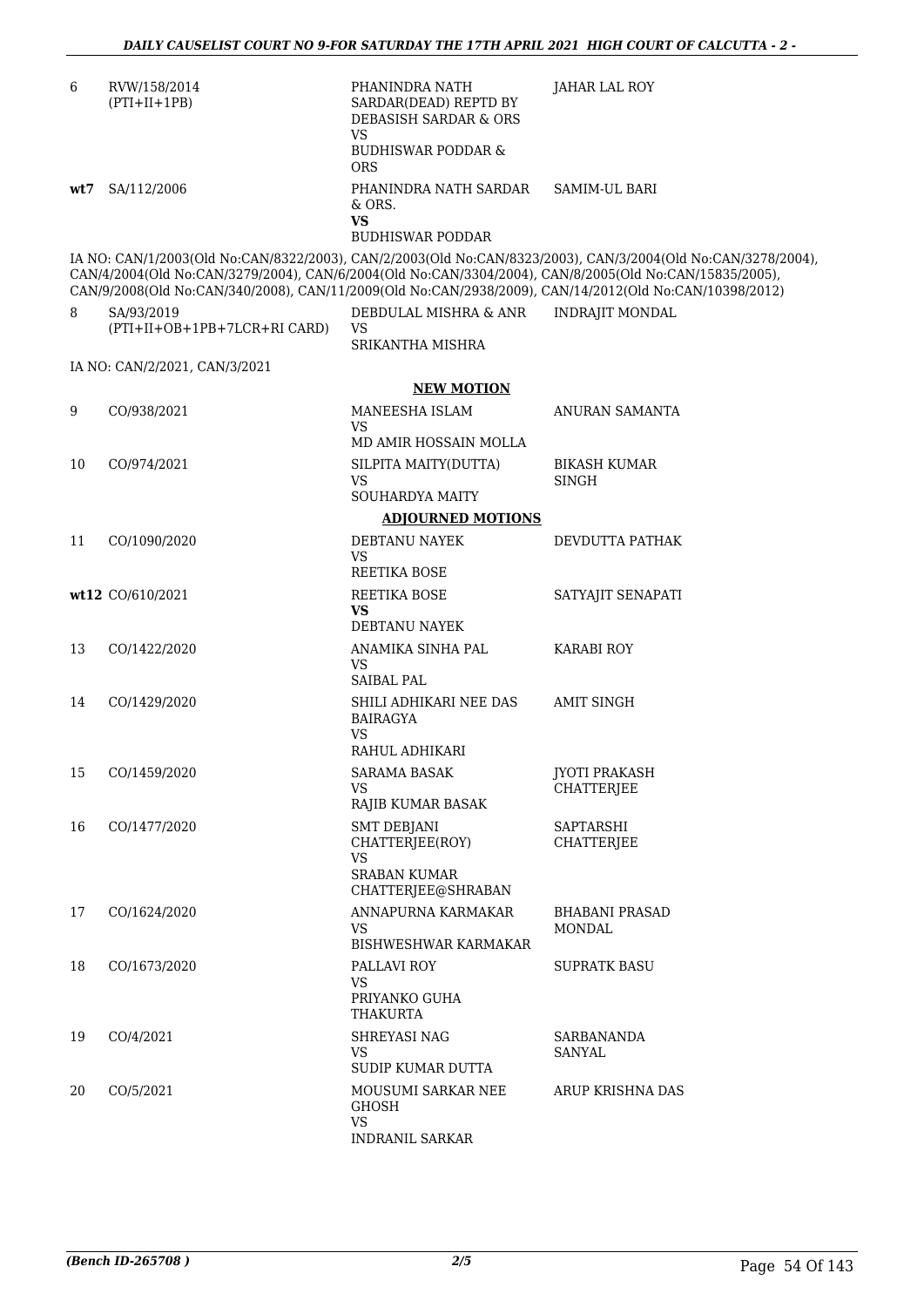| 21 | CO/12/2021        | SMT SAMPITA DAS NEE<br><b>SADHUKHAN</b><br>VS.                     | <b>AMIT PAN</b>              |
|----|-------------------|--------------------------------------------------------------------|------------------------------|
|    |                   | <b>SHRI SOUTIK DAS</b>                                             |                              |
| 22 | CO/24/2021        | SANGITA MUKHERJEE<br>(BHAUMIK)<br>VS                               | Md. Habibur Rahaman          |
|    |                   | SUBHAJYOTI BHAUMIK                                                 |                              |
| 23 | CO/34/2021        | ARIJIT BHATTACHARJEE<br><b>ALIAS CHAYAN</b><br>BHATTACHARJEE<br>VS | <b>RUPAYAN DEB</b>           |
|    |                   | <b>SMT SUSMITA</b><br><b>CHAKRABARTY</b>                           |                              |
| 24 | CO/37/2021        | OINDRILA GHOSH NEE DAS<br><b>VS</b><br>ARIJIT GHOSH                | SUDIPTA GHOSH                |
| 25 | CO/175/2021       | <b>SOMA ROY BANERJEE</b><br>VS.<br><b>TAPAN ROY</b>                | <b>SNEHANSHU</b><br>MAJUMDER |
|    | IA NO: CAN/1/2021 |                                                                    |                              |
| 26 | CO/185/2021       | MITA AICH NEE ROY<br><b>CHOWDHURY</b><br>VS.<br>KOUSHIK AICH       | SARBANANDA SAN<br>YAL        |
| 27 | CO/206/2021       | <b>SIMA RUIDAS</b>                                                 | PRADIP KUMAR                 |
|    |                   | VS.                                                                | <b>PATRA</b>                 |
|    |                   | PANCHANAN RUIDAS                                                   |                              |
| 28 | CO/257/2021       | <b>SUSMITA MONDAL</b><br>VS<br><b>SUBRATA MONDAL</b>               | SANJIB DAN                   |
| 29 | CO/277/2021       | KUMKUM SINGHA                                                      | PROSENJIT                    |
|    |                   | VS<br>RABINDRA NATH SEBAIT                                         | MUKHERJEE                    |
| 30 | CO/279/2021       | KIRAN SUREKHA NEE<br><b>AGARWAL</b><br>VS.                         | PALASH BAPARI                |
|    |                   | PRATIK SUREKHA                                                     |                              |
|    | IA NO: CAN/1/2021 |                                                                    |                              |
|    | wt31 CO/594/2021  | KIRAN SUREKA NEE<br>AGARWAL<br>VS                                  | PALASH BAPARI                |
|    |                   | PRATIK SUREKA                                                      |                              |
| 32 | CO/310/2021       | NIRMALENDU ROY<br><b>VS</b><br>SUPRIYA MUKHERJEE (ROY)             | NABANKUR PAUL                |
| 33 | CO/311/2021       | NIRMALENDU ROY                                                     | <b>NABANKUR PAUL</b>         |
|    |                   | <b>VS</b><br>MINOR SHINJINI ROY<br>MUKHERJEE                       |                              |
| 34 | CO/316/2021       | DIPANWITA GUPTA<br><b>CHAKRABORTY</b><br>VS.<br>MALYABAN GUPTA     | <b>SUMITRA DAS</b>           |
| 35 | CO/324/2021       | MRS AMRITA GHOSH<br>VS                                             | Kausik Biswas                |
| 36 | CO/346/2021       | SINCHAN SARKAR<br><b>SMT SHELLY</b><br>CHAKRABORTY                 | <b>BIKRAM BANERJEE</b>       |
|    |                   | VS<br>DR ARNAB CHAKRABORTY                                         |                              |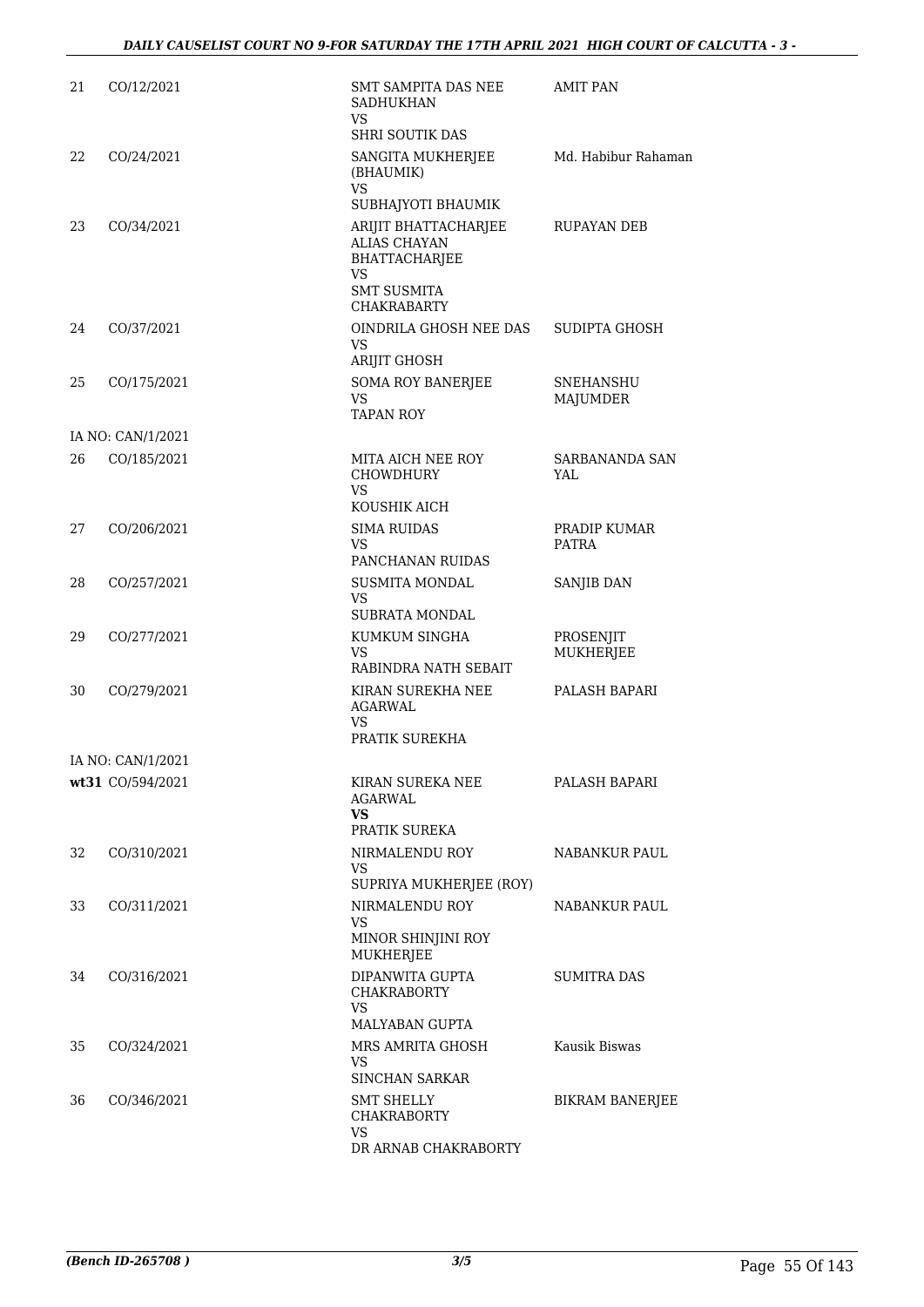| 37 | CO/394/2021       | <b>CHANDRIKA RAY BISWAS</b><br>VS<br><b>SOURAV BISWAS</b>                                | NANDADULAL<br><b>BANDYOPADHYAY</b>          |
|----|-------------------|------------------------------------------------------------------------------------------|---------------------------------------------|
| 38 | CO/397/2021       | DOLAN MONDAL<br>VS<br><b>DEBASHIS SARKAR</b>                                             | <b>AMANUL ISLAM</b>                         |
| 39 | CO/404/2021       | SUVENDU ADHIKARI<br><b>VS</b><br>ABHISHEK BANERJEE                                       | DEBANIK BANERJEE                            |
|    | IA NO: CAN/1/2021 |                                                                                          |                                             |
| 40 | CO/416/2021       | DEBOLINA MUKHERJEE<br><b>VS</b><br>RANBIR MUKHERJEE                                      | <b>ATANU BISWAS</b>                         |
| 41 | CO/432/2021       | KHUKU GHOSH AND ANR<br>VS.<br><b>RATNA DAS AND ORS</b>                                   | CHINMOYEE ROY<br><b>BHATTACHARYYA</b>       |
| 42 | CO/450/2021       | SONALI BISWAS (SARKAR)<br>VS                                                             | <b>ANIRBAN DAS</b>                          |
| 43 | CO/460/2021       | <b>RAJU BISWAS</b><br>SMT RIMPA MANDAL NEE<br><b>DAS</b><br>VS.                          | AYAN CHAKRABORTY                            |
| 44 | CO/503/2021       | DEBABRATA MANDAL<br>AJANTA BHATTACHARYA<br><b>NEE LAHIRI</b><br>VS<br>SAYAN BHATTACHARYA | DYUTIMOY PAUL                               |
| 45 | CO/510/2021       | SAHELI DEY SAMANTA<br>VS<br><b>SUBIR SAMANTA</b>                                         | ABHIMANYU<br><b>BANERJEE</b>                |
| 46 | CO/518/2021       | PRATIVA BISWAS<br>VS                                                                     | KALYAN CHATTERJEE                           |
| 47 | CO/540/2021       | PRANAB KIRTANIA<br><b>NITU GUPTA</b><br>VS<br><b>GAUTAM SHAW</b>                         | <b>SOUMAK BERA</b>                          |
| 48 | CO/562/2021       | RINA PAL<br>VS<br>PARTHA SARATHI PAL                                                     | <b>BASUDEB GAYEN</b>                        |
| 49 | CO/575/2021       | TUHINA BIBI ALIAS TUHINA<br><b>KHATUN</b><br>VS.                                         | <b>BIJOY KUMAR SHOW</b>                     |
|    |                   | RAJESH ALI BAYEN                                                                         |                                             |
| 50 | CO/585/2021       | SILPI GIRI<br>VS.<br>FANINDRA NATH GIRI                                                  | <b>MUKTESWAR MAITY</b>                      |
| 51 | CO/588/2021       | SUPRIYA MUKHERJEE (ROY)<br><b>VS</b><br>NIRMALENDU ROY                                   | SOUMYAJIT MISHRA                            |
| 52 | CO/640/2021       | RUPALI KANU<br><b>VS</b><br><b>SUBRATA KANU</b>                                          | <b>SNEHANSU</b><br>MAJUMDER                 |
| 53 | CO/643/2021       | SABITA JANA DEY<br>VS.<br>HIRAK KUMAR DEY                                                | <b>BIBEKANDA</b><br>TRIPATHY                |
| 54 | CO/712/2021       | SUSMITA DUTTA BERA<br>VS<br><b>SOURAV DUTTA</b>                                          | <b>BHASKAR HUTAIT</b>                       |
| 55 | CO/742/2021       | <b>DOLY BHAKAT</b><br><b>VS</b><br>PARAKASH BHAKAT                                       | <b>SUNDAR GOPAL</b><br><b>BHATTACHARYYA</b> |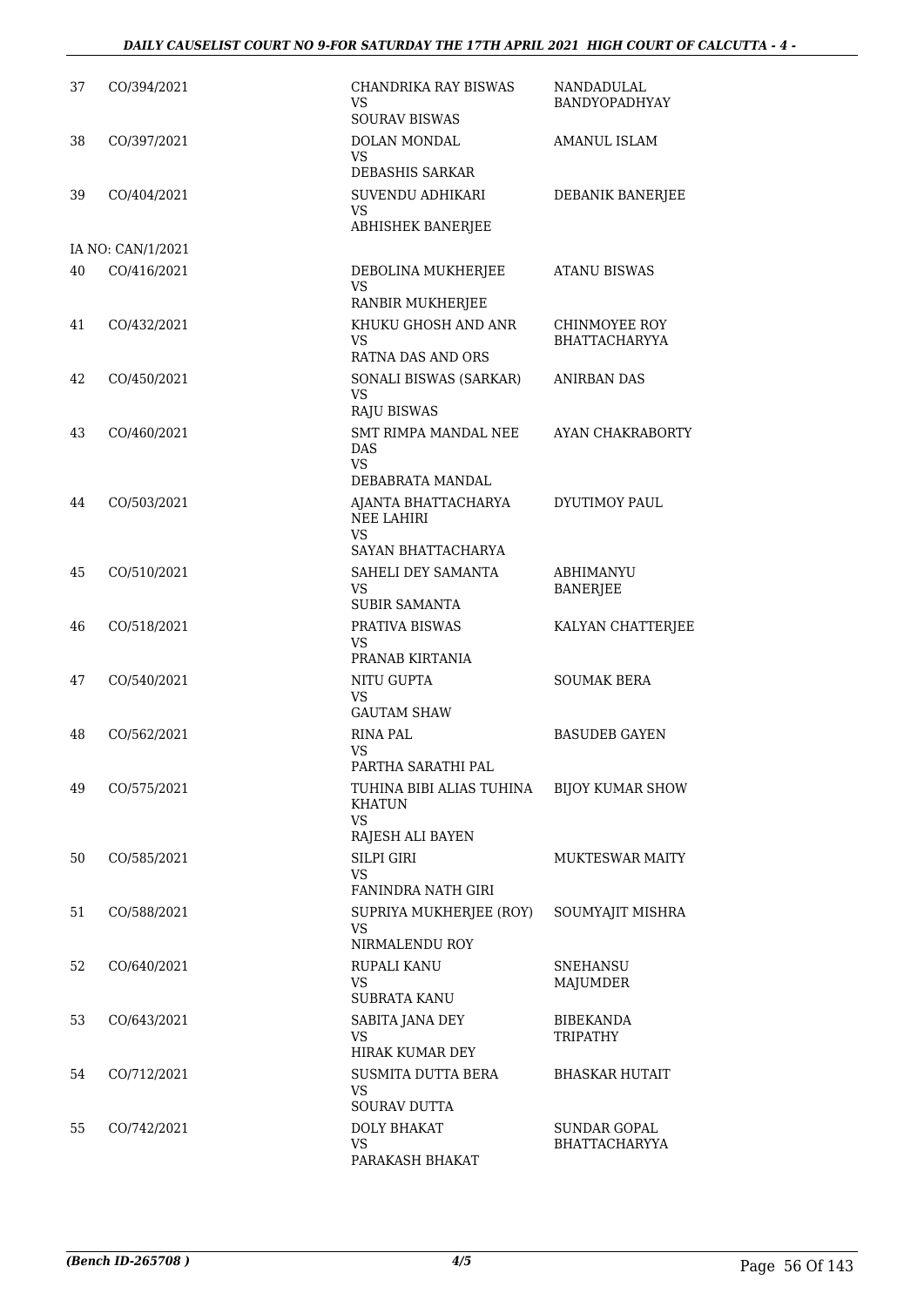| 56 | CO/818/2021                                                                  | JYOTIRUPA BANERJEE<br>VS                             | SOURAV SENGUPTA                                                                                             |
|----|------------------------------------------------------------------------------|------------------------------------------------------|-------------------------------------------------------------------------------------------------------------|
|    |                                                                              | <b>AMIT BANERJEE</b>                                 |                                                                                                             |
|    |                                                                              | <b>PART HEARD MATTERS</b>                            |                                                                                                             |
| 57 | FMA/3453/2013                                                                | KUMAR BOSE<br>VS.<br><b>SWAPAN BAGCHI &amp; ORS.</b> | <b>BHUSHAN JAIN</b>                                                                                         |
|    | IA NO: CAN/2/2015(Old No:CAN/2181/2015), CAN/3/2018(Old No:CAN/3103/2018)    |                                                      |                                                                                                             |
| 58 | SA/217/2008<br>(PT I+II+OB+1 PB+ 6 LCR+RI Card)                              | YUNUS MOLLA & ORS<br>VS<br>ABDUL HAOUE SK.           | APARNA SAMANTA                                                                                              |
|    | CAN/7/2014(Old No:CAN/5868/2014), CAN/9/2016(Old No:CAN/683/2016)            |                                                      | IA NO: CAN/1/2007(Old No:CAN/862/2007), CAN/3/2007(Old No:CAN/6772/2007), CAN/4/2009(Old No:CAN/3279/2009), |
| 59 | CRA/12/2015<br>(PTI+OS(BOTH)+PTII+PB+3LCR,3RD VS<br>FILE HAS TWO PARTS, A&B) | SUJIT KUMAR PANDEY<br>CBI                            | D. DUTT                                                                                                     |
|    | wt60 CRA/14/2015                                                             | SUNIL KUMAR SHAW<br>VS.<br><b>CBI</b>                | A. BHATTACHARYA                                                                                             |
|    | IA NO: CRAN/1/2015(Old No:CRAN/384/2015)                                     |                                                      |                                                                                                             |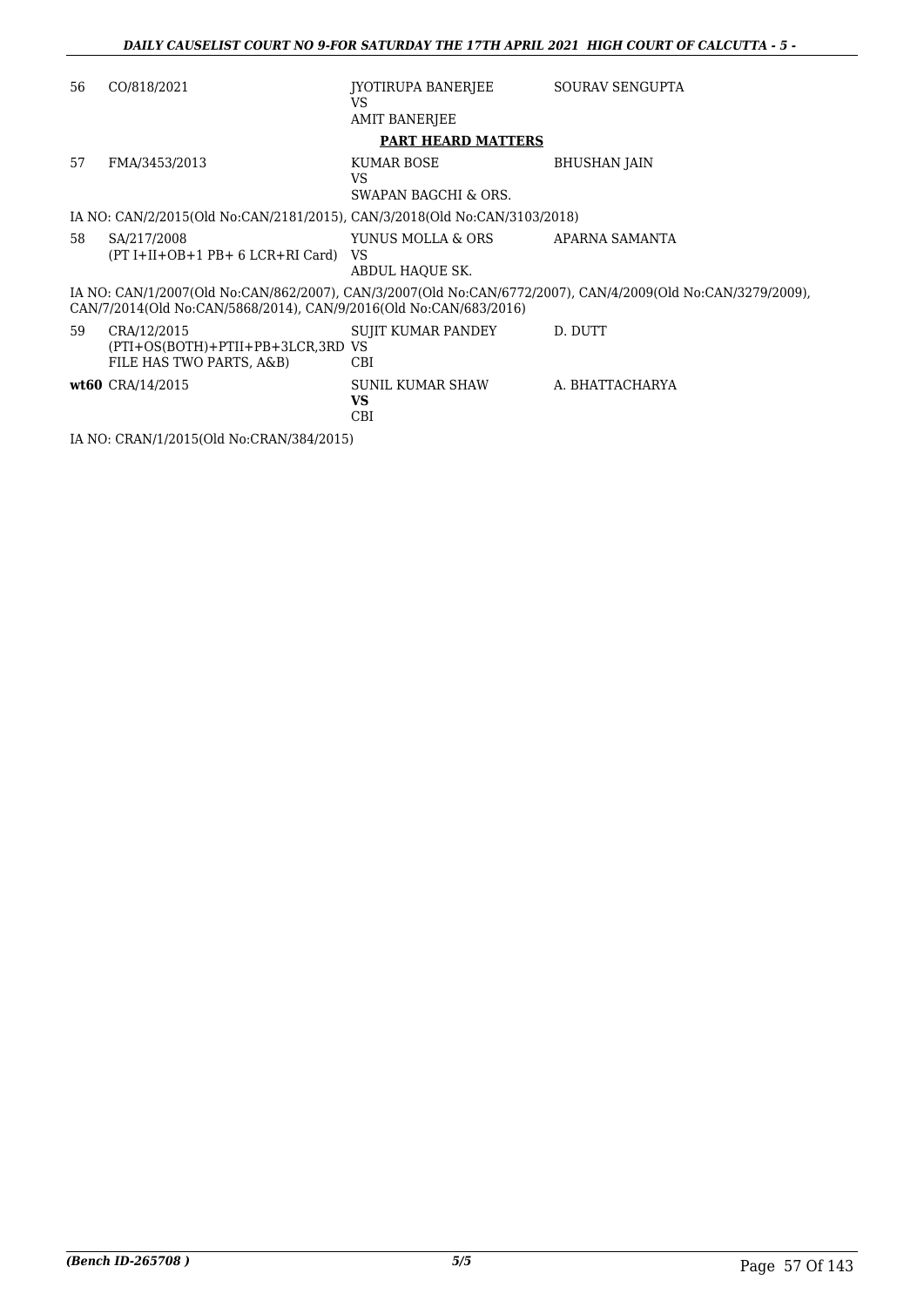

## **Appellate Side**

**DAILY CAUSELIST For Saturday The 17th April 2021**

**COURT NO. 13**

**SINGLE BENCH (SB - III)**

**AT 10:30 AM**

**HON'BLE JUSTICE RAJASEKHAR MANTHA**

**(VIA VIDEO CONFERENCE)**

**ON AND FROM MONDAY, THE 11TH JANUARY, 2021- ROSTER NOTIFIED ON 8TH JANUARY, 2021 IS MODIFIED TO THE FOLLOWING EXTENT :- MATTERS (MOTIONS & HEARING) UNDER ARTICLE 226 OF THE CONSTITUTION RELATING TO SERVICE UNDER GROUP VI AND APPLICATIONS CONNECTED THERETO; MATTERS (MOTIONS & HEARING) UNDER ARTICLE 226 OF THE CONSTITUTION RELATING TO ALL SERVICE MATTERS RELATING TO PANCHAYATS AND CO-OPERATIVE SOCIETIES UNDER GROUP V AND APPLICATIONS CONNECTED THERETO; HEARING OF WRIT PETITIONS IRRESPECTIVE OF CLASSIFICATIONS AND APPLICATIONS CONNECTED THERETO; NOTE :**

**1. MENTIONING WILL BE ALLOWED, AT THE FIRST SITTING OF THE COURT, UPON BEING LISTED AS "TO BE MENTIONED" IN THE VIRTUAL MODE AS PER NOTIFICATION NO. 4286-RG DATED 27.11.2020 AND IN PHYSICAL FORM. 2. ALL THE LISTED MATTERS WILL BE TAKEN UP SERIALLY, UNLESS OTHERWISE FIXED. 3. APPELLATE SIDE MATTERS WILL CONTINUE AFTER COMPLETION OF ORIGINAL SIDE. 4. ON WEDNESDAY, PART-HEARD MATTERS SHALL BE TAKEN UP FIRST. 5. WITH EFFECT FROM MONDAY (15.02.2021) GROUP-V MOTIONS SHALL BE TAKEN UP FIRST ON TUESDAY AND THURSDAY. 6. CONTEMPT MATTERS SHALL BE TAKEN UP FRIDAY.**

#### **SPECIALLY FIXED MATTERS**

| $\mathbf{1}$ | WPA/30558/2016<br>(20.04.2021 at 10.30 VS<br>a.m. | <b>MOUSUMI SINHA</b><br>UNION OF INDIA & ORS                                         | <b>ASHIS KUMAR</b><br><b>CHOWDHURY</b> |
|--------------|---------------------------------------------------|--------------------------------------------------------------------------------------|----------------------------------------|
|              |                                                   | IA NO: CAN/1/2017(Old No:CAN/3764/2017), CAN/4/2021                                  |                                        |
| 2            | WPA/4076/2021<br>$(20.04.2021)$ (At<br>2.00 p.m.  | KOUSHIK MGHOSH AND<br><b>ORS</b><br>VS<br>THE STATE OF WEST<br><b>BENGAL AND ORS</b> | <b>MONIRUZZAMAN</b>                    |
|              | IA NO: CAN/1/2021                                 |                                                                                      |                                        |
| wt3          | WPA/6511/2021                                     | SOMNATH NANDI<br>VS<br>STATE OF WEST BENGAL<br>AND ORS.                              | <b>MONIRUZZAMAN</b>                    |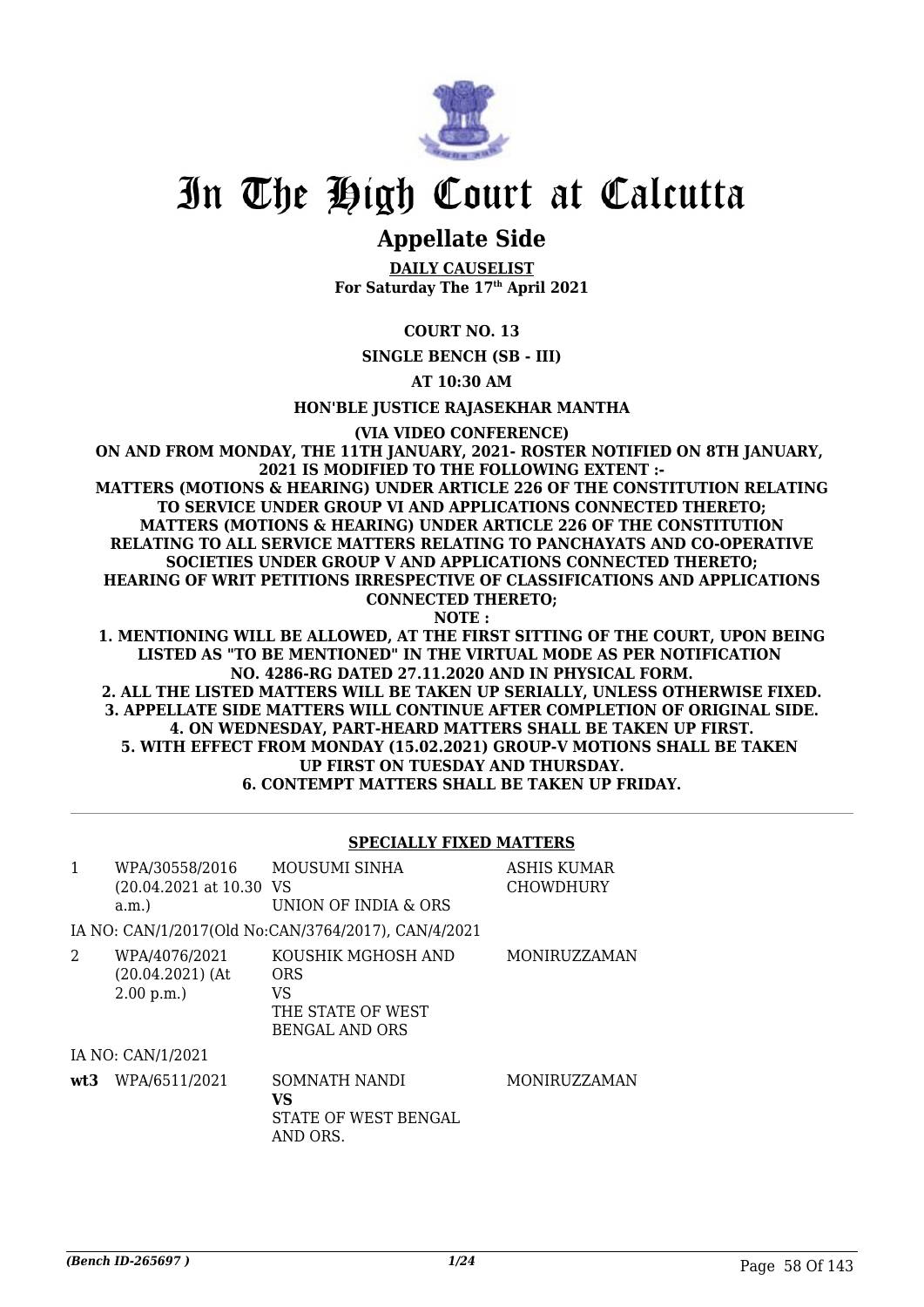| 4   | WPA/8626/2021<br>(At 10.30 a.m.)        | JAGANNATH MONDAL<br><b>VS</b>                                             | ARPA CHAKRABORTY          |
|-----|-----------------------------------------|---------------------------------------------------------------------------|---------------------------|
|     | (Upon Mentioning)                       | UNION OF INDIA AND ORS.                                                   |                           |
|     |                                         | <b>APPLICATION</b>                                                        |                           |
| 5   | WPA/27663/2017<br>(Ext. of Interim      | RAM KRISHNA PATHAK<br><b>VS</b>                                           | J.D ROY                   |
|     | order)                                  | UNION OF INDIA & ORS.                                                     |                           |
|     | IA NO: CAN/1/2021                       |                                                                           |                           |
| 6   | WPA/6861/2020<br>(19.04.2021)(2)        | SHYAM KUMAR CHAURASIA<br><b>VS</b><br><b>COAL INDIA LIMITED &amp; ANR</b> | <b>SUJIT SAHA</b>         |
|     |                                         | IA NO: CAN/1/2020(Old No:CAN/5918/2020), CAN/2/2020, CAN/3/2021           |                           |
| wt7 | WPA/5769/2020                           | SHYAM KUMAR CHAURASIA<br>VS                                               | AJAY DEBNATH              |
|     |                                         | COAL INDIA LIMITED & ANR                                                  |                           |
|     | IA NO: CAN/1/2020(Old No:CAN/3751/2020) |                                                                           |                           |
|     |                                         | <b>ASSIGNED MATTERS</b>                                                   |                           |
| 8   | WPA/4810/2020                           | <b>SUKLA BHOWMICK</b>                                                     | <b>MARY DATTA</b>         |
|     | $(Gr. - I) (3)$                         | <b>VS</b>                                                                 |                           |
|     | (22.04.2021)                            | STATE OF WEST BENGAL &<br><b>ORS</b>                                      |                           |
| 9   | WPA/9573/2020                           | SHAIKH RAFATULLAH AND                                                     | <b>DIBYENDU</b>           |
|     | (19.04.2021)                            | <b>ANR</b><br><b>VS</b>                                                   | CHATTERJEE                |
|     |                                         | STATE OF WEST BENGAL<br>AND ORS.                                          |                           |
|     |                                         | <b>MOTION (GROUP VI)</b>                                                  |                           |
| 10  | WPA/22854/2019                          | JANARDAN SINGH                                                            | PARAMITA ROY              |
|     | (23.04.2021)                            | <b>VS</b><br>UNION OF INDIA & ORS                                         |                           |
| 11  | WPA/3479/2020                           | <b>NAZRUL ISLAM</b>                                                       | <b>SUSMITA DEY (BASU)</b> |
|     | $(1)$ $(23.04.2021)$                    | VS                                                                        |                           |
|     |                                         | STATE OF WEST BENGAL &<br>ORS.                                            |                           |
| 12  | WPA/3537/2020                           | <b>ARABINDA ROY</b>                                                       | <b>SUSMITA DEY (BASU)</b> |
|     | $(1)$ $(30.04.2021)$                    | <b>VS</b><br>STATE OF WEST BENGAL &<br><b>ORS</b>                         |                           |
| 13  | WPA/3621/2020                           | AKHILESH KR. SHARMA                                                       | DYUTI ROY                 |
|     | (19.04.2021)                            | VS<br>UNION OF INDIA & ORS.                                               |                           |
| 14  | WPA/4216/2020                           | TRIDIP ROYCHOUDHURY                                                       | DAISY BASU                |
|     | (19.04.2021)(1)                         | VS                                                                        |                           |
|     |                                         | EASTERN COALFIELDS<br><b>LIMITED &amp; ORS</b>                            |                           |
| 15  | WPA/4532/2020                           | PRASANTA KUMAR DE &                                                       | JAYANTA MITRA             |
|     |                                         | <b>ORS</b><br><b>VS</b>                                                   |                           |
|     |                                         | STATE OF WEST BENGAL &<br><b>ORS</b>                                      |                           |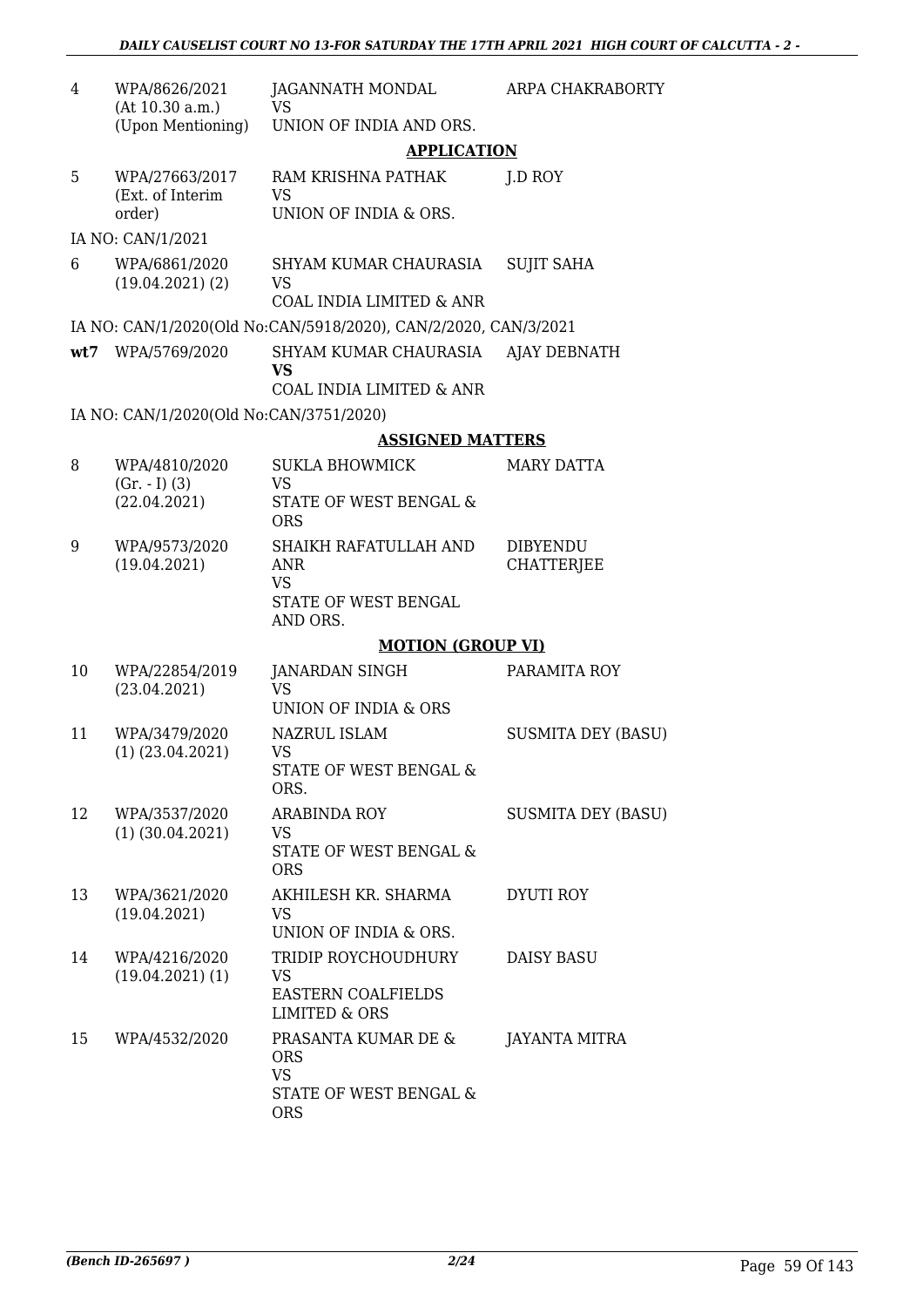| 16 | WPA/4624/2020                    | <b>NABANITA DAS</b><br><b>VS</b>                                         | <b>SUBRATA KARMAKAR</b>                 |
|----|----------------------------------|--------------------------------------------------------------------------|-----------------------------------------|
|    |                                  | STATE OF WEST BENGAL &<br><b>ORS</b>                                     |                                         |
| 17 | WPA/4658/2020<br>(19.04.2021)    | EX- SEPOY RAMBABU<br><b>BAMMIDI</b><br><b>VS</b>                         | <b>INDRANI GUPTA</b>                    |
|    |                                  | UNION OF INDIA & ORS                                                     |                                         |
| 18 | WPA/4759/2020                    | CHAPALA BHANDARI<br><b>VS</b><br>STATE OF WEST BENGAL &<br><b>ORS</b>    | ARUNABHA JANA                           |
| 19 | WPA/4998/2020<br>(23.04.2021)    | <b>SUKLA BARMAN</b><br><b>VS</b><br>STATE OF WEST BENGAL &<br><b>ORS</b> | NIVEDITA BARUI                          |
|    | wt20 WPA/8514/2021               | <b>FULAN DAS</b><br><b>VS</b><br>STATE OF WEST BENGAL<br>AND ORS.        | <b>TANUJA BASAK</b>                     |
| 21 | WPA/5005/2020<br>(19.04.2021)    | KAJAL CHAKRABORTY<br><b>VS</b><br>UNION OF INDIA & ORS                   | KAMAL KANTA KAR                         |
| 22 | WPA/5025/2020                    | <b>MANTI MALLICK</b><br><b>VS</b>                                        | <b>BIJOY BRATA DE</b>                   |
|    |                                  | DIRECTOR OF HEALTH<br>SERVICE, GOVT. OF W.B. &<br><b>ORS</b>             |                                         |
| 23 | WPA/9403/2020                    | ABDUL KADIR<br><b>VS</b><br>STATE OF WEST BENGAL<br>AND ORS.             | <b>CHAITALI</b><br><b>CHATTOPADHYAY</b> |
| 24 | WPA/9984/2020<br>(19.04.2021)    | <b>BINOD DOM</b><br>VS<br>UNITED BANK OF INDIA<br>AND ORS                | <b>GOUTAM DEY</b>                       |
| 25 | WPA/10522/2020<br>(19.04.2021)   | <b>MONISHA</b><br><b>VS</b><br>UNION OF INDIA AND ORS.                   | TIMIR KANTI BISWAS                      |
| 26 | WPA/10526/2020<br>(19.04.2021)   | CHHATHU SINGH<br><b>VS</b><br>UNION OF INDIA AND ORS.                    | TIMIR KANTI BISWAS                      |
| 27 | WPA/11411/2020<br>(26.04.2021)   | <b>MANASH GHOSH</b><br>VS                                                | DEBABRATA MANDAL                        |
|    |                                  | UNION OF INDIA AND ORS.                                                  |                                         |
| 28 | WPA/3551/2021<br>(1)(19.04.2021) | DHIRENDRA NATH<br><b>MONDAL</b><br><b>VS</b>                             | SUSMITA DEY(BASU)                       |
|    |                                  | STATE OF WEST BENGAL<br>AND ORS.                                         |                                         |
| 29 | WPA/3743/2021<br>(22.04.2021)    | AMAR SHIT AND OTHERS<br><b>VS</b>                                        | SOUMIK GANGULI                          |
|    |                                  | STATE OF WEST BENGAL<br>AND ORS.                                         |                                         |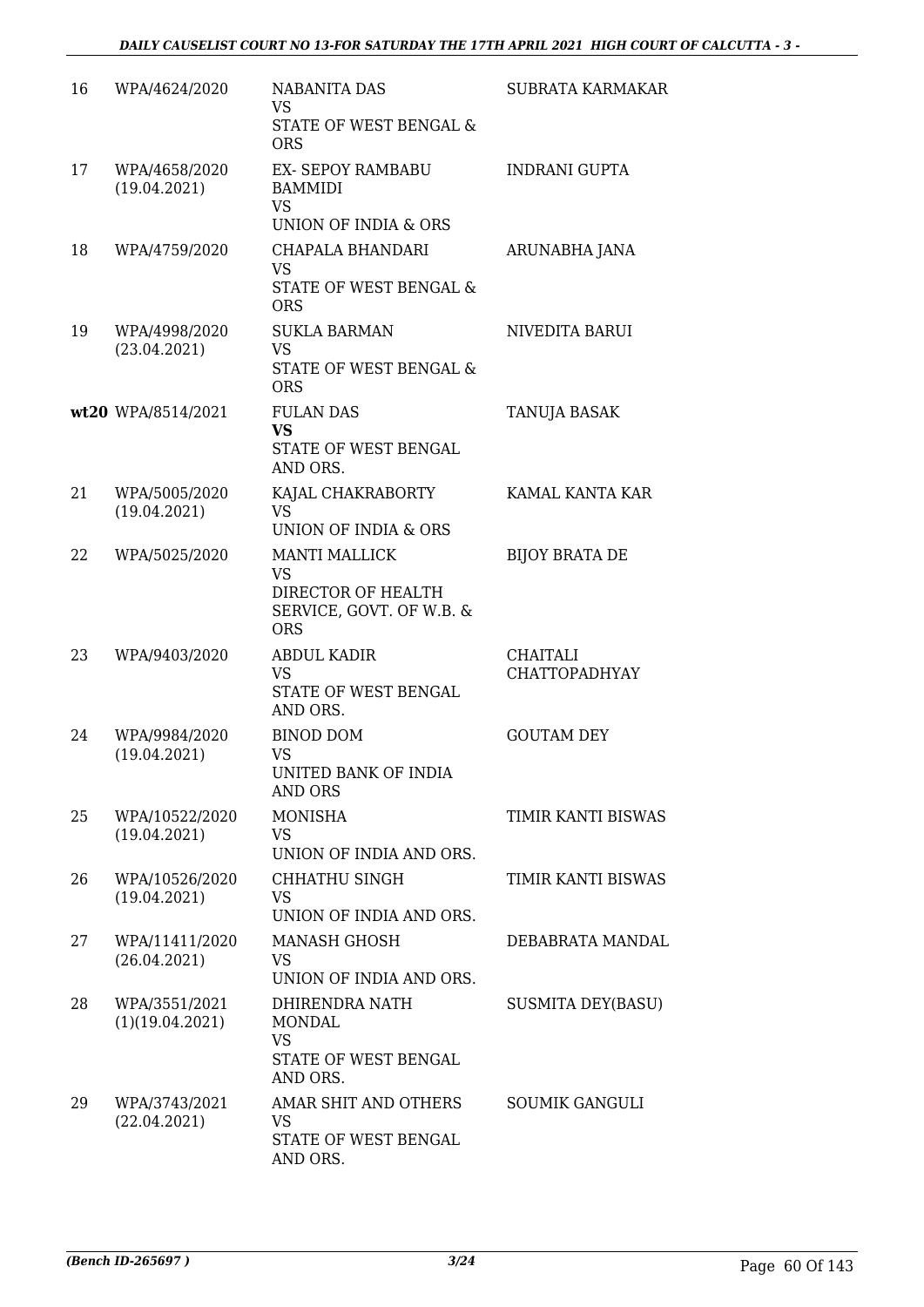| 30 | WPA/4091/2021<br>(19.04.2021)(2)         | DILIP KUMAR GANGULY<br><b>VS</b><br><b>BANGIYA GRAMIN VIKASH</b><br><b>BANK</b>                                                            | KMAKSHYA PRASAD<br>MUKHOPADHYAY             |
|----|------------------------------------------|--------------------------------------------------------------------------------------------------------------------------------------------|---------------------------------------------|
| 31 | WPA/4614/2021<br>(19.04.2021)(2)         | <b>MAINUDDIN SARDAR</b><br><b>VS</b><br><b>INSPECTOR GENERAL, FTR</b><br>HEADQUARTERS BORDER<br><b>SECURITY FORCE AND</b><br><b>OTHERS</b> | SUBHAM GHOSH                                |
| 32 | WPA/5166/2021<br>(21.04.2021) (AR Ct) VS | ANIMESH SAHA<br>STATE OF WEST BENGAL<br>AND ORS.                                                                                           | <b>KARUNAMOYEE</b><br><b>SAMANTA</b>        |
| 33 | WPA/5206/2021                            | <b>SUJOY LAI</b><br><b>VS</b><br>UNION OF INDIA AND ORS.                                                                                   | ARPA CHAKRABORTY                            |
| 34 | WPA/5244/2021<br>(23.04.2021)            | PINAKI DAS AND OTHERS<br><b>VS</b><br>STATE OF WEST BENGAL<br>AND ORS.                                                                     | SAKTIPADA JANA                              |
| 35 | WPA/5329/2021<br>(1)                     | ANWESHA GANGULY<br>(19.04.2021) (AR Ct) BANERJEE AND ORS<br>VS<br>STATE OF WEST BENGAL<br>AND ORS.                                         | <b>SUMAN BANERJEE</b>                       |
| 36 | WPA/5562/2021<br>(19.04.2021)            | KRISHNA KANTA BAPARI<br><b>VS</b><br>THE BANK OF INDIA AND<br><b>ORS</b>                                                                   | PRITHVIRAJ SINHA<br><b>ROY</b>              |
| 37 | WPA/5564/2021                            | <b>SHIBNATH DAS</b><br><b>VS</b><br>STATE OF WEST BENGAL<br>AND ORS.                                                                       | MD. AHSANUZZAMAN                            |
| 38 | WPA/5622/2021                            | RAKIB KHAN AND OTHERS<br>VS<br>STATE OF WEST BENGAL<br>AND ORS.                                                                            | MD. KUTUBUDDIN                              |
| 39 | WPA/5727/2021                            | SANJOY SEN<br><b>VS</b><br>THE STATE OF WEST<br><b>BENGAL AND ORS</b>                                                                      | <b>MANI SHANKAR</b><br><b>CHATTOPADHYAY</b> |
| 40 | WPA/5744/2021                            | <b>SABINA KHATUN</b><br><b>VS</b><br>STATE OF WEST BENGAL<br>AND ORS.                                                                      | <b>MD MOSIAR</b><br><b>RAHAMAN</b>          |
| 41 | WPA/5746/2021<br>(19.04.2021)            | <b>SAMIMA BEGUM</b><br><b>VS</b><br>THE BOARD OF TRUSTEES<br>OF CALCUTTA PORT AND<br><b>OTHERS</b>                                         | SK. REJAUL ALAM                             |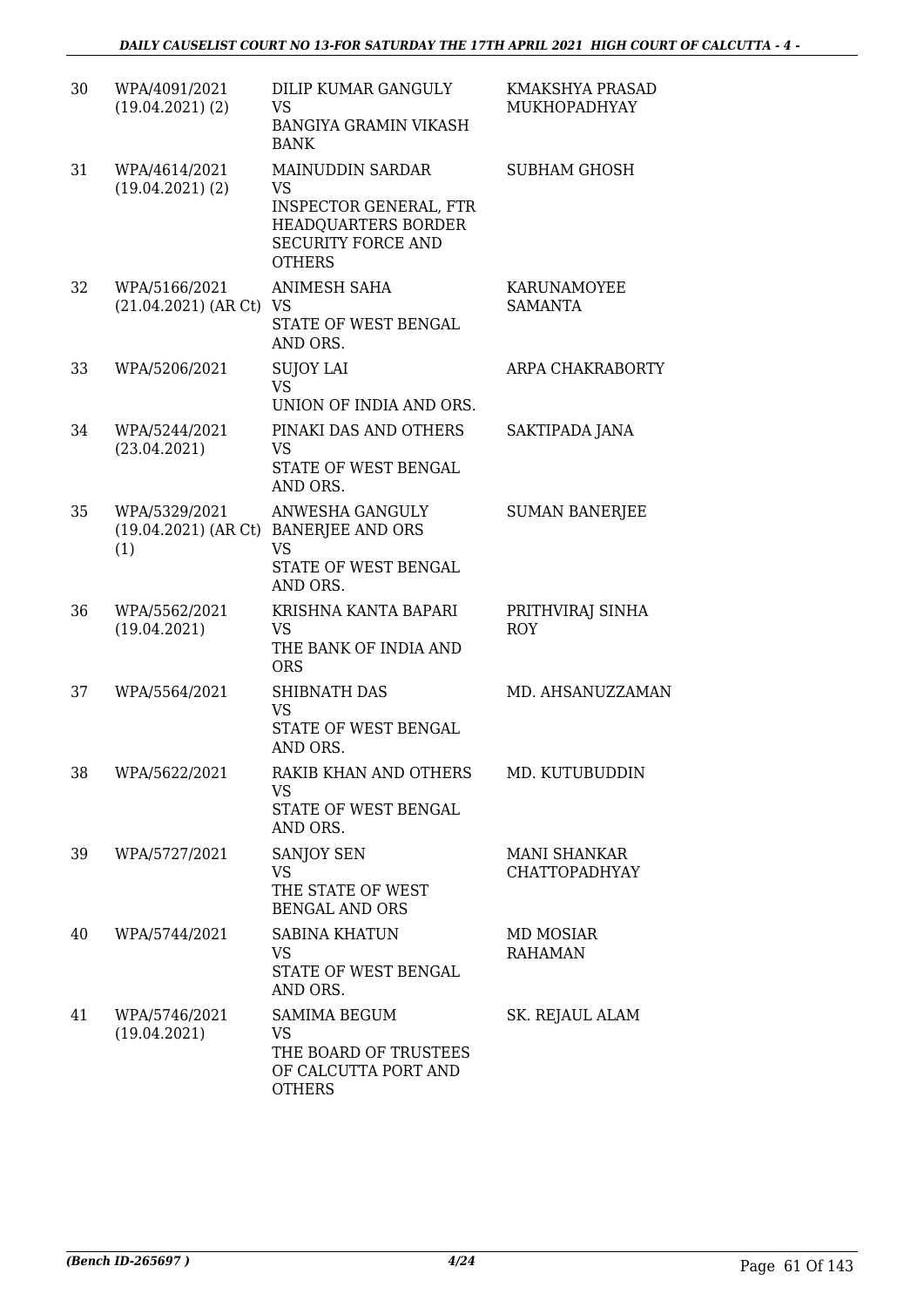| 42 | WPA/5770/2021      | <b>DULAL CHANDRA PAUL</b><br><b>VS</b><br>STATE OF WEST BENGAL<br>AND ORS.                  | <b>SANKAR PAUL</b>                    |
|----|--------------------|---------------------------------------------------------------------------------------------|---------------------------------------|
| 43 | WPA/5778/2021      | SUDIPTA KARMAKAR AND<br><b>ORS</b><br><b>VS</b><br>STATE OF WEST BENGAL<br>AND ORS.         | <b>DIBYENDU</b><br><b>CHATTERJEE</b>  |
| 44 | WPA/5886/2021      | MD NASIRUDDIN AND ORS<br><b>VS</b><br>STATE OF WEST BENGAL<br>AND ORS.                      | HARADHAN MONDAL                       |
| 45 | WPA/5915/2021      | DHARAMDEO RAY<br><b>VS</b><br>UNION OF INDIA AND ORS.                                       | DEBASISH KUNDU                        |
| 46 | WPA/6027/2021      | <b>ANUJ SHAW</b><br><b>VS</b><br>THE EASTERN COALFIELD<br><b>LIMITED AND OTHERS</b>         | <b>PRALAY</b><br><b>BHATTACHARJEE</b> |
| 47 | WPA/6056/2021      | <b>CHINA DAS</b><br><b>VS</b><br>STATE OF WEST BENGAL<br>AND ORS.                           | SIDDHADEV ADAK                        |
| 48 | WPA/6071/2021      | DR. SANJIT BISWAS<br><b>VS</b><br>UNION OF INDIA AND<br><b>ANOTHER</b>                      | RANANEESH GUPTA<br>THAKURTA           |
| 49 | WPA/6074/2021      | DR.SANJIT BISWAS<br><b>VS</b><br>UNION OF INDIA AND ORS.                                    | RANANEESH GUHA<br><b>THAKURTA</b>     |
| 50 | WPA/6102/2021      | AMALENDU BIKASH PANDA<br><b>VS</b><br>STATE OF WEST BENGAL<br>AND ORS.                      | KAMAL KANTA KAR                       |
| 51 | WPA/6104/2021      | SHIVAJI ANANDRAO YADAV<br><b>VS</b><br><b>COAL INDIA LIMITED</b>                            | <b>SUJIT SAHA</b>                     |
| 52 | WPA/6160/2021      | NAJIMUDDIN<br><b>VS</b><br>STATE OF WEST BENGAL<br>AND ORS.                                 | Md. Habibur Rahaman                   |
| 53 | WPA/6185/2021      | NARGISA BIBI<br><b>VS</b><br>UNION OF INDIA AND ORS.                                        | <b>SUSMITA</b><br><b>CHOWDHURY</b>    |
|    | wt54 WPA/6190/2021 | PABITRAMAYEE MAJHI<br><b>VS</b><br>STATE OF WEST BENGAL<br>AND ORS.                         | KASHISWAR GHOSAL                      |
| 55 | WPA/6212/2021      | SANTOSH KUMAR MAHATO<br><b>AND ORS</b><br><b>VS</b><br>THE UNION OF INDIA AND<br><b>ORS</b> | <b>SUKHENDU BIKASH</b><br>MUKHERJEE   |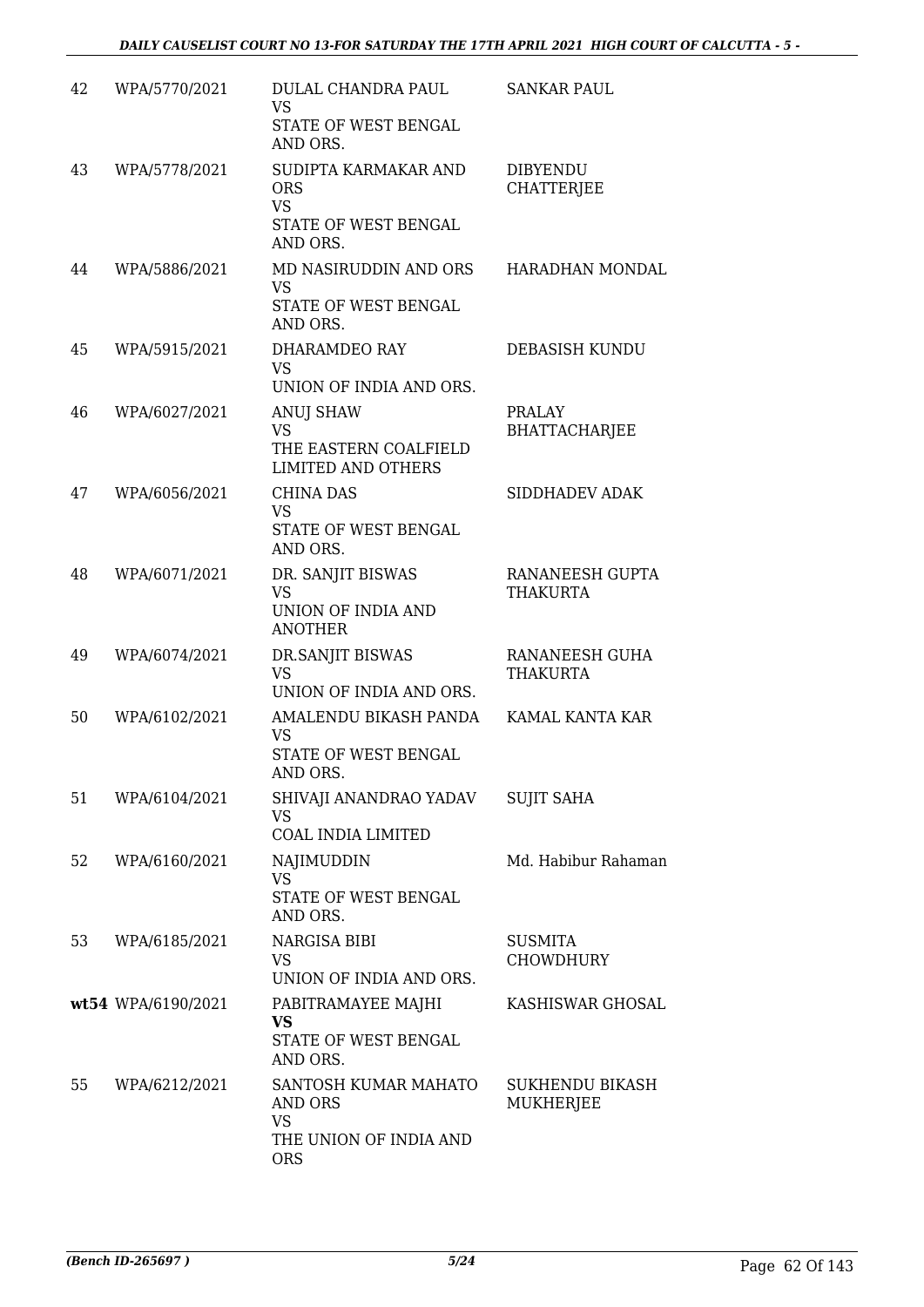| 56 | WPA/6321/2021                                     | <b>ARCHITA MANNA</b><br>VS<br>STATE OF WEST BENGAL<br>AND ORS.                                       | <b>ANIL KUMAR</b><br><b>CHATTOPADHYAYA</b> |
|----|---------------------------------------------------|------------------------------------------------------------------------------------------------------|--------------------------------------------|
| 57 | WPA/6323/2021                                     | KAILAS GORAI<br><b>VS</b><br>WBSEDCL AND ORS.                                                        | <b>TANUJA BASAK</b>                        |
| 58 | WPA/6331/2021<br>23.04.2021)                      | PARIMAL MANDAL<br><b>VS</b><br>STATE OF WEST BENGAL<br>AND ORS.                                      | JOYDEEP ROY                                |
| 59 | WPA/6348/2021                                     | PRASANTA BESRA<br>VS<br>STATE OF WEST BENGAL<br>AND ORS.                                             | <b>GORA CHAND</b><br><b>SAMANTA</b>        |
| 60 | WPA/6377/2021<br>(19.04.2021)                     | RAJ KUMAR PAL AND ORS<br><b>VS</b><br>STATE OF WEST BENGAL<br>AND ORS.                               | <b>UDAY NARAYAN</b><br><b>BETAL</b>        |
| 61 | WPA/6385/2021<br>$(19.04.2021)$ (At<br>10.30 a.m. | TAFFAZZUL HUSSAIN<br>GILANI<br><b>VS</b><br>STATE OF WEST BENGAL<br>AND ORS.                         | ADITYA MONDAL                              |
|    | IA NO: CAN/1/2021                                 |                                                                                                      |                                            |
| 62 | WPA/6400/2021<br>$(19.04.2021)$ (At<br>10.30 a.m. | <b>IMTIAZ HUSSAIN</b><br>VS<br>STATE OF WEST BENGAL<br>AND ORS.                                      | ADITYA MONDAL                              |
|    | IA NO: CAN/1/2021                                 |                                                                                                      |                                            |
| 63 | WPA/6464/2021                                     | TAPAN KUMAR MANA<br><b>VS</b><br>STATE OF WEST BENGAL<br>AND ORS.                                    | <b>INDRAJIT BISWAS</b>                     |
| 64 | WPA/6481/2021<br>(19.04.2021)                     | <b>AMAR DAS</b><br>VS<br>STATE OF WEST BENGAL<br>AND ORS.                                            | AYAN MITRA                                 |
| 65 | WPA/6530/2021                                     | RAJDIPTA BARMAN<br><b>VS</b><br><b>EMPLOYEES PROVIDENT</b><br>FUND ORGANISATION AND<br><b>OTHERS</b> | DEBOPRIYO KARAN                            |
| 66 | WPA/6536/2021                                     | SMT KAJOL BADYAKAR<br>VS.<br>M/S. EASTERN COAL<br><b>FIELDS LTD AND ORS</b>                          | AMAL KUMAR DUTTA                           |
| 67 | WPA/6544/2021                                     | KRISHNA BHUIYA<br>VS<br>EASTERN COAL FIELDS LTD<br>AND ORS                                           | AMAL KR DATTA                              |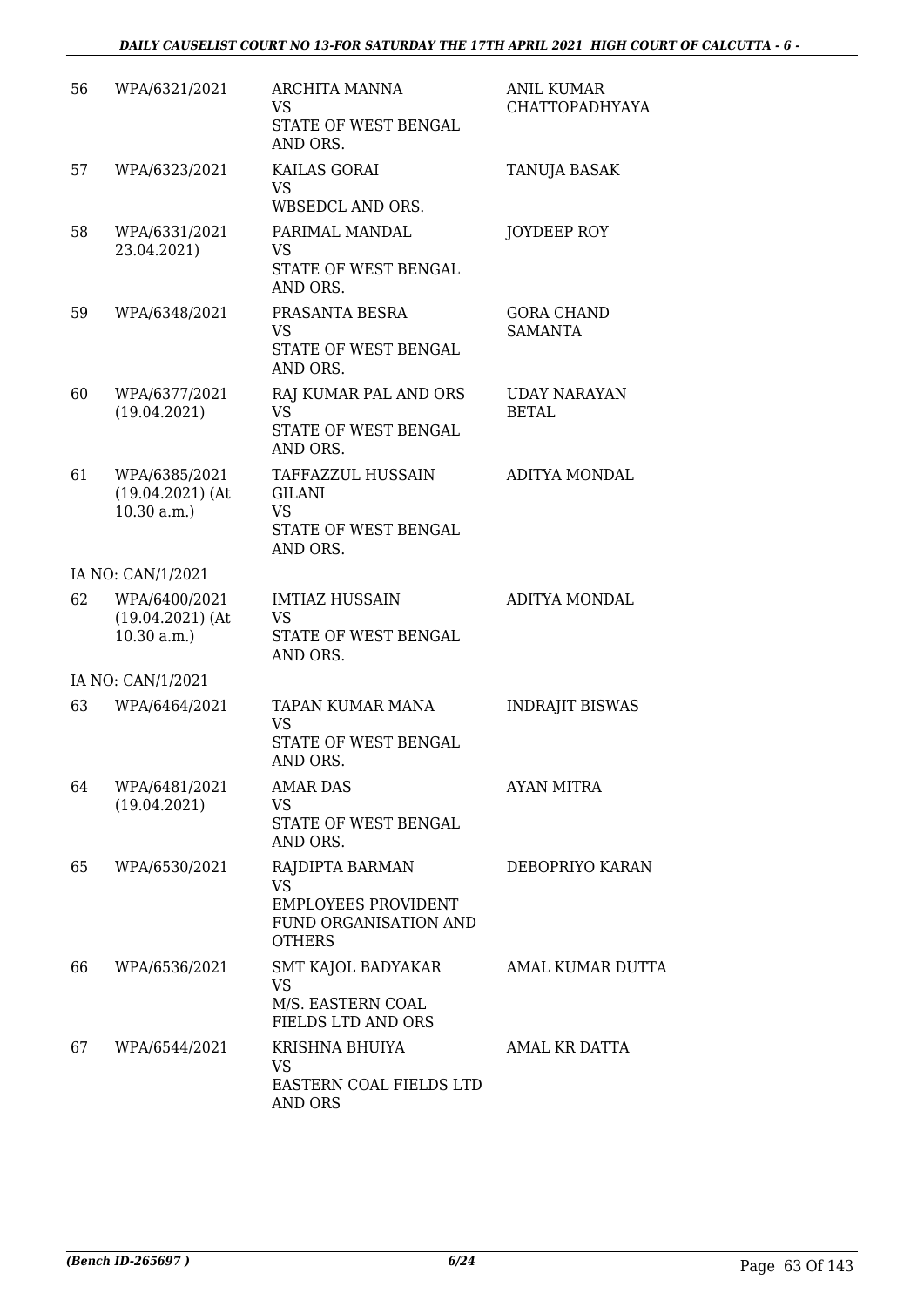| 68 | WPA/6551/2021 | <b>MAHESH BAURI</b><br><b>VS</b>                                                  | AMAL KUMAR DATTA                            |
|----|---------------|-----------------------------------------------------------------------------------|---------------------------------------------|
|    |               | THE COAL INDIA LTD AND<br><b>ORS</b>                                              |                                             |
| 69 | WPA/6587/2021 | <b>JYOTISH MONDAL AND</b><br><b>ANOTHER</b><br><b>VS</b>                          | TANUJA BASAK                                |
|    |               | STATE OF WEST BENGAL<br>AND ORS.                                                  |                                             |
| 70 | WPA/6646/2021 | <b>SHIKHA DAS</b><br><b>VS</b><br>THE KOLKATA PORT TRUST<br>AND ORS.              | <b>MOHINI MOHAN</b><br><b>BHATTACHARJEE</b> |
| 71 | WPA/6695/2021 | PIJUSH KANTI ROY<br><b>CHOWDHURY</b><br><b>VS</b><br>STATE OF WEST BENGAL         | <b>JAMIRUDDIN KHAN</b>                      |
|    |               | AND ORS.                                                                          |                                             |
| 72 | WPA/6696/2021 | SUPRIYA GUCHAIT<br>VS<br>STATE OF WEST BENGAL<br>AND ORS.                         | <b>JAMIRUDDIN KHAN</b>                      |
| 73 | WPA/6699/2021 | <b>BINDU BIHARI SAHA</b>                                                          | JAMIRUDDIN KHAN                             |
|    |               | <b>VS</b><br>STATE OF WEST BENGAL<br>AND ORS.                                     |                                             |
| 74 | WPA/6713/2021 | AJAY KUMAR<br>VS.<br>STATE OF WEST BENGAL<br>AND ORS.                             | <b>JAMIRUDDIN KHAN</b>                      |
| 75 | WPA/6716/2021 | <b>DINANATH THAKUR</b><br><b>VS</b><br>STATE OF WEST BENGAL<br>AND ORS.           | <b>JAMIRUDDIN KHAN</b>                      |
| 76 | WPA/6717/2021 | <b>PULAK SANKAR</b><br><b>CHOUDHURY</b><br>VS<br>STATE OF WEST BENGAL<br>AND ORS. | <b>JAMIRUDDIN KHAN</b>                      |
| 77 | WPA/6719/2021 | <b>SUSHANTA MITRA</b><br><b>VS</b><br>STATE OF WEST BENGAL<br>AND ORS.            | JAMIRUDDIN KHAN                             |
| 78 | WPA/6721/2021 | DEBAPRIYA NAG ROY<br><b>VS</b><br>STATE OF WEST BENGAL<br>AND ORS.                | PRITAM CHOUDHURY                            |
| 79 | WPA/6729/2021 | PRIYA KARMAKAR<br>VS<br>STATE OF WEST BENGAL<br>AND ORS.                          | <b>BAISAKHI SINGHA</b>                      |
| 80 | WPA/6733/2021 | <b>GURUPADA MURMU</b><br><b>VS</b><br>UNION OF INDIA AND ORS.                     | kashiswar ghosal                            |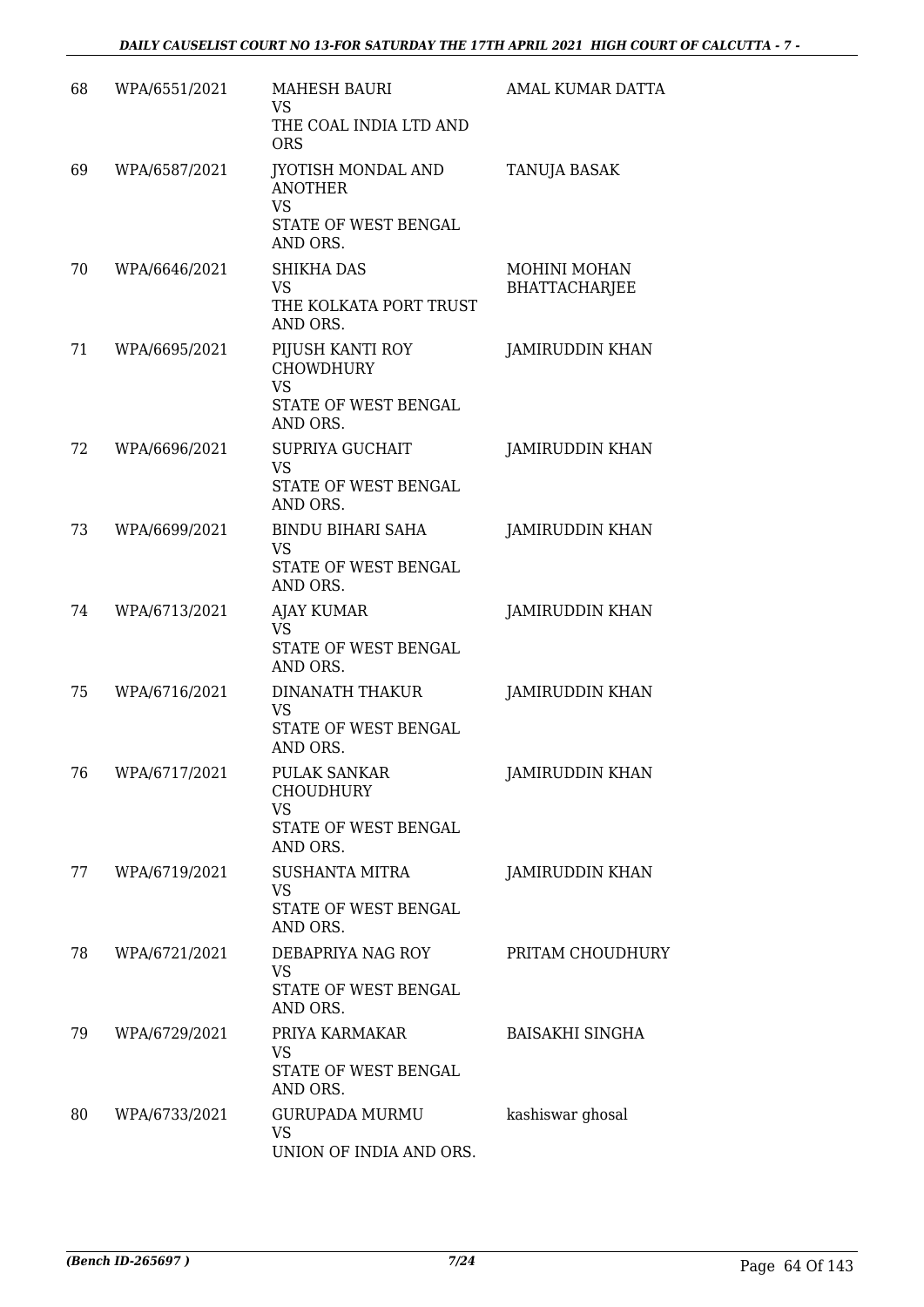| 81 | WPA/6781/2021                 | MANTULAL MONDAL<br><b>VS</b>                                                    | RAJIB KUMAR KUNDU                     |
|----|-------------------------------|---------------------------------------------------------------------------------|---------------------------------------|
|    |                               | KOLKATA PORT TRUST AND<br>ORS.                                                  |                                       |
| 82 | WPA/6832/2021                 | <b>BEAUTY CHAKRABORTY</b><br><b>VS</b><br>STATE OF WEST BENGAL<br>AND ORS.      | <b>PARTHA</b><br><b>CHAKRABORTY</b>   |
| 83 | WPA/6848/2021<br>(19.04.2021) | KRISHNENDU CHATTERJEE<br>VS<br>STATE OF WEST BENGAL<br>AND ORS.                 | MONIRUZZAMAN                          |
| 84 | WPA/6859/2021                 | AMIT KUMAR HOWLADAR<br>VS<br>UNION OF INDIA AND ORS.                            | PROBAL SARKAR                         |
| 85 | WPA/7007/2021                 | PRASANTA KUMAR PAHARI<br><b>VS</b><br>STATE OF WEST BENGAL<br>AND ORS.          | <b>SALONI</b><br><b>BHATTACHARJEE</b> |
| 86 | WPA/7055/2021                 | JAYANTI SARKAR ROY<br><b>VS</b><br><b>STATE OF WEST BENGAL</b><br>AND ORS.      | Anirban Banerjee                      |
| 87 | WPA/7072/2021                 | TARUN KUMAR MANDAL<br><b>VS</b><br>CENTRAL BANK OF INDIA<br>AND ORS.            | ABHINABA DAN                          |
| 88 | WPA/7088/2021                 | PRADIP KUMAR SARKAR<br><b>VS</b><br>WEST BENGAL HOUSING<br><b>BOARD AND ORS</b> | <b>UDAYAN DUTTA</b>                   |
| 89 | WPA/7124/2021                 | <b>MIRA PANDA</b><br>VS<br><b>STATE OF WEST BENGAL</b><br>AND ORS.              | ABHILASH SINHA<br><b>ROY</b>          |
| 90 | WPA/7179/2021                 | <b>SAHINA YASMIN</b><br><b>VS</b><br>STATE OF WEST BENGAL<br>AND ORS.           | ARUNAVA PATI                          |
| 91 | WPA/7208/2021                 | SANJIT KUMAR KOLEY<br><b>VS</b><br>STATE OF WEST BENGAL<br>AND ORS.             | PRADEEP PANDEY                        |
| 92 | WPA/7220/2021                 | KALLOL CHOWDHURY<br>VS<br>UNION OF INDIA AND ORS.                               | <b>INDRAJIT BISWAS</b>                |
| 93 | WPA/7221/2021                 | WASIM AKHTAR ANSARI<br><b>VS</b><br>UNION OF INDIA AND ORS.                     | MD. ALI MANSOOR                       |
| 94 | WPA/7247/2021                 | PAPIYA BHADURI<br>VS<br>STATE OF WEST BENGAL<br>AND ORS.                        | ARPA CHAKRABORTY                      |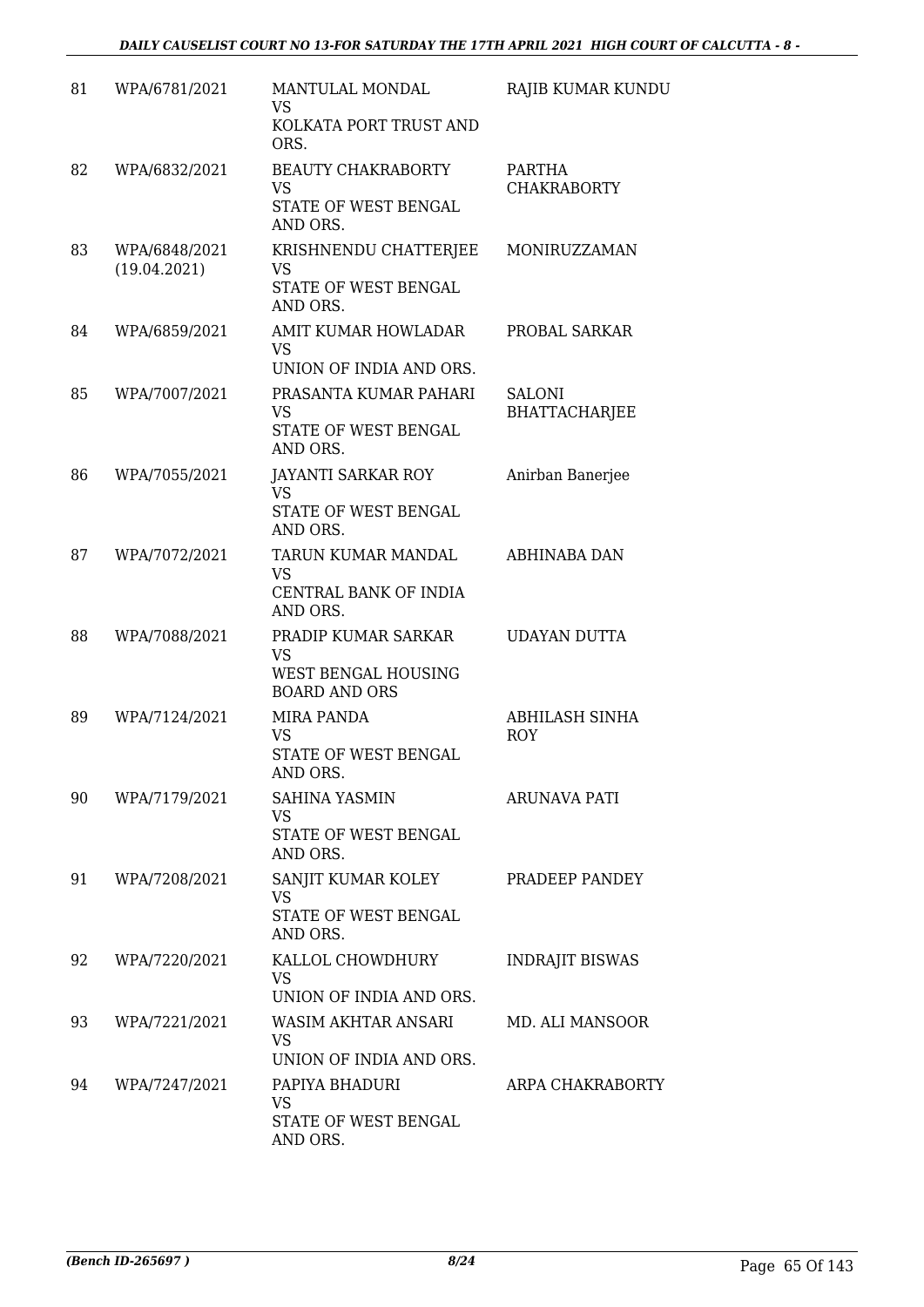| 95  | WPA/7287/2021     | <b>DOLI SARKAR</b><br><b>VS</b><br>STATE BANK OF INDIA AND<br><b>OTHERS</b>                                  | CHIRANJIB SINHA                      |
|-----|-------------------|--------------------------------------------------------------------------------------------------------------|--------------------------------------|
| 96  | WPA/7311/2021     | HAFIJUL SK.<br><b>VS</b><br>STATE OF WEST BENGAL<br>AND ORS.                                                 | <b>SANDIP KUMAR</b><br><b>MONDAL</b> |
| 97  | WPA/7370/2021     | RAJENDRA PRATAP SINGH<br>VS.<br>UNION OF INDIA AND ORS.                                                      | <b>UJJAL RAY</b>                     |
| 98  | WPA/7402/2021     | MAHUYA CHAKRABORTY<br><b>AND ANOTHER</b><br><b>VS</b><br>UNION OF INDIA AND ORS.                             | SAMRAT DEY PAUL                      |
| 99  | WPA/7406/2021     | <b>BRAJESH KRISHNA DAS</b><br><b>VS</b><br>STATE OF WEST BENGAL<br>AND ORS.                                  | <b>GOPAL MONDAL</b>                  |
| 100 | WPA/7409/2021     | <b>JIBESH ADHIKARY</b><br><b>VS</b><br>THE DIRECTOR GENERA,<br>RAILWAY PROTECTION<br><b>FORCE AND OTHERS</b> | <b>SANJIB KUMAR</b><br>MUKHOPADHYAY  |
| 101 | WPA/7438/2021     | <b>ARATI SUR</b><br>VS<br>WEST BENGAL TRANSPORT<br><b>CORPORATION AND</b><br><b>OTHERS</b>                   | <b>AMAR MITRA</b>                    |
| 102 | WPA/7443/2021     | <b>SAMIN SK</b><br><b>VS</b><br>UNION OF INDIA AND<br><b>ANOTHER</b>                                         | PRASANTA KUMAR<br><b>PAKRASHI</b>    |
| 103 | WPA/7450/2021     | MONOJENDRA<br>CHAKRABORTY AND<br><b>OTHERS</b><br><b>VS</b><br>STATE OF WEST BENGAL<br>AND ORS.              | <b>MASUM ALI SARDAR</b>              |
|     | 104 WPA/7465/2021 | PRADIP KUMAR BOSE<br>VS<br>STATE OF WEST BENGAL<br>AND ORS.                                                  | JAMIRUDDIN KHAN                      |
| 105 | WPA/7468/2021     | <b>GUNASINDHU MONDAL</b><br>VS<br>STATE OF WEST BENGAL<br>AND ORS.                                           | JAMIRUDDIN KHAN                      |
| 106 | WPA/7473/2021     | RANJAN KUMAR MONDAL<br><b>VS</b><br>STATE OF WEST BENGAL<br>AND ORS.                                         | JAMIRUDDIN KHAN                      |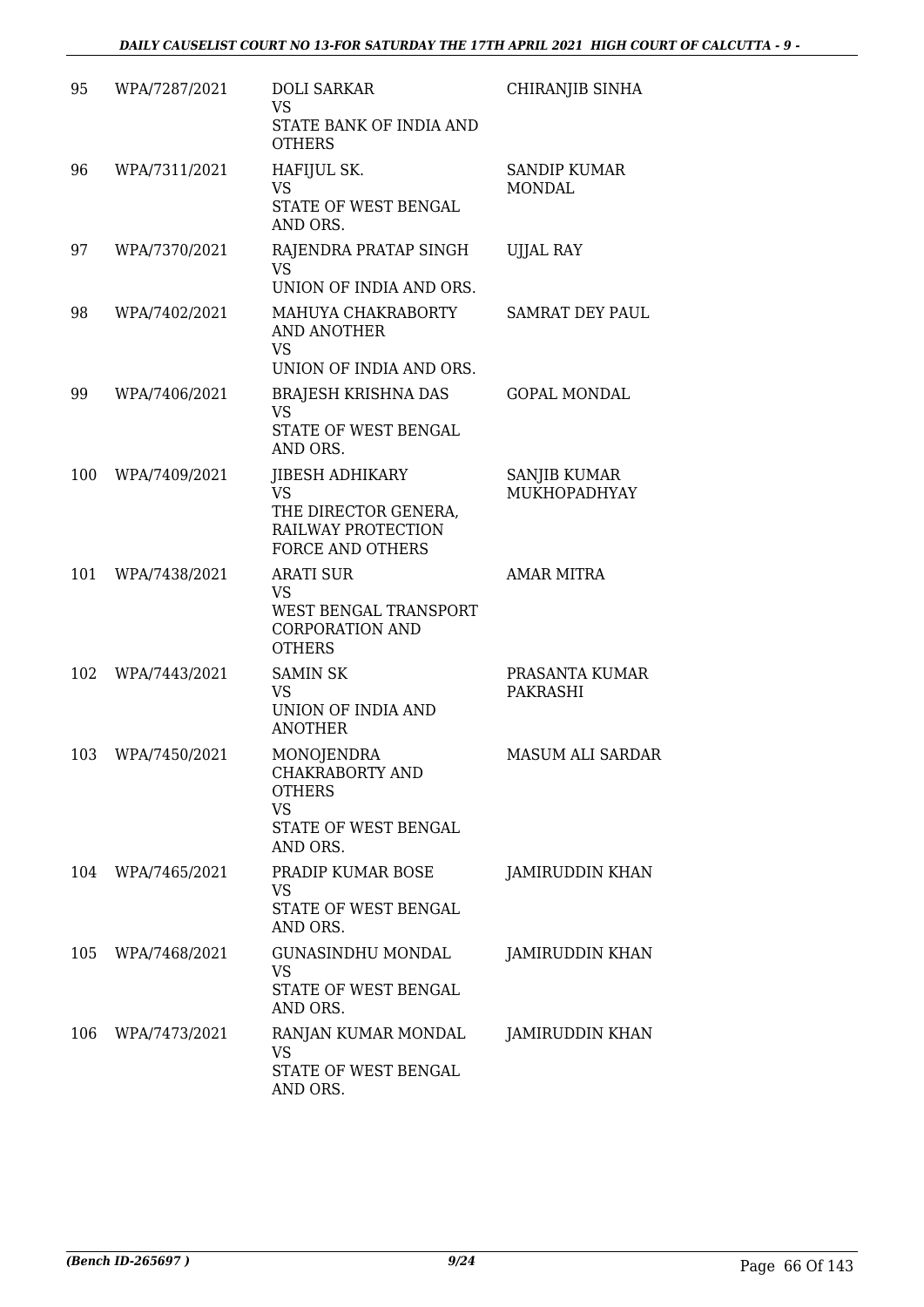| 107 | WPA/7477/2021 | <b>BIJOY MAITY</b><br>VS<br>STATE OF WEST BENGAL<br>AND ORS.                                 | JAMIRUDDIN KHAN              |
|-----|---------------|----------------------------------------------------------------------------------------------|------------------------------|
| 108 | WPA/7478/2021 | RABINDRA NATH DEY<br><b>VS</b><br>STATE OF WEST BENGAL<br>AND ORS.                           | <b>JAMIRUDDIN KHAN</b>       |
| 109 | WPA/7482/2021 | RABINDRA PROSAD SINGH<br><b>VS</b><br>STATE OF WEST BENGAL<br>AND ORS.                       | JAMIRUDDIN KHAN              |
| 110 | WPA/7485/2021 | AMAL KUMAR CHATTERJEE<br>VS<br>STATE OF WEST BENGAL<br>AND ORS.                              | JAMIRUDDIN KHAN              |
| 111 | WPA/7488/2021 | TAPAN BHATTACHARJEE<br><b>VS</b><br>STATE OF WEST BENGAL<br>AND ORS.                         | JAMIRUDDIN KHAN              |
| 112 | WPA/7489/2021 | <b>BHAJA HARI MAHATO</b><br><b>VS</b><br>UNION OF INDIA AND ORS.                             | <b>SOUGATA MITRA</b>         |
| 113 | WPA/7490/2021 | <b>VIVEKANANDA HALDER</b><br><b>AND ORS</b><br><b>VS</b><br>STATE OF WEST BENGAL<br>AND ORS. | PARVEJ ALAM                  |
| 114 | WPA/7504/2021 | <b>MRINAL NATH</b><br><b>VS</b><br>PUNJAB AND SIND BANK<br><b>AND OTHERS</b>                 | SULENA KUMARI JHA            |
| 115 | WPA/7521/2021 | SANJOY SAHA<br>VS<br>UNION OF INDIA AND ORS.                                                 | <b>SUBODH BANERJEE</b>       |
| 116 | WPA/7563/2021 | <b>SAMIR SARKAR AND ORS</b><br><b>VS</b><br>UNION OF INDIA AND ORS.                          | TRIPTIMOY<br><b>TALUKDER</b> |
| 117 | WPA/7587/2021 | NOJIMODDIN SK. AND ORS<br><b>VS</b><br>UNION OF INDIA AND ORS.                               | ANKITA DEY                   |
| 118 | WPA/7595/2021 | SANAT KUMAR GHOSH AND<br><b>ORS</b><br><b>VS</b><br>STATE OF WEST BENGAL<br><b>AND ANR</b>   | <b>SAMIRAN MANDAL</b>        |
| 119 | WPA/7612/2021 | SUPRIYA BISWAS AND ANR<br><b>VS</b><br>UNION OF INDIA AND ORS.                               | SANKHA SUBHRA<br>ROY         |
| 120 | WPA/7618/2021 | TIRTHANKAR BASU<br>VS<br>STATE OF WEST BENGAL<br>AND ORS.                                    | <b>ANUJIT MOOKERJEE</b>      |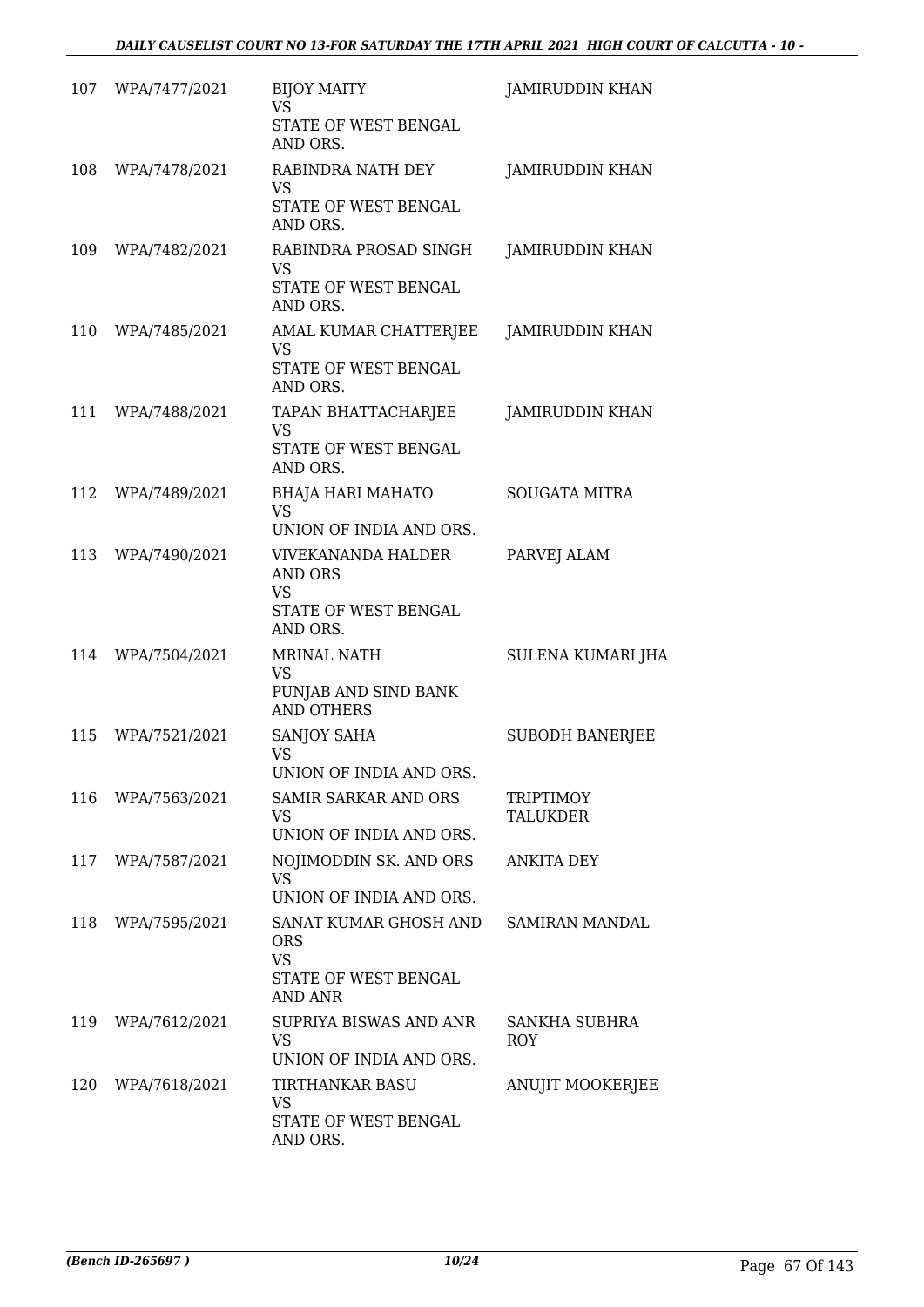|     | 121 WPA/7632/2021 | <b>BHASHKAR JYOTI</b><br><b>BHATTACHARJEE</b><br><b>VS</b><br>STATE BANK OF INDIA AND<br><b>ORS</b>   | <b>BISWAPRIYA</b><br><b>SAMANTA</b> |
|-----|-------------------|-------------------------------------------------------------------------------------------------------|-------------------------------------|
| 122 | WPA/7669/2021     | BISWANATH BOSE AND<br><b>OTHERS</b><br><b>VS</b><br>STATE OF WEST BENGAL<br>AND ORS.                  | SAKTI PADA JANA                     |
| 123 | WPA/7678/2021     | SAFDER ALI<br>VS.<br>UNION OF INDIA AND ANR                                                           | MD RIZWAN ALAM                      |
|     | 124 WPA/7715/2021 | DR SASANKA SEKHAR<br><b>DEBNATH</b><br><b>VS</b><br>THEUNIVERSITY GRANTS<br><b>COMMISSION AND ORS</b> | PRIYANKA LAMA                       |
|     | 125 WPA/7924/2021 | KISHORE KUMAR DEY<br><b>VS</b><br>STATE OF WEST BENGAL<br>AND ORS.                                    | <b>SAURAV ROY</b>                   |
| 126 | WPA/7925/2021     | BISHNU PADA PAUL<br><b>VS</b><br>STATE OF WEST BENGAL<br>AND ORS.                                     | <b>SAURAV ROY</b>                   |
| 127 | WPA/7927/2021     | SAMBHU CHANDRA DAS<br><b>VS</b><br>STATE OF WEST BENGAL<br>AND ORS.                                   | <b>SAURAV ROY</b>                   |
| 128 | WPA/7931/2021     | ASOK KUMAR GUHA<br>VS<br>STATE OF WEST BENGAL<br>AND ORS.                                             | <b>SAURAV ROY</b>                   |
|     | 129 WPA/7933/2021 | <b>BASUDEB BISWAS</b><br>VS<br>STATE OF WEST BENGAL<br>AND ORS.                                       | <b>SAURAV ROY</b>                   |
| 130 | WPA/7936/2021     | <b>ASHOKE KUMAR</b><br><b>CHAKROBORTY</b><br><b>VS</b><br>STATE OF WEST BENGAL<br>AND ORS.            | <b>SAURAV ROY</b>                   |
|     | 131 WPA/7939/2021 | RANJIT KUMAR DAS<br>VS.<br>STATE OF WEST BENGAL<br>AND ORS.                                           | <b>SAURAV ROY</b>                   |
|     | 132 WPA/7940/2021 | <b>ASIF MALLICK</b><br>VS<br>STATE OF WEST BENGAL<br>AND ORS.                                         | ROBIUL ISLAM                        |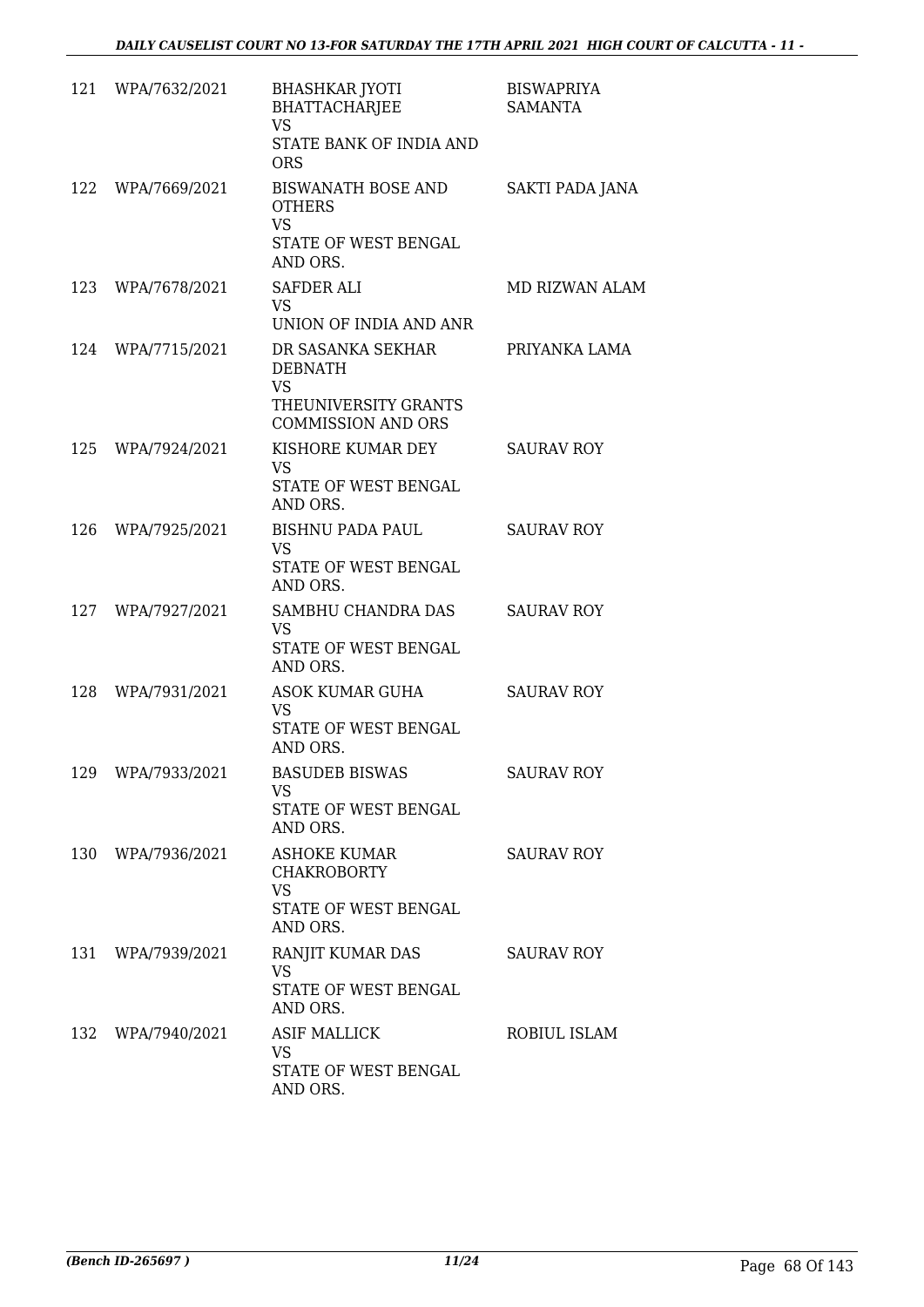|     | 133 WPA/7942/2021 | <b>MINU GUHA</b><br><b>VS</b><br>STATE OF WEST BENGAL<br>AND ORS.                          | <b>SAURAV ROY</b> |
|-----|-------------------|--------------------------------------------------------------------------------------------|-------------------|
| 134 | WPA/7945/2021     | AJOY KUMAR DUTTA<br>VS<br>STATE OF WEST BENGAL<br>AND ORS.                                 | <b>SAURAV ROY</b> |
| 135 | WPA/7947/2021     | <b>SAGARIKA PALIT</b><br><b>VS</b><br>STATE OF WEST BENGAL<br>AND ORS.                     | <b>SAURAV ROY</b> |
| 136 | WPA/7950/2021     | <b>TAPAN KUMAR</b><br><b>BHATTACHARYA</b><br><b>VS</b><br>STATE OF WEST BENGAL<br>AND ORS. | <b>SOURAV ROY</b> |
| 137 | WPA/7953/2021     | SUBODH RANJAN SARKAR<br><b>VS</b><br>STATE OF WEST BENGAL<br>AND ORS.                      | <b>SAURAV ROY</b> |
| 138 | WPA/7954/2021     | <b>BARUN DEV MUKHERJEE</b><br><b>VS</b><br>STATE OF WEST BENGAL<br>AND ORS.                | <b>SOURAV ROY</b> |
| 139 | WPA/7958/2021     | <b>GURUDAS NAYAK</b><br><b>VS</b><br>STATE OF WEST BENGAL<br>AND ORS.                      | <b>SAURAV ROY</b> |
| 140 | WPA/7961/2021     | ANAJALI MUKHERJEE<br>VS.<br>STATE OF WEST BENGAL<br>AND ORS.                               | <b>SAURAV ROY</b> |
| 141 | WPA/7965/2021     | <b>RUNU DUTTA</b><br><b>VS</b><br>STATE OF WEST BENGAL<br>AND ORS.                         | <b>SAURAV ROY</b> |
| 142 | WPA/7967/2021     | JOYDEV GHOSH<br><b>VS</b><br>STATE OF WEST BENGAL<br>AND ORS.                              | <b>SAURAV ROY</b> |
|     | 143 WPA/7969/2021 | CHANDRA NATH DEB<br>VS.<br>STATE OF WEST BENGAL<br>AND ORS.                                | <b>SAURAV ROY</b> |
| 144 | WPA/7980/2021     | RATNA BUDUK @TUTUL<br><b>BUDUK</b><br><b>VS</b><br>STATE OF WEST BENGAL<br>AND ORS.        | <b>SAURAV ROY</b> |
| 145 | WPA/7984/2021     | NIBASH CHANDRA SARKAR SOURAV ROY<br><b>VS</b><br>STATE OF WEST BENGAL<br>AND ORS.          |                   |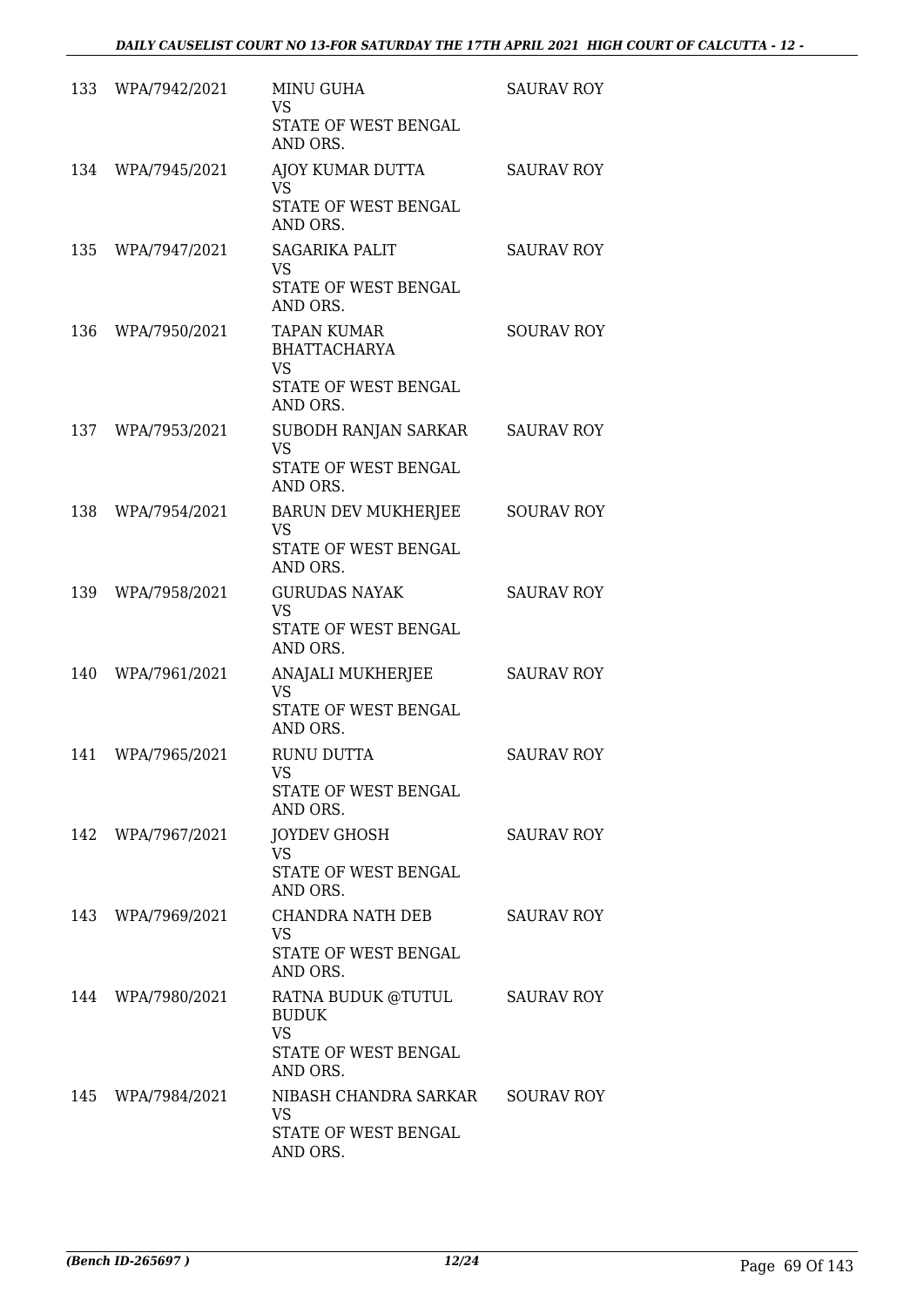|     | 146 WPA/7994/2021 | <b>ABHISHEK NAG</b><br><b>VS</b><br>PUNJAB NATIONAL BANK                               | <b>RISHAV MAITY</b> |
|-----|-------------------|----------------------------------------------------------------------------------------|---------------------|
| 147 | WPA/8009/2021     | <b>AND ORS</b><br>AMARESH BHATTACHARYA SAURAV ROY<br><b>VS</b><br>STATE OF WEST BENGAL |                     |
|     | 148 WPA/8012/2021 | AND ORS.<br>TUSHAR KANTI MITRA<br><b>VS</b><br>STATE OF WEST BENGAL                    | <b>SAURAV ROY</b>   |
| 149 | WPA/8015/2021     | AND ORS.<br>NARENDRA PROSAD ROY<br>VS<br>STATE OF WEST BENGAL<br>AND ORS.              | <b>SAURAV ROY</b>   |
| 150 | WPA/8016/2021     | SWAPAN BODHAK<br><b>VS</b><br>STATE OF WEST BENGAL<br>AND ORS.                         | <b>SAURAV ROY</b>   |
|     | 151 WPA/8018/2021 | <b>BRIJ LAL SHAW</b><br><b>VS</b><br>STATE OF WEST BENGAL<br>AND ORS.                  | <b>SAURAV ROY</b>   |
| 152 | WPA/8022/2021     | TAPAN KUMAR DEY<br><b>VS</b><br>STATE OF WEST BENGAL<br>AND ORS.                       | <b>SAURAV ROY</b>   |
| 153 | WPA/8025/2021     | <b>BHOLA SHAW</b><br><b>VS</b><br>STATE OF WEST BENGAL<br>AND ORS.                     | <b>SAURAV ROY</b>   |
| 154 | WPA/8028/2021     | GYAN CHANDRA PATHAK<br><b>VS</b><br>STATE OF WEST BENGAL<br>AND ORS.                   | <b>SAURAV ROY</b>   |
|     | 155 WPA/8033/2021 | MALAY KUMAR RAY<br><b>VS</b><br>STATE OF WEST BENGAL<br>AND ORS.                       | <b>SAURAV ROY</b>   |
|     | 156 WPA/8035/2021 | TAPAN KUMAR SINHA<br>VS<br>STATE OF WEST BENGAL<br>AND ORS.                            | <b>SAURAV ROY</b>   |
|     | 157 WPA/8043/2021 | ASOK KUMAR DATTA<br><b>VS</b><br>STATE OF WEST BENGAL<br>AND ORS.                      | JAMIRUDDIN KHAN     |
|     | 158 WPA/8044/2021 | ARUN KUMAR SINGH<br><b>VS</b><br>STATE OF WEST BENGAL<br>AND ORS.                      | JAMIRUDDIN KHAN     |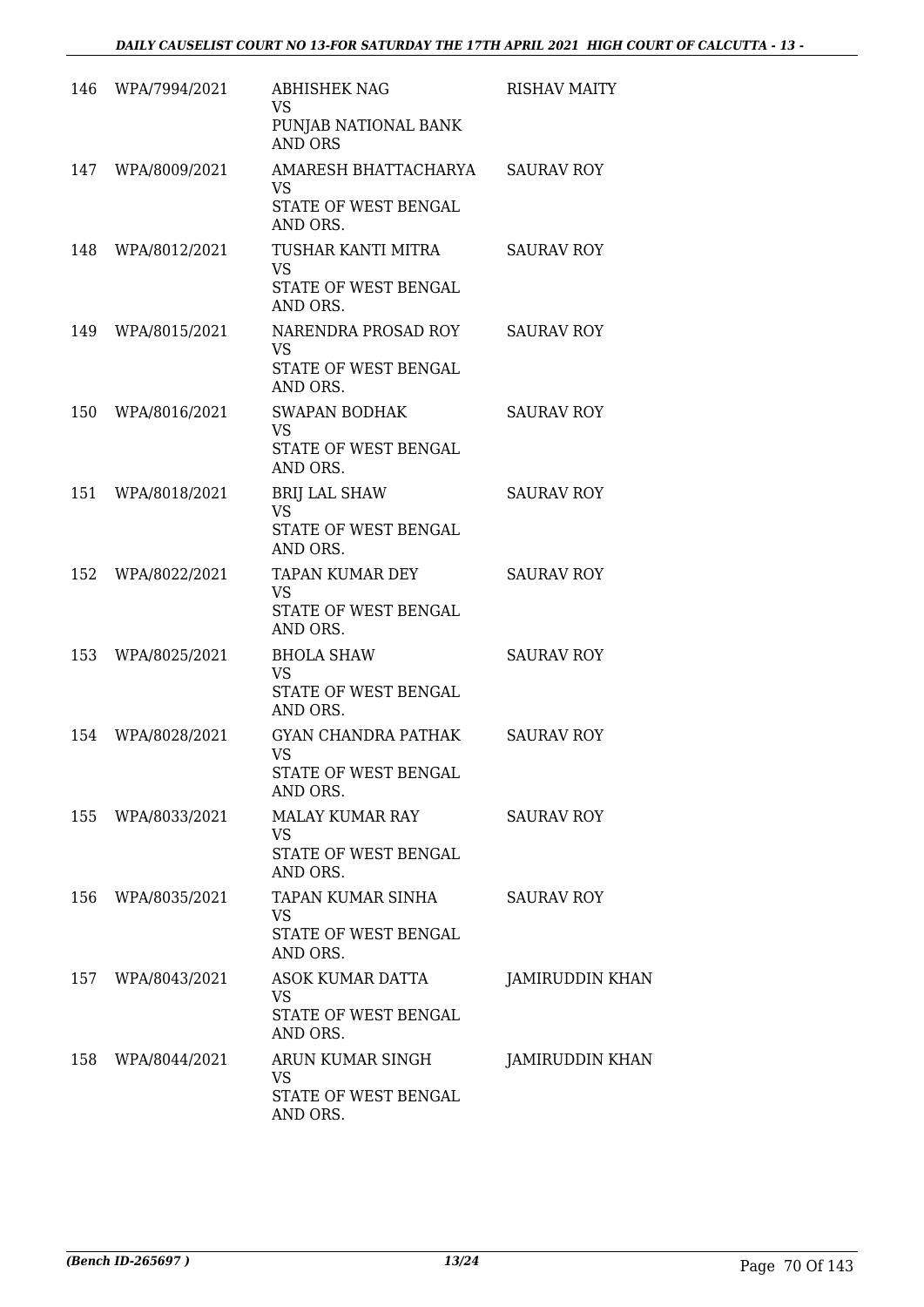| 159 | WPA/8047/2021 | SWAPAN CHOWDHURY<br><b>VS</b><br>STATE OF WEST BENGAL<br>AND ORS.                   | <b>JAMIRUDDIN KHAN</b> |
|-----|---------------|-------------------------------------------------------------------------------------|------------------------|
| 160 | WPA/8049/2021 | <b>DUSSHASAN BERA</b><br><b>VS</b><br>STATE OF WEST BENGAL<br>AND ORS.              | <b>JAMIRUDDIN KHAN</b> |
| 161 | WPA/8054/2021 | <b>BALMUKUND PRASAD</b><br>VS<br>STATE OF WEST BENGAL<br>AND ORS.                   | JAMIRUDDIN KHAN        |
| 162 | WPA/8056/2021 | RAJENDRA RAM<br><b>VS</b><br>STATE OF WEST BENGAL<br>AND ORS.                       | JAMIRUDDIN KHAN        |
| 163 | WPA/8058/2021 | <b>BISWANATH DEY</b><br><b>VS</b><br>STATE OF WEST BENGAL<br>AND ORS.               | <b>JAMIRUDDIN KHAN</b> |
| 164 | WPA/8059/2021 | <b>SAMIR KUMAR DAS</b><br>VS<br>STATE OF WEST BENGAL<br>AND ORS.                    | JAMIRUDDIN KHAN        |
| 165 | WPA/8060/2021 | SAMIR CHAKRABORTY<br><b>VS</b><br>STATE OF WEST BENGAL<br>AND ORS.                  | JAMIRUDDIN KHAN        |
| 166 | WPA/8063/2021 | RADHASHYAM DAS<br><b>VS</b><br>STATE OF WEST BENGAL<br>AND ORS.                     | JAMIRUDDIN KHAN        |
| 167 | WPA/8064/2021 | <b>MANORANJAN</b><br><b>BHATTACHARJEE</b><br>VS<br>STATE OF WEST BENGAL<br>AND ORS. | JAMIRUDDIN KHAN        |
| 168 | WPA/8067/2021 | ASIT KUMAR MANDAL<br>VS<br>STATE OF WEST BENGAL<br>AND ORS.                         | <b>JAMIRUDDIN KHAN</b> |
| 169 | WPA/8070/2021 | MANOJ BHATTACHARJEE<br><b>VS</b><br>STATE OF WEST BENGAL<br>AND ORS.                | JAMIRUDDIN KHAN        |
| 170 | WPA/8071/2021 | SAIBAL CHATTERJEE<br>VS<br>STATE OF WEST BENGAL<br>AND ORS.                         | JAMIRUDDIN KHAN        |
| 171 | WPA/8072/2021 | <b>SHAFI AHMED</b><br><b>VS</b><br>STATE OF WEST BENGAL<br>AND ORS.                 | JAMIRUDDIN KHAN        |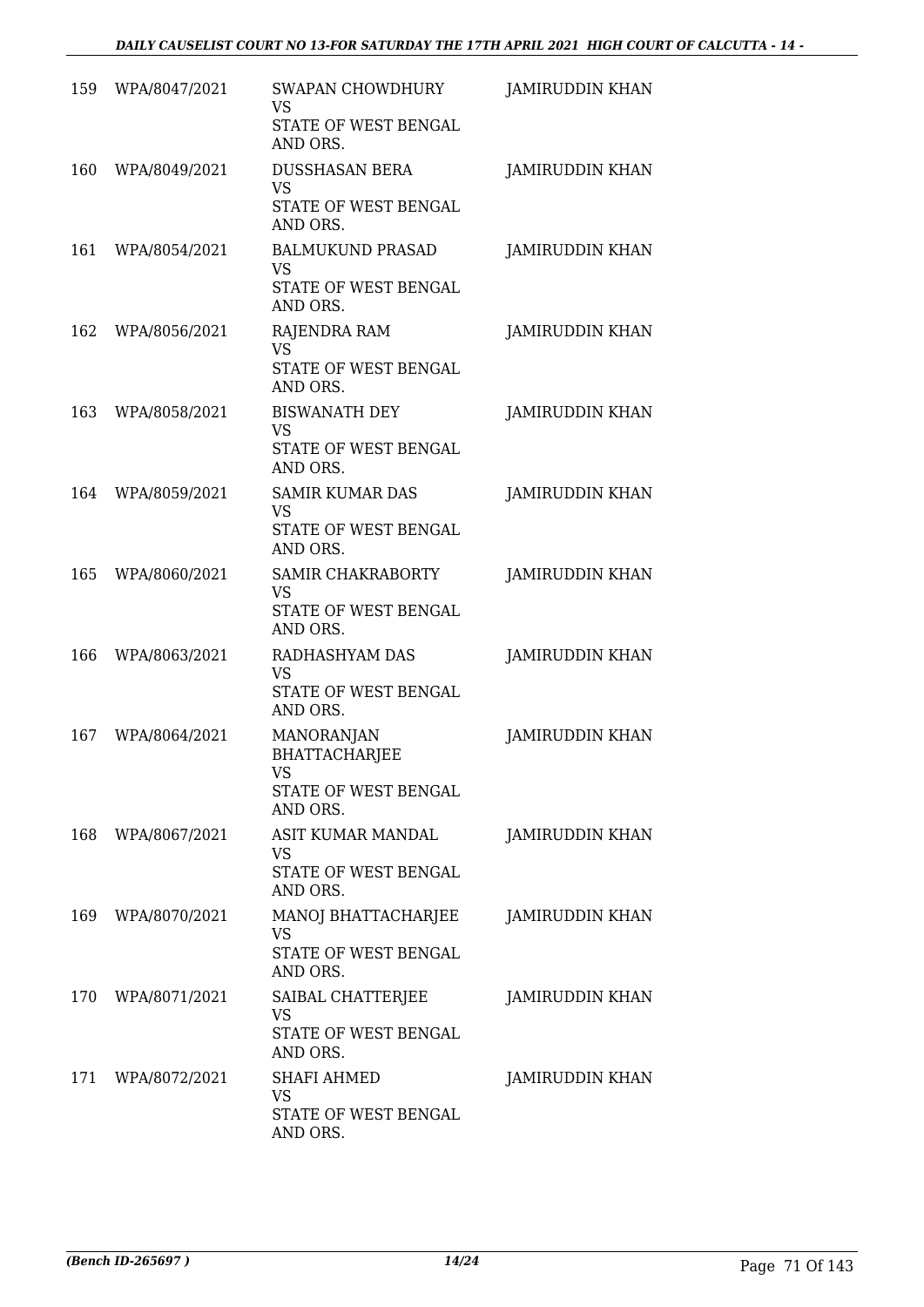| 172 | WPA/8073/2021 | ASHOK KUMAR SINGH<br>VS                                                        | JAMIRUDDIN KHAN               |
|-----|---------------|--------------------------------------------------------------------------------|-------------------------------|
|     |               | STATE OF WEST BENGAL<br>AND ORS.                                               |                               |
| 173 | WPA/8074/2021 | <b>GOUTAM GANGULY</b><br><b>VS</b><br>STATE OF WEST BENGAL                     | <b>JAMIRUDDIN KHAN</b>        |
|     |               | AND ORS.                                                                       |                               |
| 174 | WPA/8076/2021 | <b>SANKAR PRASAD ROY</b><br>VS<br>STATE OF WEST BENGAL                         | JAMIRUDDIN KHAN               |
| 175 | WPA/8078/2021 | AND ORS.<br>JAGAT JYOTI KUNDU                                                  | JAMIRUDDIN KHAN               |
|     |               | VS.<br>STATE OF WEST BENGAL<br>AND ORS.                                        |                               |
| 176 | WPA/8097/2021 | MAHESH PRASAD<br><b>VS</b>                                                     | <b>SUDIP SARKAR</b>           |
|     |               | THE FOOD CORPORATION<br>OF INDIA AND OTHERS                                    |                               |
| 177 | WPA/8101/2021 | <b>MOHAN RAM</b><br>VS<br>THE FOOD CORPORATION                                 | <b>SUDIP SARKAR</b>           |
| 178 | WPA/8104/2021 | OF INDIA AND OTHERS<br>ASIATIC SOCIETY AND                                     | <b>SUMAN BANERJEE</b>         |
|     |               | <b>EMPLOYEES UNION AND</b><br><b>ANR</b><br><b>VS</b>                          |                               |
| 179 | WPA/8105/2021 | UNION OF INDIA AND ORS.<br>RAM JANAM SINGH                                     | <b>SUDIP SARKAR</b>           |
|     |               | <b>VS</b><br>THE FOOD CORPORATION<br>OF INDIA AND OTHERS                       |                               |
| 180 | WPA/8106/2021 | SOURENDRA NATH BISWAS<br>VS<br>UNION OF INDIA AND ORS.                         | SUJIT KUMAR GHOSH             |
| 181 | WPA/8109/2021 | <b>B ASHOK</b><br><b>VS</b><br>UNION OF INDIA AND ORS.                         | SWARNALI<br><b>DASGUPTA</b>   |
| 182 | WPA/8112/2021 | <b>BABAN SINGH</b><br><b>VS</b><br>THE FOOD CORPORATION<br>OF INDIA AND OTHERS | <b>SUDIP SARKAR</b>           |
| 183 | WPA/8116/2021 | <b>RAM PRIT RAM</b><br>VS<br>THE FOOD CORPORATION<br>OF INDIA AND OTHERS       | <b>SUDIP SARKAR</b>           |
| 184 | WPA/8200/2021 | TANMOY CHATTOPADHYAY<br>VS<br>STATE OF WEST BENGAL<br>AND ORS.                 | <b>DIBYENDU</b><br>CHATTERJEE |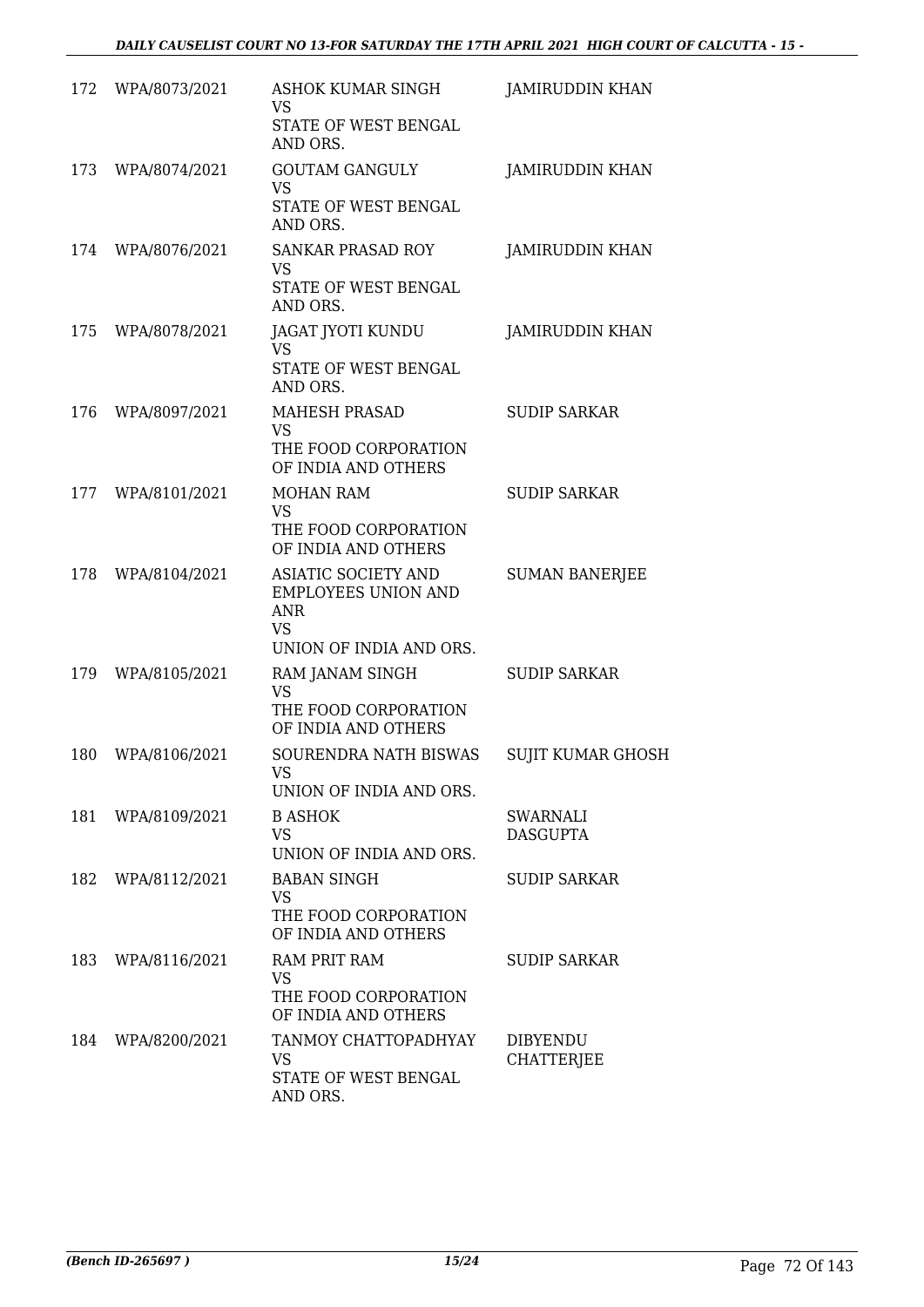| 185 | WPA/8206/2021 | SWAPAN KUMAR DUTTA<br><b>VS</b><br>STATE OF WEST BENGAL<br>AND ORS.               | <b>SAURAV ROY</b>      |
|-----|---------------|-----------------------------------------------------------------------------------|------------------------|
| 186 | WPA/8209/2021 | <b>INDRA NATH DAS</b><br><b>VS</b><br>STATE OF WEST BENGAL<br>AND ORS.            | <b>SAURAV ROY</b>      |
| 187 | WPA/8211/2021 | KALPANA RANI DEY<br><b>VS</b><br>THE DURGAPUR PROJECTS<br><b>LIMITED AND ORS</b>  | <b>SOUMO CHOUDHURY</b> |
| 188 | WPA/8212/2021 | ASIT CHAKRABORTY<br>VS<br>STATE OF WEST BENGAL<br>AND ORS.                        | <b>SAURAV ROY</b>      |
| 189 | WPA/8213/2021 | <b>BHARATI SAHA AND ORS</b><br><b>VS</b><br>STATE OF WEST BENGAL<br>AND ORS.      | JOY CHAKRABORTY        |
| 190 | WPA/8216/2021 | <b>SANKAR KUMAR DAS</b><br><b>VS</b><br>STATE OF WEST BENGAL<br>AND ORS.          | <b>SAURAV ROY</b>      |
| 191 | WPA/8219/2021 | GOBINDA MOHAN KUNDU<br><b>VS</b><br>STATE OF WEST BENGAL<br>AND ORS.              | <b>SAURAV ROY</b>      |
| 192 | WPA/8222/2021 | <b>SK HABIB</b><br><b>VS</b><br><b>STATE OF WEST BENGAL</b><br>AND ORS.           | <b>SAURAV ROY</b>      |
| 193 | WPA/8224/2021 | GOPAL CHANDRA BERA<br><b>VS</b><br>STATE OF WEST BENGAL<br>AND ORS.               | <b>SAURAV ROY</b>      |
| 194 | WPA/8227/2021 | RAJENDRA PRASAD SINGH SAURAV ROY<br><b>VS</b><br>STATE OF WEST BENGAL<br>AND ORS. |                        |
| 195 | WPA/8229/2021 | KUNTAL HALDER<br><b>VS</b><br>STATE OF WEST BENGAL<br>AND ORS.                    | <b>SAURAV ROY</b>      |
| 196 | WPA/8232/2021 | <b>BHOLA MAHATO</b><br>VS.<br>STATE OF WEST BENGAL<br>AND ORS.                    | <b>SAURAV ROY</b>      |
| 197 | WPA/8235/2021 | KANTI RAM BASU<br><b>VS</b><br>STATE OF WEST BENGAL<br>AND ORS.                   | <b>SAURAV ROY</b>      |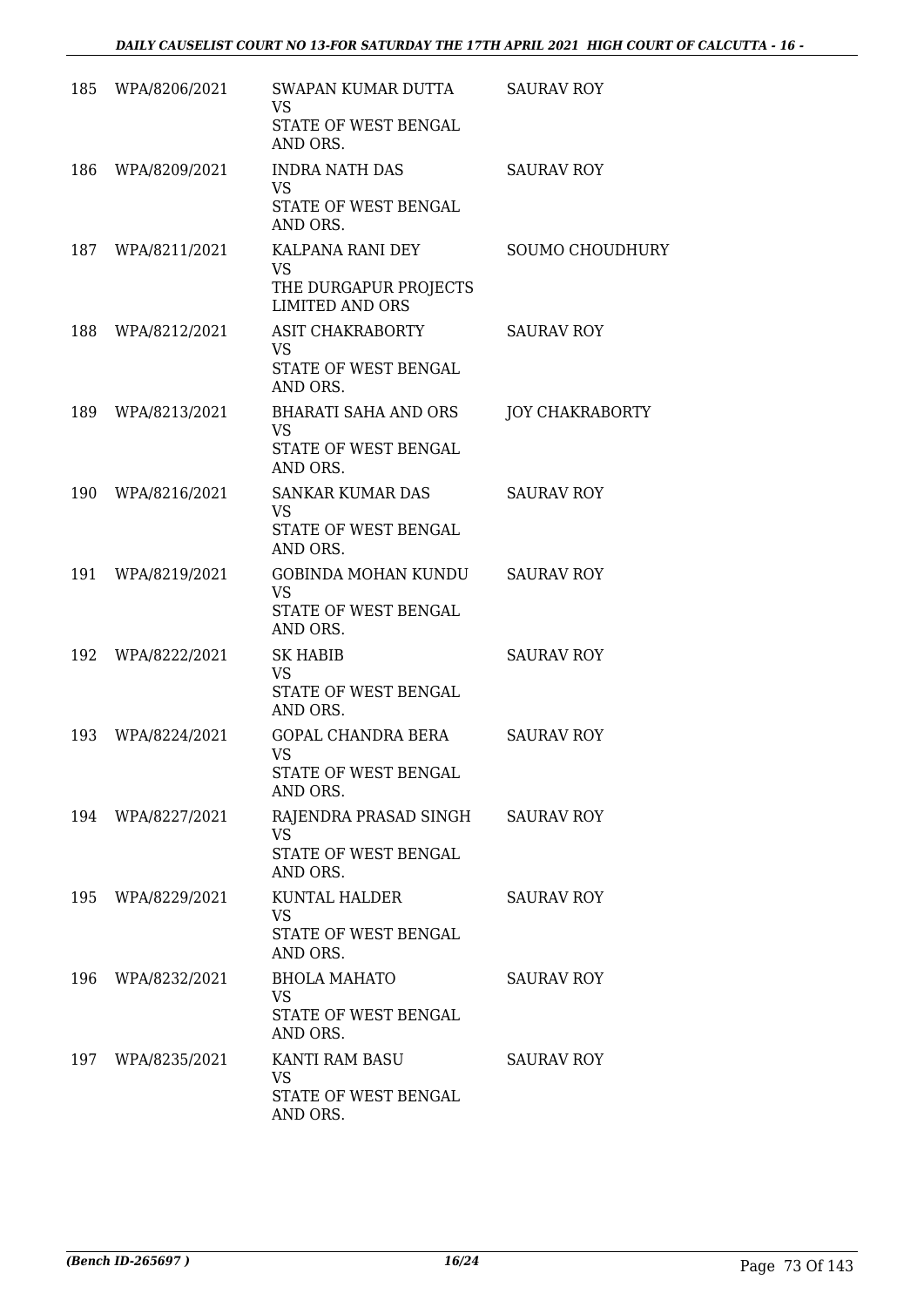| 198 | WPA/8238/2021 | RANJIT KUMAR SANFUI<br><b>VS</b><br>STATE OF WEST BENGAL<br>AND ORS.                                      | <b>SAURAV ROY</b>                          |
|-----|---------------|-----------------------------------------------------------------------------------------------------------|--------------------------------------------|
| 199 | WPA/8242/2021 | TARIT KUMAR DUTTA<br><b>VS</b><br>STATE OF WEST BENGAL<br>AND ORS.                                        | <b>SAURAV ROY</b>                          |
| 200 | WPA/8244/2021 | SUCHETA DASGUPTA<br><b>VS</b><br>STATE OF WEST BENGAL<br>AND ORS.                                         | <b>SAURAV ROY</b>                          |
| 201 | WPA/8247/2021 | JITENDRA KUMAR SINGH<br><b>VS</b><br>STATE OF WEST BENGAL<br>AND ORS.                                     | <b>SAURAV ROY</b>                          |
| 202 | WPA/8250/2021 | ASISH KUMAR SEN<br><b>VS</b><br>STATE OF WEST BENGAL<br>AND ORS.                                          | Saurav Basu                                |
| 203 | WPA/8259/2021 | <b>SAMARESH BAG</b><br>VS<br>STATE OF WEST BENGAL<br>AND ORS.                                             | <b>SAURAV ROY</b>                          |
| 204 | WPA/8260/2021 | <b>SUPRIYA DE</b><br><b>VS</b><br>UNION OF INDIA AND ORS.                                                 | APURBA KUAMR<br>BANDYOPADHYAY              |
| 205 | WPA/8262/2021 | KRISHNA PADA<br>CHAKRABORTY AND ORS<br><b>VS</b><br>UNION OF INDIA AND ORS.                               | <b>APURBA KUMAR</b><br><b>BADYOPADHYAY</b> |
| 206 | WPA/8265/2021 | SANAT CHAKRABORTY<br>VS<br>STATE OF WEST BENGAL<br>AND ORS.                                               | <b>SAURAV ROY</b>                          |
| 207 | WPA/8277/2021 | PROSENJIT GHOSH<br><b>VS</b><br>W.B.S.E.D.C.L. AND ORS                                                    | SAKKHA SUBHRA RAY                          |
| 208 | WPA/8310/2021 | BOBY PANDAY@PANDEY<br><b>VS</b><br>W.B.S.E.D.C.L. AND ORS                                                 | <b>ANKITA DEY</b>                          |
| 209 | WPA/8333/2021 | PARTHA BISWAS<br><b>VS</b><br>STATE OF WEST BENGAL<br>AND ORS.                                            | <b>ANJANA MEHEBUB</b>                      |
| 210 | WPA/8400/2021 | PRABAHAMAN SHIKHAK<br>KALYAN SAMITY AND<br><b>OTHERS</b><br><b>VS</b><br>STATE OF WEST BENGAL<br>AND ORS. | ASHIS KUMAR PAUL                           |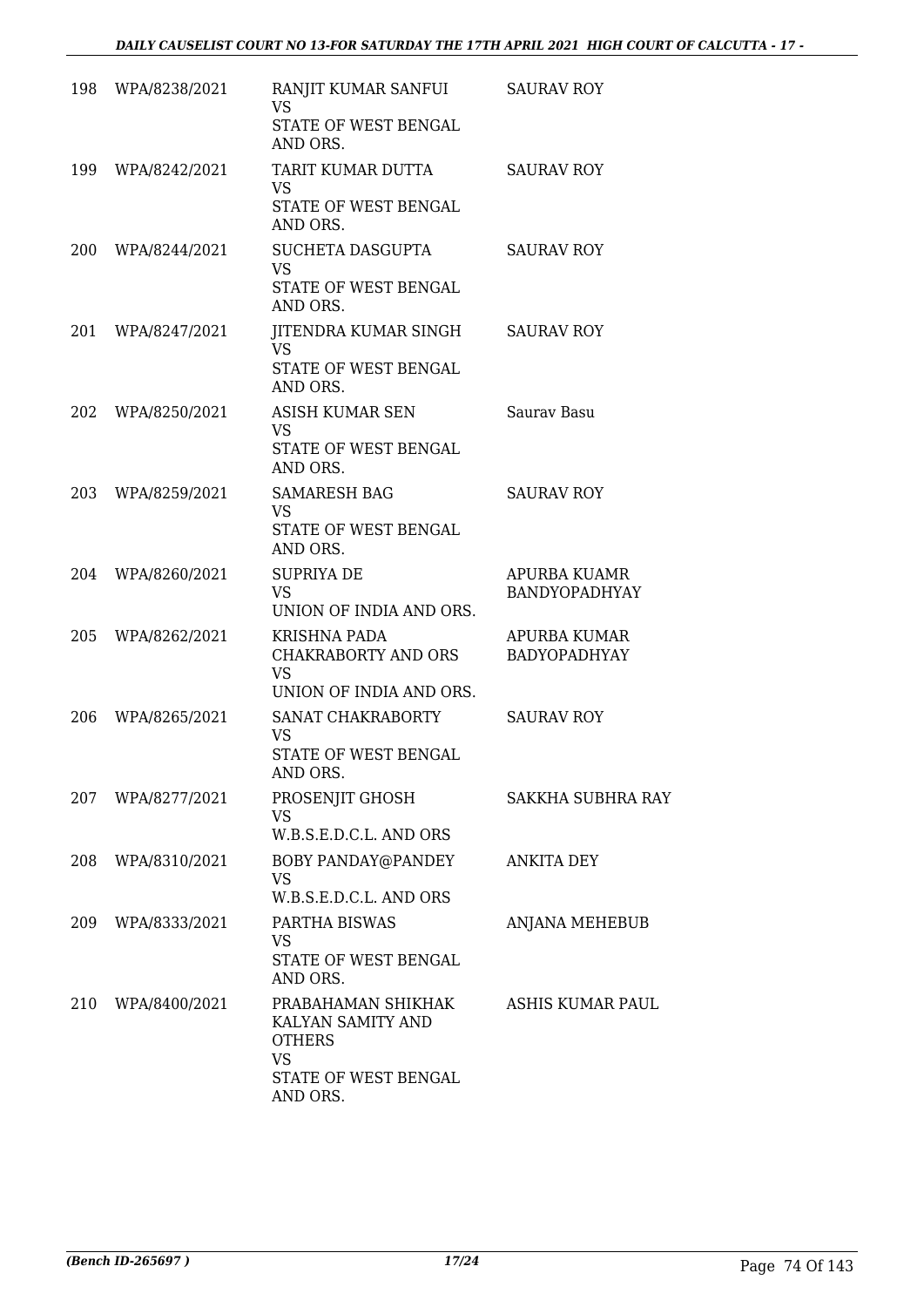| 211 | WPA/8428/2021     | PRADIP KR.NAG @PRADIP<br><b>KUMAR NAG</b><br><b>VS</b><br>STATE OF WEST BENGAL<br>AND ORS.                         | <b>GOLAM MOHAMMAD</b>              |
|-----|-------------------|--------------------------------------------------------------------------------------------------------------------|------------------------------------|
| 212 | WPA/8489/2021     | GANDHI BAGDI AND ORS<br>VS<br>STATE OF WEST BENGAL<br><b>AND ANR</b>                                               | SUSANTA PAL                        |
| 213 | WPA/8506/2021     | SYED MOHAMMAD ALI AND<br><b>OTHERS</b><br><b>VS</b><br>STATE OF WEST BENGAL<br>AND ORS.                            | RAJIB GHOSH                        |
|     | 214 WPA/8519/2021 | RABINDRA NATH KUNDU<br><b>VS</b><br>STATE OF WEST BENGAL<br>AND ORS.                                               | <b>SUKLA DAS</b><br><b>CHANDRA</b> |
| 215 | WPA/8522/2021     | SANJIB KR. BAIRAGI<br>VS<br>STATE OF WEST BENGAL<br>AND ORS.                                                       | <b>SUKLA DAS</b><br><b>CHANDRA</b> |
| 216 | WPA/8554/2021     | PRIYA NATH MONDAL<br><b>VS</b><br>THE BIRBHUM CENTRAL<br><b>CO-OPERATIVE BANK LTD</b><br><b>AND ORS</b>            | SANKHA SUBHRA<br>RAY               |
|     | 217 WPA/8573/2021 | PRABIR BASU RAY<br><b>VS</b><br>STATE OF WEST BENGAL<br>AND ORS.                                                   | LAKSHMAN<br><b>CHANDRA HALDER</b>  |
| 218 | WPA/8575/2021     | SATYA RANJAN<br><b>CHAKRABORTY</b><br><b>VS</b><br>THE LIFE INSURANCE<br>CORPORATION OF INDIA<br><b>AND OTHERS</b> | SUBHAS CJHANDRA<br><b>ATHA</b>     |
|     | 219 WPA/8577/2021 | <b>ANUPAM DAS</b><br>VS<br>STATE OF WEST BENGAL<br>AND ORS.                                                        | LAKSHMAN<br>CHANDRA HALDER         |
| 220 | WPA/8581/2021     | PARTHA BHATTACHARYA<br><b>VS</b><br>STATE OF WEST BENGAL<br>AND ORS.                                               | LAKSHMAN<br><b>CHANDRA HALDER</b>  |
| 221 | WPA/8596/2021     | <b>BIJAY MITRA</b><br><b>VS</b><br>STATE OF WEST BENGAL<br>AND ORS.                                                | LAKSHMAN<br><b>CHANDRA HALDER</b>  |
| 222 | WPA/8598/2021     | <b>MADHU SUDAN</b><br><b>CHATTERJEE</b><br><b>VS</b><br>STATE OF WEST BENGAL<br>AND ORS.                           | LAKSHMAN<br>CHANDRA HALDAR         |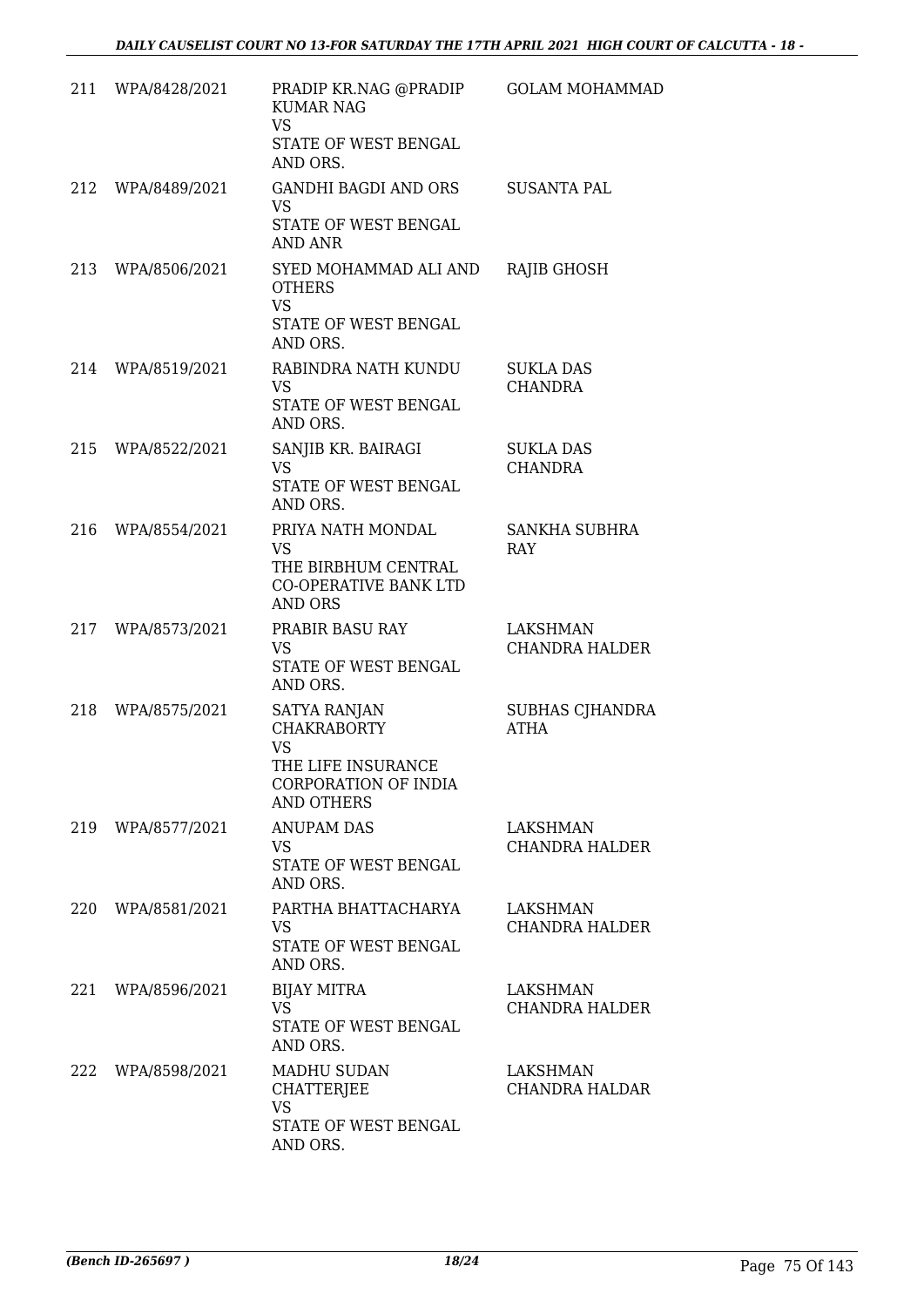| 223 | WPA/8601/2021 | DEBASISH MUKHERJEE<br><b>VS</b><br>STATE OF WEST BENGAL<br>AND ORS.                       | LAKSHMAN<br><b>CHANDRA HALDAR</b>        |
|-----|---------------|-------------------------------------------------------------------------------------------|------------------------------------------|
| 224 | WPA/8604/2021 | <b>SAMIR KR GHOSH</b><br><b>VS</b><br>STATE OF WEST BENGAL<br>AND ORS.                    | <b>LAKSHMAN</b><br><b>CHANDRA HALDER</b> |
| 225 | WPA/8607/2021 | <b>SANDIP KR</b><br><b>BHATTACHARYYA</b><br><b>VS</b><br>STATE OF WEST BENGAL<br>AND ORS. | LAKSHMAN<br><b>CHANDRA HALDAR</b>        |
| 226 | WPA/8609/2021 | <b>BASUDEB CHATTERJEE</b><br><b>VS</b><br>STATE OF WEST BENGAL<br>AND ORS.                | LAKSHMAN<br><b>CHANDRA HALDAR</b>        |
| 227 | WPA/8615/2021 | <b>TAPAS DUTTA</b><br><b>VS</b><br>STATE OF WEST BENGAL<br>AND ORS.                       | LAKSHMAN<br><b>CHANDRA HALDER</b>        |
| 228 | WPA/8616/2021 | <b>RABI BASAK</b><br><b>VS</b><br>STATE OF WEST BENGAL<br>AND ORS.                        | <b>LAKSHMAN</b><br><b>CHANDRA HALDAR</b> |
| 229 | WPA/8619/2021 | <b>SWAPAN KR DEY</b><br><b>VS</b><br>STATE OF WEST BENGAL<br>AND ORS.                     | <b>LAKSHMAN</b><br><b>CHANDRA HALDAR</b> |
| 230 | WPA/8623/2021 | <b>SOMA SEN BISWAS</b><br><b>VS</b><br>FOOD CORPORATION OF<br><b>INDIA AND ORS</b>        | <b>JAYA SAHA</b>                         |
| 231 | WPA/8754/2021 | DR SUDIP KUMAR DAS<br>VS<br>STATE OF WEST BENGAL<br>AND ORS.                              | PRODYUT BANERJEE                         |
| 232 | WPA/8762/2021 | SMT PINKY SINGH<br><b>VS</b><br>UNION OF INDIA AND ORS.                                   | <b>ANIMESH PAUL</b>                      |
| 233 | WPA/8774/2021 | <b>BIMAL KUMAR DAS</b><br>VS<br>STATE OF WEST BENGAL<br>AND ORS.                          | UMESH KUMAR<br>SINGH                     |
| 234 | WPA/8777/2021 | PRABIR GHOSH<br><b>VS</b><br>STATE OF WEST BENGAL<br>AND ORS.                             | UMESH KUMAR<br><b>SINGH</b>              |
| 235 | WPA/8779/2021 | DEB KUMAR ROY<br><b>VS</b><br>STATE OF WEST BENGAL<br>AND ORS.                            | UMESH SINGH                              |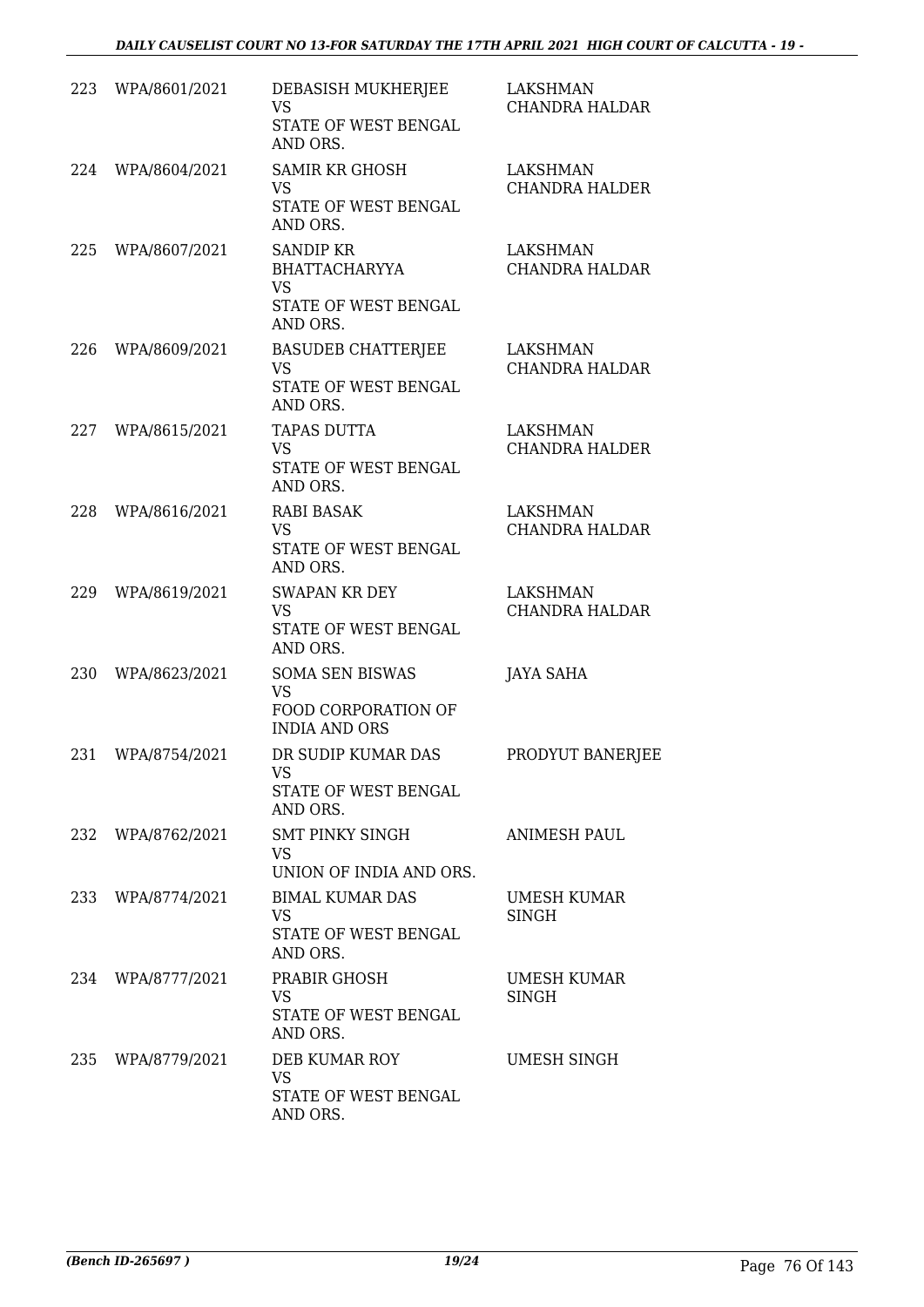| 236 | WPA/8781/2021     | <b>TAPAN MISTRI</b><br><b>VS</b><br>STATE OF WEST BENGAL<br>AND ORS.                            | UMESH KUMAR<br>SINGH                       |
|-----|-------------------|-------------------------------------------------------------------------------------------------|--------------------------------------------|
| 237 | WPA/8785/2021     | <b>GANESH DEY</b><br><b>VS</b><br>STATE OF WEST BENGAL<br>AND ORS.                              | <b>UMESH KUMAR</b><br><b>SINGH</b>         |
| 238 | WPA/8788/2021     | RAM PRASAD SINGH<br>VS<br>STATE OF WEST BENGAL<br>AND ORS.                                      | UMESH KUMAR<br><b>SINGH</b>                |
| 239 | WPA/8792/2021     | NIRMALENDU GOSWAMI<br><b>VS</b><br>STATE OF WEST BENGAL<br>AND ORS.                             | UMESH KUMAR<br>SINGH                       |
| 240 | WPA/8795/2021     | KEDAR NATH PRUSTY<br><b>VS</b><br>UNION OF INDIA AND ORS.                                       | <b>ANITA KAUNDA</b>                        |
| 241 | WPA/8820/2021     | PROVASH CHANDRA<br><b>SARDAR</b><br><b>VS</b><br>DIR, , INDIAN MUSEUM AND<br><b>ORS</b>         | MASUM ALI SARDAR                           |
|     | IA NO: CAN/1/2021 |                                                                                                 |                                            |
|     | 242 WPA/8827/2021 | RASANA SING SARDER AND<br><b>OTHERS</b><br><b>VS</b><br>STATE OF WEST BENGAL<br>AND ORS.        | <b>SUCHGINDRAM</b><br><b>BHATTACHARJEE</b> |
| 243 | WPA/8934/2021     | MD. KHALILUR RAHAMAN<br><b>VS</b><br>STATE OF WEST BENGAL<br>AND ORS.                           | Md. Habibur Rahaman                        |
| 244 | WPA/9180/2021     | MASUDAL HOQUE AND ORS<br><b>VS</b><br>STATE OF WEST BENGAL<br>AND ORS.                          | MD. KUTUBUDDIN                             |
| 245 | WPA/9418/2021     | NITISH MONDAL AND ANR<br>VS<br>THE BIRBHUM DISTRICT<br>CENTRAL CO-OP BANK LTD<br><b>AND ORS</b> | SANKHA SUBHRA<br>RAY                       |
| 246 | WPA/9421/2021     | SATYA NARAYAN CHANDRA<br><b>VS</b><br>STATE OF WEST BENGAL<br>AND ORS.                          | <b>SUKLA DAS</b><br><b>CHANDRA</b>         |
| 247 | WPA/9422/2021     | UTPAL BHATTACHARJEE<br><b>VS</b><br>STATE OF WEST BENGAL<br>AND ORS.                            | <b>SUKLA DAS</b><br><b>CHANDRA</b>         |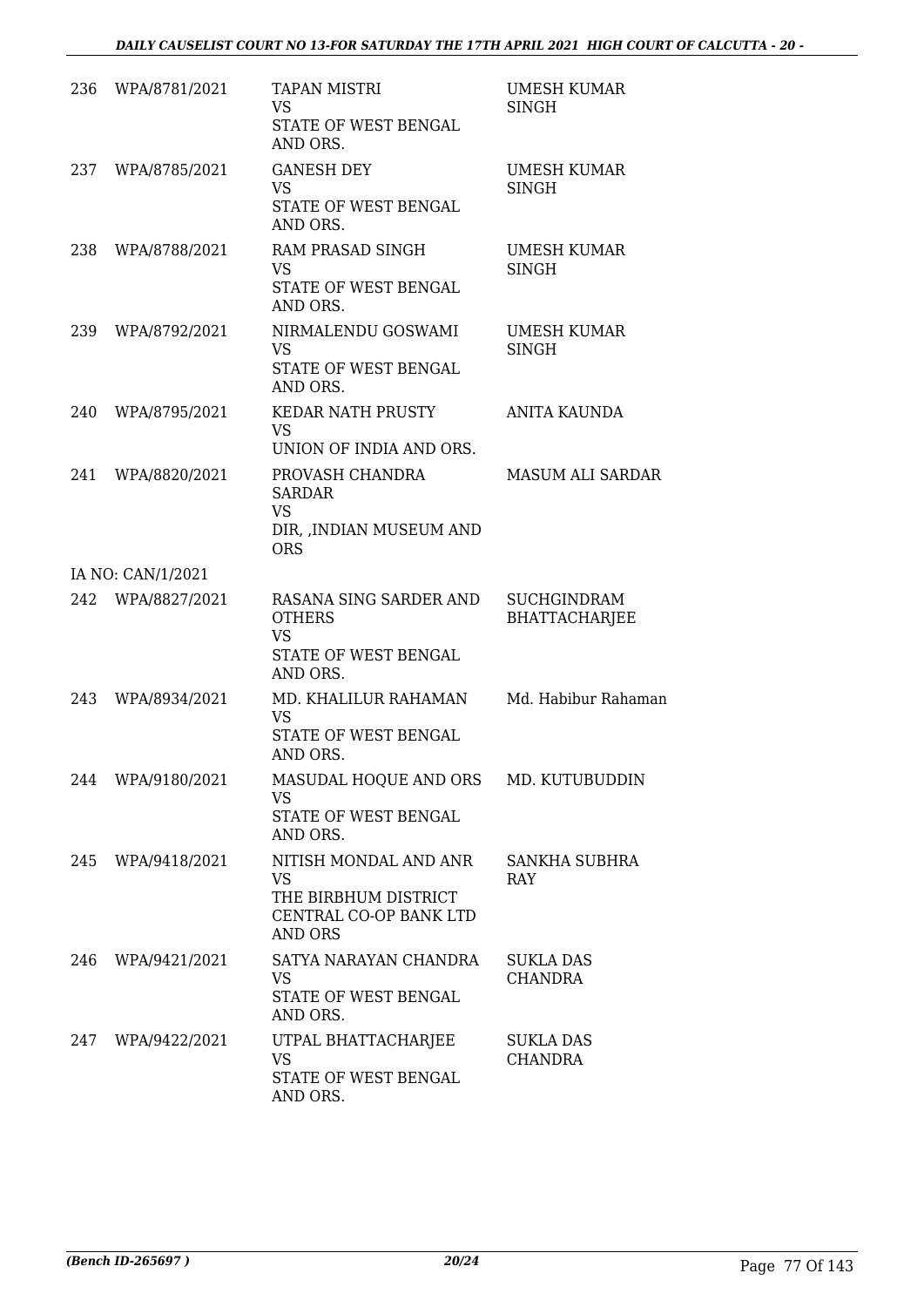| 248 | WPA/9425/2021     | <b>SANKAR BOSE</b><br><b>VS</b><br>STATE OF WEST BENGAL<br>AND ORS.                       | <b>SUKLA DAS</b><br><b>CHANDRA</b> |
|-----|-------------------|-------------------------------------------------------------------------------------------|------------------------------------|
| 249 | WPA/9432/2021     | <b>SAMIRAN MAITY</b><br><b>VS</b><br>STATE OF WEST BENGAL<br>AND ORS.                     | <b>SUKLA DAS</b><br><b>CHANDRA</b> |
| 250 | WPA/9435/2021     | SACHIDANANDA PAHARI<br><b>VS</b><br>STATE OF WEST BENGAL<br>AND ORS.                      | <b>SUKLA DAS</b><br><b>CHANDRA</b> |
| 251 | WPA/9437/2021     | <b>ASIT MODAK CHOUDHURY</b><br><b>VS</b><br>STATE OF WEST BENGAL<br>AND ORS.              | <b>SUKLA DAS</b><br><b>CHANDRA</b> |
| 252 | WPA/9440/2021     | TARAK CHANDRA DAS<br><b>VS</b><br>STATE OF WEST BENGAL<br>AND ORS.                        | <b>SUKLA DAS</b><br><b>CHANDRA</b> |
| 253 | WPA/9445/2021     | <b>GAUTAM CHATTOPADHYAY</b><br><b>VS</b><br>STATE OF WEST BENGAL<br>AND ORS.              | <b>SUKLA DAS</b><br><b>CHANDRA</b> |
| 254 | WPA/9450/2021     | <b>PRAVAKAR</b><br><b>BHATTACHARJEE</b><br><b>VS</b><br>STATE OF WEST BENGAL<br>AND ORS.  | <b>SUKLA DAS</b><br><b>CHANDRA</b> |
| 255 | WPA/9454/2021     | NANI GOPAL SAMANTA<br><b>VS</b><br>STATE OF WEST BENGAL<br>AND ORS.                       | <b>SUKLA DAS</b><br><b>CHANDRA</b> |
| 256 | WPA/9459/2021     | <b>ARUN KUMAR</b><br><b>CHATTOPADHYA</b><br><b>VS</b><br>STATE OF WEST BENGAL<br>AND ORS. | <b>SUKLA DAS</b><br>CHANDRA        |
|     | 257 WPA/9461/2021 | DHRUBA CHANDRA<br>MUKHERJEE<br><b>VS</b><br>STATE OF WEST BENGAL<br>AND ORS.              | <b>SUKLA DAS</b><br><b>CHANDRA</b> |
| 258 | WPA/9464/2021     | NARENDRANATH NASKAR<br>VS<br>STATE OF WEST BENGAL<br>AND ORS.                             | <b>SUKLA DAS</b><br><b>CHANDRA</b> |
| 259 | WPA/9468/2021     | TARAK NATH DAS<br><b>VS</b><br>STATE OF WEST BENGAL<br>AND ORS.                           | <b>SUKLA DAS</b><br><b>CHANDRA</b> |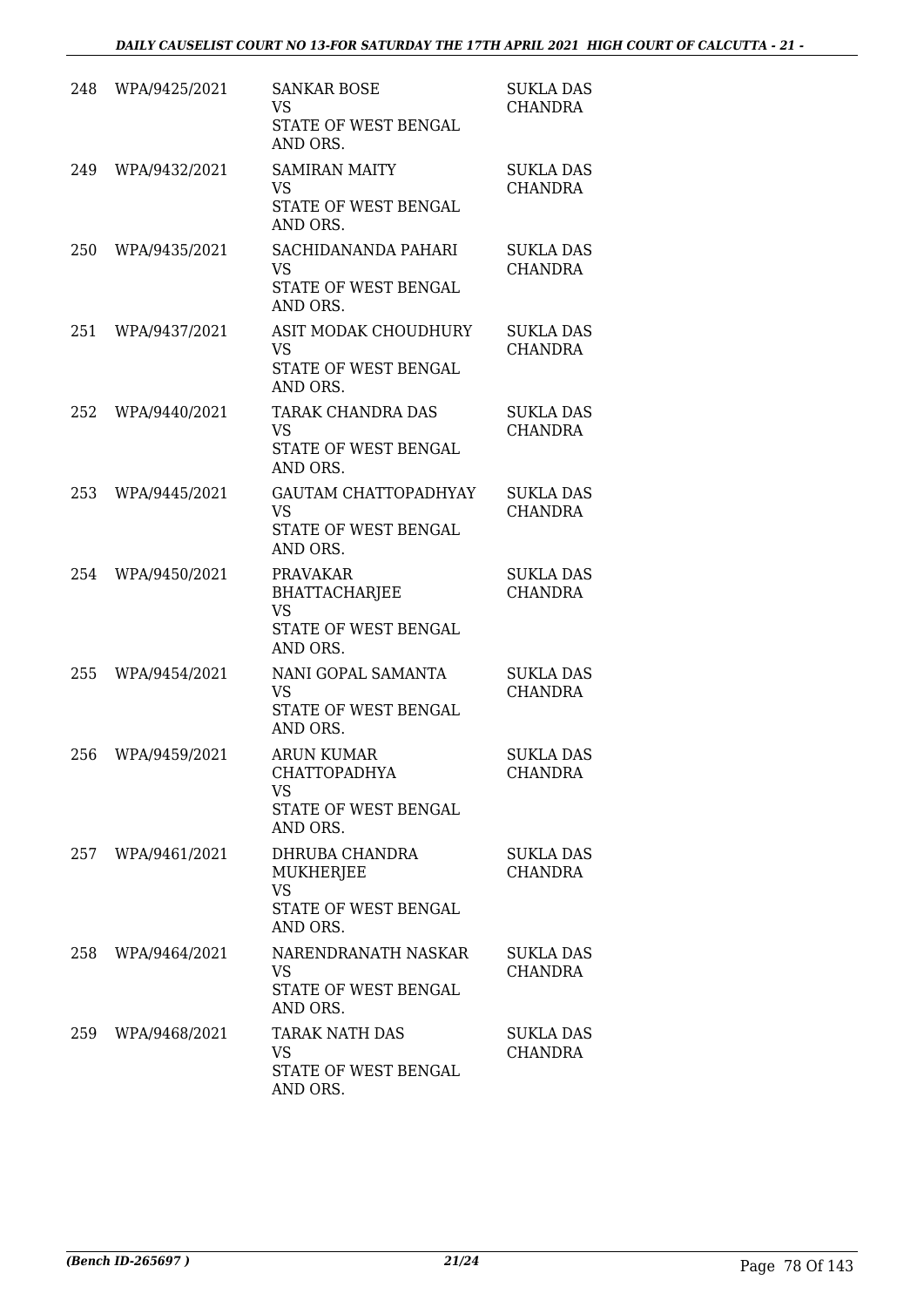| 260 | WPA/9470/2021<br>(19.04.2021)           | PRABIR KUMAR<br><b>MUKHERJEE</b><br><b>VS</b><br><b>BANK OF INDIA AND ANR</b>          | SOURJYA DAS                        |
|-----|-----------------------------------------|----------------------------------------------------------------------------------------|------------------------------------|
| 261 | WPA/9473/2021                           | SHREE MOHAN JHA<br><b>VS</b><br>STATE OF WEST BENGAL<br>AND ORS.                       | SUKLA DAS<br><b>CHANDRA</b>        |
| 262 | WPA/9475/2021                           | TAPAN KR BALA<br><b>VS</b><br>STATE OF WEST BENGAL<br>AND ORS.                         | <b>SUKLA DAS</b><br><b>CHANDRA</b> |
| 263 | WPA/9496/2021                           | <b>MOHAN ROY</b><br><b>VS</b><br>STATE OF WEST BENGAL<br>AND ORS.                      | <b>SUKLA DAS</b><br><b>CHANDRA</b> |
| 264 | WPA/9621/2021                           | <b>GOUTAM PANDEY</b><br><b>VS</b><br>STATE OF WEST BENGAL<br>AND ORS.                  | <b>NEIL BASU</b>                   |
| 265 | WPA/9622/2021                           | SOURISH BHATTACHARYA<br><b>VS</b><br>STATE OF WEST BENGAL<br>AND ORS.                  | <b>NEIL BASU</b>                   |
|     |                                         | <b>MOTION GROUP - V</b>                                                                |                                    |
| 266 | WPA/27406/2014<br>$(20.04.2021)$ (1)    | SURENDRA NATH SAHA<br>VS<br>STATE OF WEST BENGAL &<br><b>ORS</b>                       | MD HABIBUR<br><b>RAHAMAN</b>       |
|     | IA NO: CAN/1/2019(Old No:CAN/7771/2019) |                                                                                        |                                    |
| 267 | WPA/26812/2015                          | KABITA BARMAN<br>(ADHIKARY) & ORS<br><b>VS</b><br>STATE OF WEST BENGAL &<br><b>ORS</b> | <b>SOUMYA KUNDU</b>                |
|     | IA NO: CAN/1/2020                       |                                                                                        |                                    |
| 268 | WPA/24119/2018                          | CHANDRA MAHATO<br><b>VS</b><br>STATE OF WEST BENGAL &<br><b>ORS</b>                    | <b>VIVEKANANDA BAURI</b>           |
| 269 | WPA/10328/2020<br>(1)                   | CHITTARANJAN<br><b>PARAMANIK</b><br><b>VS</b><br>STATE OF WEST BENGAL<br>AND ORS.      | ANJAN<br><b>BHATTACHARYA</b>       |
| 270 | WPA/1394/2021<br>$(20.04.2021)$ (3)     | SUSMITA MONDAL AND<br><b>ORS</b><br><b>VS</b><br>STATE OF WEST BENGAL<br>AND ORS.      | <b>SUNNY NANDY</b>                 |
| 271 | WPA/2181/2021<br>(20.04.2021)           | <b>SWAPNA BISWAS</b><br>VS<br>State of West Bengal                                     | HIMANGSHU GHOSH                    |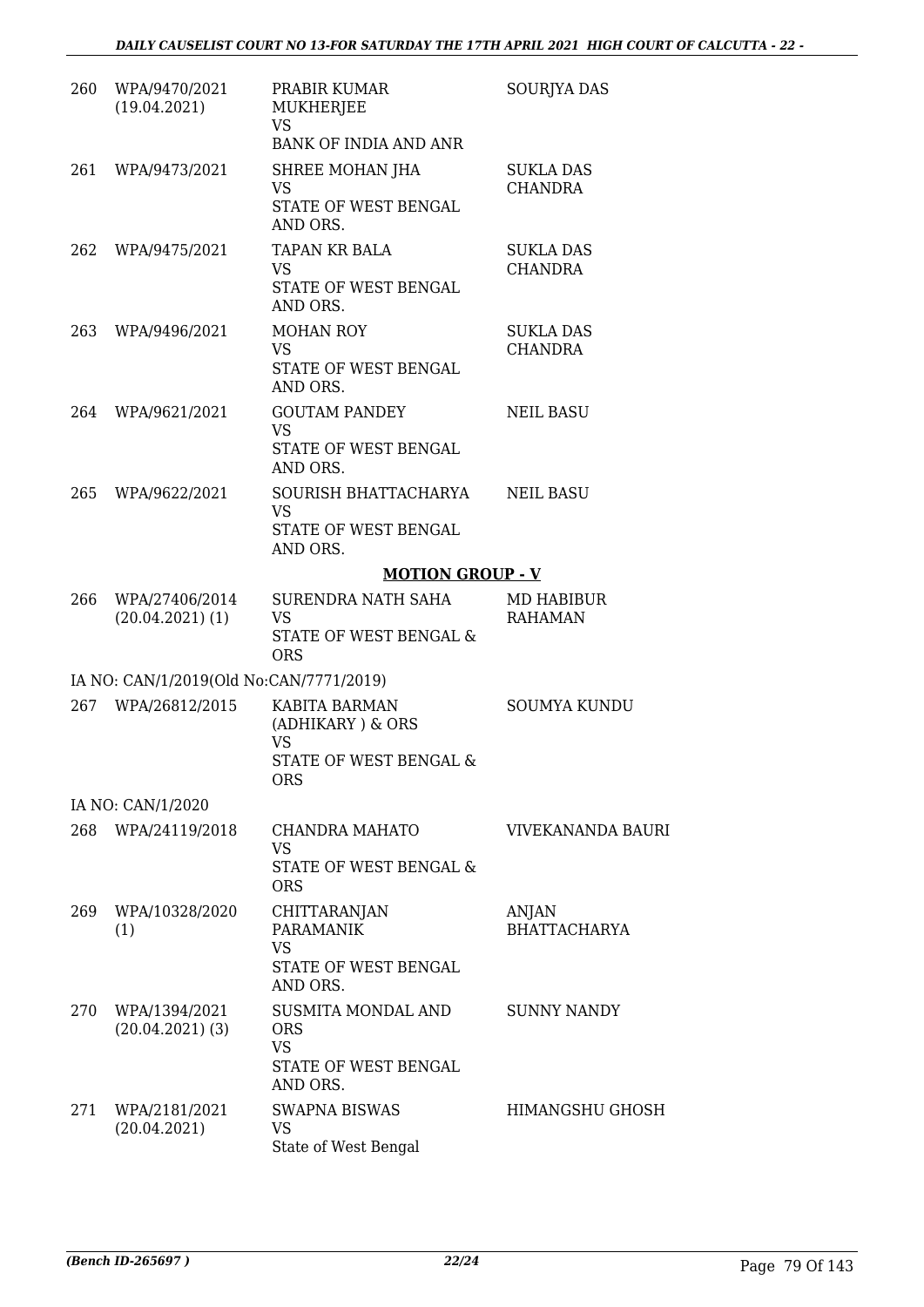| 272 | WPA/2190/2021                       | DIPIKA SINGHA<br><b>VS</b><br>STATE OF WEST BENGAL<br>AND ORS.                                                 | <b>SUFI KAMAL</b>                      |
|-----|-------------------------------------|----------------------------------------------------------------------------------------------------------------|----------------------------------------|
| 273 | WPA/3155/2021<br>(1)                | DEBDULAL PRADHAN<br><b>VS</b><br>STATE OF WEST BENGAL<br>AND ORS.                                              | TANUJA BASAK                           |
| 274 | WPA/6803/2021                       | ANKITA DOLUI<br><b>VS</b><br>STATE OF WEST BENGAL<br>AND ORS.                                                  | <b>BHASKAR CHANDRA</b><br><b>MANNA</b> |
| 275 | WPA/6900/2021                       | SOURAV BARUI AND ANR.<br>VS<br>STATE OF WEST BENGAL<br>AND ORS.                                                | FALGUNI<br>BANDYOPADHYAY               |
| 276 | WPA/6901/2021<br>(1)                | <b>GANGADHAR SEN</b><br><b>VS</b><br>STATE OF WEST BENGAL<br>AND ORS.                                          | FALGUNI<br>BANDYOPADHYAY               |
| 277 | WPA/7761/2021<br>$(22.04.2021)$ (1) | <b>ANIL GIRI</b><br><b>VS</b><br>STATE OF WEST BENGAL<br>AND ORS.                                              | <b>SANTI DAS</b>                       |
| 278 | WPA/8131/2021<br>$(22.04.2021)$ (1) | <b>TAPAN KUMAR</b><br><b>BHATTACHARYA</b><br><b>VS</b><br>STATE OF WEST BENGAL<br>AND ORS.                     | TARAPRASAD<br><b>HALDER</b>            |
| 279 | WPA/8571/2021                       | RABINDRA NATH HALDER<br>VS.<br>STATE OF WEST BENGAL<br>AND ORS.                                                | <b>BIDHAN BISWAS</b>                   |
| 280 | WPA/8683/2021                       | RABINDRA NATH HALDER<br>VS<br>STATE OF WEST BENGAL<br>AND ORS.                                                 | <b>BIDHAN BISWAS</b>                   |
| 281 | WPA/8744/2021                       | <b>SUKRIT GHOSH</b><br><b>VS</b><br>THE BIRBHUM DISTRICT<br>CENTRAL CO-OPERATIVE<br><b>BANK LTD AND OTHERS</b> | SANKHA SUBHRA<br><b>RAY</b>            |
| 282 | WPA/9431/2021                       | <b>SOUMENDU KARAN</b><br>VS<br>STATE OF WEST BENGAL<br>AND ORS.                                                | ANUP DASGUPTA                          |
| 283 | WPA/9479/2021                       | GOKUL CH. BHAUMIK<br><b>VS</b><br>STATE OF WEST BENGAL<br>AND ORS.                                             | ANUP DASGUPTA                          |
| 284 | WPA/9483/2021                       | PRANAB KR. JANA<br><b>VS</b><br>STATE OF WEST BENGAL<br>AND ORS.                                               | ANUP DASGUPTA                          |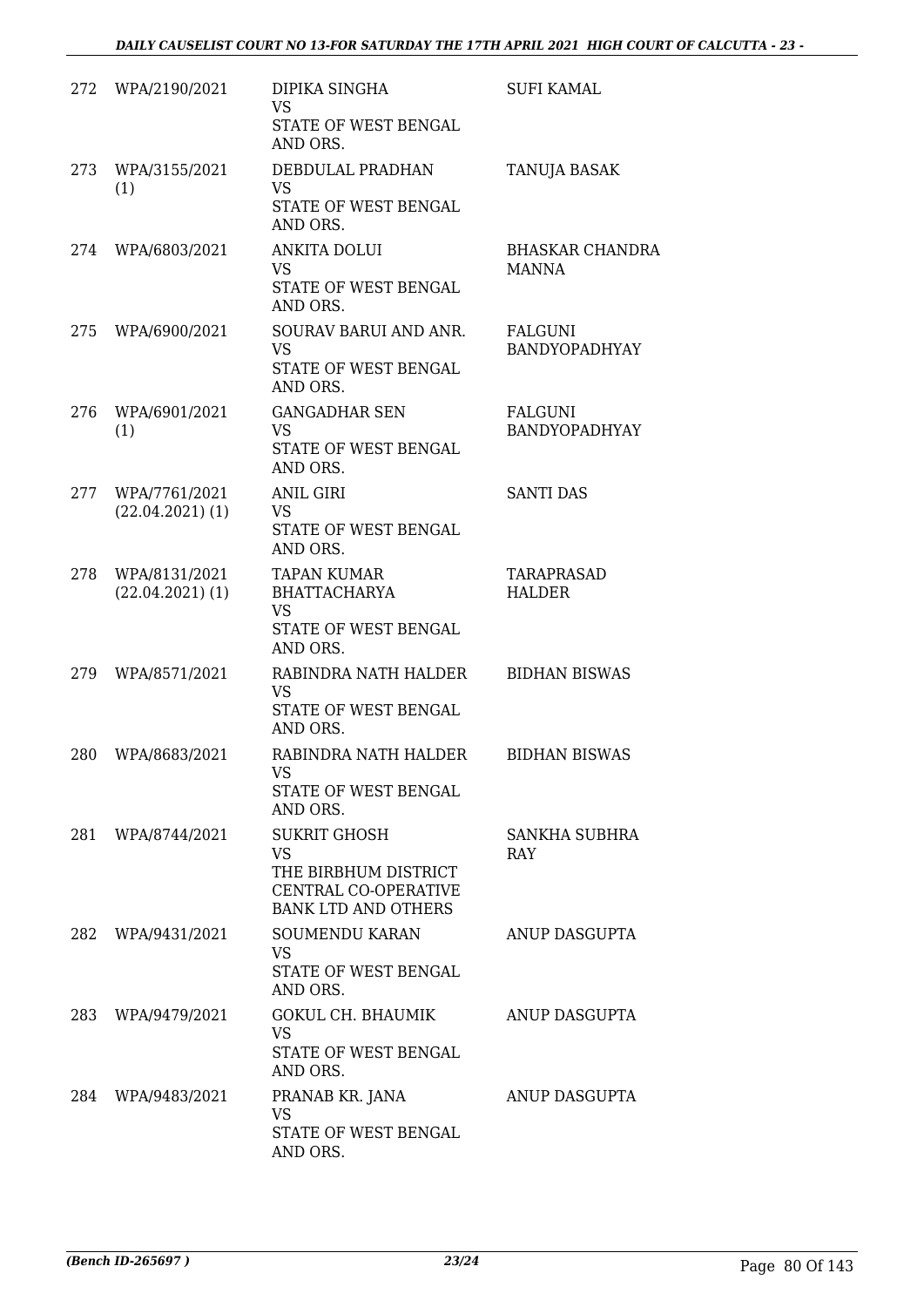|     | 285 WPA/9494/2021 | ASOKE KUMAR DAS<br>VS<br>STATE OF WEST BENGAL<br>AND ORS.                       | ANUP DASGUPTA           |
|-----|-------------------|---------------------------------------------------------------------------------|-------------------------|
| 286 | WPA/9495/2021     | <b>BIMALA KAMAR</b><br><b>VS</b><br>STATE OF WEST BENGAL<br>AND ORS.            | <b>TAMAL TARU PANDA</b> |
|     | 287 WPA/9498/2021 | MAYARANI HALDER<br><b>VS</b><br>STATE OF WEST BENGAL<br>AND ORS.                | <b>TAMAL TARU PANDA</b> |
| 288 | WPA/9666/2021     | MUKUNDA BEHARI BISWAS<br><b>VS</b><br>STATE OF WEST BENGAL<br>AND ORS.          | <b>BISWAJIT MAL</b>     |
| 289 | WPA/9671/2021     | <b>MOHAN JOARDER</b><br><b>VS</b><br>STATE OF WEST BENGAL<br>AND ORS.           | <b>BISWAJIT MAL</b>     |
| 290 | WPA/9673/2021     | <b>SUBIR KUMAR GHOSH</b><br><b>VS</b><br>STATE OF WEST BENGAL<br>AND ORS3       | <b>BISWAJIT MAL</b>     |
| 291 | WPA/9679/2021     | KENARAM THAKUR<br><b>VS</b><br>STATE OF WEST BENGAL<br>AND ORS.                 | <b>BISWAJIT MAL</b>     |
| 292 | WPA/9683/2021     | MUKUNDA KUMAR<br><b>MONDAL</b><br><b>VS</b><br>STATE OF WEST BENGAL<br>AND ORS. | <b>BISWAJIT MAL</b>     |
| 293 | WPA/9685/2021     | KALIPADA MODAK<br><b>VS</b><br>STATE OF WEST BENGAL<br>AND ORS.                 | <b>BISWAJIT MAL</b>     |
|     | 294 WPA/9687/2021 | <b>MANTU PAUL</b><br><b>VS</b><br>STATE OF WEST BENGAL<br>AND ORS.              | <b>BISWAJIT MAL</b>     |
| 295 | WPA/9691/2021     | ASHOK KUMAR PAUL<br>VS<br>STATE OF WEST BENGAL<br>AND ORS.                      | <b>BISWJIT MAL</b>      |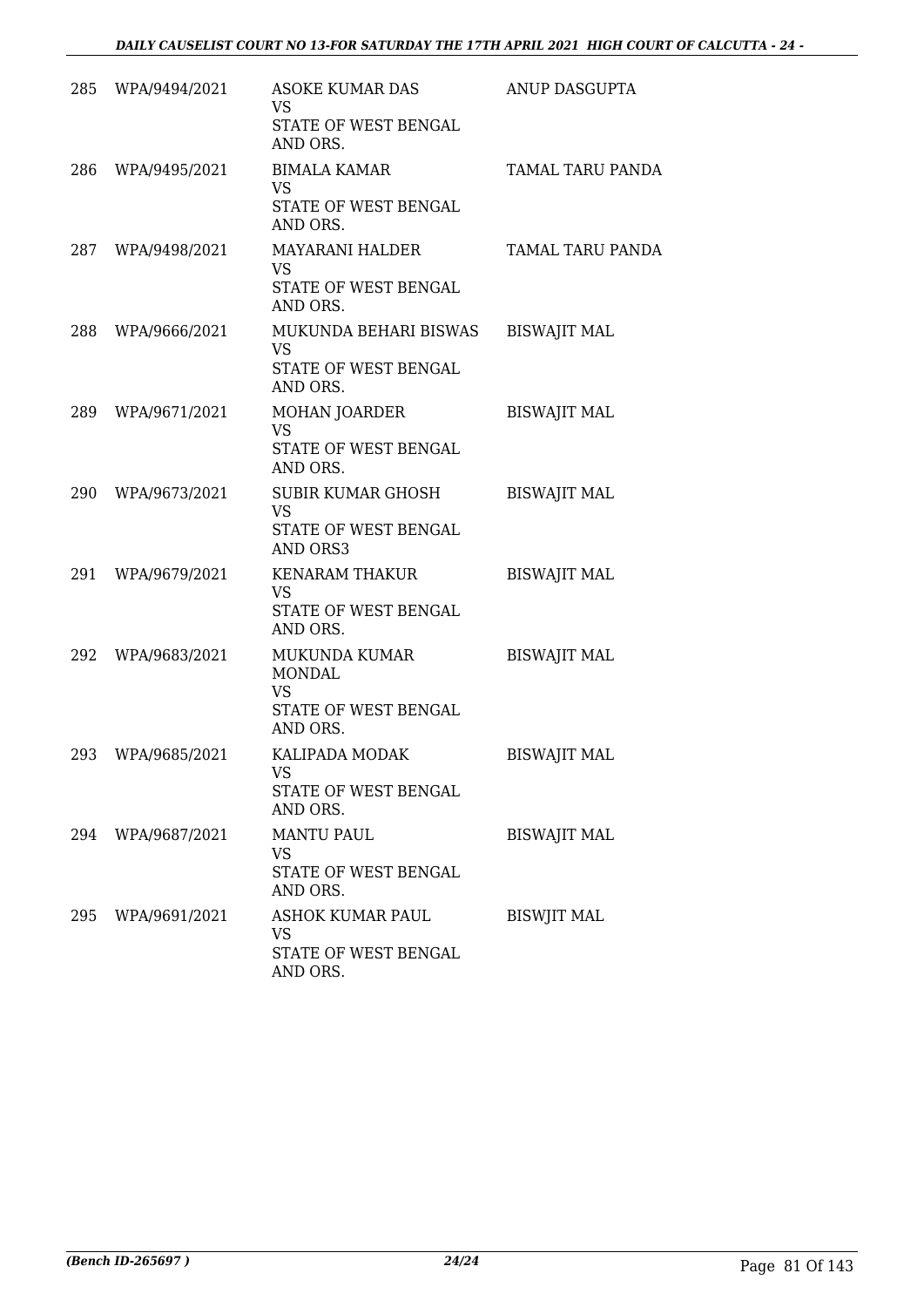

### **Appellate Side**

**DAILY CAUSELIST For Saturday The 17th April 2021**

#### **COURT NO. 8**

**SINGLE BENCH (SB - IV)**

#### **AT 10:30 AM**

#### **HON'BLE JUSTICE SABYASACHI BHATTACHARYYA**

**(VIA VIDEO CONFERENCE) ON AND FROM MONDAY, THE 11TH JANUARY, 2021 – MATTERS (MOTION & HEARING ) UNDER ARTICLE 226 OF THE CONSTITUTION RELATING TO RESIDUARY UNDER GROUP IX [EXCLUDING ELECTRICITY MATTERS AND MATTERS UNDER PUBLIC PREMISES (UNAUTHORISED OCCUPANTS) ACT, 1971] INCLUDING APPLICATIONS CONNECTED THERETO.**

**NOTE (1) : ORIGINAL SIDE MATTERS WILL BE TAKEN UP FROM 10:30 A.M. TILL RECESS, ONLY ON TUESDAYS AND THURSDAYS.**

**NOTE ( 2) : APPELLATE SIDE MATTERS WILL BE TAKEN UP FROM 2 P.M. ONWARDS OR IMMEDIATELY AFTER COMPLETION OF ORIGINAL SIDE MATTERS, WHICHEVER IS EARLIER, ON TUESDAY AND THURSDAYS.**

**NOTE (3) : ON MONDAYS, WEDNESDAYS AND FRIDAYS, APPELLATE SIDE MATTERS WILL BE TAKEN THROUGHOUT THE DAY.**

**NOTE (4) : ON FRIDAY, 'APPLICATION' WILL BE TAKEN UP FIRST, THEN OTHER MATTERS OF THE DAILY LIST WILL BE CALLED SERIALLY.**

**NOTE (5) : DIN MATTERS SHALL NOT BE TAKEN UP TILL APRIL 30, 2021**

**NOTE (6) : MENTIONING SHALL NOT BE TAKEN UP UNTIL FURTHER ORDER**

**MATTERS WILL BE TAKEN UP THROUGH PHYSICAL HEARING ONLY WHEN BOTH THE PARTIES ARE AGREED.**

#### **TOP**

#### ( URGENT MOTION MATTERS )

1 WPA/8958/2020 [10:30 A.M.] DURAGAPUR FERRO SCRAP NIGAM LTD PERMANENT EMPLOYEES UNION ANR ORS  $V<sup>Q</sup>$ Union of India AND ORS ANKITA POUL

IA NO: CAN/1/2021, CAN/2/2021, CAN/3/2021, CAN/4/2021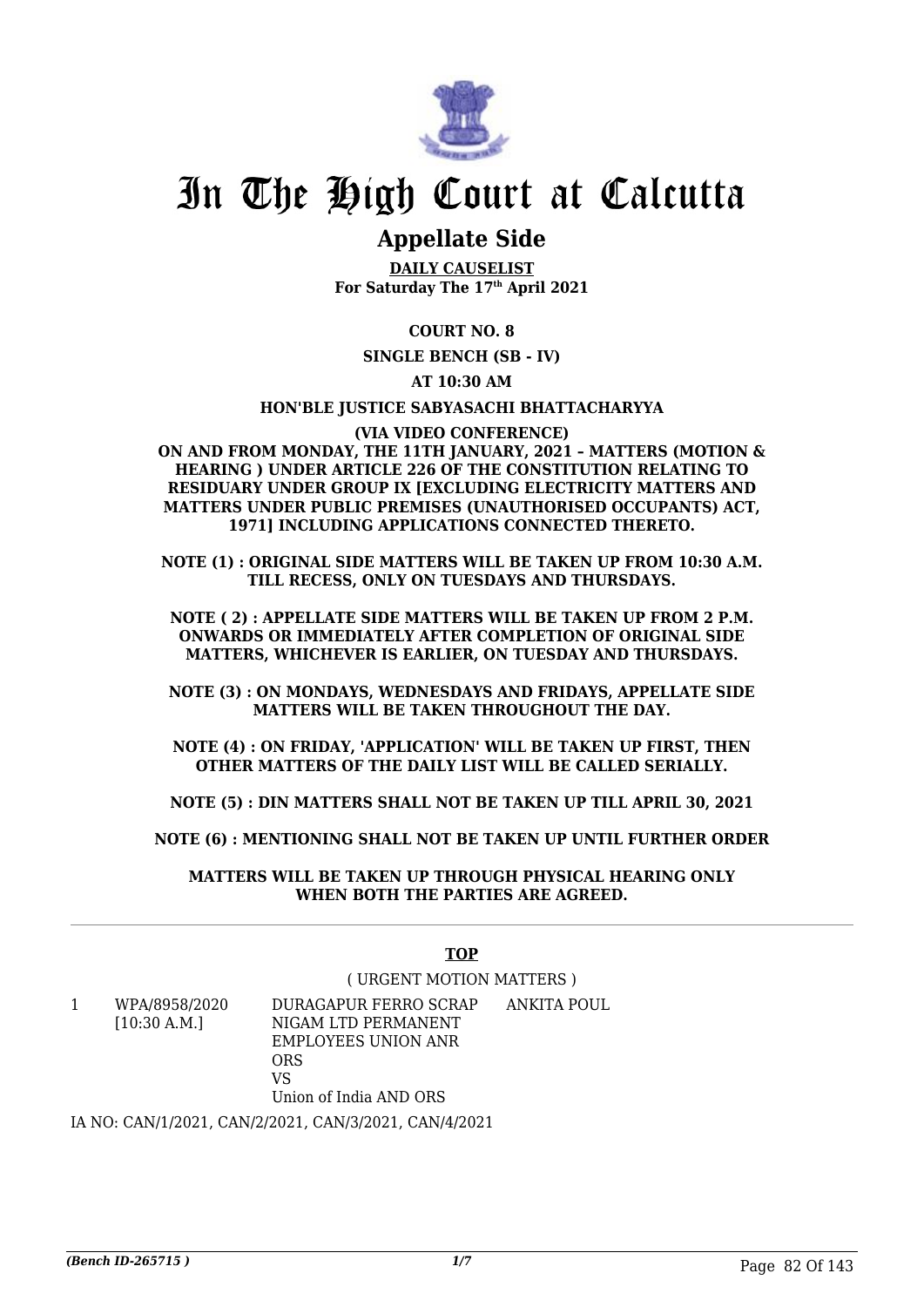| $\overline{2}$ | WPA/6315/2021                           | JAHAR SHA<br><b>VS</b><br>STATE OF WEST BENGAL<br>AND ORS.                                                                                     | <b>SOUMYA NAG</b>                     |
|----------------|-----------------------------------------|------------------------------------------------------------------------------------------------------------------------------------------------|---------------------------------------|
| wt3            | FMA/471/2021                            | <b>ANISUR RAHAMAN</b><br><b>VS</b><br>JAHAR SHA AND ORS                                                                                        | <b>AYAN PODDAR</b>                    |
| 4              | WPA/5592/2020                           | <b>ANUPAM MITRA</b><br><b>VS</b><br>STATE OF WEST BENGAL &<br><b>ORS</b>                                                                       | <b>GAZI FARUQUE</b><br><b>HOSSAIN</b> |
|                | IA NO: CAN/1/2020(Old No:CAN/3346/2020) |                                                                                                                                                |                                       |
| 5              | WPA/9695/2021                           | K RAY AND ASSOCIATES<br><b>AND OTHERS</b><br>VS<br>RESERVE BANK OF INDIA                                                                       | <b>SURYANEEL DAS</b>                  |
| 6              | WPA/2436/2020                           | PANKAJ KR<br><b>GANGOPADHYAY &amp; ORS</b><br><b>VS</b><br>THE PRINCIPAL<br>SECRETARY, DEPT OF<br><b>URBAN DEVELOPMENT &amp;</b><br><b>ORS</b> | <b>SANGITA DAS</b>                    |
| 7              | WPA/17318/2016                          | SIDDHESWAR SEN<br><b>VS</b><br>STATE OF WEST BENGAL &<br>ORS.                                                                                  | <b>SANDIP GHOSH</b>                   |
| 8              | WPA/2993/2014                           | <b>SUNIL KUMAR</b><br>PRAMANIK@SUNIL<br><b>VS</b><br>STATE OF WEST BENGAL &<br><b>ORS</b>                                                      | SANATAN MANNA                         |
|                | IA NO: CAN/1/2014(Old No:CAN/1365/2014) |                                                                                                                                                |                                       |
| 9              | WPA/4597/2021                           | SHREEPARNA MITRA<br>VS<br>STATE OF WEST BENGAL<br>AND ORS.                                                                                     | MONOJIT<br>BHATTACHARYYA              |
| 10             | WPA/5612/2021                           | <b>BIBHAS KUMAR SAU</b><br><b>VS</b><br>STATE OF WEST BENGAL<br>AND ORS.                                                                       | <b>ANAND FARMANIA</b>                 |
| 11             | WPA/6282/2021                           | RAWALWASIA AND SONS<br><b>EXIM LTD</b><br>VS<br>STATE OF WEST BENGAL<br>AND ORS.                                                               | <b>ALOTRIYA</b><br><b>MUKHERJEE</b>   |
| 12             | WPA/8776/2020                           | BIBEKANANDA MAHATO<br>AND ORS<br><b>VS</b><br>STATE OF WEST BENGAL<br>AND ORS.                                                                 | <b>ATANU BASU</b>                     |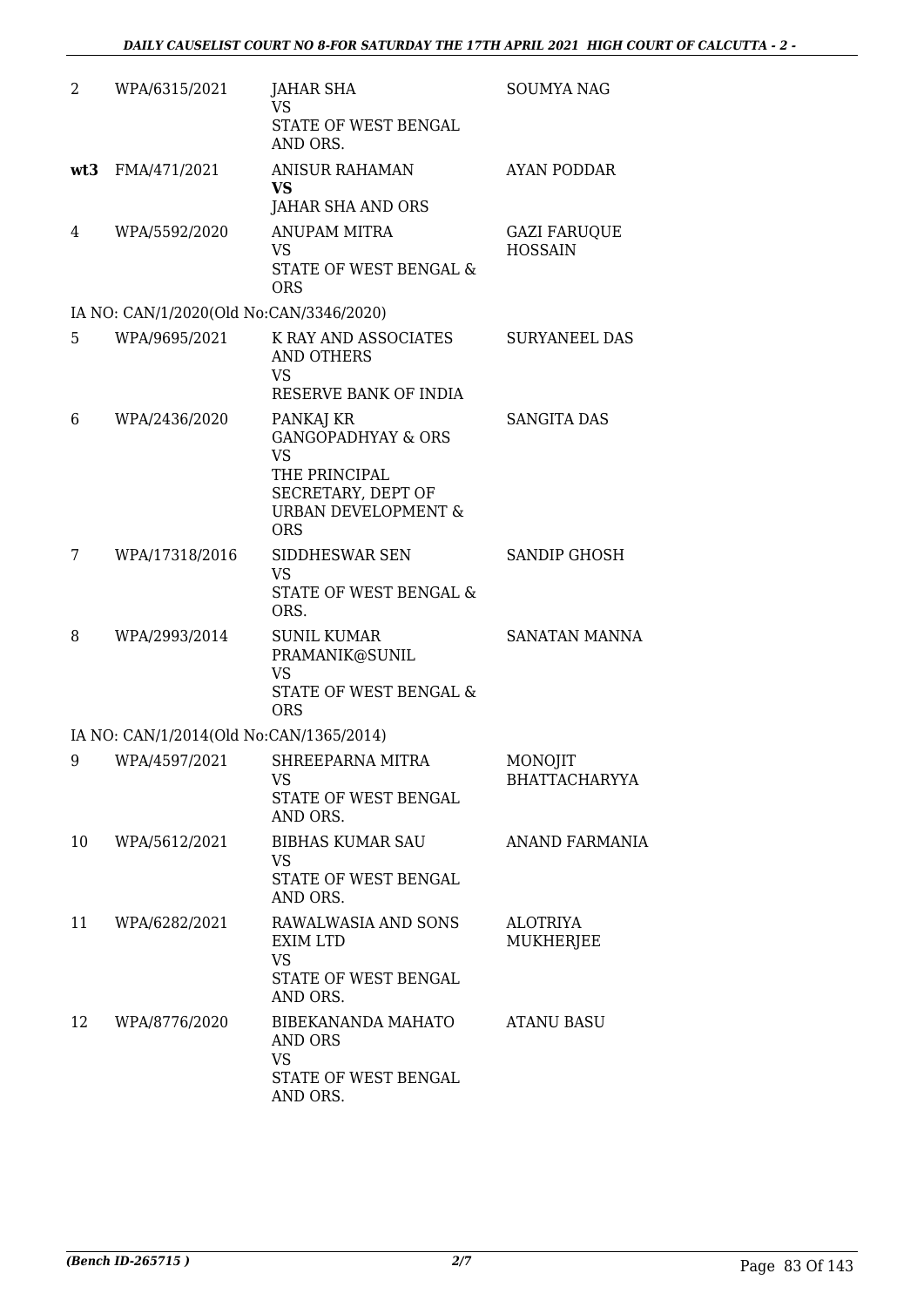| 13 | WPA/10545/2020     | RENUKA SARKAR<br>VS<br>STATE OF WEST BENGAL                                                                        | SHAMIK CHATTERJEE                       |
|----|--------------------|--------------------------------------------------------------------------------------------------------------------|-----------------------------------------|
|    |                    | AND ORS.                                                                                                           |                                         |
|    |                    | <b>URGENT MOTION</b>                                                                                               |                                         |
|    |                    | (TOP MATTERS)                                                                                                      |                                         |
| 14 | WPA/7662/2020      | NAVADIGANTA<br><b>VS</b><br>State of West Bengal                                                                   | <b>ABHIK SARKAR</b>                     |
|    | IA NO: CAN/1/2020  |                                                                                                                    |                                         |
| 15 | WPA/7914/2020      | MANOJ KUMAR GUPTA<br><b>VS</b><br>STATE OF WEST BENGAL<br>AND ORS.                                                 | <b>ATANU BASU</b>                       |
| 16 | WPA/11233/2020     | FROSTEES INDIA PVT LTD<br><b>VS</b><br>STATE OF WEST BENGAL<br>AND ORS.                                            | <b>KUSHAL DAS</b>                       |
|    | IA NO: CAN/1/2021  |                                                                                                                    |                                         |
| 17 | WPA/823/2021       | MD. SABIR<br><b>VS</b><br>STATE OF WEST BENGAL                                                                     | MD. HOSSAIN                             |
| 18 | WPA/1328/2021      | AND ORS.<br>ARUP DAS BAIRAGYA<br>VS<br>STATE OF WEST BENGAL<br>AND ORS.                                            | RAJ KUMAR GUPTA                         |
| 19 | WPA/3865/2021      | <b>TAPASI SAHA</b><br>VS<br>STATE OF WEST BENGAL<br>AND ORS.                                                       | <b>MANASI ROY</b>                       |
| 20 | WPA/5210/2021      | <b>MAHAVIR RATHI</b><br>VS<br>UNITED BANK OF INDIA<br>(MERGED WITH P.N.B BANK<br>AND ORS)                          | <b>ASOK BANERJEE</b>                    |
| 21 | WPA/7412/2021      | BONGAON, CENTRAL CO-<br><b>OPERATIVE MARKETING</b><br>SOCIETY LIMITED AND ANR<br><b>VS</b><br>STATE OF WEST BENGAL | <b>SURYANEEL DAS</b>                    |
|    |                    | AND ORS.                                                                                                           |                                         |
|    | wt22 WPA/2008/2021 | STATE BANK OF INDIA AND<br>ANR.<br><b>VS</b><br>STATE OF WEST BENGAL<br>AND ORS.                                   | <b>INDRAJIT</b><br><b>BHATTACHARJEE</b> |
| 23 | WPA/2730/2020      | <b>VIVEKANANDA</b><br>MUKHOPADHYAY<br><b>VS</b><br>STATE OF WEST BENGAL &<br>ORS.                                  | BIPLAB GUHA                             |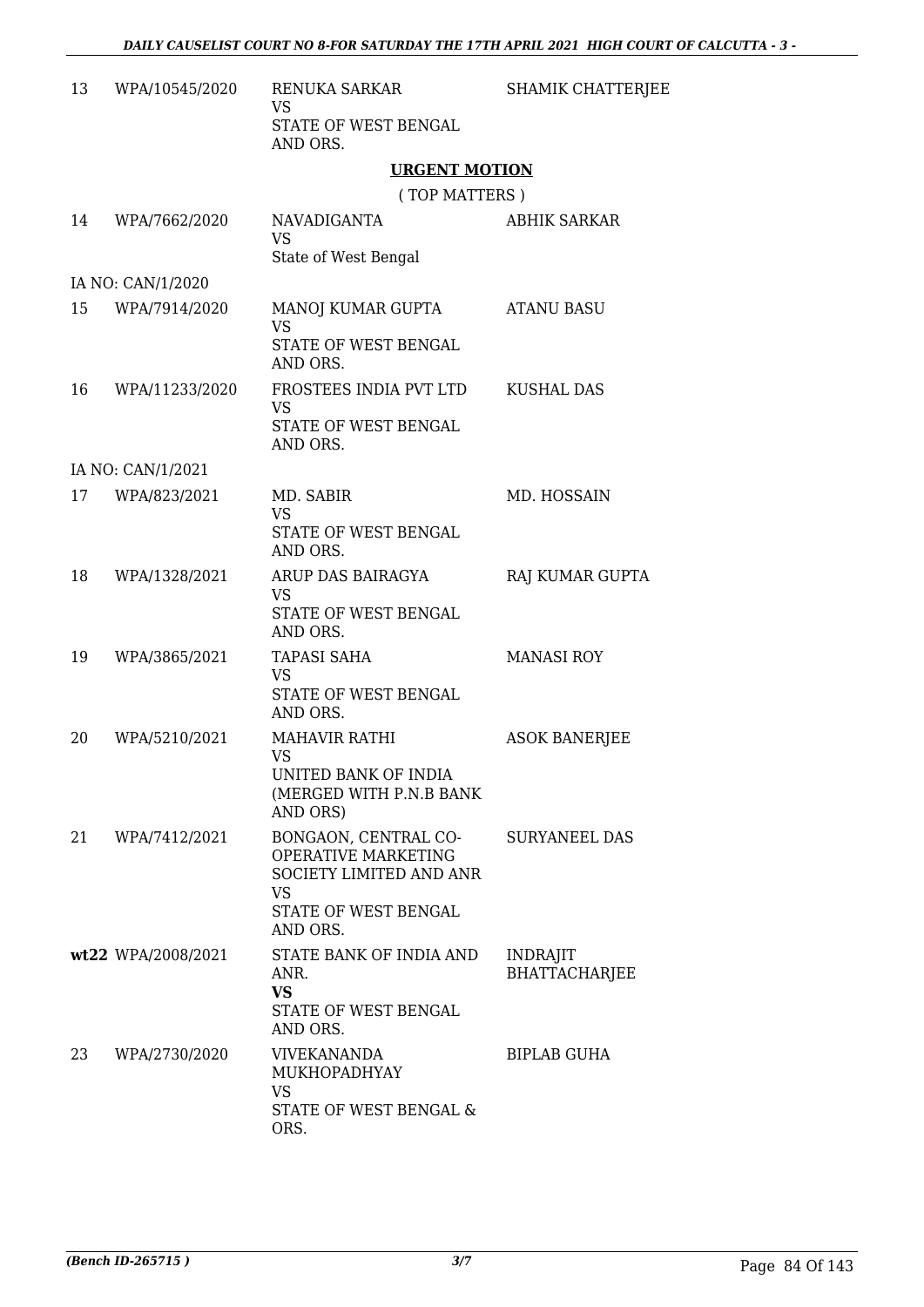| 24 | WPA/6688/2020                           | <b>GOUTAM CHOUDHURY</b><br><b>VS</b><br>STATE OF WEST BENGAL &<br><b>ORS</b>                       | <b>SEKHAR SENGUPTA</b>                  |
|----|-----------------------------------------|----------------------------------------------------------------------------------------------------|-----------------------------------------|
|    | IA NO: CAN/1/2020(Old No:CAN/5576/2020) |                                                                                                    |                                         |
| 25 | WPA/8182/2020                           | KESHAB MUKHERJEE<br><b>VS</b><br>STATE OF WEST BENGAL<br><b>AND ANR</b>                            | SOURAV PRASANNA<br>MUKHERJEE            |
| 26 | WPA/8738/2020                           | SWAPAN SARDAR AND<br><b>OTHERS</b><br><b>VS</b><br>STATE OF WEST BENGAL<br>AND ORS.                | SANJIB SETH                             |
| 27 | WPA/9499/2020                           | <b>SUNANDA SANTRA</b><br><b>VS</b><br>STATE OF WEST BENGAL<br>AND ORS.                             | <b>SYED MOSIHAR</b><br><b>RAHAMAN</b>   |
|    | IA NO: CAN/1/2020                       |                                                                                                    |                                         |
| 28 | WPA/10442/2020                          | PROMOD RANJAN ROY AND<br><b>ANOTHER</b><br><b>VS</b><br>RESERVE BANK OF INDIA<br><b>AND OTHERS</b> | <b>GARGI GOSWAMI</b>                    |
| 29 | WPA/10890/2020                          | M/S HICO MULTIFIN<br>PRODUCTS PVT LTD<br><b>VS</b><br>INDIAN CORPORATION LTD<br><b>AND ORS</b>     | PRIYANKA AGARWAL                        |
| 30 | WPA/37/2021                             | SUSTAIN ENERGY PVT LTD<br><b>VS</b><br>STATE OF WEST BENGAL<br>AND ORS.                            | PAPIYA<br><b>CHATTOPADHYAY</b>          |
| 31 | WPA/1272/2021                           | <b>MALA SIL</b><br><b>VS</b><br>STATE OF WEST BENGAL<br>AND ORS.                                   | <b>SALIL KUMAR MAITI</b>                |
| 32 | WPA/4853/2021                           | M/S JSW CEMENT LIMITED<br>VS<br>STATE OF WEST BENGAL<br>AND ORS.                                   | RAHUL DHANUKA                           |
| 33 | WPA/4862/2021                           | SANDHYA NATH<br>VS<br>STATE OF WEST BENGAL<br>AND ORS.                                             | RAJESH NASKAR                           |
| 34 | WPA/5137/2021                           | SK. AMINUDDIN AND<br><b>OTHERS</b><br><b>VS</b><br>STATE OF WEST BENGAL<br>AND ORS.                | <b>INDRAJIT</b><br><b>BHATTACHARJEE</b> |
| 35 | WPA/5629/2021                           | <b>BHAGIRATH AGARWAL</b><br><b>VS</b><br>STATE OF WEST BENGAL<br>AND ORS.                          | RAMIJ MUNSI                             |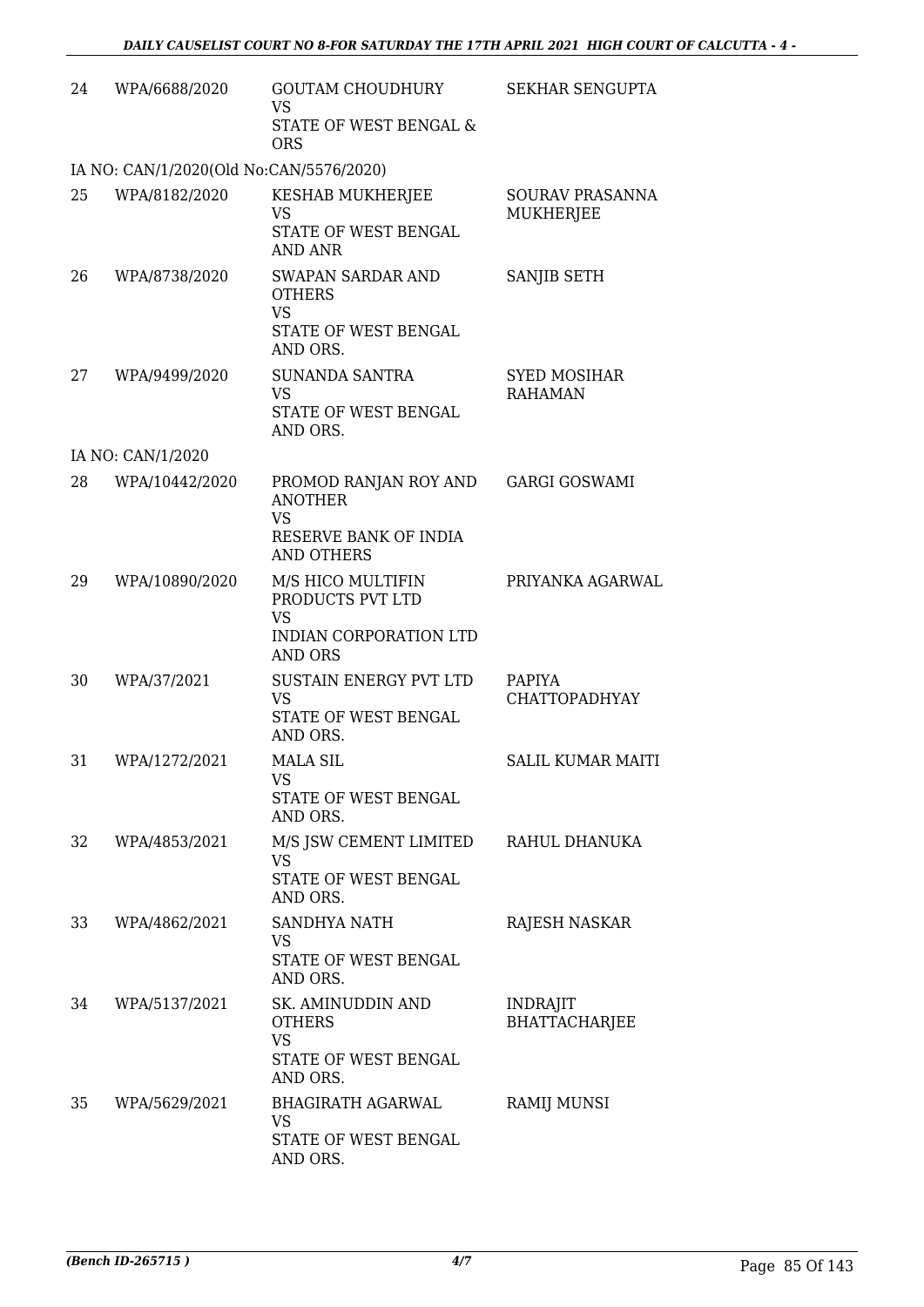| 36 | WPA/486/2020  | <b>SHARAD VARMA &amp; ANR</b><br><b>VS</b><br>UNION OF INDIA & ORS                              | <b>RAHUL AUDDY</b>                     |
|----|---------------|-------------------------------------------------------------------------------------------------|----------------------------------------|
| 37 | WPA/2827/2020 | PIYUSH TODI<br><b>VS</b><br><b>STATE OF WEST BENGAL &amp;</b><br><b>ORS</b>                     | SAIBAL KRISHNA<br><b>DASGUPTA</b>      |
| 38 | WPA/4099/2020 | ABDUL KALAM MONDAL &<br>ORS.<br><b>VS</b><br>STATE OF WEST BENGAL &<br>ORS.                     | <b>KOUSHIKEE</b><br><b>BANERJEE</b>    |
|    |               | <b>NEW MOTION</b>                                                                               |                                        |
| 39 | WPA/6197/2021 | <b>SUVO DAS</b><br><b>VS</b><br>STATE OF WEST BENGAL<br>AND ORS.                                | <b>JOY CHAKRABORTY</b>                 |
| 40 | WPA/8588/2021 | <b>SUSHILA JAIN</b><br><b>VS</b><br>STATE OF WEST BENGAL<br>AND ORS.                            | <b>JAYANTA RANJAN DAS</b>              |
| 41 | WPA/8878/2021 | <b>KESHAB CHANDRA</b><br><b>MONDAL AND ORS</b><br><b>VS</b><br>STATE OF WEST BENGAL<br>AND ORS. | PANKAJ HALDER                          |
| 42 | WPA/8932/2021 | SUDIPTO GHOSH AND ORS<br><b>VS</b><br>STATE OF WEST BENGAL<br>AND ORS.                          | <b>SOUMITA GHOSH</b>                   |
| 43 | WPA/8981/2021 | HOSENARA BEGUM<br><b>VS</b><br>STATE OF WEST BENGAL<br>AND ORS.                                 | <b>SUBRATA</b><br><b>BHATTACHARYYA</b> |
| 44 | WPA/8989/2021 | ANWESHA CHALL<br><b>VS</b><br>STATE OF WEST BENGAL<br>AND ORS.                                  | <b>SRIMOYEE</b><br>NUKHERJEE           |
| 45 | WPA/9046/2021 | MD. NOOR ALAM MISTRY<br><b>VS</b><br>STATE OF WEST BENGAL<br>AND ORS.                           | <b>SOUMA SUBHRA RAY</b>                |
| 46 | WPA/9081/2021 | MONORANJAN MIDYA AND<br>ORS.<br><b>VS</b><br>STATE OF WEST BENGAL<br>AND ORS.                   | <b>GHANASHYAM PATRA</b>                |
| 47 | WPA/9098/2021 | PARTHA GHOSH<br><b>VS</b><br>STATE OF WEST BENGAL<br>AND ORS.                                   | <b>BIBEK DEY</b>                       |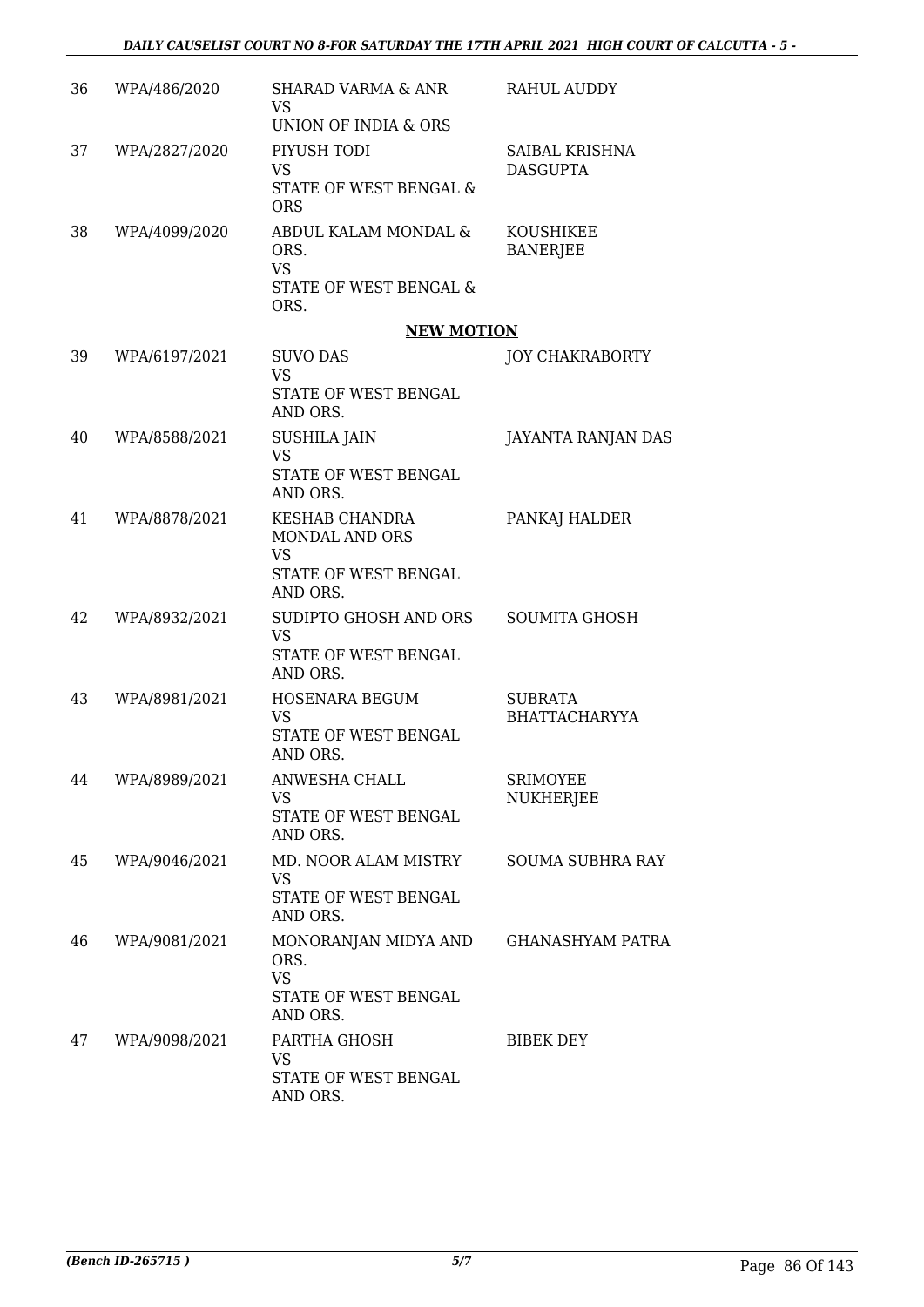| 48 | WPA/9194/2021 | <b>MALAY MUKHERJEE</b><br>VS<br>THE STATE OF WEST<br><b>BENGAL AND ORS</b>                                                                         | GOPAL<br><b>CHAKRABORTY</b>    |
|----|---------------|----------------------------------------------------------------------------------------------------------------------------------------------------|--------------------------------|
| 49 | WPA/9202/2021 | RAM KRISHNA BAIDYA<br><b>VS</b><br>UNITED COMMERCIAL<br>BANK (UCO BANK) AND ORS                                                                    | DEBDUTTA BASU                  |
| 50 | WPA/9218/2021 | RESHMA KHATOON<br><b>VS</b><br>STATE OF WEST BENGAL<br>AND ORS.                                                                                    | <b>ABDUL HADI</b>              |
| 51 | WPA/9225/2021 | PARTHA PAN<br><b>VS</b><br>THE GOVT. OF WB AND<br>ORS.                                                                                             | <b>BUDDHADEB DAS</b>           |
| 52 | WPA/9258/2021 | SIBOJYOTI SEAL<br><b>VS</b><br>STATE OF WEST BENGAL<br>AND ORS.                                                                                    | RAHUL<br><b>CHAKRABORTY</b>    |
| 53 | WPA/9342/2021 | AMIYA KANTI GHOSH AND<br><b>ANR</b><br><b>VS</b><br><b>BRANCH MANAGER, STATE</b><br>BANK OF INDIA,<br><b>BAISNABGHATA BRANCH</b><br><b>AND ANR</b> | <b>MANASI RAY</b>              |
| 54 | WPA/9379/2021 | INDU KEJRIWAL AND ANR<br><b>VS</b><br>STATE OF WEST BENGAL<br>AND ORS.                                                                             | <b>SOURAV BANERJEE</b>         |
| 55 | WPA/9394/2021 | <b>JAMAL SARDAR</b><br>VS<br>STATE OF WEST BENGAL<br>AND ORS.                                                                                      | <b>MUKTESWAR MAITY</b>         |
| 56 | WPA/9400/2021 | RATAN LAL AGARWAL<br><b>VS</b><br>STATE OF WEST BENGAL<br>AND ORS.                                                                                 | ABHIJIT CHOWDHURY              |
| 57 | WPA/9401/2021 | JAYITA CHAKRABORTY<br><b>VS</b><br>STATE OF WEST BENGAL<br>AND ORS.                                                                                | MANOJIT<br><b>BHATTACHARYA</b> |
| 58 | WPA/9436/2021 | <b>BAPI KUMAR PURKAIT</b><br>VS<br>STATE OF WEST BENGAL<br>AND ORS.                                                                                | PANKAJ HALDER                  |
| 59 | WPA/9462/2021 | MANISHA AGARWAL AND<br><b>ORS</b><br><b>VS</b><br>STATE OF WEST BENGAL<br>AND ORS.                                                                 | RAJIB MULLICK                  |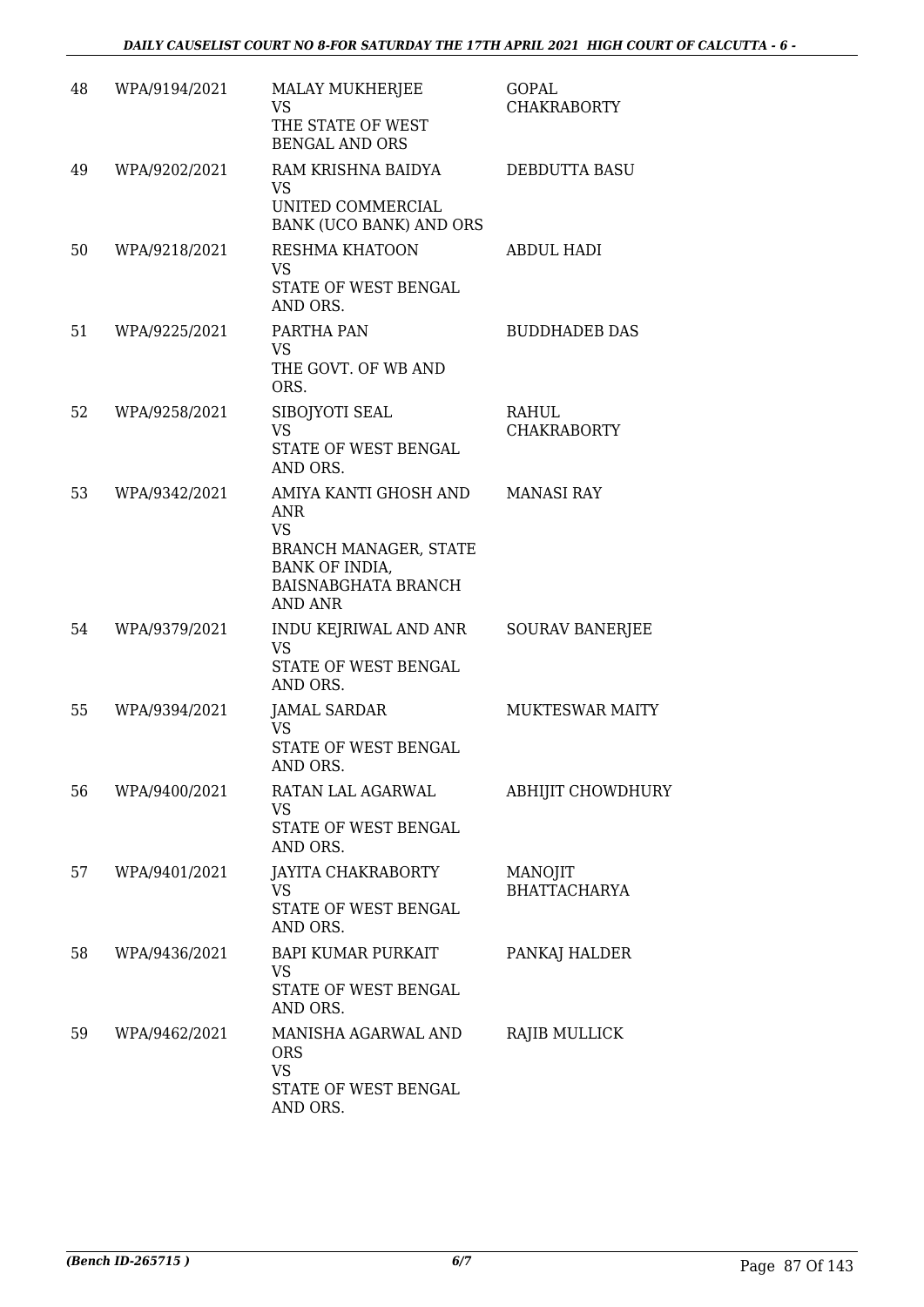| 60 | WPA/9465/2021 | SHIPRA SEN AND ORS.<br>VS<br>STATE OF WEST BENGAL<br>AND ORS.                        | <b>SUBRATA BANIK</b><br><b>CHOWDHURY</b> |
|----|---------------|--------------------------------------------------------------------------------------|------------------------------------------|
| 61 | WPA/9526/2021 | <b>ANINDA BANERJEE</b><br><b>CHOUDHURY</b><br>VS<br>UNION OF INDIA AND ANR           | ABHISHEK SIKDAR                          |
| 62 | WPA/9548/2021 | M/S. SHINGHAL AGRI<br>INDUSTRIES PVT LTD AND<br><b>ANR</b><br>VS<br>ECGC LTD AND ORS | <b>BHASKAR</b><br><b>MUKHERJEE</b>       |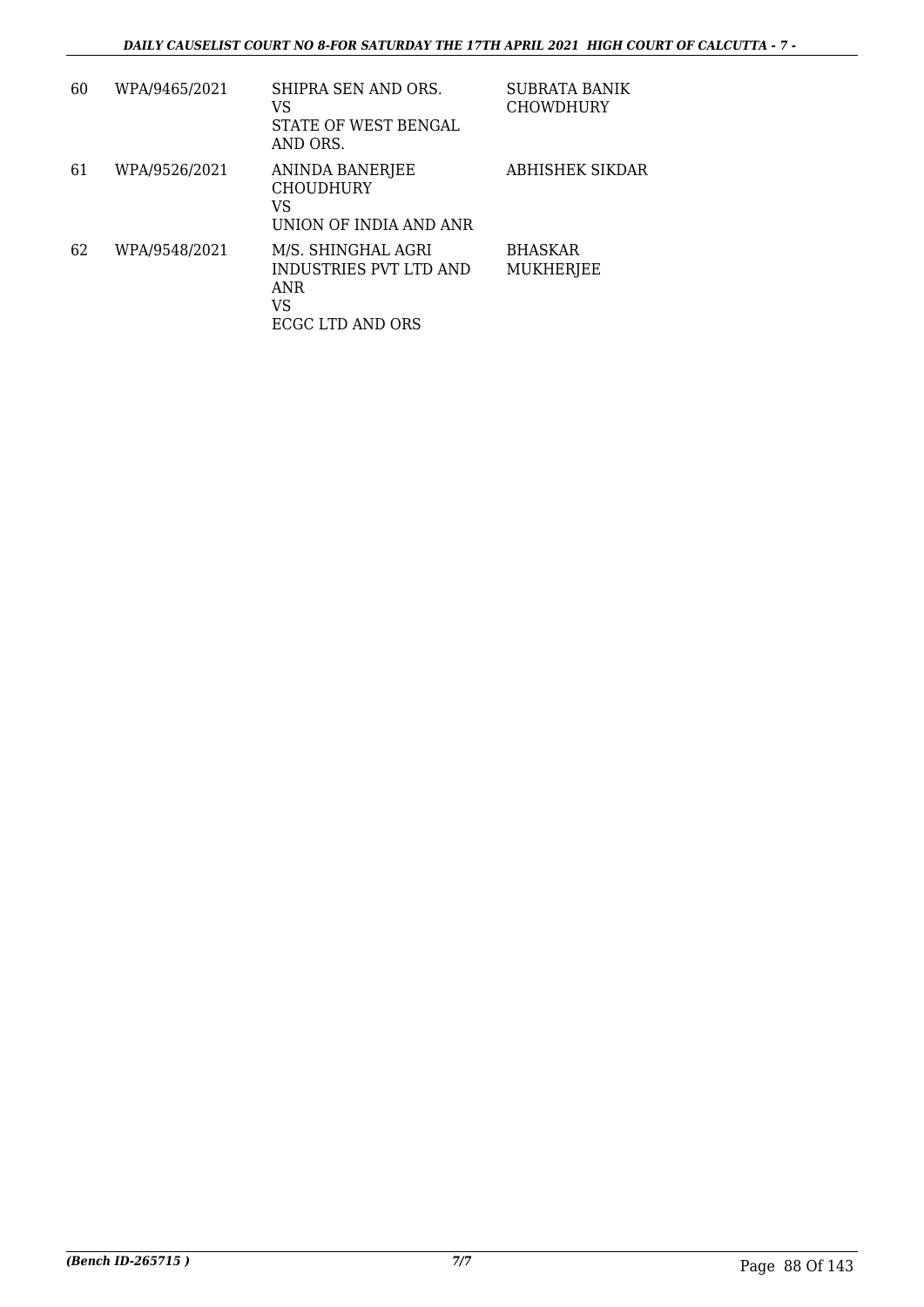

### **Appellate Side**

**DAILY CAUSELIST For Saturday The 17th April 2021**

#### **COURT NO. 19**

**SINGLE BENCH (SB - VIII)**

**AT 10:30 AM**

#### **HON'BLE JUSTICE SHAMPA SARKAR**

#### **(VIA VIDEO CONFERENCE)**

#### **ON AND FROM MONDAY, THE 11TH JANUARY, 2021 - ADMISSION AND HEARING OF CIVIL REVISION APPLICATIONS AND APPLICATIONS UNDER ARTICLE 227 OF THE CONSTITUTION INCLUDING APPLICATIONS CONNECTED THERETO [EXCLUDING CIVIL REVISIONS ARISING OUT OF TESTAMENTARY AND EJECTMENT / EVICTION SUITS AND PUBLIC PREMISES (UNAUTHORISED OCCUPANTS) ACT, 1971**

#### **IF 'HEARING' MATTERS ARE EXHAUSTED, THERAFTER 'MOTION' WILL BE TAKEN UP.**

**NOTE : MENTIONING ONLY ON MONDAYS AT THE FIRST SITTING OF THE COURT.**

#### **SPECIAL NOTE : 1) NO PHYSICAL MENTIONING WILL BE ALLOWED.**

#### **SPECIAL NOTE : 2) MATTERS WHICH ARE NOT IN THE LIST BUT HAVE BEEN MENTIONED WILL BE TAKEN UP ON EVERY FRIDAY IN THE FIRST HALF.**

|     |                                         | <b>CONTEMPT APPLICATION</b>                                               |                                 |
|-----|-----------------------------------------|---------------------------------------------------------------------------|---------------------------------|
| 1   | CPAN/284/2020                           | DIPAK KUMAR DAS<br>VS<br>NISHANTA MUKHERJEE                               | <b>GOURAV</b><br>PURKAYASTHA    |
| wt2 | WPA/76/2017                             | DIPAK KUMAR DAS<br>VS<br>STATE OF WEST BENGAL &<br>ORS                    | <b>GAURAV</b><br>PURKAYASTHA    |
|     | IA NO: CAN/1/2017(Old No:CAN/7540/2017) |                                                                           |                                 |
| 3   | WPCRC/11/2021                           | GOUTAM KUMAR DUGAR<br>VS<br>PRASENJIT GHOSH                               | <b>BRATINDRA</b><br>NARAYAN ROY |
| wt4 | WPA/9679/2019                           | GAUTAM KUMAR DUGAR &<br><b>ORS</b><br>VS<br>STATE OF WEST BENGAL &<br>ORS | <b>BRATINDRA</b><br>NARAYAN RAY |

#### **APPLICATION**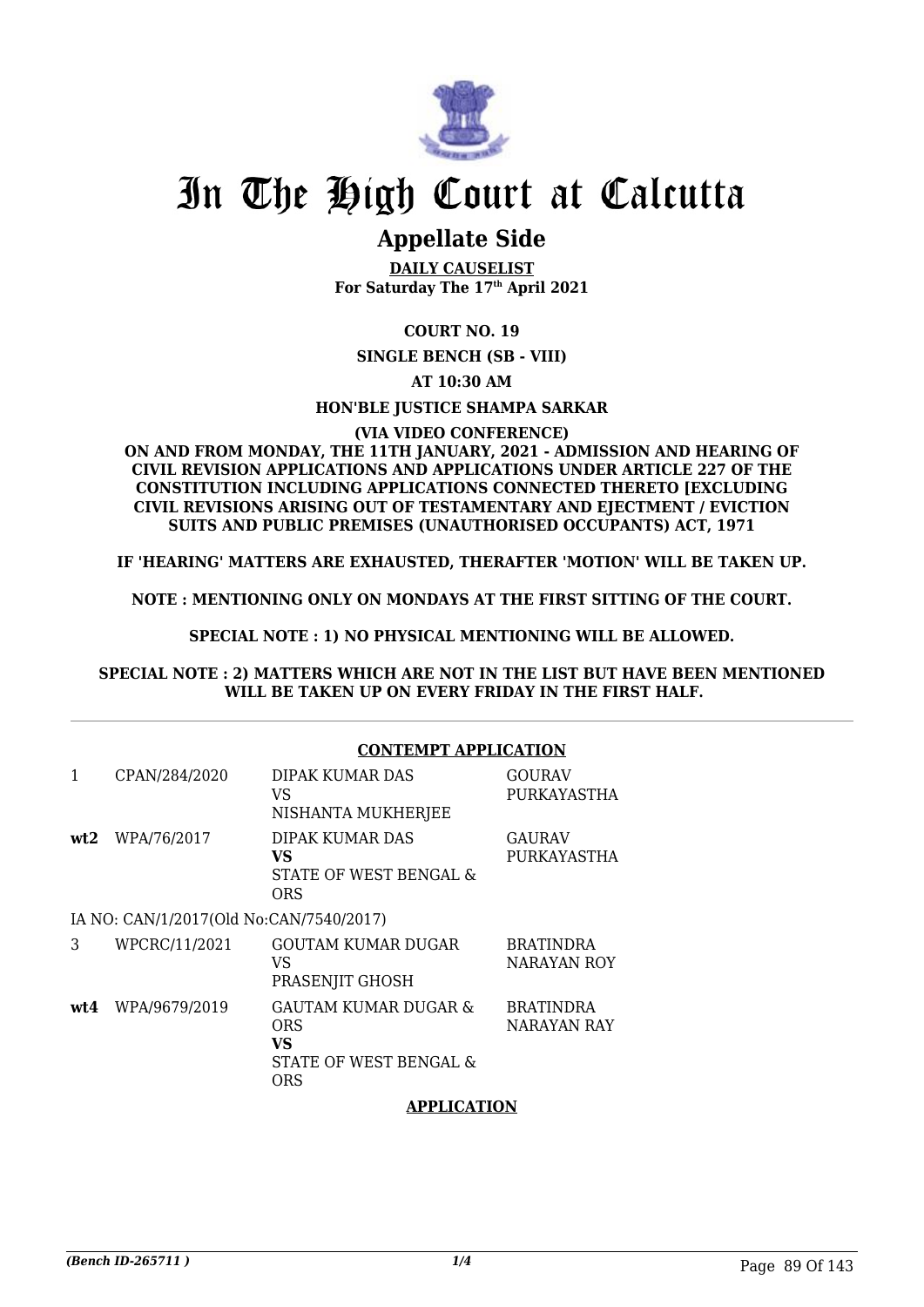| 5  | CO/809/2009                               | JAGANNATH MAITY & ORS<br>VS                                                                      | SHAHJAHAN ALI<br><b>KHAN</b>        |
|----|-------------------------------------------|--------------------------------------------------------------------------------------------------|-------------------------------------|
|    |                                           | <b>BISWAMAYEE GOLAYA &amp;</b><br><b>ORS</b>                                                     |                                     |
|    | IA NO: CAN/1/2020, CAN/2/2020             |                                                                                                  |                                     |
| 6  | CO/2248/2010                              | <b>BASANTI BANERJEE</b><br>VS                                                                    | KESHAB CHANDRA<br>DAS               |
|    |                                           | NISHA RANI GHOSH                                                                                 |                                     |
|    |                                           | IA NO: CAN/1/2019(Old No:CAN/5530/2019), CAN/3/2021, CAN/4/2021                                  |                                     |
| 7  | CO/741/2011                               | WEST BENGAL HOUSING<br><b>BOARD</b><br><b>VS</b><br>WEST BENGAL EMPLOYEES<br>(F&S) CO-OPPARATIVE | SAMRAT SENGUPTA                     |
|    |                                           | <b>HOUSING SOCIETY &amp;</b>                                                                     |                                     |
|    |                                           | IA NO: CAN/1/2018(Old No:CAN/7782/2018), CAN/2/2021, CAN/3/2021                                  |                                     |
| 8  | CO/1642/2014                              | DEBASHIS CHAKRABORTY<br><b>VS</b><br><b>SARBESH TEWARI</b>                                       | ANIRBAN MAJUMDER                    |
|    | IA NO: CAN/1/2017(Old No:CAN/5945/2017)   |                                                                                                  |                                     |
| 9  | CO/1991/2015                              | <b>SANKAR SAHA &amp; ORS</b>                                                                     | D.N. CHATTERJEE                     |
|    |                                           | <b>VS</b><br>SUPRIYA KUMAR SETT &<br><b>ORS</b>                                                  |                                     |
|    | IA NO: CAN/2/2021                         |                                                                                                  |                                     |
| 10 | CO/1865/2017                              | ACHINTYA @ ACHINTA<br><b>BARMAN &amp; ORS</b><br><b>VS</b><br><b>KEDAR ROY &amp; ORS</b>         | R MANNA                             |
| 11 | CO/3126/2017                              |                                                                                                  | SANJAY SAHA                         |
|    |                                           | SURANJANA CHAUDHURY<br><b>VS</b><br>ABHIJIT CHAUDHURY                                            |                                     |
|    | IA NO: CAN/1/2019(Old No:CAN/1122/2019)   |                                                                                                  |                                     |
| 12 | CO/3268/2017                              | KARTICK CHANDRA SAU<br>VS<br><b>SM. REKHA BARI PARYA &amp;</b><br><b>ANR</b>                     | <b>KHOKAN KUMAR</b><br><b>DUTTA</b> |
|    | IA NO: CAN/1/2019(Old No:CAN/11763/2019)  |                                                                                                  |                                     |
| 13 | CO/3880/2017                              | FARID SK.                                                                                        | <b>MANAS KUMAR DAS</b>              |
|    |                                           | <b>VS</b><br>AFROJA BIBI                                                                         |                                     |
|    | IA NO: CAN/1/2020, CAN/2/2020, CAN/3/2020 |                                                                                                  |                                     |
| 14 | CO/25/2018                                | MASTER MOHD SHAFI &<br>ANR<br><b>VS</b><br>SK. SIRAJUL RAHMAN                                    | <b>TANMOY MUKHERJEE</b>             |
|    | IA NO: CAN/1/2019(Old No:CAN/6759/2019)   |                                                                                                  |                                     |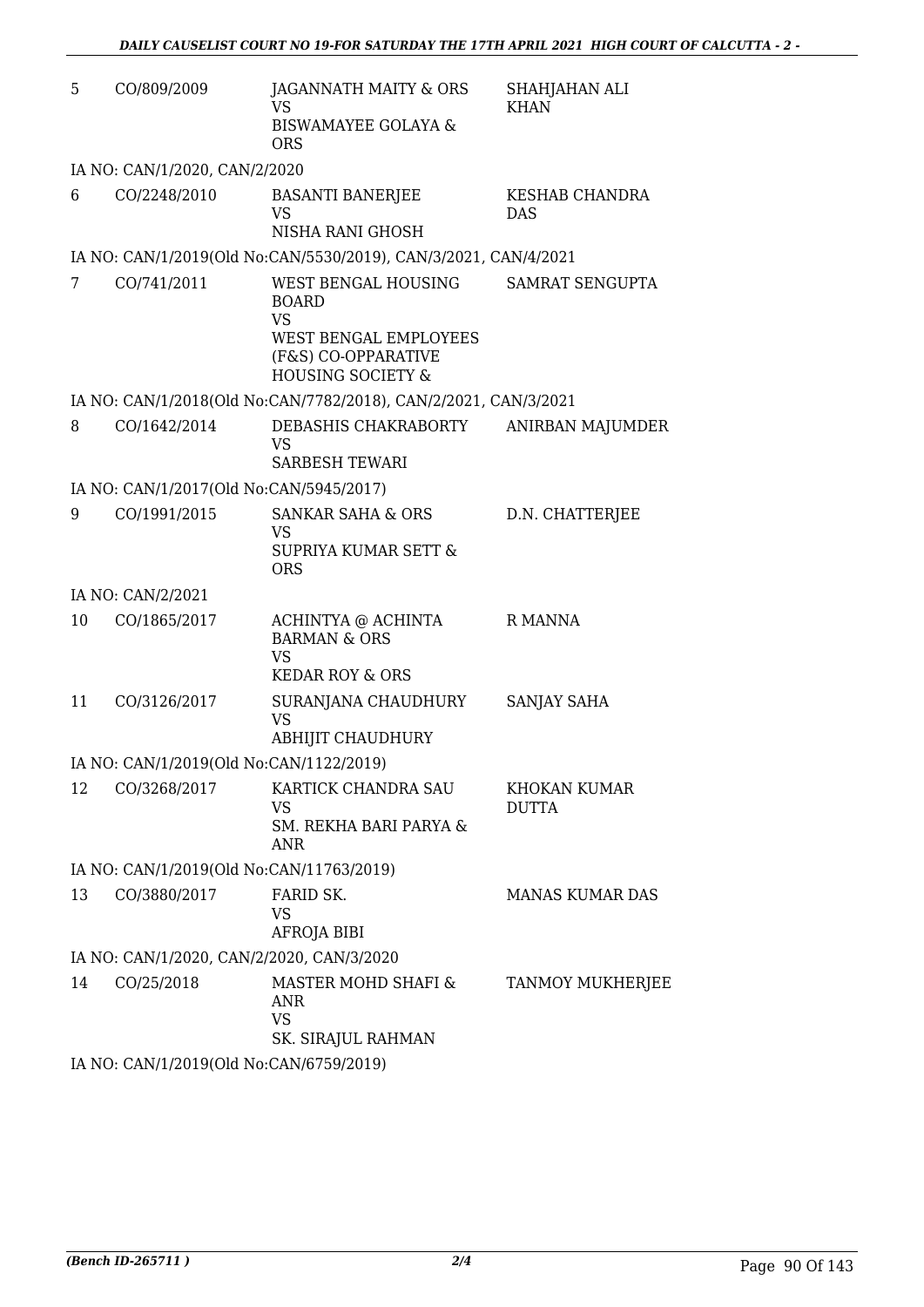| 15 | CO/3497/2018                             | ARABINDA KUMAR MARIK & SHEBATEE DATTA<br><b>ORS</b><br><b>VS</b><br>PRAFULLA KUMAR GHOSH<br>& ORS          |                                                                                                   |
|----|------------------------------------------|------------------------------------------------------------------------------------------------------------|---------------------------------------------------------------------------------------------------|
|    |                                          | IA NO: CAN/1/2019(Old No:CAN/6123/2019), CAN/2/2021                                                        |                                                                                                   |
| 16 | CO/2120/2019                             | <b>RINA MALLICK</b><br><b>VS</b><br>ASHIM KUMAR GANGULY @<br><b>GANGOPADHYAY &amp; ORS</b>                 | DIPTYENDU KUMAR<br>PAL                                                                            |
|    | IA NO: CAN/1/2019(Old No:CAN/8670/2019)  |                                                                                                            |                                                                                                   |
| 17 | CO/2537/2019                             | MAHADEV GORAI & ORS<br>VS<br>SS KOJAGARI LAXMIMATA<br>THAKURANI R/P BY MANIK<br><b>RATAN GORAI&amp;ORS</b> | <b>SOUMIK GANGULY</b>                                                                             |
|    |                                          | IA NO: CAN/1/2019(Old No:CAN/11452/2019), CAN/2/2019(Old No:CAN/12017/2019)                                |                                                                                                   |
| 18 | CO/2847/2019                             | <b>SUJOY PODDER</b><br><b>VS</b><br>SUDIPA PODDER                                                          | PTIYANJIT KUNDU                                                                                   |
|    | IA NO: CAN/1/2019(Old No:CAN/11540/2019) |                                                                                                            |                                                                                                   |
| 19 | CO/2922/2019                             | JRE TANK TERMINAL<br>PRIVATE LIMITED<br><b>VS</b><br>NEPAL VEGETABLE GHEE<br><b>INDUSTRIES LIMITED</b>     | MUDRIKA KHAITAN                                                                                   |
|    | IA NO: CAN/1/2021                        |                                                                                                            |                                                                                                   |
| 20 | CO/3077/2019                             | ROSHNI SOM<br><b>VS</b><br><b>AVISHEK SOM</b>                                                              | PRABHAT KUMAR<br><b>SINGH</b>                                                                     |
|    |                                          |                                                                                                            | IA NO: CAN/1/2019(Old No:CAN/9149/2019), CAN/2/2020(Old No:CAN/2866/2020), CAN/3/2021, CAN/4/2021 |
| 21 | CO/3368/2019                             | <b>GANGARAM SARDAR</b><br><b>VS</b><br><b>AMITA RANI SARDAR</b>                                            | <b>RATUL GHOSH</b>                                                                                |
|    | IA NO: CAN/1/2020(Old No:CAN/1417/2020)  |                                                                                                            |                                                                                                   |
| 22 | CO/3789/2019                             | M/S. SHREE SANKAR<br><b>SERVICE STATION</b><br><b>VS</b><br>KOTAK MAHINDRA BANK<br>LTD. & ORS              | SK. MASOOM ALI                                                                                    |
|    |                                          | IA NO: CAN/1/2020(Old No:CAN/4545/2020), CAN/2/2020(Old No:CAN/4547/2020)                                  |                                                                                                   |
| 23 | CO/3927/2019                             | <b>GITA PRADHAN &amp; ORS</b><br>VS<br>CONTAI CO-OPERATIVE<br><b>BANK LTD. &amp; ORS</b>                   | DEBNARAYAN PATRA                                                                                  |
|    | IA NO: CAN/1/2020                        |                                                                                                            |                                                                                                   |
| 24 | CO/4208/2019                             | MAHADEB HALDER & ANR<br>VS<br>TUTUN NAG & ORS                                                              | DIPTA BHANU DUTT                                                                                  |
|    | IA NO: CAN/1/2021                        |                                                                                                            |                                                                                                   |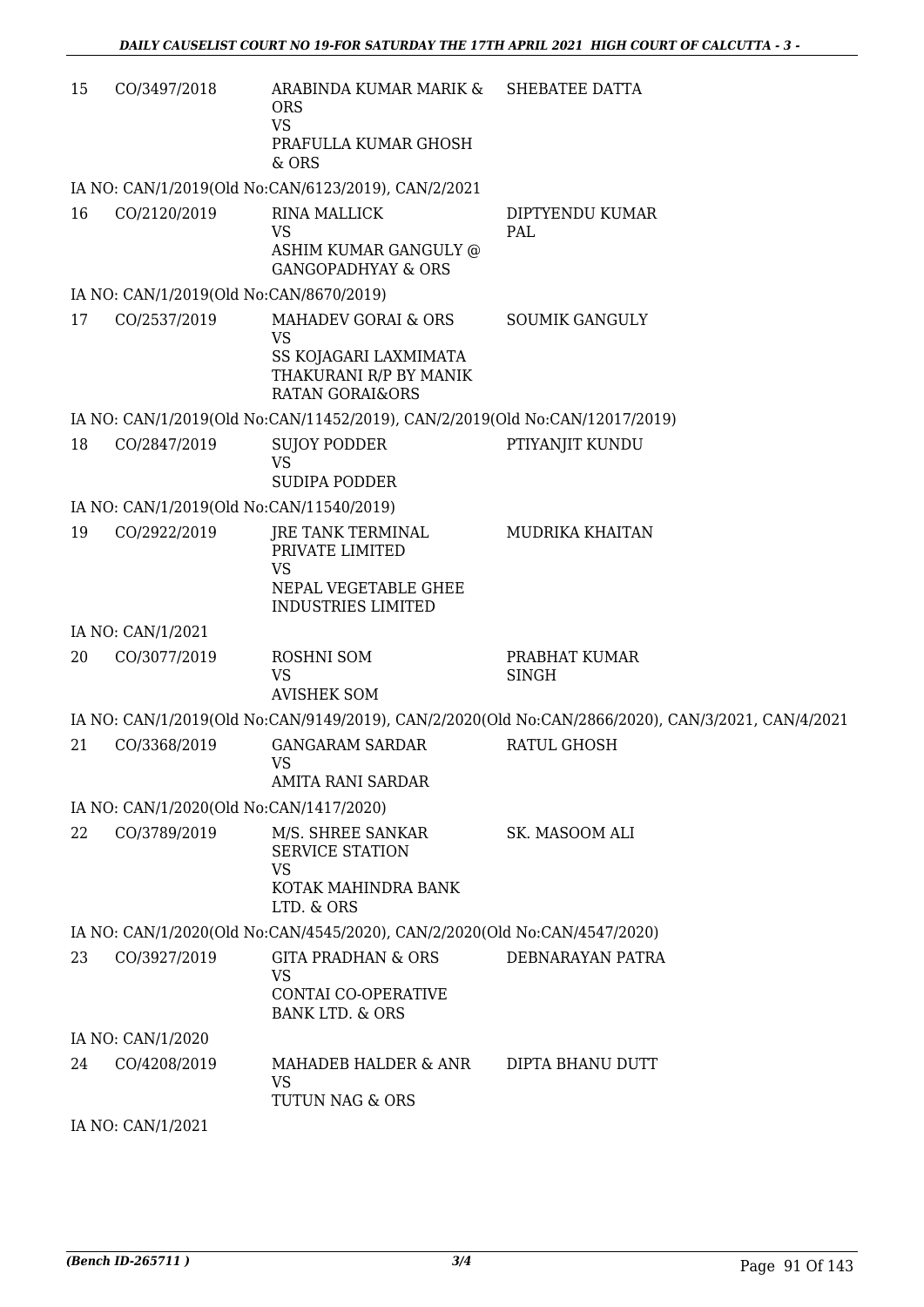| 25 | CO/180/2020                   | PROFULLA KUMAR GHOSH<br>VS<br>JOYDIP DAS                                                                       | KAMAN SAHOO             |
|----|-------------------------------|----------------------------------------------------------------------------------------------------------------|-------------------------|
|    | IA NO: CAN/1/2021             |                                                                                                                |                         |
| 26 | CO/1228/2020                  | PRASANTA PAUL<br>VS<br><b>INDRANI PAIL DEY</b>                                                                 | <b>BRATIN KUMAR DEY</b> |
|    | IA NO: CAN/1/2020, CAN/2/2021 |                                                                                                                |                         |
| 27 | CO/118/2021                   | <b>GREKA (ZHENGZHOU)</b><br>TECHNICAL SERVICES CO.<br>LTD.<br><b>VS</b><br>PETROPATH FLUIDS (INDIA)<br>P. LTD. | ARANYA SAHA             |
|    | IA NO: CAN/1/2021, CAN/2/2021 |                                                                                                                |                         |
| 28 | CO/137/2021                   | BERGER PAINTS INDIA LTD SARADA HARIHARAN<br><b>VS</b><br>ASIS CHATTOPADHAYA AND<br><b>ORS</b>                  |                         |
|    |                               | IA NO: CAN/1/2021, CAN/2/2021, CAN/3/2021, CAN/4/2021                                                          |                         |
|    |                               | <b>APPLICATION 1</b>                                                                                           |                         |
|    |                               | (ADJOURNED)                                                                                                    |                         |
| 29 | RVW/42/2020                   | JIBAN KRISHNA BANIK<br><b>VS</b><br>KANIKA SAHA                                                                | ABHIJIT BORAL           |
|    | wt30 CO/2877/2018             | JIBAN KRIHSNA BANIK<br><b>VS</b><br>PUSPA RANI DAS                                                             | <b>ABHIJIT BORAL</b>    |
| 31 | RVW/87/2020                   | <b>SUPARNA GHOSH</b><br><b>VS</b><br>RAKESH KUMAR GUPTA                                                        | <b>AMRITA DE</b>        |
|    | IA NO: CAN/1/2020, CAN/2/2020 |                                                                                                                |                         |
|    | wt32 CO/51/2017               | RAKESH KUMAR GUPTA<br>VS<br><b>SMT. SUPARNA GHOSH</b>                                                          | DEBAYAN SINHA           |
|    | wt33 CO/76/2017               | <b>SUPARNA GHOSH</b><br>VS<br>RAKESH KUMAR GUPTA &<br><b>ORS</b>                                               | <b>TANMOY MUKHERJEE</b> |
| 34 | CO/999/2020                   | <b>SUNIL KUMAR</b><br><b>VS</b><br>HDFC BANK LTD. & ORS                                                        | MONOJIT CHATTERJE       |

IA NO: CAN/1/2020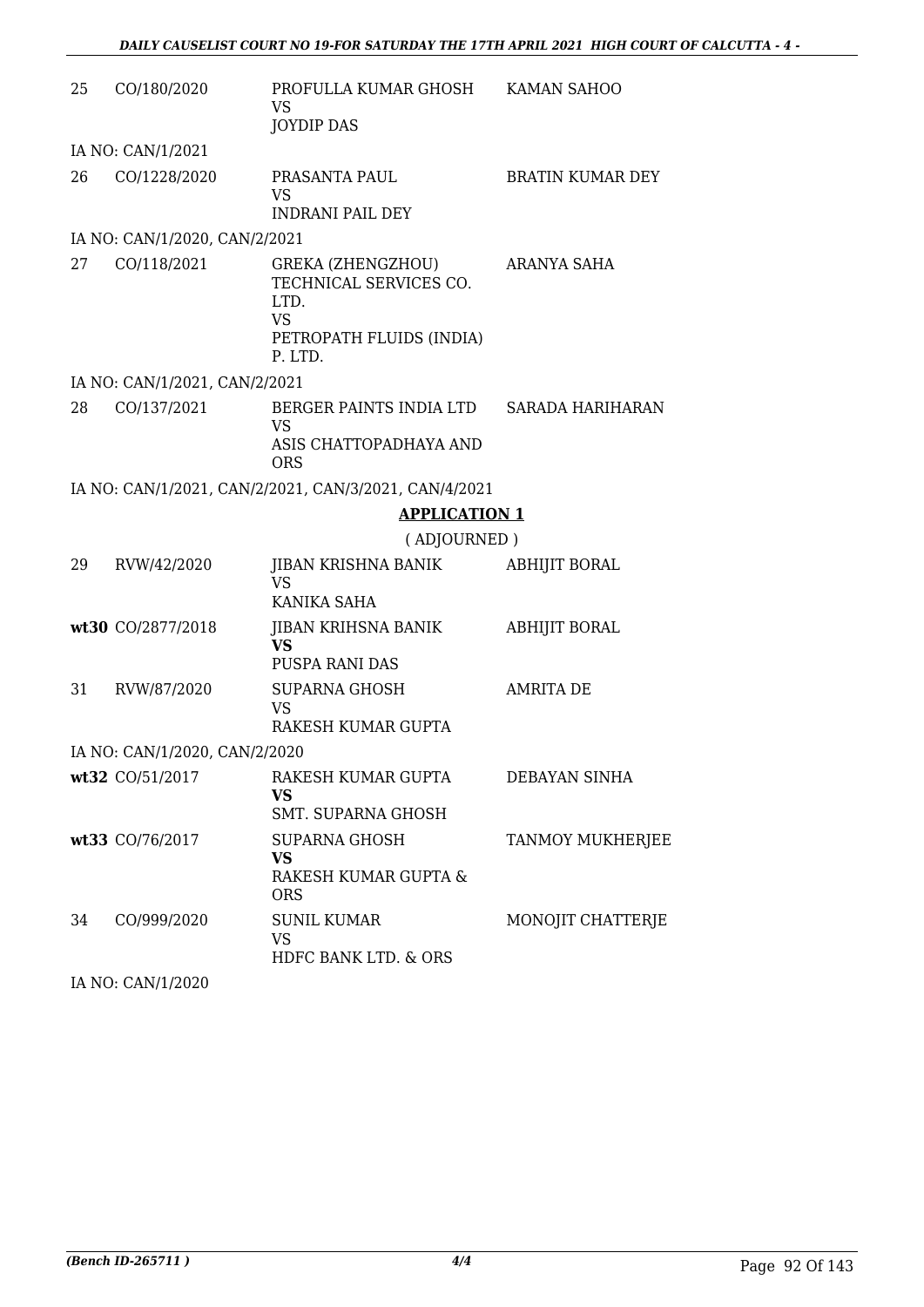

## **Appellate Side**

**DAILY CAUSELIST For Saturday The 17th April 2021**

### **COURT NO. 10 SINGLE BENCH (SB - IX) AT 10:30 AM HON'BLE JUSTICE RAVI KRISHAN KAPUR (VIA VIDEO CONFERENCE)**

#### **ON AND FROM MONDAY, 1ST MARCH, 2021 - MATTERS (MOTION & HEARING) UNDER ARTICLE 226 OF THE CONSTITUTION RELATING TO RESIDUARY UNDER GROUP IX PERTAINING TO PUBLIC PREMISES (UNAUTHORISD OCCUPANTS) ACT, 1971 AND ELECTRICITY INCLUDING APPLICATIONS CONNECTED THERETO;**

**APPEALS RELATING TO ALL CLAIM CASES INCLUDING APPLICATIONS CONNECTED THERETO (EXCLUDING ADMISSION OF APPEALS UNDER SECTION 30 OF THE EMPLOYEES' COMPENSATION ACT, 1923.**

**HEARING OF WRIT PETITIONS IRRESPECTIVE OF CLASSIFICATION AND APPLICATIONS CONNECTED THERETO.**

**NO PHYSICAL MENTIONING WILL BE ALLOWED UNTIL FURTHER ORDER.**

**NOTE : MATTERS WILL BE TAKEN UP THROUGH PHYSICAL HEARING ONLY WHEN BOTH THE PARTIES ARE AGREED.**

#### **TO BE MENTIONED**

| 1 | WPA/2505/2000<br>(For Correction)       | SARAT CHANDRA SARKAR<br>VS<br>KATWA-KALNA CO-<br>OP.AGR.& RURAL DEV.BANK | DHILLON SARKAR |                             |
|---|-----------------------------------------|--------------------------------------------------------------------------|----------------|-----------------------------|
|   | IA NO: CAN/1/2000(Old No:CAN/3179/2000) |                                                                          |                |                             |
|   | wt2 WPA/2109/2003                       | SARAT CHANDRA SARKAR<br>VS<br>CHAIRMAN, KATWA-KALNA                      | DHILLON SARKAR | JAYANTI SAHA<br><b>BANK</b> |

CO-OP. AGRCL&RURAL **wt3** WPA/3491/2000 SARAT CHANDRA SARKAR **VS** KATWA KALNA CO-OP.AGR.& RURAL DEV.BANK DHILLON SARKAR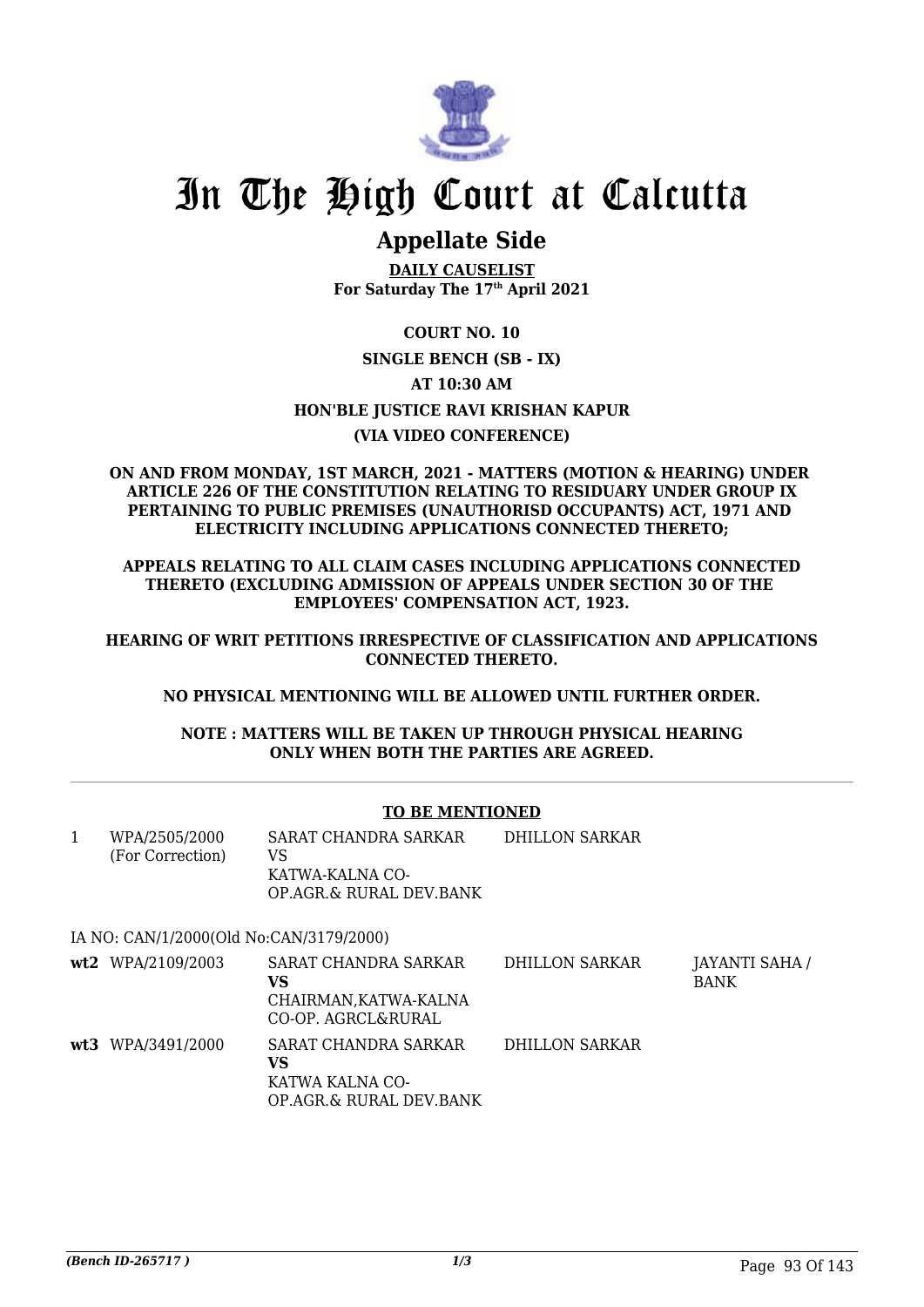4 WPA/15591/2003 (For Correction) SACHINDRA NATH MONDAL & ORS. VS MIRU HAZRA

STATE OF W.B.

IA NO: CAN/1/2004(Old No:CAN/2783/2004), CAN/2/2005(Old No:CAN/3082/2005), CAN/3/2012(Old No:CAN/2294/2012)

**wt5** WPA/2259/2003 GOSTA BEHARI GHOSH & ORS. **VS** STATE OF W.B. MIRU HAJRA

IA NO: CAN/1/2003(Old No:CAN/3798/2003), CAN/2/2003(Old No:CAN/5847/2003), CAN/5/2018(Old No:CAN/2883/2018)

6 WPA/8805/2015 (For Correction) UJJWAL GHOSH VS STATE OF WEST BENGAL & ORS SUBRATA KR. ROY KARMAKAR

IA NO: CAN/1/2018(Old No:CAN/3985/2018), CAN/2/2018(Old No:CAN/5414/2018), CAN/3/2019(Old No:CAN/3710/2019), CAN/4/2019(Old No:CAN/3711/2019)

**MOTION**

| 7  | WPA/23203/2019 | <b>GAUTAM KAR</b><br><b>VS</b><br>C E S C LIMITED & ORS                                      | <b>SALMAN HASAN</b>                    |
|----|----------------|----------------------------------------------------------------------------------------------|----------------------------------------|
| 8  | WPA/23285/2019 | CHANDRAKANTA SARDAR<br>VS.<br>STATE OF WEST BENGAL &<br>ORS.                                 | ASIT KR.<br><b>BHATTACHARYA</b>        |
| 9  | WPA/23428/2019 | MST HUSNA HENA BEGUM<br><b>VS</b><br>THE WBSEDCL & ORS                                       | ASIM KUMAR<br><b>CHAKRABORTI</b>       |
| 10 | WPA/23495/2019 | <b>BARNA PRAKASHAN</b><br><b>VS</b><br><b>CESC LTD &amp; ANR</b>                             | SUDHIR KR<br><b>SADHUKHAN</b>          |
| 11 | WPA/23566/2019 | AJAY KUMAR MAHATO<br><b>VS</b><br><b>CESC LIMITED &amp; ANR</b>                              | <b>INDRANIL HALDER</b>                 |
| 12 | WPA/3265/2020  | SHAIK GOLAM HOSSAIN @<br><b>GULAM HUSSAIN</b><br><b>VS</b><br>STATE OF WEST BENGAL &<br>ORS. | <b>KALYANI</b><br><b>BHATTACHARYYA</b> |
| 13 | WPA/3488/2020  | <b>ASHESH KR. SAHA</b><br><b>VS</b><br>WBSEDCL & ORS.                                        | <b>HARADHAN MONDAL</b>                 |
| 14 | WPA/3491/2020  | SYAMAL KR. CHANDRA<br><b>VS</b><br>WBSEDCL & ORS.                                            | ANIL KR.<br><b>CHATTOPADHYAY</b>       |
| 15 | WPA/3649/2020  | <b>SEKH AKSAR</b><br><b>VS</b><br>THE W B S E D C LTD. &<br><b>ORS</b>                       | MD. RAFQULISLAM                        |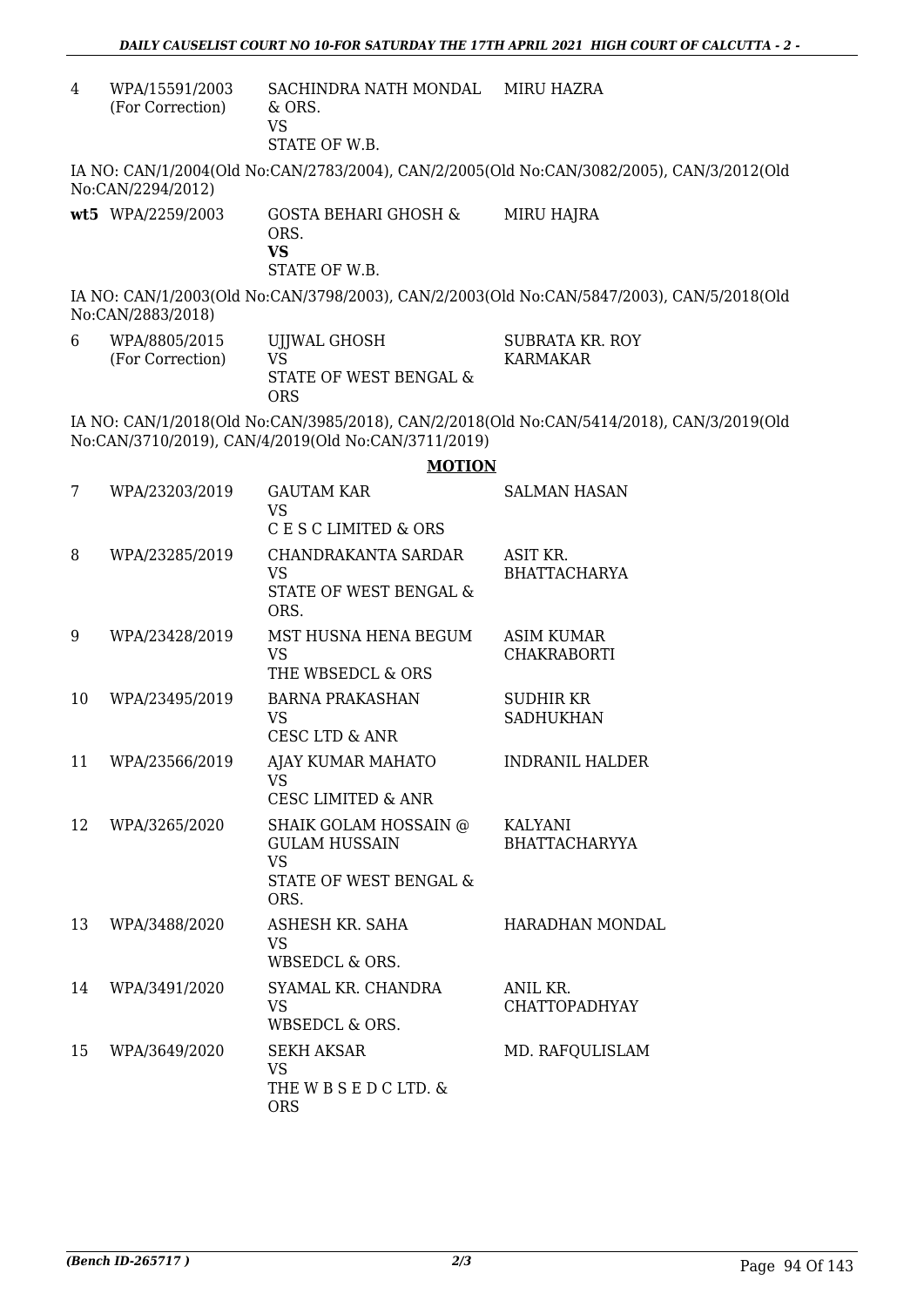| 16 | WPA/3652/2020 | ABUL HASSAN<br><b>VS</b><br>THE W B S E D C LTD & ORS                                                     | MD. RAFIQUL ISLAM                      |
|----|---------------|-----------------------------------------------------------------------------------------------------------|----------------------------------------|
| 17 | WPA/3676/2020 | PARIMAL KRISHNA GHOSH<br><b>VS</b><br>STATE OF WEST BENGAL &<br>ORS                                       | KAMAL KRISHNA<br><b>GUHA</b>           |
| 18 | WPA/3677/2020 | ARCHANA ADHIKARI<br><b>VS</b><br>W.B. STATE ELECTRICITY<br>DISTRIBUTION COMPANY<br>LTD. & ORS             | <b>SUMALYA</b><br><b>CHAKRABORTY</b>   |
| 19 | WPA/3685/2020 | APARNA MUKHERJEE<br><b>VS</b><br>DIRECTOR OF WEST<br><b>BENGAL STATE ELECT.</b><br>DIST. COMP. LTD. & ORS | <b>GALGUNI</b><br><b>BANDYOPAHDYAY</b> |
| 20 | WPA/3689/2020 | ABBB SOLUTIONS PVT. LTD.<br><b>VS</b><br>STATE OF WEST BENGAL &<br><b>ORS</b>                             | <b>ANIL KUMAR DAS</b>                  |
| 21 | WPA/4045/2020 | <b>GOUR MOHAN MAJHI</b><br><b>VS</b><br>STATE OF WEST BENGAL &<br><b>ORS</b>                              | <b>SOUMEN</b><br><b>CHATTERJEE</b>     |
| 22 | WPA/9688/2021 | SHAHZAD SAIGAL<br><b>VS</b><br><b>CESC LTD AND ORS</b>                                                    | <b>MUNMUN</b><br><b>MAZUMDER</b>       |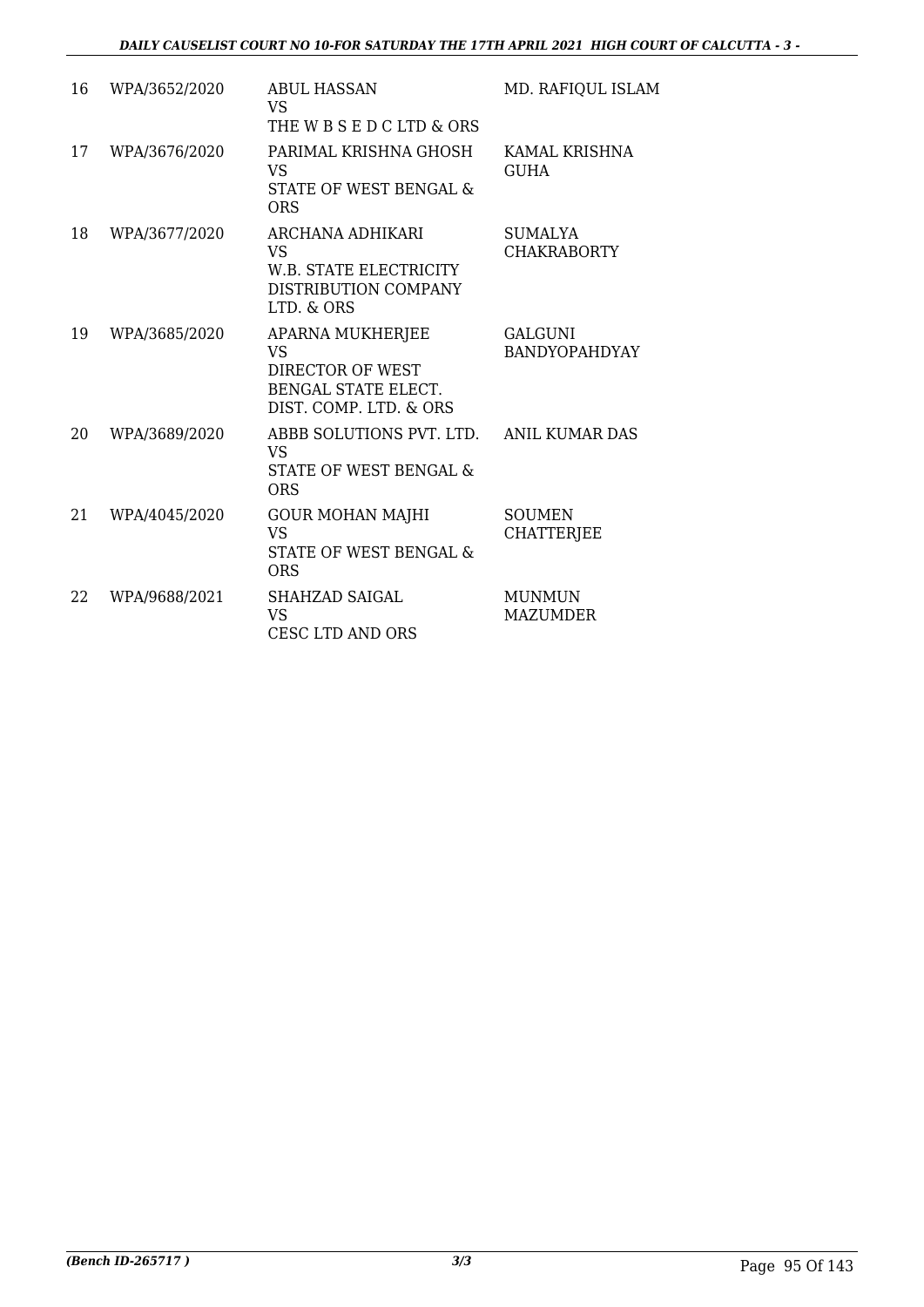

## **Appellate Side**

**DAILY CAUSELIST For Saturday The 17th April 2021**

**COURT NO. 23**

**SINGLE BENCH (SB - X )**

**AT 10:30 AM**

**HON'BLE JUSTICE ARINDAM MUKHERJEE**

#### **(VIA VIDEO CONFERENCE)**

**ON AND FROM MONDAY, 1ST MARCH, 2021 - MATTERS (MOTION & HEARING) UNDER ARTICLE 226 OF THE CONSTITUTION RELATING TO MADHYAMIK SIKSHYA KENDRA UNDER GROUP - II, INCLUDING APPLICATIONS CONNECTED THERETO;**

**MATTERS (MOTION & HEARING) UNDER ARTICLE 226 OF THE CONSTITUTION OF INDIA RELATING TO CO-OPERATIVE SOCIETIES UNDER GROUP - V (EXCLUDING SERVICE MATTERS) AND APPLICATIONS CONNECTED THERETO;**

**AND**

**ON AND FROM MONDAY, 1ST MARCH, 2021 - IN ADDITION TO HIS OWN LIST, SHALL TAKE ITEM NOS.181 TO 235 FROM THE LIST DATED 1ST MARCH, 2021 OF HON'BLE JUSTICE SABYASACHI BHATTACHARYYA.**

**AND ON AND FROM MONDAY, 1ST MARCH, 2021 - WILL SIT SINGLY AND TAKE ITEM NOS.236 TO 279 FROM THE LIST DATED 1ST MARCH, 2021 OF HON'BLE JUSTICE SABYASACHI BHATTACHARYYA (EXCEPT THE MATTERS WHICH ARE ALREADY DISPOSED OF OR ORDERED OTHERWISE).**

**IF NO ONE APPEARS FOR THE PETITIONERS IN THE VIRTUAL MODE, THE MATTERS SHALL BE DISMISSED.** 

**NO PHYSICAL MENTIONING WILL BE ENTERTAINED UNTIL FURTHER ORDER ONLY E-MENTIONING WILL BE ENTERTAINED UPON NOTICE TO THE OTHERSIDE.**

**NOTE : MATTERS WILL BE TAKEN UP THROUGH VIRTUAL MODE ONLY .**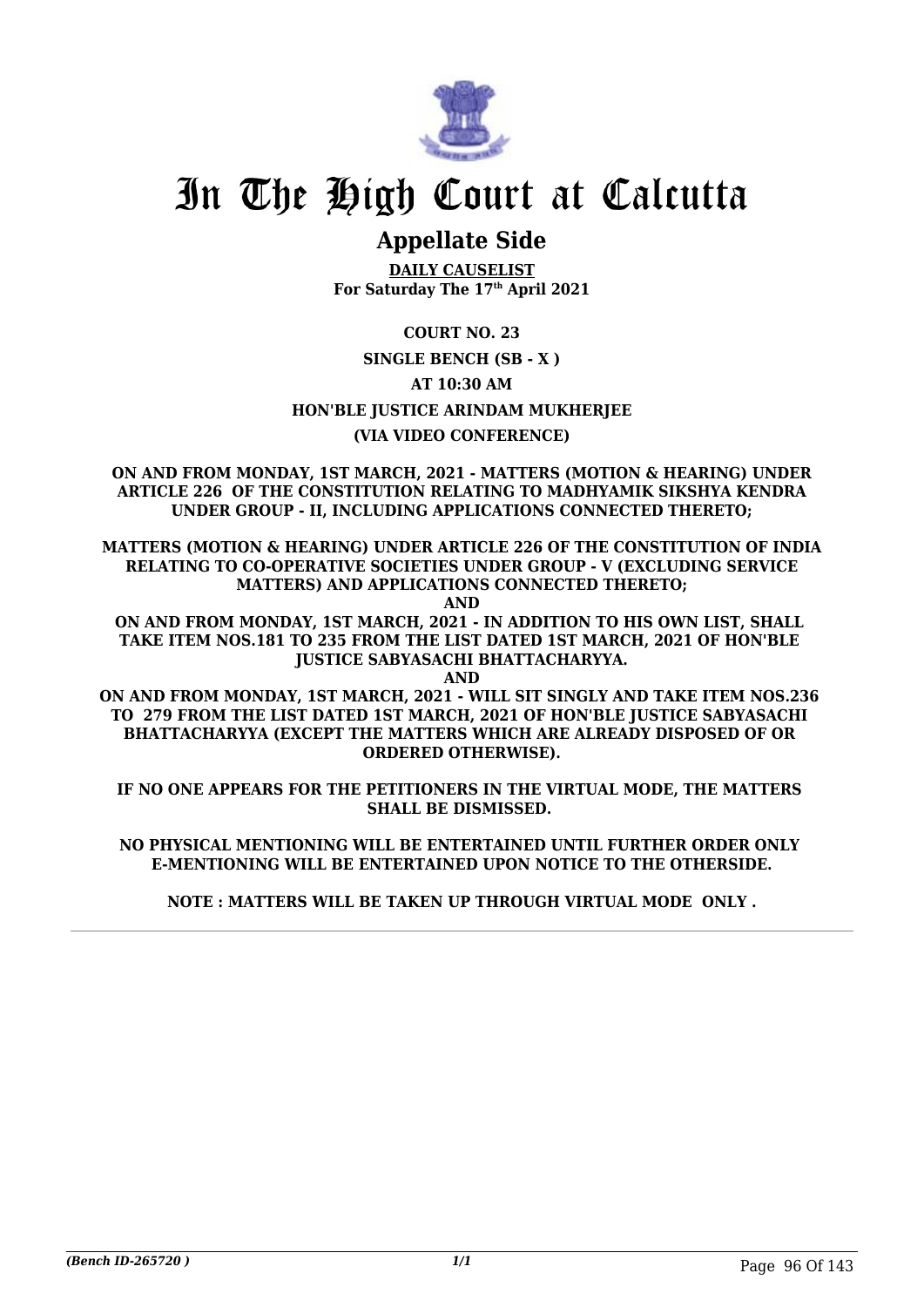

#### **Appellate Side**

**DAILY CAUSELIST For Saturday The 17th April 2021**

**COURT NO. 18 SINGLE BENCH (SB - XI) AT 10:30 AM HON'BLE JUSTICE BISWAJIT BASU (VIA VIDEO CONFERENCE)**

**ON AND FROM MONDAY, 22ND FEBRUARY, 2021 ROSTER NOTIFIED ON 8TH JANUARY, 2021 IS MODIFIED TO THE FOLLOWING EXTENT:-** 

**MATTERS (MOTION & HEARING) UNDER ARTICLE 226 OF THE CONSTITUTION RELATING TO MADRASAH EDUCATION UNDER GROUP II AND APPLICATIONS CONNECTED THERETO;**

**MATTERS (MOTION & HEARING) UNDER ARTICLE 226 OF THE CONSTITUTION RELATING TO APPOINTMENT AND SERVICE CONDITION OF PARA TEACHERS UNDER GROUP II AND APPLICATIONS CONNECTED THERETO;**

**ADMISSION AND HEARING OF CIVIL REVISION APPLICATIONS AND APPLICATIONS UNDER ARTICLE 227 OF THE CONSTITUTION OF INDIA ARISING OUT OF TESTAMENTARY, EJECTMENT / EVICTION SUITS AND PUBLIC PREMISES (UNAUTHORISED OCCUPANTS) ACT, 1971 INCLUDING APPLICATIONS CONNECTED THERETO.** 

**MATTERS (MOTION & HEARING) UNDER ARTICLE 226 OF THE CONSTITUTION OF INDIA RELATING TO LAND UNDER GROUP I INCLUDING APPLICATIONS CONNECTED THERETO.** 

**NOTE: MATTERS WILL BE TAKEN UP THROUGH PHYSICAL HEARING ONLY WHEN BOTH THE PARTIES ARE AGREED.**

**SPECIAL NOTE : MENTIONING FOR INCLUSION IN THE LIST WILL NOT BE ENTERTAINED FOR THE TIME BEING.**

**SPL. NOTE: ON 17.04.2021, 'TO BE MENTIONED' & 'NEW MOTION' WILL BE TAKEN UP TILL 1.15 P.M., IF NOT EXHAUSTED EARLIER. THEREAFTER 'MOTION' WILL BE TAKEN UP.** 

|   |                                     | <b>TO BE MENTIONED</b>                                            |                    |
|---|-------------------------------------|-------------------------------------------------------------------|--------------------|
| 1 | WPA/21727/2017<br>[NON-PROSECUTION] | MRS. SUMANA SIL<br>VS.<br>STATE OF WEST BENGAL & ORS              | K. GHOSH           |
|   | IA NO: CAN/1/2020                   |                                                                   |                    |
|   |                                     | <b>NEW MOTION (GROUP - II)</b>                                    |                    |
| 2 | WPA/7270/2021                       | SK. HASAN IMAM<br>VS<br>STATE OF WEST BENGAL AND<br>ORS.          | KAZI SAJJAD ALAM   |
| 3 | WPA/7517/2021                       | TUHIN MOLLA<br>VS.<br>STATE OF WEST BENGAL AND<br>ORS.            | PALASH BAPARI      |
| 4 | WPA/7574/2021                       | MEHEDI HASAN BISWAS<br>VS<br>STATE OF WEST BENGAL AND<br>ORS.     | PAMPA DEY (DHABAL) |
| 5 | WPA/7775/2021                       | <b>SYED IMROZE ALI</b><br>VS.<br>STATE OF WEST BENGAL AND<br>ORS. | REJAUL ALAM        |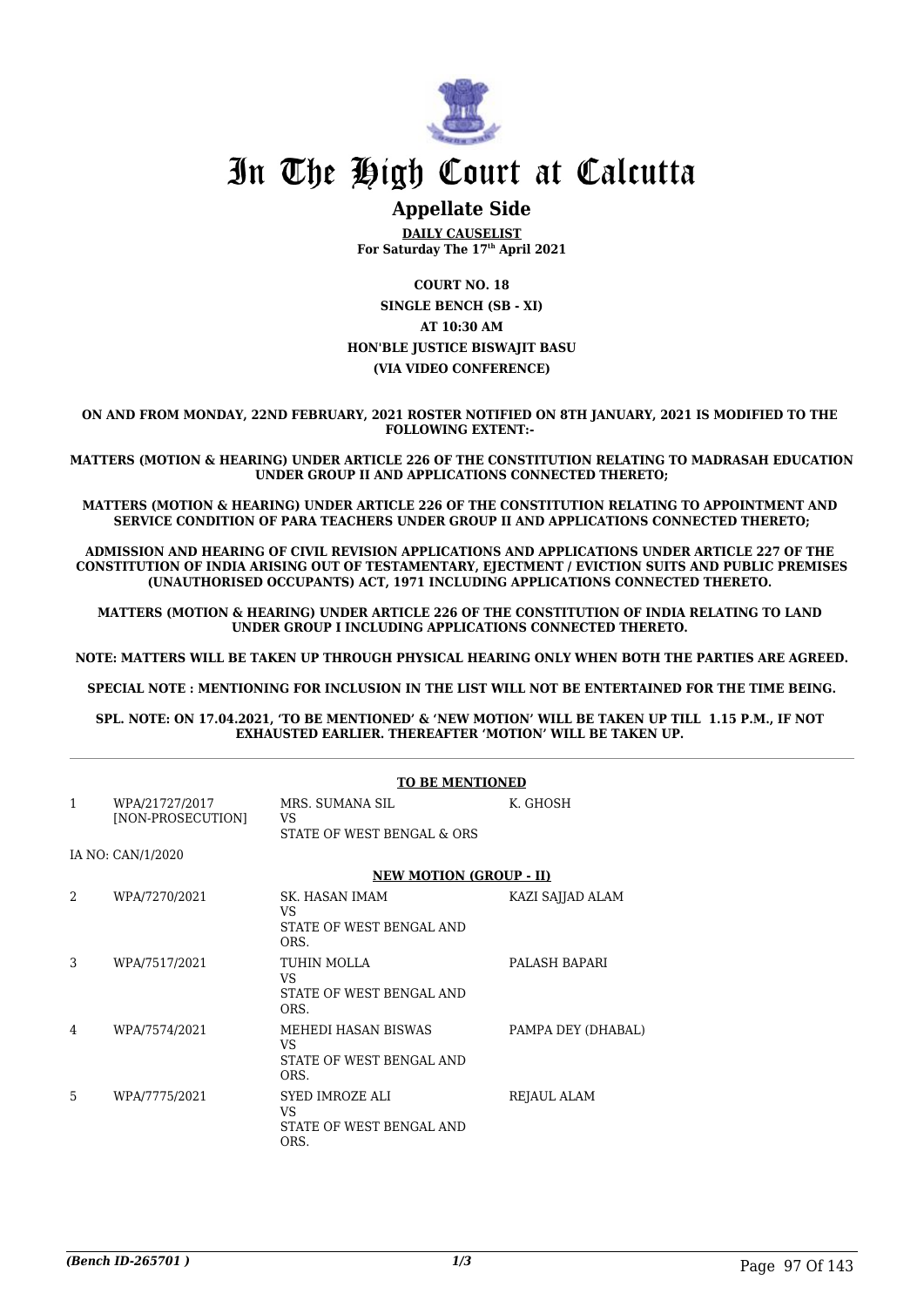#### *DAILY CAUSELIST COURT NO 18-FOR SATURDAY THE 17TH APRIL 2021 HIGH COURT OF CALCUTTA - 2 -*

| 6  | WPA/7932/2021 | SK FAIJUL HOQUE AND ANR.<br>VS                       | NAYEEMUL HAOUE                   |
|----|---------------|------------------------------------------------------|----------------------------------|
|    |               | STATE OF WEST BENGAL AND<br>ORS.                     |                                  |
| 7  | WPA/7937/2021 | MD ALI AHMAD AND ORS.                                | NAYEEMUL HAOUE                   |
|    |               | VS<br>STATE OF WEST BENGAL AND<br>ORS.               |                                  |
| 8  | WPA/8765/2021 | HABIBUR RAHAMAN MONDAL<br>AND ORS<br><b>VS</b>       | <b>GOUTAM SARDAR</b>             |
|    |               | STATE OF WEST BENGAL AND<br>ORS.                     |                                  |
| 9  | WPA/8773/2021 | SABINA YASMIN<br>VS                                  | <b>SANTANU MAJI</b>              |
|    |               | STATE OF WEST BENGAL AND<br>ORS.                     |                                  |
| 10 | WPA/9248/2021 | SAWKAT ALI<br>VS                                     | KHAIRUL ALAM                     |
|    |               | STATE OF WEST BENGAL AND<br>ORS.                     |                                  |
| 11 | WPA/9249/2021 | <b>JULFUKAR ALI</b><br>VS                            | KHARIRUL ALAM                    |
|    |               | STATE OF WEST BENGAL AND<br>ORS.                     |                                  |
|    |               | <b>MOTION</b>                                        |                                  |
| 12 | CO/246/2021   | AJIBAR LASKAR<br>VS<br>KASHED ALI LASKAR AND ORS     | SAFIOUE ALI MIDDE                |
| 13 | CO/439/2021   | NIMAI GHOSH<br>VS                                    | ARINDAM PAUL                     |
|    |               | TARAK CHANDRA SHAW AND ORS                           |                                  |
| 14 | CO/440/2021   | SMT SANDHYA NAYAK AND ANR<br>VS                      | TARAK NATH HALDER                |
|    |               | RABINDRA NATH BERA AND ANR                           |                                  |
| 15 | CO/462/2021   | SARA YUSOOF KHARWA<br>VS<br>MD. TANVIR RAHIM AND ORS | WASIM AHMED                      |
| 16 | CO/483/2021   | M/S BIDYA CONSTRUCTRUCTION<br>VS                     | PRIYANKAR BASU<br><b>MALLICK</b> |
|    |               | RAJESH KUMAR AGARWAL AND<br>ANOTHER                  |                                  |
| 17 | CO/486/2021   | RITA AGARWAL<br>VS                                   | PRADEEP KUMAR                    |
|    |               | NIRMAL KUMARMAHESWARI<br>ALIAS BEHARI                |                                  |
| 18 | CO/487/2021   | RITA AGARWAL<br>VS                                   | PRADEEP KUMAR                    |
|    |               | NIRMAL KUMAR MAHESWARI<br>ALIAS BEHARI               |                                  |
| 19 | CO/496/2021   | SARMISTHA DUTTA<br>VS                                | DYUTIMAN BANERJEE                |
|    |               | CHANDRIMA ROY BANERJEE AND<br>ANR                    |                                  |
| 20 | CO/515/2021   | RAMKRISHNA DAS<br>VS                                 | <b>SUDIP DAS</b>                 |
|    |               | SHYAMSUNDAR DAS AND ORS                              |                                  |
| 21 | CO/539/2021   | M/S. PRAGATI PRATISTHAN<br>PRIVATE LIMITED<br>VS     | KRISHNA DAS PODDAR               |
|    |               | UMED KUMAR KOCHAR                                    |                                  |
| 22 | WPA/3069/2021 | BIDHAN CHANDRA MONDAL<br>VS                          | <b>SANTANU MAJI</b>              |
|    |               | STATE OF WEST BENGAL AND<br>ORS.                     |                                  |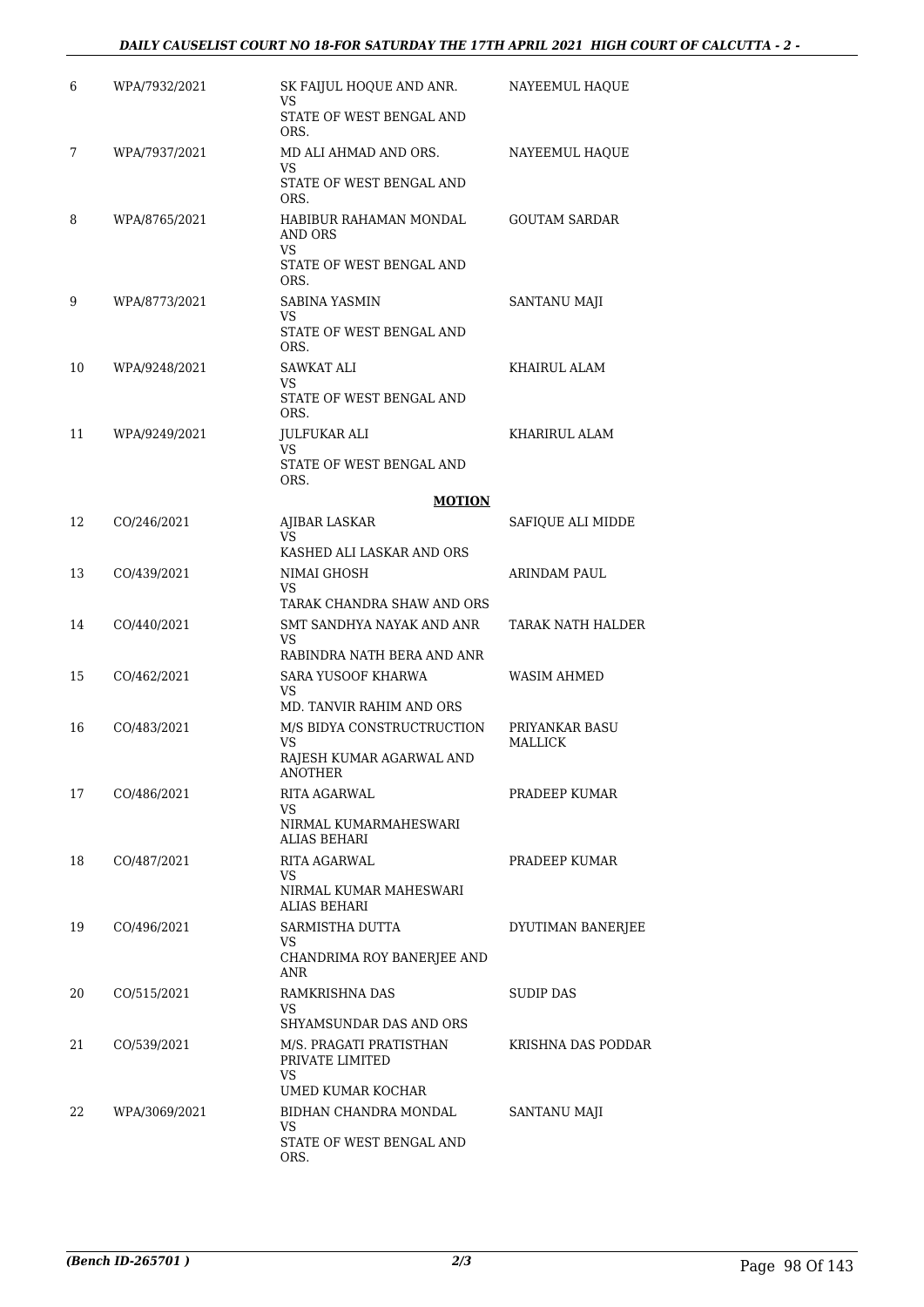#### *DAILY CAUSELIST COURT NO 18-FOR SATURDAY THE 17TH APRIL 2021 HIGH COURT OF CALCUTTA - 3 -*

| wt23 | WPA/322/2021  | NAJMAH YASMEEN<br>VS<br>STATE OF WEST BENGAL AND<br>ORS.                           | SUBHRANGSHU PANDA |
|------|---------------|------------------------------------------------------------------------------------|-------------------|
| 24   | WPA/4945/2021 | SMT MALA RANI CHANDRA<br>VS<br>STATE OF WEST BENGAL AND<br>ORS.                    | TANUSRI SANTRA    |
| 25   | WPA/7026/2021 | NISITH KUMAR SINGHA AND<br><b>OTHERS</b><br>VS<br>STATE OF WEST BENGAL AND<br>ORS. | TANUSRI SANTRA    |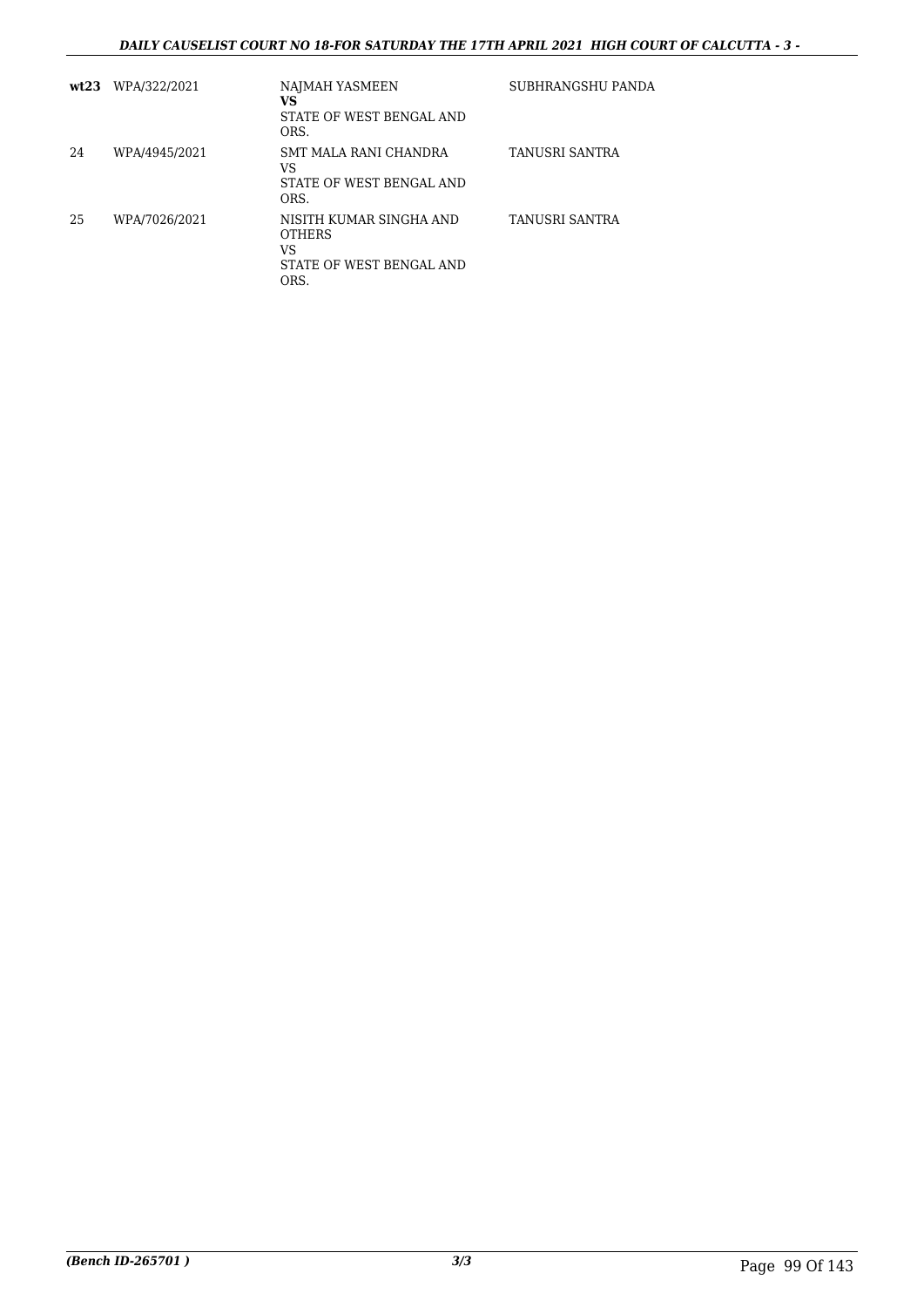

### **Appellate Side**

**DAILY CAUSELIST For Saturday The 17th April 2021**

**COURT NO. 24**

**SINGLE BENCH (SB - XII) AT 10:30 AM HON'BLE JUSTICE AMRITA SINHA**

#### **(VIA VIDEO CONFERENCE)**

**ON AND FROM MONDAY, 11TH JANUARY, 2021 ROSTER NOTIFIED ON 8TH JANUARY, 2021 IS MODIFIED TO THE FOLLOWING EXTENT :- MATTERS (MOTION & HEARING) UNDER ARTICLE 226 OF THE CONSTITUTION RELATING TO MUNICIPALITIES AND PANCHAYATS (EXCLUDING MATTERS RELATED TO CO-OPERATIVE SOCIETIES) UNDER GROUP V AND APPLICATIONS CONNECTED THERETO (INCLUDING ALL SERVICE MATTERS RELATED TO MUNICIPALITY AND CONNECTED APPLICATIONS CONNECTED THERETO).** 

**THE FOLLOWING NOTES WILL BE EFFECTIVE ON AND FROM 11.01.2021.**

**SPECIAL NOTE : NO FURTHER INCLUSION IN THE LIST WILL BE ALLOWED UNTIL FURTHER ORDER.** 

**1.ON EVERY MONDAY MUNICIPALITY MOTIONS WILL BE TAKEN UP FOR THE WHOLE DAY. IF TIME PERMITS PANCHAYAT MOTIONS WILL BE TAKEN UP.** 

**2. ON EVERY TUESDAY PANCHAYAT MOTIONS WILL BE TAKEN UP TILL RECESS. AFTER RECESS APPLICATIONS WILL BE TAKEN UP AND IF TIME PERMITS PANCHAYAT MOTIONS WILL BE TAKEN UP AND THEREAFTER MUNICIPALITY MOTIONS WILL BE TAKEN UP.**

**3. ON EVERY WEDNESDAY MUNICIPALITY MOTIONS WILL BE TAKEN UP TILL RECESS. AFTER RECESS CONTEMPT MATTERS WILL BE TAKEN UP AND IF TIME PERMITS MUNICIPALITY MOTIONS WILL BE TAKEN UP AND THEREAFTER PANCHAYAT MOTIONS WILL BE TAKEN UP.** 

**4. ON EVERY THURSDAY PANCHAYAT MOTIONS WILL BE TAKEN UP TILL RECESS. AFTER RECESS HEARING MATTERS WILL BE TAKEN UP. IF TIME PERMITS PANCHAYAT MOTIONS WILL BE TAKEN UP AND THEREAFTER MUNICIPALITY MOTIONS WILL BE TAKEN UP.**

**5. ON EVERY FRIDAY PANCHAYAT MOTIONS WILL BE TAKEN UP TILL RECESS. AFTER RECESS HEARING MATTERS WILL BE TAKEN UP AND IF TIME PERMITS PANCHAYAT MOTIONS WILL BE TAKEN UP AND THEREAFTER MUNICIPALITY MOTIONS WILL BE TAKEN UP.** 

**NOTE : TODAY (17.04.2021) "LISTED MATTERS" WILL BE TAKEN UP SERIALLY.** 

**NOTE: MATTERS WILL BE TAKEN UP THROUGH PHYSICAL HEARING ONLY WHEN BOTH THE PARTIES ARE AGREED.**

|   |                                                     | <b>MUNICIPALITY - MOTIONS</b>                                      |                                       |
|---|-----------------------------------------------------|--------------------------------------------------------------------|---------------------------------------|
| 1 | WPA/4635/2020                                       | SKCL WEALTH MANAGEMENT (P)<br>LTD & ORS<br>VS<br>THE KMC & ORS     | SANDIP KUMAR DATTA                    |
|   | IA NO: CAN/1/2020(Old No:CAN/5023/2020). CAN/2/2021 |                                                                    |                                       |
| 2 | WPA/4841/2020                                       | ANAND KR. SHAW<br>VS<br>STATE OF WEST BENGAL & ORS.                | <b>SOMNATH</b><br><b>GANGOPADHYAY</b> |
| 3 | WPA/4915/2020                                       | SUNANDA SAHA & ORS<br>VS<br>KOLKATA MUNICIPAL<br>CORPORATION & ORS | AMRITA DE                             |

IA NO: CAN/1/2020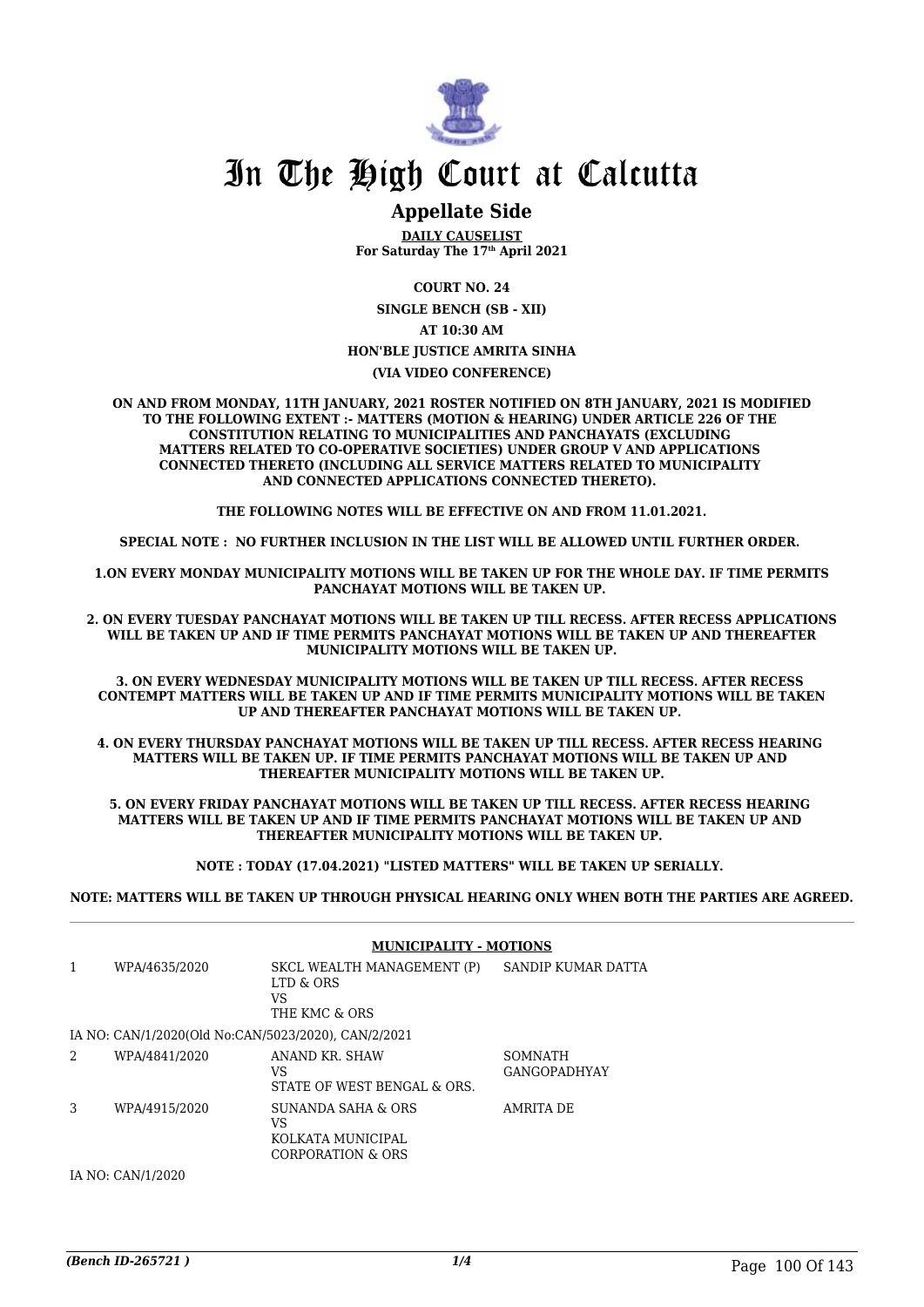#### *DAILY CAUSELIST COURT NO 24-FOR SATURDAY THE 17TH APRIL 2021 HIGH COURT OF CALCUTTA - 2 -*

| 4  | WPA/4977/2020     | HARU BERA<br><b>VS</b><br>CHANDANNAGAR MUNICIPAL<br><b>CORPORATION &amp; ORS</b>     | SHUVRO PROKASH LAHIRI              |
|----|-------------------|--------------------------------------------------------------------------------------|------------------------------------|
| 5  | WPA/5089/2020     | NARENDRA NATH SEN<br>VS<br>STATE OF WEST BENGAL & ORS                                | DEBNATH MAHATA                     |
| 6  | WPA/6957/2020     | <b>MIRA SHAW</b><br>VS<br>BHATPARA MUNICIPALITY                                      | LAKSHMI SHAW                       |
|    | IA NO: CAN/1/2020 |                                                                                      |                                    |
| 7  | WPA/8019/2020     | NANDA GUHA AND ORS<br>VS<br>A MUNICIPAL CORPORATIOPN                                 | MAUSUMI BHOWAL                     |
| 8  | WPA/8032/2020     | AND ORS<br><b>IQBAL AHMED</b><br>VS<br>State of West Bengal                          | GOLAM KARIM<br><b>CHOUDHURY</b>    |
| 9  | WPA/8275/2020     | <b>BISWARUP PAUL</b><br>VS.<br>THE KOLKATA MUNICIPAL                                 | SUTHIRTHA DAS                      |
| 10 | WPA/8518/2020     | <b>CORPORATION AND OTHERS</b><br>RAMESH CHOWDHURY AND ORS<br>VS.<br>HOWRAH MUNICIPAL | KOYELI BHATTACAHARYA               |
| 11 | WPA/8593/2020     | <b>CORPORATION AND ORS</b><br>MD PARVEZ<br>VS<br>THE HOWRAH MUNICIPAL<br>CORPORATION | ARDHENDU BANERJEE                  |
| 12 | WPA/8599/2020     | <b>SUKUL SHAW AND ORS</b><br>VS<br>kolkata municipality corporation<br>and ors       | <b>SUNNY NANDI</b>                 |
|    | IA NO: CAN/1/2021 |                                                                                      |                                    |
| 13 | WPA/8652/2020     | MD JAWED<br><b>VS</b><br>the kolkata municipal corporation                           | MANABENDRA THAKUR                  |
| 14 | WPA/9017/2020     | <b>SUNAND PRASAD SHAW</b><br>VS<br>STATE OF WEST BENGAL AND<br>ORS.                  | PRATAP RANJAN<br><b>CHATTERJEE</b> |
| 15 | WPA/9080/2020     | <b>KANAI PRASAD</b><br>VS<br>STATE OF WEST BENGAL AND                                | <b>MRITYUNJOY SAHA</b>             |
| 16 | WPA/9543/2020     | ORS.<br>RAMLAGAN MALLICK @<br>KHUDIRAM MALLICK<br>VS                                 | <b>ASOK BANERIREE</b>              |
|    |                   | THE KOLKATA MUNICIPAL<br><b>CORPORATION AND OTHERS</b><br>KALIDAS MAITY AND ANR.     | TANUSREE DAS                       |
| 17 | WPA/9603/2020     | VS<br>STATE OF WEST BENGAL AND<br>ORS.                                               |                                    |
| 18 | WPA/9772/2020     | ITU CHAKRABORTY<br>VS<br>KOLKATA MUNICIPAL<br>CORPORATION                            | MANABENDRA THAKUR                  |
| 19 | WPA/9865/2020     | PRAVAT KUMAR BANERJEE<br>VS<br>State of West Bengal                                  | BIDHAYAK LAHIRI                    |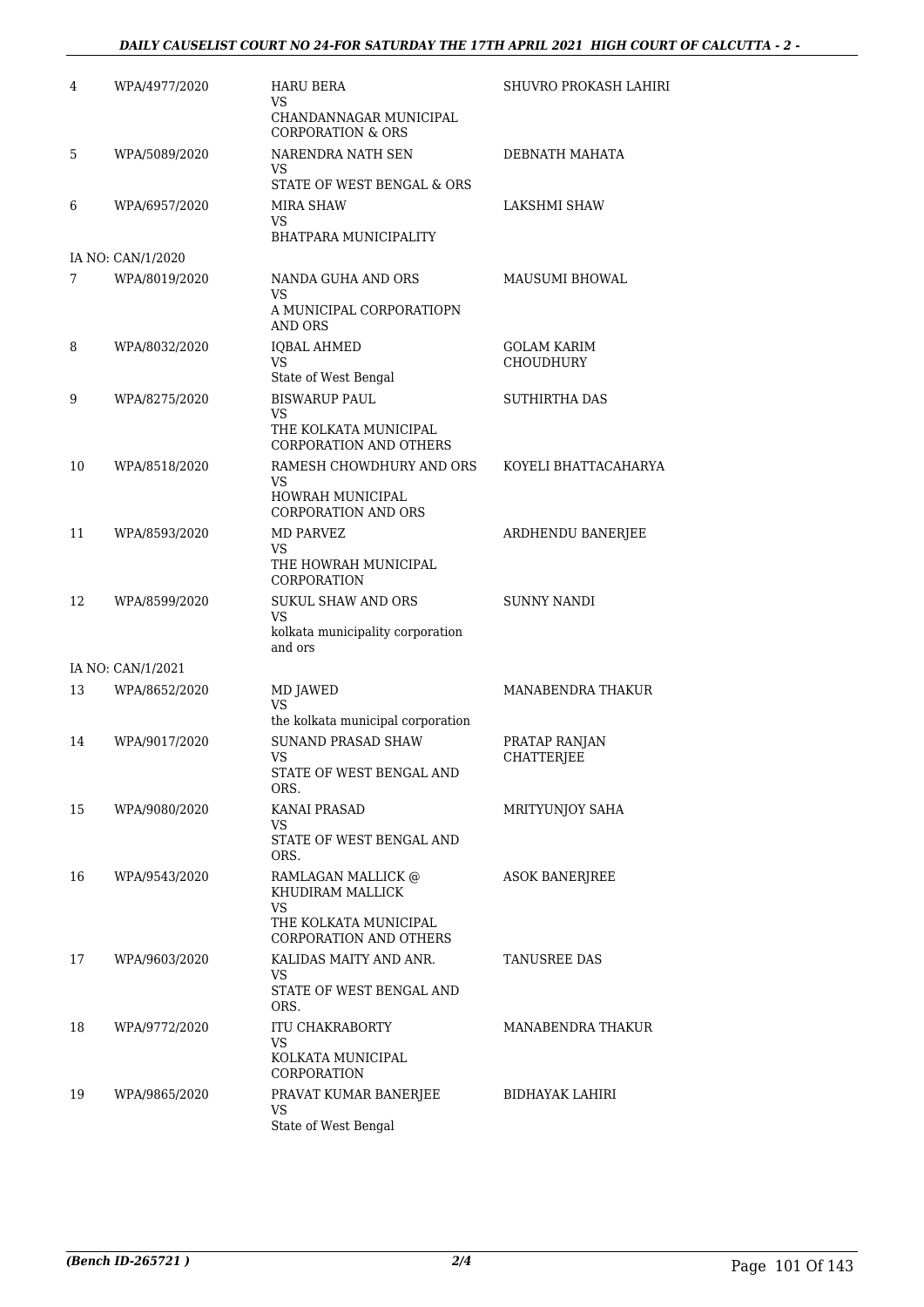#### *DAILY CAUSELIST COURT NO 24-FOR SATURDAY THE 17TH APRIL 2021 HIGH COURT OF CALCUTTA - 3 -*

| 20 | WPA/10091/2020 | DEBABRATA PAL AND ANR<br>VS                                                                   | DEBNATH MAHATA              |
|----|----------------|-----------------------------------------------------------------------------------------------|-----------------------------|
|    |                | THE STATE OF WEST BENGAL<br>AND ORS                                                           |                             |
| 21 | WPA/10201/2020 | AJAY CHOWDHURY AND<br><b>ANOTHER</b><br><b>VS</b><br>KOLKATA MUNICIPAL                        | <b>BRATIN KUMAR DEY</b>     |
|    |                | <b>CORPORATION AND OTHERS</b>                                                                 |                             |
| 22 | WPA/10665/2020 | PRADIP KUMAR DEBNATH<br>VS<br>STATE OF WEST BENGAL AND                                        | SUKANTA DAS                 |
|    |                | ORS.                                                                                          |                             |
| 23 | WPA/10734/2020 | SHYAM SUNDER DUTTA<br>VS<br>STATE OF WEST BENGAL AND                                          | ABHISHEK BANERJEE           |
| 24 | WPA/10782/2020 | ORS.<br>RUPA BIBI @ RUPA BIBI SEIKH                                                           | ARJUN SAMANTA               |
|    |                | <b>VS</b><br>STATE OF WEST BENGAL AND<br>ORS.                                                 |                             |
| 25 | WPA/10979/2020 | SUBRATA ROY CHOWDHURY<br>VS                                                                   | <b>AVIJIT ROY</b>           |
|    |                | STATE OF WEST BENGAL AND<br>ORS.                                                              |                             |
| 26 | WPA/11183/2020 | MANIKA SAHA<br>VS                                                                             | NEPESH MAJHI                |
|    |                | PANIHATI MUNICIPALITY AND<br>ORS                                                              |                             |
| 27 | WPA/11323/2020 | AJIT KUMAR HAJRA<br>VS                                                                        | TARUN KUMAR DAS             |
| 28 | WPA/11663/2020 | State of West Bengal<br>PAPRI DAS                                                             | J K SANWARWALA              |
|    |                | <b>VS</b><br>KMC AND ORS                                                                      |                             |
| 29 | WPA/134/2021   | A BISWAJIT NAIDU<br>VS<br>STATE OF WEST BENGAL AND                                            | <b>BAIDURYA GHOSHAL</b>     |
| 30 | WPA/263/2021   | ORS.<br>ABHISHEK MUKHERJEE<br>VS<br>STATE OF WEST BENGAL AND                                  | <b>SANDIP GHOSH</b>         |
|    |                | ORS.                                                                                          |                             |
| 31 | WPA/381/2021   | PAMPA BARMAN DAS<br>VS<br>STATE OF WEST BENGAL AND                                            | BISWAJIT TIWARI             |
| 32 | WPA/1106/2021  | ORS.<br>SUBODH MALAKAR AND ORS<br>VS                                                          | <b>SALONI BHATTACHARJEE</b> |
|    |                | STATE OF WEST BENGAL AND<br>ORS.                                                              |                             |
| 33 | WPA/1188/2021  | KISHOR KUMAR OJHA<br>VS<br>THE KOLKATA MUNICIPAL                                              | MD. JALALUDDIN              |
|    |                | CORPORATION                                                                                   |                             |
| 34 | WPA/1403/2021  | SWAPAN KUMAR DEY<br>VS<br>STATE OF WEST BENGAL AND                                            | SURYA MAITY                 |
| 35 | WPA/1433/2021  | ORS.<br>GARIMA DEVELOPERS AND<br>ANOTHER<br>VS<br>KOLKATA MUNICIPAL<br>CORPORATION AND OTHERS | ANUJIT MOOKHERJI            |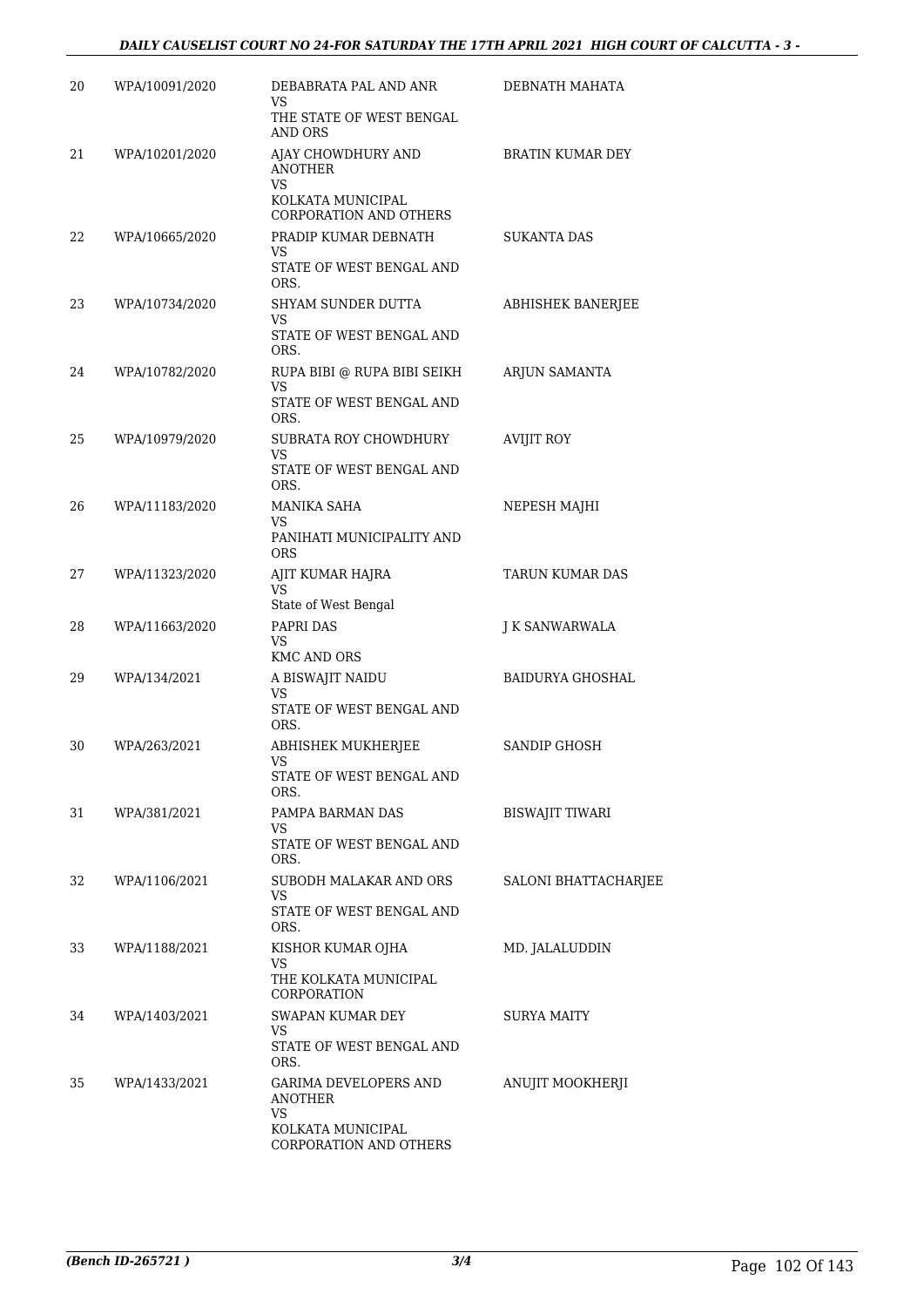|    | wt36 WPA/37860/2013 | RATNA GHOSE & ORS<br>VS.<br>THE K.M.C. & ORS                                                        | TANUSREE DAS                    |
|----|---------------------|-----------------------------------------------------------------------------------------------------|---------------------------------|
|    |                     | IA NO: CAN/1/2014(Old No:CAN/6994/2014), CAN/2/2018(Old No:CAN/2662/2018)                           |                                 |
| 37 | WPA/1559/2021       | <b>GULAB CHAND KAIRI AND</b><br><b>OTHERS</b><br>VS<br>THE SOUTH DUM DUM<br>MUNICIPALITY AND OTHERS | <b>BIBEK DEY</b>                |
| 38 | WPA/1607/2021       | ALAM ARA BIBI<br>VS<br>KOLKATA MUNICIPAL<br>CORPORATION                                             | INDRAJIT BHATTACHARJEE          |
| 39 | WPA/1620/2021       | <b>ANJANA ROY</b><br>VS<br>STATE OF WEST BENGAL AND<br>ORS.                                         | PROBAL SARKAR                   |
| 40 | WPA/1626/2021       | <b>MUNNI DOM</b><br>VS<br>STATE OF WEST BENGAL AND<br>ORS.                                          | PROBAL SARKAR                   |
| 41 | WPA/1654/2021       | <b>RINA DAS</b><br>VS.<br>STATE OF WEST BENGAL AND<br>ORS.                                          | PROBAL SARKAR                   |
| 42 | WPA/1669/2021       | JITENDRA NARAYAN SINGH AND<br><b>ORS</b><br>VS.<br>STATE OF WEST BENGAL AND<br>ORS.                 | RAMESHWAR SINHA                 |
| 43 | WPA/1754/2021       | SOUMYABRATA BOSE<br>VS.<br>BIDHANNAGAR MUNICIPAL<br><b>CORPORATION AND ORS</b>                      | MANIKA SARKAR                   |
| 44 | WPA/1765/2021       | RATAN BAURI AND ORS<br>VS.<br>STATE OF WEST BENGAL AND<br>ORS.                                      | RAMESHWAR SINHA                 |
| 45 | WPA/1770/2021       | <b>BIPLAB SARKAR</b><br>VS<br>STATE OF WEST BENGAL AND<br>ORS.                                      | <b>SUPREEM NASKAR</b>           |
|    | IA NO: CAN/1/2021   |                                                                                                     |                                 |
| 46 | WPA/1900/2021       | PARESHNATH DEY SARKAR<br>VS<br>THE KOLKATA MUNICIPAL<br><b>CORPORATION</b>                          | DIBYENDU NANDI                  |
| 47 | WPA/1926/2021       | NEMAI SENAPATI<br>VS<br>STATE OF WEST BENGAL AND<br>ORS.                                            | AYANAVA<br><b>BHATTACHARYYA</b> |
| 48 | WPA/1944/2021       | SANKAR KUMAR SAHA AND<br><b>OTHERS</b><br><b>VS</b><br>STATE OF WEST BENGAL AND<br>ORS.             | SANGHAMITRA NANDY               |
| 49 | WPA/7095/2021       | INKA INFRASTRUCTURE LLP AND<br>ANR<br><b>VS</b><br>PANIHATI MUNICIPALITY AND<br><b>ORS</b>          | <b>AGNIVA BANERJEE</b>          |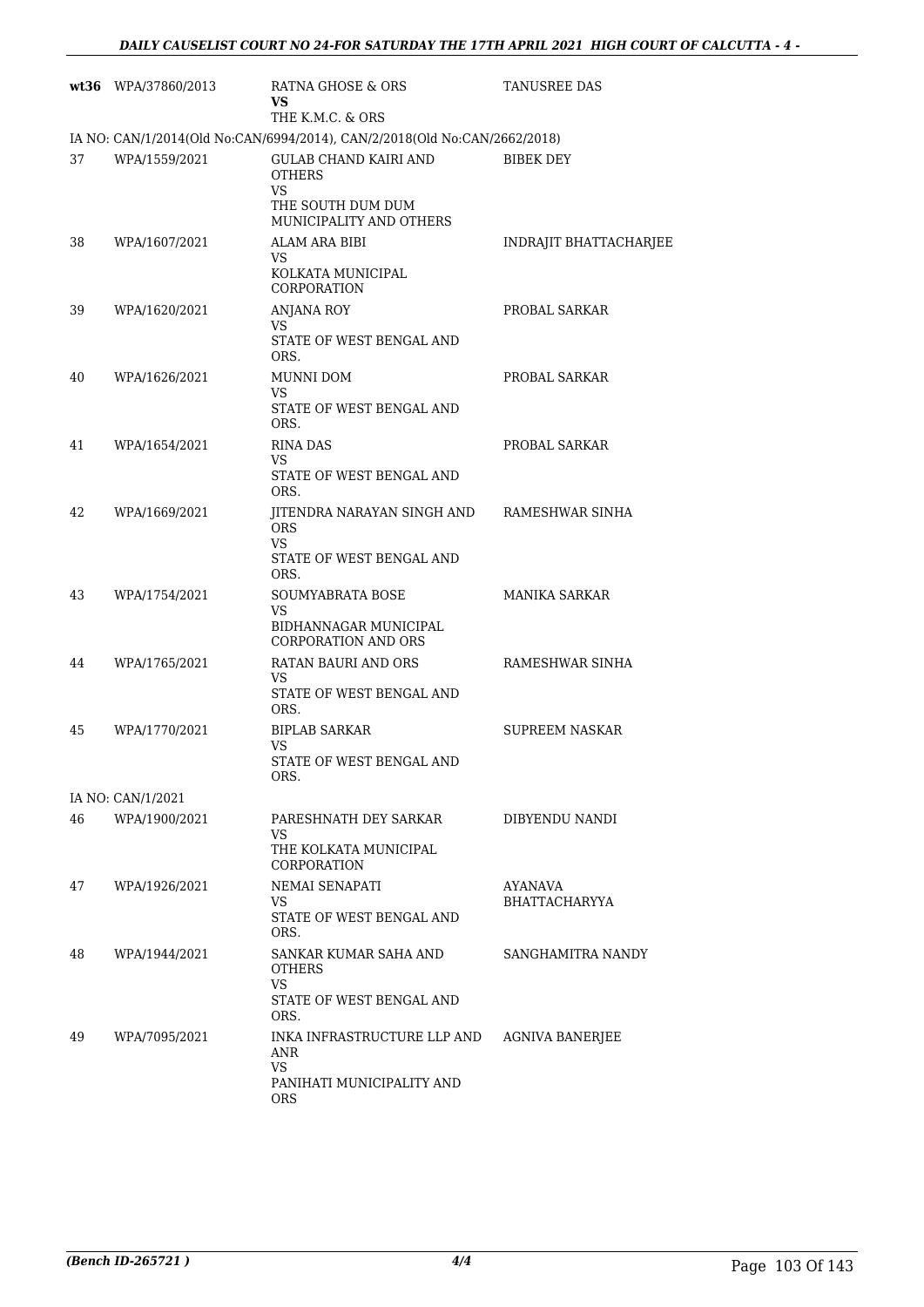

## **Appellate Side**

**DAILY CAUSELIST For Saturday The 17th April 2021**

**COURT NO. 22**

**SINGLE BENCH (SB - XIII)**

**AT 10:30 AM**

**HON'BLE JUSTICE ABHIJIT GANGOPADHYAY**

**(VIA VIDEO CONFERENCE)**

**ON AND FROM MONDAY, THE 11TH JANUARY, 2021 – MATTERS ( MOTION & HEARING) UNDER ARTICLE 226 OF THE CONSTITUTION OF INDIA RELATING TO LABOUR UNDER GROUP III; MATTERS (MOTION & HEARING) UNDER ARTICLE 226 OF THE CONSTITUTION RELATING TO TRANSPORT & TELECOMMUNICATION UNDER GROUP VII INCLUDING HEARING OF WRIT PETITIONS AND APPLICATIONS CONNECTED THERETO;**

**MATTERS(MOTION & HEARING) RELATING TO REGULATION OF INDUSTRIES & ESSENTIAL COMMODITIES & VARIOUS CENTRAL ORDERS UNDER GROUP VIII INCLUDING APPLICATIONS CONNECTED THERETO.**

**AND**

**ON AND FROM TUESDAY, 16TH MARCH, 2021 - WILL SIT SINGLY AND TAKE UP HIS REGULAR LIST AND DETERMINATION AS PUBLISHED IN THE ROSTER DATED 7TH JANUARY, 2021. FROM MONDAY, (25.01.2021) THE SCHEDULE GIVEN BELOW WILL BE FOLLOWED.**

**1. GROUP III MATTERS WILL BE TAKEN UP FROM 10.30 A.M. TO 12.00 NOON.**

**2. GROUP VII MATTERS WILL BE TAKEN UP AFTER GROUP III MATTERS ARE OVER OR FROM 12.00 NOON TO 1.00 P.M, WHICHEVER IS EARLIER.**

**3. FIXED MATTERS WILL BE TAKEN UP FROM 2.00 P.M. AND NOT AFTER 3.00 P.M.**

**4. GROUP VIII MATTERS WILL BE TAKEN UP AFTER 2.00 P.M. MATTERS ARE OVER OR FROM 3.00 P.M. WHICHEVER IS EARLIER.**

**NOTE : FROM 13TH APRIL, 2021 TO 30TH APRIL, 2021 NO MENTIONING WILL BE TAKEN FOR INCLUSION IN THE LIST EXCEPT SENIOR CITIZEN MATTERS AND MATTERS OF LEGAL AID.**

> **NOTE: MATTERS WILL BE TAKEN UP THROUGH PHYSICAL HEARING ONLY WHEN BOTH THE PARTIES ARE AGREED**

#### **GR. - III (MOTION)**

1 WPA/10653/2019 ARJUN DE & ANR  $V<sup>Q</sup>$ EMPLOYEES' P. F. ORGANIZATION & ORS SOMNATH SAHA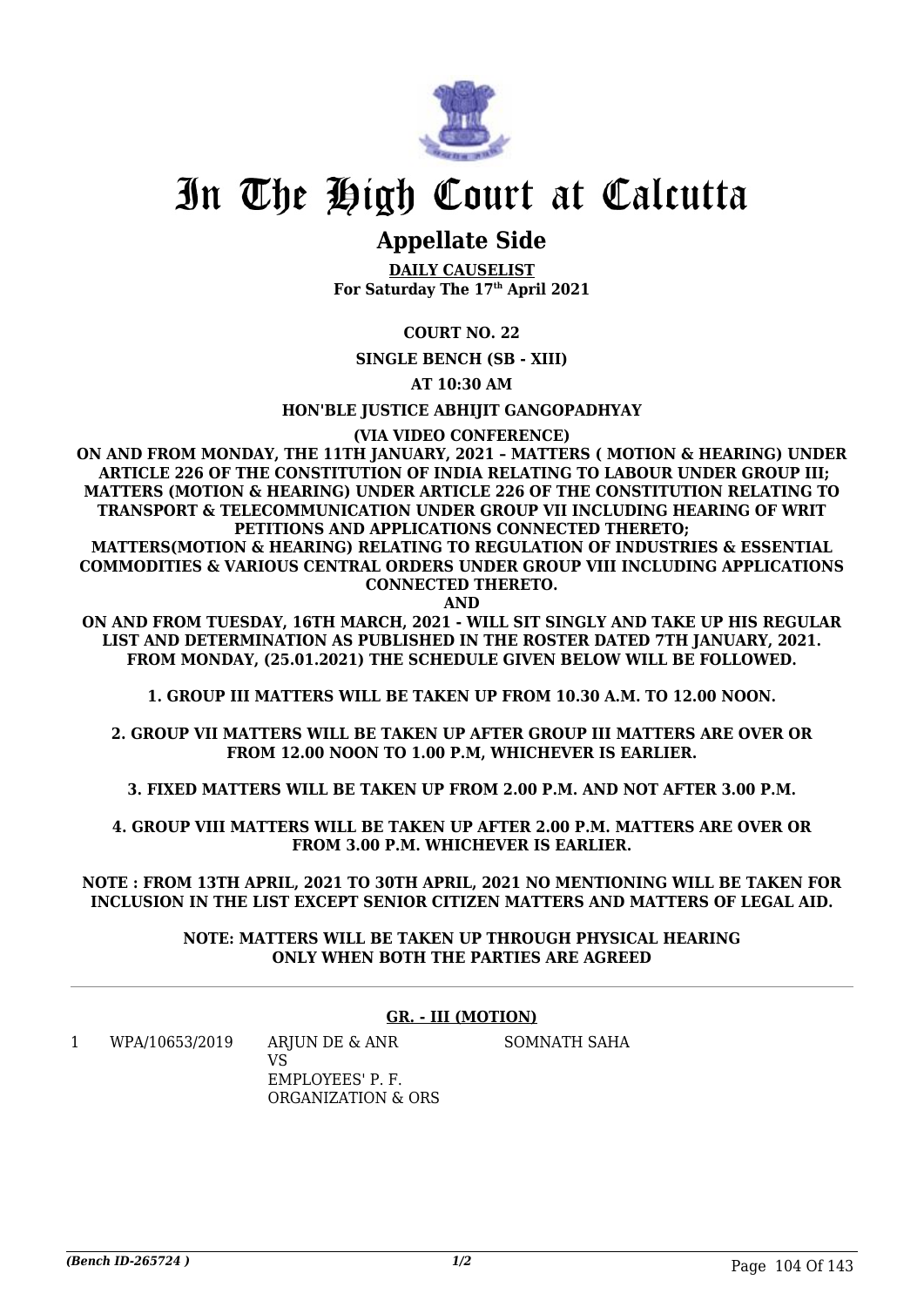| 2  | WPA/10936/2019                          | M/S DOSHI CHATTERJEE,<br><b>BAGRI &amp; COMPANY &amp; ANR</b><br><b>VS</b><br>STATE OF WEST BENGAL &<br><b>ORS</b> | <b>BISWARUP NANDY</b> |
|----|-----------------------------------------|--------------------------------------------------------------------------------------------------------------------|-----------------------|
| 3  | WPA/10937/2019                          | M/S DOSHI CHATTERJEE,<br><b>BAGRI &amp; COMPANY &amp; ANR</b><br><b>VS</b><br>STATE OF WEST BENGAL &<br><b>ORS</b> | <b>BISWARUP NANDY</b> |
| 4  | WPA/17022/2019                          | SWAPAN KUMAR DUTTA &<br><b>ORS</b><br><b>VS</b><br>REGIONAL PROVIDENT<br>FUND COMMISSIONER &<br><b>ORS</b>         | <b>AISH DUTTA</b>     |
|    | IA NO: CAN/1/2020(Old No:CAN/2678/2020) |                                                                                                                    |                       |
| 5. | WPA/1657/2020                           | THE GILLAPUKRI TEA AND<br><b>INDUSTRIES LTD</b><br><b>VS</b><br>STATE OF WEST BENGAL &<br><b>ORS</b>               | VICTOR CHATTERJEE     |
|    |                                         | <b>GROUP - VII (MOTION)</b>                                                                                        |                       |
| 6  | WPA/17587/2019                          | <b>SHEELA GUPTA</b><br><b>VS</b><br>STATE OF WEST BENGAL &<br>ORS.                                                 | KAKALI DUTTA          |
| 7  | WPA/17592/2019                          | <b>SUBIKASH GUPTA</b><br><b>VS</b><br>STATE OF WEST BENGAL &<br>ORS.                                               | KAKALI DUTTA          |
| 8  | WPA/17597/2019                          | <b>RUPA BISWAS</b><br><b>VS</b><br>STATE OF WEST BENGAL &<br>ORS.                                                  | KAKALI DUTTA          |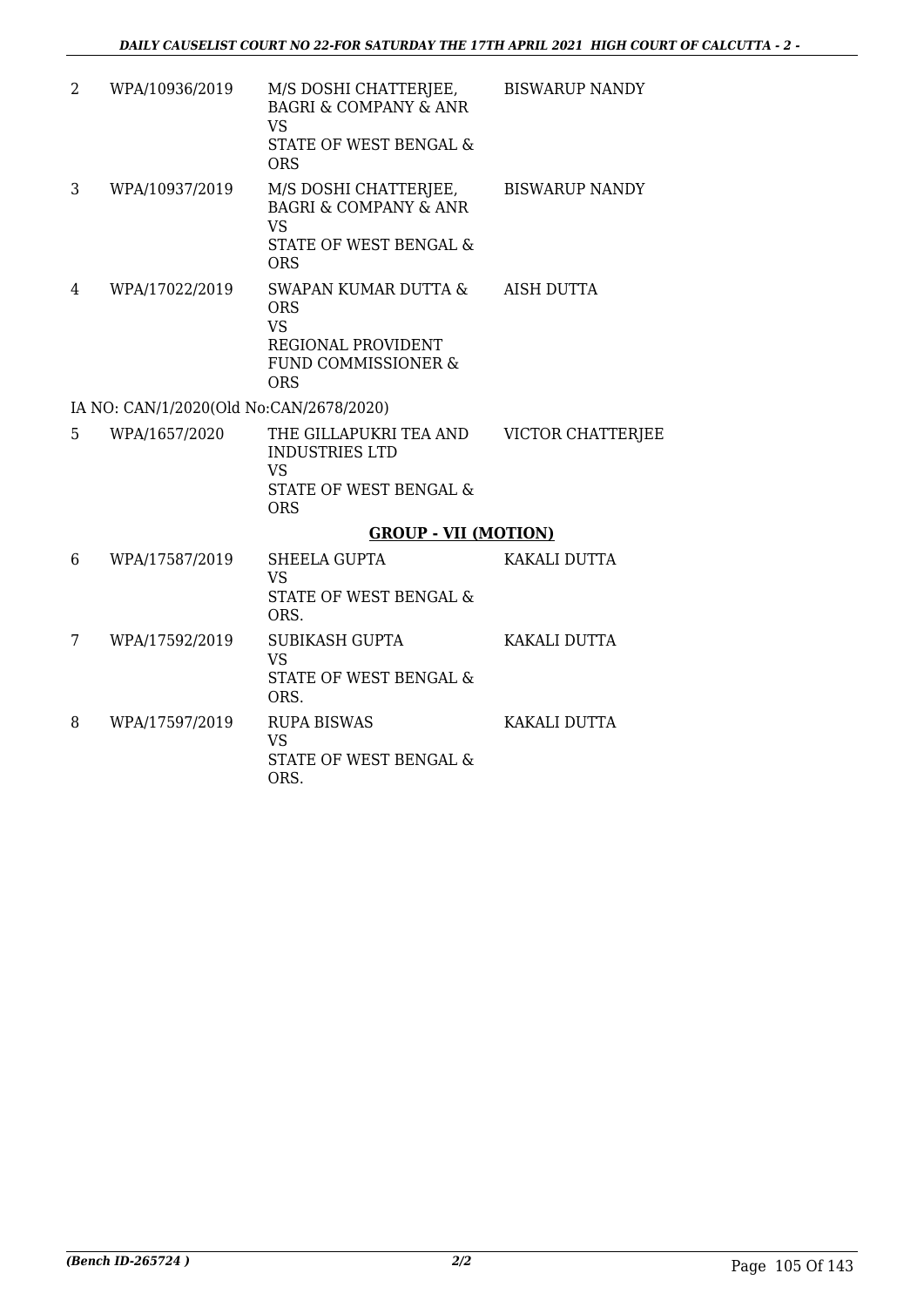

### **Appellate Side**

**DAILY CAUSELIST For Saturday The 17th April 2021**

**COURT NO. 32**

**SINGLE BENCH (SB - XIV)**

**AT 10:30 AM**

**HON'BLE JUSTICE JAY SENGUPTA**

**(VIA VIDEO CONFERENCE)**

**ON AND FROM MONDAY, THE 11TH JANUARY, 2021 - ADMISSION OF CRIMINAL MOTIONS AND HEARING OF CRIMINAL REVISIONS ARISING OUT OF N.I. ACT; POCSO; MAINTENANCE AND CRIME AGAINST WOMEN (NOT ASSIGNED TO ANY OTHER BENCH) INCLUDING APPLICATIONS CONNECTED THERETO; HEARING OF CRIMINAL REVISIONS, (IRRESPECTIVE OF CLASSIFICATION) FILED FROM 2016 INCLUDING CONNECTED APPLICATIONS;**

**HEARING OF CRIMINAL APPEALS.**

 **AND**

**ON AND FROM TUESDAY, 6TH APRIL, 2021 TO AS LONG AS HON'BLE JUSTICE JAY SENGUPTA DOES NOT SIT - HON'BLE JUSTICE SUBHASIS DASGUPTA IN ADDITION TO HIS OWN LIST AND DETERMINATION, WILL SIT SINGLY AND TAKE UP THE LIST AND DETERMINATION OF HON'BLE JUSTICE JAY SENGUPTA.**

**NOTE : 1. MENTIONING FOR INCLUSION IN THE LIST WILL BE PERMITTED ONLY ON THE FIRST WORKING DAY OF THE WEEK AT THE FIRST SITTING.**

**2. MENTIONING SLIP SHALL SPECIFICALLY INDICATE WHETHER THE MATTER WAS DIRECTED TO "GO OUT OF LIST" ON THE LAST OCCASION. NOTE : MATTERS WILL BE TAKEN UP THROUGH PHYSICAL HEARING WHEN BOTH THE PARTIES ARE AGREED.**

#### **TO BE MENTIONED**

|   | CRR/3231/2019<br>(Correction) | RAJKUMAR KOLEY & ORS<br>VS<br>STATE OF WEST BENGAL&<br><b>ANR</b> | KUNAL GANGULY          |
|---|-------------------------------|-------------------------------------------------------------------|------------------------|
|   | IA NO: CRAN/1/2021            |                                                                   |                        |
| 2 | CRR/733/2020                  | SOUMENDRA NATH NATH<br>VS<br>STATE OF WEST BENGAL &<br><b>ORS</b> | PRANTICK GHOSH         |
|   |                               | <b>LISTED MOTION</b>                                              |                        |
| 3 | CRR/946/2021                  | <b>KARUNAMOYEE</b><br>MUKHERJEE<br>VS<br>STATE OF WEST BENGAL     | <b>GAUTAM BANERJEE</b> |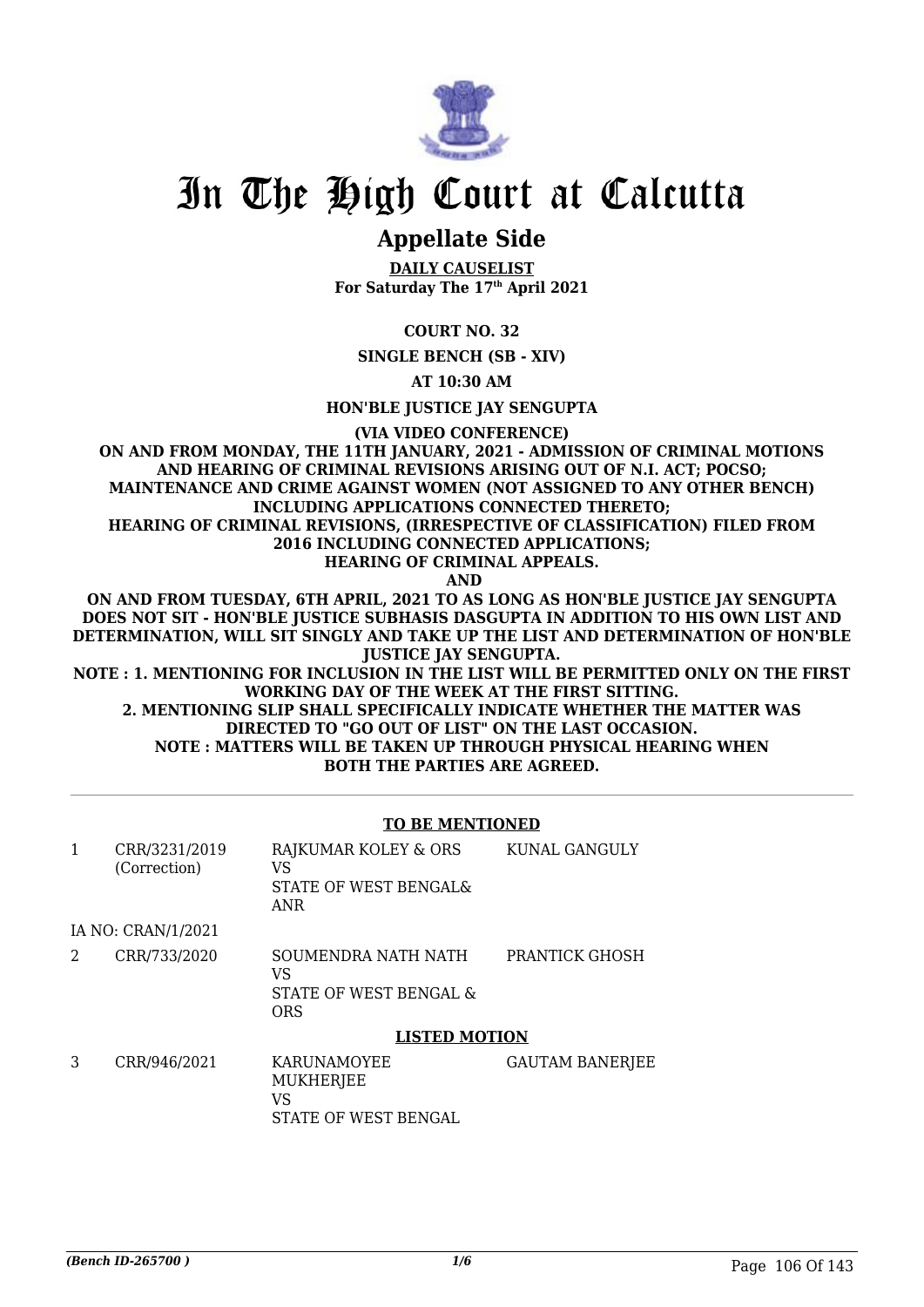| 4  | CRR/948/2021       | DWIJESH KUMAR SARKAR@<br><b>DWIJESH SARKAR</b><br><b>VS</b><br><b>SUSHMA SAHA</b>      | RITOPRIYA GHOSH                     |
|----|--------------------|----------------------------------------------------------------------------------------|-------------------------------------|
| 5  | CRR/949/2021       | DWIJESH KUMAR SARKAR @<br><b>DWIJESH SARKAR</b><br><b>VS</b><br><b>MANISH SAHA</b>     | RITOPRITA GHOSH                     |
| 6  | CRR/950/2021       | DWIJESH KUMAR SARKAR @<br><b>DWIJESH SARKAR</b><br><b>VS</b><br><b>SUSHMA SAHA</b>     | RITOPRITA GHOSH                     |
| 7  | CRR/952/2021       | SURESH KOTHARI AND ANR<br><b>VS</b><br>STATE OF WEST BENGAL<br><b>AND ANR</b>          | MD ZOHAIB ROUF                      |
| 8  | CRR/953/2021       | <b>SUMAN PATRA</b><br><b>VS</b><br>STATE OF WEST BENGAL<br><b>AND ANR</b>              |                                     |
| 9  | CRR/955/2021       | AKASH PAUL AND ORS<br>VS<br>STATE OF WEST BENGAL<br><b>AND ANR</b>                     | <b>TANMOY KAR</b>                   |
|    | IA NO: CRAN/1/2021 |                                                                                        |                                     |
| 10 | CRR/956/2021       | SUDIPTA CHAKRABORTY<br><b>VS</b><br>SUTAPA CHAKRABORTY                                 | <b>SASWATI</b><br><b>CHATTERJEE</b> |
| 11 | CRR/957/2021       | ROOTS GLOBAL PVT LTD<br>AND ORS<br><b>VS</b><br>STATE OF WEST BENGAL<br><b>AND ANR</b> | PARTHA BANERJEE                     |
| 12 | CRR/959/2021       | DIPAK KUMAR GOSWAMI<br>VS<br>STATE OF WEST BENGAL<br><b>AND ANR</b>                    | PARTHA SARKAR                       |
| 13 | CRR/960/2021       | DR SAPTARSHI BANERJEE<br>VS<br>STATE OF WEST BENGAL<br><b>AND ANR</b>                  | SAPTARSHI DUTT                      |
| 14 | CRR/961/2021       | <b>BASUDEB GHOSH</b><br><b>VS</b><br><b>MUNMUN GHOSH</b>                               | SNIGDHA SAHA                        |
| 15 | CRR/962/2021       | RITA PATRA<br><b>VS</b><br>STATE OF WEST BENGAL<br>AND ORS.                            | <b>SUMAN</b><br><b>CHAKRABORTY</b>  |
| 16 | CRR/964/2021       | JAYATI DAS @ JAYATI DAS<br><b>SARKAR</b><br>VS<br><b>SOUMEN DAS</b>                    | <b>JOYITA RAY</b>                   |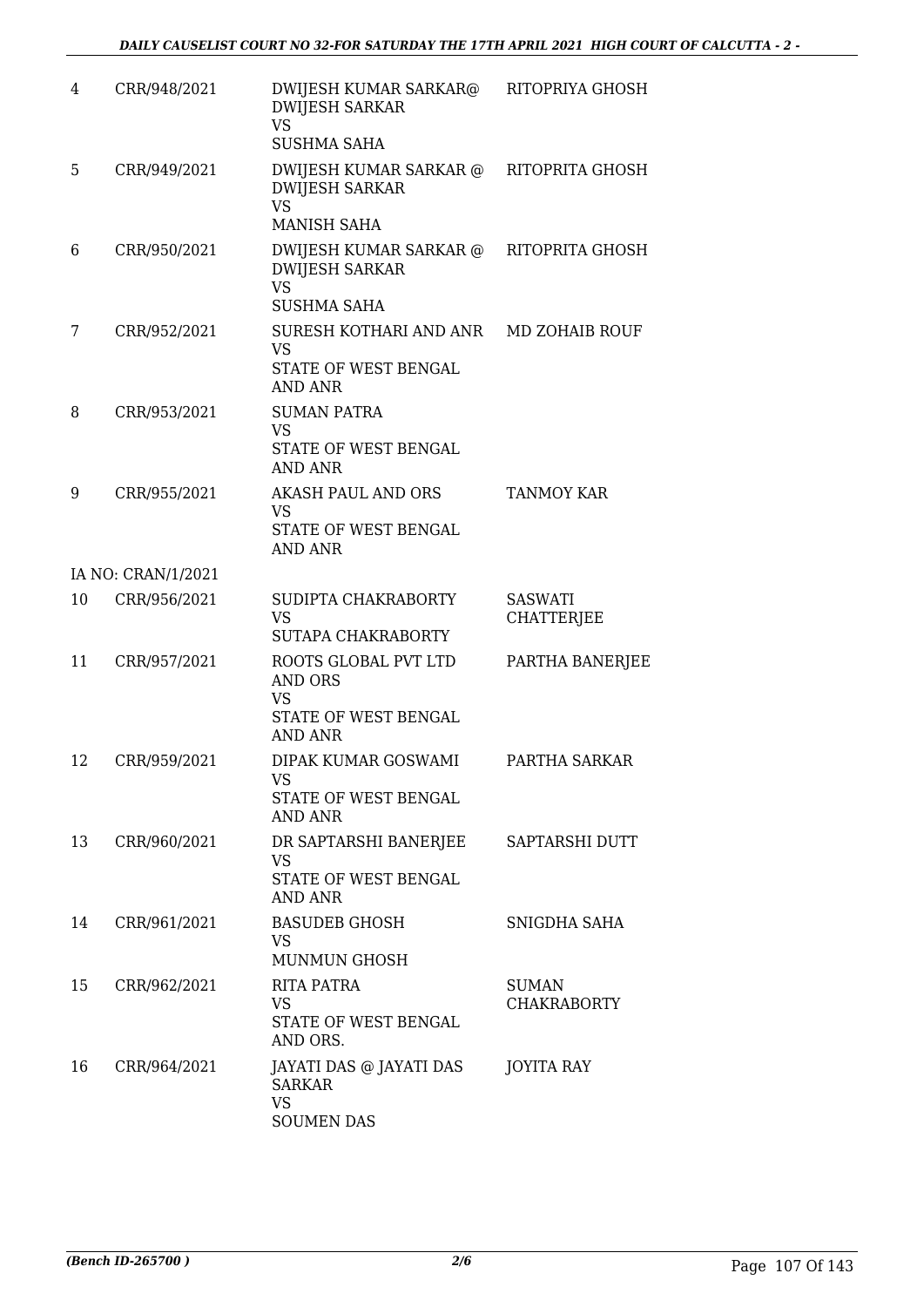| 17 | CRR/965/2021       | <b>KRISHNA ROY (DAS)</b><br><b>VS</b><br><b>ALOKE ROY</b>                                        | <b>JOYITA RAY</b>                     |
|----|--------------------|--------------------------------------------------------------------------------------------------|---------------------------------------|
| 18 | CRR/968/2021       | RAKESH DUTTA AND ORS<br>VS.<br>STATE OF WEST BENGAL                                              | <b>SUMAN DAS</b><br><b>ADHIKARY</b>   |
| 19 | CRR/969/2021       | KEKA BHATTACHARYYA<br>(PANDEY) @ KEKA PANDEY<br><b>VS</b><br>STATE OF WEST BENGAL<br>AND ANR.    | <b>SOMPURNA</b><br><b>CHATTERJEE</b>  |
| 20 | CRR/972/2021       | MONIRUL ISLAM<br>VS.<br><b>NASIDA BIBI</b>                                                       | KOUSTAV DAS                           |
| 21 | CRR/984/2021       | PALASH DAS<br><b>VS</b><br>STATE OF WEST BENGAL<br><b>AND ANR</b>                                | <b>HIRANMAY DUTTA</b>                 |
| 22 | CRR/986/2021       | ASIF IQBAL HALSANA AND<br><b>ORS</b><br><b>VS</b><br>STATE OF WEST BENGAL<br><b>AND ANR</b>      | ASHIM GHOSHAL                         |
|    | IA NO: CRAN/1/2021 |                                                                                                  |                                       |
| 23 | CRR/987/2021       | MAMTA MUKHERJEE AND<br><b>ANOTHER</b><br><b>VS</b><br>STATE OF WEST BENGAL<br><b>AND ANOTHER</b> | <b>SURESH KUMAR</b><br><b>MITRUKA</b> |
|    | IA NO: CRAN/1/2021 |                                                                                                  |                                       |
| 24 | CRR/992/2021       | LAKSHMI PAUL<br><b>VS</b><br>STATE OF WEST BENGAL<br>AND ANR.                                    | <b>KISHAN RAY</b>                     |
| 25 | CRR/994/2021       | LAKSHMI PAUL<br>VS.<br>STATE OF WEST BENGAL<br>AND ANR.                                          | <b>KISHAN RAY</b>                     |
| 26 | CRR/995/2021       | LAKSHMI PAUL<br>VS.<br>STATE OF WEST BENGAL<br>AND ANR.                                          | KISHAN RAY                            |
| 27 | CRR/996/2021       | NIKITA SANTRA<br>VS.<br>STATE OF WEST BENGAL<br>AND ANR                                          | <b>SOFIA NESAR</b>                    |
| 28 | CRR/997/2021       | LAKSHMI PAUL<br>VS<br>STATE OF WEST BENGAL<br>AND ANR.                                           | kishan ray                            |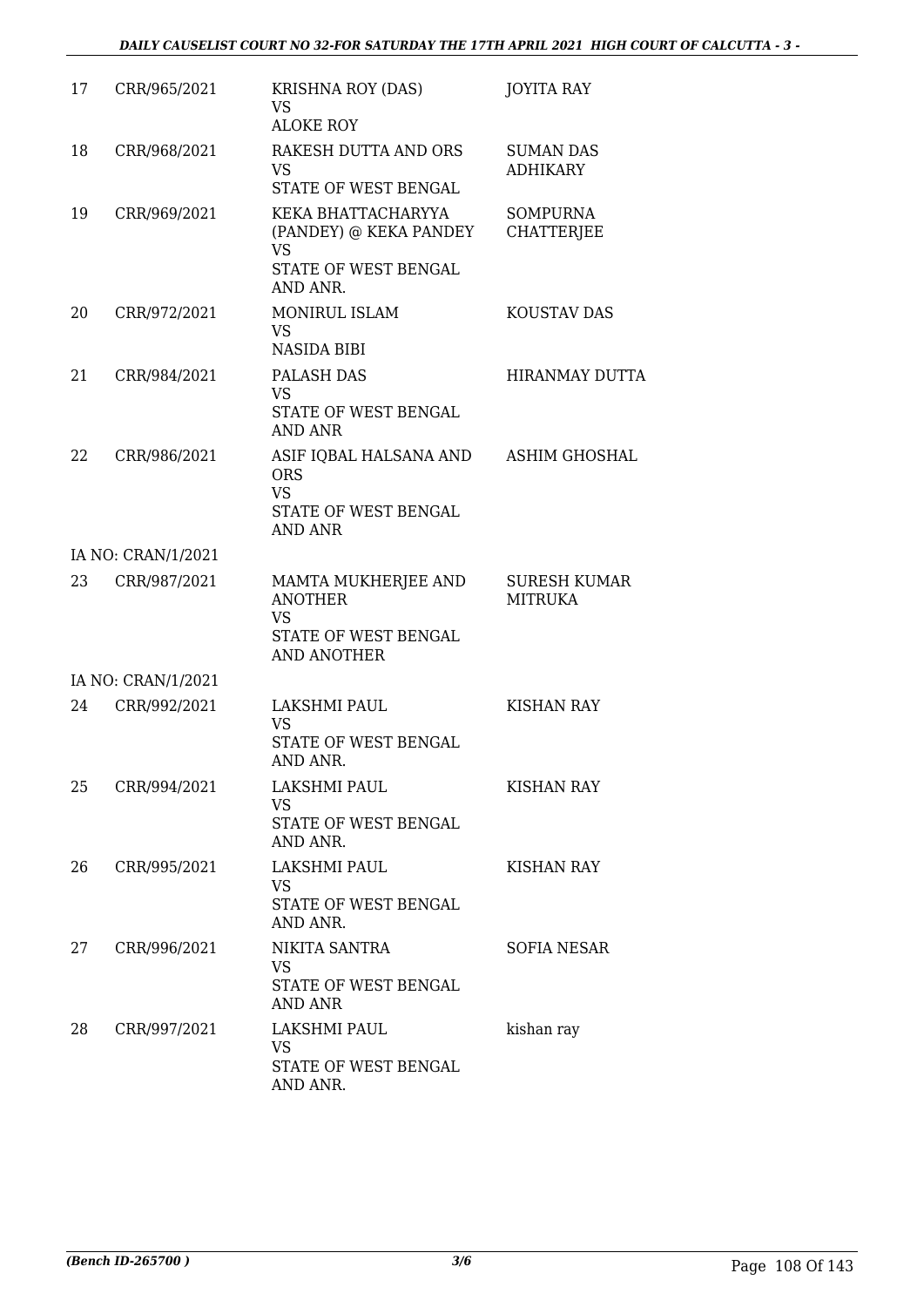| 29 | CRR/1002/2021      | <b>MALLIKA DEY</b><br>VS                                                                     | SANJIDA SULTANA                   |
|----|--------------------|----------------------------------------------------------------------------------------------|-----------------------------------|
|    |                    | ASHIS SARKAR AND ANR                                                                         |                                   |
|    | IA NO: CRAN/1/2021 |                                                                                              |                                   |
| 30 | CRR/1003/2021      | SYED ABDULLAH RASUL<br><b>AND ORS</b><br><b>VS</b><br>STATE OF WEST BENGAL<br><b>AND ANR</b> | PRANTICK GHOSH                    |
|    | IA NO: CRAN/1/2021 |                                                                                              |                                   |
| 31 | CRR/1007/2021      | <b>VISHAL GUPTA</b><br><b>VS</b><br>STATE OF WEST BENGAL<br>AND ANR.                         | ARKA<br><b>BHATTACHARYA</b>       |
| 32 | CRR/1012/2021      | MRINAL DUTTA<br>VS                                                                           | Supratick Syamal                  |
|    |                    | RINKI DUTTA AND ANR                                                                          |                                   |
| 33 | CRR/1013/2021      | <b>AGANESH MEHRA</b><br>VS<br><b>SATISH KUMAR</b>                                            | ANINDYA HALDER                    |
| 34 | CRR/932/2021       | <b>SAMIN GAYEN</b><br><b>VS</b><br>STATE OF WEST BENGAL<br><b>AND ANR</b>                    | Sobhan Majumder                   |
| 35 | CRR/934/2021       | KAKALI PANDA AND ANR<br><b>VS</b><br>STATE OF WEST BENGAL<br><b>AND ANR</b>                  | SK JAYED HOSSAIN                  |
| 36 | CRR/935/2021       | SANJAM KUMAR JANA<br>VS<br><b>SIVAJI ROY</b>                                                 | SOUMYAJIT DAS<br><b>MAHAPATRA</b> |
| 37 | CRR/938/2021       | TUTUL KR. GHOSH AND<br>ANR.<br><b>VS</b><br>STATE OF WEST BENGAL<br>AND ANR.                 | ARUNAVA GANGULY                   |
| 38 | CRR/939/2021       | MRI RABIUL ISLAM<br><b>VS</b><br><b>BILKISH PARVIN</b>                                       | <b>SHAMBHU NATH RAY</b>           |
| 39 | CRR/941/2021       | PRADIPTA DEBNATH AND<br>ORS.<br><b>VS</b><br>STATE OF WEST BENGAL                            | DILIP KR. SADHU                   |
| 40 | CRR/942/2021       | DILIP KR. NAYAK<br>VS<br>STATE OF WEST BENGAL<br>AND ANR.                                    | TIRTHANKAR<br>MUKHERJEE           |
| 41 | CRR/943/2021       | AMIT KR. MITRA<br><b>VS</b><br><b>KAMALA DEY</b>                                             | NAVANIL DE                        |
| 42 | CRR/944/2021       | AMIT KR. MITRA<br>VS.<br><b>KAMALA DEY</b>                                                   | NAVANIL DE                        |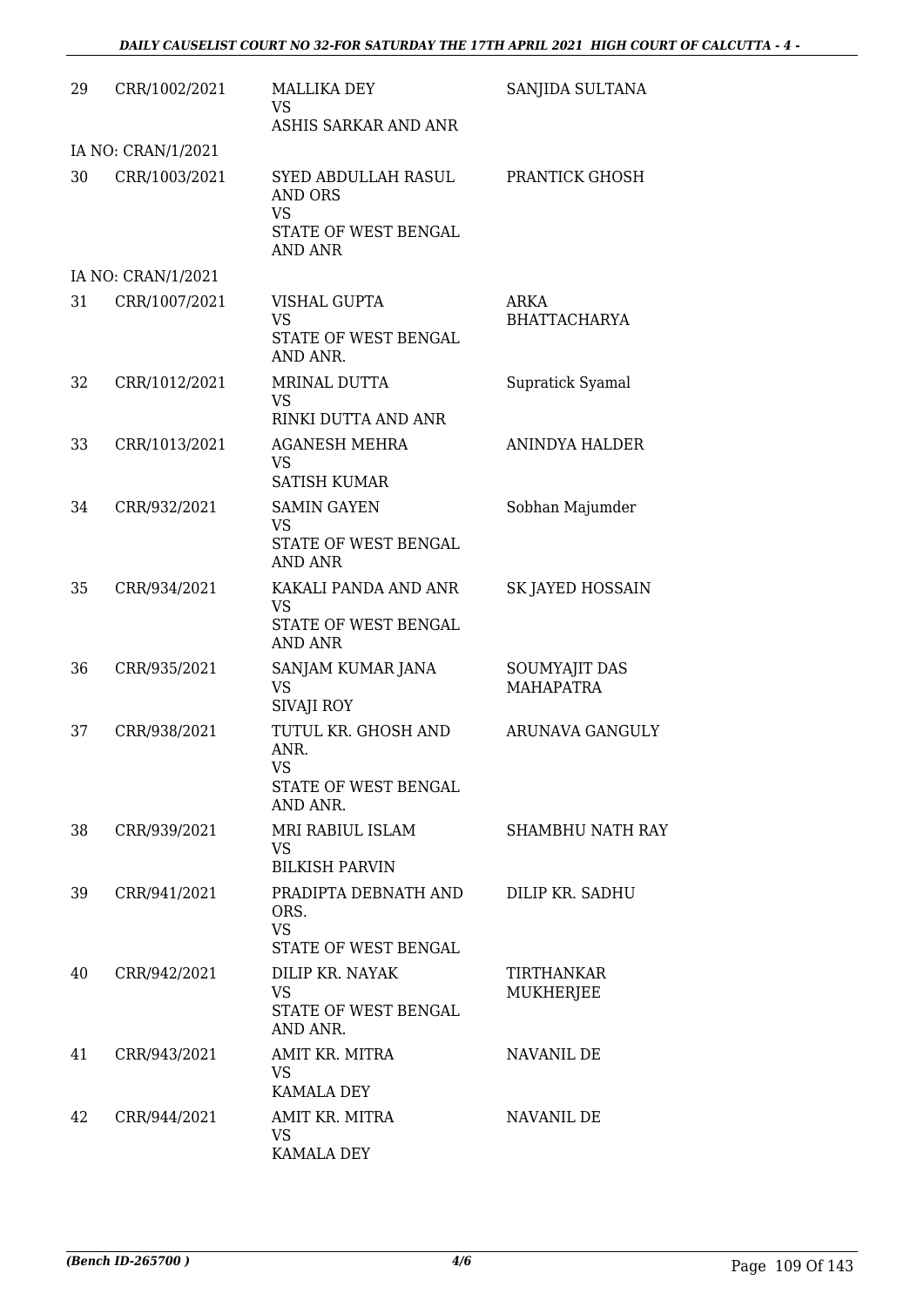| 43 | CRR/945/2021       | <b>JOYDIP GHOSH</b><br><b>VS</b><br>STATE OF WEST BENGAL<br><b>AND ANR</b>                             | <b>MITUL</b><br><b>CHAKRABORTY</b> |
|----|--------------------|--------------------------------------------------------------------------------------------------------|------------------------------------|
| 44 | CRR/1499/2020      | SALIK ZAMAN @ SALIK<br>ZAMA<br><b>VS</b><br>State of West Bengal                                       | <b>BITASOK BANERJEE</b>            |
| 45 | CRR/3054/2018      | FARUK AHMED PIADA &<br>ORS.<br><b>VS</b><br>KARIMA BIBI & ANR.                                         | <b>DONA AKTER</b>                  |
| 46 | CRR/721/2021       | <b>ANIL KUMAR</b><br>AGARWAL@KESHAV<br><b>AGARWAL</b><br><b>VS</b><br>STATE OF WEST BENGAL<br>AND ANR  | RAMA KANT SHARMA                   |
| 47 | CRR/209/2021       | SABYASACHI SENGUPTA<br>AND ORS<br><b>VS</b><br>State of West Bengal AND<br><b>ANR</b>                  | LIPIKA NATH                        |
| 48 | CRR/346/2021       | <b>TANMAY MAITY</b><br>VS<br>STATE OF WEST BENGAL<br><b>AND ANR</b>                                    | <b>PUNAM BASU</b>                  |
|    | wt49 CRR/3041/2019 | <b>TANMAY MAITY</b><br><b>VS</b><br>STATE OF WEST BENGAL &<br><b>ANR</b>                               | <b>MS PUNAM BASU</b>               |
| 50 | CRR/1408/2020      | NABA KUMAR BAG<br><b>VS</b><br>State of West Bengal                                                    | <b>KAKALI NASKAR</b>               |
| 51 | CRR/960/2020       | RISHIKESH MEENA<br>VS<br>STATE OF WEST BENGAL &<br>ANR                                                 | ANUBRATA SANTRA                    |
| 52 | CRR/786/2021       | RAJESH MONDAL<br><b>VS</b><br>STATE OF WEST BENGAL<br><b>AND ANR</b>                                   | <b>ABANI BHUSAN</b><br>GHOSH       |
| 53 | CRR/1875/2019      | DIBAKAR ROY PROPRIETOR<br>OF D. K. ROY AND SONS<br><b>VS</b><br>TAI INDUSTRIES LIMITED &<br><b>ANR</b> | KHOUSIK DEY                        |
| 54 | CRR/1876/2019      | DIBAKAR ROY PROPRIETOR<br>OF D. K. ROY & SONS<br><b>VS</b><br>TAI INDUSTRIES LIMITED &<br><b>ANR</b>   | KHOUSIK DEY                        |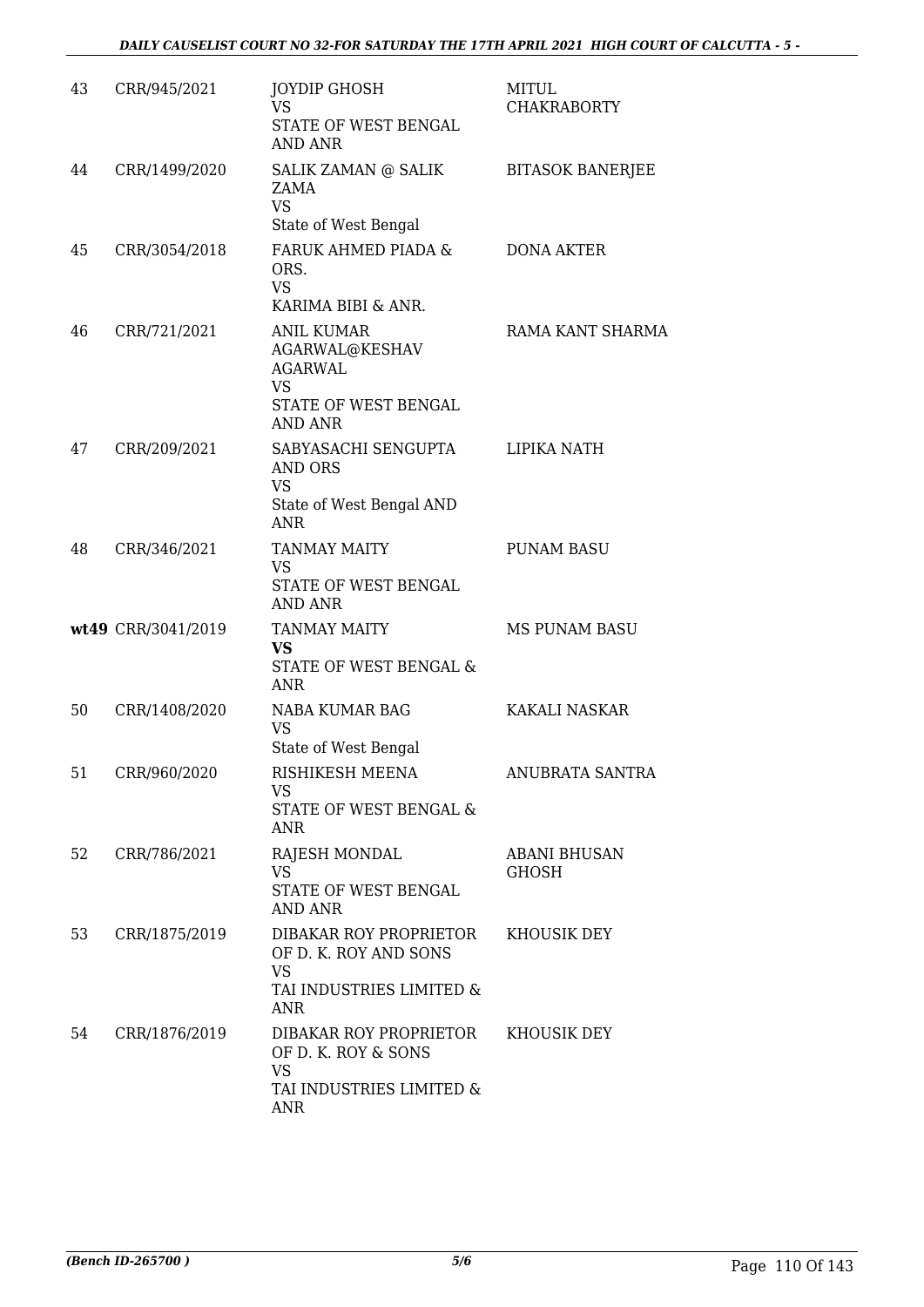| 55 | CRR/1877/2019 | DIBAKAR ROY PROPRIETOR<br>OF D. K. ROY & SONS<br>VS<br>TAI INDUSTRIES LIMITED &<br>ANR        | KHOUSIK DEY |
|----|---------------|-----------------------------------------------------------------------------------------------|-------------|
| 56 | CRR/1878/2019 | DIBAKAR ROY PROPRIETOR<br>OF D. K. ROY & SONS<br>VS<br>TAI INDUSTRIES LIMITED &<br><b>ANR</b> | KHOUSIK DEY |
| 57 | CRR/1879/2019 | DIBAKAR ROY PROPRIETOR<br>OF D. K. ROY & SONS<br>VS<br>TAI INDUSTRIES LIMITED &<br><b>ANR</b> | KHOUSIK DEY |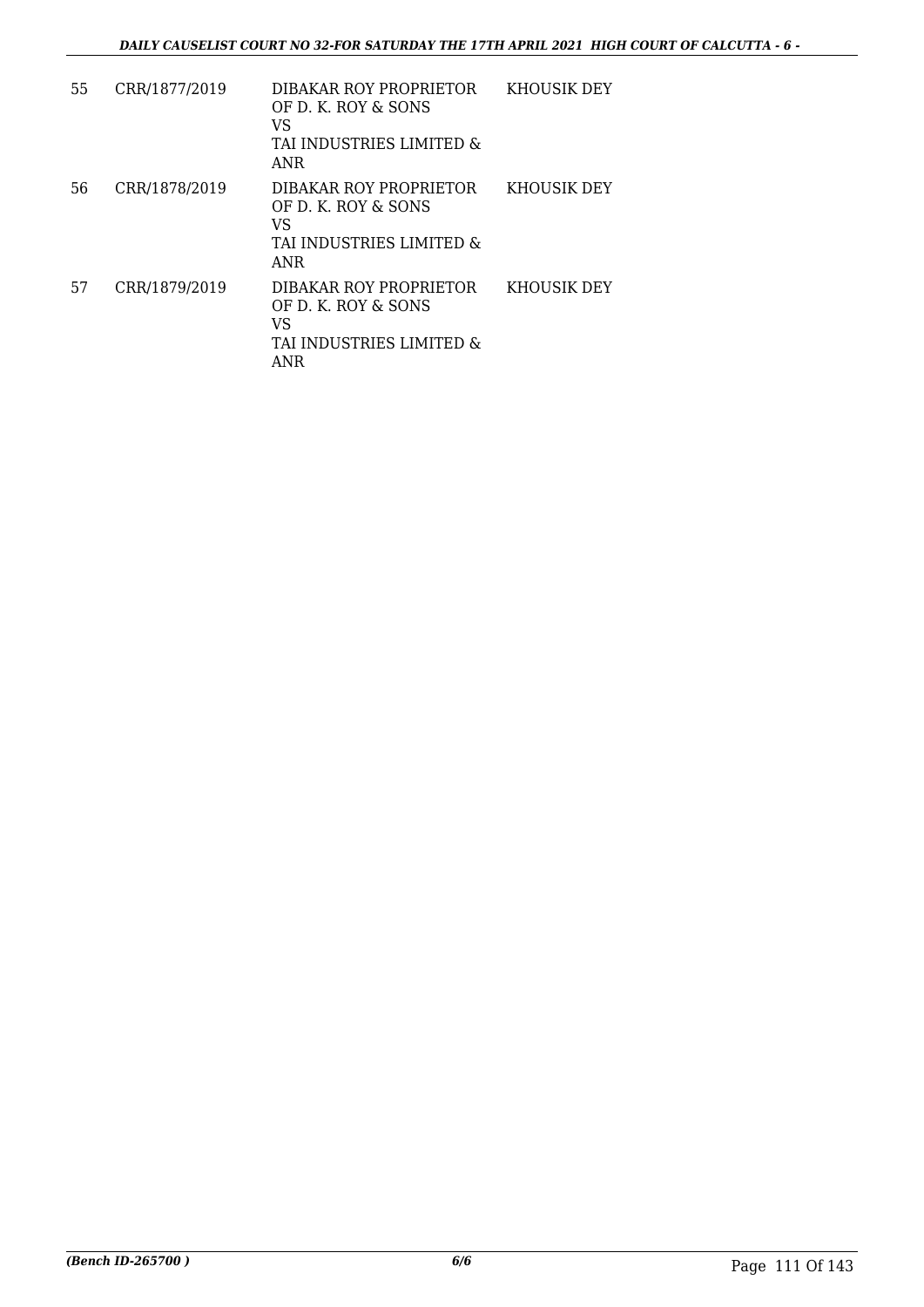

# **Appellate Side**

**DAILY CAUSELIST For Saturday The 17th April 2021**

**COURT NO. 42 SINGLE BENCH (SB - XVI) AT 10:30 AM HON'BLE JUSTICE SUBHASIS DASGUPTA (VIA VIDEO CONFERENCE)**

#### **ON AND FROM MONDAY, THE 11TH JANUARY, 2021 - ADMISSION OF CRIMINAL MOTIONS AND HEARING OF CRIMINAL REVISIONS WHICH ARE NOT ASSIGNED TO ANY OTHER BENCH INCLUDING APPLICATIONS CONNECTED THERETO; HEARING OF CRIMINAL REVISIONS (IRRESPECTIVE OF CLASSIFICATION) FILED UPTO 2015 INCLUDING CONNECTED APPLICATIONS;**

### **HEARING OF CRIMINAL APPEALS.**

**ON AND FROM TUESDAY, 6TH APRIL, 2021 TO AS LONG AS HON'BLE JUSTICE JAY SENGUPTA DOES NOT SIT HON'BLE JUSTICE SUBHASIS DASGUPTA IN ADDITION TO HIS OWN LIST AND DETERMINATION, WILL SIT SINGLY AND TAKE UP THE LIST AND DETERMINATION OF HON'BLE JUSTICE JAY SENGUPTA.**

**AND**

**ON FRIDAY, 16TH APRIL, 2021 AND SATURDAY, 17TH APRIL, 2021 – IN ADDITION TO HIS OWN LIST AND DETERMINATION, WILL TAKE UP THE URGENT MATTERS FROM THE LIST AND DETERMINATION OF HON'BLE JUSTICE SHIVAKANT PRASAD AND URGENT MATTERS FROM THE LIST AND DETERMINATION OF HON'BLE JUSTICE BIBEK CHAUDHURI.**

### **SPECIAL NOTE :**

**(A) NO FURTHER INCLUSION IN THE LIST UNTIL FURTHER ORDER. (B) EXTENSION OF INTERIM ORDER FOLLOWED BY "NEW MOTION" WILL BE TAKEN UP FIRST TILL 12.30 P.M., IF NOT EXHAUSTED EARLIER. THEREAFTER, MOTION UNDER THE CATEGORY "LISTED MOTION" WILL BE TAKEN UP.**

> **NOTE : MATTERS WILL BE TAKEN UP THROUGH PHYSICAL HEARING ONLY WHEN BOTH PARTIES ARE AGREED.**

|   |                         | <b>EXTENSION OF INTERIM ORDER</b>                                    |                  |  |
|---|-------------------------|----------------------------------------------------------------------|------------------|--|
| 1 | CRR/808/2016<br>(CT.32) | SAMIR JAIN<br>VS<br>STATE OF WEST BENGAL &<br><b>ORS</b>             | P K JHUNJHUNWALA |  |
|   |                         | IA NO: CRAN/15/2020(Old No:CRAN/1298/2020), CRAN/16/2021             |                  |  |
| 2 | CRR/3718/2017           | M/S. BLUE STAR LIMITED &<br><b>ANR</b><br>VS<br>STATE OF WEST BENGAL | AVISHEK GUHA     |  |

IA NO: CRAN/12/2021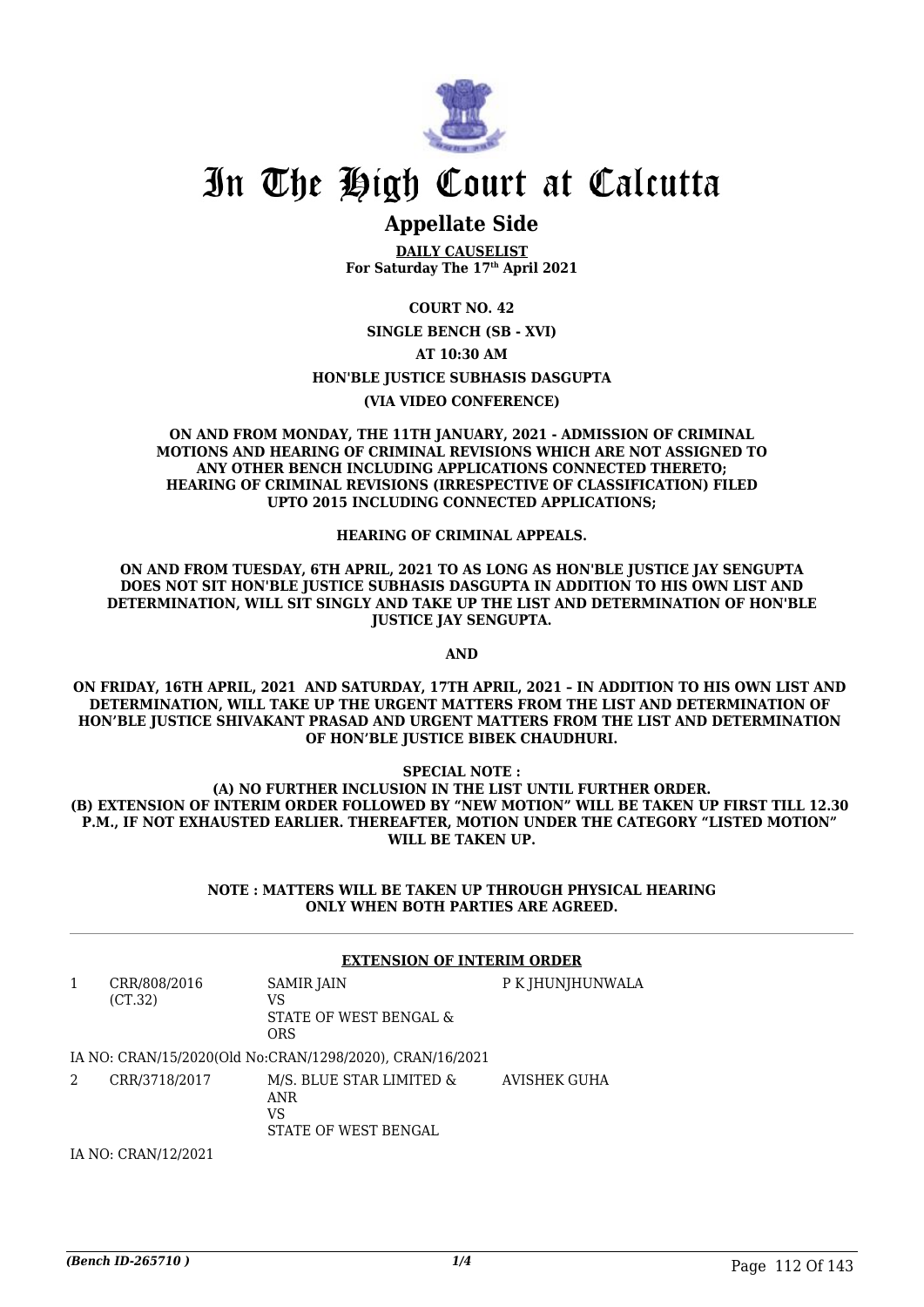| 3              | CRR/3944/2017           | M/S BLUE STAR LTD & ORS<br><b>VS</b>                                                              | A GUHA                                                                                     |
|----------------|-------------------------|---------------------------------------------------------------------------------------------------|--------------------------------------------------------------------------------------------|
|                |                         | STATE OF WEST BENGAL &<br><b>ANR</b>                                                              |                                                                                            |
|                |                         |                                                                                                   | IA NO: CRAN/2/2018(Old No:CRAN/838/2018), CRAN/11/2020(Old No:CRAN/709/2020), CRAN/12/2021 |
| 4              | CRR/739/2020<br>(CT.32) | <b>SAUGATA DAS &amp; ORS</b><br>VS.<br>PREETI DAS                                                 | MRS NAMITA BASU                                                                            |
|                | IA NO: CRAN/1/2021      |                                                                                                   |                                                                                            |
| 5.             | CRR/1067/2020           | SUJIT BARMAN ROY & ANR<br><b>VS</b>                                                               | M MUKHERJEE                                                                                |
|                |                         | STATE OF WEST BENGAL &<br><b>ANR</b>                                                              |                                                                                            |
|                |                         | IA NO: CRAN/1/2020(Old No:CRAN/3001/2020), CRAN/2/2021                                            |                                                                                            |
| 6              | CRR/1399/2020           | ABDUL SOMI MONDAL<br>VS                                                                           | SARYATI DATTA                                                                              |
|                |                         | <b>SHRIRAM TRANSPORT</b><br>FINANCE COMPANY LTD                                                   |                                                                                            |
|                | IA NO: CRAN/1/2021      |                                                                                                   |                                                                                            |
| $7\phantom{.}$ | CRR/1448/2020           | RITA SAHA AND ORS                                                                                 | <b>AVINABA PATRA</b>                                                                       |
|                |                         | <b>VS</b><br>THE STATE OF WEST BENGAL<br><b>AND ANR</b>                                           |                                                                                            |
|                | IA NO: CRAN/1/2021      |                                                                                                   |                                                                                            |
| 8              | CRR/633/2021            | E ZONE STRIPS PVT LTD AND RAMA KANT SHARMA<br><b>ORS</b><br><b>VS</b><br>STATE OF WEST BENGAL AND |                                                                                            |
|                |                         | ANR                                                                                               |                                                                                            |
|                | IA NO: CRAN/1/2021      |                                                                                                   |                                                                                            |
| 9              | WPA/634/2021            | SK ZAKIR HOSSAIN<br><b>VS</b><br>CESC LTD AND ANR                                                 | <b>INDRANIL HALDER</b>                                                                     |
|                |                         | <b>NEW MOTION</b>                                                                                 |                                                                                            |
| 10             | CRR/1116/2021           | LAKSHMI RAM SOREN<br>VS                                                                           | PARVEJ ANAM                                                                                |
|                |                         | STATE OF WEST BENGAL                                                                              |                                                                                            |
| 11             | CRR/1125/2021           | SHUKLA MONDAL @ SUMI<br>VS                                                                        | KUSAL KUMAR<br>MUKHERJEE                                                                   |
|                |                         | STATE OF WEST BENGAL                                                                              |                                                                                            |
|                |                         | <b>LISTED MOTION</b>                                                                              |                                                                                            |
| 12             | CRR/2046/2019           | JAHANARA BEGUM<br><b>VS</b>                                                                       | AMIT SHARMA                                                                                |
|                |                         | STATE OF WEST BENGAL &<br><b>ORS</b>                                                              |                                                                                            |
| 13             | CRR/350/2020            | TARUN BANERJEE<br><b>VS</b>                                                                       | <b>VIJAY VERMA</b>                                                                         |
|                |                         | STATE OF WEST BENGAL &<br>ANR                                                                     |                                                                                            |
|                | IA NO: CRAN/1/2021      |                                                                                                   |                                                                                            |
| 14             | CRR/841/2021            | CHANDI CHARAN<br><b>CHATTOPADHYAY</b>                                                             | RAMEEZ ALAM                                                                                |
|                |                         | <b>VS</b><br>STATE OF WEST BENGAL AND<br>ANR                                                      |                                                                                            |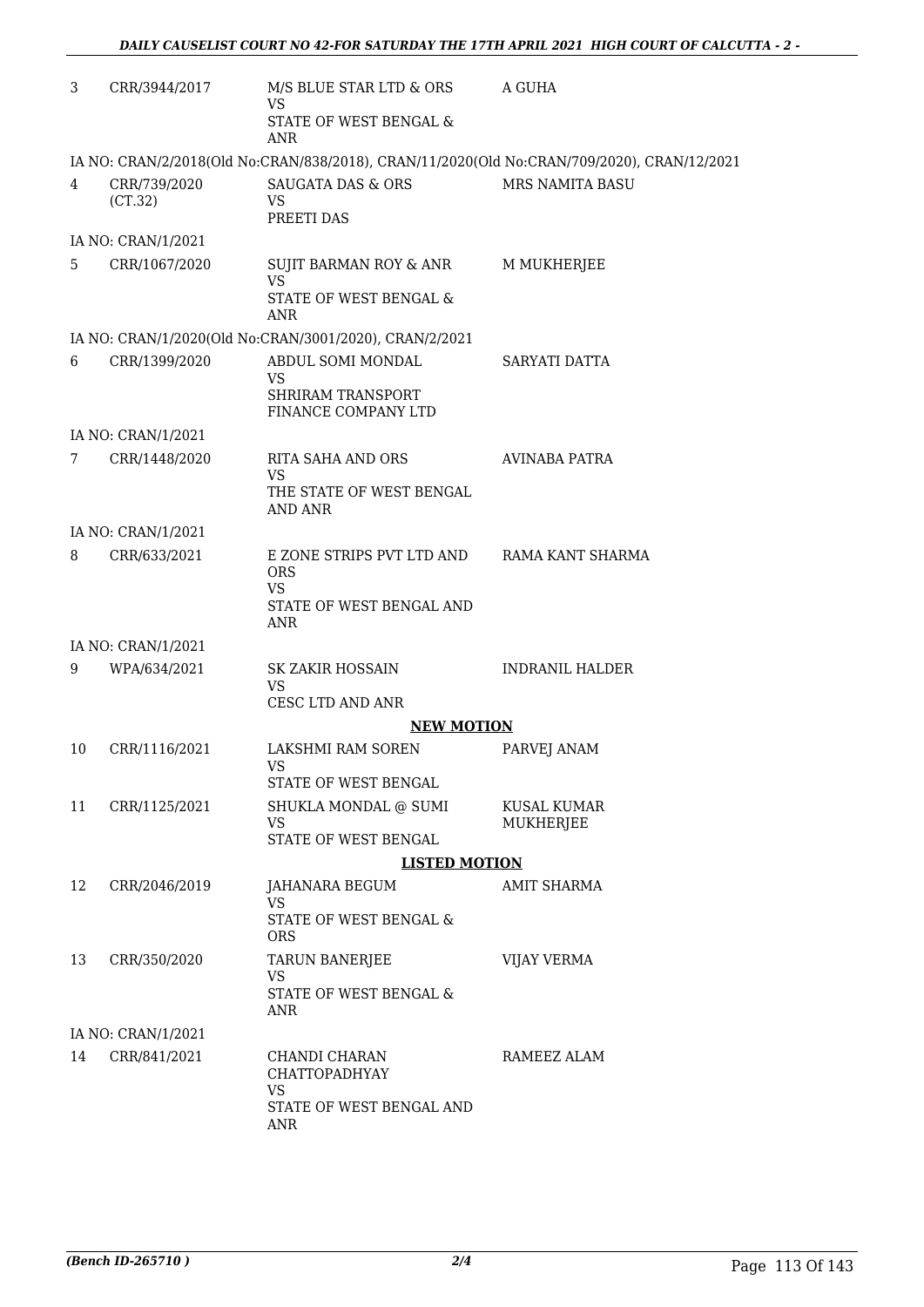| 15 | CRR/901/2021                | KAMARUL SARDAR<br>VS.<br>STATE OF WEST BENGAL                                      | <b>SONALI DAS</b>                |
|----|-----------------------------|------------------------------------------------------------------------------------|----------------------------------|
| 16 | CRR/902/2021                | FIROJ GAZI<br><b>VS</b><br>STATE OF WEST BENGAL                                    | SONALI DAS                       |
| 17 | CRR/1069/2021               | MD YOUNUSH AND ORS<br>VS.<br>STATE OF WEST BENGAL                                  | MD IBRAHIM                       |
| 18 | CRR/1072/2021               | <b>SANJU DHARA</b><br><b>VS</b><br><b>STATE</b>                                    | DIPAYAN KUNDU                    |
| 19 | CRR/1074/2021               | <b>MANASH CHAKRABORTY</b><br>VS<br>STATE OF WEST BENGAL AND<br><b>ANR</b>          | <b>IVAN ROY</b>                  |
| 20 | CRR/1075/2021               | <b>STATE OF WEST BENGAL</b><br><b>VS</b><br>MUHIBAR RAHAMAN AND ORS                | <b>SABIR AHMED</b>               |
| 21 | CRR/1077/2021               | <b>GOPAL ROY</b><br><b>VS</b><br>STATE OF WEST BENGAL                              | <b>ANINDYA HALDER</b>            |
| 22 | CRR/1105/2021               | HARI SHANKAR UPADHYAY<br><b>AND ORS</b><br><b>VS</b><br>STATE OF WEST BENGAL       | <b>ARUSHI RATHORE</b>            |
| 23 | CRR/1114/2021               | <b>RATAN KUMAR ROY</b><br>VS<br>STATE OF WEST BENGAL                               | RAJNANDINI DAS                   |
| 24 | CRR/1143/2021               | RAMA RANI DUTTA @ RAMA<br><b>DUTTA</b><br><b>VS</b><br><b>STATE OF WEST BENGAL</b> | SHASHANKA SHEKHAR<br><b>SAHA</b> |
| 25 | CRR/1144/2021               | SUBHAS DUTTA AND OTHERS<br><b>VS</b><br>STATE OF WEST BENGAL AND<br><b>ANOTHER</b> | SK.SAHAJAHAN ALI                 |
| 26 | CRR/1145/2021               | <b>AMINA KHATUN</b><br><b>VS</b><br>STATE OF WEST BENGAL AND<br>ORS.               | <b>MOBAIDUR HOSSAIN</b>          |
| 27 | CRR/1146/2021               | <b>SK JAHIR ABBAS</b><br><b>VS</b><br>SK SIRAJUL AHMED AND ANR                     | ARUNAVA GANGULY                  |
|    | IA NO: CRAN/1/2021          |                                                                                    |                                  |
| 28 | CRR/1147/2021               | MURARI PATRA<br>VS<br>RADHASHYAM GHOSH                                             | <b>BISWAJIT DE</b>               |
| 29 | CRR/1148/2021<br>(19.04.21) | OM PRAKASH MALL AND ORS<br><b>VS</b><br>AVS GLOBAL PVT LTD AND<br>ANR              | PRAN GOPAL DAS                   |
| 30 | CRR/1149/2021               | NAIM SK<br>VS.<br>STATE OF WEST BENGAL AND<br>$\operatorname{ANR}$                 | VIJAY VERMA                      |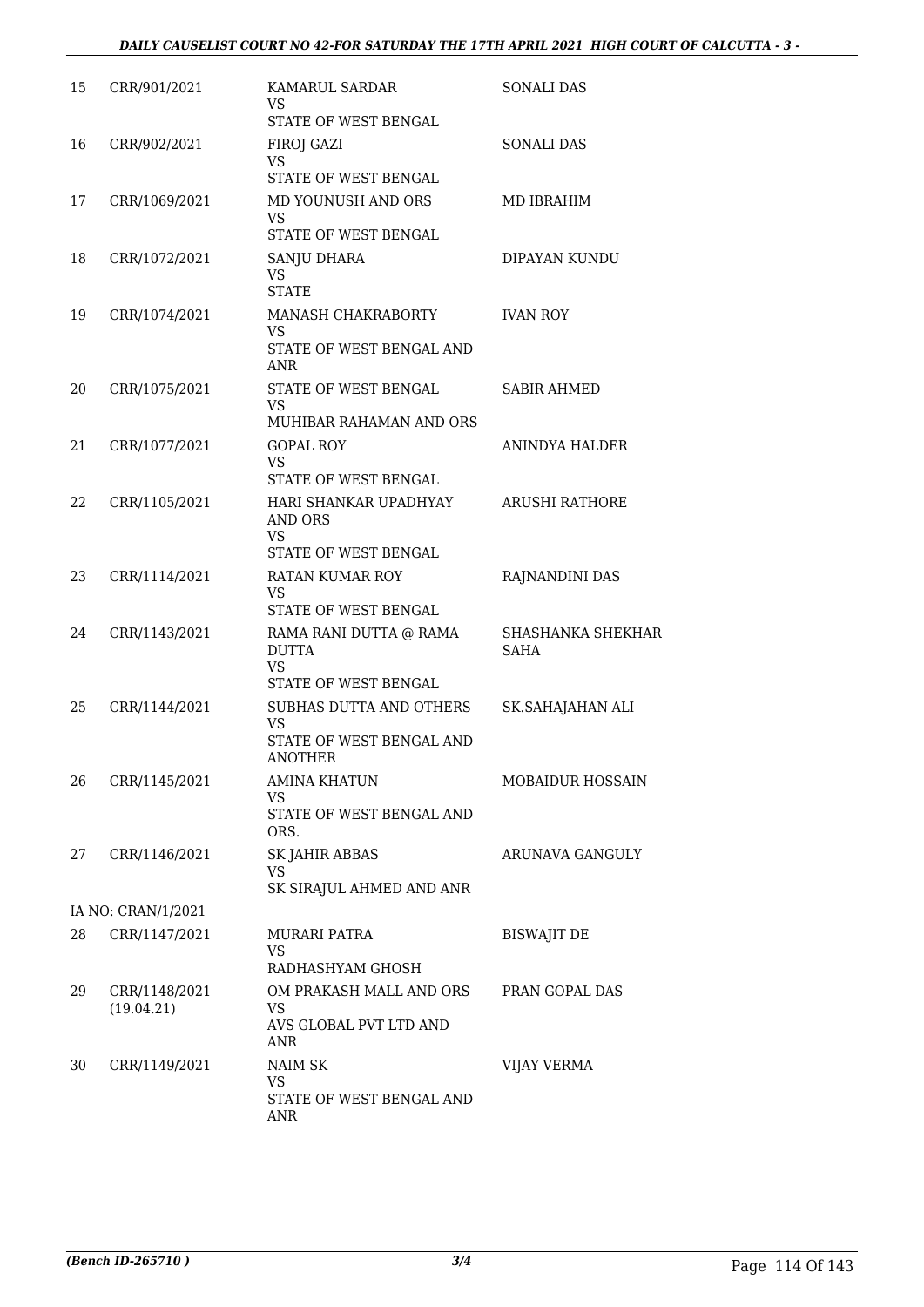| 31 | CRR/1150/2021<br>(19.04.21) | OM PRAKASH MALL AND ORS<br><b>VS</b><br>AVS GLOBAL PVT LTD AND<br><b>ANR</b>                    | PRAN GOPAL DAS            |
|----|-----------------------------|-------------------------------------------------------------------------------------------------|---------------------------|
| 32 | CRR/1151/2021               | NILKANTHA MONDAL @<br>NILKANTA MONDAL @<br><b>KHONTHO</b><br>VS.<br><b>STATE OF WEST BENGAL</b> | DIPAYAN KUNDU             |
| 33 | CRR/1152/2021               | PRITAM SAHA<br>VS<br>STATE OF WEST BENGAL                                                       | PRABIR MAJUMDER           |
| 34 | CRR/1153/2021               | <b>STATE OF WEST BENGAL</b><br>VS.<br>SADHANA SARKAR AND ORS                                    | <b>AYAN BHATTACHARJEE</b> |
| 35 | CRR/1156/2021               | <b>SMT SUSMITA DAS AND ORS</b><br>VS<br>STATE OF WEST BENGAL AND<br><b>ANR</b>                  | <b>SANJIB MITRA</b>       |
| 36 | CRR/1158/2021               | <b>GOUTAM KUMAR BISWAS</b><br>VS.<br>STATE OF WEST BENGAL AND<br><b>ANR</b>                     | KUSHAL PAUL               |
| 37 | CRR/1159/2021               | <b>GOUTAM KUMAR BISWAS</b><br>VS<br>RAFIQUL BISWAS AND ANR                                      | KUSHAL PAUL               |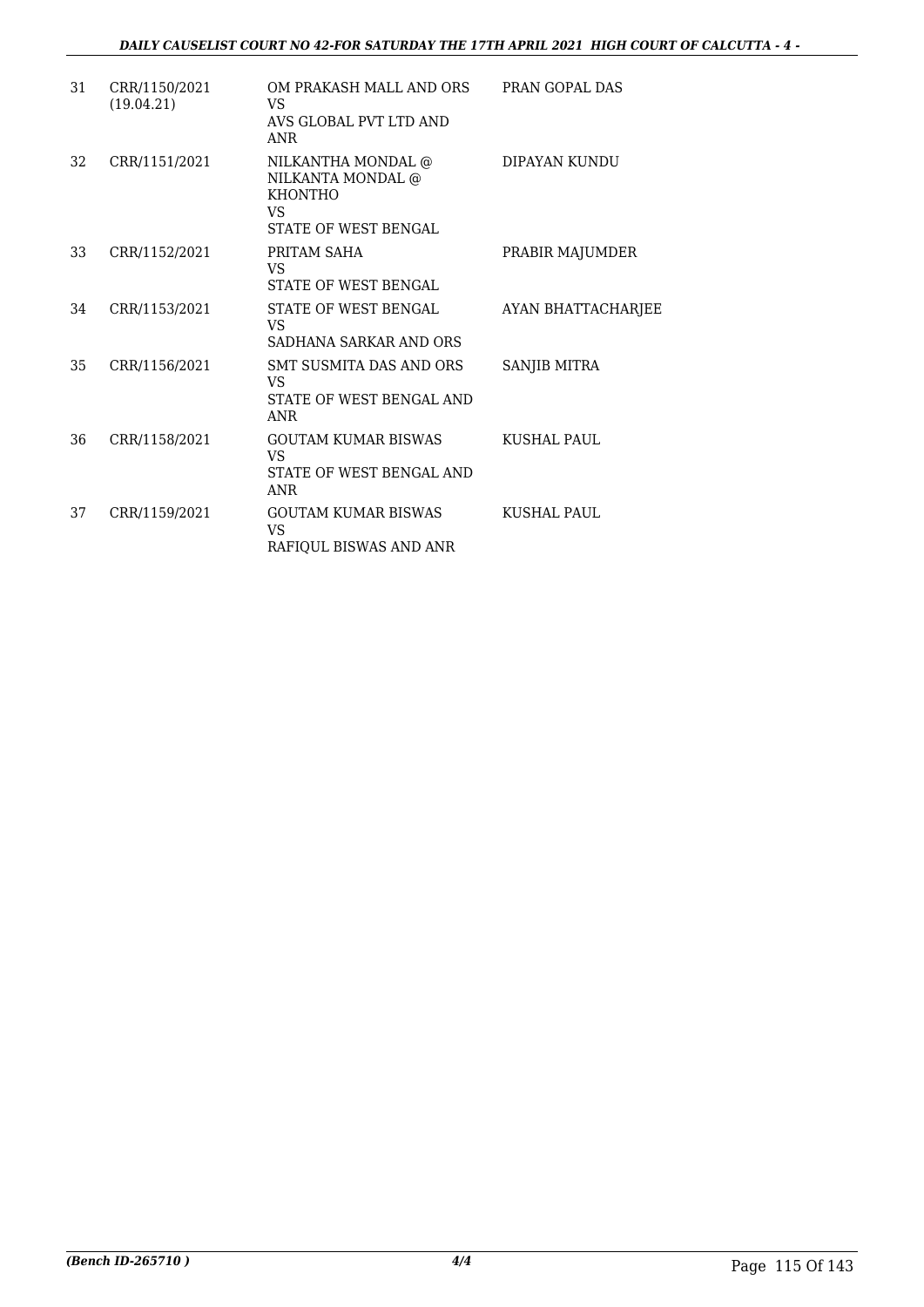

## **Appellate Side**

**DAILY CAUSELIST For Saturday The 17th April 2021**

**COURT NO. 26**

**SINGLE BENCH (SB)**

**AT 10:30 AM**

**HON'BLE JUSTICE HIRANMAY BHATTACHARYYA**

**(VIA VIDEO CONFERENCE) ON 17.04.2021**

**ON AND FROM MONDAY, THE 1ST. MARCH, 2021 – MATTERS (MOTION & HEARING) UNDER ARTICLE 226 OF THE CONSTITUTION RELATING TO SECONDARY AND HIGHER SECONDARY EDUCATION UNDER GROUP II INCLUDING SERVICES AND APPLICATIONS CONNECTED THERETO AND EDUCATIONAL MATTERS NOT ASSIGNED TO ANY OTHER BENCH.**

> **MATTERS (MOTION & HEARING) RELATING TO REVENUE AND TAX LAWS (EXCLUDING LAND REVENUE) UNDER GROUP IV INCLUDING APPLICATIONS CONNECTED THERETO; HEARING OF WRIT PETITIONS IRRESPECTIVE OF CLASSIFICATION AND APPLICATIONS CONNECTED THERETO.**

**AND**

**ON FRIDAY, 16TH APRIL, 2021 AND SATURDAY, 17TH APRIL, 2021 - IN ADDITION TO HIS OWN LIST AND DETERMINATION, WILL TAKE UP THE URGENT MATTERS FROM THE LIST AND DETERMINATION OF HON'BLE JUSTICE RAJARSHI BHARADWAJ. AND**

**ON SATURDAY, 17TH APRIL, 2021 - WILL SIT SINGLY AND TAKE UP THE LIST AND DETERMINATION OF HON'BLE JUSTICE SHEKHAR B. SARAF**

> **NOTE : MATTERS WILL BE TAKEN UP THROUGH PHYSICAL HEARING WHEN BOTH THE PARTIES ARE AT CONSENSUS-AD-IDEM**

**SPL.NOTE :**

**I) ORIGINAL SIDE MATTERS WILL NORMALLY BE TAKEN UP AT 3.00 P.M.OR UPON EXHAUSTION OF THE APPELLATE SIDE LIST WHICHEVER IS EARLIER. II) NO MENTIONING FOR INCLUSION IN THE LIST WILL BE ALLOWED UNTIL FURTHER ORDERS. ONLY EXTREMELY URGENT MATTERS MAY BE MENTIONED ON TUESDAY & WEDNESDAY UPON SERVING PROPER NOTICES. III) REVENUE AND TAX MATTERS (GR. IV) WILL BE TAKEN UP FROM MONDAY AFTER RECESS AND ON** 

**WEDNESDAY FROM 12.00 P.M. OF EACH WEEK.**

**NOTE : MATTERS WILL BE TAKEN UP THROUGH PHYSICAL HEARING ONLY WHEN BOTH PARTIES ARE AGREED.**

|   |                                     | <b>TO BE MENTIONED</b>                                                           |                            |  |
|---|-------------------------------------|----------------------------------------------------------------------------------|----------------------------|--|
| 1 | WPA/9435/2019                       | JOYETA BANERJEE<br>VS<br>STATE OF WEST BENGAL & ORS                              | <b>SUMIT ROY</b>           |  |
| 2 | WPA/16022/2019<br>(NON-PROSECUTION) | SANDVIK ASIA PVT LTD & ANR<br>VS<br>THE COMMERCIAL TAX<br>OFFICER, TALTALA & ORS | <b>PUJON CHATTERJEE</b>    |  |
|   | IA NO: CAN/1/2020                   |                                                                                  |                            |  |
| 3 | WPA/16754/2019                      | DIBYENDU SENAPATI<br>VS.<br>STATE OF WEST BENGAL & ORS                           | <b>SAMIR ROY CHOUDHURY</b> |  |
| 4 | WPA/16756/2019                      | DIPANKAR DAS<br>VS<br>STATE OF WEST BENGAL &ORS                                  | <b>SAMIR ROY CHOWDHURY</b> |  |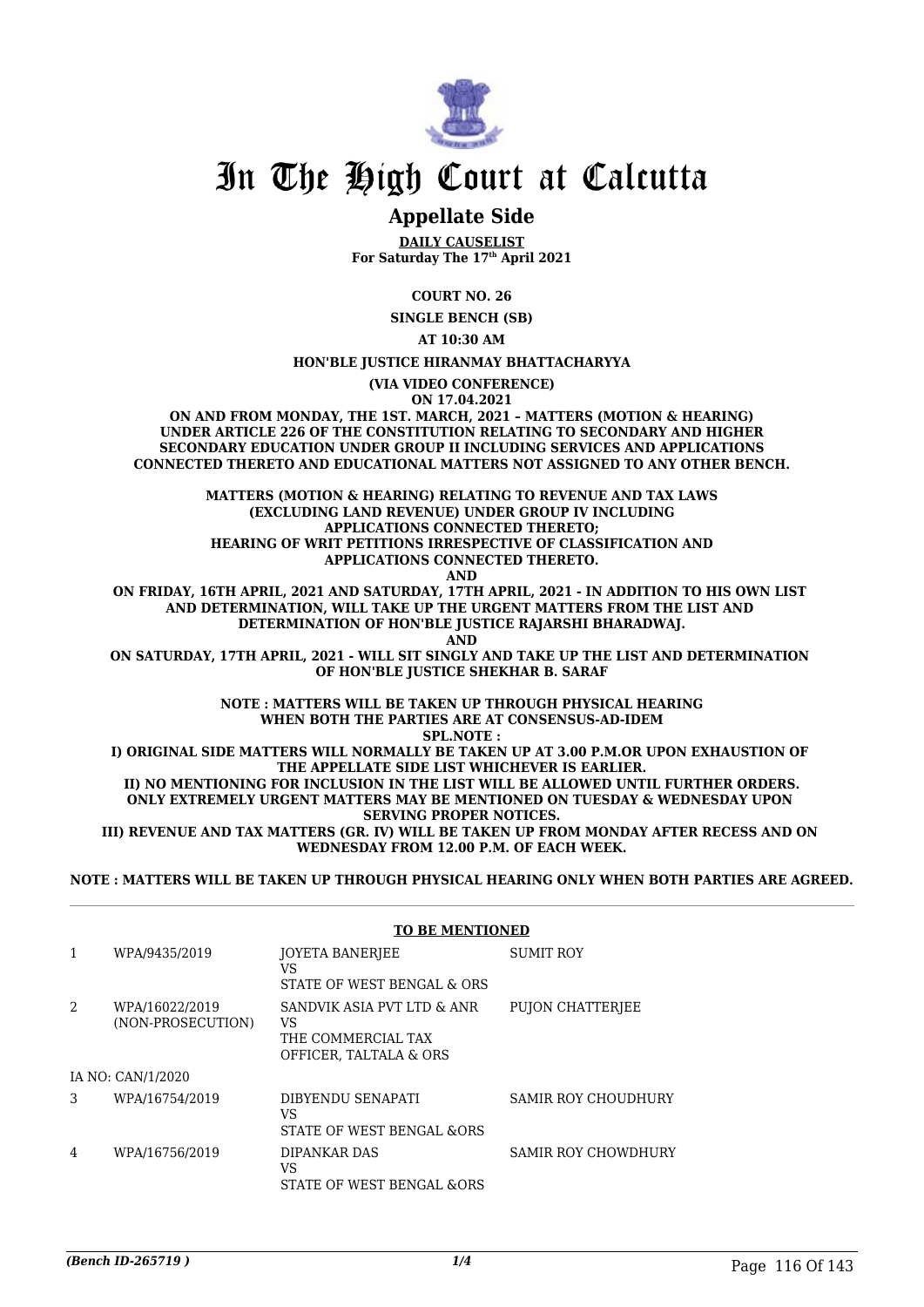| 5  | WPA/51/2020   | <b>ASHOK KR BISWAS</b><br>VS                     | RADHASREE PATHAK<br><b>BANERJEE</b> |
|----|---------------|--------------------------------------------------|-------------------------------------|
|    |               | STATE OF WEST BENGAL & ORS                       |                                     |
|    |               | <b>NEW MOTION (GROUP - II)</b>                   |                                     |
| 6  | WPA/3105/2021 | SUROJIT MANDAL<br>VS<br>STATE OF WEST BENGAL AND | SAKTIPADA JANA                      |
|    |               | ORS.                                             |                                     |
| 7  | WPA/4548/2021 | DR.SANDHYA DAS (SARKAR)<br>VS                    | <b>SUMANTA GANGULY</b>              |
|    |               | STATE OF WEST BENGAL AND<br>ORS.                 |                                     |
| 8  | WPA/4580/2021 | <b>TINKU SAHA</b><br>VS                          | Miss Molly Saha                     |
|    |               | STATE OF WEST BENGAL AND<br>ORS.                 |                                     |
| 9  | WPA/4639/2021 | SWAPNA MAJUMDER<br>VS                            | TANUJA BASAK                        |
|    |               | STATE OF WEST BENGAL AND<br>ORS.                 |                                     |
| 10 | WPA/4702/2021 | <b>ARNAB NAG</b><br>VS                           | MISTHI SAHA                         |
|    |               | THE STATE OF WEST BENGAL<br>AND ORS              |                                     |
| 11 | WPA/5276/2021 | <b>ATANU DAS</b><br>VS                           | DEBARUPA MUKHERJEE                  |
|    |               | STATE OF WEST BENGAL AND<br>ORS.                 |                                     |
| 12 | WPA/5359/2021 | ANUPRATAN ADHIKARI<br>VS.                        | SAKTI PADA JANA                     |
|    |               | STATE OF WEST BENGAL AND<br>ORS.                 |                                     |
| 13 | WPA/5598/2021 | PRABIR KUMAR SAHA                                | TANUJA BASAK                        |
|    |               | VS<br>STATE OF WEST BENGAL AND<br>ORS.           |                                     |
| 14 | WPA/7776/2021 | HEMANTA KUMAR PAL                                | TANUJA BASAK                        |
|    |               | VS<br>STATE OF WEST BENGAL AND<br>ORS.           |                                     |
| 15 | WPA/9168/2021 | PROMIT KUMAR CHOWHDHURY SHAHINA HAQUE<br>VS.     |                                     |
|    |               | STATE OF WEST BENGAL AND<br>ORS.                 |                                     |
| 16 | WPA/9304/2021 | BINOD KUMAR SINGH<br>VS.                         | SRISHTI SINGH                       |
|    |               | STATE OF WEST BENGAL AND<br>ORS.                 |                                     |
|    |               | <b>RETURNABLE MOTION (GROUP - II)</b>            |                                     |
| 17 | WPA/1771/2021 | SHYAMAL PRASAD MAHATO<br>VS.                     | ANKITA DEY                          |
|    |               | THE STATE OF WEST BENGAL<br>AND ORS              |                                     |
| 18 | WPA/6014/2021 | MOUSUMI SARKAR                                   | <b>BIDHAN BISWAS</b>                |
|    |               | VS.<br>STATE OF WEST BENGAL AND<br>ORS.          |                                     |
| 19 | WPA/6217/2021 | SUBIR KUAMR GHOSH                                | <b>BISWARUP BISWAS</b>              |
|    |               | VS<br>STATE OF WEST BENGAL AND<br>ORS.           |                                     |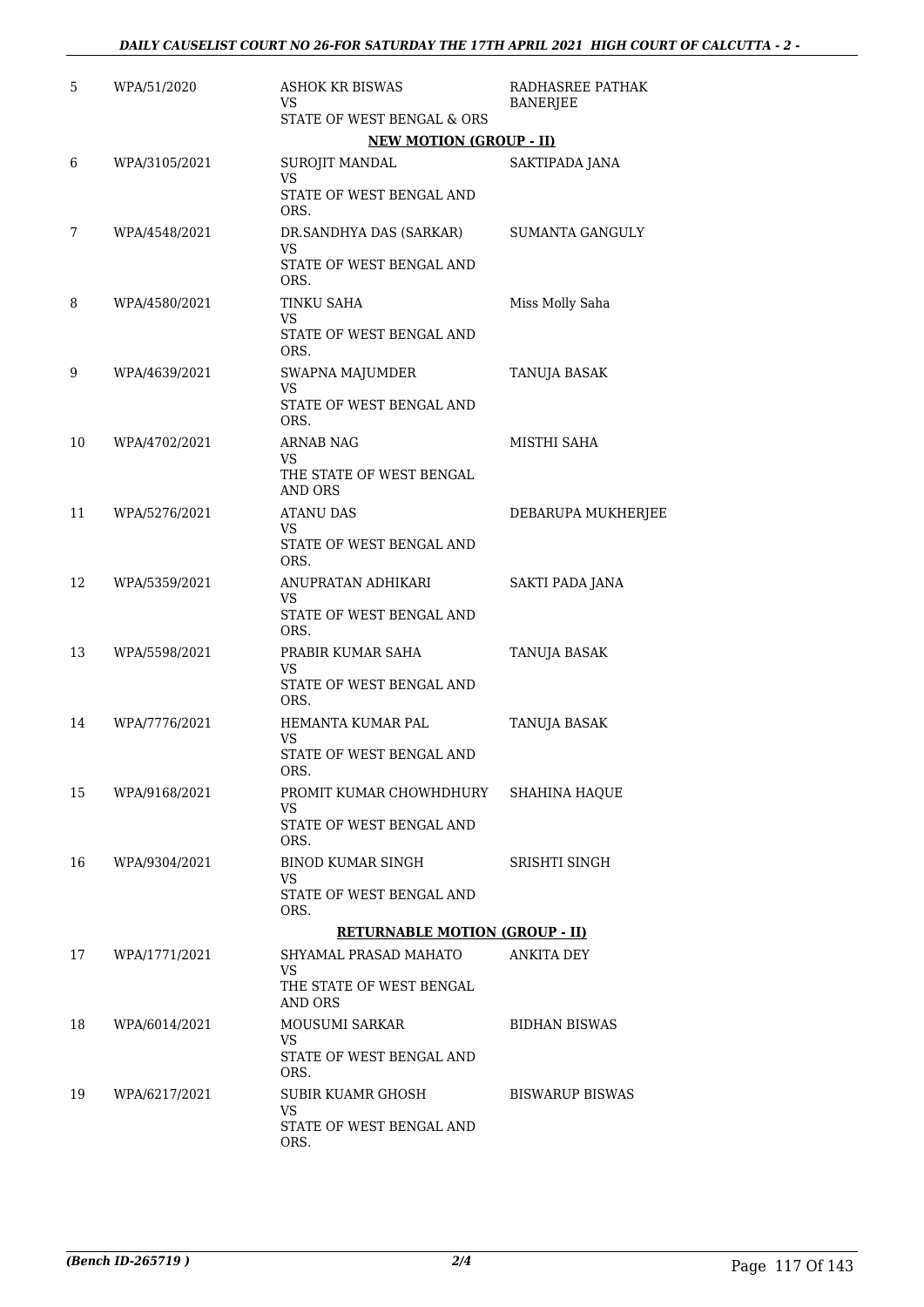| 20  | WPA/6405/2021        | ANANTA KR PAUL AND ANANTA<br>KR PAL ALIAS ANANTA PAUL                                                                                                                                | Subharangshu Panda     |
|-----|----------------------|--------------------------------------------------------------------------------------------------------------------------------------------------------------------------------------|------------------------|
|     |                      | VS.<br>STATE OF WEST BENGAL AND<br>ORS.                                                                                                                                              |                        |
|     |                      | <b>REVENUE (GR-IV)</b>                                                                                                                                                               |                        |
| 21  | WPA/4006/2020        | VIJANDER KR. GOEL<br>VS.                                                                                                                                                             | PAVEL DAS              |
|     |                      | ASST. COM. CGST & CEN. TAX,<br>BBD BAG-1, DIV. KOL. & ORS.                                                                                                                           |                        |
| 22. | WPA/1354/2021        | M/S RUCHI SOYA INDUSTRIES<br><b>LTD</b><br><b>VS</b>                                                                                                                                 | PRITHU DUDHORIA        |
|     |                      | UNION OF INDIA AND ORS.                                                                                                                                                              |                        |
| 23  | WPA/2224/2021        | M/S ANE INDUSTRIES PRIVATE<br>LIMITED AND ANR<br>VS.                                                                                                                                 | ANANDA SEN             |
|     |                      | DESIGNATED COMMITTEE AND<br><b>ORS</b>                                                                                                                                               |                        |
|     | wt24 WPA/4030/2021   | M/S ANE INDUSTRIES PVT LTD<br>AND ANR<br><b>VS</b>                                                                                                                                   | ANANDA SEN             |
|     |                      | DESIGNATED COMMITTEE AND<br><b>ORS</b>                                                                                                                                               |                        |
|     | wt25 WPA/4053/2021   | M/S ANE INDUSTRIES PRIVATE<br>LIMITED AND OTHERS                                                                                                                                     | ANANDA SEN             |
|     |                      | VS.<br>DESIGNATED COMMITTEE AND<br><b>OTHERS</b>                                                                                                                                     |                        |
|     | $wt26$ WPA/4044/2021 | M/S ANE INDUSTRIES PRIVATE<br>LIMITEDA AND ANOTHER<br>VS.<br>DESIGNATED COMMITTEE AND<br><b>OTHERS</b>                                                                               | ANANDA SEN             |
|     | wt27 WPA/4049/2021   | M/S ANE INDUSTRIES<br>PVT.LTD.AND ANR<br><b>VS</b><br>DESIGNATED COMMITTEE<br>CONSTITUTED U/S126(2)OF<br>CHAPTER-V, OF FINANCE ACT<br>2019, BOLPUR<br>COMMISSIONERATE                | <b>ANANDA SEN</b>      |
| 28  | WPA/2373/2021        | DUPLESH KOTHARI<br>VS.                                                                                                                                                               | NILOTPAL CHOWDHURY     |
| 29. | WPA/3086/2021        | UNION OF INDIA AND ANR<br>SURAJ KUMAR SINGH<br>VS.<br>THE STATE TAX OFFICER<br>KHARAGPUR RANGE AND                                                                                   | AMRITA PANDEY          |
| 30  | WPA/3308/2021        | <b>OTHERS</b><br><b>ASHIRVAD FOOD PRODUCTS</b><br>PRIVATE LIMITED AND ORS<br>VS.<br><b>SENIOR INTELLIGENCE</b><br>OFFICER, DIRECTOR GENERAL<br>OF GST INTELLIGENCE AND<br><b>ORS</b> | HIMANGSHU KUMAR<br>RAY |
| 31  | WPA/6170/2021        | M/S. P K GHOSH AND ANR<br>VS.<br>PRINCIPAL COMMISSINER OF<br>CUSTOMS, POST<br>COMMISSIONERATE AND ANR                                                                                | ASOK BHAUMIK           |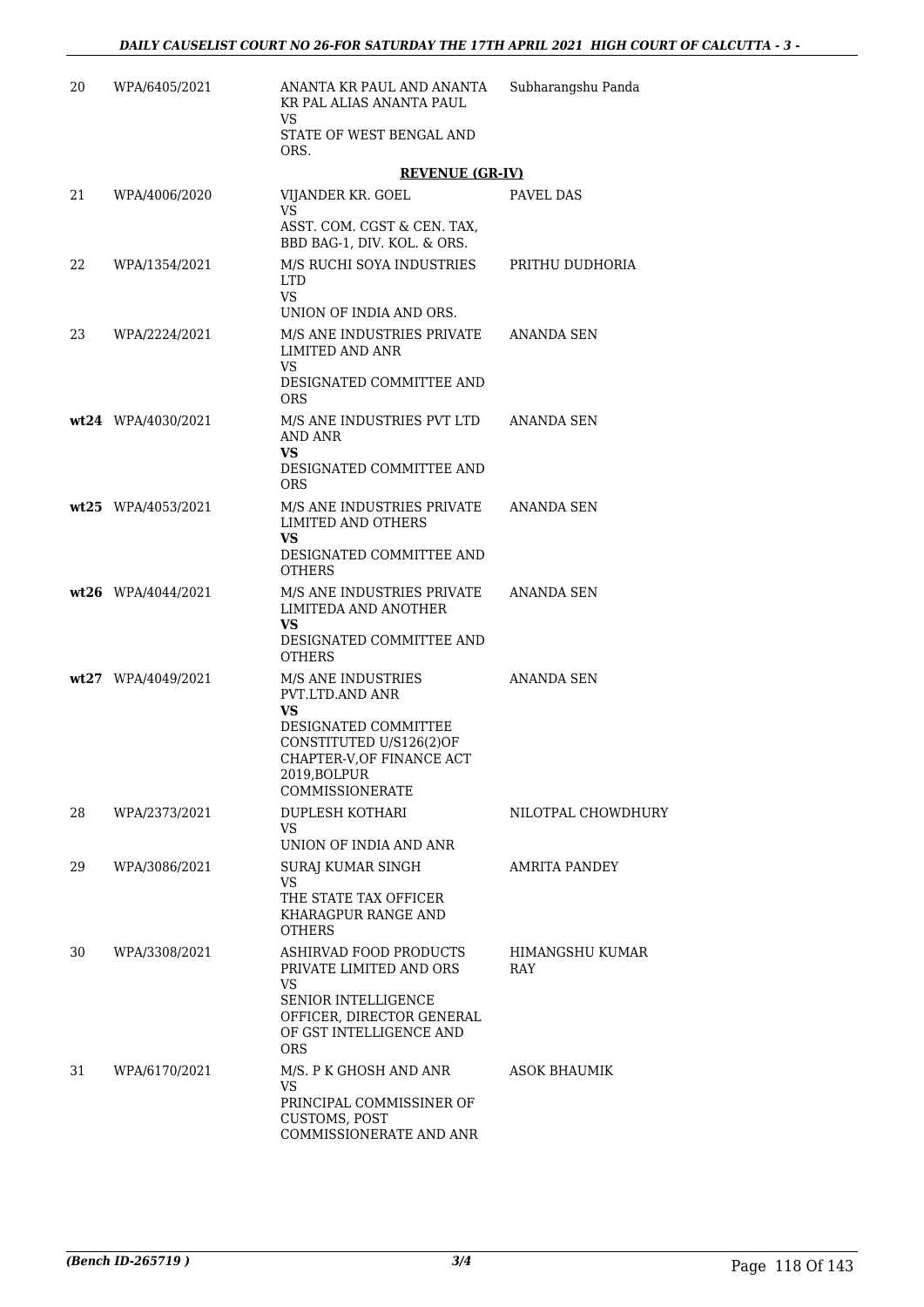| 32 | WPA/6491/2021 | NG BROTHERS<br>VS.<br>THE SUPERINTENDENT OF<br>CGST AND CX AND ORS                                                     | <b>SOMAK BASU</b>    |
|----|---------------|------------------------------------------------------------------------------------------------------------------------|----------------------|
| 33 | WPA/6595/2021 | ZAMAIRA TRADING PRIVATE<br>LIMITED<br>VS.<br>UNION OF INDIA AND ORS.                                                   | DHRUBANEEL BISWAS    |
| 34 | WPA/6597/2021 | SARVADEVATMAN RETAIL<br>PRIVATE LIMITED<br>VS.<br>UNION OF INDIA AND ORS.                                              | DHRUBANEEL BISWAS    |
| 35 | WPA/8087/2021 | SPECTRA FASHIONS PVT. LTD<br>AND ANR<br>VS.<br>UNION OF INDIA AND ORS.                                                 | <b>SOUVIK SEN</b>    |
| 36 | WPA/9270/2021 | SANJAY JHUNJHUNWALA<br>VS.<br>OFFICE OF THE SPECIAL<br>DIRECTOR, EASTERN REGION,<br>ENFORCEMENT DIRECTORATE<br>AND ORS | RITUPARNA CHATTERJEE |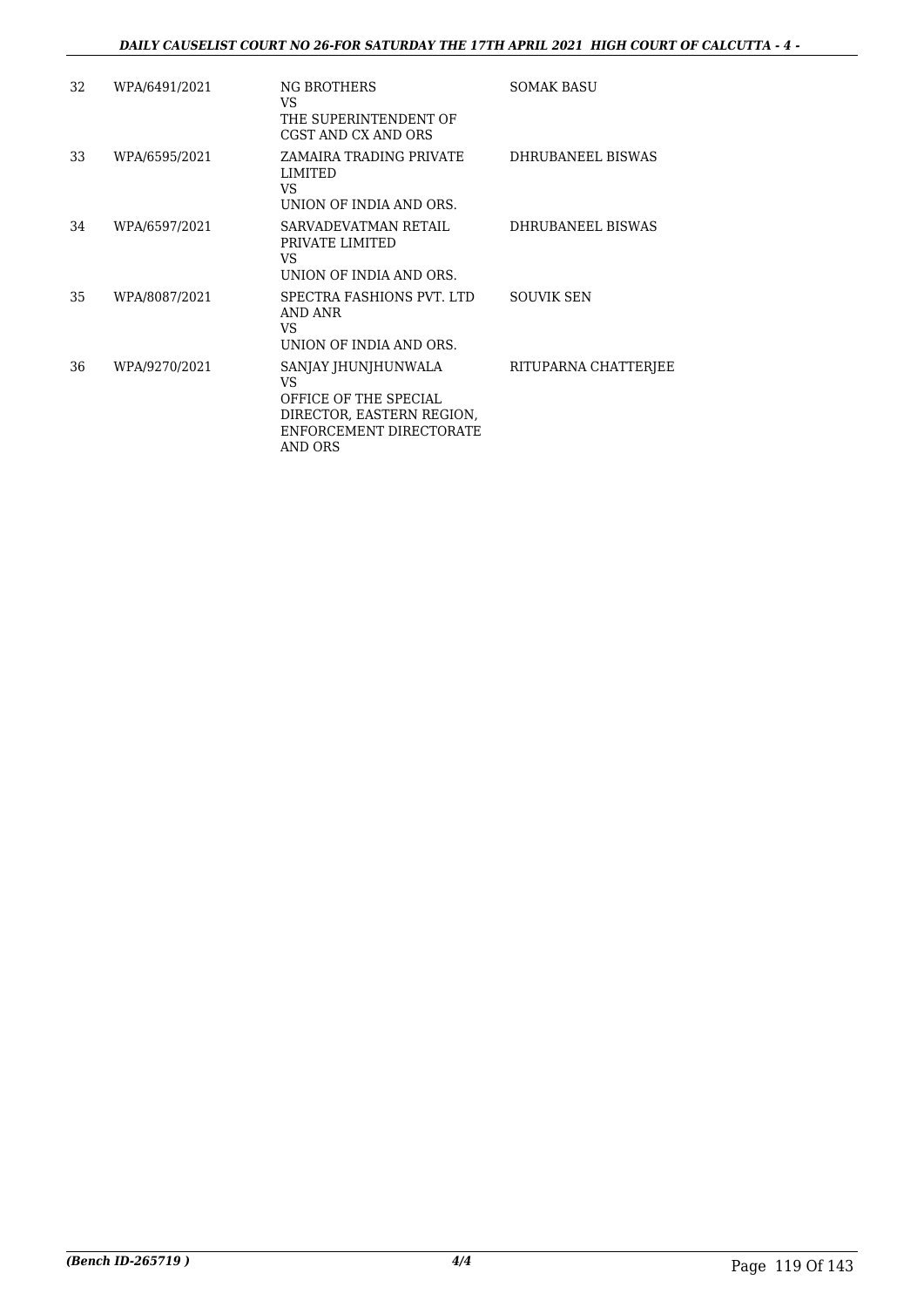

# **Appellate Side**

**DAILY CAUSELIST For Saturday The 17th April 2021**

**COURT NO. 2 SINGLE BENCH (SB) AT 10:30 AM HON'BLE JUSTICE KAUSIK CHANDA (VIA VIDEO CONFERENCE) ON 17.04.2021 AT 10.30 A.M.**

**ON AND FROM THURSDAY, 8TH APRIL, 2021 TO MONDAY, 19TH APRIL, 2021 (THE BENCH WILL CONVENE AT 2 P.M. ON 8TH APRIL, 2021 AND WILL BE OPERATIVE FOR THE WHOLE DAY ON THE REMAINING DAYS) - WILL SIT SINGLY AND TAKE UP MATTERS LISTED MATTERS BEFORE HIM ON 8TH JANUARY, 2021 EXCEPT THE MATTERS WHICH HAVE BEEN DISPOSED OF OR ORDERED OTHERWISE.**

**AND**

**ON AND FROM TUESDAY 13TH APRIL 2021 AND WHENEVER SITS SINGLY - WILL SIT SINGLY TO TAKE UP THE MATTERS LISTED BEFORE HON'BLE JUSTICE HIRANMAY BHATTACHARYYA ON 9TH APRIL 2021 EXCEPT THE MATTERS WHICH HAVE BEEN DISPOSED OF OR ORDERED OTHERWISE**

**AND**

**ON SATURDAY, 17TH APRIL 2021 AND THEREAFTER, WHENEVER SITS SINGLY – WILL TAKE UP THE LISTED MATTERS BEFORE HIM DATED 13TH APRIL 2021 EXCEPT THE MATTERS WHICH HAVE BEEN DISPOSED OF OR ORDERED OTHERWISE.**

**NOTE : MATTERS WILL BE TAKEN UP THROUGH PHYSICAL HEARING ONLY WHEN BOTH THE PARTIES ARE AGREED.**

## **CIVIL REVISION 1**

( TOP )

1 CO/4342/2018  $[N.T.W.]$  $[Cl]$ VIJAYA BANK VS RAJ NAIR & ORS

AVISHEK GUHA

## **CIVIL REVISION**

2 CO/966/2003 [19.04.2021] NITYA NANDA PODDAR  $V<sub>S</sub>$ PRASANTA KUMAR **MUKHERIEE** BINAY PANDA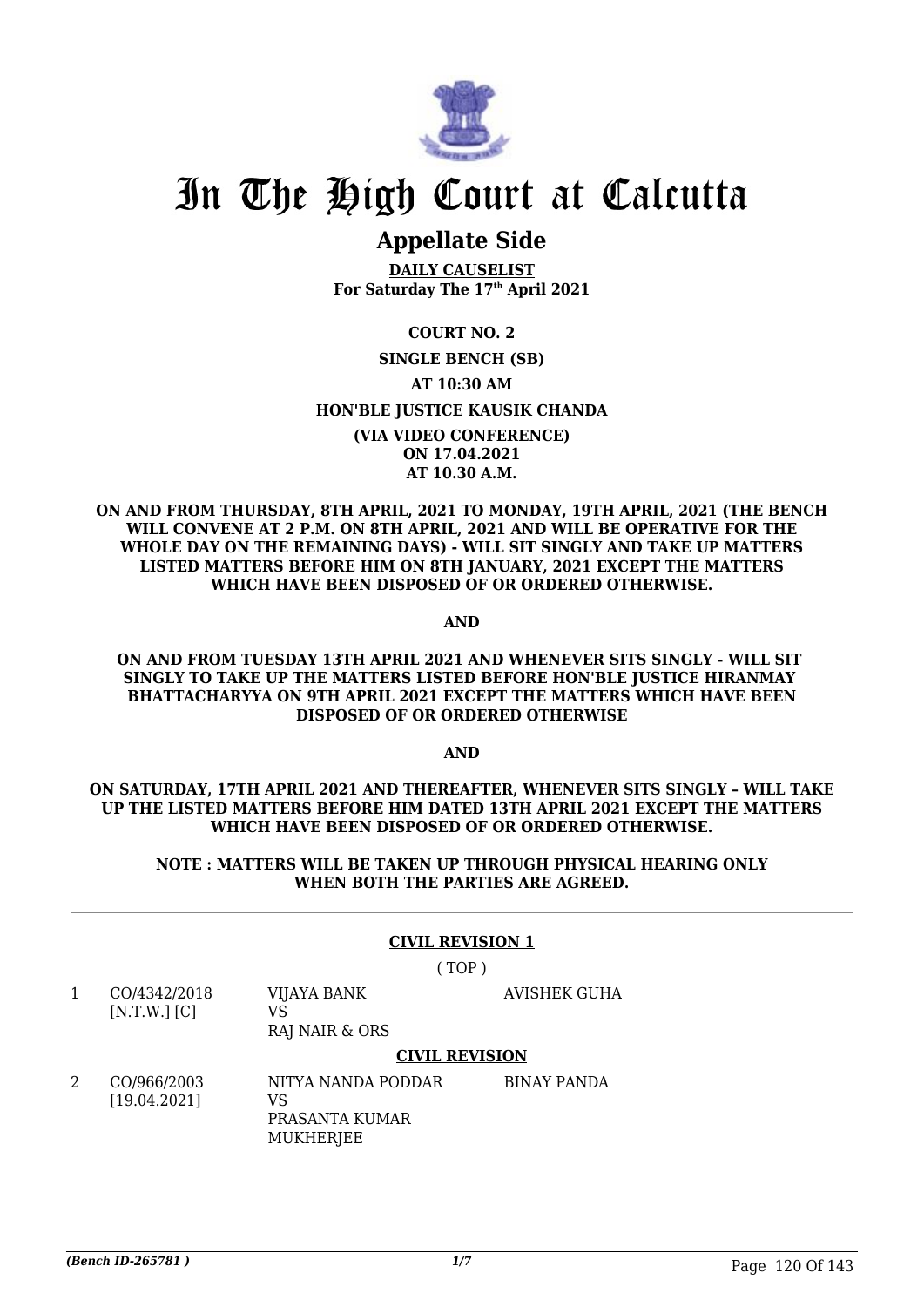| 3  | CO/1460/2004<br>[19.04.2021]            | SUBAL CHANDRA GHOSH<br>VS<br>SUDHIR CHANDRA PODDAR  | SABYASACHI<br><b>BHATTACHARYYA</b>                                                        |
|----|-----------------------------------------|-----------------------------------------------------|-------------------------------------------------------------------------------------------|
|    |                                         |                                                     |                                                                                           |
|    | No:CAN/2928/2005)                       |                                                     | IA NO: CAN/1/2005(Old No:CAN/1459/2005), CAN/2/2005(Old No:CAN/2924/2005), CAN/3/2005(Old |
| 4  | CO/1505/2004                            | SUBAL CHANDRA PAL                                   | MD. SABIR AHMED                                                                           |
|    | [19.04.2021]                            | <b>VS</b><br>SHIBRAM RAJAK                          |                                                                                           |
|    |                                         |                                                     |                                                                                           |
| 5  | CO/246/2005                             | SANJAY KR. PANJA<br><b>VS</b>                       | DIPANJAN SINHA ROY                                                                        |
|    |                                         | KABITA PURAKAIT                                     |                                                                                           |
|    |                                         | No:CAN/3863/2015), CAN/4/2015(Old No:CAN/3864/2015) | IA NO: CAN/1/2005(Old No:CAN/1597/2005), CAN/2/2006(Old No:CAN/6749/2006), CAN/3/2015(Old |
| 6  | CO/4075/2006                            | <b>BISWAATH MAJI</b>                                | DIPANKAR PAL                                                                              |
|    | [19.04.2021]                            | <b>VS</b>                                           |                                                                                           |
|    |                                         | KARUNA SINDHU DEY                                   |                                                                                           |
|    | IA NO: CAN/1/2009(Old No:CAN/2471/2009) |                                                     |                                                                                           |
| 7  | CO/4097/2006                            | HURMUJ ALI                                          | PARTHA PRATIM RAY                                                                         |
|    | [19.04.2021]                            | <b>VS</b><br><b>GAYANATH DAS</b>                    |                                                                                           |
| 8  | CO/4204/2006                            | APURBA SANYAL                                       | TAPASH K.                                                                                 |
|    | [19.04.2021]                            | <b>VS</b>                                           | <b>BHATTACHARYYA</b>                                                                      |
|    |                                         | MITALI SANYAL                                       |                                                                                           |
| 9  | CO/4322/2006                            | FATIK CHANDRA MONDAL                                | TAPASH K.                                                                                 |
|    | [19.04.2021]                            | <b>VS</b><br><b>KANGSA BISWAS</b>                   | <b>BHATTACHARYA</b>                                                                       |
|    |                                         |                                                     |                                                                                           |
|    |                                         | <b>FOR HEARING</b>                                  |                                                                                           |
| 10 | CO/4618/2006<br>[19.04.2021]            | MANJUSHREE SARKAR &<br>ANR.                         | MOHIT CHATTERJEE                                                                          |
|    |                                         | <b>VS</b>                                           |                                                                                           |
|    |                                         | <b>GITASHREE SARKAR</b>                             |                                                                                           |
|    |                                         | <b>URGENT MOTION</b>                                |                                                                                           |
| 11 | WPA/8630/2020                           | BHAJAGOBINDA ROY @                                  | <b>NAZIR AHMED</b>                                                                        |
|    |                                         | <b>BHAJAN ROY</b><br><b>VS</b>                      |                                                                                           |
|    |                                         | State of West Bengal                                |                                                                                           |
| 12 | WPA/8637/2020                           | <b>SOUVIK MUKHERJEE</b>                             | <b>SUMAN BANERJEE</b>                                                                     |
|    |                                         | <b>VS</b>                                           |                                                                                           |
|    |                                         | THE ADDL. SECY. AND<br>CHIEF PASSPORT OFFICER,      |                                                                                           |
|    |                                         | PASSPORT SEVA PRG. AND                              |                                                                                           |
|    |                                         | <b>ORS</b>                                          |                                                                                           |
| 13 | WPA/8671/2020                           | <b>BISWAJIT SADHUKHAN</b>                           | SUTAPA UPADHYAY                                                                           |
|    |                                         | <b>VS</b>                                           |                                                                                           |
|    |                                         | STATE OF WEST BENGAL<br>AND ORS.                    |                                                                                           |
| 14 | WPA/8696/2020                           | RABINDRA SARKAR                                     | TARUNJYOTI TEWARI                                                                         |
|    |                                         | VS                                                  |                                                                                           |
|    |                                         | STATE OF WEST BENGAL                                |                                                                                           |
|    |                                         | AND ORS.                                            |                                                                                           |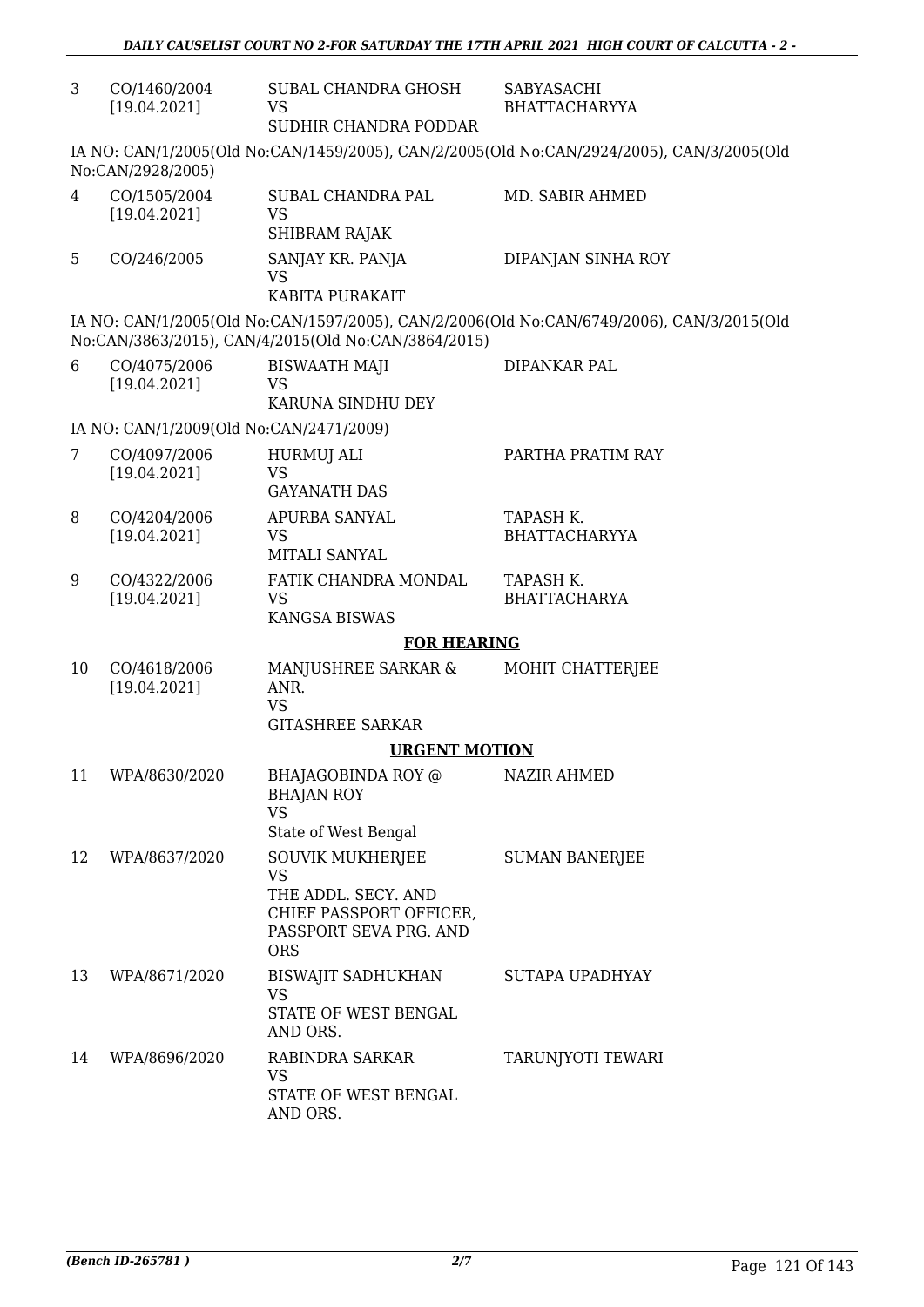| 15 | WPA/8753/2020  | <b>SMT REBA MANNA</b><br>VS<br>STATE OF WEST BENGAL<br>AND ORS.                                                | <b>SOURADIPTA</b><br><b>BANERJEE</b> |
|----|----------------|----------------------------------------------------------------------------------------------------------------|--------------------------------------|
| 16 | WPA/8826/2020  | UTPAL MONDAL<br><b>VS</b><br>THE STATE OF WEST<br><b>BENGAL AND ORS</b>                                        | DYUTIMOY PAUL                        |
| 17 | WPA/9064/2020  | AMENA BIBI<br><b>VS</b><br>STATE OF WEST BENGAL<br>AND ORS.                                                    | <b>MARIA RAHAMAN</b>                 |
| 18 | WPA/9342/2020  | <b>SUNIL SARDAR</b><br><b>VS</b><br>UNION OF INDIA AND ORS.                                                    | <b>RAKESH SARKAR</b>                 |
| 19 | WPA/9344/2020  | <b>ARJUN SHARMA</b><br><b>VS</b><br>UNION OF INDIA AND ORS.                                                    | RAKESH SARKAR                        |
| 20 | WPA/9372/2020  | NITYANANDA CHATTERJEE<br>@ NITAI<br><b>VS</b><br>STATE OF WEST BENGAL<br>AND ORS.                              | RAJNANDINI DAS                       |
| 21 | WPA/9465/2020  | MOLOY KUMAR PAL AND<br><b>ANR</b><br><b>VS</b><br>PASCHIM BANGA GRAMIM<br><b>BANK AND ORS</b>                  | SAJAL KUMAR GHOSH                    |
| 22 | WPA/9486/2020  | <b>DILL DEVELOPERS</b><br>PRIVATES LIMITED<br><b>VS</b><br><b>REGISTRAR OF</b><br>COMPANIES, WEST BENGAL       | SHEBATEE DATTA                       |
| 23 | WPA/9724/2020  | <b>SMT SATMINDAR KAUR</b><br><b>AND ANR</b><br><b>VS</b><br>STATE OF WEST BENGAL<br>AND ORS.                   | <b>TRIPTIMOY</b><br><b>TALUKDER</b>  |
| 24 | WPA/10165/2020 | <b>MAJET MONDAL</b><br><b>VS</b><br>STATE OF WEST BENGAL<br>AND ORS.                                           | <b>ABDUL MURSHID</b>                 |
| 25 | WPA/10206/2020 | SHEFALI AND GHOSH AND<br><b>ANOTHER</b><br><b>VS</b><br>STATE OF WEST BENGAL<br>AND ORS.                       | SK JAYED HOSSAIN                     |
| 26 | WPA/10597/2020 | <b>SATISH ROSIN AND</b><br>TURPENTINE WORKS AND<br><b>ANR</b><br><b>VS</b><br>STATE OF WEST BENGAL<br>AND ORS. | NILAY SENGUPTA                       |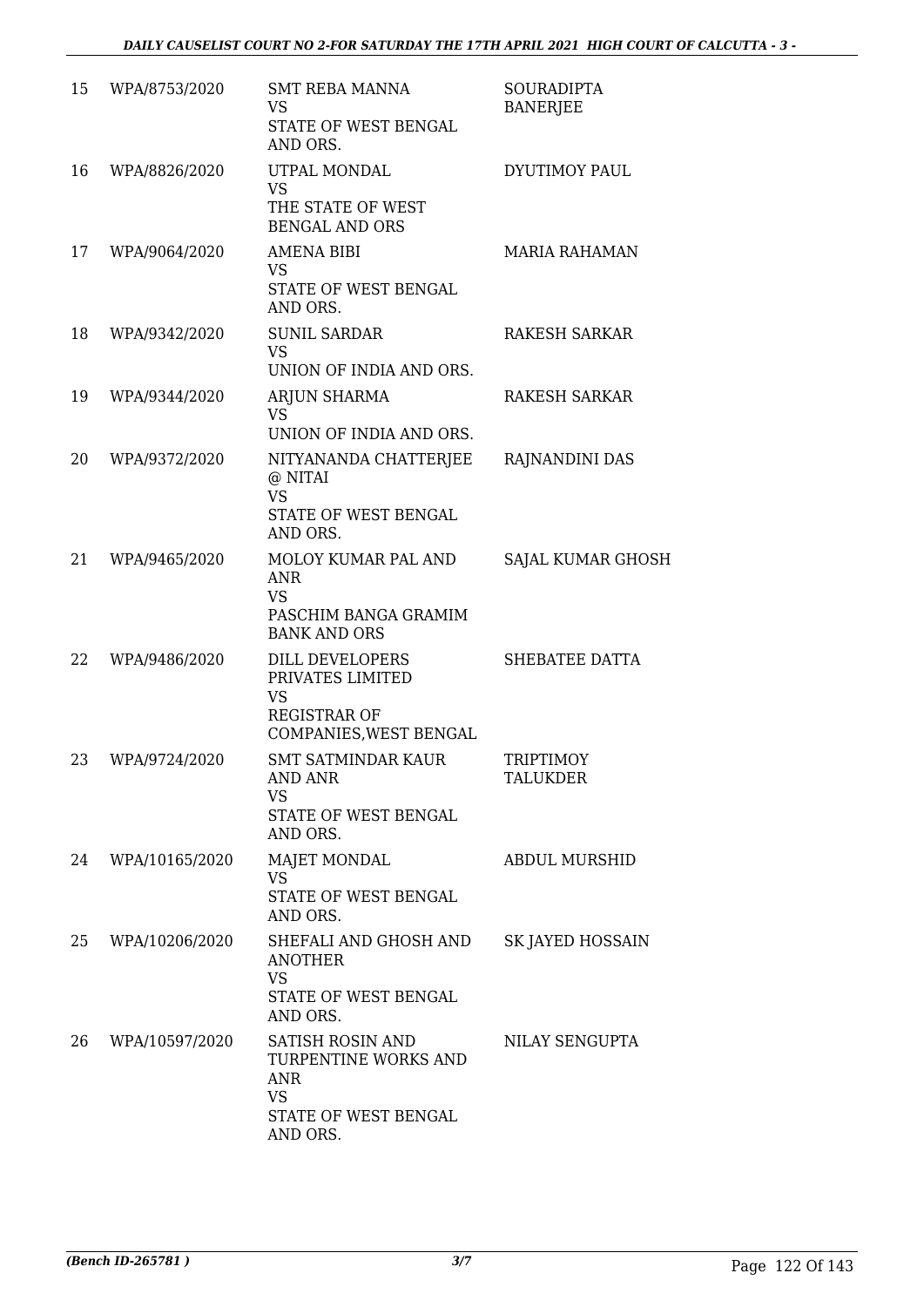| 27 | WPA/10645/2020                 | <b>GOBINDA NAIYA</b><br><b>VS</b><br>THE STATE OF WEST<br><b>BENGAL AND ORS</b>                                                             | <b>ABDUR RAKIB</b>                  |
|----|--------------------------------|---------------------------------------------------------------------------------------------------------------------------------------------|-------------------------------------|
| 28 | WPA/10870/2020                 | <b>NILOY SAHA</b><br><b>VS</b><br>UNION OF INDIA AND ORS.                                                                                   | <b>TRIPTIMOY</b><br><b>TALUKDER</b> |
| 29 | WPA/10964/2020                 | <b>SUSANTA ADHIKARY</b><br><b>VS</b><br>STATE OF WEST BENGAL<br>AND ORS.                                                                    | KAMAL KANTA KAR                     |
| 30 | WPA/10996/2020                 | <b>GEETANJALI</b><br>INFRASTRUCTURE AND<br><b>EARTHMOVERS AND</b><br><b>ANOTHER</b><br><b>VS</b><br>STATE OF WEST BENGAL<br>AND ORS.        | SAPTARSHI KUMAR<br>MAL              |
| 31 | WPA/10998/2020                 | <b>GEETANJALI</b><br><b>INFRASTRUCTURE AND</b><br><b>EARTHMOVERS AND</b><br><b>ANOTHER</b><br><b>VS</b><br>STATE OF WEST BENGAL<br>AND ORS. | SAPTARSHI KUMAR<br>MAL              |
| 32 | WPA/11153/2020<br>[23.04.2021] | YASHPAL MEHRA<br><b>VS</b><br>THE DENA BANK AND ORS                                                                                         | <b>SYED NURUL AREFIN</b>            |
| 33 | WPA/11250/2020<br>[20.04.2021] | <b>HASIBUR RAHAMAN</b><br><b>VS</b><br>STATE OF WEST BENGAL<br>AND ORS.                                                                     | <b>Bidyut Baran Biswas</b>          |
| 34 | WPA/11257/2020                 | <b>IYOTSNA DEY HALDER</b><br>VS<br>STATE OF WEST BENGAL<br>AND ORS.                                                                         | <b>TUHINA PARVIN</b>                |
| 35 | WPA/11402/2020<br>[27.04.2021] | PAKASH SINHA<br><b>VS</b><br>STATE OF WEST BENGAL<br>AND ORS.                                                                               | <b>ARUNABHA DEB</b>                 |
| 36 | WPA/11403/2020                 | DEBASHIS MITRA<br><b>VS</b><br>THE ORIENTAL BANK OF<br><b>COMMERCE</b>                                                                      | ARANI GUHA                          |
| 37 | WPA/11640/2020<br>[20.04.2021] | <b>JOYNUR BEWA</b><br><b>VS</b><br>STATE OF WEST BENGAL<br>AND ORS.                                                                         | <b>SRIKUMAR MANDAL</b>              |
| 38 | WPA/11909/2020                 | ISLAM ALI KHAN<br><b>VS</b><br>STATE OF WEST BENGAL<br>AND ORS.                                                                             | ASHIS KUMAR DUTTA                   |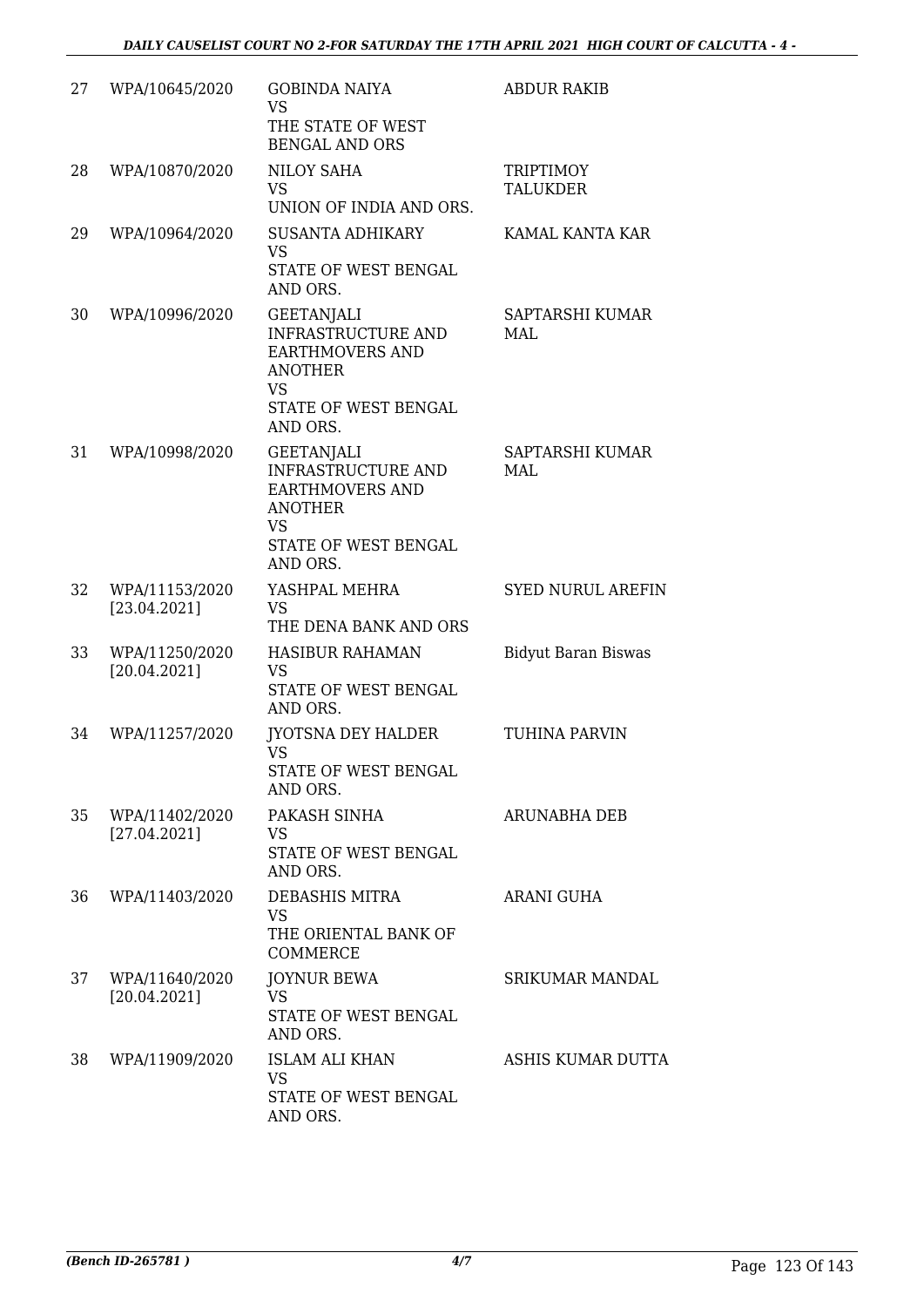| 39 | WPA/59/2021                   | ANITA BHATTACHARYA<br><b>VS</b><br>STATE OF WEST BENGAL<br>AND ORS.                        | PAYEL SHOME                           |
|----|-------------------------------|--------------------------------------------------------------------------------------------|---------------------------------------|
| 40 | WPA/73/2021                   | ARMEX SECURITY PRIVATE<br><b>LIMITED</b><br><b>VS</b><br>STATE OF WEST BENGAL<br>AND ORS.  | DYUTIMAN BANERJEE                     |
| 41 | WPA/105/2021                  | <b>SMT BHARATI GUPTA</b><br><b>VS</b><br>STATE OF WEST BENGAL<br>AND ORS.                  | <b>MAHESWARI</b><br><b>SHARMA</b>     |
| 42 | WPA/582/2021<br>[27.04.2021]  | RAKESH KUMAR DAS<br><b>VS</b><br><b>STATE OF WEST BENGAL</b><br>AND ORS.                   | <b>SNEHA SINGH</b>                    |
| 43 | WPA/868/2021                  | SAMRAT REALPRAJECTS<br>PVT. LTD.<br><b>VS</b><br>STATE OF WEST BENGAL<br>AND ORS.          | PARTHA<br><b>CHAKRABORTY</b>          |
| 44 | WPA/1007/2021                 | SK. SAIFUDDIN<br><b>VS</b><br>STATE OF WEST BENGAL<br>AND ORS.                             | <b>SK.SALIM</b>                       |
| 45 | WPA/1087/2021                 | MISS TANUSHREE ROY<br><b>VS</b><br>STATE OF WEST BENGAL<br>AND ORS.                        | NILENDRA NARAYAN<br>RAY               |
| 46 | WPA/1178/2021                 | KAMALIKA GHOSH<br><b>VS</b><br>LIFE INSURANCE<br><b>CORPORATION OF INDIA</b>               | DEBDUTTA BASU                         |
| 47 | WPA/1197/2021<br>[04.05.2021] | SUVENDU ADHIKARI<br><b>VS</b><br>STATE OF WEST BENGAL<br>AND ORS.                          | Debdeep Sinha                         |
| 48 | WPA/2179/2021<br>[27.04.2021] | NIDHIR RANJAN<br><b>MAJUMDER</b><br><b>VS</b><br>UNION OF INDIA AND ORS.                   | DIPTENDU MANDAL                       |
| 49 | WPA/2499/2021                 | ALL BENGAL YOUTH<br>WELFARE ASS. AND ANR.<br><b>VS</b><br>STATE OF WEST BENGAL<br>AND ORS. | SABYASACHI ROY                        |
|    |                               | <b>MOTION</b>                                                                              |                                       |
| 50 | WPA/9658/2020                 | JAYARSHI BHATTACHARYA<br><b>VS</b><br>STATE OF WEST BENGAL<br>AND ORS.                     | <b>SALONI</b><br><b>BHATTACHARJEE</b> |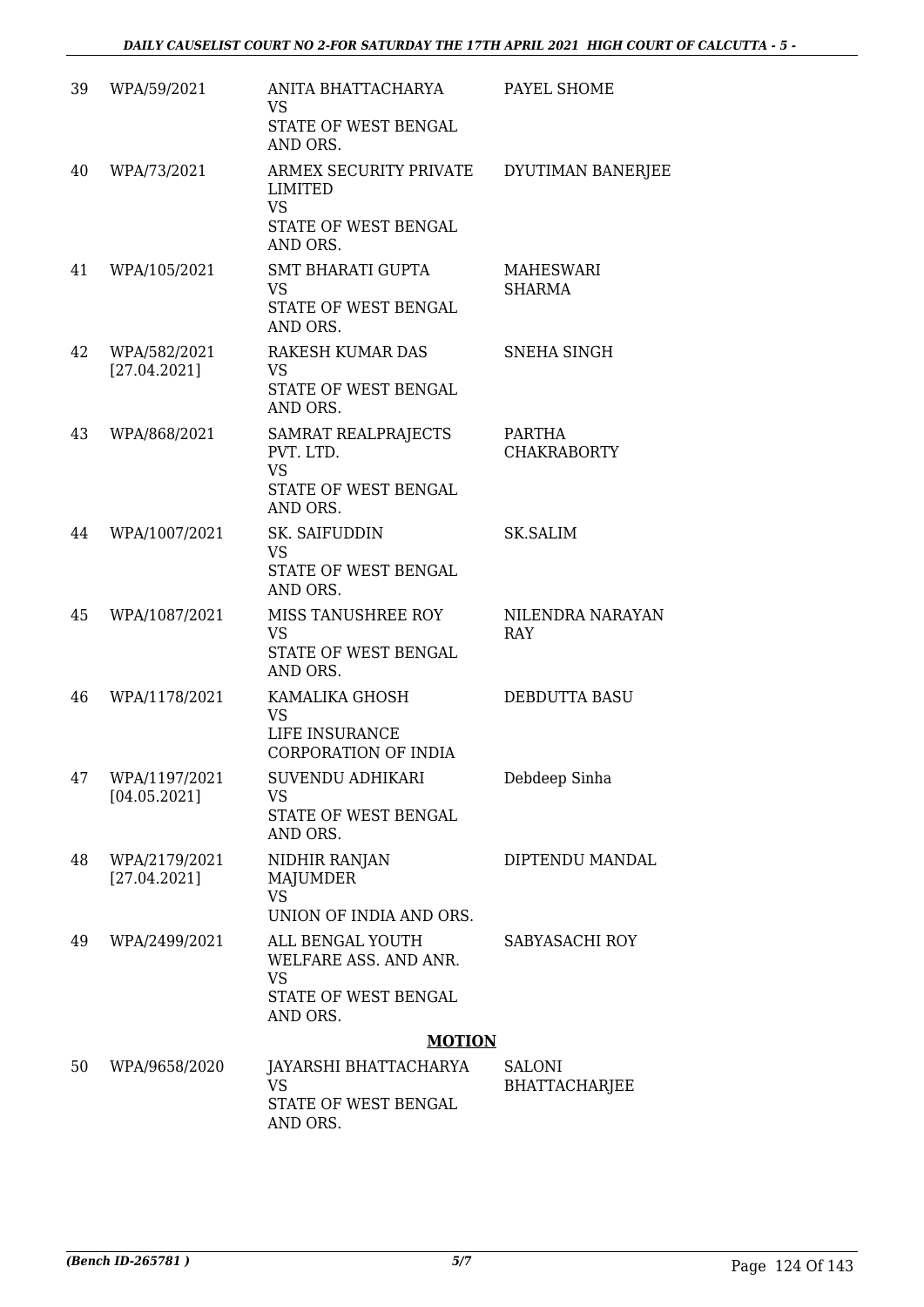| 51 | WPA/10161/2020<br>[20.04.2021] | SHAINE LEX ADVISORS LLP<br><b>VS</b><br>State of West Bengal                                           | <b>STEVEN SOURODIP</b><br><b>BISWAS</b>   |
|----|--------------------------------|--------------------------------------------------------------------------------------------------------|-------------------------------------------|
| 52 | WPA/10210/2020                 | EAST HOOGHLY POLYPLAST<br>PRIVATE LIMITED<br><b>VS</b><br>State of West Bengal                         | <b>ANIRUDHA</b><br><b>AGARWALLA</b>       |
| 53 | WPA/10255/2020<br>[19.04.2021] | AMRI HOSPITALS LTD AND<br><b>ANR</b><br><b>VS</b><br>STATE OF WEST BENGAL                              | SANJAY GINODIA                            |
|    |                                | AND ORS.                                                                                               |                                           |
| 54 | WPA/10311/2020                 | JAKIR ALI MOLLA<br>VS<br>STATE OF WEST BENGAL<br>AND ORS.                                              | <b>ANINDITA AUDDY</b>                     |
| 55 | WPA/11027/2020<br>[20.04.2021] | DIPIKA MANDAL<br><b>VS</b><br>CHIEF MEDICAL OFFICER                                                    | <b>SAMIDDHA SANKAR</b><br><b>SENGUPTA</b> |
|    |                                | OF HEALTH, RAMPURHAT                                                                                   |                                           |
| 56 | WPA/11234/2020<br>[21.04.2021] | MINATI SARKAR AND ANR<br><b>VS</b><br>STATE OF WEST BENGAL<br>AND ORS.                                 | IN PERSON(MINATI<br>SARKAR)               |
|    |                                | <b>NEW MOTION</b>                                                                                      |                                           |
| 57 | CO/683/2018<br>[N.T.W.]        | KAMALA DEVI SHAW<br><b>VS</b><br>SRI SRI ISWAR GOPINATH<br>JEW THAKUR.REPT BY ANIL<br><b>KUMAR DEY</b> | <b>ADITYA SINGH</b>                       |
| 58 | CO/1393/2018                   | <b>DHRUBA KUMAR</b><br><b>MUKHOPADHYAY</b><br><b>VS</b><br>MIHIR KUMAR SARKAR &<br><b>ORS</b>          | S SANNAL                                  |
| 59 | CO/1479/2018                   | NARAYAN CH. GIRI<br><b>VS</b><br>SUNDAR GIRI & ANR.                                                    | <b>ANYASHA DAS</b>                        |
| 60 | CO/1480/2018                   | <b>GYANODA GIRI</b><br>VS<br>SUNDAR GIRI & ANR.                                                        | ANYASHA DAS                               |
|    | IA NO: CAN/1/2020              |                                                                                                        |                                           |
| 61 | CO/1510/2018<br>[N.T.W.]       | PYARE LAL AGARWAL<br>VS<br>INDRASHANI PANDEY &<br><b>ORS</b>                                           | <b>DHIRAJ TRIVEDI</b>                     |
| 62 | CO/1549/2018                   | LATIKA CHOWDHURY<br><b>VS</b><br><b>SURESH CHOWDHURY &amp;</b><br><b>ORS</b>                           | <b>CHANDRADOY ROY</b>                     |
| 63 | CO/2835/2018<br>[N.T.W.]       | M/S. LGW INDUSTRIES LTD<br>VS<br>SHYAMAL KANTI SAHA                                                    | DEBNATH MAHATA                            |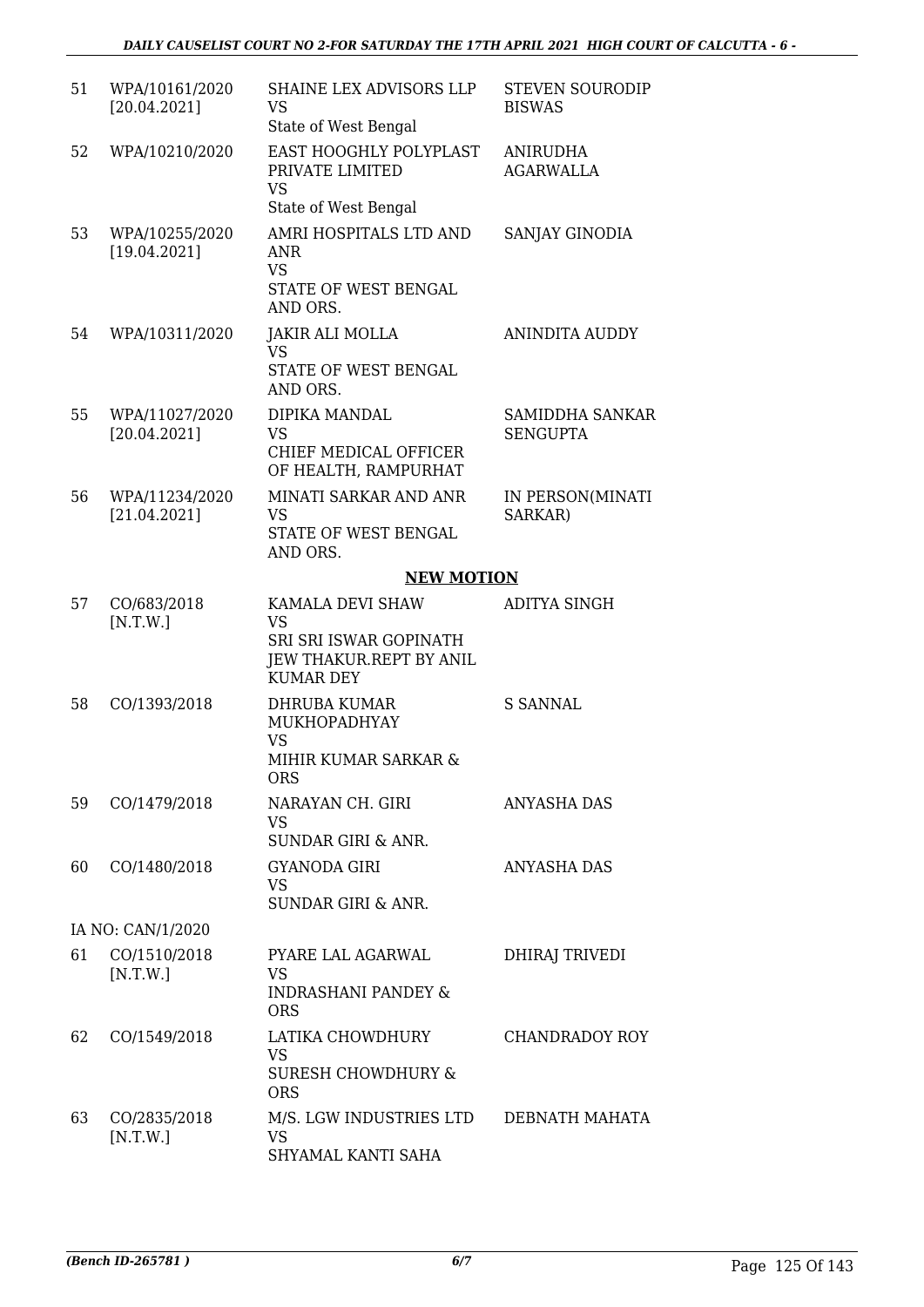| 64 | CO/2964/2018             | PRADIP KUMAR ROY<br><b>VS</b><br>RANU ROY @ SABITA                                                         | <b>RIYA DAS</b>                          |
|----|--------------------------|------------------------------------------------------------------------------------------------------------|------------------------------------------|
| 65 | CO/3139/2018             | <b>SARAT MONDAL &amp; ORS</b><br><b>VS</b><br>STATE OF WEST BENGAL &<br><b>ORS</b>                         | <b>SARBANANDA</b><br><b>SANNYAL</b>      |
| 66 | CO/3197/2018             | <b>SITARAM SAHU</b><br><b>VS</b><br><b>USHA SHAW &amp; ANR</b>                                             | ZIAUL ISLAM                              |
| 67 | CO/3225/2018<br>[N.T.W.] | <b>SMT. PIKU LAHIRI</b><br><b>VS</b><br>SANKAR NATH LAHIRI                                                 | D. SINHA                                 |
| 68 | CO/3239/2018             | ARABINDA SAMANTA &<br><b>ANR</b><br><b>VS</b><br>THE UTTARPARA KOTRANG<br><b>MUNI &amp; ORS</b>            | ASHIM KUMAR<br><b>RAUTH</b>              |
| 69 | CO/3303/2018             | KARTIK CHANDRA ADAK &<br><b>ORS</b><br><b>VS</b><br>SATISH CHANDRA BHUNIA<br>& ORS                         | <b>ABHIJIT MUKHERJEE</b>                 |
| 70 | CO/3352/2018             | MITALI MUKHOPADHYAY<br><b>VS</b><br>SRIPARNA BANERJEE &<br><b>ORS</b>                                      | <b>B P MONDAL</b>                        |
| 71 | CO/3372/2018             | TARAPADA DALUI<br><b>VS</b><br>M/S. JOY MATADI<br><b>ENTERPRISE REP BY</b><br>PRATEEM CHAKRABORTY &<br>ORS | <b>ARPITA SAHA</b>                       |
| 72 | CO/3387/2018             | SMT. SHARMISTHA PAL<br>(GANGULY)<br><b>VS</b><br><b>MAMATA SINGH</b>                                       | R. CHATTERJEE                            |
| 73 | CO/3445/2018             | SUDHA KUNDU (MISRA)<br>VS<br><b>BISWANATH KUNDU</b>                                                        | <b>SIDDHARTHA</b><br><b>BHATTACHARYA</b> |
| 74 | CO/3592/2018             | <b>SMT INDRANI</b><br><b>BHATTACHARJEE</b><br><b>VS</b><br>KALIDAS BANNERJEE                               | <b>AIS KUMAR DAS</b>                     |
| 75 | CO/3970/2018             | <b>SAMAR SEN &amp; ORS</b><br><b>VS</b>                                                                    | <b>BADAL SAHA</b>                        |
| 76 | CO/2166/2019             | ASIT SAMANTA & ANR<br><b>VS</b><br>STANDARD CHARTERED<br><b>BANK</b>                                       | <b>SAMRAT MUKHERJEE</b>                  |
| 77 | CO/2167/2019             | <b>GAURAV AGARWAL</b><br><b>VS</b><br>DIPANKAR MAJI & ORS                                                  | <b>SAMRAT MUKHERJEE</b>                  |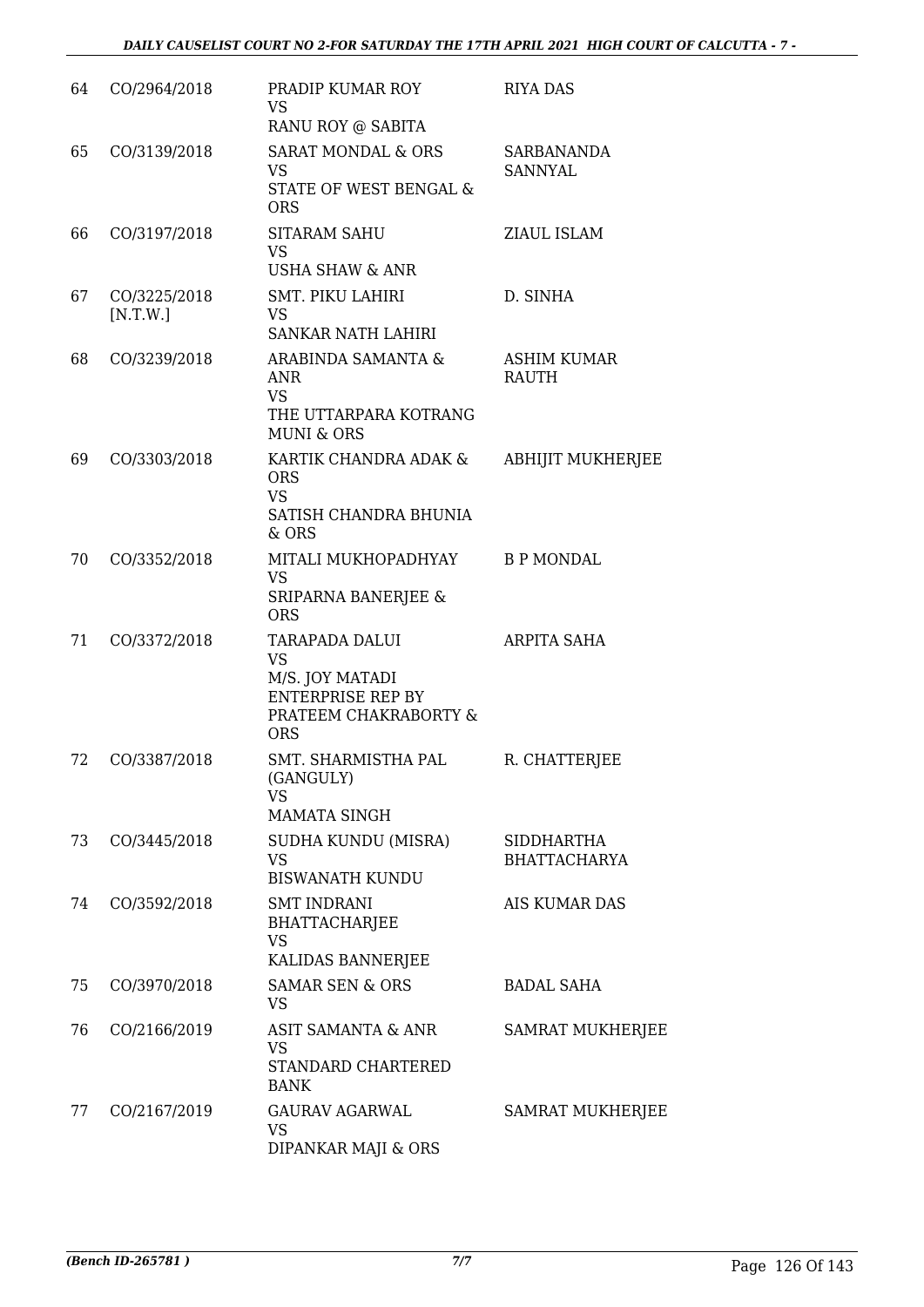

# **Appellate Side**

**DAILY CAUSELIST For Saturday The 17th April 2021**

**COURT NO. 16 SINGLE BENCH (SB) AT 10:30 AM HON'BLE JUSTICE ANIRUDDHA ROY (VIA VIDEO CONFERENCE)**

**ON 16.04.2021 AND ON 17.04.2021**

## **ON FRIDAY 16TH APRIL 2021 AND SATURDAY 17TH APRIL 2021 - WILLSIT SINGLY AND TAKE UP THE LISTED MATTERS OF HON'BLE JUSTICESAUGATA BHATTACHARYYA DATED 19TH MARCH 2021 EXCEPT THE MATTERSWHICH HAVE BEEN DISPOSED OF OR ORDERED OTHERWISE**

**NOTE: MATTERS WILL BE TAKEN UP THROUGH PHYSICAL HEARING ONLY WHEN BOTH THE PARTIES ARE AGREED**

**Listed matters of Hon'ble Justice Saugata Bhattacharyya, dated 19.03.2021 Following Files are lying in ct. no. 12**

|   |                                         | <b>TO BE MENTIONED</b>                                             |                                      |  |
|---|-----------------------------------------|--------------------------------------------------------------------|--------------------------------------|--|
| 1 | CO/3415/2014                            | SK. SOHARAB ALI<br>VS<br>ABDUL RAHIM & ANR                         | <b>MRINAL KANTI</b><br><b>BISWAS</b> |  |
| 2 | CO/3415/2019                            | <b>MANIK CHANDRA RUIDAS</b><br>VS<br><b>GANESH BOURI &amp; ORS</b> | ABBAS IBRAHIM<br>KHAN                |  |
|   |                                         | <b>FIXED MATTER</b>                                                |                                      |  |
| 3 | CO/2678/2019                            | HARDYAL MOCHI @<br>HARDYAL GOEL<br>VS<br>PRABIR KUMAR MISRA        | MD. FARHADUDDIN                      |  |
|   | IA NO: CAN/1/2019(Old No:CAN/9352/2019) |                                                                    |                                      |  |
|   |                                         | <b>APPLICATION</b>                                                 |                                      |  |
| 4 | CPAN/234/2020                           | JHARNA DUTTA MAITY<br>VS<br>NAZRUL HAQUE SEPAI                     | <b>ARIJIT PRADHAN</b>                |  |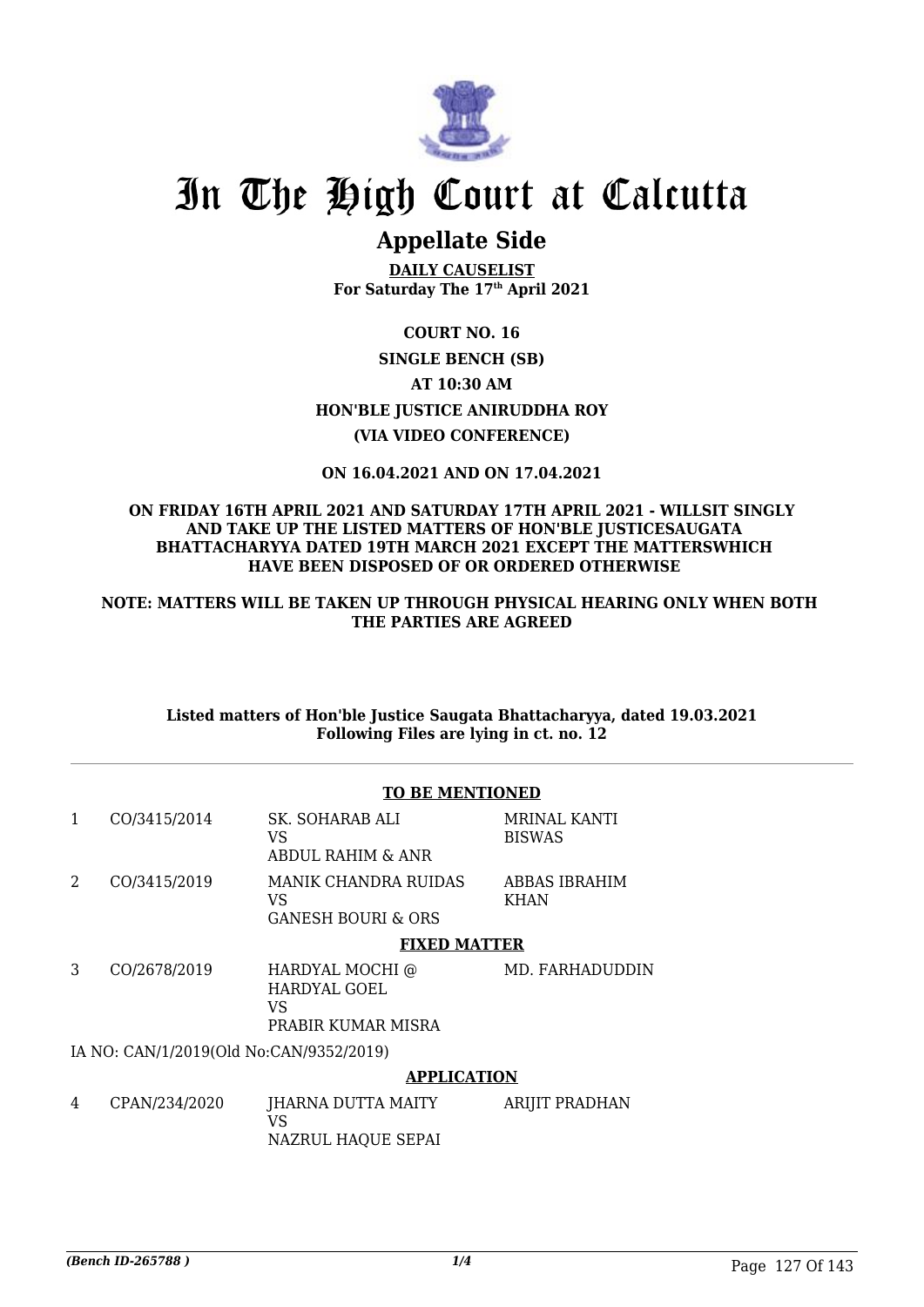|    | wt5 WPA/6352/2018                       | JHARNA DUTTA MAITY<br>VS.                                    | ARIJIT PRADHAN           |
|----|-----------------------------------------|--------------------------------------------------------------|--------------------------|
|    |                                         | STATE OF WEST BENGAL &<br><b>ORS</b>                         |                          |
|    |                                         | <b>EDUCATION (GR - II)</b>                                   |                          |
| 6  | WPA/21223/2011                          | SK. APSARUL HOSSAIN                                          | TANUJA BASAK             |
|    |                                         | <b>VS</b><br><b>STATE OF WEST BENGAL &amp;</b><br><b>ORS</b> |                          |
| 7  | WPA/23867/2017                          | KANCHIRAM SARKAR &<br><b>ORS</b>                             | <b>S S MONDAL</b>        |
|    |                                         | <b>VS</b><br>STATE OF WEST BENGAL &<br><b>ORS</b>            |                          |
| 8  | WPA/11002/2018                          | <b>SUBHADIP PATRA &amp; ORS</b><br><b>VS</b>                 | <b>TANUJA BASAK</b>      |
|    |                                         | STATE OF WEST BENGAL &<br><b>ORS</b>                         |                          |
| 9  | WPA/19544/2018                          | SARFARAJ HASAN KAZIM &<br><b>ORS</b>                         | <b>MOUSUMI MITRA</b>     |
|    |                                         | <b>VS</b><br><b>STATE OF WEST BENGAL &amp;</b><br><b>ORS</b> |                          |
| 10 | WPA/14133/2019                          | KANAILAL JANA                                                | SAKTI PADA JANA          |
|    | (2nd Time)                              | <b>VS</b><br>STATE OF WEST BENGAL &<br><b>ORS</b>            |                          |
|    |                                         | <b>CIVIL REVISION 2</b>                                      |                          |
| 11 | CO/2876/2019<br>$[3rd Time]$ (S)        | SHRI SHRI MA LAKSHMI<br>JAGABANDHU SEBAYAN<br><b>TRUST</b>   | RAHUL KARMAKAR           |
|    |                                         | <b>VS</b><br><b>UNION OF INDIA &amp; ANR</b>                 |                          |
|    |                                         | <b>CIVIL REVISION</b>                                        |                          |
| 12 | CO/2214/2019                            | TIRTHANKAR DAS                                               | <b>SOUVIK MAJI</b>       |
|    | [2nd Time]                              | <b>VS</b><br><b>SARBANI DAS</b>                              |                          |
|    | IA NO: CAN/1/2019(Old No:CAN/8596/2019) |                                                              |                          |
|    |                                         | <b>LISTED MOTION 1</b>                                       |                          |
| 13 | CO/2550/2019                            | <b>BISWAJIT DAS</b>                                          | <b>BHASKAR HUTAIT</b>    |
|    | [3rd Time]                              | <b>VS</b><br>ANKITA DAS @ MONDAL                             |                          |
|    |                                         | <b>CIVIL REVISION 1</b>                                      |                          |
| 14 | CO/182/2013                             | <b>CHINMAY DUTTA &amp; ORS</b>                               | SARBANANDA               |
|    | (2ND TIME)                              | <b>VS</b><br><b>DILIP HALDER &amp; ORS</b>                   | <b>SANNYAL</b>           |
|    | IA NO: CAN/1/2013(Old No:CAN/9491/2013) |                                                              |                          |
| 15 | CO/228/2013<br>(3RD TIME)               | SMT LABANYA PROVA SAHA<br>VS                                 | <b>TARAK NATH HALDER</b> |
|    |                                         | SMT KALPANA GHOSH &<br><b>ORS</b>                            |                          |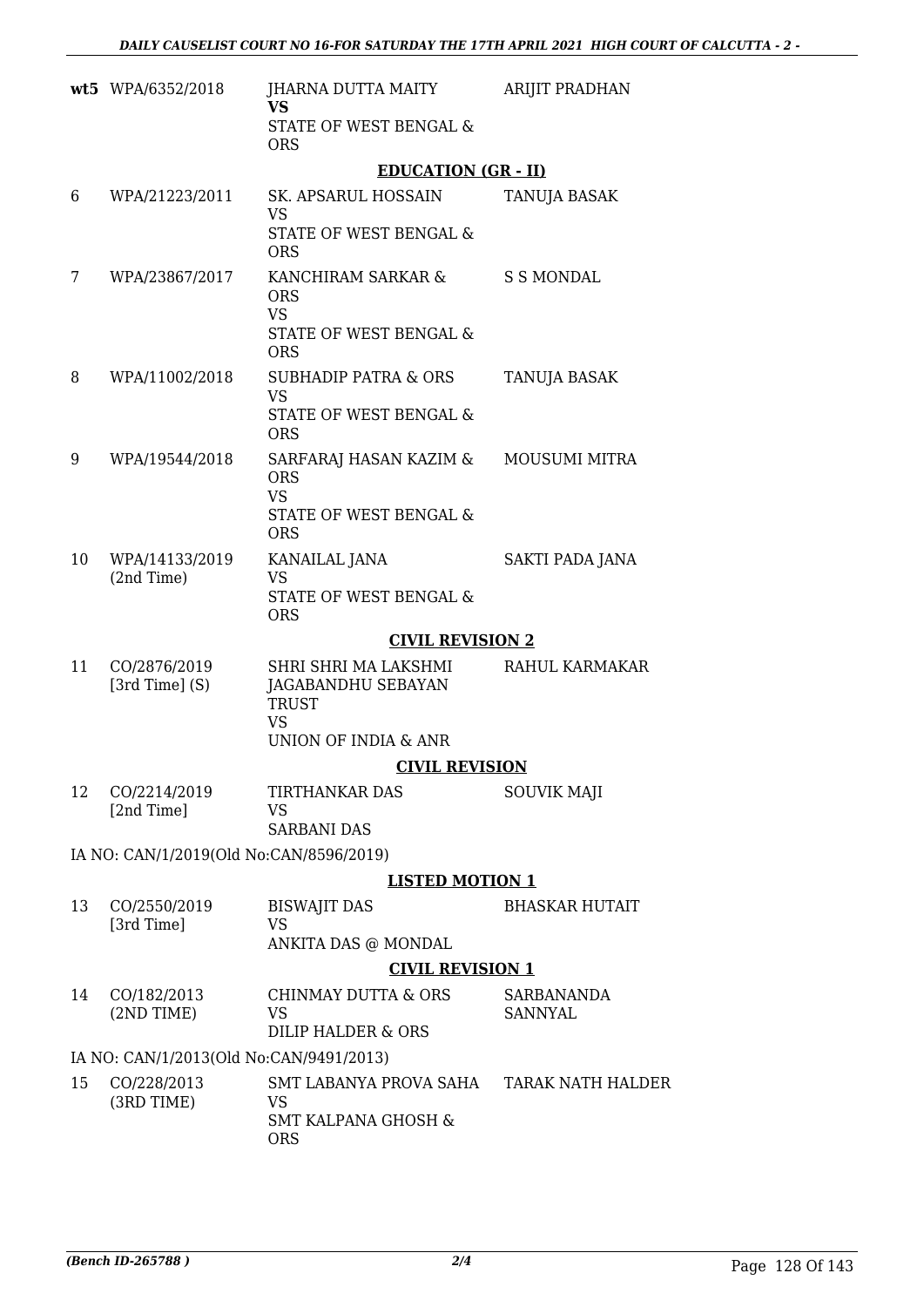| 16 | CO/318/2013<br>(3RD TIME)  | BAIDUR RAHAMAN & ORS<br>VS.<br><b>BIKRAM SINGHA &amp; ORS</b>                                                                                          | PARTHA PRATIM ROY                     |
|----|----------------------------|--------------------------------------------------------------------------------------------------------------------------------------------------------|---------------------------------------|
| 17 | CO/464/2013<br>[3rd Time]  | AVIJIT DEB ROY<br>VS.<br>ASHIS KUMAR NATH                                                                                                              | RAHUL KARMAKAR                        |
| 18 | CO/498/2013<br>[3rd Time]  | AMIT KUMAR SHAW & ANR<br>VS<br>NAMITA GANGULY                                                                                                          | TARAK NATH HALDER                     |
| 19 | CO/734/2013<br>[3rd Time]  | SHYAM KANHAIYA SINGH &<br><b>ORS</b><br><b>VS</b><br>SK. DAMAN & OTHERS<br><b>WAKF EASTATE &amp; ORS</b>                                               | PRAMOD KUMAR<br><b>KEDIA</b>          |
| 20 | CO/906/2013<br>[3rd Time]  | <b>BARUN KUMAR DEY</b><br>VS.<br>MALOBIKA DEY (ROY)                                                                                                    | <b>UJJAL ROY</b>                      |
| 21 | CO/1008/2013<br>[3rd Time] | JAMIL AHMED (ON THE<br><b>DEATH OF DEFND</b><br>HAMIDUNNESSA BIBI )&<br><b>ORS</b><br><b>VS</b><br>TANVEER AHMED(ON THE<br>DEATH OF S. AHMED) &<br>ORS | <b>SYED NASIRUL</b><br><b>HOSSAIN</b> |

IA NO: CAN/1/2014(Old No:CAN/4293/2014), CAN/2/2015(Old No:CAN/9433/2015), CAN/3/2015(Old No:CAN/9434/2015), CAN/4/2015(Old No:CAN/9437/2015), CAN/5/2015(Old No:CAN/9454/2015)

| 22 | CO/1019/2013<br>[2nd Time] | <b>SACHINDRA NATH DAS</b><br>VS.<br><b>SMT NILIMA DAS &amp; ORS</b>                                   | <b>SHARMISTHA GHOSH</b><br><b>SHARMA</b> |
|----|----------------------------|-------------------------------------------------------------------------------------------------------|------------------------------------------|
| 23 | CO/1020/2013<br>[3rd Time] | <b>SOUMITRA</b><br>BHATTACHARYYA<br>VS.<br><b>SMT POULAMI</b><br><b>BHATTACHARYYA</b>                 | VIVEKANANDA BOSE                         |
| 24 | CO/1036/2013<br>[3rd Time] | <b>GURUDAS GHOSH &amp; ORS</b><br>VS.<br><b>GANESH CHANDRA BASAK</b><br>REPT BY PALLAB BASAK<br>&ORS  | TANMAY MUKHERJEE                         |
| 25 | CO/1046/2013<br>[3rd Time] | SMT KUSUM RANI KILLA<br>VS<br>THE CALCUTTA STOCK<br>EXCHANGE ASSOCIATION<br>LTD. & ORS                | <b>GOPAL MUSKARA</b>                     |
| 26 | CO/1058/2013<br>[3rd Time] | MST HUSENARA MUFTI &<br>ORS<br><b>VS</b><br>M/S. METROPOLITAN REAL<br><b>ESTATE PVT LTD &amp; ORS</b> | <b>BAISALI BASU</b>                      |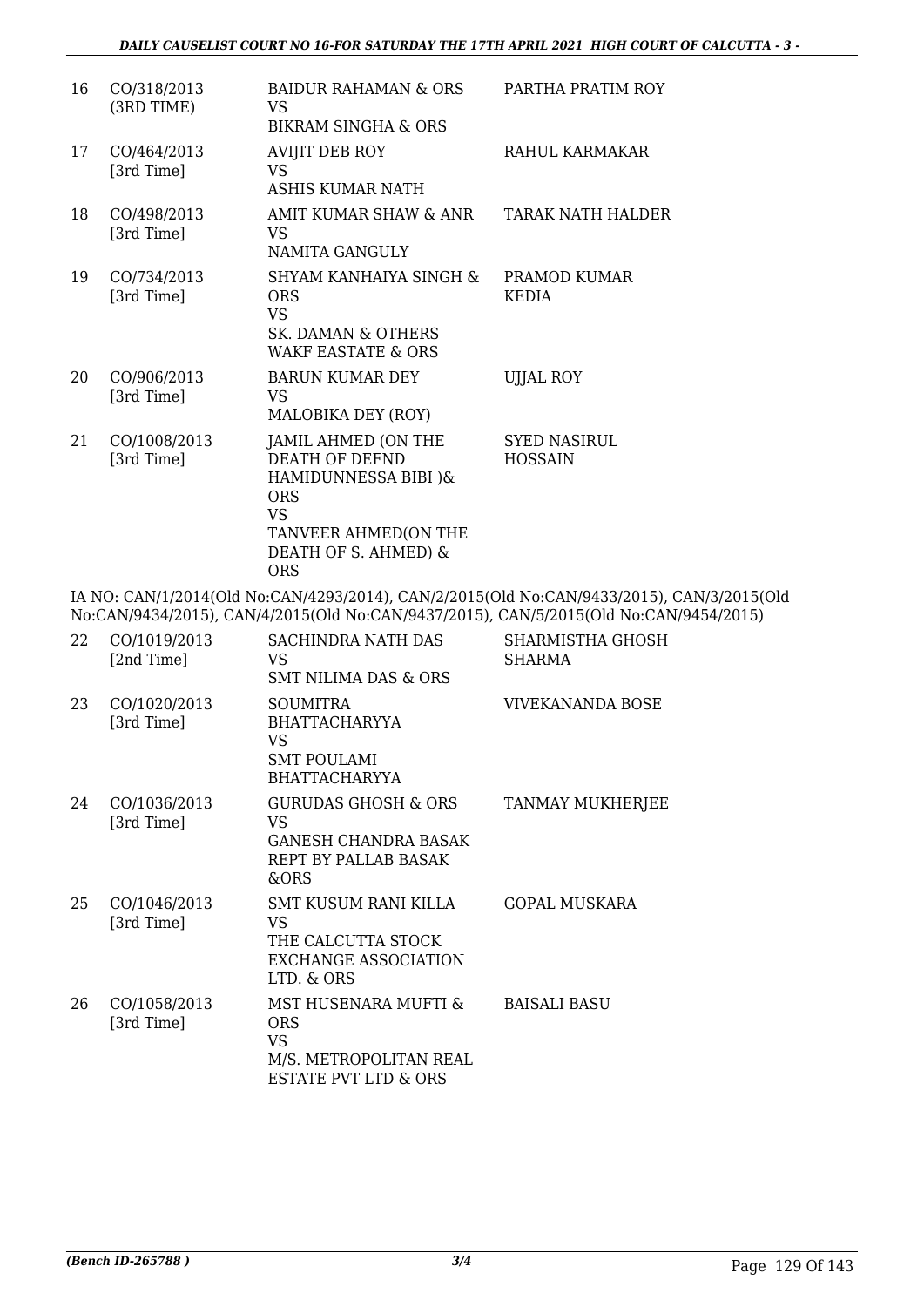| 27 | CO/1084/2013<br>[3rd Time]              | <b>ASHOKE KUMAR</b><br>MONDAL@ASHOKE<br><b>MONDAL</b><br><b>VS</b><br>SANTOSH MONDAL & ANR                                                                  | <b>ASRAF MONDAL</b>                 |
|----|-----------------------------------------|-------------------------------------------------------------------------------------------------------------------------------------------------------------|-------------------------------------|
| 28 | CO/1146/2013<br>(3RD TIME)              | KUMAR BHATTACHARJEE<br><b>VS</b><br>AJAY BHATTACHARJEE &<br><b>ORS</b>                                                                                      | <b>BASUDEB GAYEN</b>                |
| 29 | CO/1273/2013<br>[2nd Time]              | TULSI RANI MONDAL & ORS<br><b>VS</b><br>DUKHARAM MONDAL                                                                                                     | DIPENDRA NATH<br><b>BOSE</b>        |
| 30 | CO/1313/2013<br>[3rd Time]              | CHITRA MONDAL<br>VS<br>RISHIKESH MONDOL & ORS                                                                                                               | <b>SOUGATA MITRA</b>                |
| 31 | CO/1368/2013<br>[3rd Time]              | <b>SWAPAN KARMAKAR</b><br><b>VS</b><br><b>RINA GHOSH &amp; ORS</b>                                                                                          | <b>SARBANANDA</b><br><b>SANNYAL</b> |
| 32 | CO/1432/2013<br>[3rd Time]              | <b>ADWAITA KR. DAS</b><br>VS.<br><b>SUPRABHA MONDAL &amp;</b><br>ANR.                                                                                       | HIMADRI KR.<br><b>MAHATA</b>        |
| 33 | CO/1452/2013<br>[3rd Time]              | SRI SRI JAGAN MATRIKA<br>RAKSHA KALI TRUST REPT<br>BY S. ROY & ORS<br><b>VS</b><br><b>GENERAL HINDU PEOPLE</b><br>OF BALIDANGA GHOSH<br>PARA KALITALA & ORS | <b>SARBANANDA</b><br><b>SANNYAL</b> |
| 34 | CO/1511/2013<br>[3rd Time]              | <b>SMT NILIMA JAISWAL</b><br><b>VS</b><br>RAHUL JAISWAL                                                                                                     | <b>BHASKAR SETH</b>                 |
| 35 | CO/1518/2013<br>[3rd Time]              | TRIDIBESH CHANDRA<br><b>MONDAL</b><br>VS<br><b>SMT BELA MONDAL &amp; ORS</b>                                                                                | <b>INTIKHAB ALAM</b><br>MIZA        |
| 36 | CO/1536/2013<br>[3rd Time]              | <b>BISWANATH SAMANTA</b><br>VS<br>SAMBHUNATH SAMANTA &<br>ANR.                                                                                              | <b>SUKDEB CHATTERJEE</b>            |
|    | IA NO: CAN/2/2013(Old No:CAN/9467/2013) |                                                                                                                                                             |                                     |
| 37 | CO/1615/2013<br>[3rd Time]              | <b>SMT RENUKA GHANTI</b><br>VS<br><b>TAPAN DUTTA &amp; ANR</b>                                                                                              | SABYASACHI<br>MUKHOPADHYAY          |
| 38 | CO/1033/2018                            | SHREE DIGVIJAY CEMENT<br>CO. LTD<br><b>VS</b><br>BANK OF BARODA & ORS                                                                                       | R. K. RAI                           |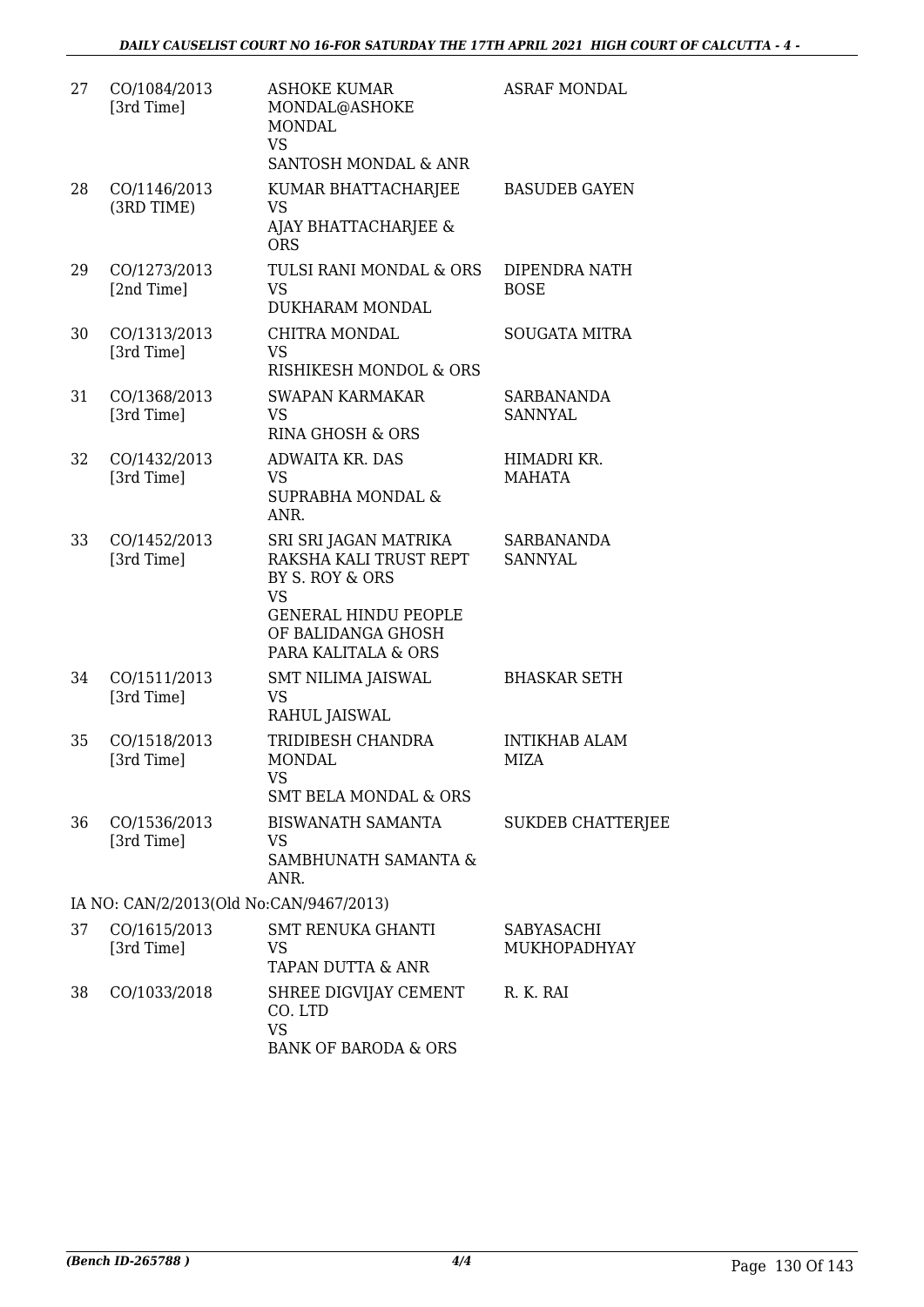

# **Appellate Side**

**WARNING CAUSELIST For Saturday The 17th April 2021**

### **(FMA SECTION AND MANDAMUS SECTION)**

#### **THE FOLLOWING MATTERS WILL BE TAKEN UP BY HON'BLE JUSTICE RAVI KRISHAN KAPUR ON AND FROM 22.03.2021 SERIALLY AS PER THE DIRECTIONS IN THE DAILY CAUSE LIST.**

### **WARNING LIST (FMA SECTION)**

| $\mathbf{1}$   | FMA/361/2019<br>$J/C$ + PT II + 2 FILE VS<br>LCR | NATIONAL INSURANCE<br>$(PT I + OB + 2ND$ COMPANY LIMITED<br><b>PUTUL DULAY &amp; ORS</b>                       | SAILALENDU<br><b>BHOWMICK</b>  |
|----------------|--------------------------------------------------|----------------------------------------------------------------------------------------------------------------|--------------------------------|
|                |                                                  | IA NO: CAN/1/2018(Old No:CAN/1967/2018), CAN/2/2019(Old No:CAN/7465/2019)                                      |                                |
| $\mathcal{L}$  | FMA/362/2019<br>$(PT I + OB + 2ND$<br>$J/C$ )    | TATA AIG GEN INS CO LTD<br><b>VS</b><br><b>GUNBALA RANA &amp; ANR</b>                                          | RAJESH SINGH                   |
|                | IA NO: CAN/1/2018(Old No:CAN/9054/2018)          |                                                                                                                |                                |
| 3              | FMA/364/2019<br>$(PT I + OB + 2ND$<br>$J/C$ )    | NATIONAL IN. CO. LTD.<br><b>VS</b><br>RAJNI DHADA & ORS.                                                       | PARIMAL KUMAR<br><b>PAHARI</b> |
|                | IA NO: CAN/1/2019(Old No:CAN/4071/2019)          |                                                                                                                |                                |
| $\overline{4}$ | FMA/366/2019<br>$(PT I + OB + 2ND$<br>J/C        | NATIONAL IN. CO. LTD.<br><b>VS</b><br>PRADYOT @ PRADYUT KR.<br><b>GHOSH (DEAD) SUBTD. BY</b><br>PARTHA GHOSH & | SUCHARITA PAUL                 |
|                | IA NO: CAN/1/2018(Old No:CAN/8857/2018)          |                                                                                                                |                                |
| 5              | FMA/369/2019<br>$(PT I + OB + 2ND$<br>J/C        | <b>HIRANMOY MONDAL</b><br><b>VS</b><br>NEW INDIA ASSURANCE & ANR                                               | <b>SAIDUR RAHMAN</b>           |
| 6              | FMA/370/2019<br>$(PT I + OB + 2ND$<br>$J/C$ )    | RAHUL SENGUPTA<br><b>VS</b><br>NATIONAL INSURANCE<br><b>COMPANY LIMITED &amp; ANR</b>                          | <b>ASHIQUE MONDAL</b>          |
| 7              | FMA/373/2019<br>$(PT I + OB + 2ND$<br>$J/C$ )    | RINA BISWAS & ANR<br>VS<br>THE UNITED INDIA INSURANCE<br>CO. LTD & ORS                                         | <b>SAIDUR RAHAMAN</b>          |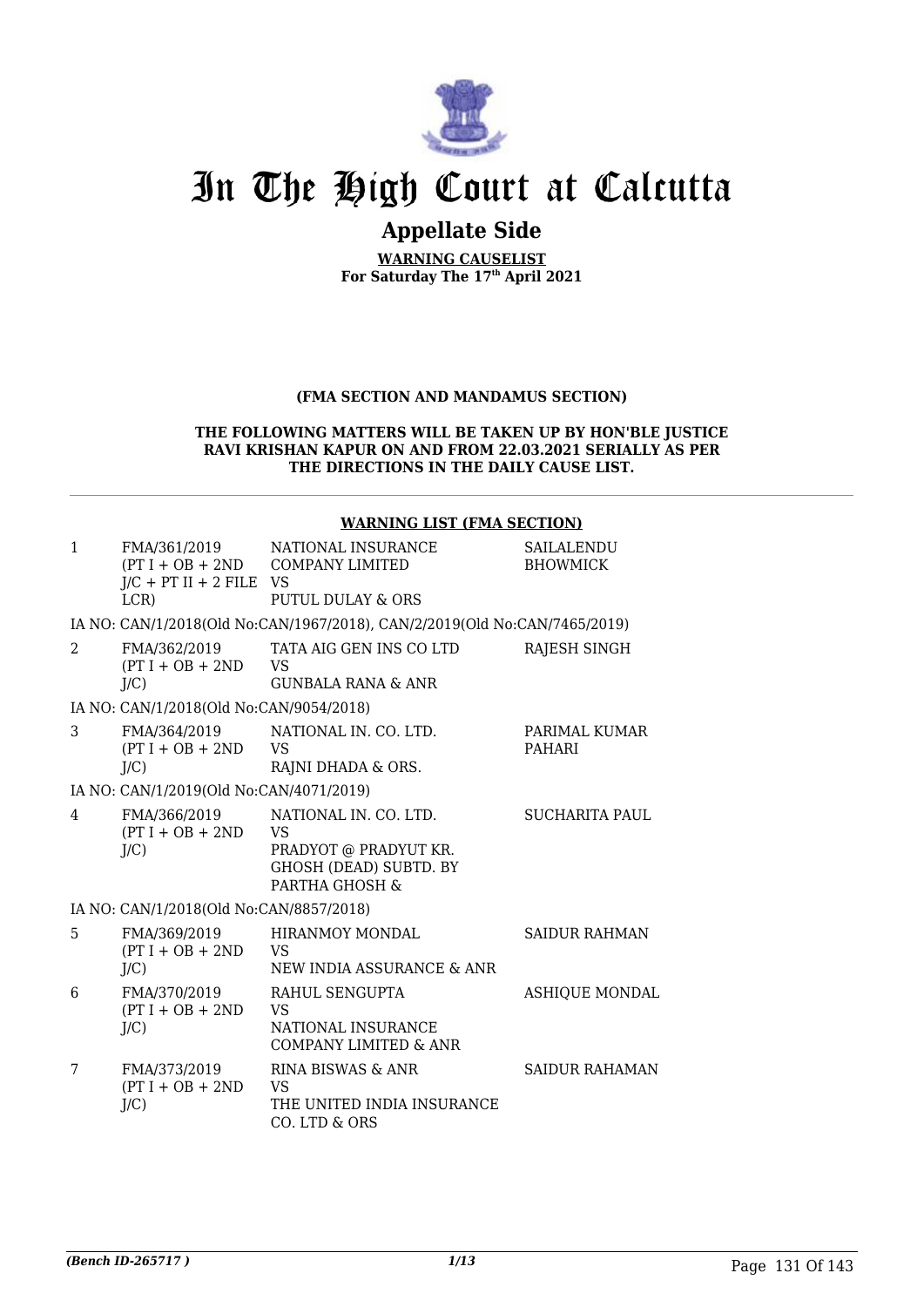| 8  | FMA/374/2019<br>$(PT I + OB + 2ND$<br>$J/C$ ) | <b>DARIFA KHATUN</b><br><b>VS</b><br>THE SHRIRAM GENERAL<br><b>INSURANCE CO. LTD &amp; ANR</b>                                  | <b>SAIDUR RAHAMAN</b>            |
|----|-----------------------------------------------|---------------------------------------------------------------------------------------------------------------------------------|----------------------------------|
| 9  | FMA/376/2019<br>$(PT I + OB + 2ND$<br>$J/C$ ) | LALESHWAR<br>SINH@LALASHWAR SINGH @<br>LALESHWAR SINGH<br><b>VS</b><br>KRISHNENDU PAUL & ORS                                    | SOUJANYA<br><b>BANDOPADHYAY</b>  |
|    |                                               | IA NO: CAN/1/2018(Old No:CAN/2649/2018), CAN/2/2019(Old No:CAN/7494/2019)                                                       |                                  |
| 10 | FMA/379/2019<br>$(PT I + OB + 2ND$<br>$J/C$ ) | JAWAHARLAL GHOSH<br><b>VS</b><br><b>BILLA MULLICK &amp; ANR</b>                                                                 | PURNA CHANDRA<br><b>MAITI</b>    |
| 11 | FMA/380/2019<br>$(PT I + OB + 2ND$<br>$J/C$ ) | VIJAY KUMAR MAHATO<br><b>VS</b><br>SBI GEN INS CO LTD & ANR                                                                     | AMIT RANJAN ROY                  |
|    | IA NO: CAN/1/2021                             |                                                                                                                                 |                                  |
| 12 | FMA/381/2019<br>$(PT I + OB + 2ND$<br>$J/C$ ) | SHYAMAPRASAD GANGULY<br><b>VS</b><br>THE NEW INDIA ASS. CO. LTD. &                                                              | <b>SAIDUR RAHAMAN</b>            |
| 13 | FMA/382/2019<br>$(PT I + OB + 2ND$<br>$J/C$ ) | ANR.<br>SUJATA PARYA @ SUJATA PARIA<br>& ORS<br><b>VS</b><br><b>ICICI LOMBARD GENERAL</b><br><b>INSURANCE CO. LTD &amp; ANR</b> | JAYANTA KUMAR<br><b>MANDAL</b>   |
| 14 | FMA/384/2019<br>$(PT I + OB + 2ND$<br>$J/C$ ) | JOGOMAYA MONDAL & ANR<br><b>VS</b><br>NATIONAL INSURANCE CO. LTD<br>& ANR                                                       | JAYANTA KUMAR<br><b>MANDAL</b>   |
| 15 | FMA/415/2019<br>$(PT I + OB + 2ND$<br>$J/C$ ) | <b>ABHIJIT MAL</b><br><b>VS</b><br>NICL & ANR                                                                                   | AMITV RANJAN ROY                 |
| 16 | FMA/435/2019<br>$(PT I + OB + 2ND$<br>$J/C$ ) | <b>HOPANMAYEE SAREN &amp; ANR</b><br><b>VS</b><br>THE SHRIRAM GENERAL<br><b>INSURANCE CO. LTD &amp; ANR</b>                     | <b>SAIDUR RAHAMAN</b>            |
| 17 | FMA/592/2019<br>$(PT I + OB + 2ND$<br>$J/C$ ) | <b>SAGAR BARUI</b><br><b>VS</b><br>THE NEW INDIA ASSURANCE<br>CO. LTD. & ANR                                                    | SOUJANYA<br><b>BANDYOPADHYAY</b> |
|    | IA NO: CAN/2/2018(Old No:CAN/3093/2018)       |                                                                                                                                 |                                  |
| 18 | FMA/619/2019<br>$(PT I + OB + 2ND$<br>$J/C$ ) | NATIONAL IN. CO. LTD.<br><b>VS</b><br>PAMPA SAHA & ORS.                                                                         | PARIMAL KR. PAHARI               |
|    | IA NO: CAN/1/2019(Old No:CAN/4072/2019)       |                                                                                                                                 |                                  |
| 19 | FMA/622/2019<br>$(PT I + OB + 2ND$ VS<br>LCR) | RELIANCE G.I CO. LTD.<br>$J/C$ + PT II + 2 FILE PANCHAMI MAHATO & ORS.                                                          | KAMAL KRISHNA DAS                |
|    | IA NO: CAN/1/2018(Old No:CAN/5670/2018)       |                                                                                                                                 |                                  |
| 20 | FMA/659/2019<br>$(PT I + OB + 2ND$<br>$J/C$ ) | ANJANA BAL (TAMANG) & ORS<br><b>VS</b><br>THE ORIENTAL INSURANCE CO<br>LTD & ORS                                                | LALTUMOHAN<br><b>GHOSH</b>       |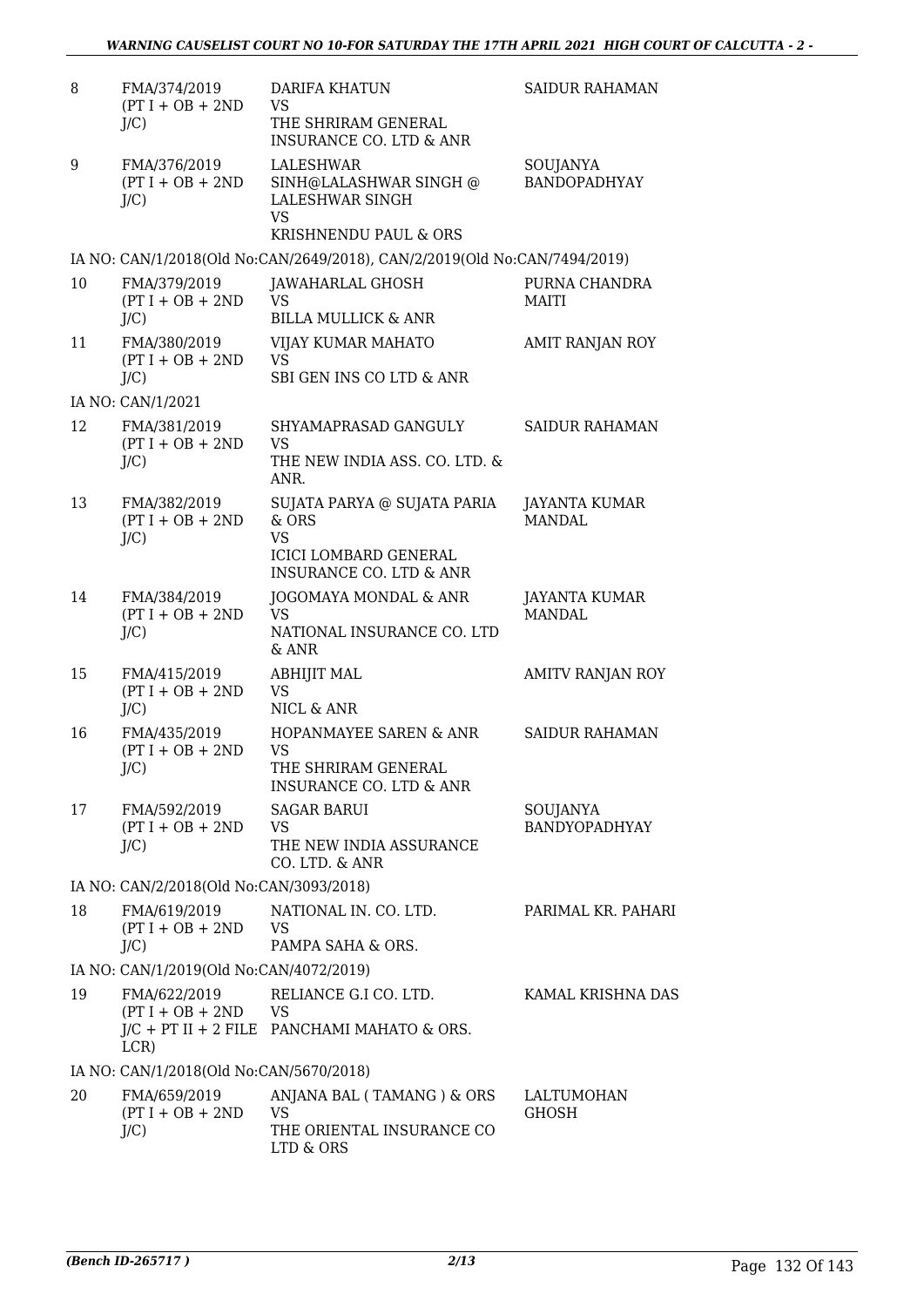| 21 | FMA/820/2019<br>$(PT I + OB + 2ND$<br>$J/C$ )  | SARMILA DEVI & ORS.<br><b>VS</b><br>TARAK DUTTA SINGH                                                     | HEMANDRA GUHA<br><b>ROY</b>            |
|----|------------------------------------------------|-----------------------------------------------------------------------------------------------------------|----------------------------------------|
| 22 | FMA/821/2019<br>$(PT I + OB + 2ND$<br>$J/C$ )  | JHARNA DAS & ANR<br><b>VS</b><br>THE UNITED INDIA INS CO LTD<br>& ANR                                     | <b>SAIDUR RAHAMAN</b>                  |
| 23 | FMA/822/2019<br>$(PT I + OB + 2ND$<br>$J/C$ )  | ALOKE RANJAN GHOSH & ANR<br><b>VS</b><br>THE ORIENTAL INSURANCE<br><b>COMPANY LIMITED &amp; ANR</b>       | AMIT RANJAN RAY                        |
|    | IA NO: CAN/1/2019(Old No:CAN/11336/2019)       |                                                                                                           |                                        |
| 24 | FMA/921/2019<br>$(PT I + OB + 2ND$<br>$J/C$ )  | ABU KASHEM MONDAL<br><b>VS</b><br>THE ORIENTAL INSURANCE<br><b>COMPANY LIMITED &amp; ANR</b>              | AMIT RANJAN ROY                        |
| 25 | FMA/960/2019<br>$(PT I + OB + 2ND$<br>$J/C$ )  | ICICI LOMBARD G.I CO. LTD.<br><b>VS</b><br>REKHA MURMU & ANR.                                             | PARIMAL KR. PAHARI                     |
|    | IA NO: CAN/1/2019(Old No:CAN/3212/2019)        |                                                                                                           |                                        |
| 26 | FMA/964/2019<br>$(PT I + OB + 2ND$<br>$J/C$ )  | THE ORIENTAL INSURANCE<br>CO.LTD.<br><b>VS</b>                                                            | <b>SANJOY PAUL</b>                     |
|    |                                                | <b>SMT SHAMPA MONDAL &amp; ORS</b>                                                                        |                                        |
|    | IA NO: CAN/1/2019(Old No:CAN/1431/2019)        |                                                                                                           |                                        |
| 27 | FMA/965/2019<br>$(PT I + OB + 2ND$<br>$J/C$ )  | NEW INDIA ASS. CO. LTD.<br>VS<br>HAFIJA BEWA & ORS.                                                       | RAJDEEP<br><b>BHATTACHARYA</b>         |
|    | IA NO: CAN/2/2019(Old No:CAN/4357/2019)        |                                                                                                           |                                        |
| 28 | FMA/1125/2019<br>$(PT I + OB + 2ND$<br>$J/C$ ) | MANABHAVATI MISHRA & ORS<br><b>VS</b><br>NATIONAL INSURANCE<br><b>COMPANY LTD. &amp; ORS</b>              | <b>SUUBHANKAR</b><br><b>MANDAL</b>     |
| 29 | FMA/1129/2019<br>$(PT I + OB + 2ND$<br>$J/C$ ) | <b>AMIT KUNDU</b><br>VS<br>FARUKUDDIN MIDDYA & ANR                                                        | <b>DEBAKI NANDAN</b><br>MAITI          |
| 30 | FMA/1130/2019<br>$(PT I + OB + 2ND$<br>$J/C$ ) | SAIFUL MONDAL@SK SAIFUL<br>MONDAL<br><b>VS</b><br>THE NEW INDIA ASSURANCE<br><b>COMPANY LTD &amp; ANR</b> | JAYANTA BANERJEE                       |
| 31 | FMA/1553/2019<br>$(PT I + OB + 2ND$<br>$J/C$ ) | MAMTAZ BIBI & ORS.<br>VS.<br>NATIONAL IN. CO. LTD. & ANR.                                                 | DHANANJAY ADAK                         |
| 32 | FMA/1610/2019<br>$(PT I + OB + 2ND$<br>$J/C$ ) | <b>SAMIM ARA</b><br>VS<br>NEW INDIA ASSURANCE<br><b>COMPANY LIMITED &amp; ANR</b>                         | <b>SAIDUR RAHAMAN</b>                  |
| 33 | FMA/1638/2019<br>$(PT I + OB + 2ND$<br>$J/C$ ) | PARESH NATH GHOSH<br><b>VS</b><br>NATIONAL INSURANCE CO. LTD<br>& ANR                                     | <b>SASWATA</b><br><b>BHATTACHARYYA</b> |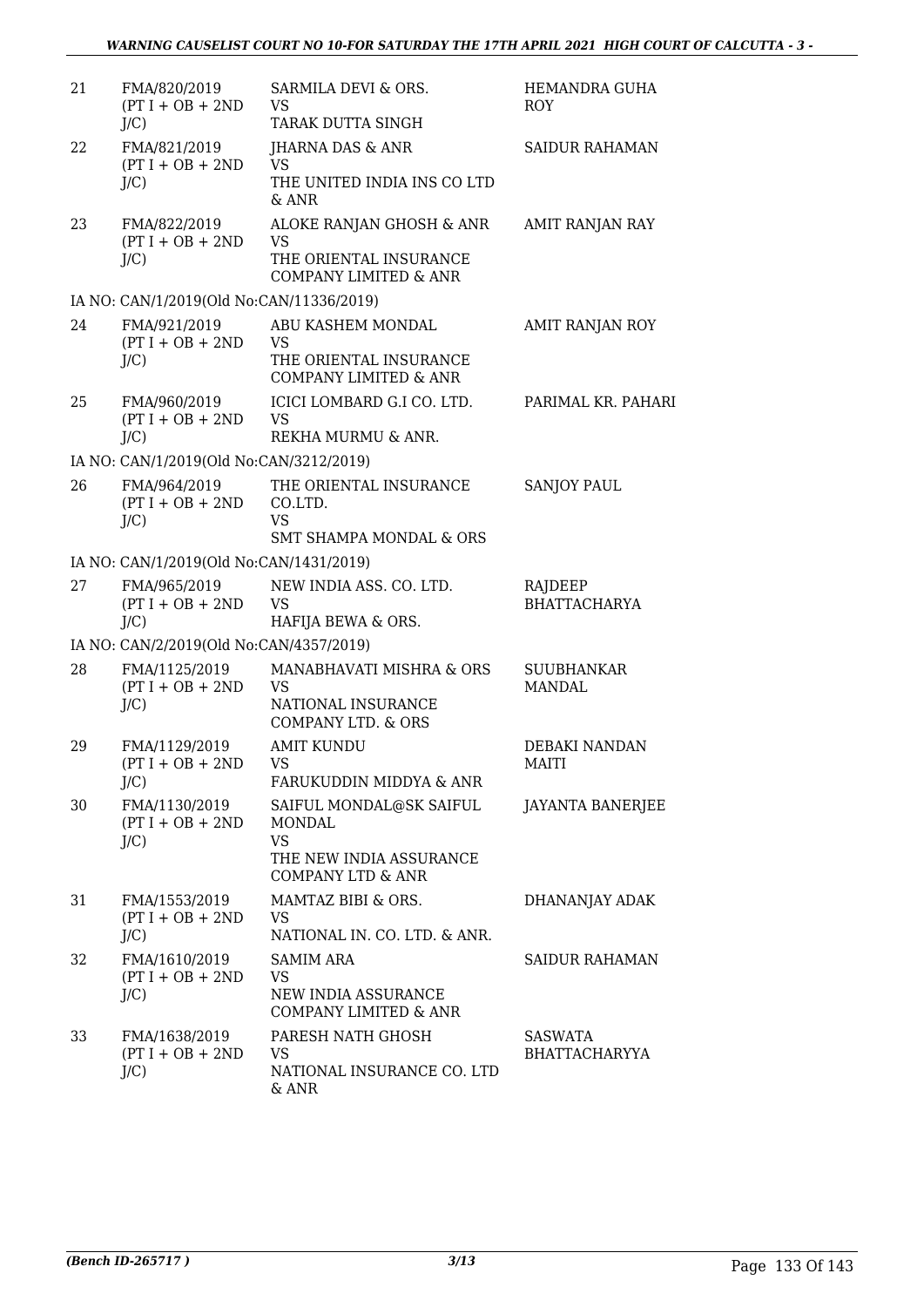| 34 | FMA/1640/2019<br>$(PT I + OB + 2ND$<br>$J/C$ )           | THE NATIONAL INSURANCE<br><b>COMPANY LTD</b><br><b>VS</b>                                             | <b>SANJAY PAUL</b>                    |
|----|----------------------------------------------------------|-------------------------------------------------------------------------------------------------------|---------------------------------------|
|    |                                                          | <b>SAMIRESH BHADURI &amp; ANR</b>                                                                     |                                       |
| 35 | IA NO: CAN/1/2019(Old No:CAN/8603/2019)<br>FMA/1642/2019 | ICICI LOMBARD GEN INS CO                                                                              | PARIMAL KUMAR                         |
|    | $(PT I + OB + 2ND$<br>$J/C$ )                            | <b>LTD</b><br><b>VS</b><br>MUJLEKHA KHATUN & ORS                                                      | PAHARI                                |
|    |                                                          | IA NO: CAN/1/2019(Old No:CAN/8719/2019), CAN/2/2019(Old No:CAN/9710/2019)                             |                                       |
| 36 | FMA/1645/2019<br>$(PT I + OB + 2ND$<br>$J/C$ )           | RAMGOPAL DAS<br><b>VS</b><br><b>SUBHAS PRAMANICK &amp; ANR</b>                                        | MUKTAKESH DAS                         |
| 37 | FMA/1646/2019                                            | JIAUL HOQUE & ANR                                                                                     | <b>S GHOSH</b>                        |
|    | $(PT I + OB + 2ND$<br>$J/C$ )                            | <b>VS</b><br>M/S BAJAJ ALLIANZ GEN INS CO<br>LTD & ANR                                                |                                       |
| 38 | FMA/1647/2019<br>$(PT I + OB + 2ND$<br>$J/C$ )           | <b>SABNAM AZMI</b><br><b>VS</b><br>THE NEW INDIA ASSURANCE<br>COMPANY LTD, MALDA DIV. &<br><b>ANR</b> | <b>SAIDUR RAHAMAN</b>                 |
| 39 | FMA/1652/2019<br>$(PT I + OB + 2ND$<br>J/C               | <b>SANGITA KUMARI</b><br><b>VS</b><br>BHARATI AXA GEN. INSURANCE<br>CO. LTD.                          | JAYANTA KR.<br><b>MANDAL</b>          |
| 40 | FMA/1654/2019<br>$(PT I + OB + 2ND$<br>$J/C$ )           | <b>GULSHAN ARA &amp; ORS</b><br><b>VS</b><br>NATIONAL INSURANCE CO. LTD<br>& ANR                      | JAYANTA KUMAR<br><b>MANDAL</b>        |
| 41 | FMA/1668/2019<br>$(PT I + OB + 2ND$<br>J/C               | <b>GOLAPSA LAILA FARDOUS &amp;</b><br>ORS.<br><b>VS</b><br>THE UNITED INDIA IN. CO. LTD.<br>& ANR.    | <b>SAIDUR RAHAMAN</b>                 |
|    | IA NO: CAN/1/2019(Old No:CAN/5146/2019)                  |                                                                                                       |                                       |
| 42 | FMA/1670/2019<br>$(PT I + OB + 2ND$<br>J/C               | RANJIT MAHATO<br><b>VS</b><br>THE ORIENTAL INSURANCE CO.<br>LTD & ANR                                 | <b>JAYANTA KUMAR</b><br><b>MANDAL</b> |
| 43 | FMA/1671/2019<br>$(PT I + OB + 2ND$<br>$J/C$ )           | <b>EMRAN ALI KHAN</b><br><b>VS</b><br>NATIONAL IN. CO. LTD. & ANR.                                    | DHANANJAY NAYAK                       |
| 44 | FMA/1676/2019<br>$(PT I + OB + 2ND$<br>$J/C$ )           | THE ORIENTAL INSURANCE CO.<br>LTD.<br><b>VS</b><br>SARASWATI DEVI @ SARASWATI<br>DEVI SINGH & ANR     | PARIMAL KUMAR<br>PAHARI               |
|    | IA NO: CAN/1/2019(Old No:CAN/10864/2019)                 |                                                                                                       |                                       |
| 45 | FMA/1677/2019<br>$(PT I + OB + 2ND$<br>$J/C$ )           | THE NEW INDIA ASSURANCE<br>CO. LTD.<br><b>VS</b><br>TARULATA SAHA & ANR                               | PARIMAL KUMAR<br>PAHARI               |
|    | IA NO: CAN/1/2019(Old No:CAN/11046/2019)                 |                                                                                                       |                                       |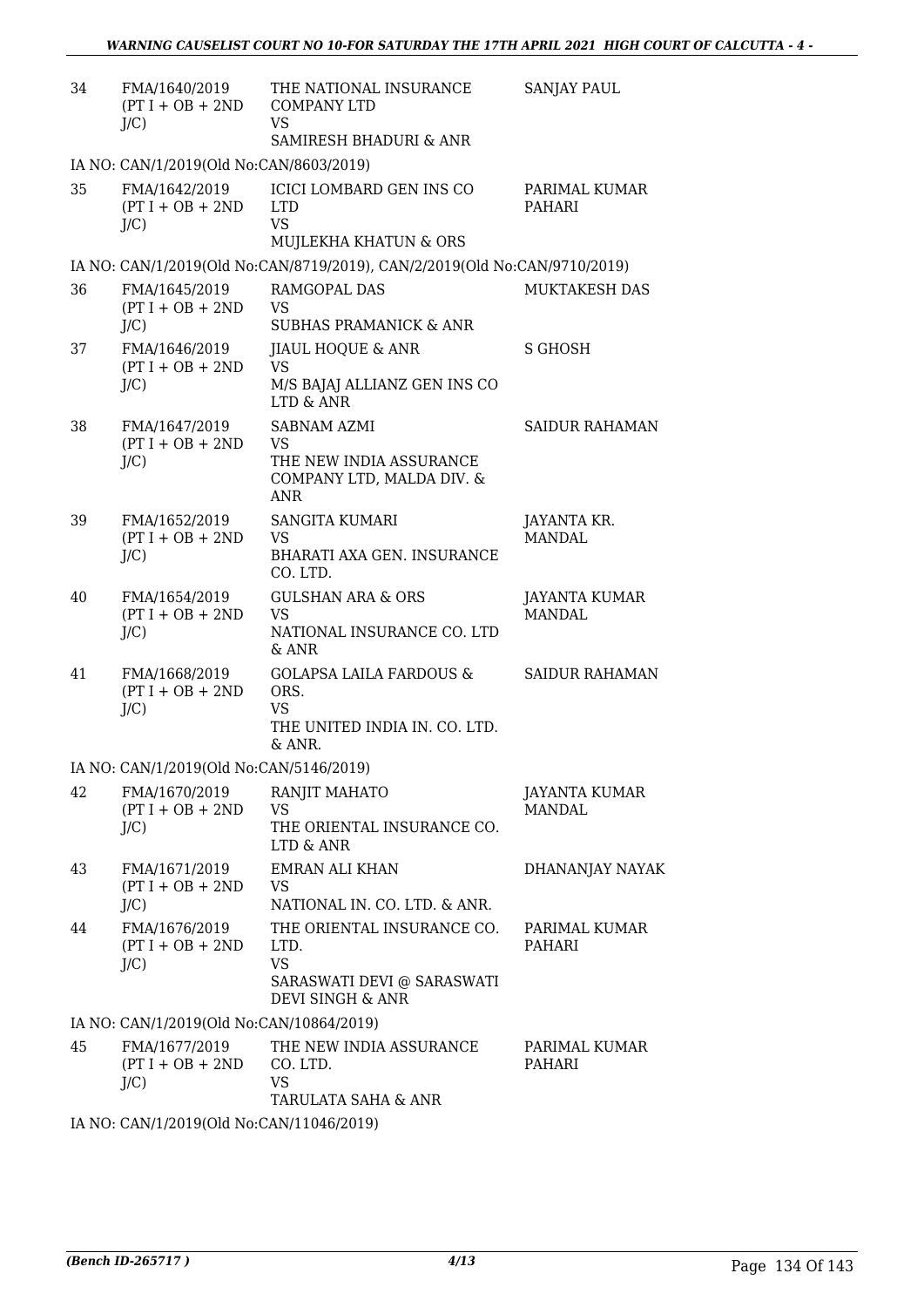| 46 | FMA/1723/2019<br>$(PT I + OB + 2ND$<br>$J/C$ )                           | <b>BIMAL MONDAL</b><br><b>VS</b><br>THE ORIENTAL INSURANCE<br><b>COMPANY LTD &amp; ANR</b>         | <b>SAIDUR RAHAMAN</b>                   |
|----|--------------------------------------------------------------------------|----------------------------------------------------------------------------------------------------|-----------------------------------------|
| 47 | FMA/1725/2019<br>$(PT I + OB + 2ND$<br>$J/C$ )                           | NATIONAL INS CO LTD<br><b>VS</b><br>DIPA ROY                                                       | PARIMAL KUMAR<br><b>PAHARI</b>          |
|    | IA NO: CAN/1/2019(Old No:CAN/10522/2019)                                 |                                                                                                    |                                         |
| 48 | FMA/1730/2019<br>$(PT I + OB + 2ND$<br>$J/C$ )                           | <b>SMT SANGITA ROY &amp; ANR</b><br><b>VS</b><br>THE NEW INDIA ASSURANCE<br>CO. LTD & ANR          | JAYANTA KUMAR<br><b>MANDAL</b>          |
| 49 | FMA/1732/2019<br>$(PT I + OB + 2ND$<br>$J/C$ )                           | NATIONAL INSURANCE CO.LTD.<br><b>VS</b><br>RAKHI MISHRA & ANR                                      | PARIMAL KUMAR<br>PAHARI                 |
|    | IA NO: CAN/1/2019(Old No:CAN/10907/2019)                                 |                                                                                                    |                                         |
| 50 | FMA/1733/2019<br>$(PT I + OB + 2ND$<br>$J/C$ + PT II + 2 FILE VS<br>LCR) | THE CALCUTTA STATE<br>TRANSPORT CORPORATION<br>MOUSUMI CHATTOPADHYAY &<br><b>ORS</b>               | <b>RAM UDAY</b><br><b>BHATTACHARYYA</b> |
|    |                                                                          | IA NO: CAN/1/2019(Old No:CAN/5218/2019), CAN/2/2021                                                |                                         |
| 51 | FMA/1736/2019<br>$(PT I + OB + 2ND$<br>$J/C$ )                           | MIRA CHAKRABORTY<br><b>VS</b><br>ORIENTAL INSUARANCE CO LTD                                        | <b>SAIDUR RAHAMAN</b>                   |
| 52 | FMA/1738/2019<br>$(PT I + OB + 2ND$<br>$J/C$ )                           | KEYA CHATTERJEE<br><b>VS</b><br>MAGMA HDI GENERAL INS. CO.<br>LTD.                                 | <b>SAIDUR RAHAMAN</b>                   |
| 53 | FMA/1864/2019<br>$(PT I + OB + 2ND$<br>$J/C$ )                           | ICICI LIMBARD GENERAL INS.<br>CO.LTD.<br><b>VS</b><br><b>SANTI SARADAR</b>                         | PARIMAL KUMAR<br><b>PAHARI</b>          |
|    | IA NO: CAN/1/2019(Old No:CAN/9712/2019)                                  |                                                                                                    |                                         |
| 54 | FMA/1865/2019 JOYDEB GHOSH<br>$(PT I + OB + 2ND$ VS<br>LCR)              | $J/C$ + PT II + 2 FILE NATIONAL INSURANCE<br><b>COMPANY LTD &amp; ORS</b>                          | ABHIJIT SINGHA RAY                      |
| 55 | FMA/344/2020<br>$(PT I + OB + 2ND$<br>$J/C$ )                            | <b>MUNMUN KAR &amp; ORS</b><br><b>VS</b><br>THE NATIONAL INSURANCE<br><b>COMPANY LTD &amp; ANR</b> | SAIDUR RAHAMAN                          |
|    | IA NO: CAN/1/2019(Old No:CAN/3665/2019)                                  |                                                                                                    |                                         |
| 56 | FMA/350/2020                                                             | <b>SMT MITHU SINGH &amp; ORS</b><br><b>VS</b><br>THE ORIENTAL INSURANCE CO.<br>LTD. & ANR          | <b>JAYANTA BANERJEE</b>                 |
| 57 | FMA/463/2020<br>$(PT I + OB + 2ND$<br>$J/C$ )                            | NATIONAL INSURANCE CO. LTD. ARABINDA KUNDU<br><b>VS</b><br>SANTOSH TUTEJA @ BAGGA &<br>ORS.        |                                         |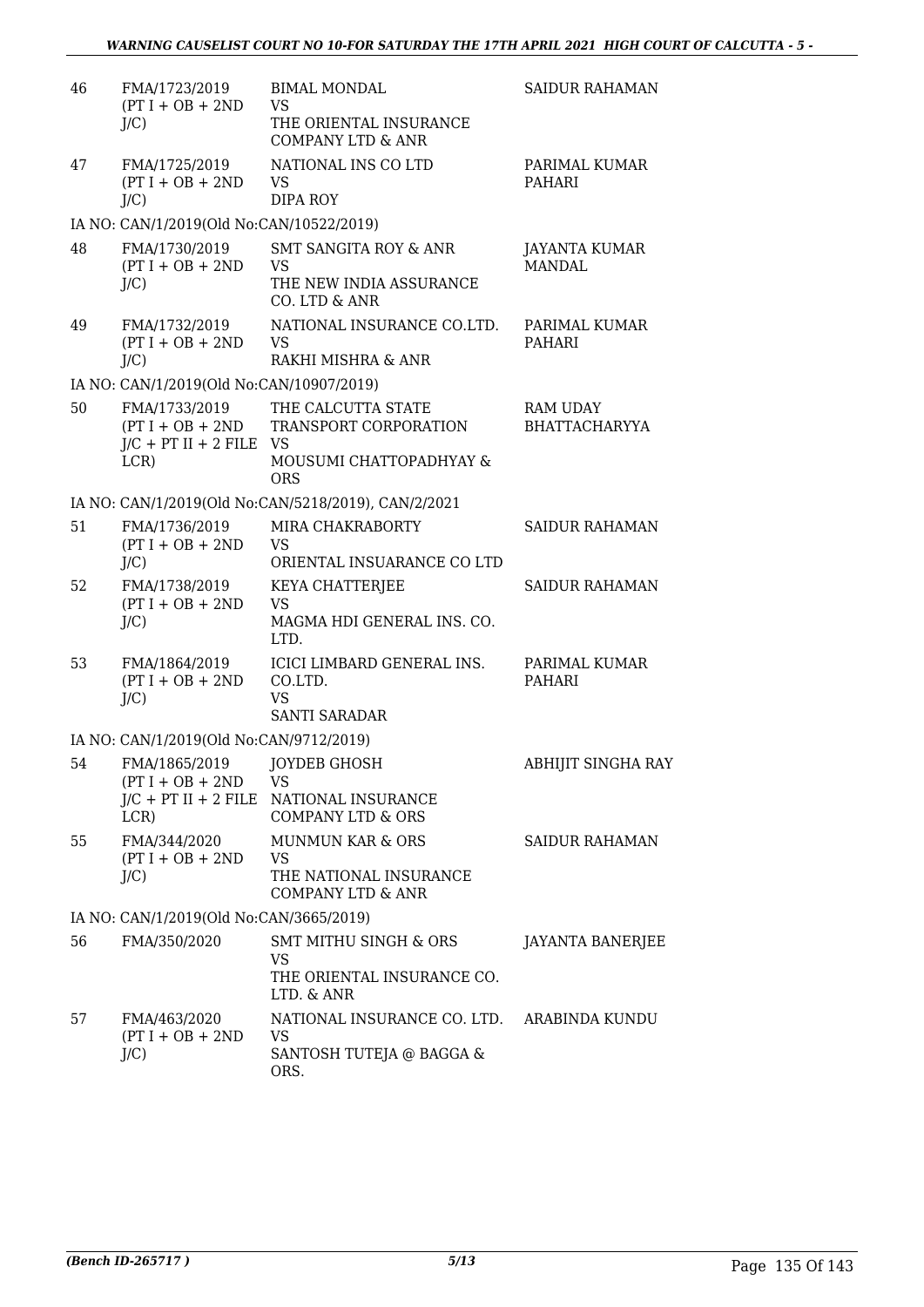| 58 | FMA/464/2020<br>$(PT I + OB + 2ND$<br>$J/C$ )    | THE NEW INDIA ASSURANCE<br>CO. LTD<br><b>VS</b><br>TAPAS CHAKRABORTY @                                                                                                                                                                                                                                                                                                | <b>SANJAY PAUL</b>                   |
|----|--------------------------------------------------|-----------------------------------------------------------------------------------------------------------------------------------------------------------------------------------------------------------------------------------------------------------------------------------------------------------------------------------------------------------------------|--------------------------------------|
|    |                                                  | TAPASH CHAKRABORTY & ANR                                                                                                                                                                                                                                                                                                                                              |                                      |
|    | IA NO: CAN/1/2019(Old No:CAN/3013/2019)          |                                                                                                                                                                                                                                                                                                                                                                       |                                      |
| 59 | FMA/465/2020<br>$(PT I + OB + 2ND$<br>$J/C$ )    | <b>ICICI LOMBART GENERAL</b><br><b>INSURANCE CO. LTD</b><br><b>VS</b><br>MANSURA BIBI SEIKH & ORS                                                                                                                                                                                                                                                                     | SAYAK MAJUMDER                       |
|    | IA NO: CAN/1/2015(Old No:CAN/7833/2015)          |                                                                                                                                                                                                                                                                                                                                                                       |                                      |
| 60 | FMA/467/2020                                     | SHEFALI SARKAR (PAUL) & ORS                                                                                                                                                                                                                                                                                                                                           | SAIDUR RAHAMAN                       |
|    | $(PT I + OB + 2ND$<br>$J/C$ )                    | <b>VS</b><br>THE UNITED INDIA INSURANCE<br>COMPANY LTD. & ANR                                                                                                                                                                                                                                                                                                         |                                      |
| 61 | FMA/468/2020<br>$(PT I + OB + 2ND$<br>$J/C$ )    | SK. LUTAPHAR @ LUTAPHAR<br>SEIKH @ SK. LUTFAR<br><b>VS</b>                                                                                                                                                                                                                                                                                                            | KRISHANU BANIK                       |
|    |                                                  | THE UNITED INDIA INSURANCE<br><b>COMPANY LTD &amp; ORS</b>                                                                                                                                                                                                                                                                                                            |                                      |
| 62 | FMA/469/2020<br>$(PT I + OB + 2ND$<br>$J/C$ )    | <b>SWAPAN</b><br>CHATTERJEE@CHATTOPADHYAY<br><b>VS</b><br>SK SHAHNAWAZ ALI & ANR                                                                                                                                                                                                                                                                                      | SUJOY GUHA ROY                       |
| 63 | FMA/470/2020                                     | UMA MONDAL                                                                                                                                                                                                                                                                                                                                                            | AMIT RANJAN ROY                      |
|    | $(PT I + OB + 2ND$<br>$J/C$ )                    | <b>VS</b><br>THE NATIONAL INS CO LTD &<br><b>ANR</b>                                                                                                                                                                                                                                                                                                                  |                                      |
|    | IA NO: CAN/1/2019(Old No:CAN/11812/2019)         |                                                                                                                                                                                                                                                                                                                                                                       |                                      |
| 64 | FMA/471/2020<br>$(PT I + OB + 2ND$<br>$J/C$ )    | MANJU HAZRA & ORS.<br><b>VS</b><br>UNITED INDIA INSURANCE CO.<br>LTD. & ANR.                                                                                                                                                                                                                                                                                          | AMIT RANJAN ROY                      |
|    | IA NO: CAN/1/2019(Old No:CAN/11268/2019)         |                                                                                                                                                                                                                                                                                                                                                                       |                                      |
| 65 | FMA/472/2020<br>$(PT I + OB + 2ND$ VS<br>$J/C$ ) | MINOR DEBJYOTI SEN & ANR.<br>NATIONAL INSURANCE CO. LTD.<br>$&$ ANR.                                                                                                                                                                                                                                                                                                  | KRISHANU BANIK                       |
| 66 | FMA/473/2020<br>$(PT I + OB + 2ND$<br>$J/C$ )    | <b>BIJALI MAJI &amp; ORS</b><br><b>VS</b><br>THE ORIENTAL INSURANCE CO.<br>LTD & ANR                                                                                                                                                                                                                                                                                  | DHANANJAY NAYAK                      |
| 67 | FMA/492/2020<br>$(PT I + OB + 2ND$<br>$J/C$ )    | SHIPRA BRAHMA & ORS<br><b>VS</b><br>THE NEW INDIA ASSURANCE<br>CO. LTD. & ORS                                                                                                                                                                                                                                                                                         | <b>GAUTAM KUMAR</b><br><b>THAKUR</b> |
|    | IA NO: CAN/2/2017(Old No:CAN/5266/2017)          |                                                                                                                                                                                                                                                                                                                                                                       |                                      |
| 68 | FMA/509/2020<br>$(PT I + OB + 2ND$<br>$J/C$ )    | KAMRUN NESHA BIBI & ORS<br>VS<br>THE DIVISIONAL MANAGER,<br><b>SOUTH BENGAL</b><br>S.TRANS.CORPO                                                                                                                                                                                                                                                                      | ASHIQUE MONDAL                       |
| 69 | FMA/571/2020<br>$(PT I + OB + 2ND$<br>J/C        | DURGA RANI BAG<br><b>VS</b><br>THE UNITED INDIA INS CO LTD                                                                                                                                                                                                                                                                                                            | AMIT RANJAN ROY                      |
|    |                                                  | $0.10(01.1)$ $\overline{M}$ $\overline{M}$ $\overline{M}$ $\overline{M}$ $\overline{M}$ $\overline{M}$ $\overline{M}$ $\overline{M}$ $\overline{M}$ $\overline{M}$ $\overline{M}$ $\overline{M}$ $\overline{M}$ $\overline{M}$ $\overline{M}$ $\overline{M}$ $\overline{M}$ $\overline{M}$ $\overline{M}$ $\overline{M}$ $\overline{M}$ $\overline{M}$ $\overline{M}$ |                                      |

IA NO: CAN/1/2019(Old No:CAN/11092/2019)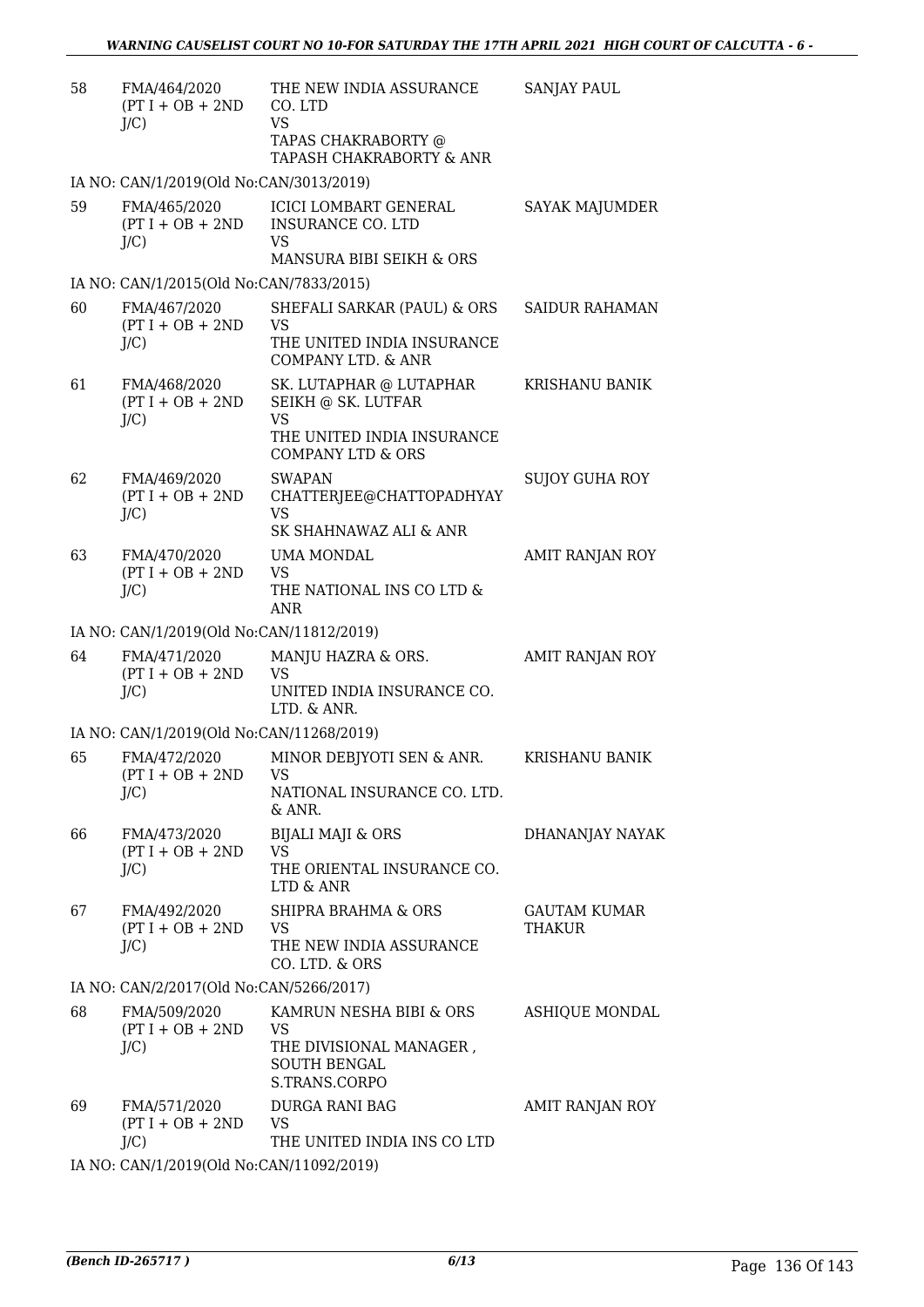| 70 | FMA/572/2020<br>$(PT I + OB + 2ND$<br>$J/C$ ) | NOOR MOHAMMAD<br><b>VS</b><br><b>BHAJAN LAL SARKAR &amp; ANR</b>                                                  | <b>SAJAL KANTI</b><br><b>BHATTACHARYYA</b> |
|----|-----------------------------------------------|-------------------------------------------------------------------------------------------------------------------|--------------------------------------------|
| 71 | FMA/573/2020<br>$(PT I + OB + 2ND$<br>$J/C$ ) | <b>BISWAMOY JANA</b><br><b>VS</b><br>NATIONAL INSURANCE CO. LTD<br>& ANR                                          | JAYANTA KUMAR<br><b>MANDAL</b>             |
| 72 | FMA/574/2020<br>$(PT I + OB + 2ND$<br>$J/C$ ) | SALMAN SK @ SEKH & ORS<br><b>VS</b><br>THE NEW INDIA ASSURANCE<br>CO. LTD & ORS                                   | JAYANTA KUMAR<br><b>MANDAL</b>             |
| 73 | FMA/575/2020<br>$(PT I + OB + 2ND$<br>$J/C$ ) | JHUMA SARKAR & ANR<br><b>VS</b><br>THE NATIONAL INSURANCE CO.<br>LTD. & ORS                                       | JAYANTA KUMAR<br><b>MANDAL</b>             |
| 74 | FMA/576/2020<br>$(PT I + OB + 2ND$<br>$J/C$ ) | JAYEDA BEWA @ JAYEDA & ORS<br><b>VS</b><br>THE CHOLAMANDALAM M/S<br>GENERAL INSURANCE CO. LTD.<br>$&$ ANR         | <b>JAYANTA KUMAR</b><br><b>MANDAL</b>      |
| 75 | FMA/580/2020<br>$(PT I + OB + 2ND$<br>$J/C$ ) | KALPANA MALO & ORS<br><b>VS</b><br><b>IFFCO TOKIO GENERAL</b><br><b>INSURANCE COMPANY LTD &amp;</b><br><b>ANR</b> | <b>SAIDUR RAHAMAN</b>                      |
|    | IA NO: CAN/1/2019(Old No:CAN/3666/2019)       |                                                                                                                   |                                            |
| 76 | FMA/582/2020<br>$(PT I + OB + 2ND$<br>$J/C$ ) | <b>ANITA SENAPATI &amp; ORS</b><br><b>VS</b><br>NATIONAL INSURANCE<br><b>COMPANY LTD &amp; ANR</b>                | <b>KRISHANU BANIK</b>                      |
|    |                                               | <b>WARNING LIST (MANDAMUS SECTION)</b>                                                                            |                                            |
| 77 | CPAN/625/2019                                 | HARU MALIK & ANR.<br><b>VS</b><br>PARTHA RANJAN MONDAL &<br>ANR.                                                  | <b>ARUN NASKAR</b>                         |
|    | wt78 WPA/14160/2017                           | HARU MALIK & ANR<br>VS<br>STATE OF WEST BENGAL & ANR                                                              | <b>ARUN NASKAR</b>                         |
| 79 | WPA/3270/2019                                 | KHAIRUL ISLAM<br><b>VS</b><br>THE WEST BENGAL STATE<br>ELECTRICITY DIST. CO LTD &<br><b>ORS</b>                   | LIPIKA CHATTERJEE                          |
| 80 | WPA/3480/2019                                 | JHHALAK CHARITABLE TRUST &<br>ANR<br><b>VS</b><br>HALDIA ENERGY LIMITED &<br><b>ORS</b>                           | <b>SOUMA SUBHRA RAY</b>                    |
| 81 | WPA/8272/2019                                 | MOSARAF HOSSAIN@BABAR ALI<br>SK<br><b>VS</b><br>W.B.S.E.D.C.LTD. & ORS                                            | <b>BIDYUT BARAN</b><br><b>BISWAS</b>       |
| 82 | WPA/9705/2019                                 | YIASUF SEKH<br><b>VS</b><br>THE CHAIRMAN, W.B.S.E.D.CL &<br>ANR                                                   | MD HASANUZZAMAN                            |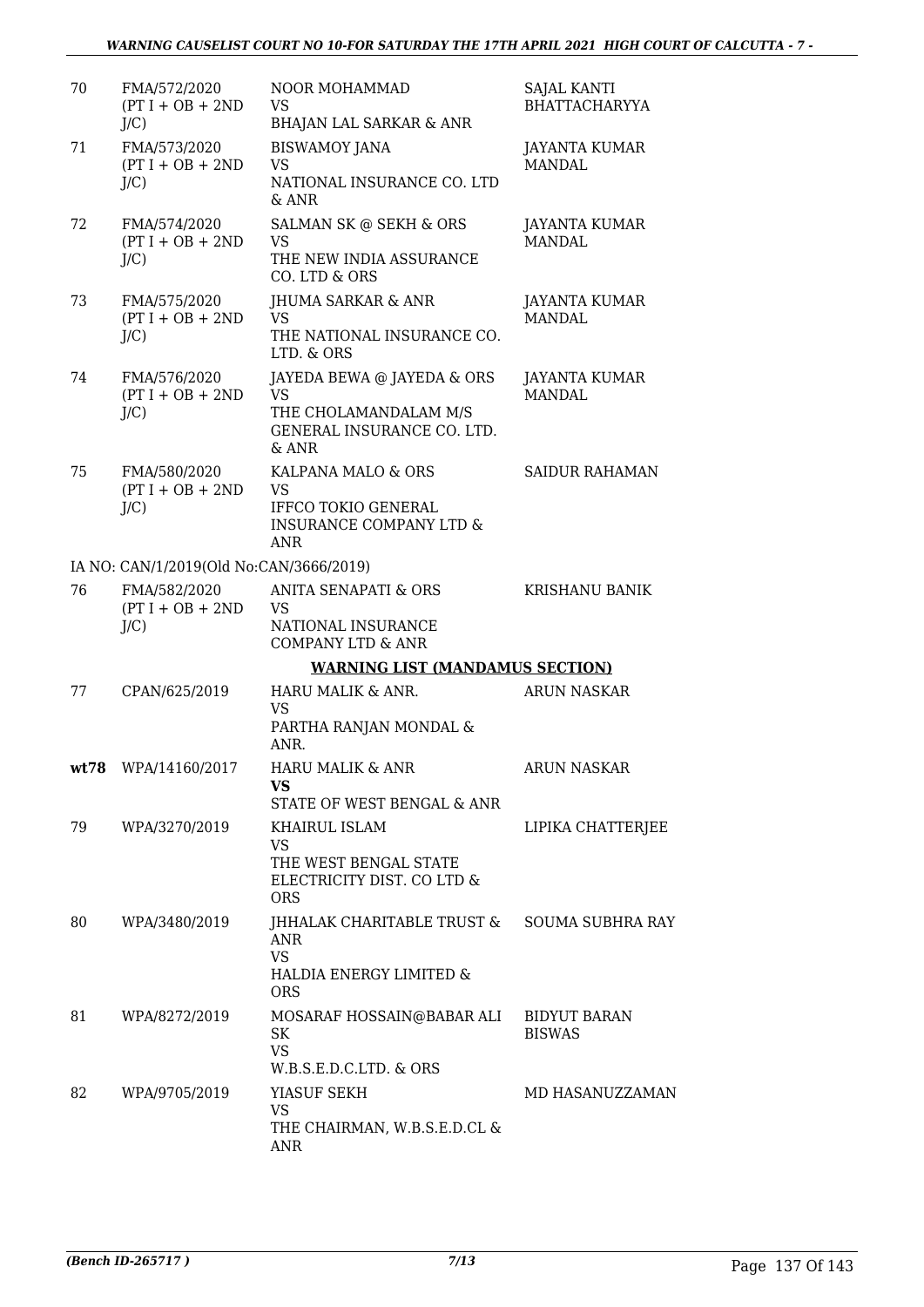| 83 | WPA/10143/2019 | MOHIUDDIN MALLICK<br><b>VS</b><br>C.E.S.C. LIMITED & ORS                                            | KAJAL RAY                               |
|----|----------------|-----------------------------------------------------------------------------------------------------|-----------------------------------------|
| 84 | WPA/10300/2019 | BHUWAN PROPERTIES (P) LTD<br>VS<br>CESC LTD & ANR                                                   | <b>INDRANIL HALDER</b>                  |
| 85 | WPA/10438/2019 | PABITRA NATH LAHA<br><b>VS</b><br><b>WBSEDC LTD &amp; ORS</b>                                       | <b>MD ALI MALLICK</b>                   |
| 86 | WPA/10509/2019 | <b>CHAMPA GHOSH</b><br><b>VS</b><br>W.B. STATE ELECTRICITY<br>DISTRIBUTION COMPANY LTD.<br>$&$ ORS  | <b>SOURAV MUKHERJEE</b>                 |
| 87 | WPA/10669/2019 | SUPARTHA GHOSH<br><b>VS</b><br><b>W B STATE ELECTRICITY</b><br>TRANSMISSION CO LTD & ORS            | <b>ABHISEK B DAS</b>                    |
|    |                | IA NO: CAN/1/2019(Old No:CAN/5751/2019), CAN/2/2020, CAN/3/2020                                     |                                         |
| 88 | WPA/11390/2019 | <b>BASANTA KR. SHAW</b><br><b>VS</b><br>CESC LTD. & ANR.                                            | <b>INDRANIL HALDER</b>                  |
| 89 | WPA/12080/2019 | ANADI CHARAN BARMAN<br>VS<br>W.B. STATE ELECTRICITY<br>DISTRIBUTION COMPANY LTD.<br>& ORS           | <b>GITASHREE MISTRY</b>                 |
| 90 | WPA/12671/2019 | S.M. SHAFI ALAM<br><b>VS</b><br><b>CESC LIMITED &amp; ORS</b>                                       | <b>SEKHAR MUKHERJEE</b>                 |
| 91 | WPA/16597/2019 | <b>INDRANI SARKAR</b><br><b>VS</b><br>CALCUTTA ELECTRIC SUPPLY<br><b>CORPORATION LTD. &amp; ORS</b> | <b>BISWADEB RAY</b><br><b>CHAUDHURI</b> |
| 92 | WPA/16922/2019 | MAHENDRA KUMAR BAID<br>VS<br>CALCUTTA ELECTRIC SUPPLY<br><b>CORPORATION LTD. &amp; ORS</b>          | <b>CHINMOY</b><br>MUKHOPADHYAY          |
| 93 | WPA/17075/2019 | VIJAY KR GUPTA<br><b>VS</b><br>THE CESC LTD & ORS                                                   | <b>SUKUMAR GHOSH</b>                    |
| 94 | WPA/17486/2019 | TAPAS KUMAR SAMANTA<br><b>VS</b><br><b>CESC LIMITED &amp; ORS</b>                                   | <b>ARNAB ROY</b>                        |
| 95 | WPA/18776/2019 | AMARNATH SEN & ORS<br><b>VS</b><br>W.B. STATE ELECTRICITY<br>DISTRIBUTION COMPANY LTD.<br>& ORS     | NILANJAN ADHIKARI                       |
| 96 | WPA/18984/2019 | ARUN KANTI CHAKRABORTY<br><b>VS</b><br>STATE OF WEST BENGAL & ORS                                   | PRIYA DEY                               |
| 97 | WPA/19304/2019 | DULAL CHANDRA DAS<br><b>VS</b><br>W.B. STATE ELECTRICITY<br>DISTRIBUTION COMPANY LTD.<br>& ORS      | <b>TAPAS MAITY</b>                      |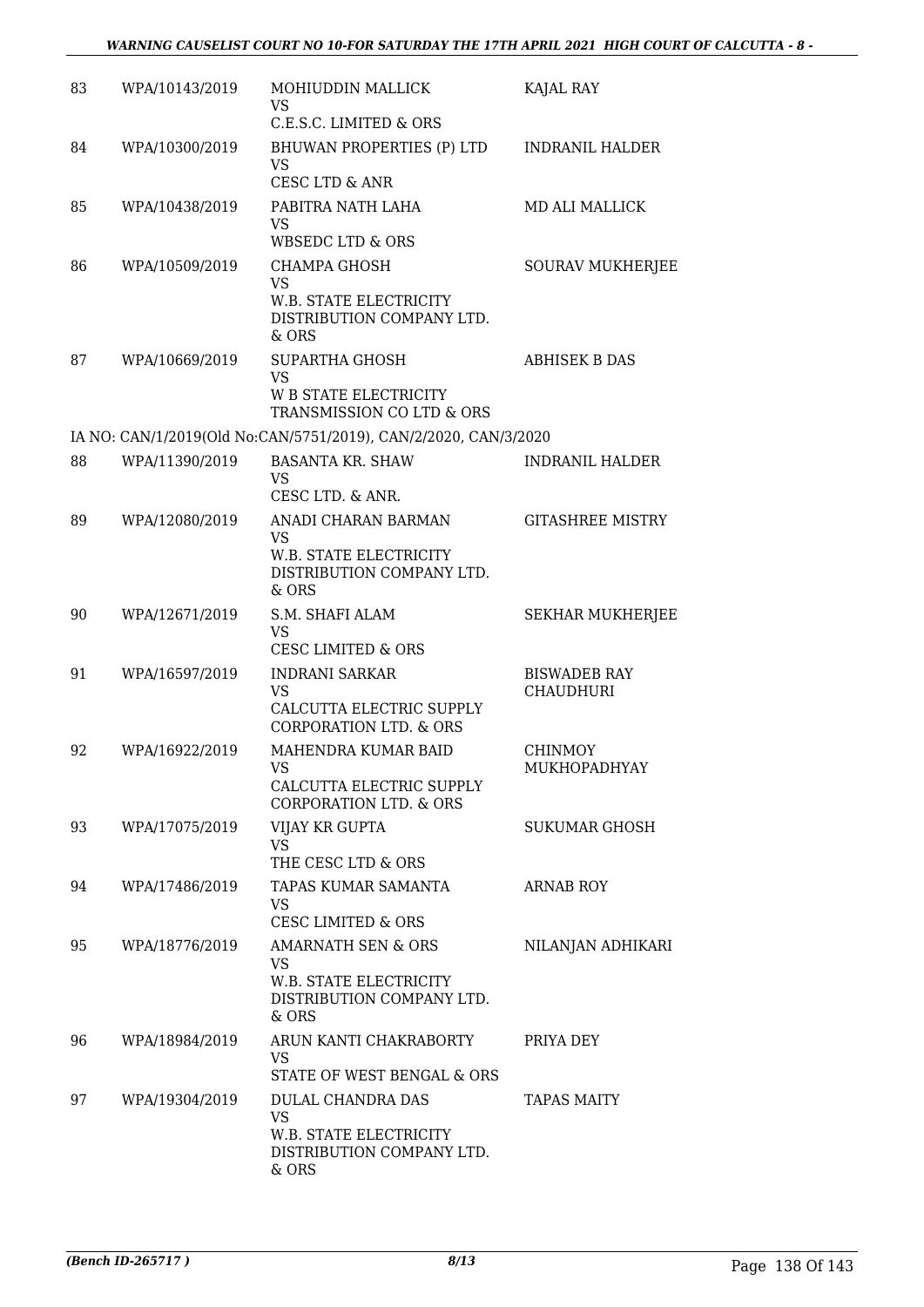| 98   | WPA/19389/2019       | <b>SANTANU KHALU</b><br><b>VS</b><br>W.B. STATE ELECTRICITY  | <b>SAMRAT DAS</b>  |
|------|----------------------|--------------------------------------------------------------|--------------------|
|      |                      | <b>BDISTRIBUTION CO. LTD. &amp; ANR</b>                      |                    |
| wt99 | WPA/19390/2019       | <b>JAYANTA KHALU</b><br>VS                                   | <b>SAMRAT DAS</b>  |
|      |                      | <b>W.B. STATE ELECTRICITY</b><br>DISTRIBUTION CO. LTD. & ORS |                    |
| 100  | WPA/19558/2019       | UTTAM KUMAR GHOSH<br><b>VS</b><br>THE WBSEDCL & ORS          | <b>ARUP SARKAR</b> |
|      | wt101 WPA/19560/2019 | <b>DUKARI ROY</b>                                            | ARUP SARKAR        |
|      |                      | <b>VS</b><br>THE WBSEDCL & ORS                               |                    |
|      | wt102 WPA/19562/2019 | <b>SANTA ROY</b><br>VS<br>THE WBSEDCL & ORS                  | <b>ARUP SARKAR</b> |
|      | wt103 WPA/19565/2019 | DUDKUMAR GHOSH                                               | <b>ARUP SARKAR</b> |
|      |                      | <b>VS</b><br>THE WBSEDCL & ORS                               |                    |
|      | wt104 WPA/19569/2019 | <b>BISWANATH MONDAL</b>                                      | <b>ARUP SARKAR</b> |
|      |                      | VS<br>THE WBSEDCL & ORS                                      |                    |
|      | wt105 WPA/19571/2019 | DHIRENDRA NATH ROY                                           | <b>ARUP SARKAR</b> |
|      |                      | <b>VS</b><br>THE WBSEDCL & ORS                               |                    |
|      | wt106 WPA/19573/2019 | SWAPAN KUMAR GHOSH<br>VS<br>THE WBSEDCL & ORS                | <b>ARUP SARKAR</b> |
|      | wt107 WPA/19575/2019 | HEMANTA KUMAR GHOSH                                          | <b>ARUP SARKAR</b> |
|      |                      | VS<br>THE WBSEDCL & ORS                                      |                    |
|      | wt108 WPA/19578/2019 | <b>BABLU GHOSH</b>                                           | <b>ARUP SARKAR</b> |
|      |                      | VS<br>THE WBSEDCL & ORS                                      |                    |
|      | wt109 WPA/19580/2019 | <b>SANTU PADDHAN</b>                                         | <b>ARUP SARKAR</b> |
|      |                      | <b>VS</b><br>THE WBSEDCL & ORS                               |                    |
|      | wt110 WPA/19582/2019 | <b>ASHOK KUMAR ROY</b>                                       | ARUP SARKAR        |
|      |                      | <b>VS</b><br>THE WBSEDCL & ORS                               |                    |
|      | wt111 WPA/19583/2019 | AJIT KUMAR GHOSH<br><b>VS</b>                                | ARUP SARKAR        |
|      | wt112 WPA/19586/2019 | THE WBSEDCL & ORS<br><b>BISHNU KUMAR ROY</b>                 | ARUP SARKAR        |
|      |                      | <b>VS</b><br>THE WBSEDCL & ORS                               |                    |
| 113  | WPA/20114/2019       | MUKUL GHARAMI<br><b>VS</b><br><b>CESC LTD &amp; ORS</b>      | ANINDYA BOSE       |
| 114  | WPA/20284/2019       | BIJOY KRISHNA SARKAR & ANR<br><b>VS</b>                      | CHITTARNAJAN RAY   |
| 115  | WPA/20873/2019       | STATE OF WEST BENGAL & ORS<br>ARAFAT SEKH                    | MD BASHA MIR       |
|      |                      | <b>VS</b><br>WBSEDC LTD & ORS                                |                    |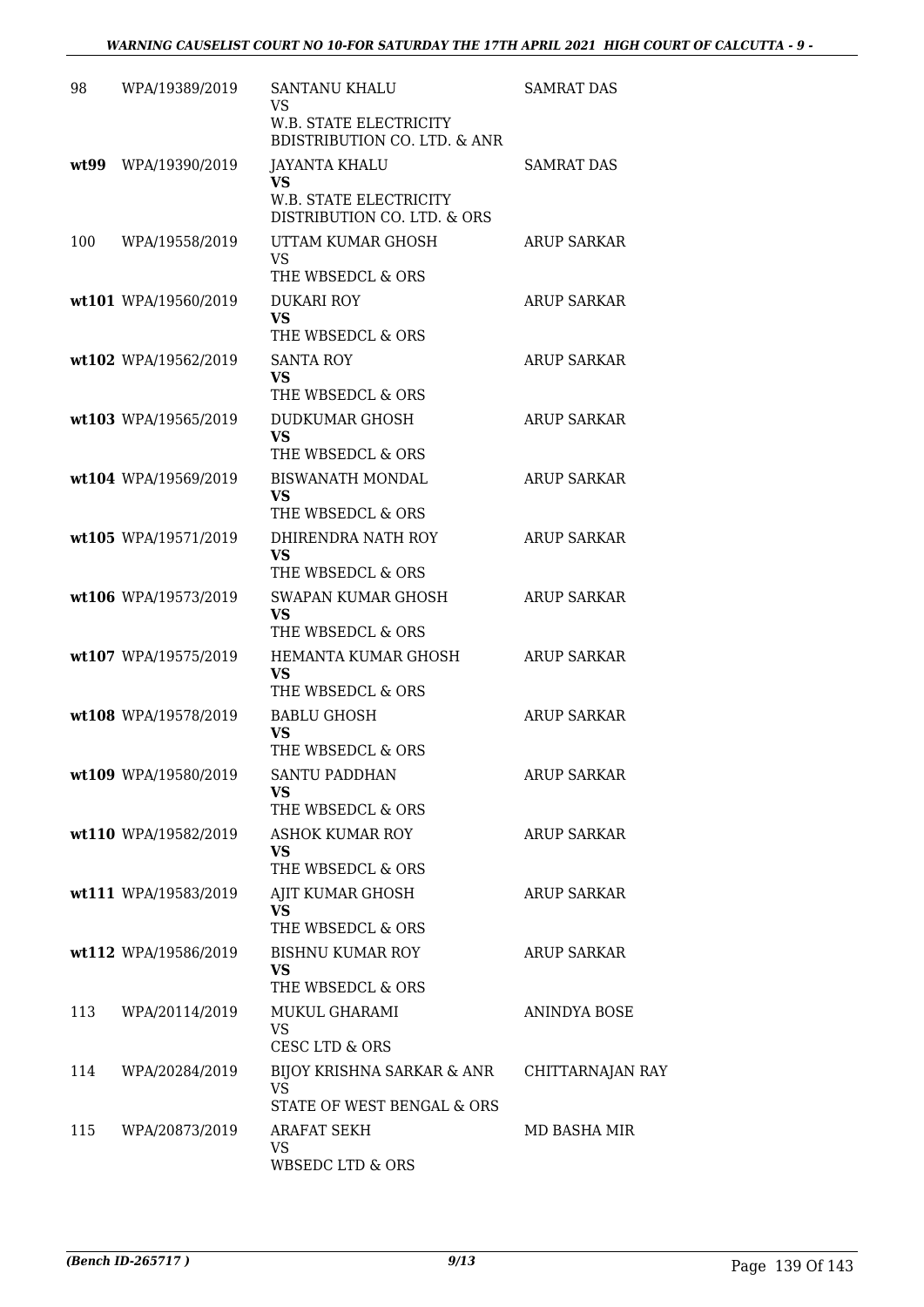| 116 | WPA/21727/2019 | KRISHNA CHANDRA GHOSH<br><b>VS</b><br>THE WBSEDC LTD & ORS                                                          | ARPA CHAKRABORTY                       |
|-----|----------------|---------------------------------------------------------------------------------------------------------------------|----------------------------------------|
| 117 | WPA/21895/2019 | PINTU YADAV<br><b>VS</b>                                                                                            | <b>INDRANIL HALDER</b>                 |
|     |                | CESC LTD & ANR                                                                                                      |                                        |
| 118 | WPA/22550/2019 | <b>QUAISER IMAM &amp; ANR</b><br><b>VS</b><br>STATE OF WEST BENGAL & ORS                                            | MD ASHRAFUL HUQ                        |
| 119 | WPA/22577/2019 | IZAZ AHMED @ EJJAJ AHAMED                                                                                           | <b>RIMA DAS</b>                        |
|     |                | <b>VS</b><br>W.B. STATE ELECTRICITY<br>DISTRIBUTION COMPANY<br>LIMITED & ORS                                        |                                        |
| 120 | WPA/22590/2019 | SK. NIZAMUDDIN SARKAR<br>VS.<br>STATE OF WEST BENGAL & ORS                                                          | PARTHA SARATHI<br><b>SEN SHARMA</b>    |
| 121 | WPA/22601/2019 | PARESH MARIYA @ PARESH<br><b>KARMAKAR</b><br><b>VS</b>                                                              | <b>SUJOY SARKAR</b>                    |
|     |                | STATE OF WEST BENGAL & ORS                                                                                          |                                        |
| 122 | WPA/22624/2019 | <b>ATIAR RAHAMAN</b><br><b>VS</b><br>WBSEDC LTD & ORS                                                               | <b>MD Z RAHAMAN</b>                    |
| 123 | WPA/22642/2019 | SATYA NARAYAN MAJILYA<br><b>VS</b><br><b>W.B STATE ELECTRICITY</b><br>DISTRIBUTION COMPANY LTD.<br>& ORS            | <b>TARAPADA DAS</b>                    |
| 124 | WPA/22651/2019 | PRABIR GHOSH @ PRABIR<br>KUMAR GHOSH<br><b>VS</b><br>W.B. STATE ELECTRICITY<br>DISTRIBUTION COMPANY LTD.<br>$&$ ORS | <b>BIKASH CHANDRA</b><br><b>HALDER</b> |
| 125 | WPA/22894/2019 | NADUGOPAL SHINRI<br><b>VS</b><br><b>W.B. STATE ELECTRICITY</b><br>DISTRIBUTION COMPANY<br>LIMITED & ORS             | <b>IORA RAHAMAN</b>                    |
| 126 | WPA/22895/2019 | <b>KAMAL MISHRA</b><br><b>VS</b><br>W.B. STATE ELECTRICITY<br>DISTRIBUTION COMPANY LTD.<br>& ORS                    | PRADIP PAL                             |
| 127 | WPA/22908/2019 | CHANDI CHARAN<br><b>CHAKRABORTY</b><br><b>VS</b><br>W.B. STATE ELECTRICITY<br>DISTRTIBUTION COMPANY LTD.<br>& ORS   | PARTHA SARATHI<br><b>GHOSH</b>         |
| 128 | WPA/22977/2019 | <b>SUBARNA MONDAL</b><br><b>VS</b><br>STATE OF WEST BENGAL & ORS                                                    | KAMAL KRISHNA<br>GUHA                  |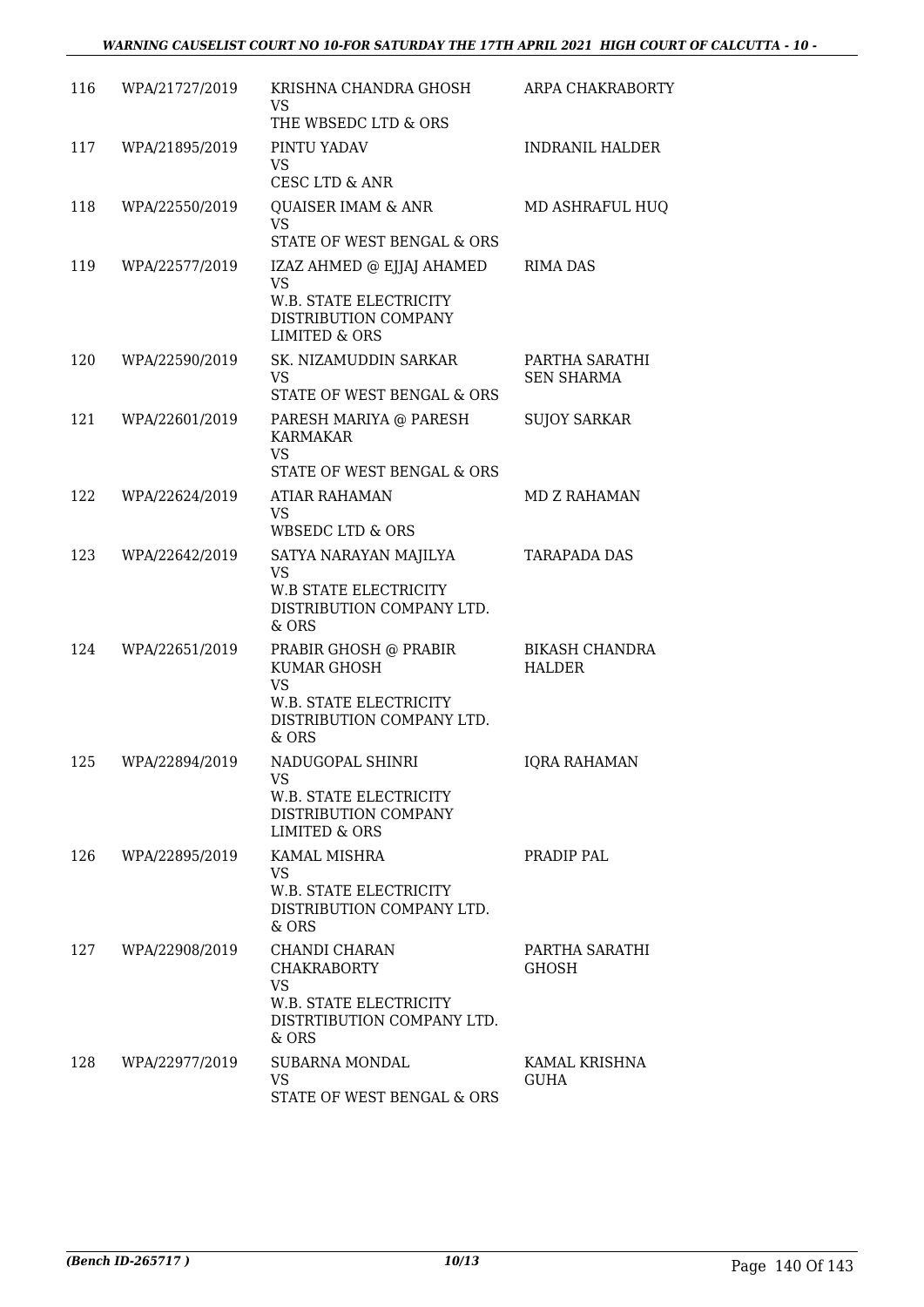| 129 | WPA/23019/2019     | MAIDUR MONDAL @ MAIDUR<br>RAHAMAN MONDAL<br><b>VS</b>                                              | MD. Z. RAHAMAN                        |
|-----|--------------------|----------------------------------------------------------------------------------------------------|---------------------------------------|
| 130 | WPA/23020/2019     | <b>WBSEDCL &amp; ORS</b><br>EKRAMUL HAQUE MONDAL<br><b>VS</b><br><b>WBSECCL &amp; ORS</b>          | MD. Z. RAHAMAN                        |
| 131 | WPA/23084/2019     | RADHA KISHAN RATHI & ANR<br><b>VS</b><br>WBSEDCL&ORS                                               | SABYASACHI HAZRA                      |
| 132 | WPA/23143/2019     | HOWRAH IDDGAH MAIDAN<br>MASJID & ANR<br><b>VS</b>                                                  | <b>SAYED NAZMUL</b><br><b>HOSSAIN</b> |
|     |                    | C E S C LIMITED & ORS                                                                              |                                       |
| 133 | WPA/23590/2019     | SAHIDUL ISLAM @ MANIK SK<br><b>VS</b><br>STATE OF WEST BENGAL & ORS                                | <b>SUJIT CHOWDHURY</b>                |
| 134 | WPA/23608/2019     | <b>ABIN KHAN</b><br><b>VS</b><br>THE CESC LTD. & ORS                                               | SANJAY SAHA                           |
| 135 | WPA/23637/2019     | ABDUL GOFFAR LASKAR<br><b>VS</b><br>W.B. STATE ELECTRICITY<br>DISTRIBUTION COMPANY LTD.<br>& ORS   | CHANDRA NATH<br><b>SARKAR</b>         |
| 136 | WPA/23654/2019     | NABA KUMAR KUNDU & ANR<br><b>VS</b><br>CALCUTTA ELECTRICITY<br><b>SUPPLY CORPORATION &amp; ORS</b> | KARUNAMOYEE<br><b>SAMANTA</b>         |
| 137 | WPA/23669/2019     | <b>BHARAT GHARUI</b><br><b>VS</b><br>WBSEDC COMPANY LTD & ORS                                      | <b>SK. ABU ABBASAN</b>                |
| 138 | WPA/23716/2019     | MD AZIM @MD AZIM SK<br><b>VS</b><br>THE W.B.S.E.D.C.LTD & ORS                                      | RAFIQUL ISLAM                         |
| 139 | WPA/23717/2019     | <b>BARUN KUMAR RAJ</b><br>VS<br>THE W.B.S.E.D.CL. & ORS                                            | RAFIQUL ISLAM\                        |
| 140 | WPA/23728/2019     | AZIDA BIBI<br><b>VS</b><br>THE CHAIRMAN, W.B.S.E.D.CO.<br>LTD. & ORS                               | SAILENDR ANATH<br><b>CHAKRABARTI</b>  |
|     | 141 WPA/23766/2019 | <b>ABDUR RAB</b><br><b>VS</b><br>W.B. STATE ELECTRICITY<br>DISTRIBUTION COMPANY LTD.<br>$&$ ORS    | HARADHAN MONDAL                       |
| 142 | WPA/23831/2019     | JYOTIRMOY NARU & ORS<br><b>VS</b><br>THE CHAIRMAN, W.B.S.E.D.C.L.<br>$&$ ORS                       | RAM CHANDRA<br><b>GUCHAIT</b>         |
| 143 | WPA/23871/2019     | SK. MONIRUL<br><b>VS</b><br>CALCUTTA ELECTRICITY<br>SUPPLY CORPORATION LTD &<br><b>ORS</b>         | KAMAL KANTA KAR                       |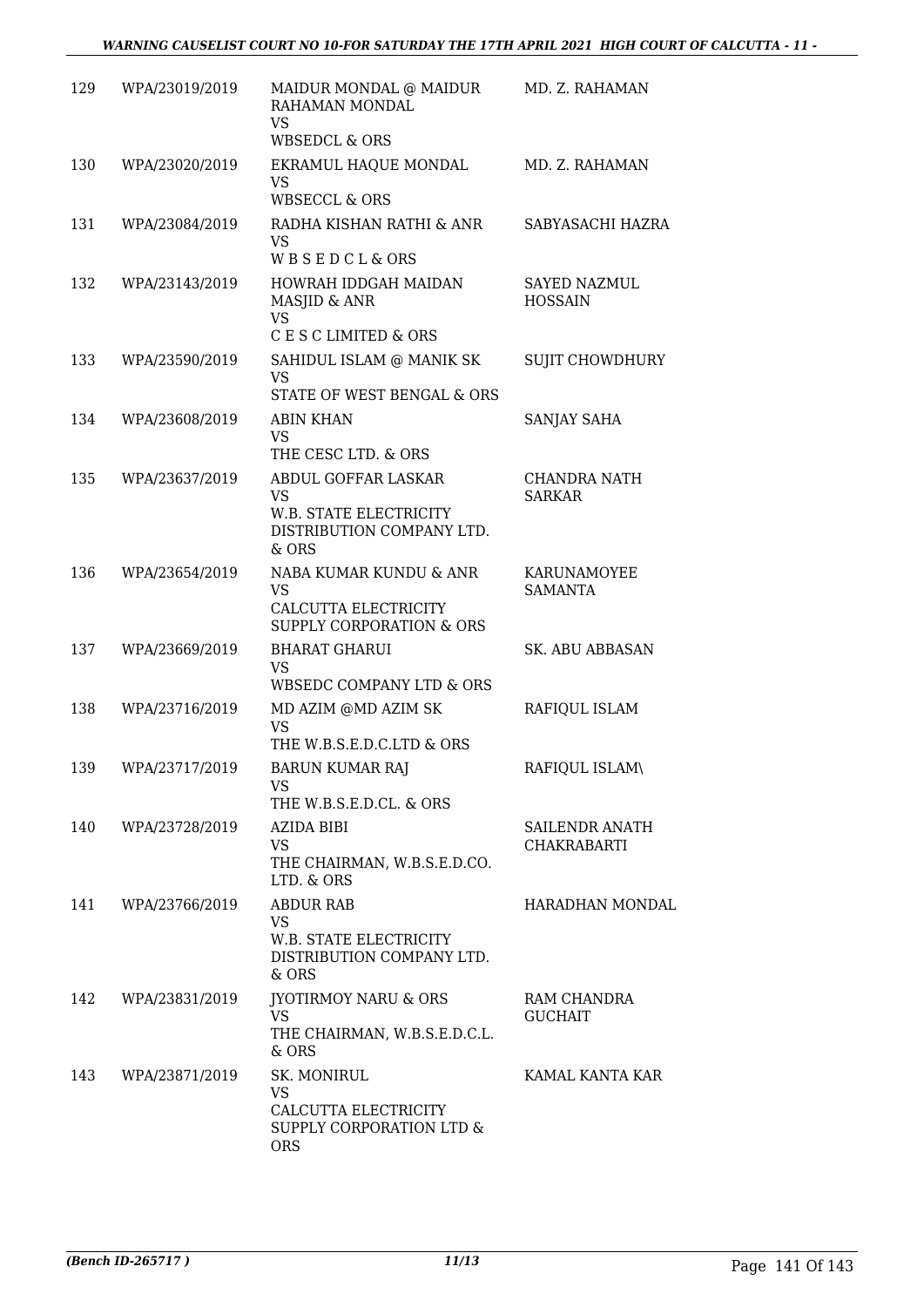| 144 | WPA/23940/2019                          | PAPAN DEY<br><b>VS</b><br>W.B. STATE ELECTRICITY<br>DISTRIBUTION COMPANY LTD.<br>& ORS                                         | SNEHASIS JANA                       |
|-----|-----------------------------------------|--------------------------------------------------------------------------------------------------------------------------------|-------------------------------------|
| 145 | WPA/24148/2019                          | MD. SAMIM KHAN<br>VS.<br>W.B.S.D.C.L. & ORS                                                                                    | SAGNIK CHATTERJEE                   |
| 146 | WPA/803/2020                            | SAHADEB PARAMANIK<br><b>VS</b><br>THE WBSEDC LTD & ORS                                                                         | <b>TANMOY</b><br><b>CHOWDHURY</b>   |
| 147 | WPA/861/2020                            | <b>SAMSUDDIN SEKH</b><br><b>VS</b><br>W.B.S.D.C.L. & ORS                                                                       | RAJENDRA BANERJEE                   |
| 148 | WPA/4507/2020                           | <b>SAKILA BIBI &amp; ANR</b><br>VS.<br><b>W.B. STATE ELECTRICITY</b><br>DISTRIBUTION COMPANY LTD.<br>& ORS                     | MD. KUTUBUDDIN                      |
| 149 | WPA/5011/2020                           | <b>ABDUL NADEEM</b><br>VS.<br>CALCUTTA ELECTRICITY<br>SUPPLY CORPORATION LTD. &<br><b>ORS</b>                                  | DEBESH HALDER                       |
| 150 | WPA/5012/2020                           | GIRIWAR KR, AGARWAL<br><b>VS</b><br>CALCUTTA ELECTRICITY<br>SUPPLY CORPORATION LTD. &<br><b>ORS</b>                            | DEBESH HALDER                       |
| 151 | WPA/5058/2020                           | JABBAR ALI<br><b>VS</b><br>ASSIST. ENGINEER (AE), W.B.<br>STATE ELEC. TRNSM. CO. LTD &<br><b>ORS</b>                           | <b>BADRUDDOZA</b><br><b>MALLICK</b> |
| 152 | WPA/5130/2020                           | <b>SUKUMAR DAS</b><br><b>VS</b><br><b>CESC LIMITED &amp; ORS</b>                                                               | <b>MANIK LAL PODDAR</b>             |
| 153 | WPA/5614/2020                           | METSIL EXPORTS P. LTD., &<br>ANR.<br><b>VS</b><br>WB ELEC. REGULATORY COM. &<br>ORS.                                           | SIDDHARTH SHROFF                    |
|     | IA NO: CAN/1/2020(Old No:CAN/3382/2020) |                                                                                                                                |                                     |
|     | wt154 WPA/5616/2020                     | SURYA ALLOY IND. LTD. & ANR.<br><b>VS</b><br>WB ELEC. REGULATORY COM. &<br>ORS.                                                | SIDDHARTH SHROFF                    |
|     | IA NO: CAN/1/2020(Old No:CAN/3386/2020) |                                                                                                                                |                                     |
| 155 | WPA/6564/2020                           | M/S MAITI CONSTRUCTION<br>REPT BY DEBASHIS MAITI<br>VS<br><b>WEST BENGAL STATE</b><br>ELECTRICITY DISTRIBUTION CO<br>LTD & ORS | SUMOULI SARKAR                      |
|     | IA NO: CAN/1/2020(Old No:CAN/5346/2020) |                                                                                                                                |                                     |